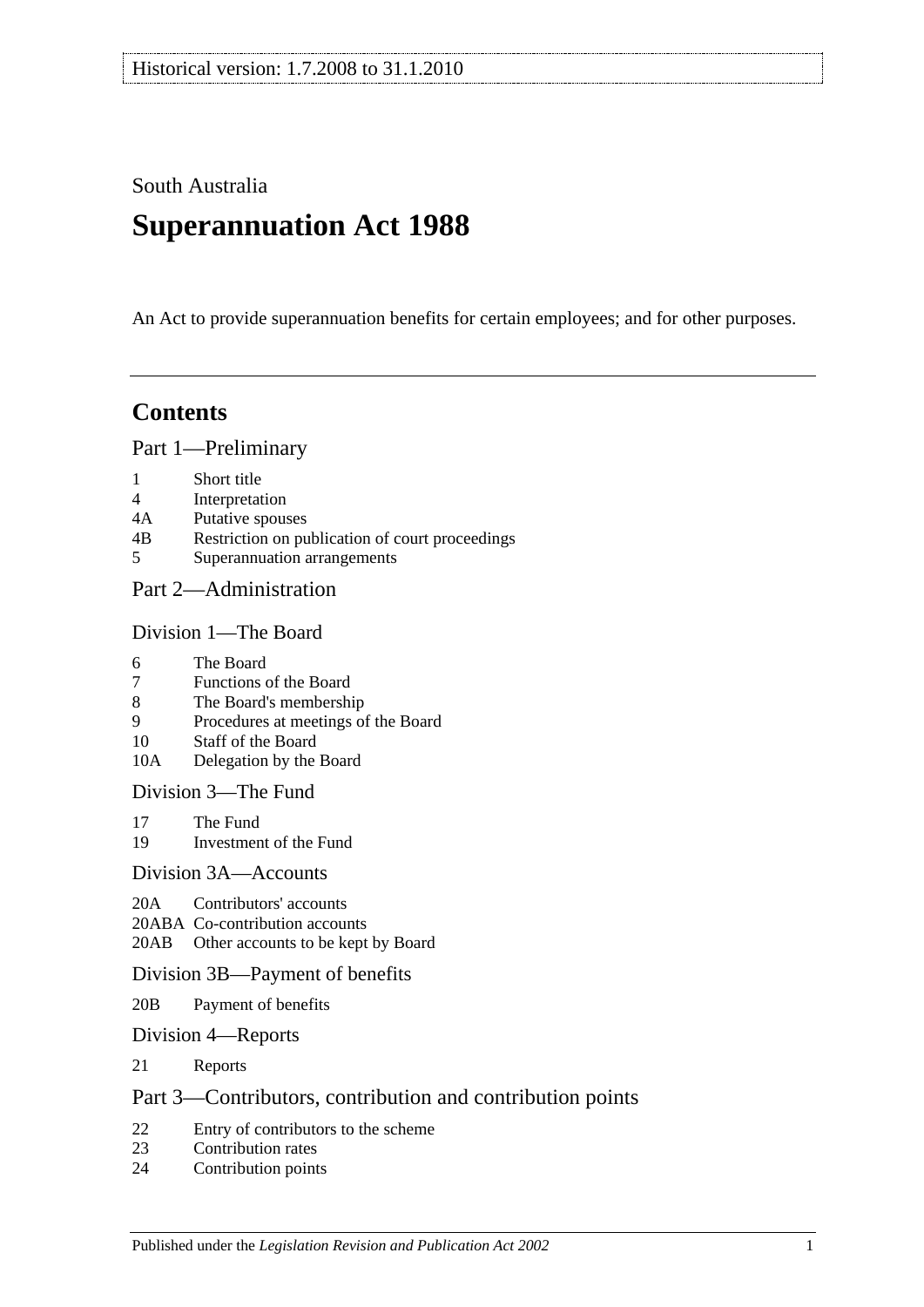25 [Attribution of additional contribution points and contribution months](#page-29-0)

#### [Part 4—Superannuation benefits—new scheme contributors](#page-30-0)

- 26 [Application of this Part](#page-30-1)
- 26A [Transition to retirement](#page-30-2)
- 27 [Retirement](#page-33-0)
- 28 [Resignation and preservation of benefits](#page-34-0)
- 28A [Resignation pursuant to a voluntary separation package](#page-38-0)
- 28B [Outplaced employees—55 and over](#page-39-0)
- 28C [Outplaced employees under 55](#page-39-1)
- 29 [Retrenchment](#page-40-0)
- 30 [Disability pension](#page-41-0)
- 30A [Rehabilitation etc of disability pensioner](#page-42-0)
- 31 [Termination of employment on invalidity](#page-42-1)
- 32 [Death of contributor](#page-45-0)
- 32A [PSESS benefit](#page-50-0)
- 32B [Commutation to pay deferred superannuation contributions surcharge—contributor](#page-51-0)
- 32C [Commutation to pay deferred superannuation contributions surcharge following death of](#page-52-0)  [contributor](#page-52-0)
- 32D [Withheld amount](#page-54-0)

### [Part 5—Superannuation benefits—old scheme contributors](#page-56-0)

#### [Division 1—Pension benefits](#page-56-1)

- 33 [Application of this Part](#page-56-2)
- 33A [Transition to retirement](#page-56-3)
- 34 [Retirement](#page-59-0)
- 35 [Retrenchment](#page-61-0)
- 36 [Temporary disability pension](#page-63-0)
- 36A [Rehabilitation etc of disability pensioner](#page-64-0)
- 37 [Invalidity](#page-65-0)
- 38 [Death of contributor](#page-68-0)
- 39 [Resignation and preservation of benefits](#page-71-0)
- 39A [Resignation or retirement pursuant to a voluntary separation package](#page-77-0)
- 39B [Outplaced employees—55 and over](#page-79-0)
- 39C [Outplaced employees under 55](#page-80-0)

#### [Division 2—General](#page-81-0)

- 40 [Commutation of pension](#page-81-1)
- 40A [Commutation to pay deferred superannuation contributions surcharge](#page-81-2)
- 40B [Interaction with judicial remuneration or pension entitlements](#page-82-0)
- 41 [Medical examination etc of invalid pensioner](#page-83-0)
- 42 [Suspension of pension if pensioner declines appropriate employment](#page-83-1)
- 42A [Offer of lump sum to certain invalid pensioners](#page-84-0)
- 43 [Notional extension of period of employment](#page-85-0)
- 43AA [Closure of contribution accounts](#page-85-1)

#### [Part 5A—Family Law Act provisions](#page-86-0)

# [Division 1—Preliminary](#page-86-1)

43AB [Purpose of Part](#page-86-2)

43AC [Interpretation](#page-86-3)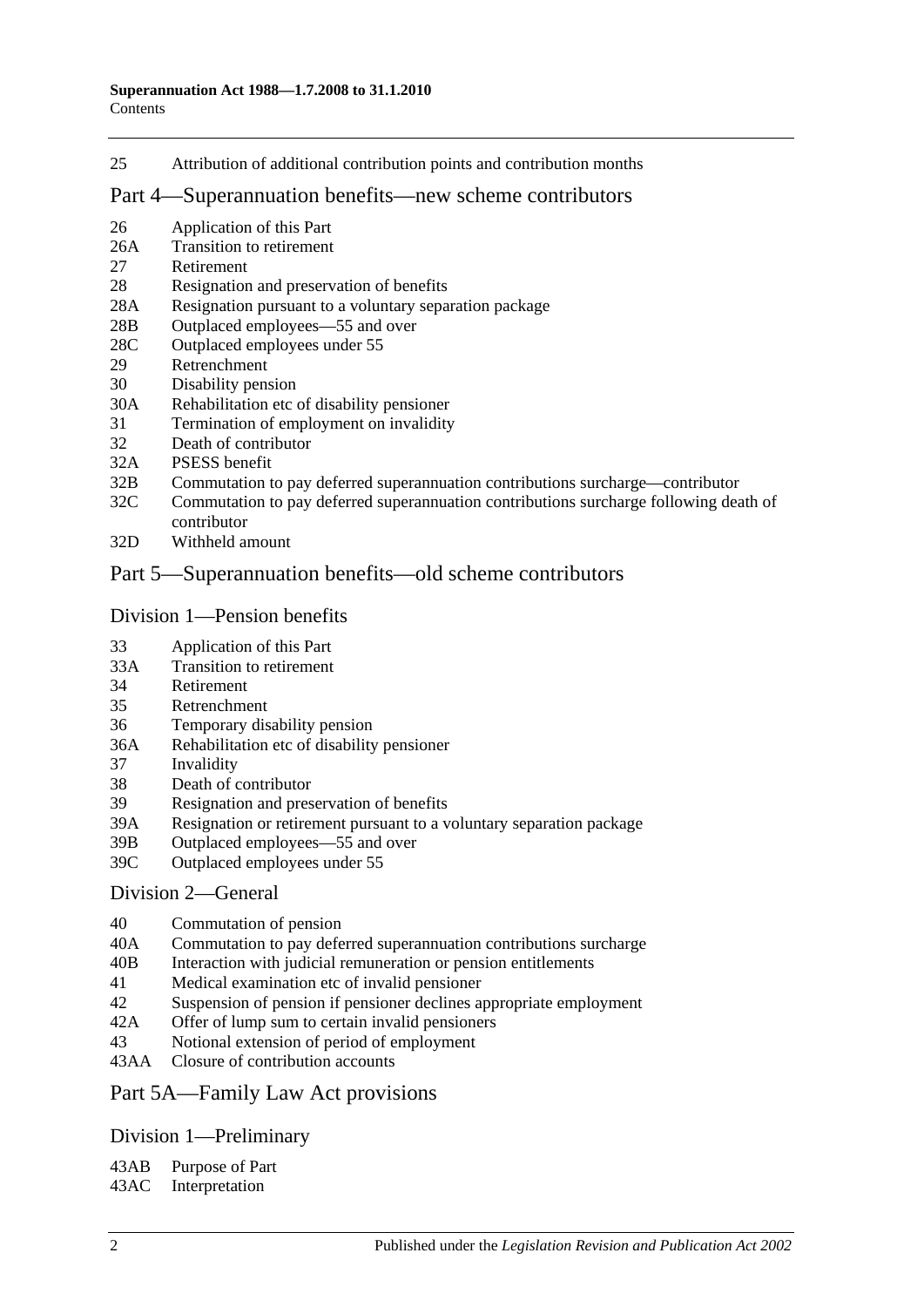- 43AD [Value of superannuation interest](#page-87-0)
- 43AE [Board to comply with Commonwealth requirements](#page-87-1)
- 43AF [Effect on contributor's entitlements](#page-87-2)
- 43AG [Benefit not payable to spouse on death of contributor if split has occurred](#page-88-0)

#### [Division 2—New scheme contributors](#page-88-1)

- 43AH [Application of Division](#page-88-2)
- 43AI [Accrued benefit multiple](#page-88-3)
- 43AJ [Non-member spouse's entitlement](#page-89-0)

#### [Division 3—Old scheme contributors](#page-89-1)

- 43AK [Application of Division](#page-89-2)
- 43AL [Accrued benefit multiple](#page-89-3)
- 43AM [Non-member spouse's entitlement](#page-90-0)
- 43AN [Non-member spouse's entitlement where pension is in growth phase](#page-90-1)
- 43AO [Non-member spouse's entitlement where pension is in payment phase](#page-90-2)<br>43AP Payment of non-member spouse's entitlement
- [Payment of non-member spouse's entitlement](#page-92-0)

[Division 4—Fees](#page-92-1)

[43AQ](#page-92-2) Fees

#### [Part 6—Miscellaneous](#page-94-0)

- 43B [Exclusion of benefits under awards etc](#page-94-1)
- 44 [Review of the Board's decisions](#page-94-2)
- 45 [Effect of workers compensation etc on pension](#page-94-3)
- 46 [Division of benefit where deceased contributor is survived by lawful and putative spouses](#page-96-0)
- 47 [Adjustment of pensions](#page-97-0)
- 47A [Subsequent roll over of benefits to another fund or scheme](#page-98-0)
- 47B [Roll over of benefits from another fund or scheme](#page-98-1)
- 47C [Portion of pension etc to be charged against contribution account etc](#page-98-2)
- 47D [Charge against Fund if draw down benefit paid](#page-98-3)
- 48 [Repayment of contribution account balance and minimum benefits](#page-98-4)
- 49 [Special provision for payment in case of infancy or death](#page-100-0)
- 50 [Pension not to be assignable](#page-100-1)
- 51 [Liabilities may be set off against benefits](#page-100-2)
- 51A [Method of making contributions](#page-100-3)
- 52 [Annuities](#page-100-4)
- 53 [Continuation of the Voluntary Savings Account](#page-100-5)
- 54 [Power to obtain information](#page-101-0)
- 55 [Confidentiality](#page-101-1)
- 56 [Resolution of difficulties](#page-102-0)
- 57 [Summary offences](#page-103-0)
- 58 [Pensions payable in foreign currency](#page-103-1)
- 58A [Rounding off of contributions and benefits](#page-103-2)
- 59 [Regulations](#page-103-3)

#### [Schedule 1—Transitional provisions](#page-104-0)

- 1 [Continuity of contributor status](#page-104-1)
- 2 [Contributions by old scheme and certain new scheme contributors](#page-104-2)
- 3 [Starting balance of contribution account of old scheme contributors](#page-105-0)
- 3A [Starting balance for certain new scheme contributors](#page-105-1)
- 4 [Special provision as to contribution period of certain contributors](#page-105-2)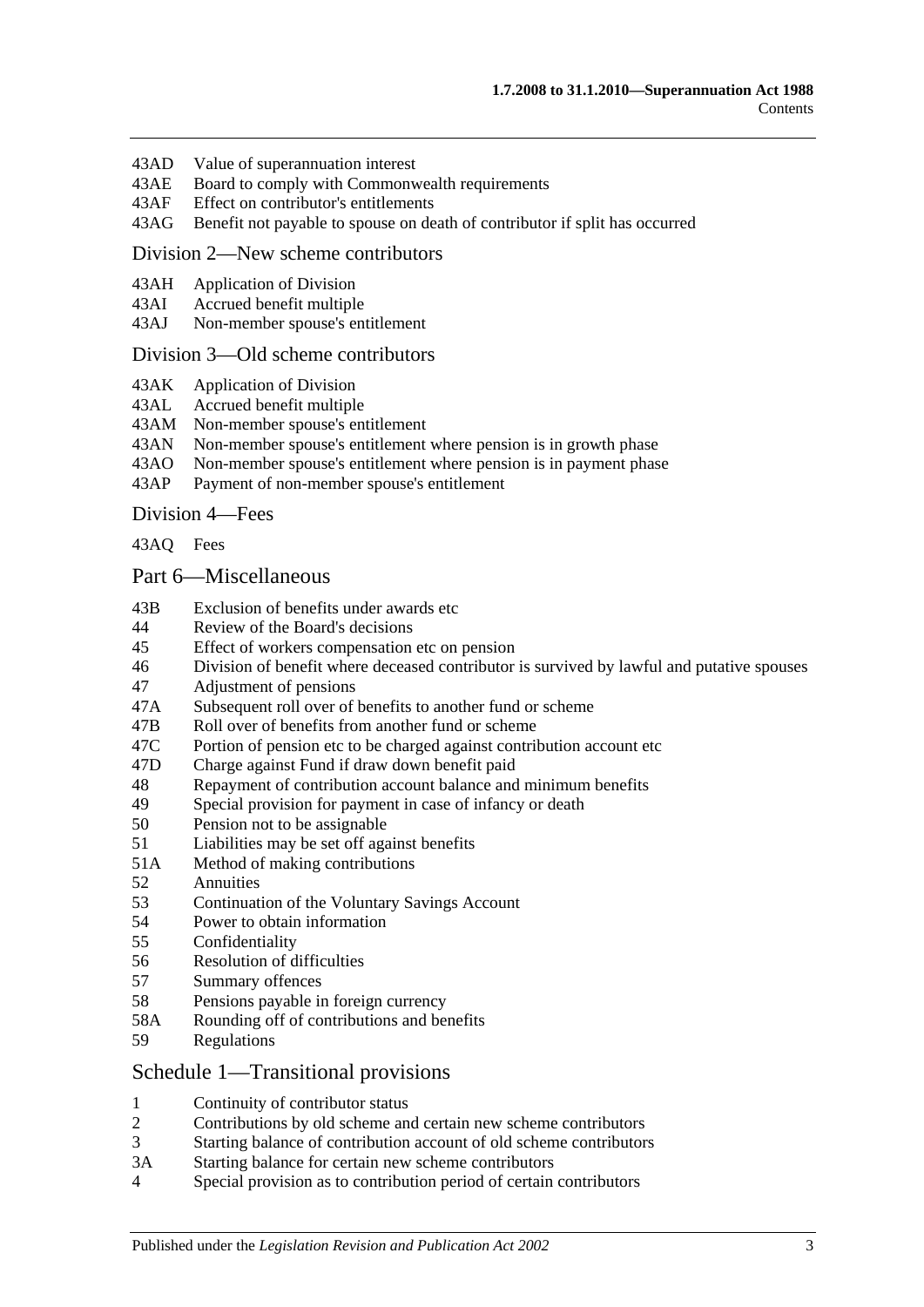- [Superannuation points carried over by old scheme contributors](#page-106-0)
- [Special provisions for contributors to the Provident Account](#page-107-0)
- [Limited benefit contributors](#page-108-0)
- [Preservation of excess unit addition](#page-109-0)
- [Neglected unit and fund share reduction](#page-109-1)
- [Pensions that commenced under previous enactments](#page-109-2)
- [Abolition of Provident Account, and Retirement Benefit Account](#page-110-0)
- [Continuation of superannuation arrangements](#page-110-1)
- [Continuation of membership of elected members of the Board](#page-110-2)
- [Retrospective operation of preservation rights](#page-110-3)
- [Benefits under Parts 4](#page-110-4) and [5](#page-110-4)
- 15A [Early retirement benefit for certain contributors](#page-111-0)
- [Transference from old scheme to new scheme](#page-112-0)
- [Payment of contributions while on leave without pay](#page-113-0)
- [Repeal of contribution rate](#page-113-1)
- [Operation of sections](#page-114-0) 28(1f) and [39\(1db\)](#page-114-0)
- [Election on retrenchment under section](#page-114-1) 29
- Operation of amendments made by *[Statutes Amendment \(Equal Superannuation](#page-114-2)  [Entitlements for Same Sex Couples\) Act 2003](#page-114-2)*

[Schedule 1A—Provisions relating to other public sector superannuation](#page-114-3)  [schemes](#page-114-3)

[Schedule 1B—Transfer of certain members of the Electricity Industry](#page-115-0)  [Superannuation Scheme to the State Scheme](#page-115-0)

# Part 1—Preliminary

#### [Interpretation](#page-115-1)

# Part 2—Transfer of members

- [Transfer of existing pensioners before the relevant day](#page-116-0)
- [Transfer of existing and future pensioners after the relevant day](#page-117-0)
- [Transfer of persons entitled to preserved benefits](#page-119-0)
- [Transfer of certain other persons](#page-121-0)

#### Part 3—General

- [Employer contributions](#page-123-0)
- [Notices](#page-123-1)
- [Cessation of entitlements under the Electricity Industry Superannuation Scheme](#page-123-2)
- [Power to obtain information](#page-123-3)
- Transfer effective despite *[Electricity Corporations Act](#page-123-4) 1994*
- [Regulations may be made for transitional purposes](#page-123-5)

# [Schedule 2](#page-124-0)

# [Schedule 3—Administered schemes](#page-128-0)

# Part 1—Interpretation

[Interpretation](#page-128-1)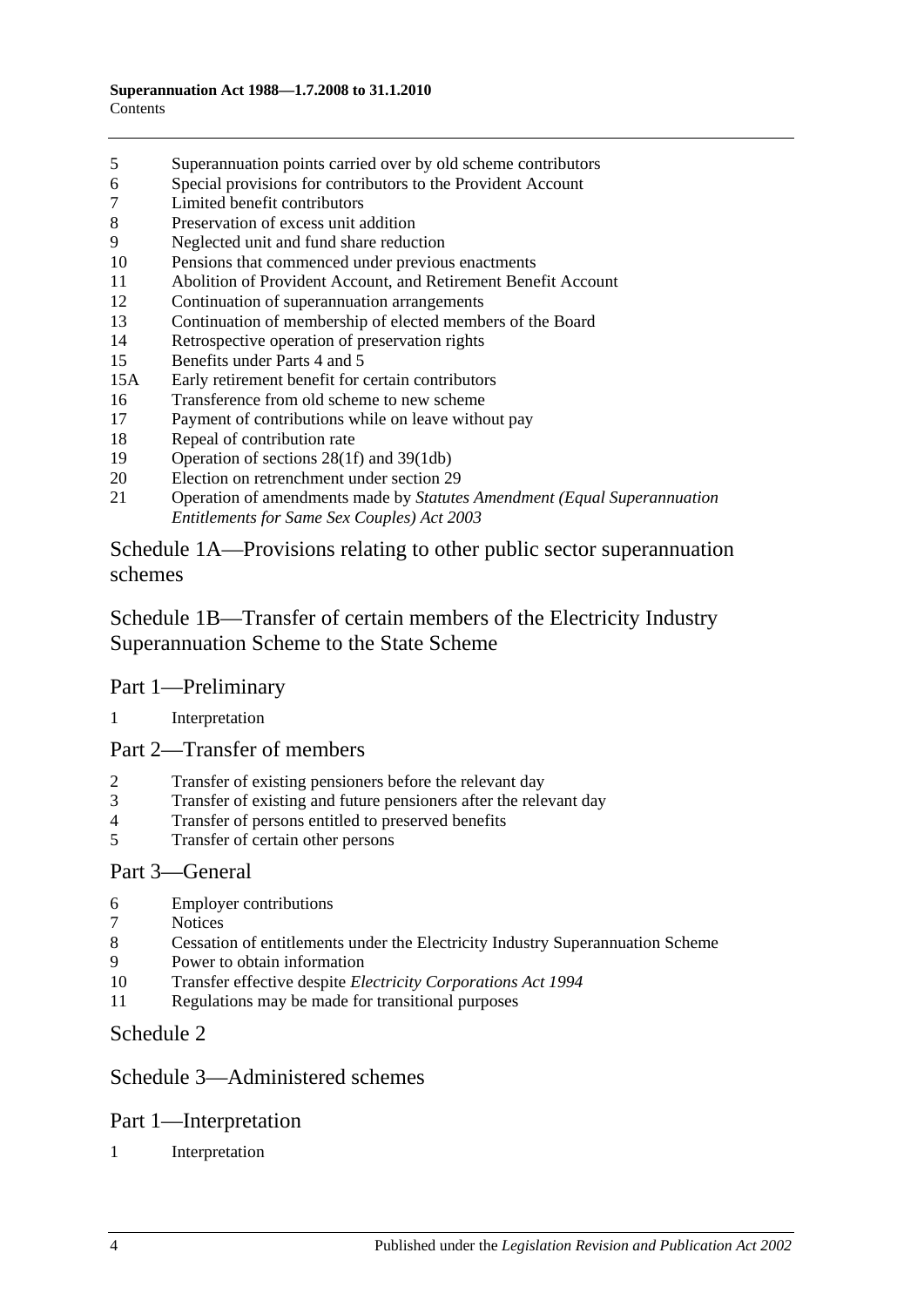# Part 2—Management of schemes

- 2 [Application of Schedule to schemes](#page-129-0)<br>3 Arrangements as to trust deed and ru
- 3 [Arrangements as to trust deed and rules](#page-130-0)<br>4 Arrangements as to assets
- 4 [Arrangements as to assets](#page-131-0)

# Part 3—Establishment of funds and contribution accounts

### Division 1—Establishment of funds

- 5 [Establishment of funds](#page-131-1)
- 6 [Division of funds into distinct parts](#page-132-0)

#### Division 2—Contribution accounts

7 [Contribution accounts](#page-132-1)

# Part 4—Miscellaneous

- 8 [Insurance arrangements](#page-133-0)
- 9 [Accounts and audit](#page-133-1)
- 10 [Reports](#page-134-0)
- 11 [Fees](#page-134-1)
- 12 [Cessation of scheme](#page-135-0)<br>13 Stamp duty
- [Stamp duty](#page-135-1)
- 14 [Transitional provisions](#page-135-2)

# [Legislative history](#page-136-0)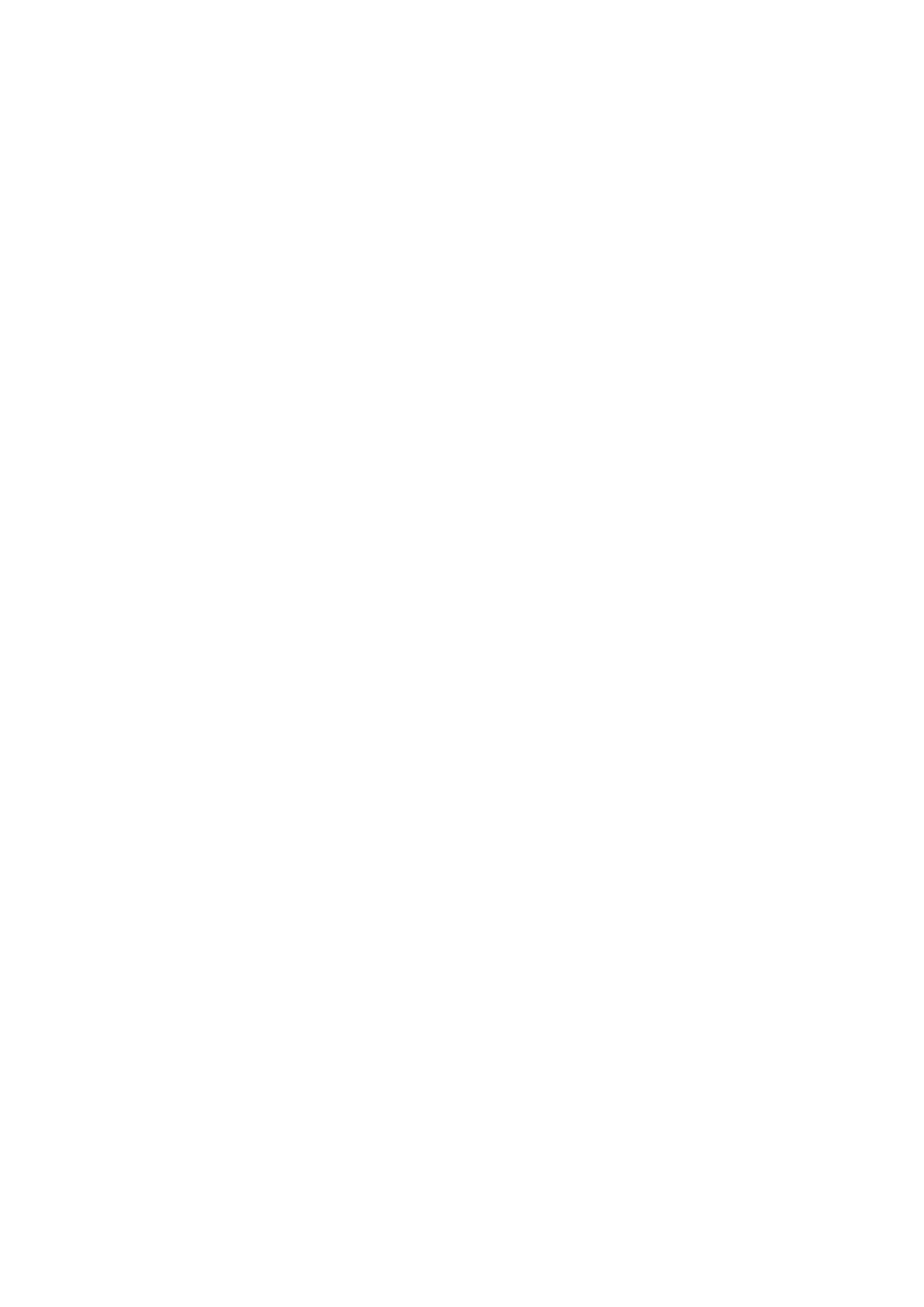# <span id="page-6-0"></span>**The Parliament of South Australia enacts as follows:**

# **Part 1—Preliminary**

# <span id="page-6-1"></span>**1—Short title**

This Act may be cited as the *Superannuation Act 1988*.

### <span id="page-6-3"></span><span id="page-6-2"></span>**4—Interpretation**

(1) In this Act, unless the contrary intention appears—

*active contributor* means a contributor who is contributing to the Fund;

*actual or attributed salary*—see [subsections](#page-11-0) (3) and [\(4\);](#page-11-1)

*actuary* means a Fellow or Accredited Member of the Institute of Actuaries of Australia;

*adjusted salary* in relation to a contributor as at a particular time means—

- (a) where the contributor has been employed on a full-time basis throughout his or her contribution period—the contributor's actual or attributed salary as at that time;
- (b) where the contributor has been employed on a part-time or casual basis over the whole or any part of his or her contribution period—the contributor's actual or attributed salary as at that time reduced to reflect the extent of the contributor's employment over the contribution period expressed as a proportion of full-time employment;

*age of retirement* means—

- (a) in relation to an old scheme contributor for whom 55 years was the age of retirement under the repealed Act—55 years;
- (b) in all other cases—60 years;

*the Board* means the South Australian Superannuation Board;

*co-contribution* means a payment made to the Board in respect of a person by the Commissioner of Taxation pursuant to the requirements of the *Superannuation (Government Co-contribution for Low Income Earners) Act 2003* of the Commonwealth;

*co-contribution account* means an account established and maintained by the Board as a co-contribution account in accordance with the requirements of this Act;

*the Commonwealth Act* means the *Superannuation Guarantee (Administration) Act 1992* of the Commonwealth;

*the Consumer Price Index* means the Consumer Price Index (All groups index for Adelaide);

*contracting out agreement* means an agreement between a Minister or other agent or instrumentality of the Crown and another person or persons—

(a) under which—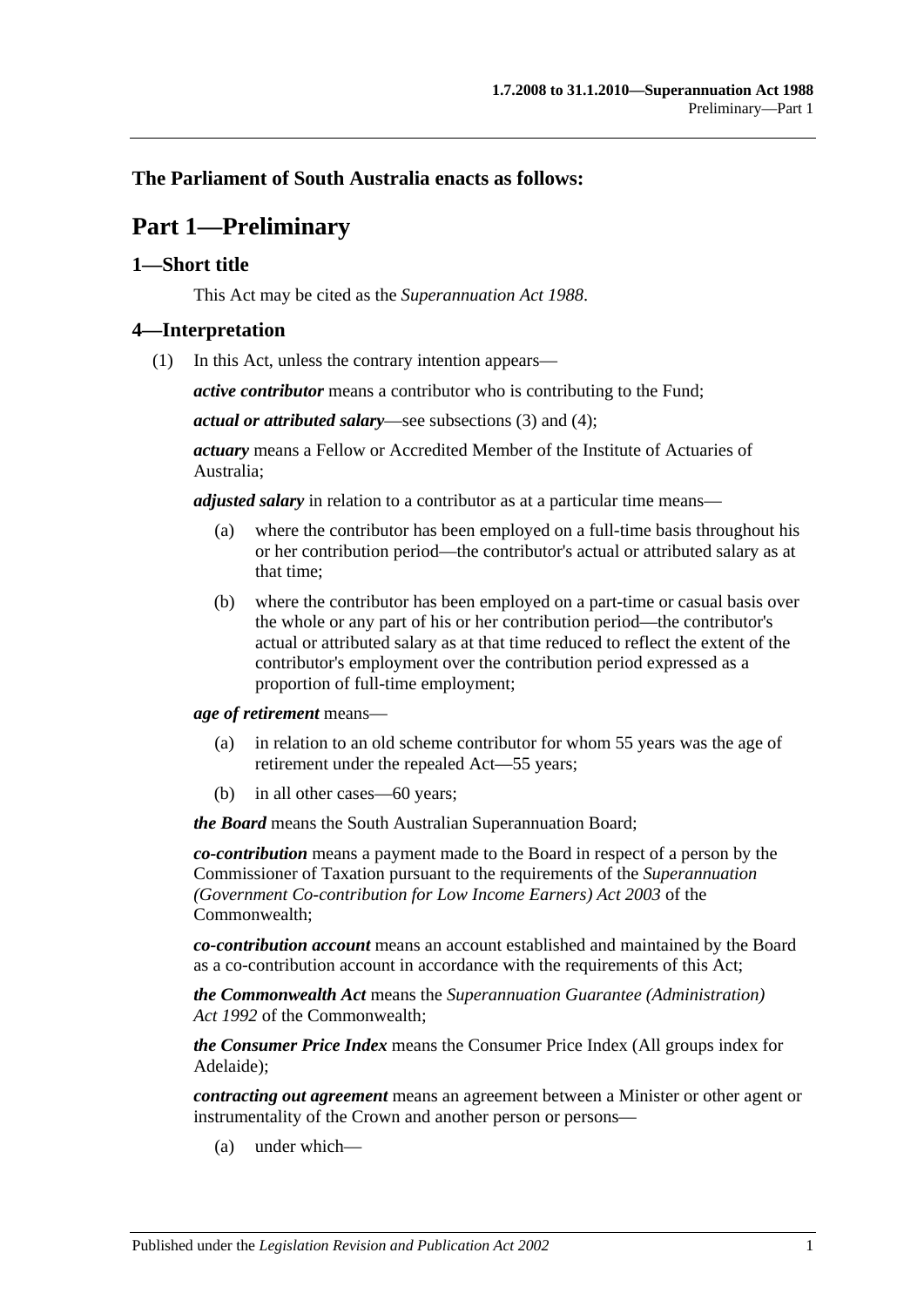- (i) a function previously undertaken by the Crown is to be undertaken by the private sector; or
- (ii) a service previously provided by the Crown to the public, or to a section of the public or to the Crown itself, is to be provided by the private sector; and
- (b) under which persons who had been public sector employees employed in undertaking that function or providing that service are offered employment in the private sector;

*contribution month—see [subsection](#page-10-0) (2a)*;

*contribution period* means—

- (a) in relation to an old scheme contributor—a period (including a period falling wholly or partly before the commencement of this Act) over which the contributor is (or was) an active contributor;
- (b) in relation to a new scheme contributor—a period over which the contributor is (or was) an active contributor;

*contributor* means a person accepted as a contributor (either under this Act or under an earlier Act) and includes such a person who has ceased making contributions unless his or her rights in relation to superannuation have been exhausted and no derivative rights exist in relation to that person under this Act (but does not include a person as a member of an administered scheme under [Schedule](#page-128-0) 3);

*deferred superannuation contributions surcharge* in relation to a contributor means the amount that the contributor is liable to pay the Commissioner of Taxation under section 15(6) of the Superannuation Contributions Tax Act;

*dependency* in relation to a child means any period for which the child is an eligible child;

*eligible child* in relation to a deceased contributor means a child—

- (a) who is—
	- (i) a child of the contributor; or
	- (ii) a child in relation to whom the contributor had assumed parental responsibilities and who was cared for and maintained, wholly or in part, by the contributor up to the date of the contributor's death; and
- (b) who is—
	- (i) under the age of 16 years; or
	- (ii) between the ages of 16 and 25 years and in full-time attendance at an educational institution recognised by the Board for the purposes of this definition;

*employee* means—

- (a) a statutory officer of the Crown (including a Magistrate but not a Judge);
- (b) a person—
	- (i) employed in the Public Service under the *[Government Management](http://www.legislation.sa.gov.au/index.aspx?action=legref&type=act&legtitle=Government%20Management%20and%20Employment%20Act%201985)  [and Employment Act](http://www.legislation.sa.gov.au/index.aspx?action=legref&type=act&legtitle=Government%20Management%20and%20Employment%20Act%201985) 1985*; or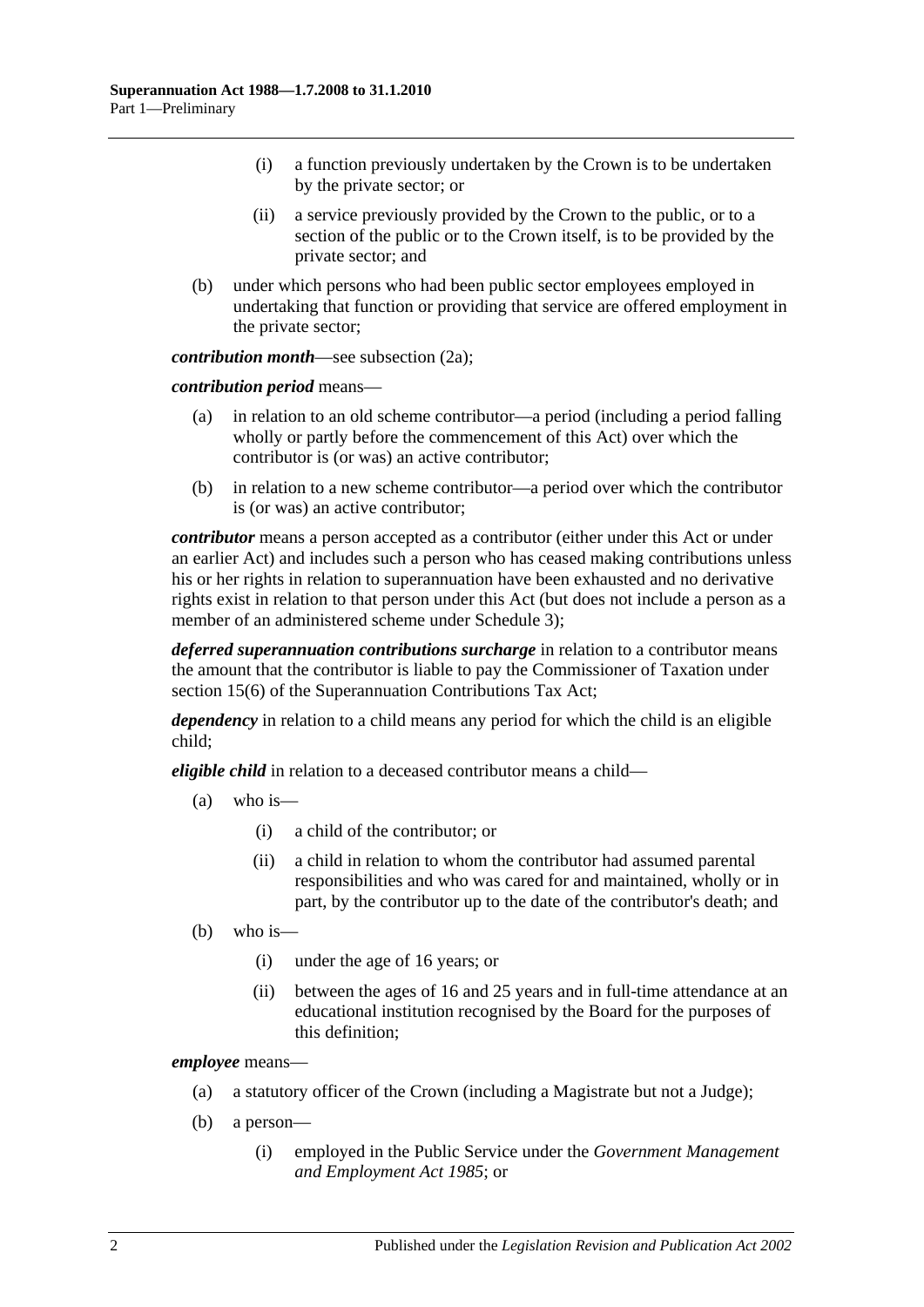- (ii) employed under the *[Education Act](http://www.legislation.sa.gov.au/index.aspx?action=legref&type=act&legtitle=Education%20Act%201972) 1972* or the *[Further Education](http://www.legislation.sa.gov.au/index.aspx?action=legref&type=act&legtitle=Further%20Education%20Act%201975)  Act [1975](http://www.legislation.sa.gov.au/index.aspx?action=legref&type=act&legtitle=Further%20Education%20Act%201975)*; or
- (iii) employed by—
	- TransAdelaide;
	- the Commissioner of Highways;
	- the South Australian Health Commission;
	- an employer with which the Board has entered into superannuation arrangements under this Act; or
- (iv) employed by a Minister, or the Chief Executive Officer of a Public Service administrative unit, on a weekly, daily or hourly basis; or
- (v) employed under the *[Parliament \(Joint Services\) Act](http://www.legislation.sa.gov.au/index.aspx?action=legref&type=act&legtitle=Parliament%20(Joint%20Services)%20Act%201985) 1985*; or
- (vi) employed to provide services to the House of Assembly or the Legislative Council and under the control of the Speaker or the President; or
- (vii) employed as a member of the Governor's staff; or
- (viii) employed in an office or position declared by regulation to be an office or position to which this Act extends;

*employing authority* in relation to an employee means—

- (a) the chief executive officer to whom the employee is answerable on matters relating to his or her employment;
- (b) if there is no such officer—the authority, body or person to whom the employee is answerable;

*entitlement day* means—

- (a) in relation to a contributor who becomes entitled to a pecuniary benefit under this Act—the day on which that entitlement arises;
- (b) in relation to a contributor whose employment is terminated by his or her death—the date of the contributor's death;

*the Fund* means the South Australian Superannuation Fund;

*invalid pension* means a pension payable on account of invalidity;

*invalidity* means physical or mental incapacity to carry out the duties of employment;

*month* means a period starting at the beginning of any day of one of the 12 named months and ending—

- (a) immediately before the beginning of the corresponding day of the next named month; or
- (b) if there is no such corresponding day, at the end of the next named month;

*new scheme contributor* means a person accepted as a contributor on or after 31 May, 1986 (but does not include any such person who is classified by the Board as an old scheme contributor);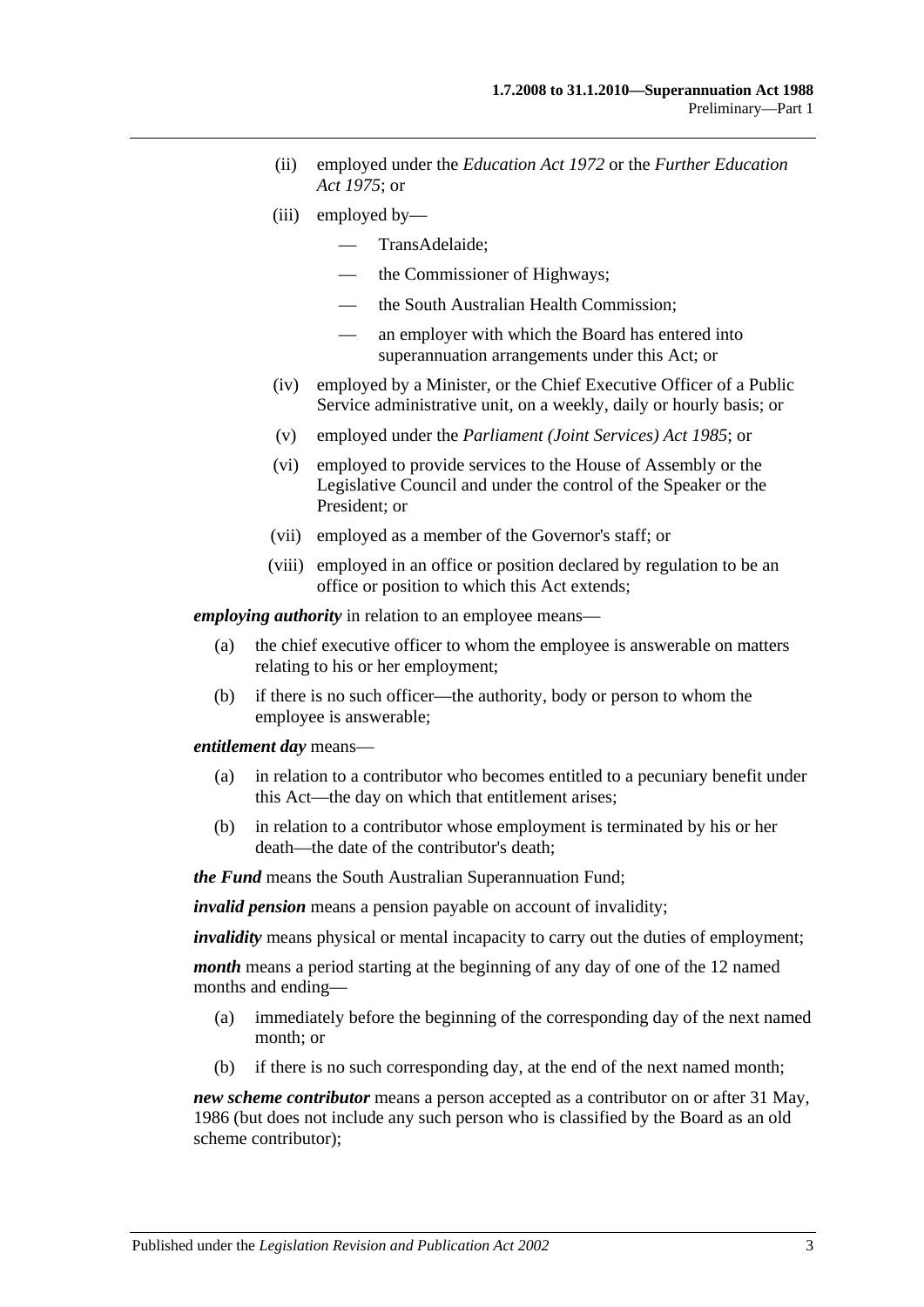*non-monetary salary*, in relation to a contributor who is not employed pursuant to a TEC contract, means remuneration in any form resulting from the sacrifice by the contributor of part of his or her salary;

*notional salary* in relation to a contributor whose employment has ceased temporarily or permanently (including a contributor who has died) means the salary that the contributor would be receiving if he or she had continued in employment in the same position and at the same grade as were applicable immediately before the cessation of employment and, if the contributor was not in full-time employment immediately before cessation of employment, notional salary will be calculated on the basis of the contributor's average hours of employment (excluding overtime) over the last three years of his or her contribution period;

*old scheme contributor* means a person who was accepted as a contributor to the Fund before 31 May, 1986 (and includes a person accepted as a contributor after that date if that person is classified as an old scheme contributor by the Board);

*outplaced employee* means a contributor who has retired or resigned from employment to take up employment in the private sector pursuant to an offer of employment in a contracting out agreement;

*pensioner* means a person who is entitled to a pension under this Act (including a person who qualifies for a pension but whose pension is under suspension but not including a person as a member of an administered scheme under [Schedule 3\)](#page-128-0);

*pension period* means the period over which a pension is paid;

*preservation age* has the same meaning as in Part 6 of the *Superannuation Industry (Supervision) Regulations 1994* of the Commonwealth under the SIS Act;

*private sector employer* means the employer with whom an outplaced employee takes up employment upon retiring or resigning from employment in the public sector;

*Public Sector Employees Superannuation Scheme* means the superannuation scheme of that name established pursuant to a deed of arrangement dated 27 September 1989 between the Treasurer and the secretary of the United Trades and Labor Council;

*putative spouse*—see [section](#page-13-0) 4A;

*the repealed Act* means the *[Superannuation Act](http://www.legislation.sa.gov.au/index.aspx?action=legref&type=act&legtitle=Superannuation%20Act%201974) 1974*;

*to retrench* in relation to a contributor means to terminate the contributor's employment on the ground that work of the kind for which the contributor is qualified and suited is no longer available for the contributor;

*retrenchment pension* means the pension payable to an old scheme contributor on account of retrenchment;

*salary*, in relation to a contributor who is employed pursuant to a TEC contract, means that proportion of the value of the total remuneration package specified in the contract that has been prescribed by regulation for the purposes of this definition;

*salary*, in relation to a contributor who is not employed pursuant to a TEC contract, includes all forms of remuneration (including non-monetary salary) except—

- (a) remuneration related to overtime (other than such remuneration that is paid by way of an annual allowance);
- (b) a leave loading;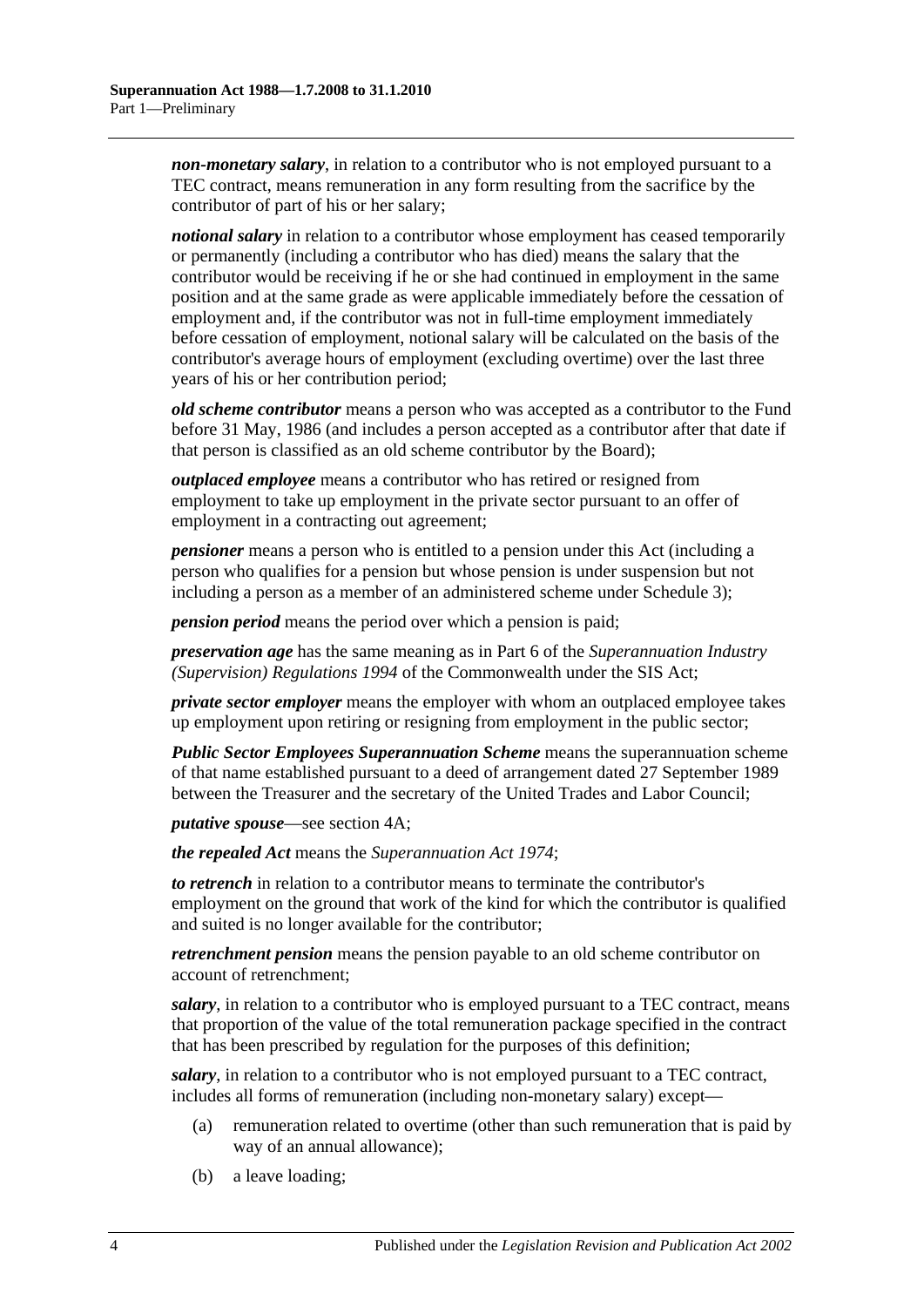- (c) a loading arising from the casual nature of the employment or the conditions under which work is performed;
- (d) allowances (unless declared by regulation to be a component of salary) for accommodation, travelling, subsistence or other expenses;
- (e) remuneration of a kind excluded by regulation from the ambit of this definition (and such a regulation may exclude remuneration of a particular kind for the purpose of calculating contributions but provide for its inclusion as a component of salary for the purpose of calculating benefits);

*the Scheme* means the scheme of superannuation established by this Act and (where the context admits) includes the scheme of superannuation established by a corresponding previous enactment (but does not include any administered scheme under [Schedule 3\)](#page-128-0);

*Southern State Superannuation Fund* means the fund of that name established under the *[Southern State Superannuation Act](http://www.legislation.sa.gov.au/index.aspx?action=legref&type=act&legtitle=Southern%20State%20Superannuation%20Act%201994) 1994*;

*special deposit account* means a special deposit account established under section 8 of the *[Public Finance and Audit Act](http://www.legislation.sa.gov.au/index.aspx?action=legref&type=act&legtitle=Public%20Finance%20and%20Audit%20Act%201987) 1987*;

*spouse* includes a putative spouse;

*standard contribution rate* means—

- (a) in relation to an old scheme contributor whose standard contribution rate is under [clause](#page-104-2) 2 of [Schedule 1](#page-104-0) some rate other than 6% of salary—that other rate of contribution;
- (b) in all other cases—6% of salary;

*Superannuation Contributions Tax Act* means the *Superannuation Contributions Tax (Members of Constitutionally Protected Superannuation Funds) Assessment and Collection Act 1997* of the Commonwealth;

*the Superannuation Funds Management Corporation of South Australia* or *the Corporation* means the Superannuation Funds Management Corporation of South Australia continued in existence by the *Superannuation [Funds Management](http://www.legislation.sa.gov.au/index.aspx?action=legref&type=act&legtitle=Superannuation%20Funds%20Management%20Corporation%20of%20South%20Australia%20Act%201995)  [Corporation of South Australia Act](http://www.legislation.sa.gov.au/index.aspx?action=legref&type=act&legtitle=Superannuation%20Funds%20Management%20Corporation%20of%20South%20Australia%20Act%201995) 1995*;

*surcharge notice* means a notice issued by the Commissioner of Taxation under section 15(7) of the Superannuation Contributions Tax Act;

*TEC contract* means a contract of employment between a contributor and his or her employer under which the value of the total remuneration package specified in the contract reflects the total employment cost to the employer of employing the contributor;

*Triple S scheme* means the Southern State Superannuation Scheme established by the *[Southern State Superannuation Act](http://www.legislation.sa.gov.au/index.aspx?action=legref&type=act&legtitle=Southern%20State%20Superannuation%20Act%201994) 1994*.

- (2) Where a period is to be expressed in months for the purpose of this Act, then, except where express provision is made to the contrary, only completed months will be taken into account and any remainder will be ignored.
- <span id="page-10-0"></span>(2a) The number of contribution months in a contribution period is calculated by multiplying the number of days in the period by 0.032854.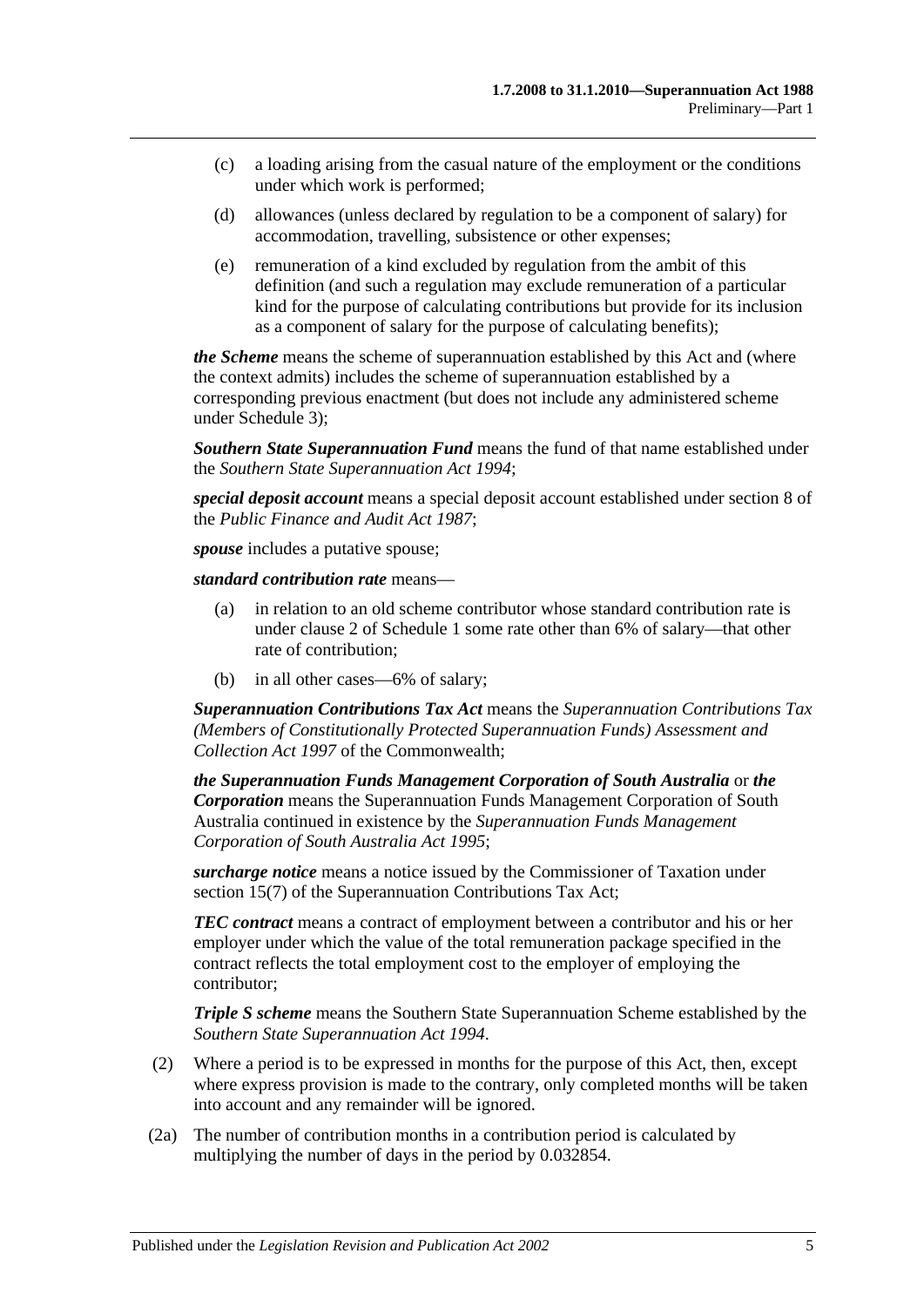- (2b) A regulation prescribing the proportion of the value of the total remuneration package for the purposes of the first definition of *salary* in [subsection](#page-6-3) (1)—
	- (a) may prescribe different proportions in relation to old scheme contributors and new scheme contributors; and
	- (b) in relation to a contributor whose salary would be less under the first definition of *salary* in [subsection](#page-6-3) (1) than if it were determined under the second definition of *salary* in that subsection—may prescribe a proportion to ensure that the value of the contributor's salary for the purposes of this Act is not less than it would be if determined under the second definition of *salary*.
- (2c) For the purposes of determining the amount of salary received by a contributor who is in receipt of non-monetary salary, the value of the non-monetary salary will be taken to be the amount of salary sacrificed by the contributor in order to receive the non-monetary salary.
- <span id="page-11-0"></span>(3) Subject to [subsection](#page-11-1) (4), a contributor's actual or attributed salary, as at a particular date, is—
	- (a) where the contributor is, at that date, employed on a full-time basis—the contributor's salary;
	- (b) in any other case—the salary that the contributor would have been receiving, at that date, if the contributor had then been employed on a full-time basis.
- <span id="page-11-1"></span> $(4)$  If—
	- (a) there is a reduction in a contributor's rate of salary (not being a reduction resulting from disciplinary action against the contributor);
	- (b) the contributor elects in a manner approved by the Board to contribute as if the reduction had not occurred,

the contributor's contributions will be based on the salary of the position or office held by the contributor immediately before the reduction occurred or, if that position or office ceases to exist or the classification of the position or office is changed, the contributions will be based on the salary of that position or office immediately before it ceased to exist or its classification was changed, adjusted to reflect changes in the Consumer Price Index from that time and the contributor's actual or attributed salary as at a particular date will be determined as if the notional salary in respect of which the contributor was contributing at that date were the contributor's actual salary.

(5) Where it is necessary to calculate what would have been the amount standing to the credit of a contributor's contribution account, as at a particular time, if the contributor had contributed at the standard contribution rate throughout his or her contribution period, the calculation may be made as follows:

$$
A = B \times \frac{C}{D} \times P
$$

Where—

*A* is the amount

*B* is the actual credit of the contribution account at the relevant time

*C* is the number of months in the contribution period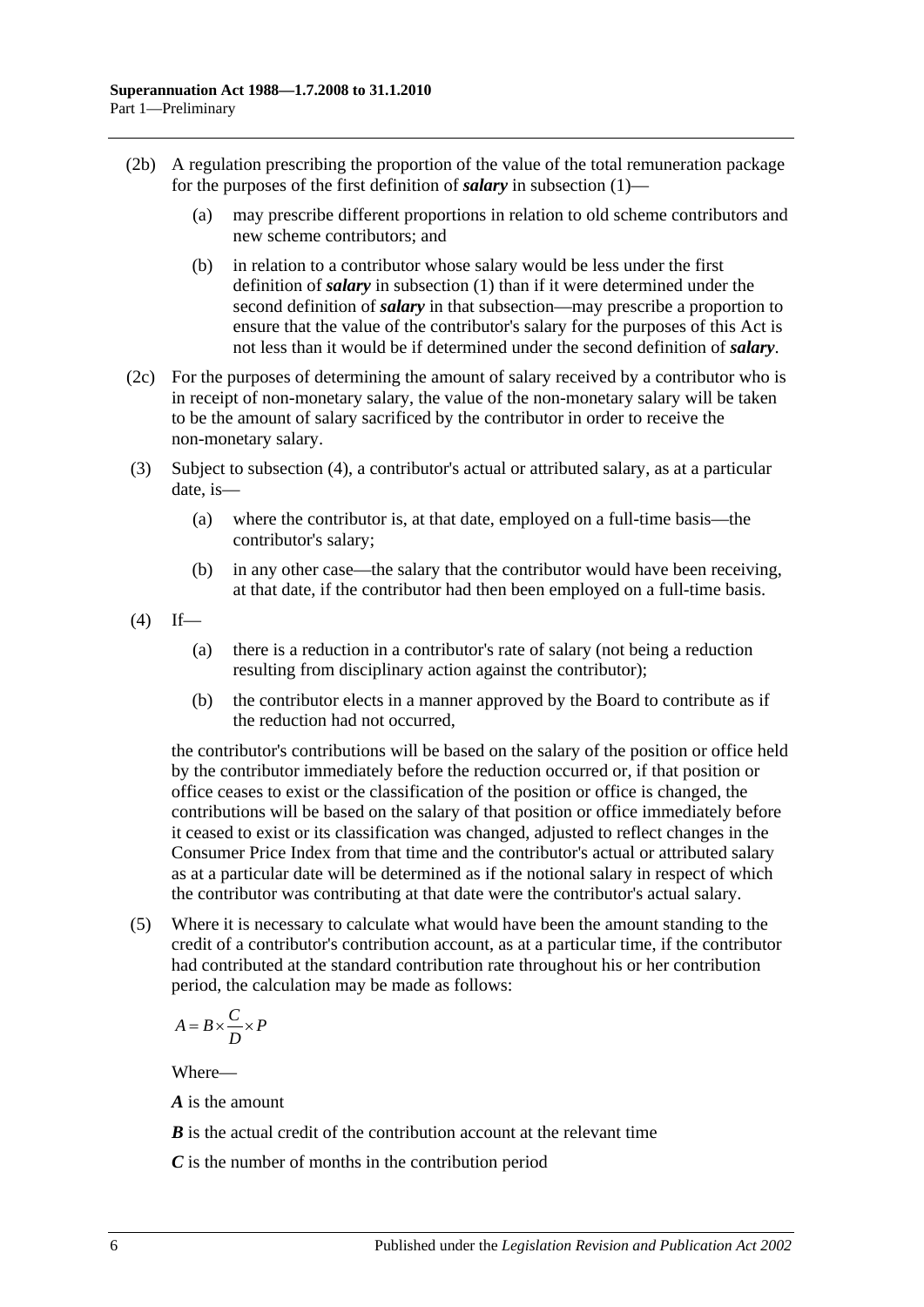*P* is—

- (a) in the case of a contributor who was in full-time employment throughout his or her contribution period—1;
- (b) in any other case—the numerical value arrived at by expressing the contributor's employment during his or her contribution period as a proportion of full-time employment during that period

*D* is the number of the contributor's contribution points.

- <span id="page-12-1"></span><span id="page-12-0"></span>(6) References in this Act to resignation from, or termination of, employment will be read subject to the following qualifications—
	- (a) resignation from a particular position in order to take up some other position in employment to which this Act applies, or to take up employment in the same position but on a different basis, will be ignored unless there is an interval of more than one month between the time the resignation takes effect and the commencement of the new employment;
	- (b) where a person is employed in employment to which this Act applies for a particular term and the term expires the person will be taken to have resigned—
		- (i) if he or she makes an election under this subparagraph—at the expiration of the term; or
		- (ii) if no election is made under [subparagraph](#page-12-0) (i)—at the expiration of 12 months from the expiration of the term except where the person is re-employed in employment to which this Act applies (not being employment on a casual basis) before that time in which case any interruption of employment will be ignored;
	- (c) a person whose employment is terminated on the ground of incompetence will be taken to have retired or resigned from employment depending on whether he or she has then reached the age of 55 years.
- (7) A person referred to in [subsection](#page-12-1) (6)(b) cannot make contributions under this Act in respect of a period before he or she is taken to have resigned under that subsection and during which he or she is not employed in employment to which this Act applies.
- <span id="page-12-2"></span>(8) For the purposes of this Act a contributor who is on leave without pay is not an active contributor if a contribution payable by the contributor has remained unpaid for 14 days or more.
- <span id="page-12-3"></span>(9) [Subsection](#page-12-2) (8) does not apply if the contributor did not know, and could not reasonably have been expected to know, that the contribution had remained unpaid for 14 days.
- (10) For the purposes of [subsections](#page-12-2) (8) and [\(9\),](#page-12-3) contributions become payable at the times at which salary would have been payable to the contributor if he or she had not been on leave without pay.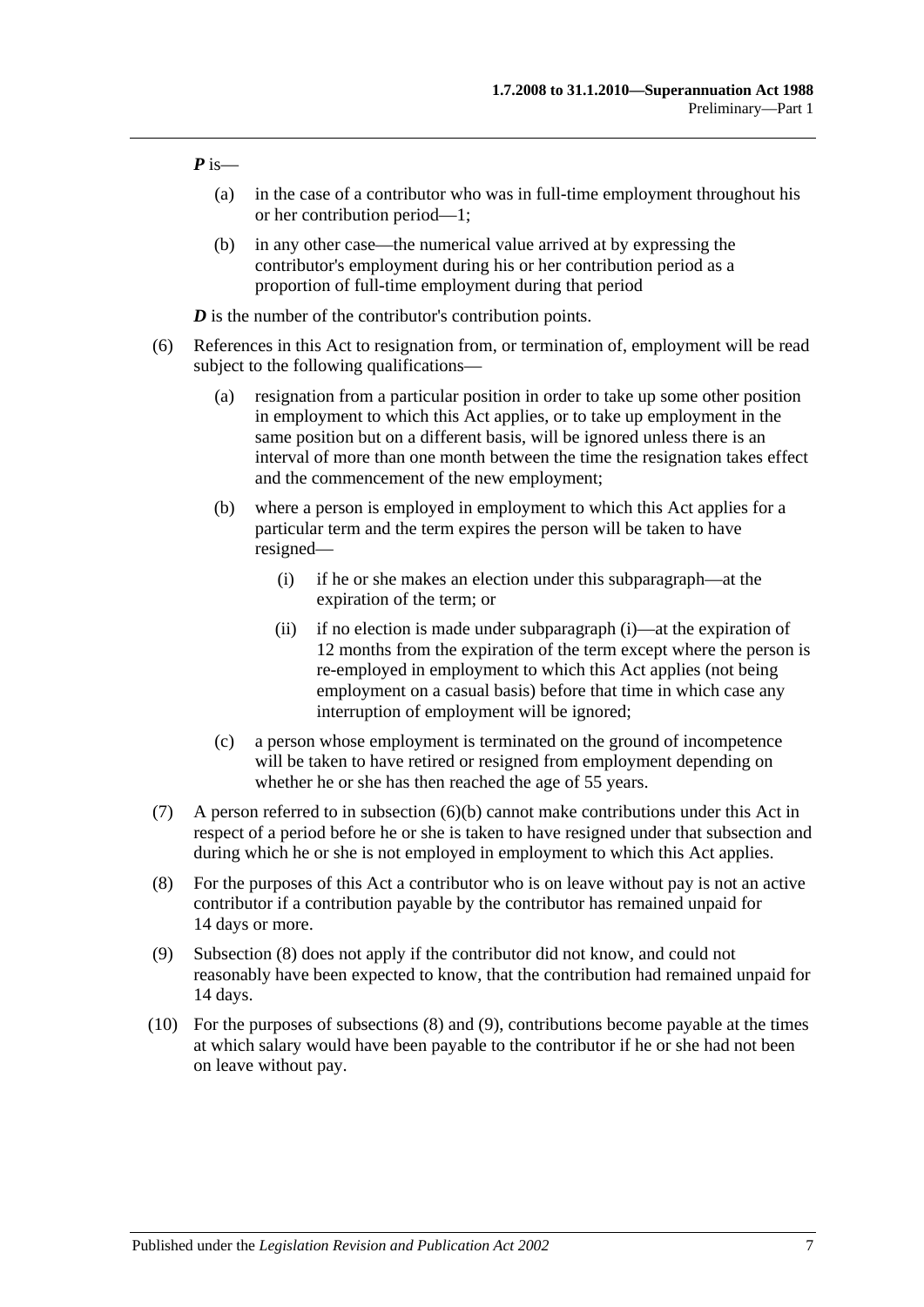#### <span id="page-13-0"></span>**4A—Putative spouses**

- (1) For the purposes of this Act, a person is, on a certain date, the *putative spouse* of another person if—
	- (a) he or she is, on that date, cohabiting with the other person as his or her wife or husband de facto and—
		- (i) the person—
			- (A) has been so cohabiting with the other person continuously for the preceding period of 3 years; or
			- (B) has during the preceding period of 4 years so cohabited with the other person for periods aggregating not less than 3 years; or
		- (ii) a child, of whom both persons are the parents, has been born (whether or not the child is still living); or
	- (b) where the 2 persons are of the same sex—he or she is, on that date, cohabiting with the other person in a relationship that has the distinguishing characteristics of a relationship between a married couple (except for the characteristics of different sex and legally recognised marriage and other characteristics arising from either of those characteristics) and the person—
		- (i) has been so cohabiting with the other person continuously for the preceding period of 3 years; or
		- (ii) has during the preceding period of 4 years so cohabited with the other person for periods aggregating not less than 3 years.
- (2) A person whose rights depend on whether—
	- (a) he or she and another person; or
	- (b) two other persons,

were, on a certain date, putative spouses one of the other may apply to the District Court for a declaration under this section.

- (3) If it is proved to the satisfaction of the Court that the persons in relation to whom the declaration under this section is sought did, on the date in question, fulfil the requirements of subsection (1), the Court must make a declaration accordingly.
- (4) A declaration may be made under this section—
	- (a) whether or not one or both of the persons in relation to whom the declaration is sought are, or have ever been, domiciled in this State; or
	- (b) despite the fact that one or both of them are dead.
- (5) It must not be inferred from the fact that the Court has declared that two persons were putative spouses one of the other, on a certain date, that they were putative spouses as at any prior or subsequent date.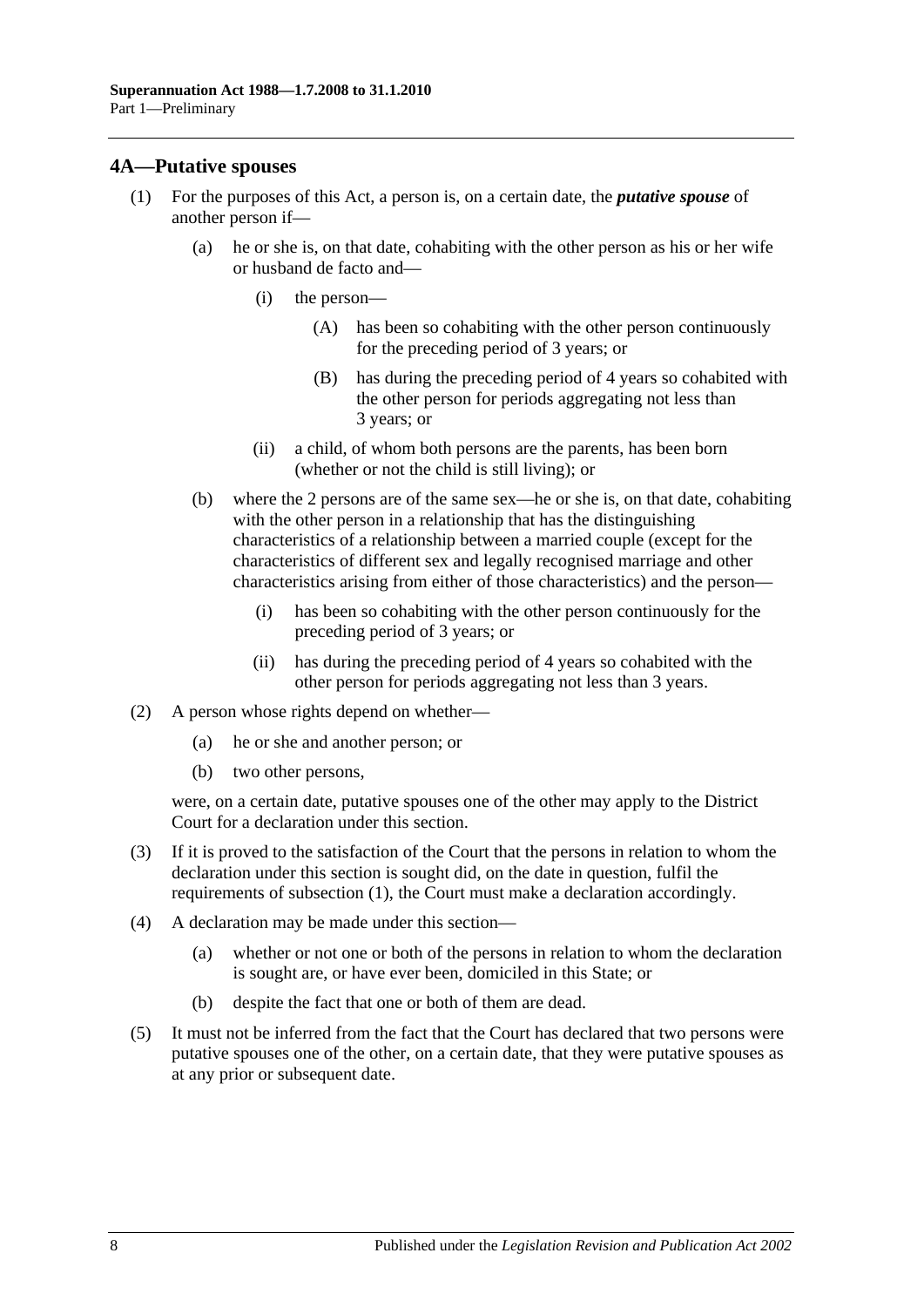#### <span id="page-14-0"></span>**4B—Restriction on publication of court proceedings**

- (1) *Protected information* is information relating to an application under [section](#page-13-0) 4A (including images) that identifies, or may lead to the identification of—
	- (a) an applicant; or
	- (b) a person who is related to, or associated with, an applicant or is, or is alleged to be, in any other way connected in the matter to which the proceedings relate; or
	- (c) a witness to the hearing of the application.
- (2) A person who publishes protected information is guilty of an offence. Maximum penalty: \$5 000 or imprisonment for 1 year.
- (3) A person who discloses protected information knowing that, in consequence of the disclosure, the information will, or is likely to, be published is guilty of an offence. Maximum penalty: \$5 000 or imprisonment for 1 year.
- (4) This section does not apply to—
	- (a) the publication or disclosure of material—
		- (i) by the District Court or an employee of the Courts Administration Authority (so long as such publication or disclosure is made in connection with the administrative functions of the Court); or
		- (ii) for purposes associated with the administration of this Act; or
	- (b) the publication in printed or electronic form of material that—
		- (i) consists solely or primarily of the reported judgements or decisions of the Court; or
		- (ii) is of a technical nature designed primarily for use by legal practitioners.
- (5) In this section—

*newspaper* means a newspaper, journal, magazine or other publication that is published at periodic intervals;

*publish* means publish by newspaper, radio or television, or on the internet, or by some other similar means of communication to the public.

#### <span id="page-14-2"></span><span id="page-14-1"></span>**5—Superannuation arrangements**

- (1) Subject to [subsection](#page-15-0) (2), the Board may enter into arrangements with—
	- (a) an instrumentality or agency of the Crown; or
	- (b) a prescribed authority, body or person,

under which the employees of that instrumentality, agency, authority, body or person become eligible to apply to be accepted as contributors.

(1a) An arrangement under [subsection](#page-14-2) (1) may modify the provisions of this Act in their application to, or in relation to, employees to which the arrangement relates but not so as to put those employees in a more advantageous position than other contributors.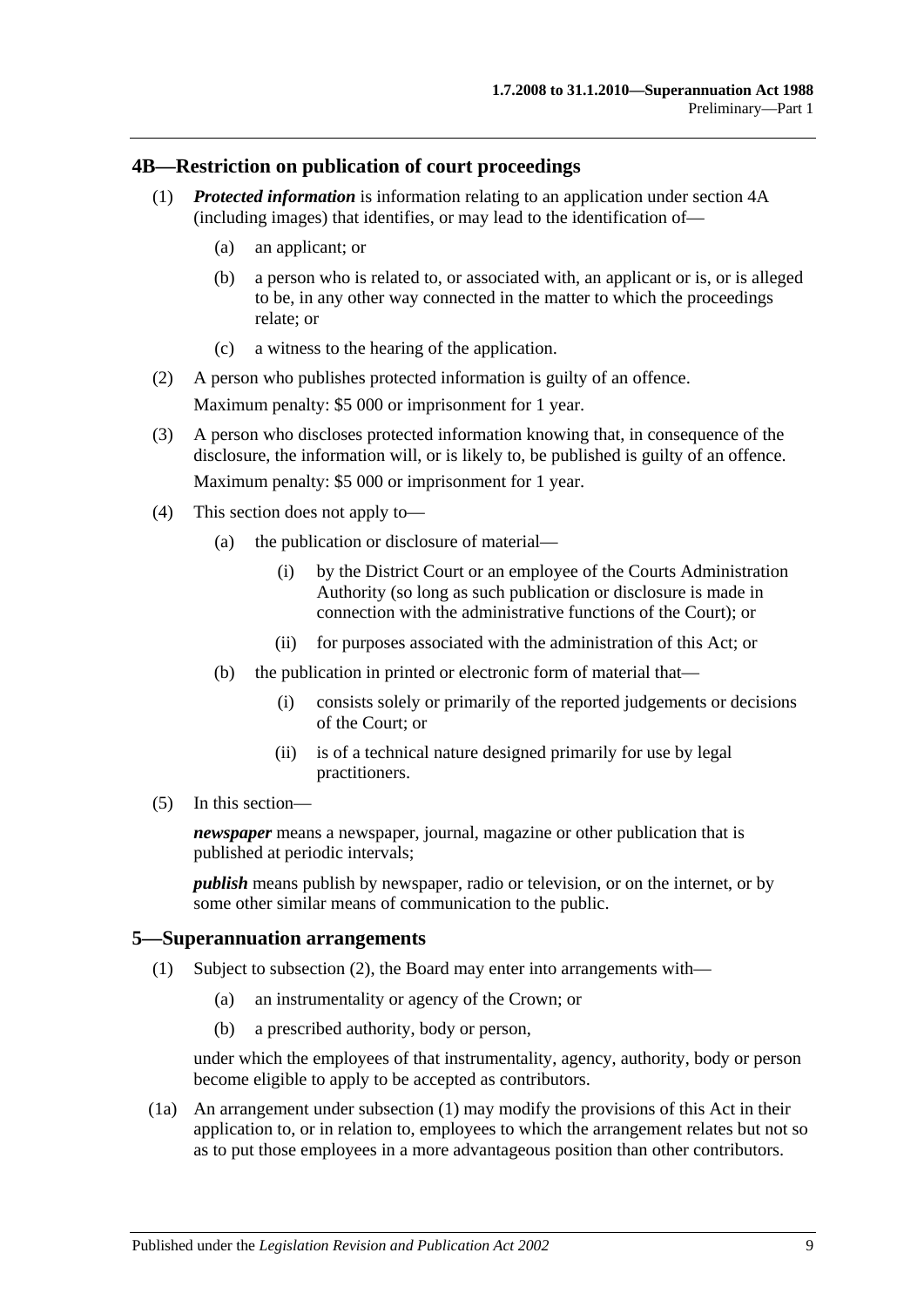- (1b) An arrangement may be varied at any time by agreement between the Board and the instrumentality, agency, authority, body or person.
- <span id="page-15-0"></span>(2) An arrangement under [subsection](#page-14-2) (1) is not effective unless its terms are approved by the Minister.
- <span id="page-15-4"></span>(2a) Where an instrumentality or agency of the Crown that has entered into an arrangement with the Board under this section ceases to be an instrumentality or agency of the Crown, the Minister may by written notice to the Board and to the former instrumentality or agency of not less than one month—
	- (a) declare that benefits will cease accruing to contributors in respect of their employment with the former instrumentality or agency; and
	- (b) vary the terms of the arrangement in such manner as he or she thinks fit.
- <span id="page-15-2"></span>(3) Subject to [subsection](#page-15-1) (4), an instrumentality or agency of the Crown or an authority, body or person who has entered into an arrangement with the Board under this section (whether before or after the commencement of the *[Superannuation \(Scheme Revision\)](http://www.legislation.sa.gov.au/index.aspx?action=legref&type=act&legtitle=Superannuation%20(Scheme%20Revision)%20Amendment%20Act%201992)  [Amendment Act](http://www.legislation.sa.gov.au/index.aspx?action=legref&type=act&legtitle=Superannuation%20(Scheme%20Revision)%20Amendment%20Act%201992) 1992*) may, by written notice to the Board of not less than one month, declare that benefits will cease accruing to contributors in respect of employment with the instrumentality, agency, authority, body or person.
- <span id="page-15-1"></span>(4) A declaration cannot be made under [subsection](#page-15-2) (3)—
	- (a) without the approval in writing of a majority of those persons who—
		- (i) are contributors by virtue of the arrangement; and
		- (ii) are currently employed by the instrumentality, agency, authority, body or person; and
	- (b) unless the Board has given its approval to the declaration.
- <span id="page-15-3"></span>(5) Before giving its approval under [subsection](#page-15-3) (4)(b), the Board must have obtained from an actuary an actuarial assessment of the account (if any) established to meet the employer component of benefits that have accrued to employees of the instrumentality, agency, authority, body or person under this Act.
- (6) When giving its approval under [subsection](#page-15-3) (4)(b), the Board must be satisfied on the basis of the actuary's assessment that the amount standing to the credit of the account will be sufficient to meet the employer component of benefits.
- <span id="page-15-5"></span>(7) The following provisions apply on the cessation of the accrual of benefits under [subsection](#page-15-4)  $(2a)$  or  $(3)$ :
	- (a) those contributors currently employed by the instrumentality, agency, authority, body or person who are of or over the age of 60 years will be taken for the purposes of this Act to have retired from employment; and
	- (b) those contributors currently employed by the instrumentality, agency, authority, body or person who have not reached the age of 60 years will be taken for the purposes of this Act to have resigned from employment; and
	- (c) [section](#page-34-0) 28 or [39](#page-71-0) (as the case requires) applies to and in relation to a contributor referred to in [paragraph](#page-15-5) (b) despite the fact that he or she is of or over the age of 55 years; and
	- (d) a contributor referred to in [paragraph](#page-15-5) (b) who has elected to preserve his or her benefits is not entitled to them (except on account of incapacity) until—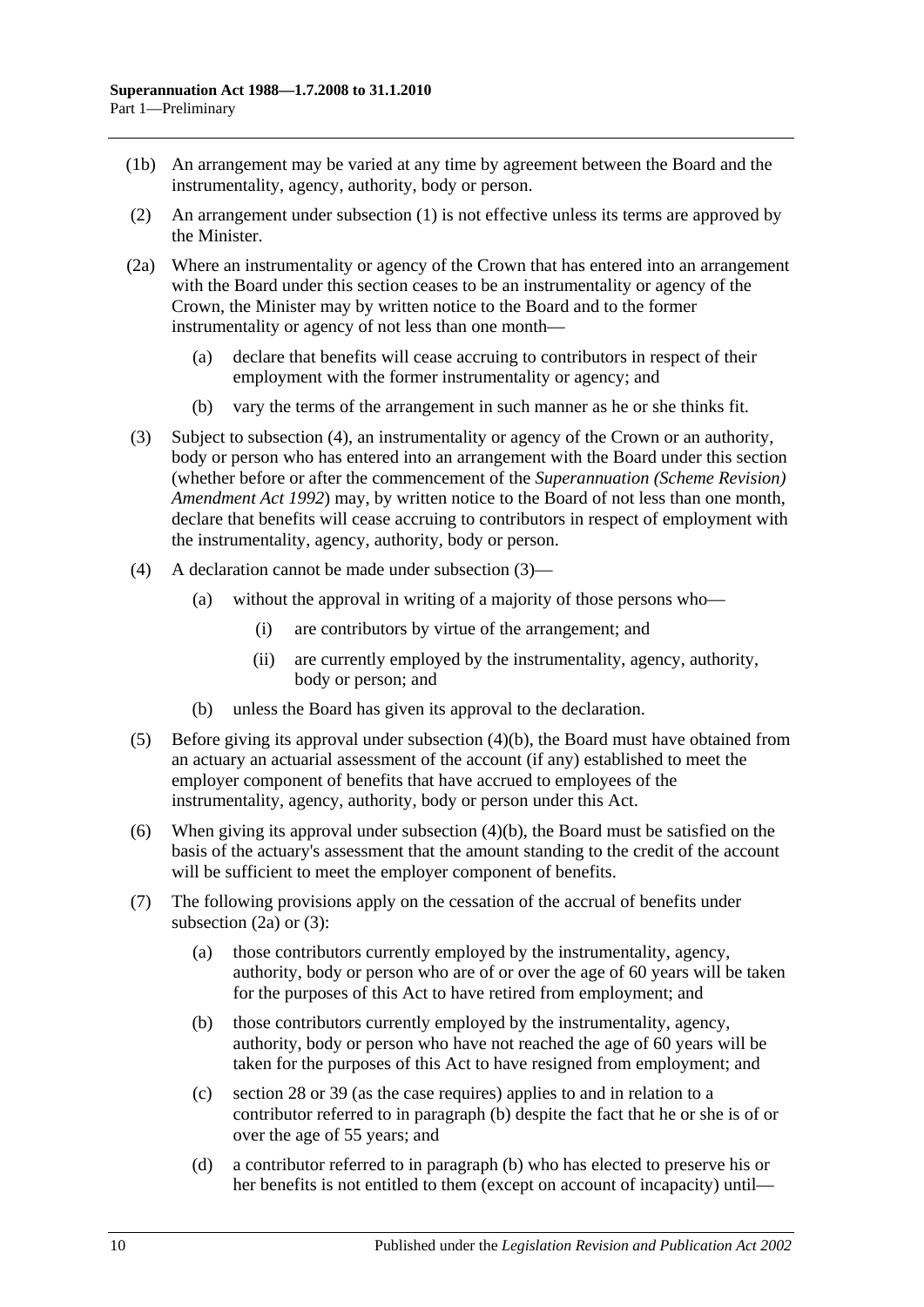- (i) he or she has reached the age of 55 years and has ceased to be employed by the instrumentality, agency, authority, body or person; or
- (ii) he or she has reached the age of 60 years.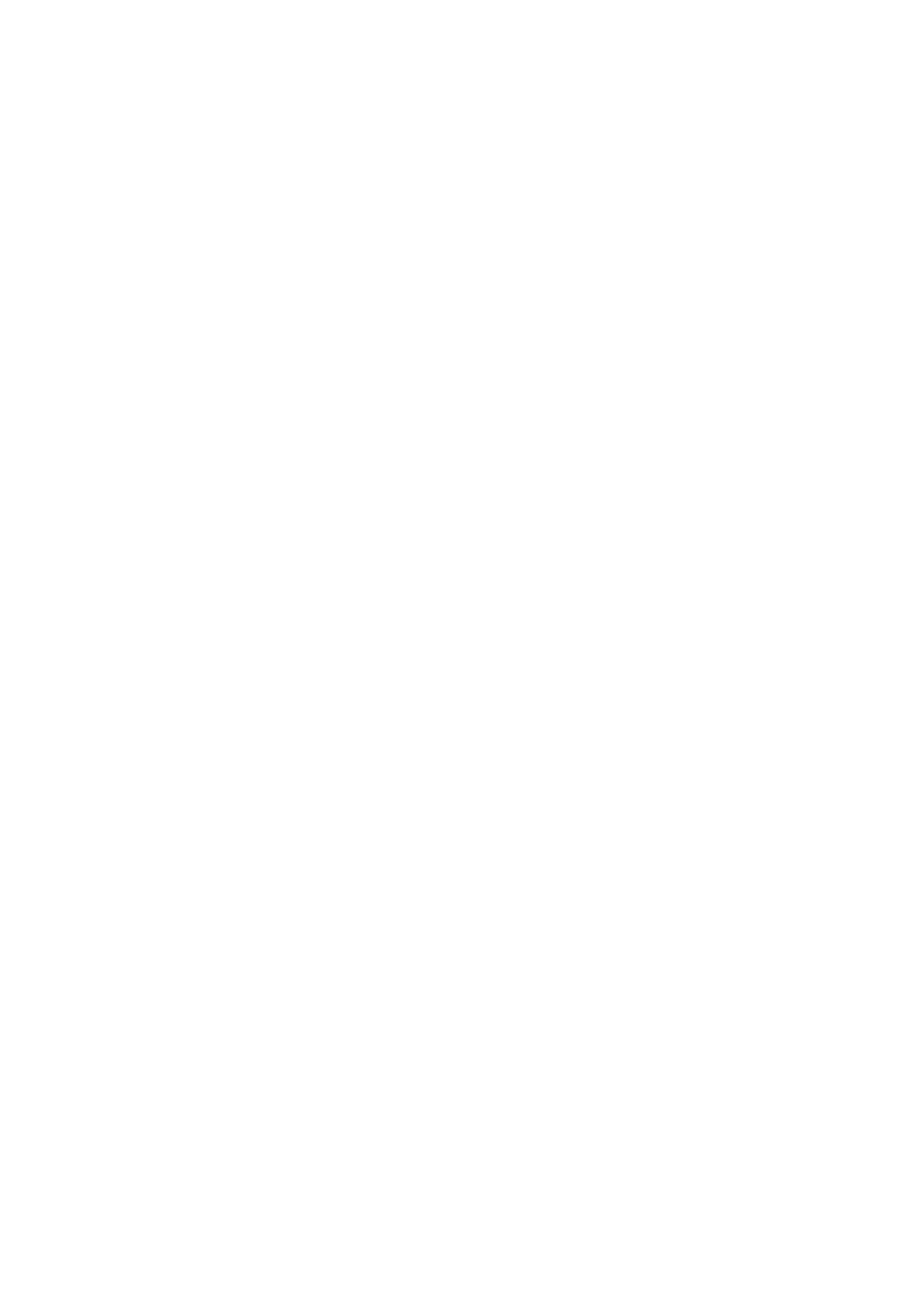# <span id="page-18-0"></span>**Part 2—Administration**

# <span id="page-18-1"></span>**Division 1—The Board**

# <span id="page-18-2"></span>**6—The Board**

- (1) The Board continues in existence.
- (2) The Board is a body corporate.
- (3) The Board has full juristic capacity to exercise any powers that are by their nature capable of being exercised by a body corporate.
- (4) Where a document appears to bear the common seal of the Board, it will be presumed, in the absence of proof to the contrary, that the document was duly executed by the Board.

# <span id="page-18-3"></span>**7—Functions of the Board**

(1) The Board is responsible to the Minister for all aspects of the administration of this Act except the management and investment of the Fund.

# <span id="page-18-4"></span>**8—The Board's membership**

- (1) The Board consists of the following members:
	- (a) a presiding member (who must not be an employee) appointed by the Governor; and
	- (b) two members elected by the contributors and members of the superannuation benefit scheme (established by the *[Superannuation \(Benefit Scheme\)](http://www.legislation.sa.gov.au/index.aspx?action=legref&type=act&legtitle=Superannuation%20(Benefit%20Scheme)%20Act%201992)  Act [1992](http://www.legislation.sa.gov.au/index.aspx?action=legref&type=act&legtitle=Superannuation%20(Benefit%20Scheme)%20Act%201992)*) and the Southern State Superannuation Scheme (established by the *[Southern State Superannuation Act](http://www.legislation.sa.gov.au/index.aspx?action=legref&type=act&legtitle=Southern%20State%20Superannuation%20Act%201994) 1994*); and
	- (c) two members appointed by the Governor on the Minister's nomination.
- (2) A person who is employed in duties connected with the administration of this Act, the *[Superannuation \(Benefit Scheme\) Act](http://www.legislation.sa.gov.au/index.aspx?action=legref&type=act&legtitle=Superannuation%20(Benefit%20Scheme)%20Act%201992) 1992* or the *[Southern State Superannuation](http://www.legislation.sa.gov.au/index.aspx?action=legref&type=act&legtitle=Southern%20State%20Superannuation%20Act%201994)  Act [1994](http://www.legislation.sa.gov.au/index.aspx?action=legref&type=act&legtitle=Southern%20State%20Superannuation%20Act%201994)* is not eligible to be elected as a member of the Board.
- (3) The Governor may appoint a deputy to a member of the Board and the deputy may, in the absence or during a temporary vacancy in the office of that member, act as a member of the Board.
- (4) Subject to [subsection](#page-18-5) (5), a member of the Board will be appointed or elected for a term not exceeding three years.
- <span id="page-18-5"></span>(5) A member appointed or elected to fill a casual vacancy will be appointed or elected for the balance of the term of his or her predecessor.
- (6) The office of a member of the Board becomes vacant if the member—
	- (a) dies; or
	- (b) completes a term of office and is not reappointed or re-elected; or
	- (c) resigns by written notice to the Minister; or
	- (d) is removed from office by the Governor on the ground of—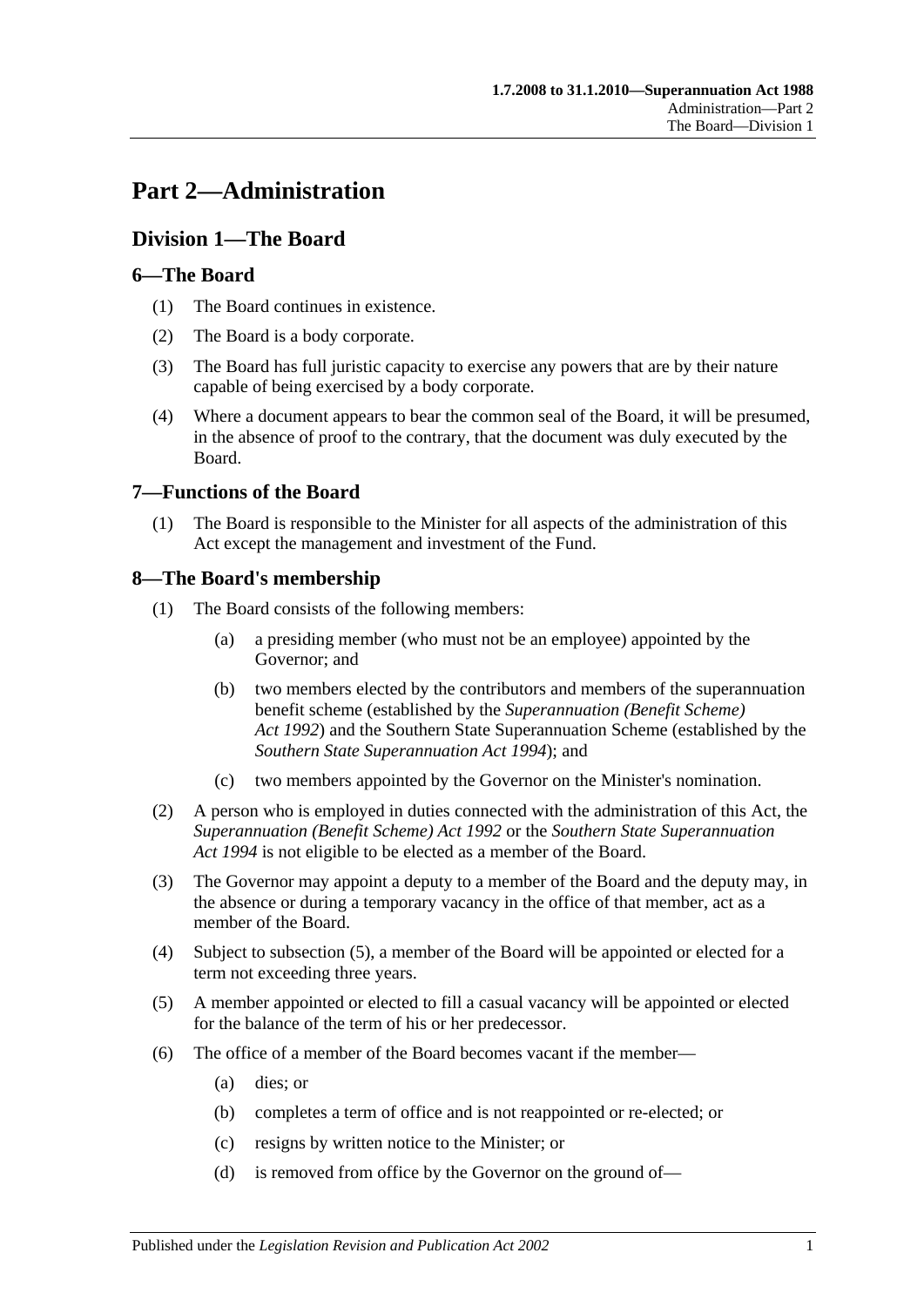- (i) mental or physical incapacity to carry out official duties satisfactorily; or
- (ii) neglect of duty; or
- (iii) misconduct.
- (7) If the office of an elected member becomes vacant and the balance of the term of the office is 12 months or less, the Governor may appoint to the vacant office a person nominated by the Public Service Association of South Australia Incorporated and the South Australian Institute of Teachers.

#### <span id="page-19-0"></span>**9—Procedures at meetings of the Board**

- (1) A meeting will be chaired by the presiding member or, in his or her absence, by a member chosen by those present.
- (2) Subject to [subsection](#page-19-3) (3), the Board may act notwithstanding vacancies in its membership.
- <span id="page-19-3"></span>(3) Three members constitute a quorum for a meeting of the Board.
- (4) A decision in which a majority of the members present at a meeting concur is a decision of the Board.
- (4a) A conference by telephone or other electronic means between members of the Board will, for the purposes of this section, be taken to be a meeting of the Board at which the participating members are present if—
	- (a) notice of the conference is given to all members in the manner determined by the Board for that purpose; and
	- (b) each participating member is capable of communicating with every other participating member during the conference.
- (5) Subject to this Act, the Board may determine its own procedures.
- (6) The Board must keep minutes of its proceedings.

#### <span id="page-19-4"></span><span id="page-19-1"></span>**10—Staff of the Board**

- (1) The Board may, with the Minister's approval, appoint staff to assist it in carrying out its responsibilities under this Act.
- (2) A person appointed under [subsection](#page-19-4) (1) is not a Public Service employee.
- (3) The Board may, with the approval of a Minister responsible for a particular administrative unit of the Public Service, make use of the staff or facilities of that administrative unit.

# <span id="page-19-2"></span>**10A—Delegation by the Board**

- (1) The Board may delegate any of the Board's powers or functions under this Act (except this power of delegation) to any person or body.
- (2) A delegation under this section—
	- (a) must be by instrument in writing; and
	- (b) may be conditional or unconditional; and
	- (c) does not derogate from the power of the Board to act in any matter; and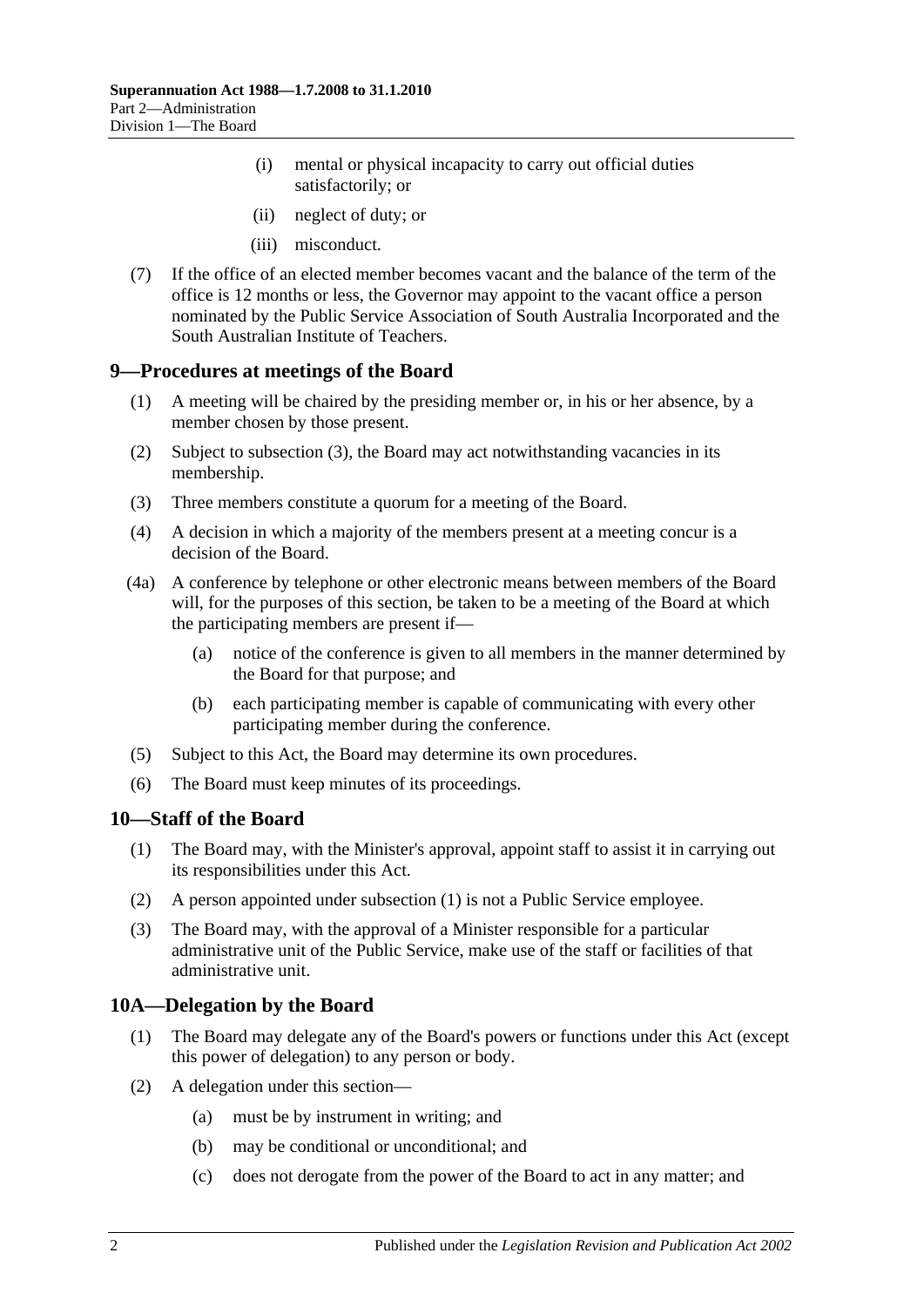(d) is revocable at will by the Board.

# <span id="page-20-0"></span>**Division 3—The Fund**

# <span id="page-20-1"></span>**17—The Fund**

- (1) The Fund continues in existence.
- (2) The assets of the Fund belong (both at law and in equity) to the Crown.
- (3) The Fund is subject to the management and control of the Superannuation Funds Management Corporation of South Australia.
- (4) The Treasurer must pay into the Fund periodic contributions reflecting—
	- (a) the contributions paid to the Treasurer by contributors; and
	- (b) any co-contribution paid to the Board on behalf of a contributor (but received by the Treasurer on behalf of the Board),

with respect to the relevant period.

- (5) All interest and accretions arising from investment of the Fund must be paid into the Fund.
- <span id="page-20-2"></span>(6) The Fund will be treated as made up of 3 major divisions—
	- (a) one proportioned to—
		- (i) the aggregate balance, as at a date determined by the Board, of contribution accounts maintained in the names of old scheme contributors;
		- (ii) the amount, as at the date referred to in [subparagraph](#page-20-2) (i), that represents income of the Fund referable to old scheme contributors that is not reflected in contribution accounts;
		- (iii) the amount, as at the date referred to in [subparagraph](#page-20-2) (i), that is referable to contributions of old scheme contributors whose contribution accounts have been closed;
		- (iv) subsequent contributions and payments referable to old scheme contributors;
		- (v) subsequent income of the Fund attributable to investment of this division of the Fund;
	- (b) one proportioned to
		- (i) the aggregate balance, as at the date referred to in [paragraph](#page-20-2)  $(a)(i)$ , of contribution accounts maintained in the names of new scheme contributors; and
		- (ii) subsequent contributions and payments referable to new scheme contributors; and
		- (iii) subsequent income of the Fund attributable to investment of this division of the Fund;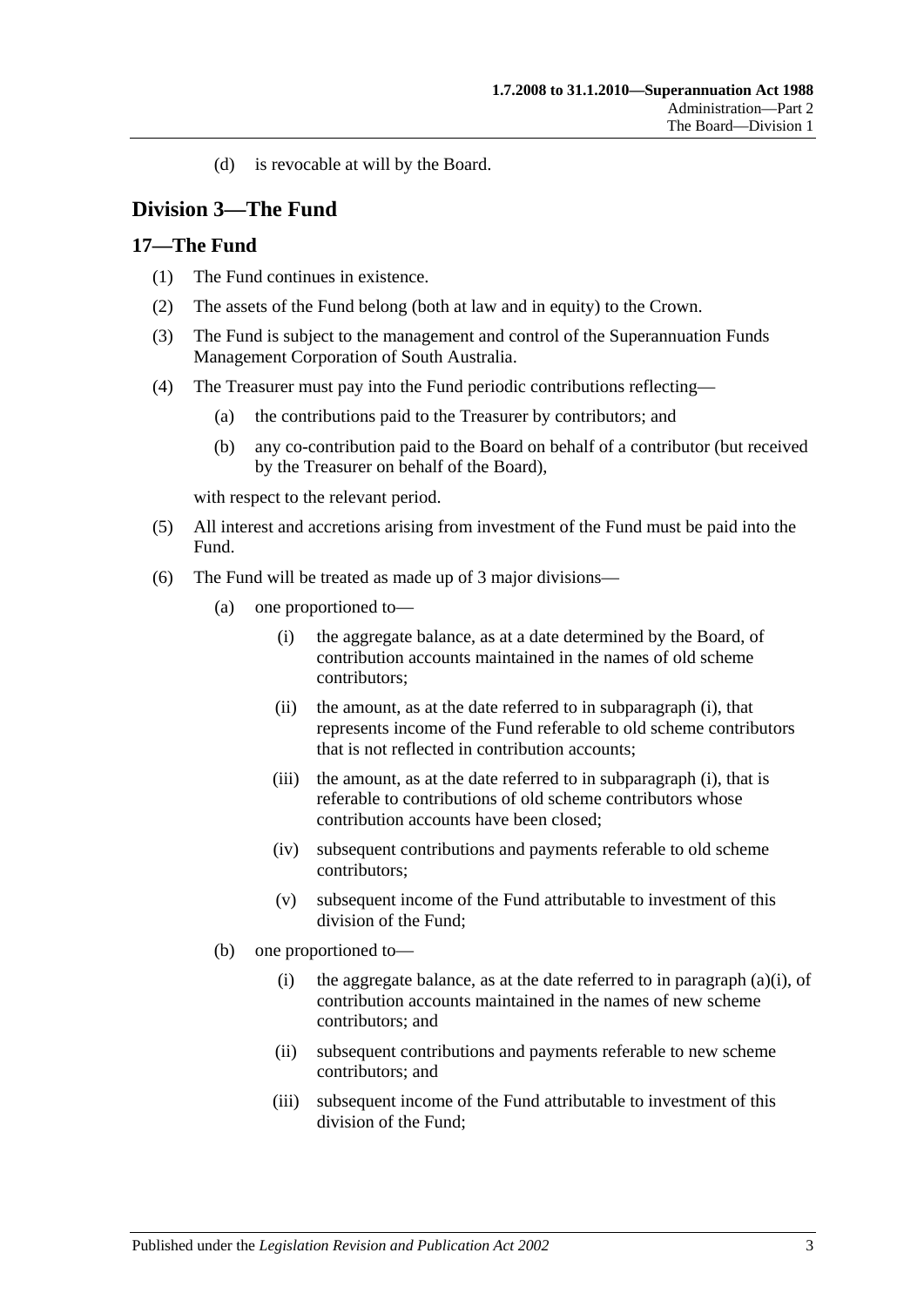- (c) one proportioned to the aggregate balance of co-contribution accounts to the extent that they hold the amount of any co-contributions that have been paid to the Board.
- (7) The following amounts will be paid from the Fund:
	- (a) administrative costs and other expenses related to the management and investment of the Fund;
	- (b) the prescribed percentage of the other costs of administering this Act;
	- (c) any reimbursement of the Consolidated Account or a special deposit account that the Treasurer charges against the Fund in pursuance of this Act.
- (8) The Superannuation Funds Management Corporation of South Australia must determine the value of each division of the Fund as at the end of each financial year.

# <span id="page-21-0"></span>**19—Investment of the Fund**

- (1) The Fund will be invested in a manner determined by the Superannuation Funds Management Corporation of South Australia.
- (2) The Corporation may enter into transactions affecting the Fund—
	- (a) for the purpose of investment; or
	- (b) for purposes incidental, ancillary or otherwise related to investment.

# <span id="page-21-1"></span>**Division 3A—Accounts**

# <span id="page-21-2"></span>**20A—Contributors' accounts**

- (1) The Board will maintain accounts in the names of all contributors and each account will state whether the contributor is an old scheme contributor or a new scheme contributor.
- (2) A contributor's account must be debited with any payment that is, in pursuance of this Act, to be charged against that account.
- <span id="page-21-3"></span>(3) At the end of each financial year, each contributor's account that has a credit balance will be varied—
	- (a) if the account is in the name of an old scheme contributor—to reflect a rate of return determined by the Board in relation to the contribution accounts of old scheme contributors for the relevant financial year;
	- (b) if the account is in the name of a new scheme contributor—to reflect a rate of return determined by the Board in relation to the contribution accounts of new scheme contributors for the relevant financial year.
- (4) In determining a rate of return for the purposes of [subsection](#page-21-3) (3), the Board should have regard to—
	- (a) the net rate of return achieved by investment of the relevant division of the Fund over the financial year or, if a new scheme contributor has made a nomination under [subsection](#page-22-2) (4a), the net rate of return achieved by the class of investments, or the combination of classes of investments, nominated by the contributor; and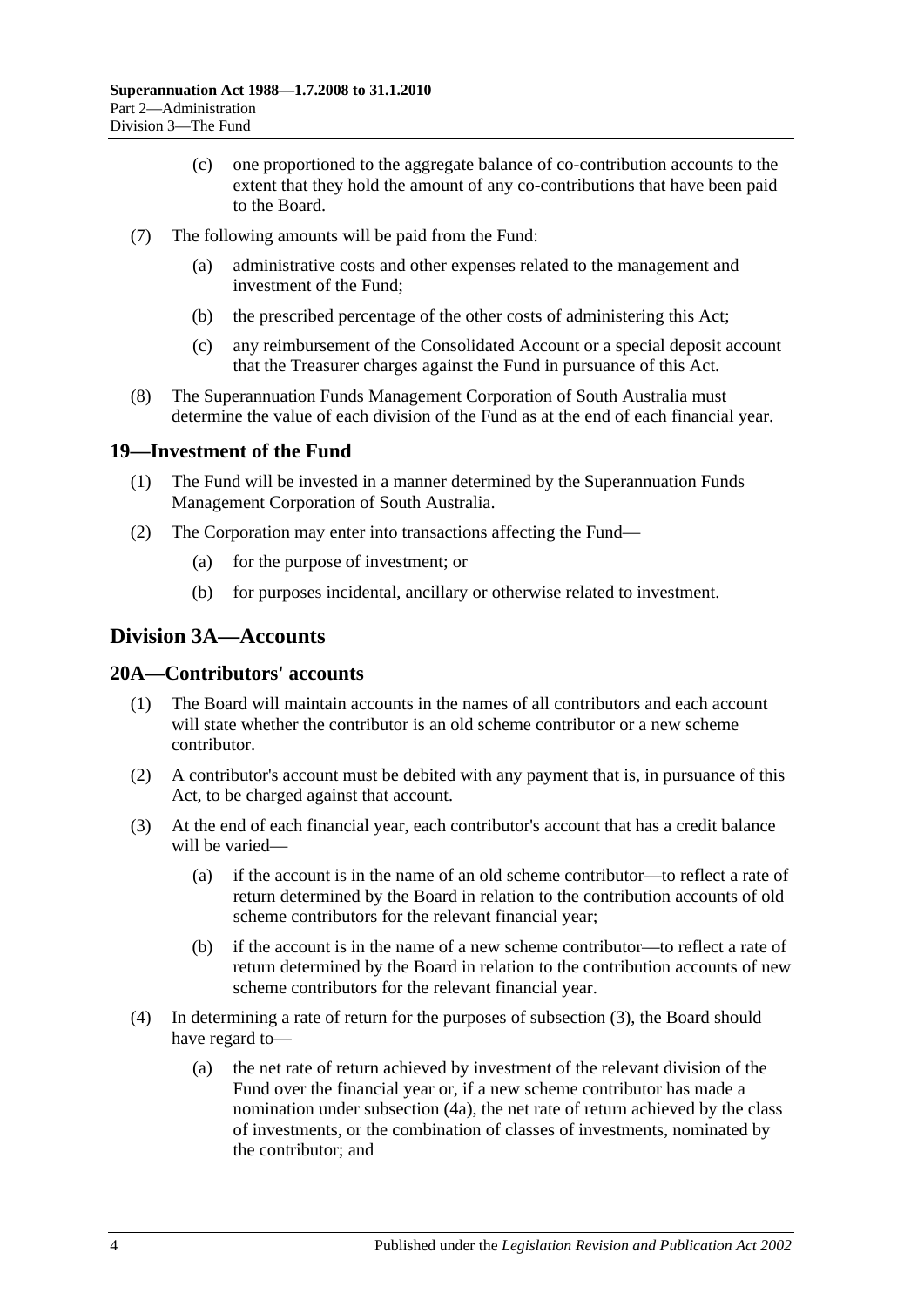- (b) the desirability of reducing undue fluctuations in the rate of return on contributors' accounts.
- <span id="page-22-3"></span><span id="page-22-2"></span>(4a) If the Fund is invested in different classes of investments, the Board may, with the agreement of the Superannuation Funds Management Corporation of South Australia, permit new scheme contributors, on such terms and conditions as it thinks fit, to nominate the class of investments, or the combination of classes of investments, for the purpose of determining the rate of return under this section.
- (4b) If a contributor, after nominating a class of investments under [subsection](#page-22-2) (4a), subsequently varies the nominated class of investments, the Board may charge a fee (to be fixed by the Board) to the contributor's contribution account in a manner determined by the Board.
- (5) Where, in pursuance of [subsection](#page-22-3)  $(4)(b)$ , the Board determines a rate of return that is at variance with the net rate of return achieved by investment of the relevant division of the Fund, the Board must include its reasons for the determination in its report for the relevant financial year.
- <span id="page-22-4"></span>(6) Where it is necessary to determine the balance of a contributor's account and the Board has not yet determined a rate of return in relation to the relevant financial year, the balance will be determined by applying a percentage rate of return on accounts estimated by the Board.
- (6a) A balance determined under [subsection](#page-22-4) (6) will not be adjusted when a rate of return is subsequently determined under [subsection](#page-21-3) (3).
- (7) A reference in this section to *rate of return* is a reference to a positive or a negative rate of return.

# <span id="page-22-0"></span>**20ABA—Co-contribution accounts**

The Board must—

- (a) establish a co-contribution account in the name of a contributor in respect of whom a co-contribution has been paid to the Board; and
- (b) credit the account with the amount of any co-contribution paid to the Board in respect of the member; and
- (c) immediately on a co-contribution account being credited with the amount of a co-contribution—transfer the amount to a co-contribution account maintained by the Board in the name of the contributor in the Southern State Superannuation Fund; and
- (d) advise the contributor in writing that—
	- (i) the co-contribution has been transferred to the Southern State Superannuation Fund; and
	- (ii) the contributor is, by virtue of section 14 of the *[Southern State](http://www.legislation.sa.gov.au/index.aspx?action=legref&type=act&legtitle=Southern%20State%20Superannuation%20Act%201994)  [Superannuation Act](http://www.legislation.sa.gov.au/index.aspx?action=legref&type=act&legtitle=Southern%20State%20Superannuation%20Act%201994) 1994*, a member of the Triple S scheme.

# <span id="page-22-5"></span><span id="page-22-1"></span>**20AB—Other accounts to be kept by Board**

(1) The Board must keep proper accounts of receipts and payments relating to the payment of benefits under this Act.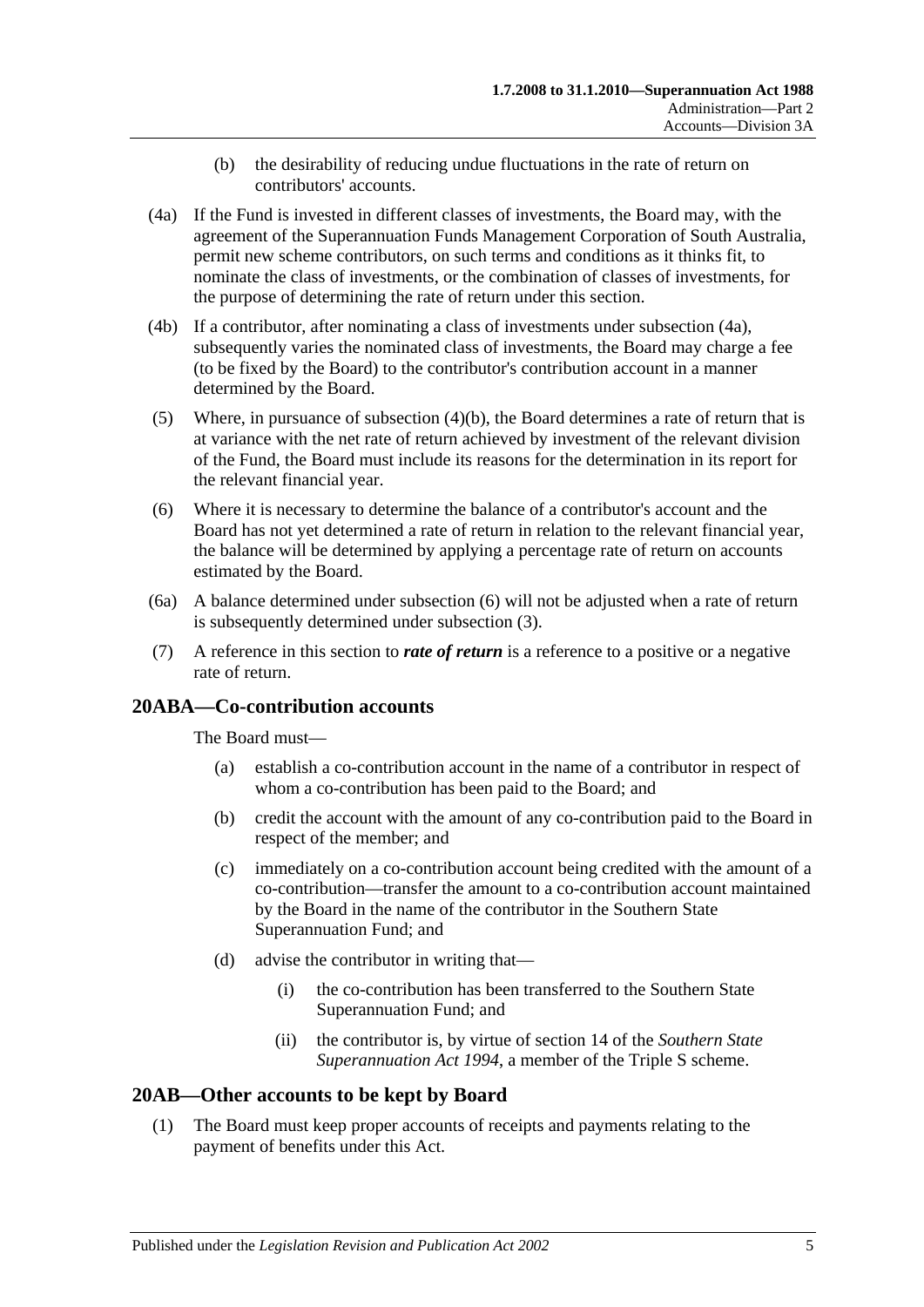(2) The Auditor-General may at any time, and must at least once in each year, audit the accounts kept by the Board under [subsection](#page-22-5) (1).

# <span id="page-23-0"></span>**Division 3B—Payment of benefits**

# <span id="page-23-1"></span>**20B—Payment of benefits**

- (1) Any benefit or other entitlement payable under this Act must be paid out of the Consolidated Account (which is appropriated to the necessary extent) or out of a special deposit account established by the Treasurer for the purpose.
- (2) If any such payment, or a proportion of any such payment, is, in pursuance of this Act, to be charged against the contributor's contribution account or against the Fund, the Treasurer may reimburse the Consolidated Account or special deposit account by charging the relevant division of the Fund with the amount of that payment or the relevant proportion of that payment (as the case requires).
- (3) If any such payment, or a proportion of any such payment, relates to a rollover account or a co-contribution account, an amount equal to the amount of the payment is to be charged against the appropriate account and the Treasurer may reimburse the Consolidated Account or special deposit account by charging the relevant division of the Fund with the amount of that payment or the relevant proportion of that payment (as the case requires).
- (4) This section does not apply in relation to an administered scheme under [Schedule 3.](#page-128-0)

# <span id="page-23-2"></span>**Division 4—Reports**

# <span id="page-23-3"></span>**21—Reports**

- (1) The Board must, on or before 31 October in each year submit a report to the Minister on the operation of this Act during the financial year ending on 30 June in that year.
- <span id="page-23-4"></span>(4) The Minister must, in relation to the triennium ending 30 June 1992, and thereafter in relation to each succeeding triennium, obtain a report within 12 months after the end of the relevant triennium—
	- (a) on the cost of the Scheme to the Government at the time of the report and in the foreseeable future; and
	- (b) estimating the proportion of future benefits under [Part 5](#page-56-0) that can be met from the Fund.
- (4a) A report under [subsection](#page-23-4) (4) must be prepared by an actuary, not being a member of the Board, appointed by the Minister.
- (5) The Minister must, within six sitting days after receiving a report under this section, have copies of the report laid before both Houses of Parliament.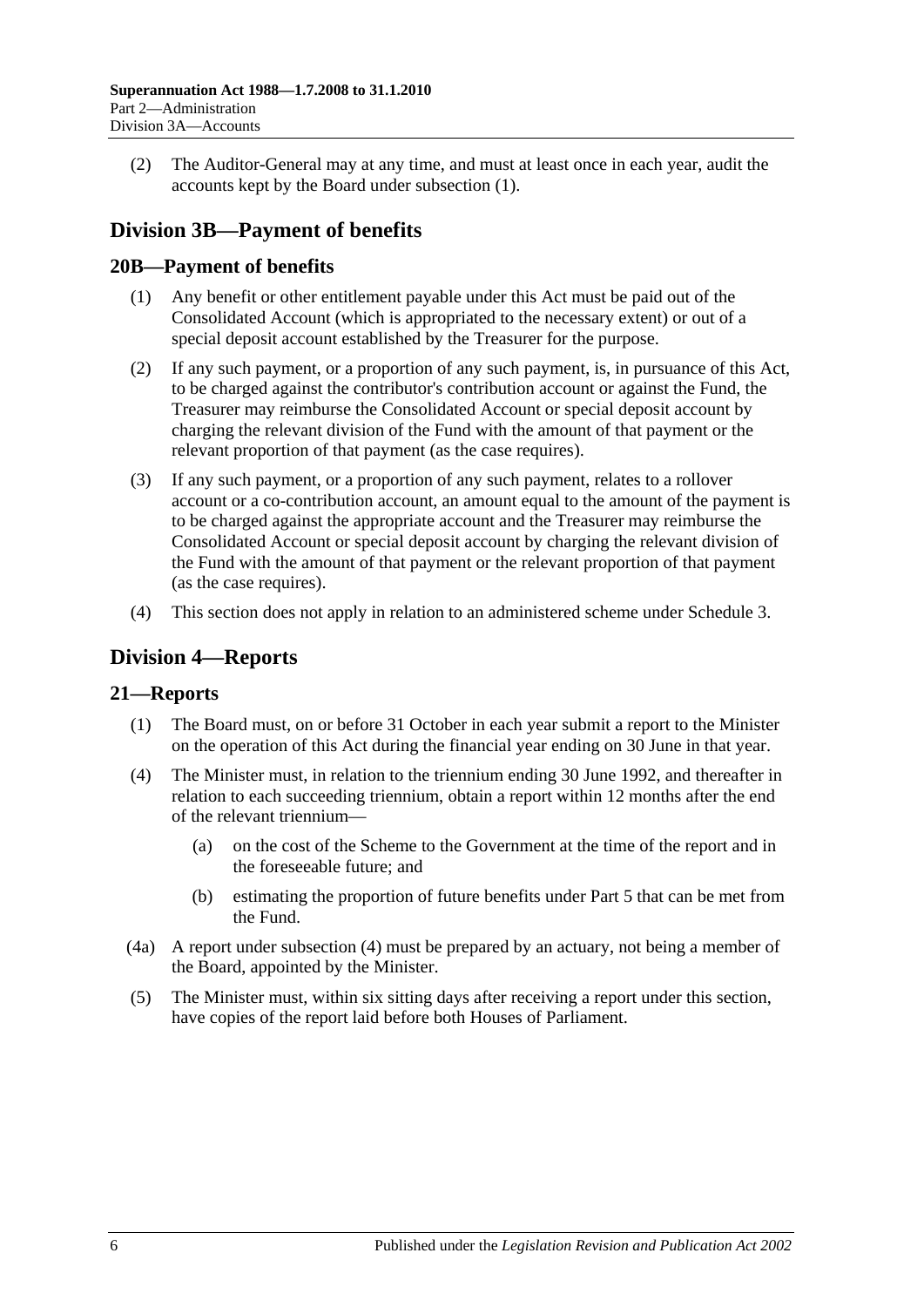# <span id="page-24-0"></span>**Part 3—Contributors, contribution and contribution points**

#### <span id="page-24-5"></span><span id="page-24-1"></span>**22—Entry of contributors to the scheme**

- (1) The Board may, on the application of an employee, accept the employee as a contributor.
- (2) An application can only be made in a manner approved by the Board.
- <span id="page-24-2"></span>(3) The Board may require an applicant to provide satisfactory evidence of the state of the applicant's health.
- (4) The cost of any medical examination to which an applicant is required to submit under [subsection](#page-24-2) (3) will be paid by the Board.
- <span id="page-24-4"></span><span id="page-24-3"></span>(5) If it appears to the Board—
	- (a) that an applicant's state of health is such as to create a risk of invalidity or premature death; or
	- (b) that an applicant has in the past engaged in an activity of a prescribed kind that increases the risk of invalidity or premature death; or
	- (c) that the applicant is likely in the future to engage in an activity of a kind referred to in [paragraph](#page-24-3) (b),

the Board may accept the application on conditions (being conditions authorised by the regulations) limiting the benefits payable under this Act in the event of the contributor's invalidity or death before the age of 55 years (and any such condition prevails to the extent of any inconsistency with any provision of this Act).

- (5a) Unless conditions referred to in [subsection](#page-24-4) (5) provide otherwise, a contributor whose benefits in the event of invalidity or death are limited by conditions under that subsection or by conditions referred to in [clause](#page-108-0) 7 of [Schedule 1](#page-104-0) is not entitled to a disability pension under [Part 4](#page-30-0) or [5](#page-56-0) in respect of the illness, condition or disability to which the limitations relate during the period of five years from the commencement of this Act or the contributor's acceptance into the Scheme whichever is the later.
- (6) If an applicant—
	- (a) is a contributor to some other superannuation scheme funded wholly or in part by the applicant's employer; or
	- (b) receives an allowance or salary loading related to superannuation,

the Board will, unless there is good reason to the contrary, reject the application.

- (7) The Board cannot accept an application from a person who is employed on a casual basis.
- (8) If it appears to the Board that a contributor withheld information required in relation to his or her application for membership of the Scheme, the Board may withhold or reduce a benefit under this Act (other than one that is to be charged against the contributor's contribution account).
- (9) The contribution period of an employee accepted as a contributor will commence on the date fixed for that purpose by the Board.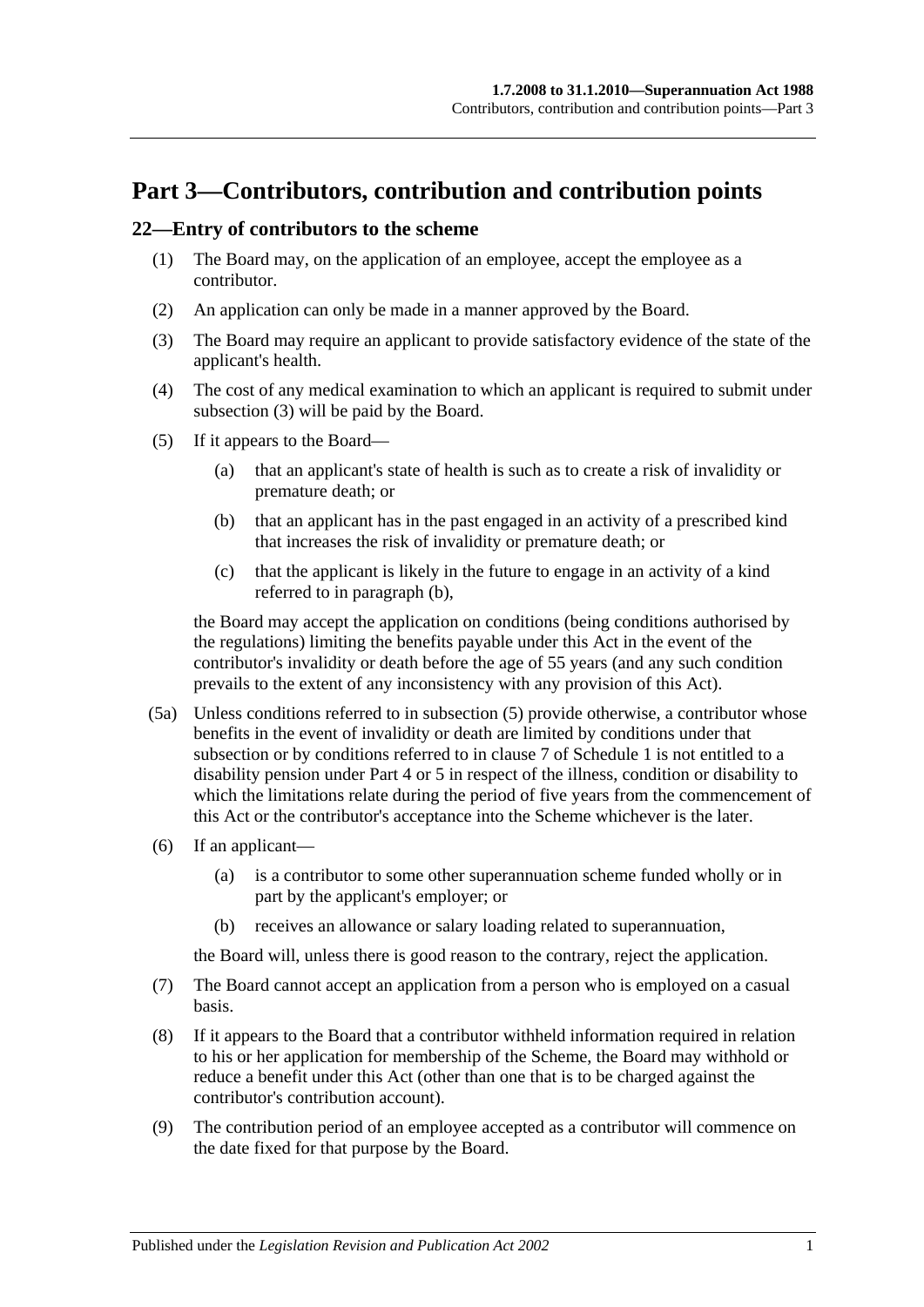- (10) Subject to this section, an application for acceptance as a contributor under [subsection](#page-24-5) (1) must be made on or before 3 May 1994.
- <span id="page-25-0"></span>(11) A person who commenced employment to which this Act applies on or after 3 February 1994 pursuant to a written offer received by the person on or before 3 May 1994 may make an application for acceptance as a contributor under [subsection](#page-24-5) (1) on or before 3 August 1994 or the expiration of three months after the employment commenced whichever is the later.
- (12) An application under [subsection](#page-24-5) (1) will be taken to have been made on the day on which the application was received by the Board.
- (13) An employee who is not a person referred to in [subsection](#page-25-0) (11) may apply for acceptance as a contributor under [subsection](#page-24-5) (1) on or after 4 May 1994 and before 1 July 1995 but if accepted the contributor will—
	- (a) be a member of the Southern State Superannuation Scheme established by the *[Southern State Superannuation Act](http://www.legislation.sa.gov.au/index.aspx?action=legref&type=act&legtitle=Southern%20State%20Superannuation%20Act%201994) 1994* on and from 1 July 1995 and will be taken to have elected to contribute to that scheme at the rate of 6 per cent of salary; and
	- (b) will be taken to be under the age of 55 years and to resign from employment for the purposes of this Act on 30 June 1995 and to carry over the employee component of his or her accrued superannuation benefits on 1 July 1995 to his or her member's contribution account under the Southern State Superannuation Scheme and to carry over the employer component of those benefits on 1 July 1995 to his or her employer contribution account under that scheme.
- <span id="page-25-2"></span>(14) An employee may make an application for acceptance as a contributor under [subsection](#page-24-5)  $(1)$  on or after 4 May 1994 if he or she-
	- (a) had been a member of the Police superannuation scheme; and
	- (b) had resigned or retired from the employment that entitled him or her to membership of that scheme in order to take up employment to which this Act applies; and
	- (c) had taken up that employment within three months after resignation or retirement from the previous employment; and
	- (d) in the case of resignation from the previous employment, had preserved his or her benefits under the Police superannuation scheme.
- (15) Subject to [subsection](#page-25-1) (16), the application referred to in [subsection](#page-25-2) (14) must be made within three months after the employee commences employment to which this Act applies.
- <span id="page-25-1"></span>(16) An employee referred to in [subsection](#page-25-2) (14) who commenced employment to which this Act applies during the period commencing on 3 February 1994 and ending on the commencement of the *[Superannuation \(Employee Mobility\) Amendment Act](http://www.legislation.sa.gov.au/index.aspx?action=legref&type=act&legtitle=Superannuation%20(Employee%20Mobility)%20Amendment%20Act%201997) 1997* may make an application for acceptance as a contributor under [subsection](#page-24-5) (1) within three months after the commencement of that Act.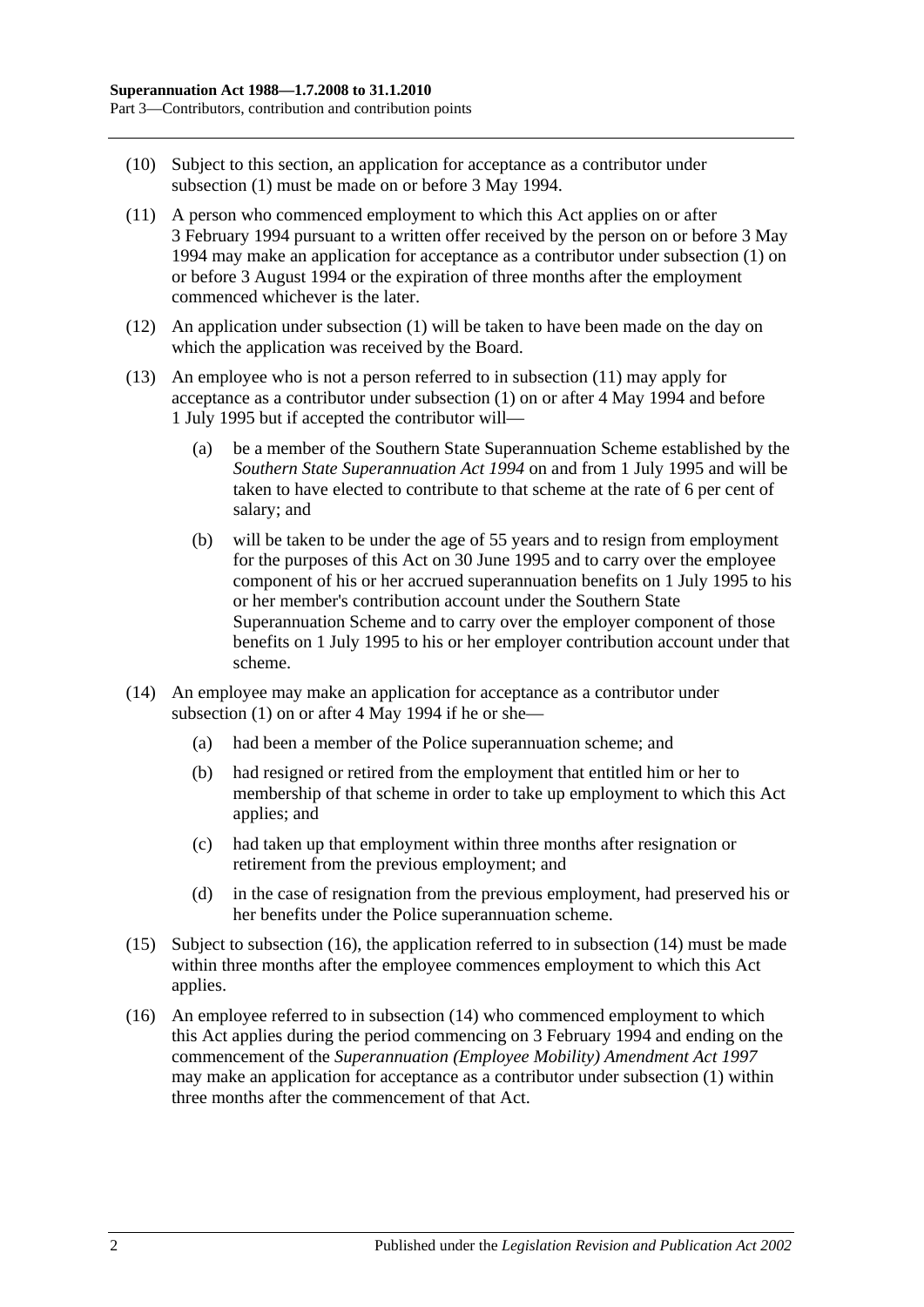- (17) The Board may not refuse an application by an employee referred to in [subsection](#page-25-2) (14) on medical grounds and the only conditions that the Board may place on its acceptance of such an application are those conditions (if any) to which the employee's membership of the Police superannuation scheme had been subject immediately before his or her retirement or resignation from the previous employment.
- (18) An employee referred to in [subsection](#page-25-2) (14) who is accepted as a contributor under [subsection](#page-24-5) (1) is only entitled to his or her benefits under the Police superannuation scheme after his or her employment to which this Act applies has terminated.
- (19) In this section—

*Police superannuation scheme* means the old or new scheme of superannuation established by the *[Police Superannuation Act](http://www.legislation.sa.gov.au/index.aspx?action=legref&type=act&legtitle=Police%20Superannuation%20Act%201990) 1990*.

#### <span id="page-26-0"></span>**23—Contribution rates**

- (1) Subject to this section, a contributor will make contributions to the Treasurer at the standard contribution rate until termination of the contributor's employment.
- <span id="page-26-2"></span>(2) Subject to [subsection](#page-26-1) (2a), a contributor may elect—
	- (a) to contribute at any one of the following rates:
		- 3.0%
		- 4.5%
		- 6.0%
		- 7.5%
		- 9.0%;
	- (b) to cease contributing;
	- (c) in the case of a contributor whose standard contribution rate is not 6%—to contribute at the contributor's standard contribution rate.
- <span id="page-26-1"></span>(2a) A contributor who is employed pursuant to a TEC contract must contribute at the contributor's standard contribution rate or at a higher rate referred to in [subsection](#page-26-2) (2) unless he or she was contributing at a lower rate during the financial year in which the term of the contract commenced in which event he or she must contribute at that rate or a higher rate referred to in [subsection](#page-26-2) (2).
- (2b) [Subsection](#page-26-1) (2a) operates in relation to the financial year following the financial year in which section 5A of the *[Superannuation \(Miscellaneous\) Amendment Act](http://www.legislation.sa.gov.au/index.aspx?action=legref&type=act&legtitle=Superannuation%20(Miscellaneous)%20Amendment%20Act%202000) 2000* comes into operation and in relation to subsequent financial years.
- (3) Subject to [subsection](#page-26-3) (3a), an election under [subsection](#page-26-2) (2) can only be made in a manner approved by the Board and will operate as from the commencement of a financial year (and only elections received by the Board two months or more before the commencement of a particular financial year will operate in relation to that financial year).
- <span id="page-26-3"></span>(3a) Where the Board is satisfied that a contributor needs to reduce his or her contributions because of financial hardship, the Board may permit the contributor to make an election under [subsection](#page-26-2) (2) that will operate before the commencement of the next financial year.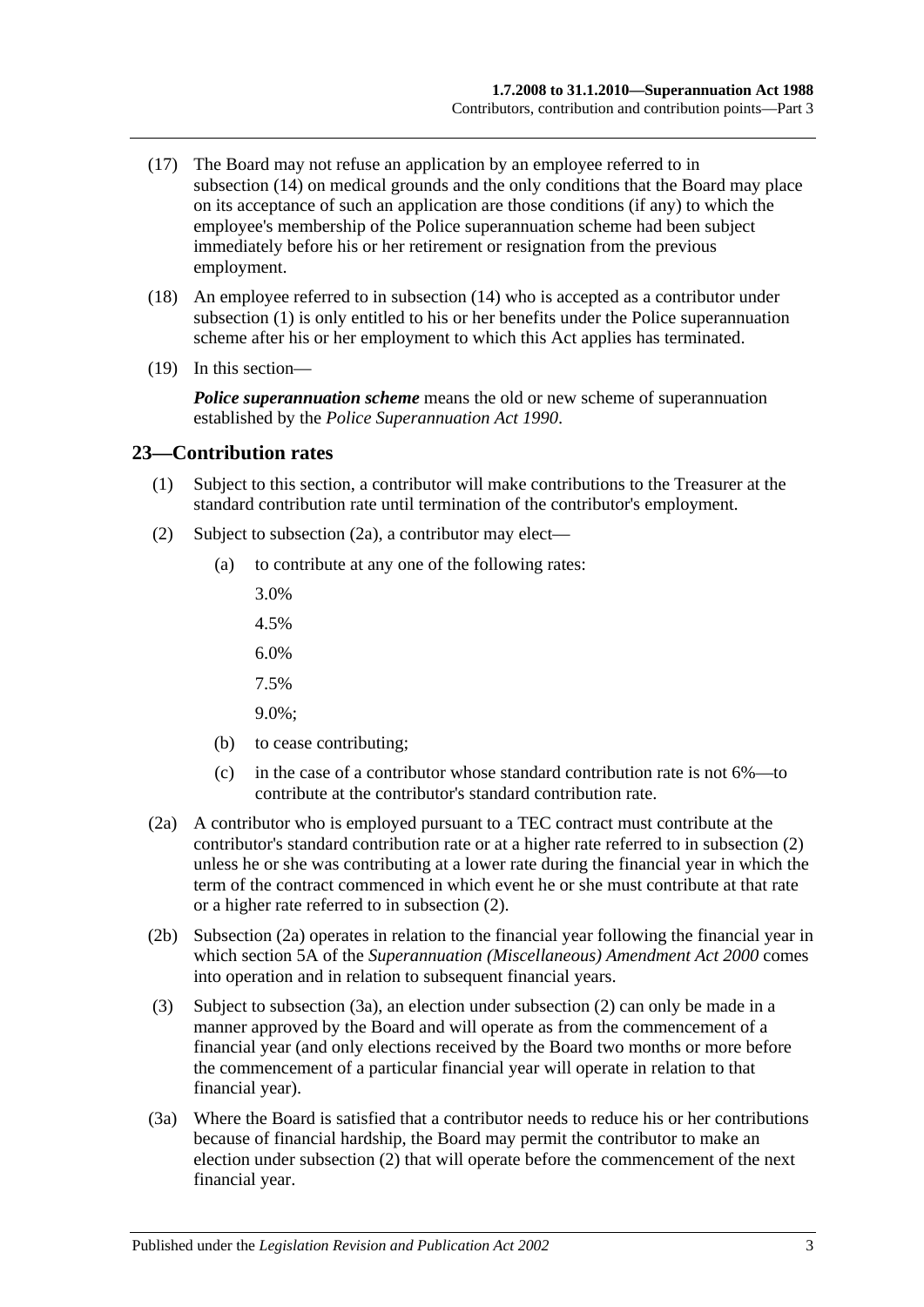- <span id="page-27-1"></span>(4) A contributor's contributions will be fixed in relation to each financial year, as from a day in that financial year determined by the Board—
	- (a) on the basis of the contributor's salary as at the 31st day of March last preceding the commencement of the financial year or, if the contributor's hours of employment have increased or decreased between that date and the commencement of the financial year, on the basis of the contributor's salary following the last such increase or decrease in the hours of employment; but
	- $(b)$
- (i) if the contributor had not then commenced his or her employment, the contributions will be fixed on the basis of the contributor's commencing salary;
- (ii) if the contributor was then on leave without pay or at a reduced rate of pay, the contributions will be fixed on the basis of the salary that the contributor would then have been receiving if not on leave;
- (iii) if the contributor's employment is of a casual nature, the contributions will be fixed on the basis of a notional salary fixed by the Board in relation to the contributor;
- <span id="page-27-0"></span>(iv) if after the date on which contributions for a particular financial year are fixed there is a reduction in the contributor's salary resulting from a reduction in hours of work (other than a temporary reduction of less than two weeks' duration), there will be a proportionate reduction in the contributor's contributions (but such a contributor may, with the Board's approval, elect to contribute as if there had been no reduction in salary and in that event benefits payable under this Act will be calculated as if there had been no reduction of salary);
- (v) if the reason for the reduction in hours of work is an illness or injury suffered by the contributor, an election under [subparagraph](#page-27-0) (iv) may, with the Board's approval, operate during subsequent years despite [paragraph](#page-27-1) (a).
- (5) If over a particular period a contributor receives (while remaining in employment) weekly workers compensation payments for total or partial incapacity for work, contributions will be payable as if the weekly payments were salary or a component of salary (as the case requires) but if the aggregate of the weekly payments and the salary (if any) of the contributor is less than the salary that the contributor would have received if not incapacitated, the Board may allow a proportionate reduction in the amount of the contributions for that period.
- <span id="page-27-2"></span>(6) The following provisions apply to leave without pay—
	- (a) any period of leave without pay of two weeks or less will be treated as a period of employment in respect of which contributions are payable;
	- (b) if leave without pay is taken for a continuous period exceeding two weeks, no contribution is payable in respect of that period unless the contributor elects to contribute and the election is approved by the Board (but such an election in respect of more than 12 months' leave without pay can only be made—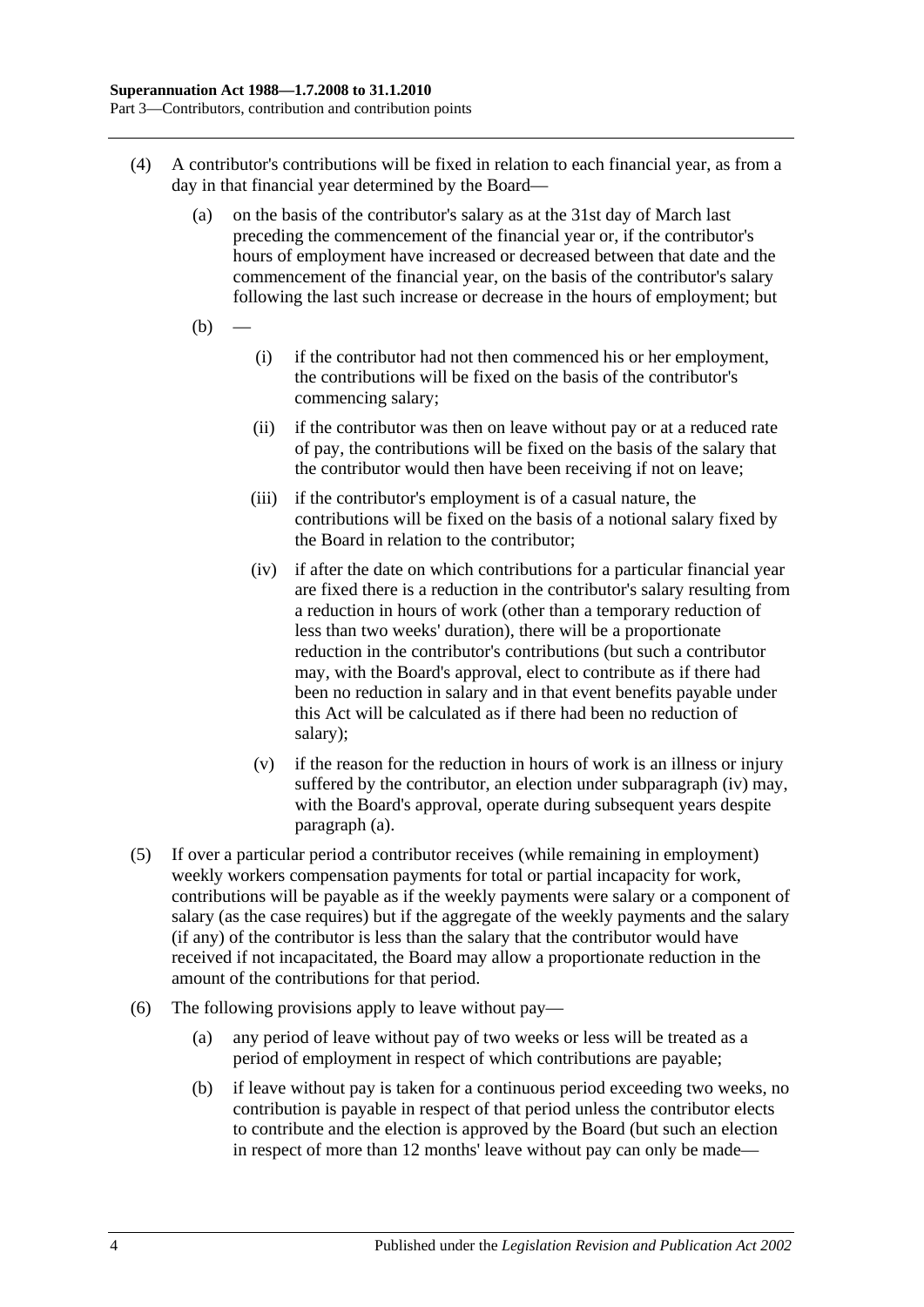- (i) if the Board is satisfied with arrangements that have been made for reimbursement of the cost of benefits attributable to that period; and
- (ii) in circumstances in which the approval is authorised by the regulations).
- (6a) Where a contributor has been, or will be, on leave for more than 12 months and the period of leave is, or will be, made up of two or more components of leave without pay connected by one or more components of paid leave, an election under [subsection](#page-27-2) (6)(b) in relation to a component of that period that will extend it beyond 12 months or that commences after the first 12 months of the period has passed must comply with the requirements of that subsection even though the component itself is less than 12 months in duration.
- (7) An old scheme contributor will cease to contribute if—
	- (a) before termination of the contributor's employment the following conditions are satisfied:
		- (i) in the case of a person who was accepted as a contributor under the repealed Act—the contributor is of or above the age of retirement and has—
			- (A) an aggregate of 360 contribution points; or
			- (B) an aggregate number of contribution points equal to the number of months between the date on which he or she became a contributor and the date on which he or she reached the age of retirement,

whichever is the greater number;

- (ii) in the case of a person who was accepted as a contributor before the commencement of the repealed Act—the contributor is of or above the age of retirement and has an aggregate of 360 contribution points; or
- (b) on retirement he or she would be entitled to the maximum pension prescribed by [section](#page-60-0) 34(5).

# <span id="page-28-0"></span>**24—Contribution points**

- (1) A contributor conforms to the theoretical standard if the contributor—
	- (a) is employed on a full-time basis; and
	- (b) contributes at the standard rate of contribution.
- (2) Contribution points accrue to a contributor who conforms to the theoretical standard at the rate of one point for each contribution month.
- (3) Subject to [subsection](#page-29-1) (5), where a contributor does not conform to the theoretical standard, a proportion of one contribution point (which may exceed unity) accrues to the contributor in respect of a contribution month equal to the proportion that the amount actually contributed in respect of that month bears to the amount that would have been contributed if the contributor had conformed to the theoretical standard.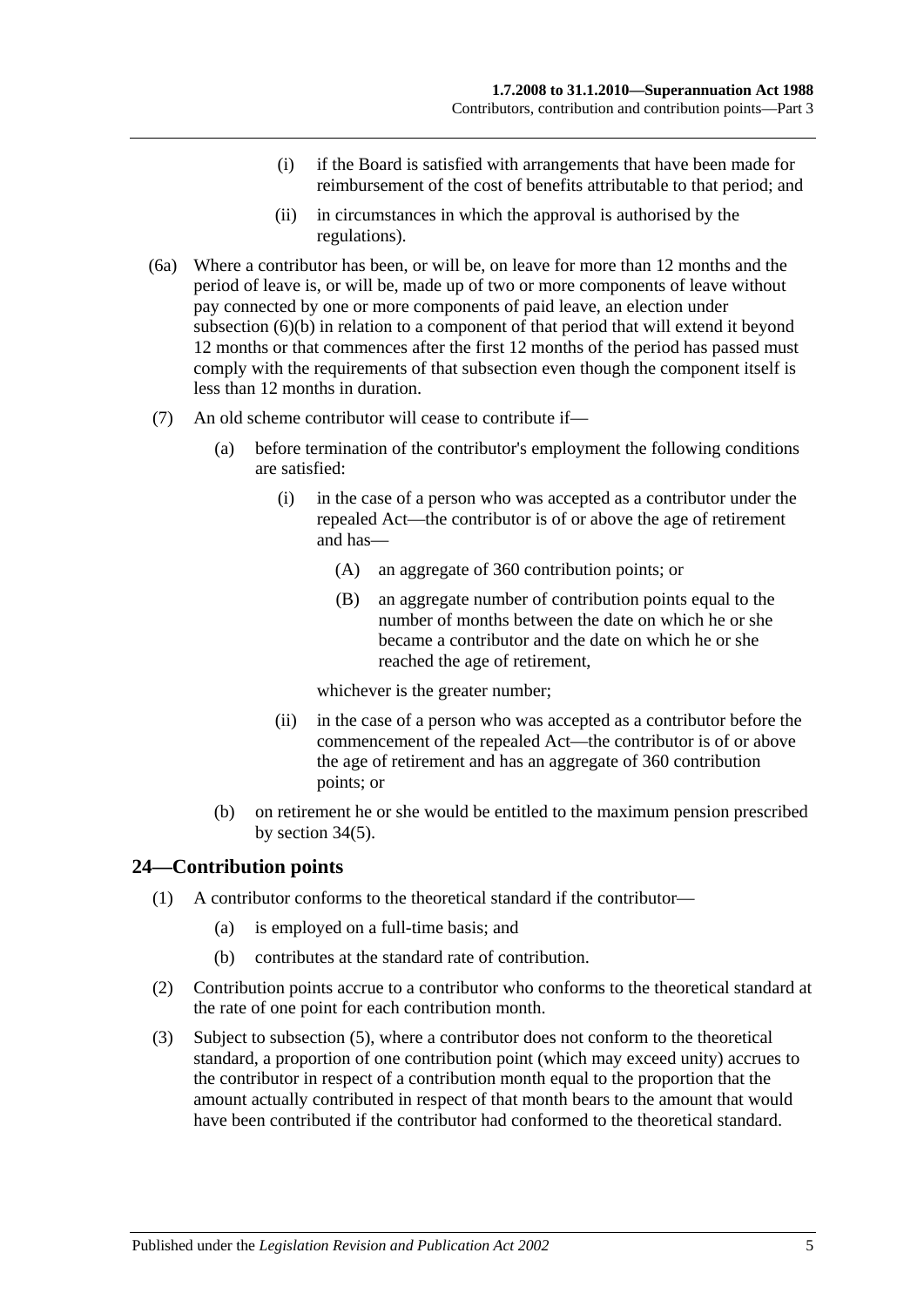- <span id="page-29-2"></span>(4) A contributor's extrapolated contribution points as at an entitlement day are calculated as follows:
	- (a) if the contributor has then reached the age of retirement—the number is, subject to [subsection](#page-29-1) (5), the aggregate of the accrued contribution points;
	- (b) in any other case—
		- (i) if the contributor has been in full-time employment throughout the contribution period—the number is, subject to [subsection](#page-29-1) (5), the aggregate of the accrued contribution points plus a number equal to the number of months' difference between the contributor's age as at the entitlement day and the age of retirement (an incomplete month being counted as a whole month);
		- (ii) if the contributor has not been in full-time employment throughout the contribution period—the number is, subject to [subsection](#page-29-1) (5), the aggregate of the accrued contribution points plus the relevant proportion of the number of months' difference between the contributor's age as at the entitlement day and the age of retirement (an incomplete month being counted as a whole month).
- <span id="page-29-1"></span>(5) When the aggregate of a contributor's accrued contribution points are to be calculated as at an entitlement day, the aggregate cannot exceed—
	- (a) in the case of a contributor who was in full-time employment throughout the contribution period—the number of months of the contribution period;
	- (b) in any other case—the relevant proportion of the number of months of the contribution period.
- (6) The reference in [subsections](#page-29-2) (4) and [\(5\)](#page-29-1) to *the relevant proportion* is a reference to a proportion arrived at by expressing the contributor's employment while an active contributor as a proportion of full-time employment.

# <span id="page-29-3"></span><span id="page-29-0"></span>**25—Attribution of additional contribution points and contribution months**

- (1) The Minister may, in appropriate cases—
	- (a) attribute additional contribution points to a contributor;
	- (b) attribute additional contribution months to a contributor.
- (2) The Minister must provide the Board with details of the attribution of contribution points or months under [subsection](#page-29-3) (1) and the Board must include those details in its report to the Minister under [Division 4](#page-23-2) of [Part 2.](#page-18-0)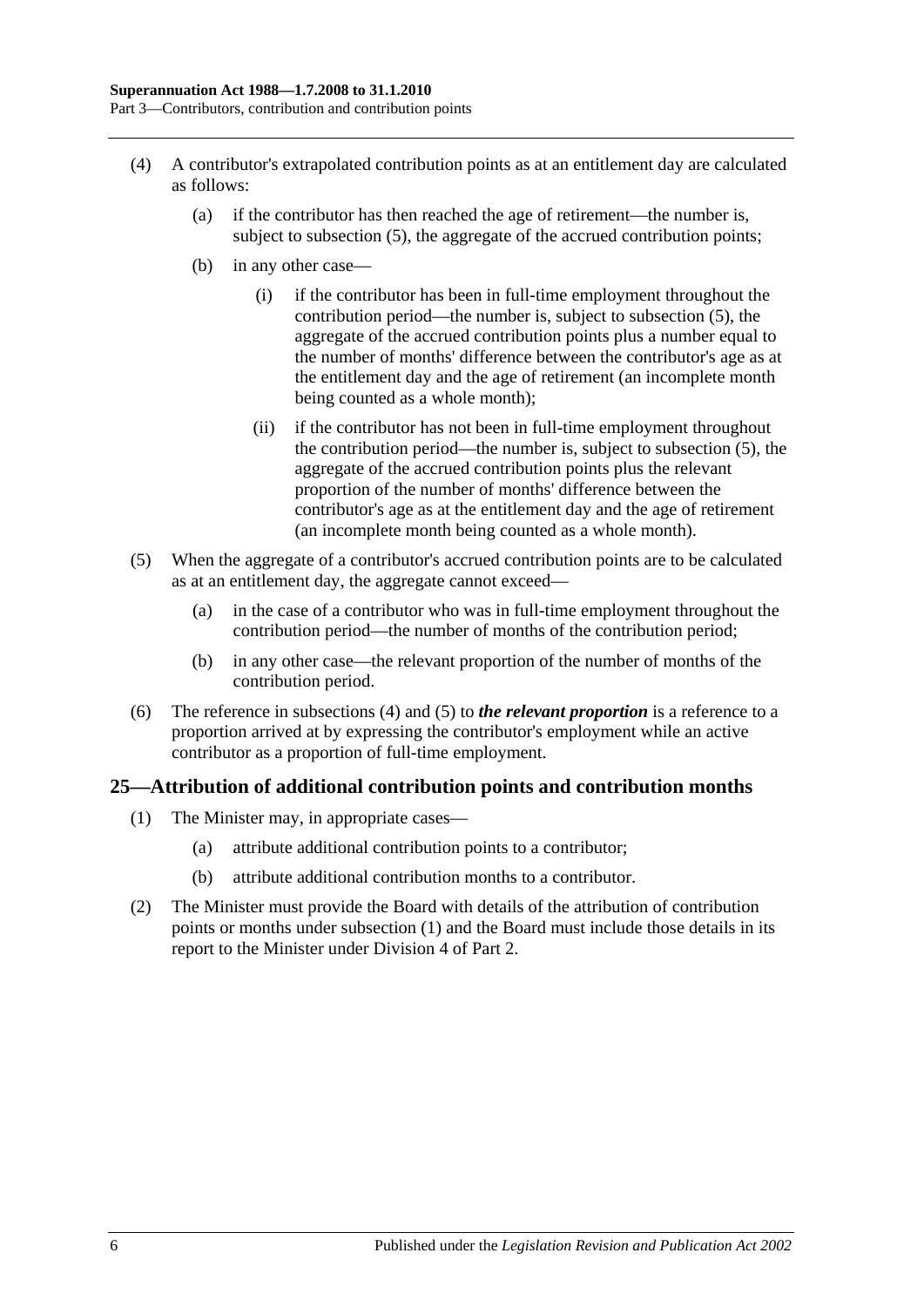# <span id="page-30-0"></span>**Part 4—Superannuation benefits—new scheme contributors**

#### <span id="page-30-1"></span>**26—Application of this Part**

This Part applies only to new scheme contributors.

#### <span id="page-30-4"></span><span id="page-30-2"></span>**26A—Transition to retirement**

- <span id="page-30-3"></span>(1) A contributor may apply to the Board for the benefit of this section if—
	- (a) the contributor has reached—
		- (i) the age of 55 years; and
		- (ii) his or her preservation age; and
	- (b) the contributor has entered into an arrangement with his or her employer—
		- (i) to reduce his or her hours of work; or
		- (ii) to alter his or her duties,

or both, with the effect that there is a reduction in the contributor's salary; and

- <span id="page-30-5"></span>(c) the purpose for establishing the arrangement referred to in [paragraph](#page-30-3) (b) relates to the proposed retirement of the contributor in due course (including by allowing the contributor to scale down his or her work in the lead-up to retirement).
- (2) The Board may require that an application under [subsection](#page-30-4) (1)—
	- (a) be made in such manner as the Board thinks fit; and
	- (b) be accompanied by such information or other material specified by the Board to assist the Board to be satisfied as to the matters set out in [paragraphs](#page-30-3) (b) and [\(c\)](#page-30-5) of that subsection.
- <span id="page-30-7"></span><span id="page-30-6"></span>(3) If the Board is satisfied that a valid application has been made under [subsection](#page-30-4) (1), an entitlement will arise as follows:
	- (a) the Board will determine a benefit (a *draw down benefit*) on the basis of the contributor's application and on the basis that the maximum draw down benefit to which the contributor is entitled will be determined as follows:

$$
B = SP \times \frac{(FS - NS)}{FS}
$$

Where—

*B* is the maximum draw down benefit

*SP* is the amount that would be payable under [section](#page-33-0) 27 and [47B](#page-98-1) if the contributor had retired from employment immediately before the date of the determination

*FS* is the contributor's actual salary immediately before the commencement of the arrangement envisaged by [subsection](#page-30-3) (1)(b)

*NS* is the contributor's actual salary on the commencement of the arrangement envisaged by [subsection](#page-30-3) (1)(b);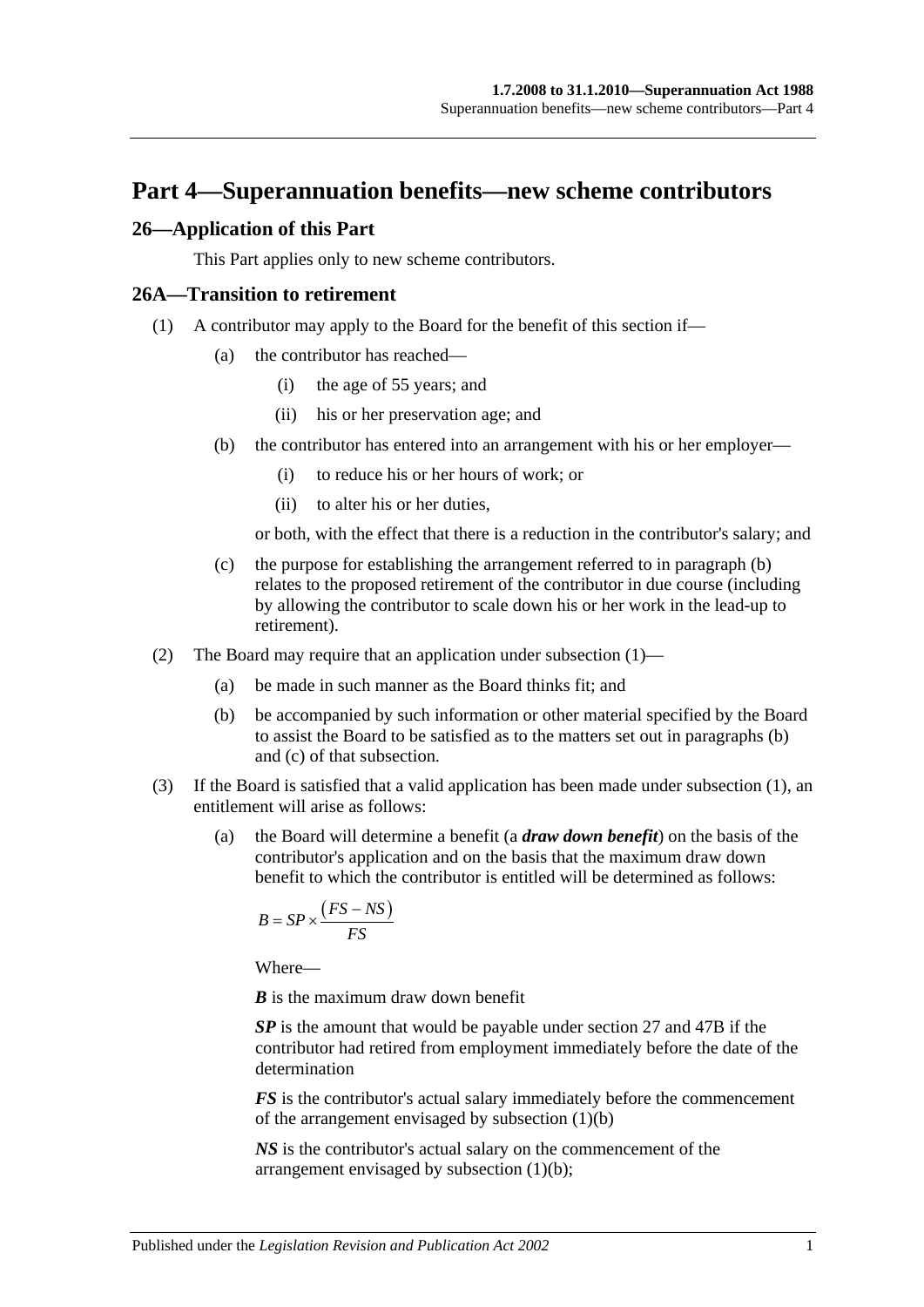- <span id="page-31-2"></span><span id="page-31-0"></span>(b) the Board will then, according to an election made by the contributor as part of his or her application to the Board for the benefit of this section, invest (on behalf of and in the name of the contributor) the draw down benefit—
	- (i) with the Superannuation Funds Management Corporation of South Australia; or
	- (ii) with another entity that will provide a non-commutable income stream for the contributor while the contributor continues to be employed in the workforce,

so that the contributor receives (and only receives) a payment in the form of a pension or an annuity (a *draw down payment*) on account of the benefit.

- (4) The investment of a draw down benefit under [subsection](#page-31-0) (3)(b)(i) will be on terms and conditions determined by the Board.
- (5) An entitlement to a draw down payment is not commutable.
- (6) However—
	- (a) a contributor may, after commencing to receive a draw down payment and before retiring from employment under this Act, take steps to bring the investment to an end and pay the balance of the investment into a rollover account (which may need to be established) in the name of the contributor as if the balance were being carried over from another superannuation scheme into the scheme pursuant to [section](#page-98-1) 47B; and
	- (b) the value of an investment under [subsection](#page-31-0)  $(3)(b)(i)$  may be redeemed in due course under [subsection](#page-32-0) (11).
- <span id="page-31-1"></span>(7) When the Board has determined a draw down benefit—
	- (a) the account maintained by the Board in the name of the contributor under [section](#page-21-2) 20A, and any account maintained for the purposes of [section](#page-98-1) 47B, will be immediately adjusted by a percentage equal to the percentage that the draw down benefit bears to the total benefit that would have been payable had the contributor retired from employment to take into account the payment of the draw down benefit; and
	- (b) the contributions payable by the contributor under [section](#page-26-0) 23 will (despite any provision made by [section](#page-26-0) 23 to the contrary)—
		- (i) be fixed on the basis of the contributor's salary under the arrangement established with his or her employer (for so long as the arrangement continues); and
		- (ii) as so fixed, be payable in respect of this salary from the first full pay period after the Board's determination of the draw down benefit; and
		- (iii) be at the contributor's standard contribution rate under that section; and
	- (c) the contributor's contribution points will accrue, from the date of the determination until the cessation of the relevant arrangement (unless the contributor ceases to make the contributions envisaged by [paragraph](#page-31-1) (b)), at a rate for each contribution month determined as follows: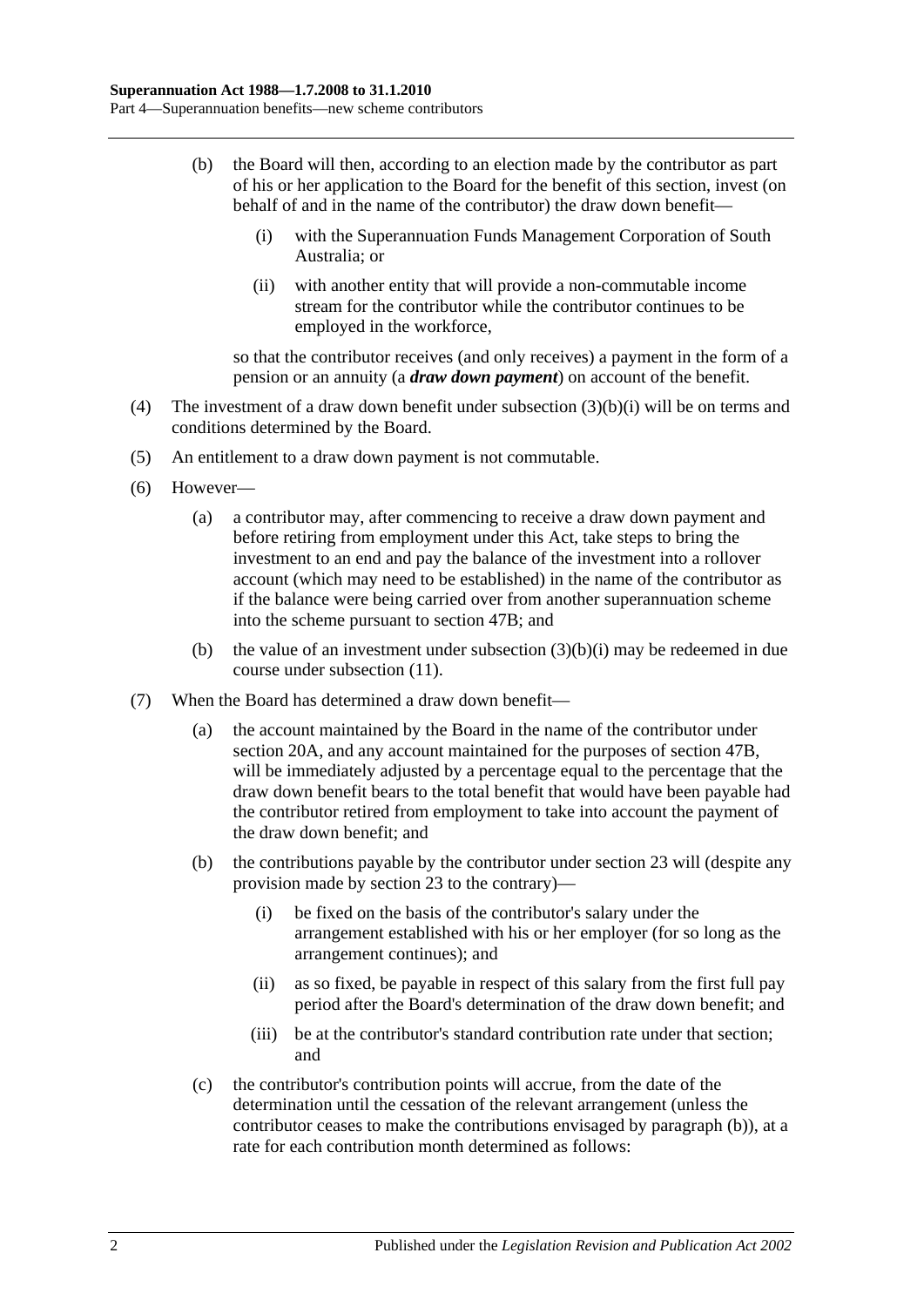$$
CP = 1 \times \frac{AS}{FSA}
$$

Where—

*CP* is a proportion of 1 contribution point

AS is the contributor's actual salary under the relevant arrangement (as adjusted from time to time)

*FSA* is the contributor's actual salary immediately before the commencement of the relevant arrangement, adjusted from time to time to take into account any changes to the salary that would have occurred had the contributor not entered into the relevant arrangement but rather continued to be entitled to that salary.

- (8) If the employment arrangements of a contributor who is receiving a draw down payment under this section alter so that there is an alteration in his or her salary—
	- (a) in the case of a reduction in salary—the contributor may apply to the Board for a further benefit in accordance with the provisions of this section and this section will then apply to the application and with respect to the relevant arrangement
		- (i) as if FS under [subsection](#page-30-6)  $(3)(a)$  is the contributor's actual salary immediately before the relevant reduction in salary; and
		- (ii) as if NS is the contributor's actual salary immediately after the relevant reduction in salary; and
		- (iii) by applying such other modifications as may be necessary for the purpose or as may be prescribed; and
	- (b) in the case of an increase in salary—the draw down payment will continue as if the increase had not occurred and where the contributor makes contributions to the scheme under this Act in respect of the increase in salary the contributions payable by the contributor and the accrual of contribution points must be adjusted to take into account the increase.
- (9) When a contributor retires from employment (and is thus entitled to a benefit under [section](#page-33-0) 27), the contributor's entitlement under [section](#page-33-0) 27 will be adjusted in the manner prescribed by the regulations to take into account the draw down benefit provided under this section (and that section will then have effect accordingly).
- (10) If a contributor's employment is terminated by the contributor's death, any entitlement under [section](#page-45-0) 32 will be adjusted in the manner prescribed by the regulations to take into account the draw down benefit provided under this section (and that section will then have effect accordingly).
- <span id="page-32-0"></span>(11) When a contributor retires or dies (whichever first occurs), an investment being held under [subsection](#page-31-0)  $(3)(b)(i)$  may be redeemed (subject to any rules or requirements applicable to the exercise of a power of redemption).
- (12) A contributor may, in conjunction with an application under [subsection](#page-30-4) (1), apply for any benefit that would be payable under [section](#page-50-0) 32A as if the contributor had resigned from employment and, in such a case—
	- (a) the application will be taken to be an election under that section; and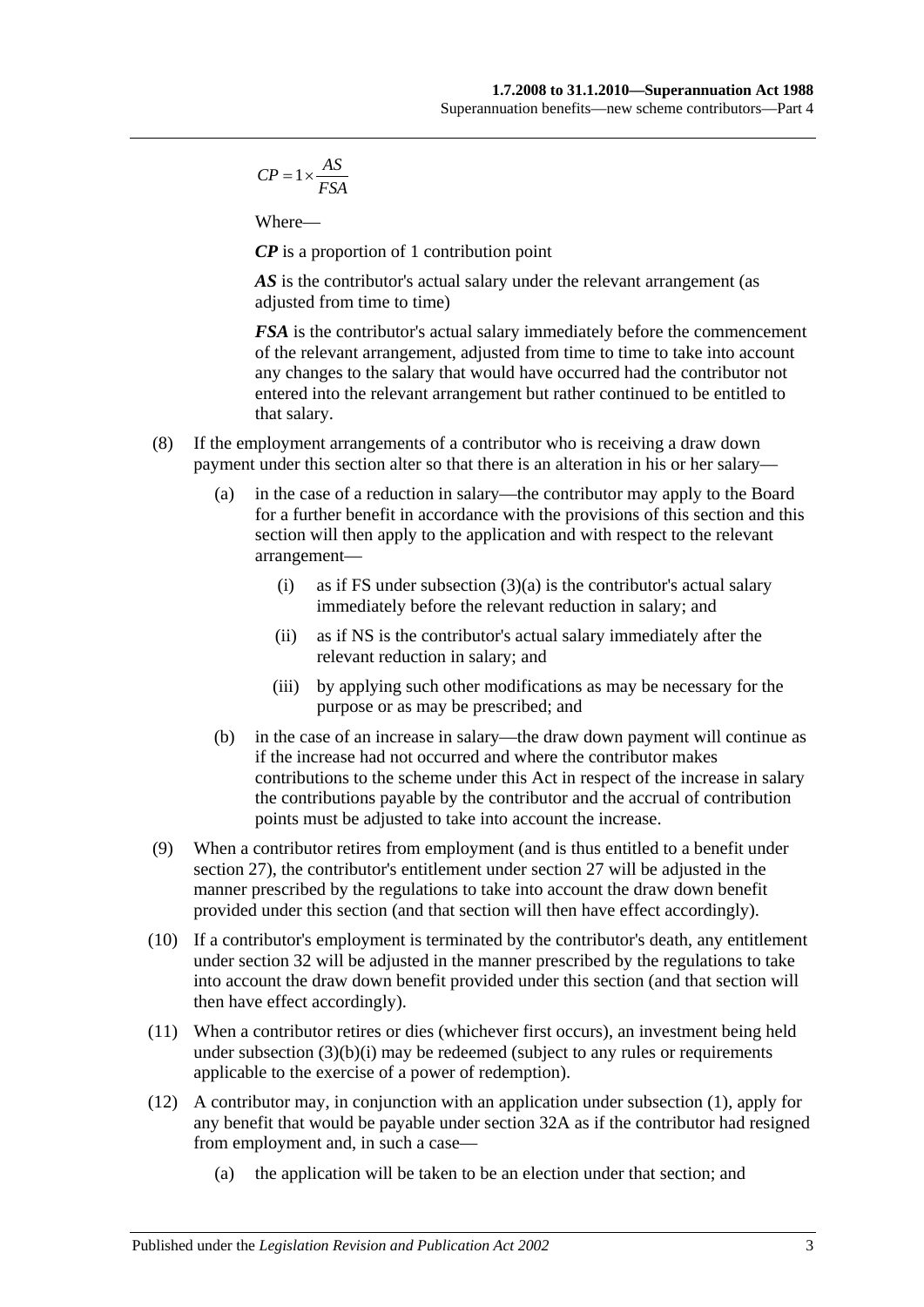- (b) the amount of entitlement payable under that section will be added to the draw down benefit under [subsection](#page-30-6) (3)(a) (and then invested under [subsection](#page-31-2)  $(3)(b)$ ).
- (13) Despite a preceding subsection, if the maximum draw down benefit under [subsection](#page-30-6)  $(3)(a)$  is not sufficient to be invested under [subsection](#page-31-2)  $(3)(b)$  to obtain a draw down payment—
	- (a) unless [paragraph](#page-33-1) (b) applies—the draw down benefit must be an amount equal to the minimum required to obtain a draw down payment (and [subsection](#page-30-6) (3)(a) will apply accordingly);
	- (b) if the minimum amount required to obtain a draw down payment is greater than SP under [subsection](#page-30-6) (3)(a), the Board must reject the application under this section (and no entitlement will arise under [subsection](#page-30-7) (3)).
- <span id="page-33-1"></span>(14) The determination of a benefit under this section must take into account the operation of any provision under [Part 5A.](#page-86-0)
- (15) The Governor may, by regulation, declare that any provision of this section is modified in prescribed circumstances (and the regulation will have effect according to its terms).

# <span id="page-33-0"></span>**27—Retirement**

- (1) A contributor who retires from employment is entitled to a superannuation payment made up of two components—
	- (a) an employee component (to be charged against the contributor's contribution account) equivalent to the amount standing to the credit of the contributor's contribution account; and
	- (b) an employer component calculated in accordance with the following provisions of this section.
- (2) The employer component is the lesser of the following:

(a) 
$$
EC = (FS \times A \times 4.5) + Pn\left(\frac{FS \times 0.85 \times M}{300}\right)
$$
  
(b) 
$$
EC = \left[FS \times 4.5 \times \left(1 - \frac{X}{420}\right)\right] + Pn\left(\frac{FS \times 0.85 \times M}{300}\right)
$$

Where—

*EC* is the employer component

*FS* is the contributor's actual or attributed salary immediately before retirement (expressed as an annual amount)

*A* is the lesser of the following:

- (a) unity;
- (b) the numerical value obtained by dividing the number of the contributor's accrued contribution points by 420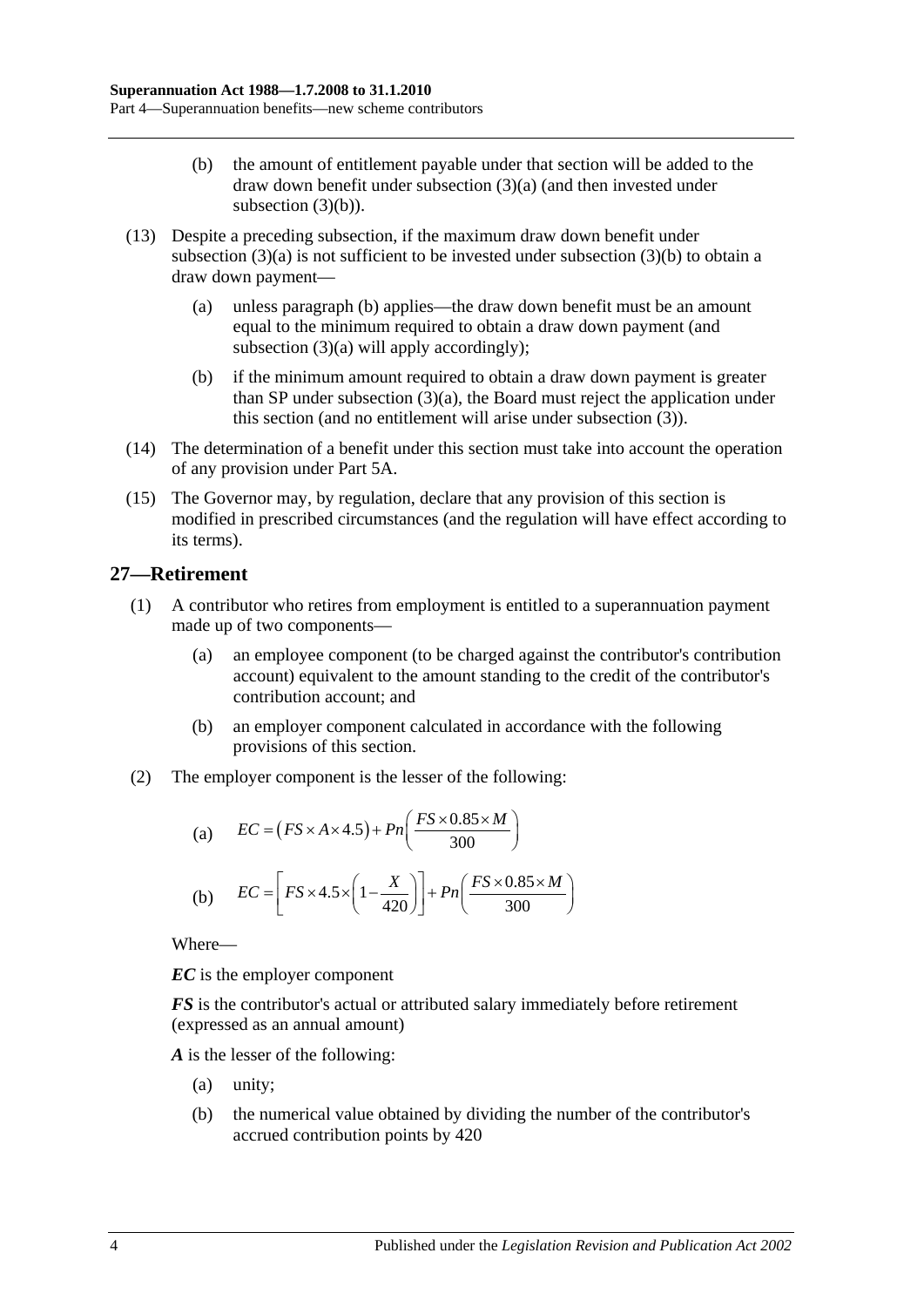#### *Pn* is—

- (a) in the case of a contributor who was in full-time employment during that part of the contribution period occurring after 30 June 1992—1;
- (b) in any other case—the numerical value arrived at by expressing the contributor's employment while an active contributor during that part of the contribution period as a proportion of full-time employment during that part of the contribution period

*M* is the number of months of the contributor's contribution period occurring after 30 June 1992

 $X$  is—

- (a) in relation to a contributor who is at retirement under the age of 60 years—the number of months by which the contributor's age falls short of 60 years;
- (b) in any other case—zero.
- (3) For the purposes of this section, a contributor retires from employment if—
	- (a) the contributor has attained the age of 55 years; and
	- (b) the contributor's employment terminates or is terminated for any reason (except the contributor's death).
- (4) This section does not apply to an outplaced employee who had reached the age of 55 years when he or she retired from employment unless he or she has made an election in accordance with [section](#page-39-0) 28B to take the retirement benefit provided by this section.

#### <span id="page-34-1"></span><span id="page-34-0"></span>**28—Resignation and preservation of benefits**

- <span id="page-34-3"></span>(1) A contributor who resigns from employment before reaching the age of 55 years may elect—
	- (a) to take immediately an amount (to be charged against the contributor's contribution account) equivalent to the amount standing to the credit of the contributor's contribution account; or
	- (b) to preserve his or her accrued superannuation benefits; or
	- (c) to carry over his or her accrued superannuation benefits to some other superannuation fund or scheme approved by the Board.
- <span id="page-34-2"></span>(1a) A contributor who fails to inform the Board in writing of his or her election under [subsection](#page-34-1) (1) within three months after resignation will be taken to have elected to preserve his or her accrued superannuation benefits.
- (1b) If the Board is of the opinion that the limitation period referred to in [subsection](#page-34-2) (1a) would unfairly prejudice a contributor, the Board may extend the period as it applies to the contributor.
- <span id="page-34-4"></span>(1c) Where a contributor resigns and elects to take the amount referred to in [subsection](#page-34-3) (1)(a) the contributor is also entitled to a superannuation payment in accordance with the following provisions:
	- (a) the contributor may at any time require the Board to make the payment to some other superannuation fund or scheme approved by the Board;
	- (ab) the Board must—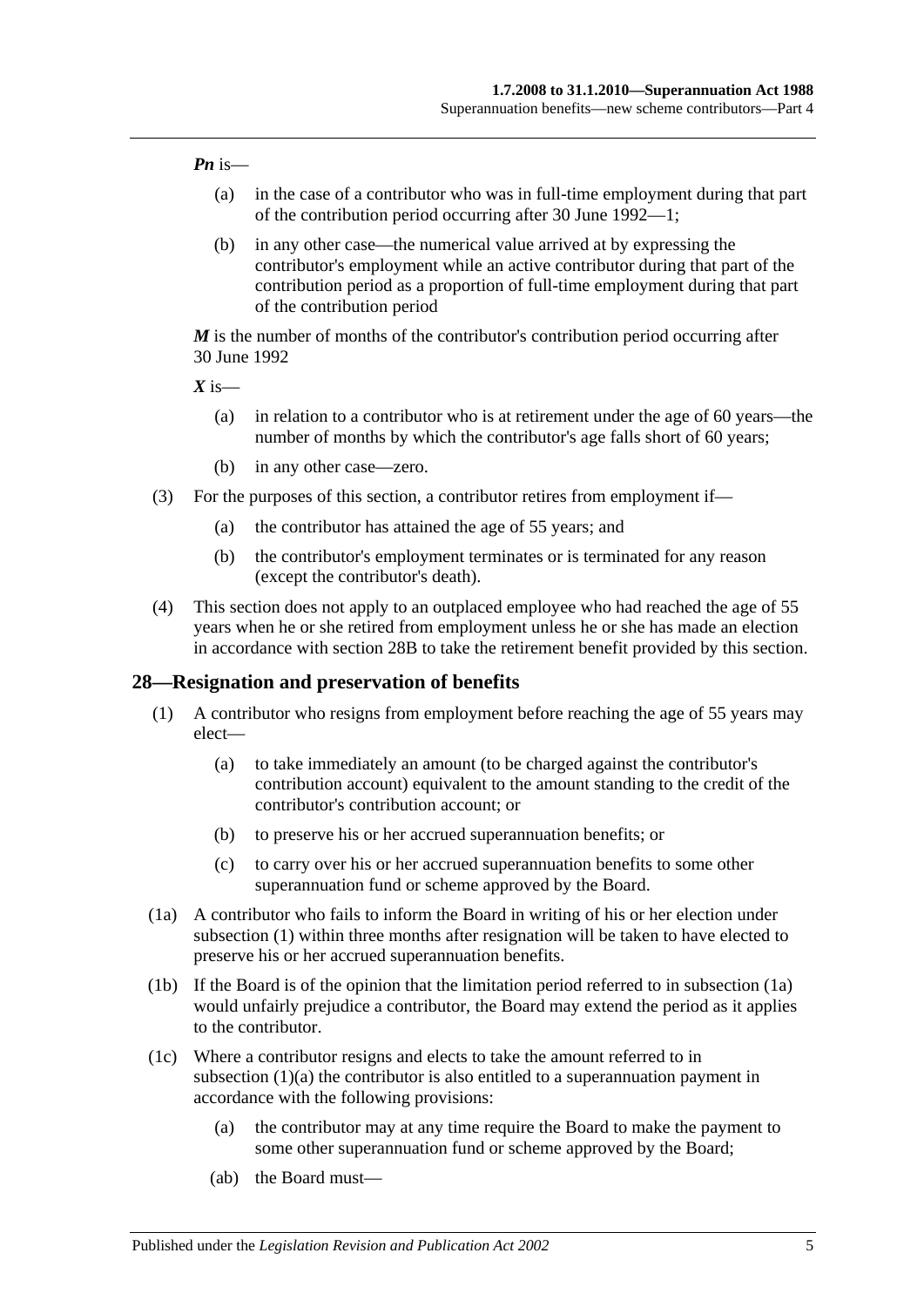- (i) not less than 6 months before the contributor's 60th birthday—notify the contributor in writing of the contributor's entitlement to require the Board to make the payment under [paragraph](#page-35-0) (b); and
- (ii) not less than 6 months before the contributor's 55th birthday—notify the contributor in writing of the contributor's entitlement to require the Board to make the payment under [paragraph](#page-35-1) (c);
- <span id="page-35-0"></span>(b) the contributor may at any time after reaching the age of retirement require the Board to make the payment and, if no such requirement has been made on or before the date on which the contributor reaches 65 years of age, the Board will make the payment;
- <span id="page-35-1"></span>(c) if the contributor has reached the age of 55 years and is not employed by an employer within the meaning of the Commonwealth Act, the contributor may require the Board to make the payment to the contributor;
- (d) if the contributor has become incapacitated and satisfies the Board that his or her incapacity for all kinds of work is 60 per cent or more of total incapacity and is likely to be permanent, the Board will make the payment to the contributor;
- (e) if the contributor dies, the payment will be made to the spouse of the deceased contributor or, if he or she left no surviving spouse, to the contributor's estate,

(and a payment under any of the above paragraphs excludes further rights so that a claim cannot be subsequently made under some other paragraph).

- <span id="page-35-2"></span>(1d) The amount of the superannuation payment referred to in [subsection](#page-34-4) (1c) is the amount of the minimum contribution required to avoid payment of the superannuation guarantee charge in respect of the contributor under the Commonwealth Act together with interest from the date of resignation.
- (1e) The amount of interest will be calculated and credited to the contributor at the end of each financial year and will be calculated on the amount referred to in [subsection](#page-35-2) (1d) at the end of the first financial year and on the aggregate of that amount and the interest previously credited at the end of each subsequent financial year.
- (1f) The rate of interest will be determined by the Board in respect of each financial year in accordance with [section](#page-21-2) 20A.
- <span id="page-35-3"></span>(2) Where the contributor elects to preserve his or her accrued superannuation benefits, the following provisions apply—
	- (aa) the Board must, not less than 6 months before the contributor's 55th birthday, notify the contributor in writing of the contributor's entitlement to require the Board to make a superannuation payment under [paragraph](#page-35-3) (a);
	- (a) the contributor may at any time after reaching 55 years of age require the Board to make a superannuation payment and, if no such requirement has been made on or before the date on which the contributor reaches 65 years of age, the Board will make such a payment;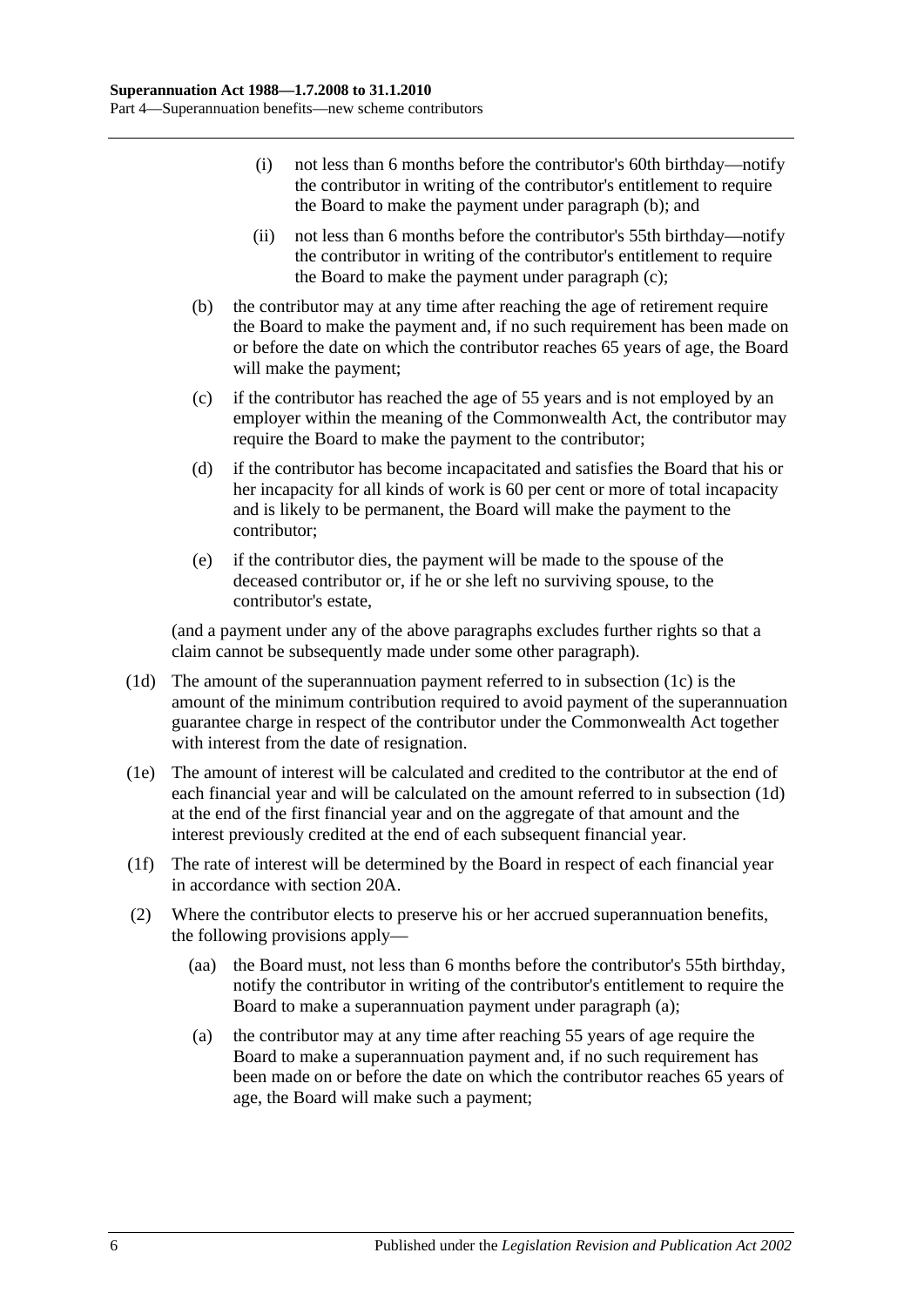- (b) if the contributor has become incapacitated and satisfies the Board that his or her incapacity for all kinds of work is 60 per cent or more of total incapacity and is likely to be permanent, the Board will make the payment to the contributor;
- (c) if the contributor dies, a payment will be made to the spouse of the deceased contributor or, if he or she left no surviving spouse, to the contributor's estate,

(and a payment under any of the above paragraphs excludes further rights so that a claim cannot be subsequently made under some other paragraph).

- (3) A payment under [subsection](#page-35-0) (2) will be made up of two components—
	- (a) an employee component (to be charged against the contributor's contribution account) equivalent to the amount standing to the credit of the contributor's contribution account; and
	- (b) an employer component calculated in accordance with [subsection](#page-36-0) (4).
- <span id="page-36-0"></span>(4) The employer component will be the lesser of the following:

(a) 
$$
EC = (AFS \times A \times 4.5) + Pn\left(\frac{AFS \times 0.85 \times M}{300}\right)
$$
  
(b) 
$$
EC = \left[ AFS \times 4.5 \times \left(1 - \frac{X}{420}\right)\right] + Pn\left(\frac{AFS \times 0.85 \times M}{300}\right)
$$

Where—

*EC* is the employer component

*AFS* is the contributor's actual or attributed salary as at the date of resignation (expressed as an annual amount)adjusted to reflect changes in the Consumer Price Index since the date of resignation

*A* is the lesser of the following—

- (a) unity;
- (b) the numerical value obtained by dividing the number of the contributor's accrued contribution points by 420

*Pn* is—

- (a) in the case of a contributor who was in full-time employment during that part of the contribution period occurring after 30 June 1992—1;
- (b) in any other case—the numerical value arrived at by expressing the contributor's employment while an active contributor during that part of the contribution period as a proportion of full-time employment during that part of the contribution period

*M* is the number of months of the contributor's contribution period occurring after 30 June 1992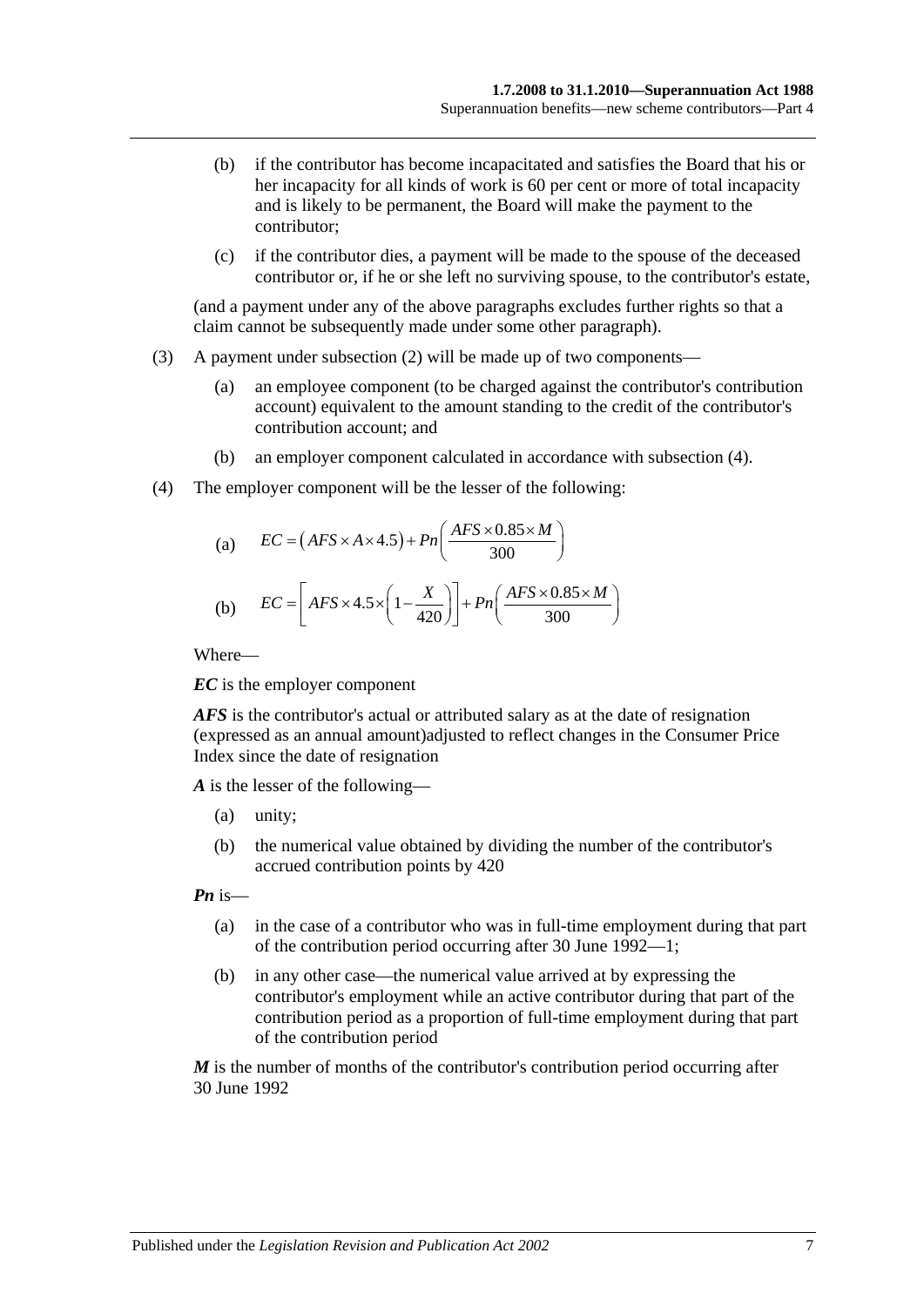#### $X$  is—

- (a) where the contributor is under the age of 60 years when the payment is made or where the contributor dies under the age of 60 years—the lesser of 60 and the number of months by which the contributor's age falls short of 60 years;
- (b) in any other case—zero.
- (5) Where the contributor elects to carry over his or her accrued superannuation benefits to an approved superannuation fund or scheme, the following provisions apply—
	- (a) the contributor must satisfy the Board by such evidence as it may require that he or she has been admitted to membership of the fund or scheme; and
	- (b) on being so satisfied the Board will make a payment on behalf of the contributor to the fund or scheme made up of two components—
		- (i) an employee component (to be charged against the contributor's contribution account) equivalent to the amount standing to the credit of the contributor's contribution account; and
		- (ii) an employer component which will be the aggregate of the following amounts:
			- (A) an amount equal to the lesser of twice the amount of the employee component or twice the amount that would have constituted the employee component if the contributor had contributed to the Scheme at the standard contribution rate throughout the contributor's contribution period; and
			- (B) an amount calculated as follows:

$$
A = P_n\left(\frac{FS \times 0.85 \times M}{300}\right)
$$

Where—

*A* is the amount

*Pn* is—

- (a) in the case of a contributor who was in full-time employment during that part of the contribution period occurring after 30 June 1992—1;
- (b) in any other case—the numerical value arrived at by expressing the contributor's employment while an active contributor during that part of the contribution period as a proportion of full-time employment during that part of the contribution period

*FS* is the contributor's actual or attributed salary immediately before resignation (expressed as an annual amount)

*M* is the number of months of the contributor's contribution period occurring after 30 June 1992.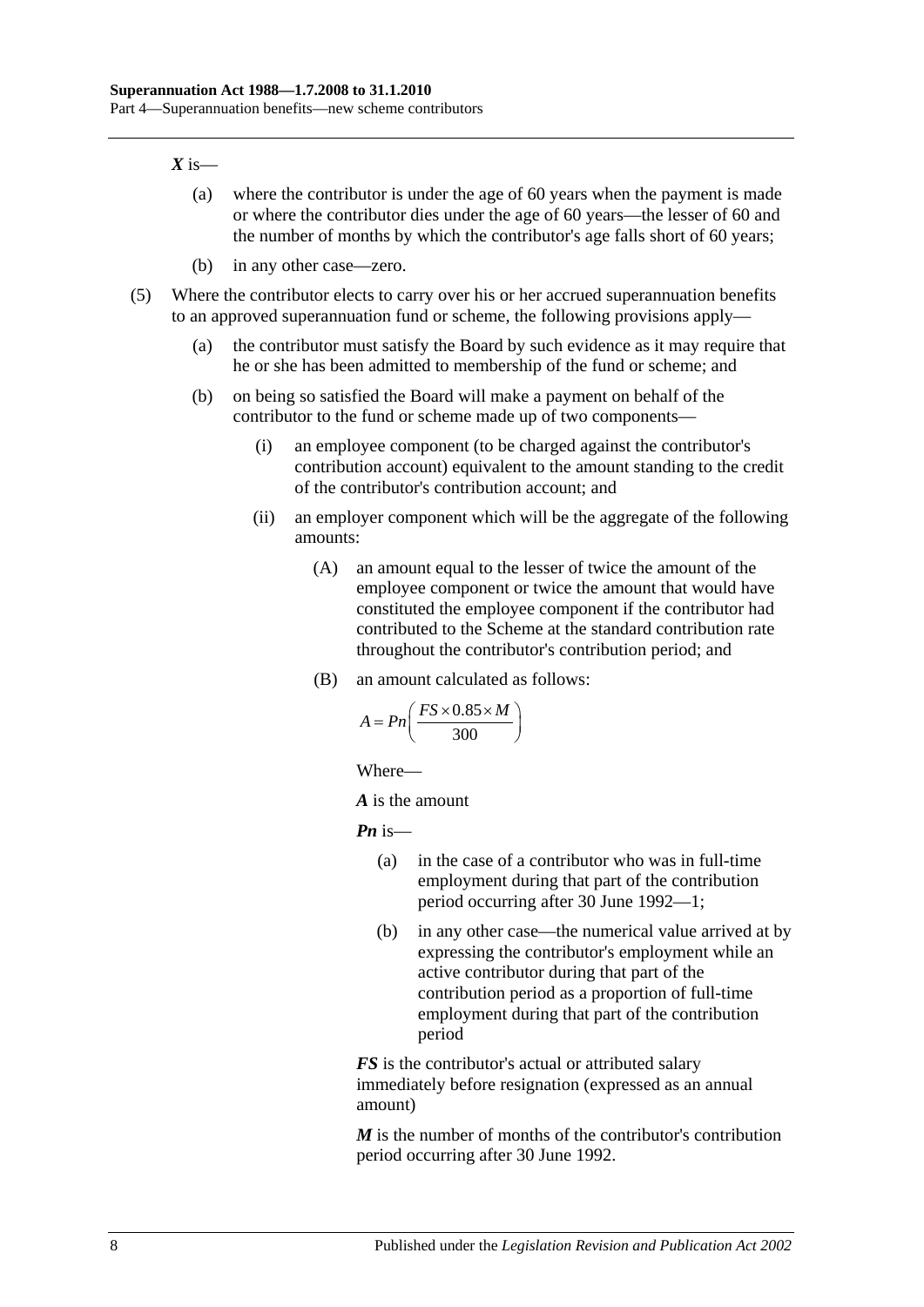- (7) For the purposes of this section, a contributor will be taken to resign if the contributor's employment terminates or is terminated for any reason except invalidity (in circumstances entitling the contributor to benefits under this Act), retrenchment or death.
- (8) This section does not apply to, or in relation to, an outplaced employee who resigned from employment before reaching the age of 55 years unless he or she has made an election in accordance with [section](#page-39-0) 28C to preserve his or her accrued superannuation benefits under this section or is taken under [section](#page-39-0) 28C to have made such an election.

#### <span id="page-38-5"></span><span id="page-38-1"></span>**28A—Resignation pursuant to a voluntary separation package**

- (1) This section applies to a contributor if the contributor makes an election under [subsection](#page-38-0) (1a) on the basis that the contributor is a contributor who resigns from his or her employment before reaching the age of 55 years pursuant to a voluntary separation package—
	- (a) that includes a term that this section is to apply to the contributor; and
	- (b) that has been approved by the Treasurer.
- <span id="page-38-0"></span>(1a) An election under [subsection](#page-38-1) (1) must be made within 3 months after resignation.
- (2) [Section](#page-34-0) 28 does not apply to a contributor to whom this section applies (but if an election is not made under subsection (1a) then section 28 will be taken to apply to the contributor).
- <span id="page-38-2"></span>(3) A contributor to whom this section applies is entitled to a lump sum made up of—
	- (a) an employee component (to be charged against the contributor's contribution account) equivalent to the amount standing to the credit of that account; and
	- (b) an employer component that is equal to the lesser of twice the amount of the employee component or twice the amount that would have constituted the employee component if the contributor had contributed to the Scheme at the standard contribution rate throughout the contributor's contribution period.
- <span id="page-38-3"></span>(3a) A part of the lump sum referred to in [subsection](#page-38-2) (3) being an amount equivalent to the minimum contribution required to avoid payment of the superannuation guarantee charge in respect of the contributor under the Commonwealth Act is preserved.
- (3b) The contributor is entitled to the balance of the lump sum at the time of resignation.
- <span id="page-38-4"></span>(3c) The amount preserved under [subsection](#page-38-3) (3a) together with interest is payable in accordance with the following provisions:
	- (aa) the Board must, not less than 6 months before the contributor's 55th birthday, notify the contributor in writing of the contributor's entitlement to require the Board to pay the amount under [paragraph](#page-38-4) (a);
	- (a) the contributor may at any time after reaching 55 years of age require the Board to pay the amount and, if no such requirement has been made on or before the date on which the contributor reaches 65 years of age, the Board will pay the amount to the contributor;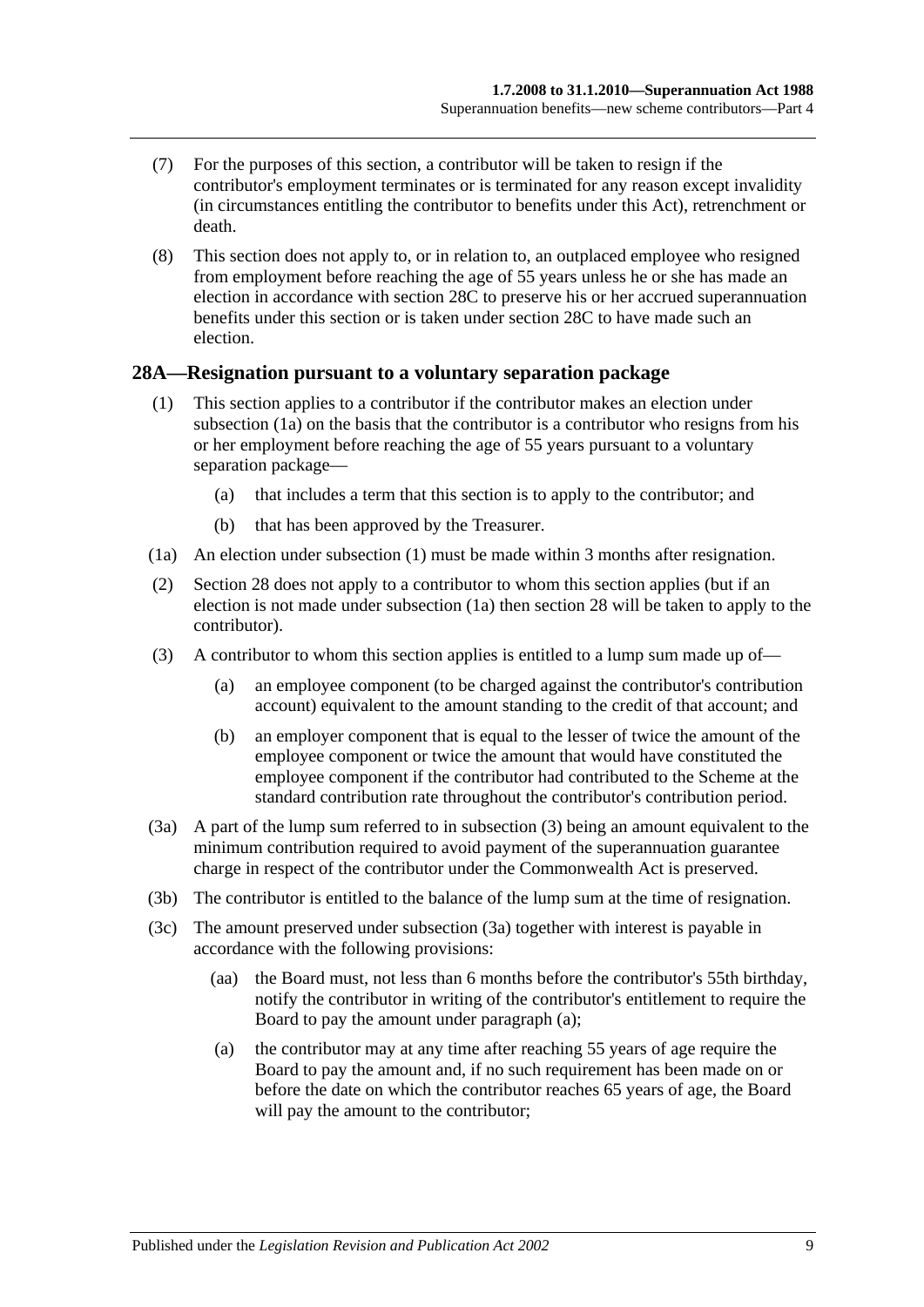- (b) if the contributor has become incapacitated and satisfies the Board that his or her incapacity for all kinds of work is 60 per cent or more of total incapacity and is likely to be permanent, the Board will pay the amount to the contributor;
- (c) if the contributor dies, the amount will be paid to the spouse of the deceased contributor or, if he or she left no surviving spouse, to the contributor's estate,

(and a payment under any of the above paragraphs excludes further rights so that a claim cannot be subsequently made under some other paragraph).

- (3d) The amount of interest will be calculated and credited to the contributor at the end of each financial year and will be calculated on the amount referred to in [subsection](#page-38-3) (3a) at the end of the first financial year and on the aggregate of that amount and the interest previously credited at the end of each subsequent financial year.
- (3e) The rate of interest will be determined by the Board in respect of each financial year in accordance with [section](#page-21-0) 20A.
- (4) In this section—

*voluntary separation package* means an agreement between a contributor and his or her employer pursuant to which the contributor resigns from employment.

## <span id="page-39-1"></span>**28B—Outplaced employees—55 and over**

- (1) A contributor who had reached the age of 55 years when he or she retired from employment to take up employment in the private sector pursuant to an offer of employment in a contracting out agreement may elect—
	- (a) to take the retirement benefit provided by [section](#page-33-0) 27; or
	- (b) to preserve his or her accrued superannuation benefits under [section](#page-34-0) 28 as though he or she had resigned from employment before reaching the age of 55 years.
- <span id="page-39-3"></span><span id="page-39-2"></span>(2) A contributor who fails to inform the Board in writing of his or her election under [subsection](#page-39-1) (1) within one month after retiring will be taken to have made an election under [subsection](#page-39-2) (1)(b).
- (3) If the Board is of the opinion that the limitation period referred to in [subsection](#page-39-3) (2) would unfairly prejudice a contributor, the Board may extend the period as it applies to the contributor.
- (4) Where a contributor has made, or is taken to have made, an election under [subsection](#page-39-2) (1)(b), [section](#page-34-0) 28 applies to, and in relation to, the contributor except that he or she is not entitled to require the Board to make a superannuation payment under section [28\(2\)\(a\),](#page-35-1) and the Board must not make such a payment under that provision, until the contributor has ceased employment with the private sector employer.

## <span id="page-39-4"></span><span id="page-39-0"></span>**28C—Outplaced employees under 55**

- <span id="page-39-6"></span><span id="page-39-5"></span>(1) A contributor who had not reached the age of 55 years when he or she resigned from employment to take up employment in the private sector pursuant to an offer of employment in a contracting out agreement may elect—
	- (a) to preserve his or her accrued superannuation benefits under [section](#page-34-0) 28; or
	- (b) to take the benefits provided by [section](#page-38-5) 28A.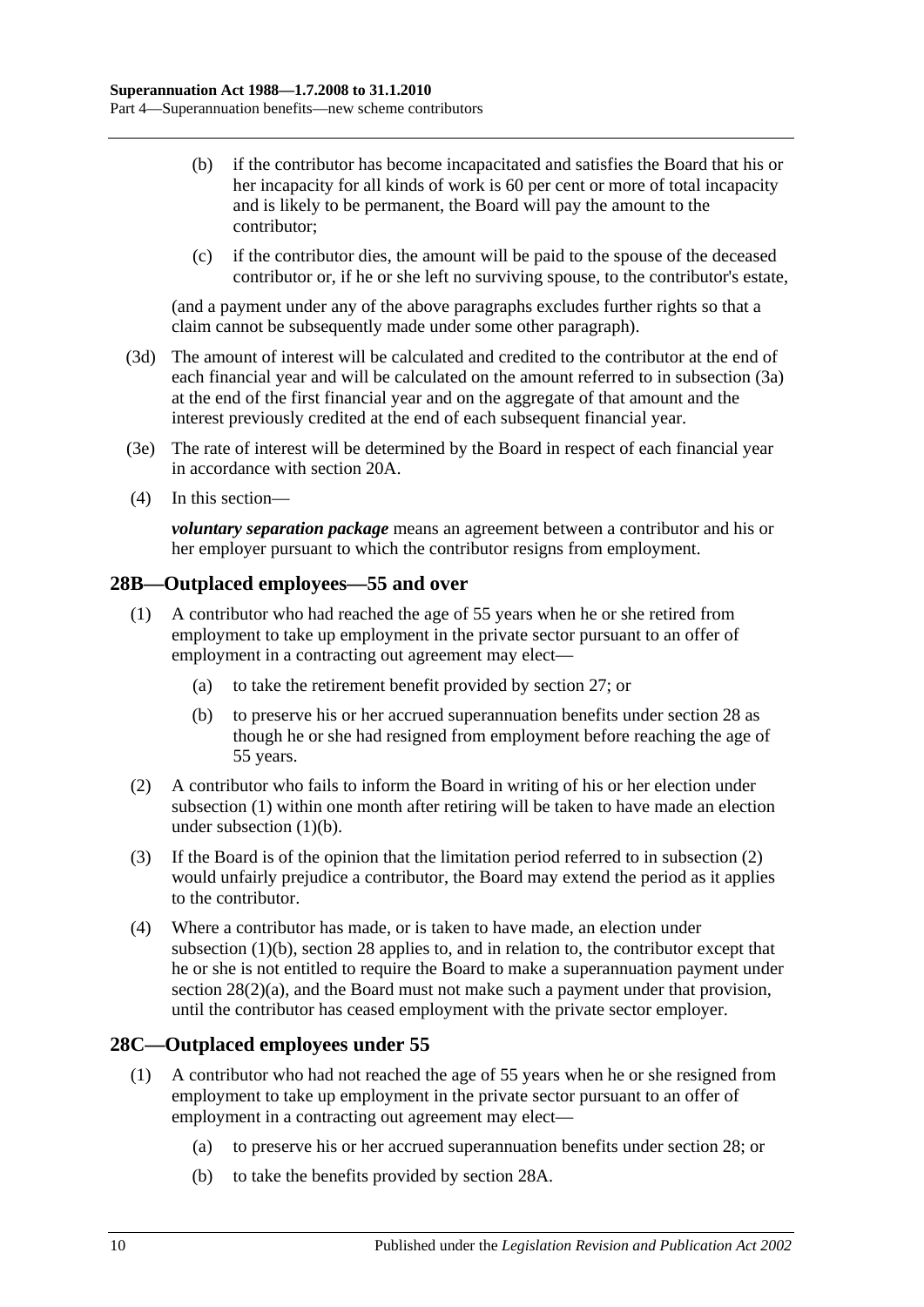- <span id="page-40-0"></span>(2) A contributor who fails to inform the Board in writing of his or her election under [subsection](#page-39-4) (1) within one month after resigning will be taken to have made an election under [subsection](#page-39-5)  $(1)(a)$ .
- (3) If the Board is of the opinion that the limitation period referred to in [subsection](#page-40-0) (2) would unfairly prejudice a contributor, the Board may extend the period as it applies to the contributor.
- (4) Where a contributor has made, or is taken to have made, an election under [subsection](#page-39-5) (1)(a), [section](#page-34-0) 28 applies to, and in relation to, the contributor except that he or she is not entitled to require the Board to make a superannuation payment under section [28\(2\)\(a\),](#page-35-1) and the Board must not make such a payment under that provision, until the contributor has reached the age of 55 years and has ceased employment with the private sector employer.
- (5) Where a contributor has made an election under [subsection](#page-39-6) (1)(b), [section](#page-38-5) 28A applies to the contributor as though the requirements of [section](#page-38-1) 28A(1) had been met.

#### <span id="page-40-1"></span>**29—Retrenchment**

- (1) Where the employment of a contributor who has not reached the age of 55 years is terminated by retrenchment, the contributor may elect—
	- (a) to take a lump sum payment; or
	- (b) to preserve his or her superannuation benefits.
- <span id="page-40-2"></span>(1a) A contributor who fails to inform the Board in writing of his or her election under [subsection](#page-40-1) (1) within three months after retrenchment will be taken to have elected to preserve his or her superannuation benefits.
- (1b) If the Board is of the opinion that the limitation period referred to in [subsection](#page-40-2) (1a) would unfairly prejudice a contributor, the Board may extend the period as it applies to the contributor.
- (2) A lump sum payment under this section will be made up of two components—
	- (a) an employee component (to be charged against the contributor's contribution account) equivalent to the amount standing to the credit of the contributor's contribution account; and
	- (b) an employer component which will be the aggregate of the following amounts:
		- (i) an amount equal to the lesser of twice the amount of the employee component or twice the amount that would have constituted the employee component if the contributor had contributed to the Scheme at the standard contribution rate throughout the contributor's contribution period; and
		- (ii) an amount calculated as follows:

$$
A = P n \left( \frac{FS \times 0.85 \times M}{300} \right)
$$

Where—

*A* is the amount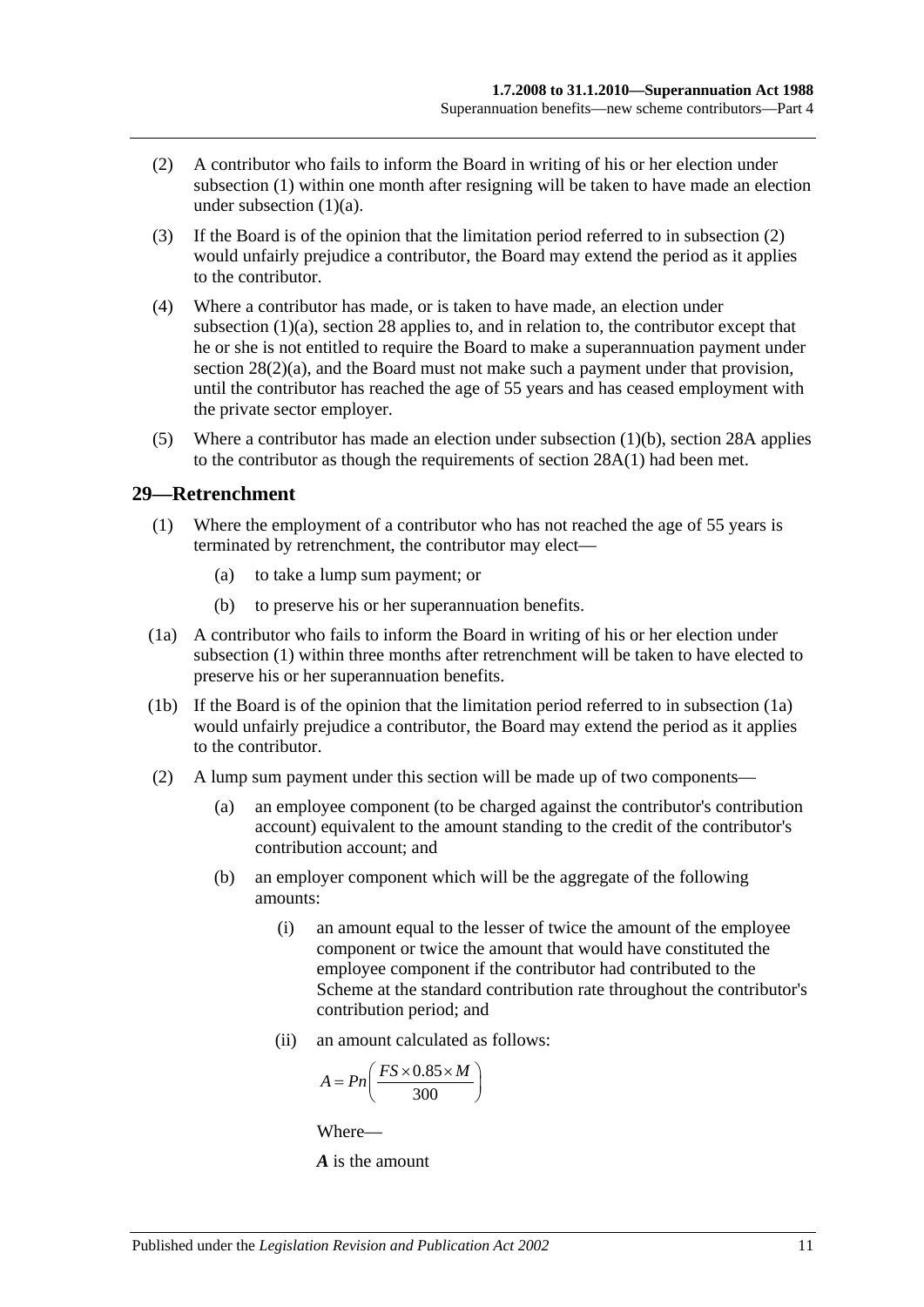*Pn* is—

- (a) in the case of a contributor who was in full-time employment during that part of the contribution period occurring after 30 June 1992—1;
- (b) in any other case—the numerical value arrived at by expressing the contributor's employment while an active contributor during that part of the contribution period as a proportion of full-time employment during that part of the contribution period

*FS* is the contributor's actual or attributed salary immediately before retrenchment (expressed as an annual amount)

*M* is the number of months of the contributor's contribution period occurring after 30 June 1992.

- (4) Where a contributor elects to preserve his or her superannuation benefits, this Act applies in the same way as if the contributor had made that election on resignation.
- (5) Where a contributor's employment is to be terminated by retrenchment, the employing authority must give the Board notice of that fact in accordance with the regulations at least one month before the termination takes effect.

## **30—Disability pension**

- (1) Subject to this section, a contributor who is temporarily or permanently incapacitated for work, and has not reached the age of 55 years, is entitled to a disability pension.
- (2) A contributor who becomes incapacitated for work in a particular position will not be regarded as incapacitated for work for the purposes of this section if some other position, carrying a salary of at least 80 per cent of the salary applicable to the former position, is available to the contributor and the contributor could reasonably be expected to take that other position.
- (3) A disability pension is not payable in respect of—
	- (a) a period in respect of which the contributor is entitled to sick leave; or
	- (b) a period in respect of which the contributor is entitled to weekly payments of workers compensation; or
	- (c) a period for which the contributor is on recreation leave or long service leave.
- (4) The Board will not pay a disability pension in respect of a period of incapacity of less than one week and may decline to pay a disability pension if it appears that the duration of the incapacity is likely to be less than six months.
- (5) The amount of a disability pension will be two-thirds of the contributor's notional salary.
- (6) A disability pension cannot be paid for a continuous period of more than 12 months unless the Board thinks that there are special reasons for extending that limit, in which case it may extend the pension period by not more than a further 6 months.
- (7) A disability pension cannot be paid, in respect of the same incapacity, for an aggregate period of more than 18 months in any one period of 36 months.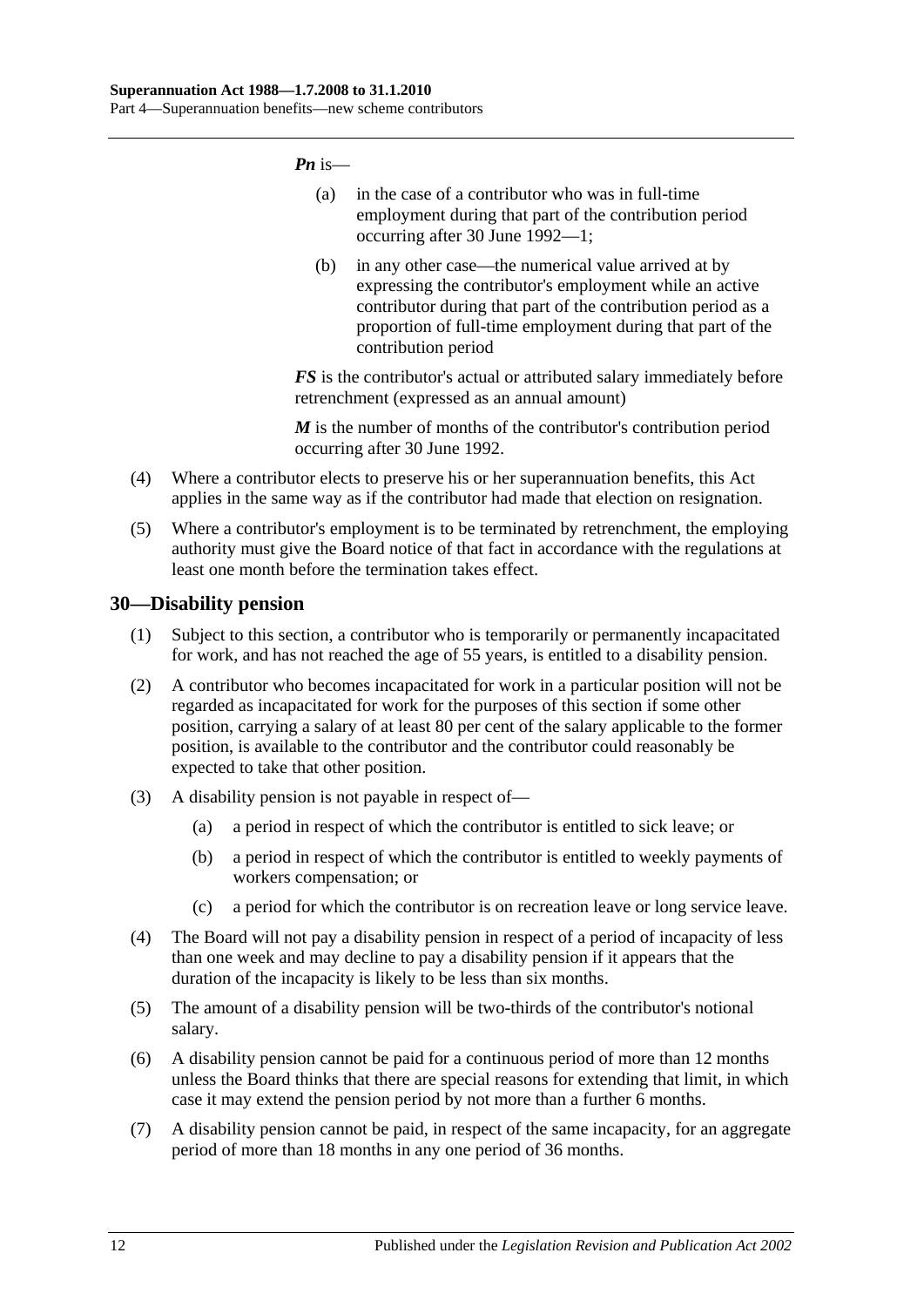(8) A contributor is not required to make any contribution over a period for which the contributor receives a disability pension but if the contributor was an active contributor immediately before the commencement of the pension period, the employer component of any superannuation payment that is subsequently made to, or in relation to, the contributor will be calculated as if the contributor had continued as an active contributor over the pension period and had continued to contribute at the rate applicable immediately before the commencement of that period.

#### <span id="page-42-0"></span>**30A—Rehabilitation etc of disability pensioner**

- (1) Where, in the opinion of the Board, an attempt should be made to rehabilitate a disability pensioner or to find alternative employment for such a pensioner, the Board may serve notice on the pensioner's employer requiring the employer to do one or both of the following—
	- (a) take measures specified in the notice to rehabilitate the pensioner;
	- (b) take measures specified in the notice to find alternative employment for the pensioner.
- (2) A notice under [subsection](#page-42-0) (1) may require the employer to periodically report in writing to the Board on the progress it is making in complying with the requirements of the notice.
- <span id="page-42-1"></span>(3) If an employer does not comply with a notice under [subsection](#page-42-0) (1) to the satisfaction of the Board, the Board may, by further notice served on the employer, require the employer to reimburse the Treasurer for the amount of the disability pension paid to the pensioner from the date of service of that notice until the Board informs the employer in writing that it is satisfied with the employer's compliance with the original notice.
- (4) The amount of the pension referred to in [subsection](#page-42-1) (3) is a debt due by the employer to the Treasurer.

## **31—Termination of employment on invalidity**

- <span id="page-42-3"></span> $(1)$  If—
	- (a) a contributor's employment terminates on account of invalidity before the contributor reaches the age of 55 years; and
	- (b) the Board is satisfied that the contributor's incapacity for all kinds of work is 60 per cent or more of total incapacity and is likely to be permanent,

the contributor is entitled to a superannuation payment made up of two components—

- (c) an employee component (to be charged against the contributor's contribution account) equivalent to the amount standing to the credit of the contributor's contribution account; and
- (d) an employer component calculated in accordance with [subsection](#page-42-2) (2).
- <span id="page-42-2"></span>(2) The employer component is calculated as follows:

$$
EC = (A \times 3.86 \times FS) + X + Pn\left(\frac{FS \times 0.85 \times M}{300}\right)
$$

Where—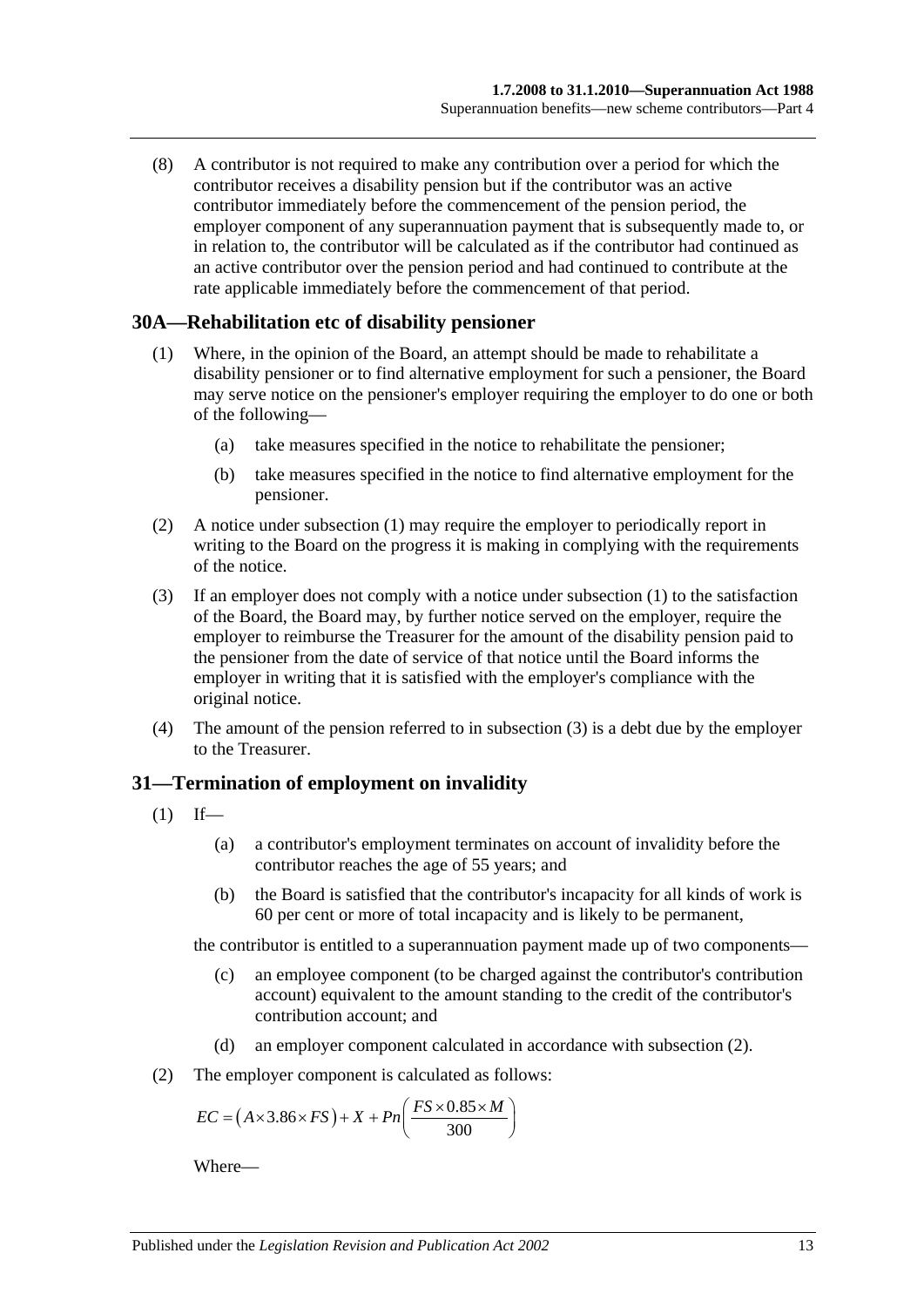*EC* is the employer component

*A* is the lesser of the following—

- (a) unity;
- (b) whichever of the following is applicable in the circumstances of the case:
	- (i) if the contributor is not receiving, and is not entitled to receive, weekly workers compensation payments in relation to the invalidity and was an active contributor immediately before termination of the employment—the numerical value obtained by dividing the number of the contributor's extrapolated contribution points by 360;
	- (ii) if the contributor is receiving, or is entitled to receive, weekly workers compensation payments in relation to the invalidity based on partial incapacity for work and was an active contributor immediately before termination of employment, the numerical value obtained from the following formula:

$$
n = \frac{acp + (1 - x)(ecp - acp)}{360}
$$

Where—

*n* is the numerical value

*acp* is the number of the contributor's accrued contribution points

*ecp* is the number of the contributor's extrapolated contribution points

*x* is the extent of the contributor's incapacity for work expressed as a proportion of total incapacity;

(iii) in any other case—the numerical value obtained by dividing the number of the contributor's accrued contribution points by 360

*FS* is the contributor's actual or attributed salary immediately before termination of employment (expressed as an annual amount)

*Pn* is—

- (a) in the case of a contributor who was in full-time employment during that part of the contribution period occurring after 30 June 1992—1;
- (b) in any other case—the numerical value arrived at by expressing the contributor's employment while an active contributor during that part of the contribution period as a proportion of full-time employment during that part of the contribution period

 $X$  is—

- (a) where the contributor was an active contributor immediately before the commencement of the invalidity—the amount (if any) by which the employee component falls short of twice the contributor's adjusted final salary;
- (b) where the contributor was not then an active contributor—zero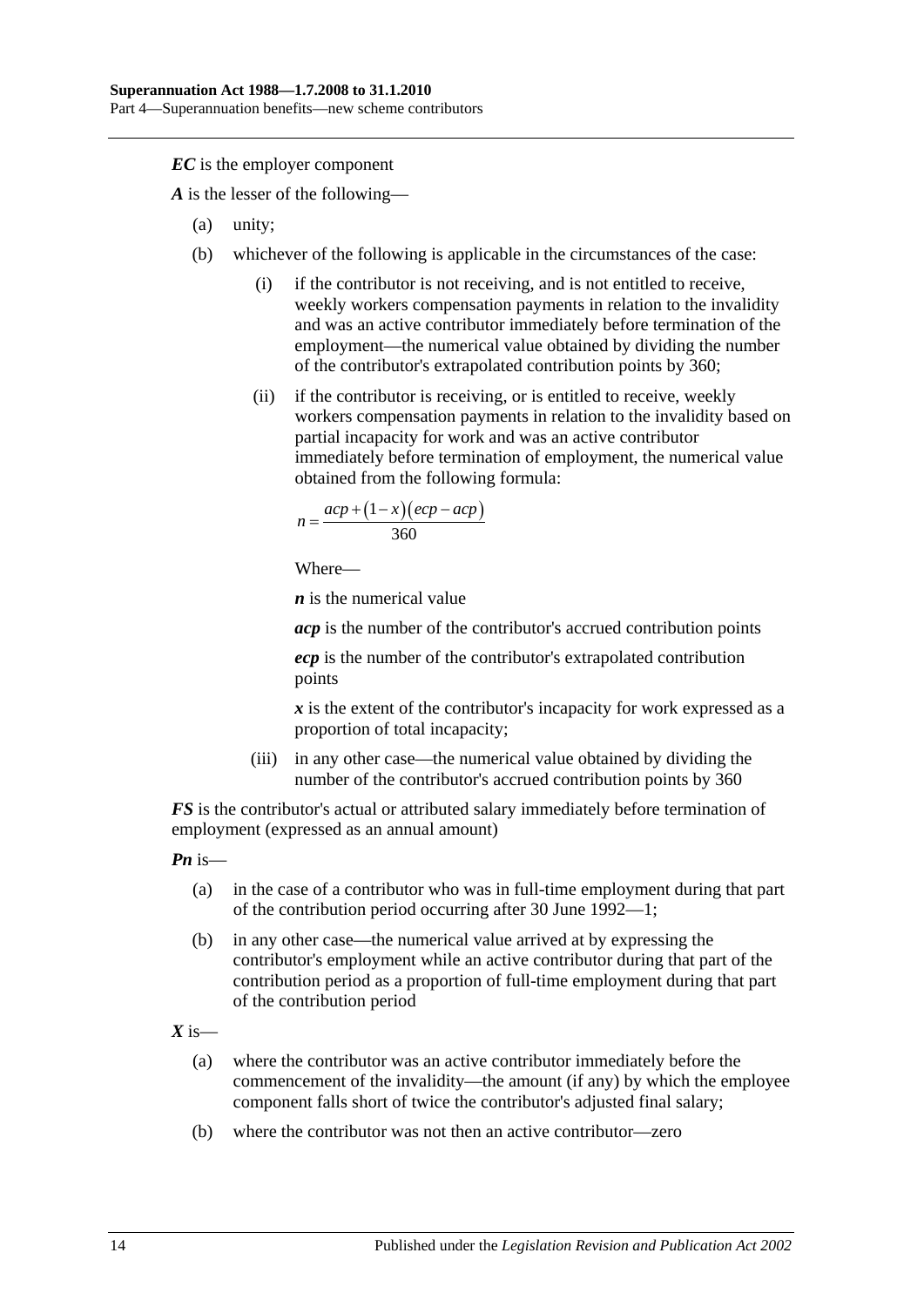#### $M$  is—

- (a) where the contributor was an active contributor immediately before termination of employment—the aggregate of the number of months of the contributor's contribution period occurring after 30 June 1992 and the number of months difference between the contributor's age as at the entitlement day and the age of retirement;
- (b) in any other case—the number of months of the contributor's contribution period occurring after 30 June 1992.
- (2a) When determining the number of a contributor's extrapolated superannuation points for the purposes of calculating the employer component under [subsection](#page-42-2) (2), the number of months' difference between the contributor's age as at the entitlement day and the age of 55 years will be used (and for that purpose an incomplete month will be counted as a whole month).
- <span id="page-44-0"></span>(2b) If the Board is not satisfied as to one or both of the matters referred to in [subsection](#page-42-3) (1)(b) the contributor is entitled to a superannuation payment that is the greater of the following:
	- (a) twice the contributor's adjusted salary immediately before termination of employment (expressed as an annual amount); or
	- (b) an amount made up of two components—
		- (i) an employee component (to be charged against the contributor's contribution account) equivalent to the amount standing to the credit of the contributor's contribution account; and
		- (ii) an employer component calculated as follows:

$$
EC = (A \times 3.86 \times FS) + Pn\left(\frac{FS \times 0.85 \times M}{300}\right)
$$

Where—

*EC* is the employer component

*A* is the lesser of the following:

- (a) unity;
- (b) the numerical value obtained by dividing the number of the contributor's accrued contribution points by 360

*FS* is the contributor's actual or attributed salary immediately before termination of employment (expressed as an annual amount)

*Pn* is—

- (a) in the case of a contributor who was in full-time employment during that part of the contribution period occurring after 30 June 1992—1;
- (b) in any other case—the numerical value arrived at by expressing the contributor's employment while an active contributor during that part of the contribution period as a proportion of full-time employment during that part of the contribution period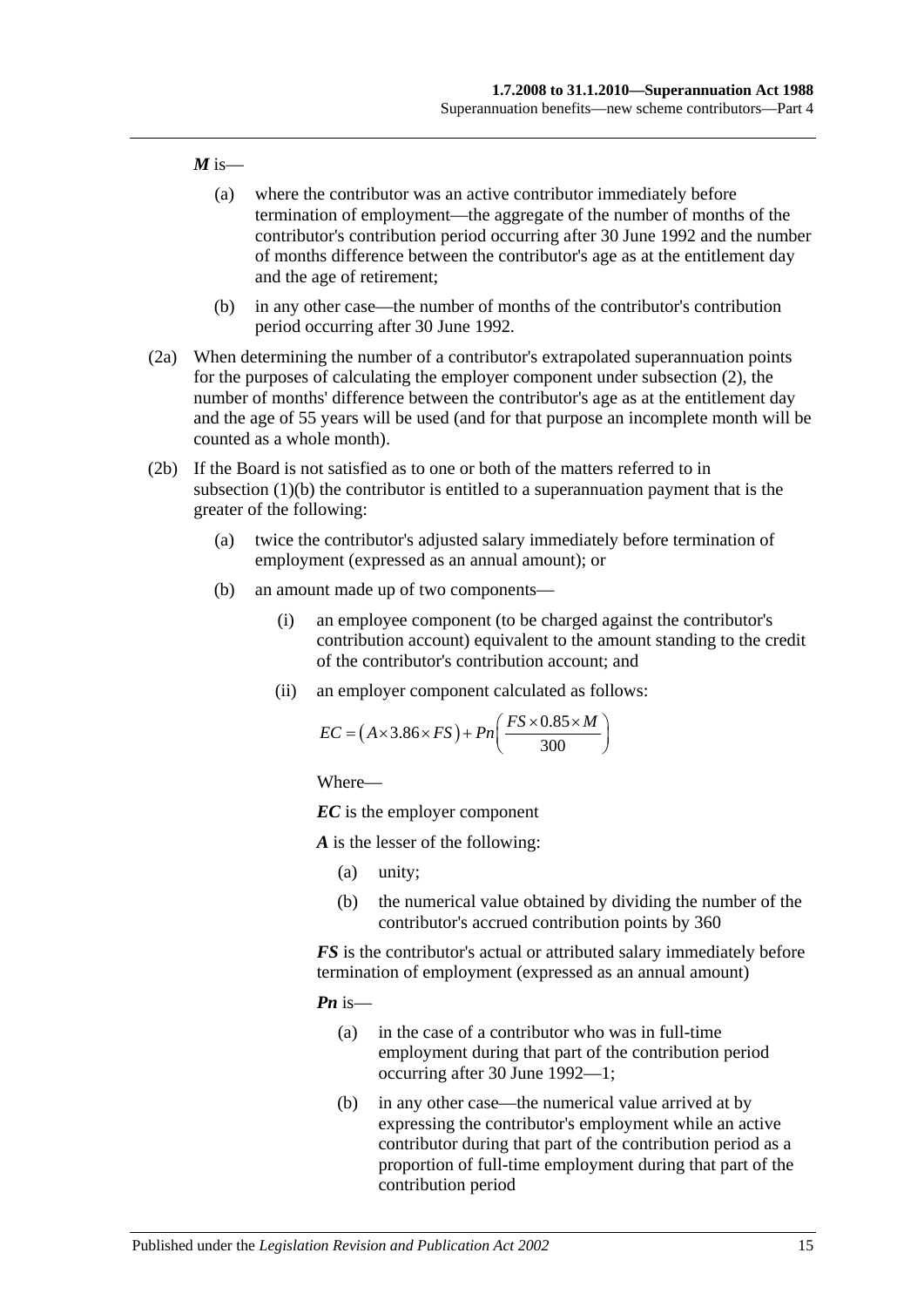*M* is the number of months of the contributor's contribution period occurring after 30 June 1992.

- (2c) A superannuation payment under [subsection](#page-44-0)  $(2b)(a)$  will be made up of two components—
	- (a) an employee component (to be charged against the contributor's contribution account) equivalent to the amount standing to the credit of the contributor's contribution account; and
	- (b) an employer component being the difference between the employee component and twice the contributor's actual or attributed salary immediately before termination of employment (expressed as an annual amount).
- <span id="page-45-1"></span><span id="page-45-0"></span>(3) A contributor's employment will be taken to have terminated on account of invalidity if and only if—
	- (a) the employer (acting with the written approval of the Board) terminates the employment on the ground of the contributor's invalidity; or
	- $(b)$
- (i) the employer or the contributor satisfies the Board (before termination of employment) that the contributor is incapacitated for work in the contributor's present position and that there is no other position, carrying a salary of at least 80 per cent of the salary applicable to the contributor's present position, which the contributor could reasonably be expected to take, available to the contributor; and
- (ii) the contributor has been on sick leave, weekly payments of workers compensation, or disability pension for at least 12 months or periods aggregating at least 12 months on account of the invalidity; and
- (iii) after notice has been given to the Board as required by the regulations, the employer terminates the employment or the contributor resigns from employment.
- (4) Notwithstanding any other Act or law to the contrary an employer cannot terminate the employment of a contributor on the ground of invalidity unless the requirements of [subsection](#page-45-0) (3)(a) or [\(b\)](#page-45-1) have been satisfied.

# **32—Death of contributor**

- (1) Where a contributor's employment is terminated by the contributor's death—
	- (a) if the contributor is survived by a spouse—a lump sum payment will be made to the spouse;
	- (b) if the contributor is survived by a spouse and an eligible child or eligible children—a pension will be paid to each eligible child throughout any period of dependency;
	- (ba) if the contributor is not survived by a spouse but is survived by an eligible child or eligible children—a lump sum will be paid to the contributor's estate and a pension will be paid to each eligible child throughout any period of dependency;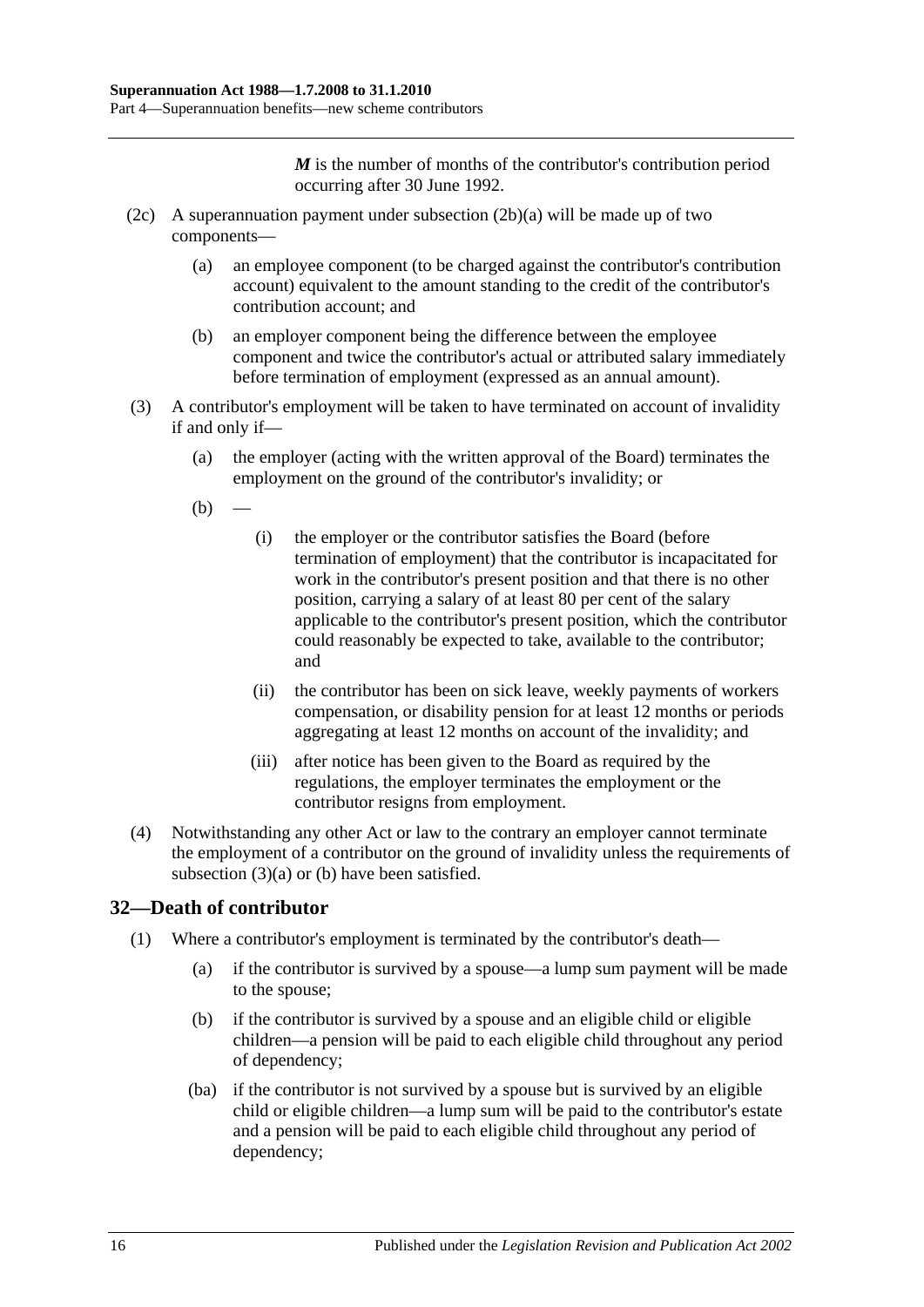- (c) if the contributor is not survived by a spouse or an eligible child—a lump sum payment will be made to the contributor's estate.
- (2) The lump sum to be paid to a surviving spouse, will be made up of two components—
	- (a) an employee component (to be charged against the contributor's contribution account) equivalent to the amount standing to the credit of the contributor's contribution account; and
	- (b) an employer component calculated as follows:
		- (i) if the contributor reached the age of 55 years on or before the date of death and is not survived by an eligible child—the employer component is calculated in the same way as the employer component of the lump sum that would have been payable to the contributor if he or she had retired on the date of death;
		- (ii) in any other case the employer component is calculated in accordance with the following formula:

$$
EC = (A \times 3 \times FS) + X + Pn\left(\frac{FS \times 0.85 \times M}{300}\right)
$$

Where—

*EC* is the employer component

*A* is the lesser of the following:

- (a) unity;
- (b) whichever of the following is applicable in the circumstances of the case:
	- (i) if the spouse is not receiving, and is not entitled to receive, weekly workers compensation payments in relation to the contributor's death and the contributor was an active contributor immediately before the contributor's death—the numerical value obtained by dividing the number of the contributor's extrapolated contribution points by 420;
	- (ii) if the spouse is receiving, or is entitled to receive, weekly workers compensation payments in relation to the contributor's death based on partial dependency and the contributor was an active contributor immediately before his or her death—the numerical value obtained from the following formula:

$$
n = \frac{acp + (1 - x)(ecp - acp)}{420}
$$

Where—

*n* is the numerical value

*acp* is the number of the contributor's accrued contribution points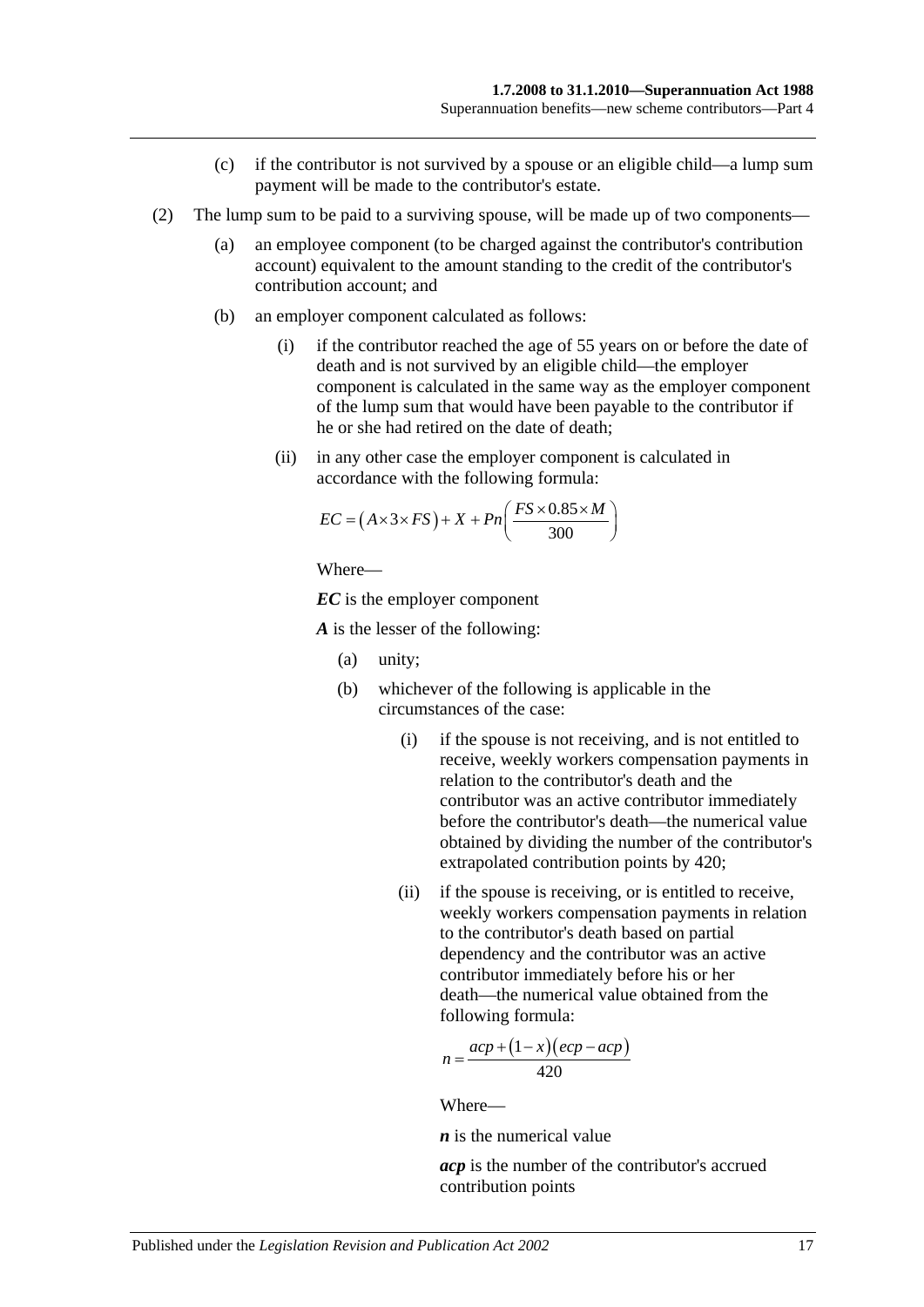*ecp* is the number of the contributor's extrapolated contribution points

*x* is the extent of the spouse's dependency expressed as a proportion of full dependency;

(iii) in any other case—the numerical value obtained by dividing the number of the contributor's accrued contribution points by 420

*FS* is the contributor's actual or attributed salary immediately before the contributor's death (expressed as an annual amount);

 $X$  is—

- (a) where the contributor was an active contributor immediately before the date of death—the amount (if any) by which the employee component falls short of twice the contributor's adjusted final salary immediately before the contributor's death (expressed as an annual amount);
- (b) where the contributor was not then an active contributor—zero.

#### *Pn* is—

- (a) in the case of a contributor who was in full-time employment during that part of the contribution period occurring after 30 June 1992—1;
- (b) in any other case—the numerical value arrived at by expressing the contributor's employment while an active contributor during that part of the contribution period as a proportion of full-time employment during that part of the contribution period
- $M$  is—
	- (a) where the contributor was an active contributor immediately before termination of employment—the aggregate of the number of months of the contributor's contribution period occurring after 30 June 1992 and the number of months difference between the contributor's age as at the entitlement day and the age of retirement;
	- (b) in any other case—the number of months of the contributor's contribution period occurring after 30 June 1992.
- (2a) However, a surviving spouse will not be entitled to a benefit under this section if section 43AG applies to the spouse.
- (3) The pension for an eligible child is calculated as follows:
	- (a) where the contributor is survived by a spouse, then—
		- (i) if there are no more than three eligible children:

 $P = A \times .05 \times FS$ 

(ii) if there are more than three eligible children: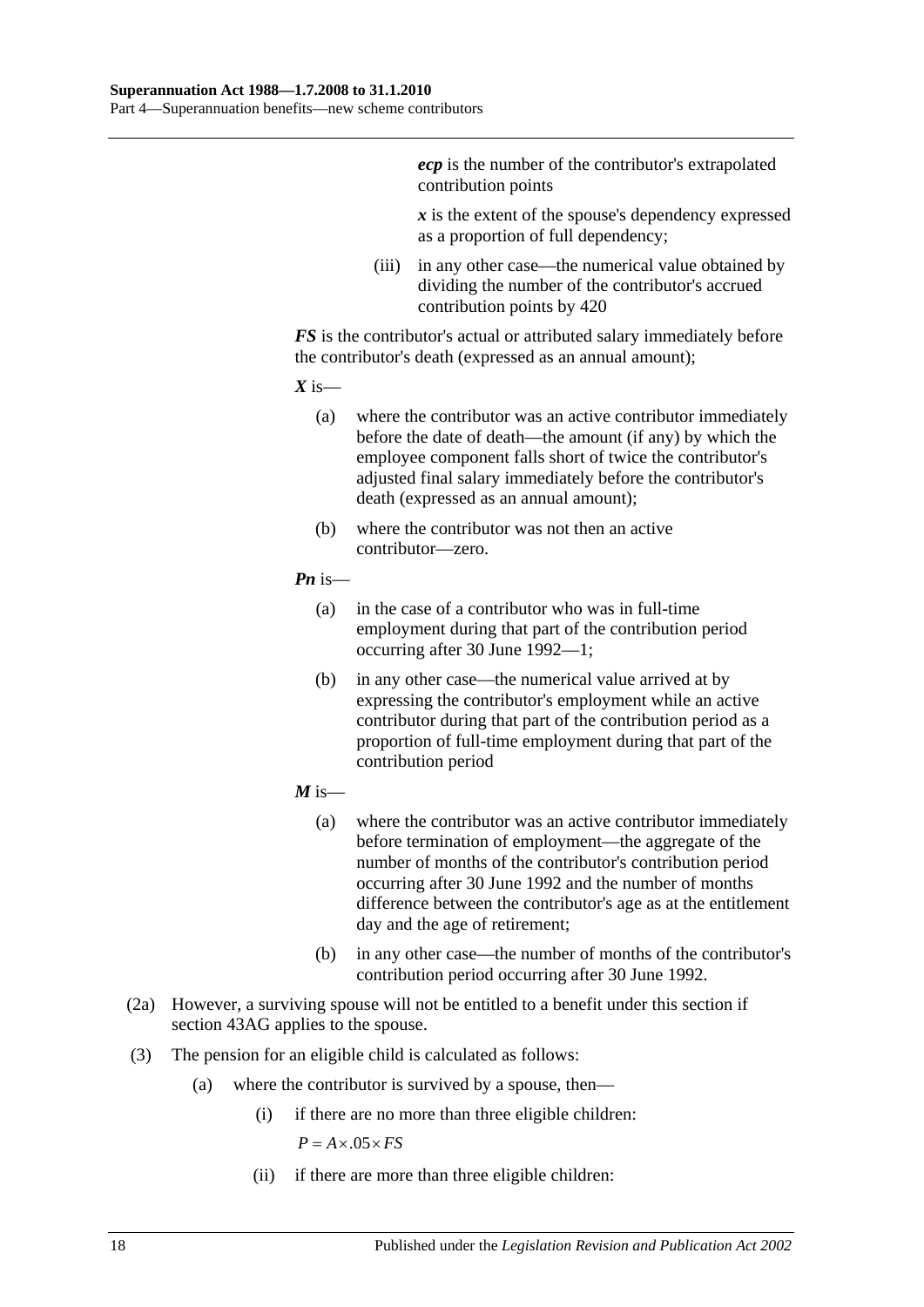$P = 1/n(A \times .15 \times FS)$ 

- (b) where the contributor is not survived by a spouse, then—
	- (i) if there are no more than three eligible children:  $P = A \times .15 \times FS$
	- (ii) if there are more than three eligible children:

 $P = 1/n(A \times .45 \times FS)$ 

#### Where—

*P* is the amount of the pension (expressed as an amount per fortnight)

*A* is the lesser of the following:

(a) unity

 $(b)$ 

- (i) where the contributor was an active contributor immediately before the contributor's death—the numerical value obtained by dividing the number of the contributor's extrapolated contribution points by 420;
- (ii) where the contributor was not an active contributor immediately before the contributor's death—the numerical value obtained by dividing the number of the contributor's accrued contribution points by 420

*FS* is the contributor's actual or attributed salary immediately before the contributor's death (expressed as an amount per fortnight)

*n* is the number of eligible children.

(3a) The lump sum to be paid to the estate of a contributor who is not survived by a spouse but is survived by an eligible child or eligible children will be charged against the contributor's contribution account to the extent of the amount standing to the credit of the account and will be the aggregate of the following amounts:

 $(a)$ 

- (i) where the contributor was an active contributor immediately before his or her death—the greater of the following amounts:
	- (A) an amount equivalent to the amount standing to the credit of the contributor's contribution account;
	- (B) an amount equivalent to twice the amount of the contributor's adjusted salary immediately before the contributor's death (expressed as an annual amount);
- (ii) where the contributor was not an active contributor immediately before his or her death—an amount equivalent to the amount standing to the credit of the contributor's contribution account; and
- (b) an amount calculated as follows: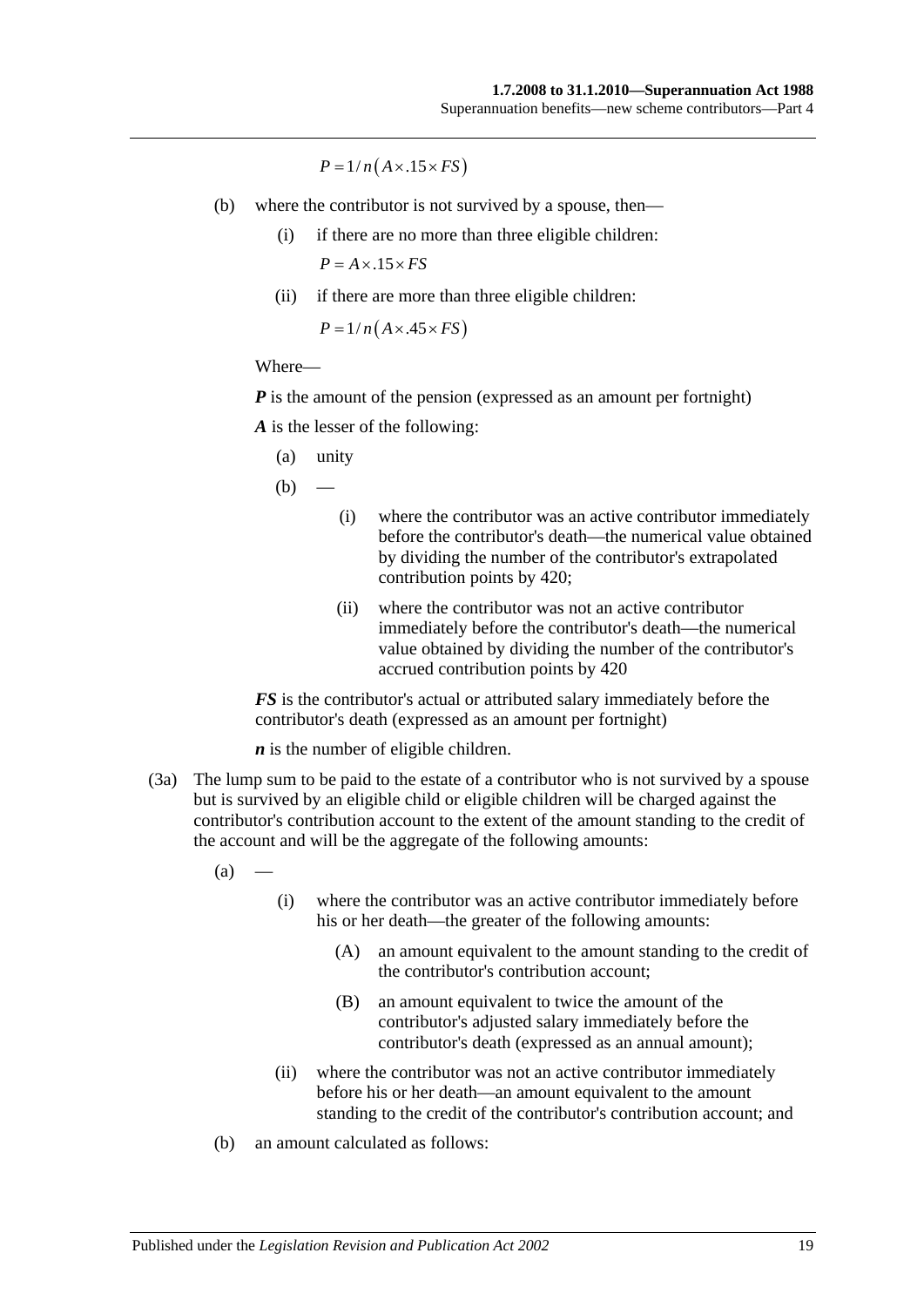$$
A = P n \left( \frac{FS \times 0.85 \times M}{300} \right)
$$

Where—

*A* is the amount

*Pn* is—

- (a) in the case of a contributor who was in full-time employment during that part of the contribution period occurring after 30 June 1992—1;
- (b) in any other case—the numerical value arrived at by expressing the contributor's employment while an active contributor during that part of the contribution period as a proportion of full-time employment during that part of the contribution period

*FS* is the contributor's actual or attributed salary immediately before the contributor's death (expressed as an annual amount)

 $M$  is—

- (a) where the contributor was an active contributor immediately before termination of employment—the aggregate of the number of months of the contributor's contribution period occurring after 30 June 1992 and the number of months difference between the contributor's age as at the entitlement day and the age of retirement;
- (b) in any other case—the number of months of the contributor's contribution period occurring after 30 June 1992.
- (4) The pension for an eligible child will be indexed.
- (5) The lump sum to be paid to the estate of a contributor who is not survived by a spouse or an eligible child will be made up of two components—
	- (a) an employee component (to be charged against the contributor's contribution account) equivalent to the amount standing to the credit of the contributor's contribution account; and
	- (b) an employer component that is the lesser of the following:

(i) 
$$
EC = (FS \times A \times 4.5) + Pn\left(\frac{FS \times 0.85 \times M}{300}\right)
$$
  
(ii) 
$$
EC = \left[FS \times 4.5 \times \left(1 - \frac{X}{420}\right)\right] + Pn\left(\frac{FS \times 0.85 \times M}{300}\right)
$$

Where—

*EC* is the employer component

*FS* is the contributor's actual or attributed salary immediately before death (expressed as an annual amount)

*A* is the lesser of the following:

(a) unity;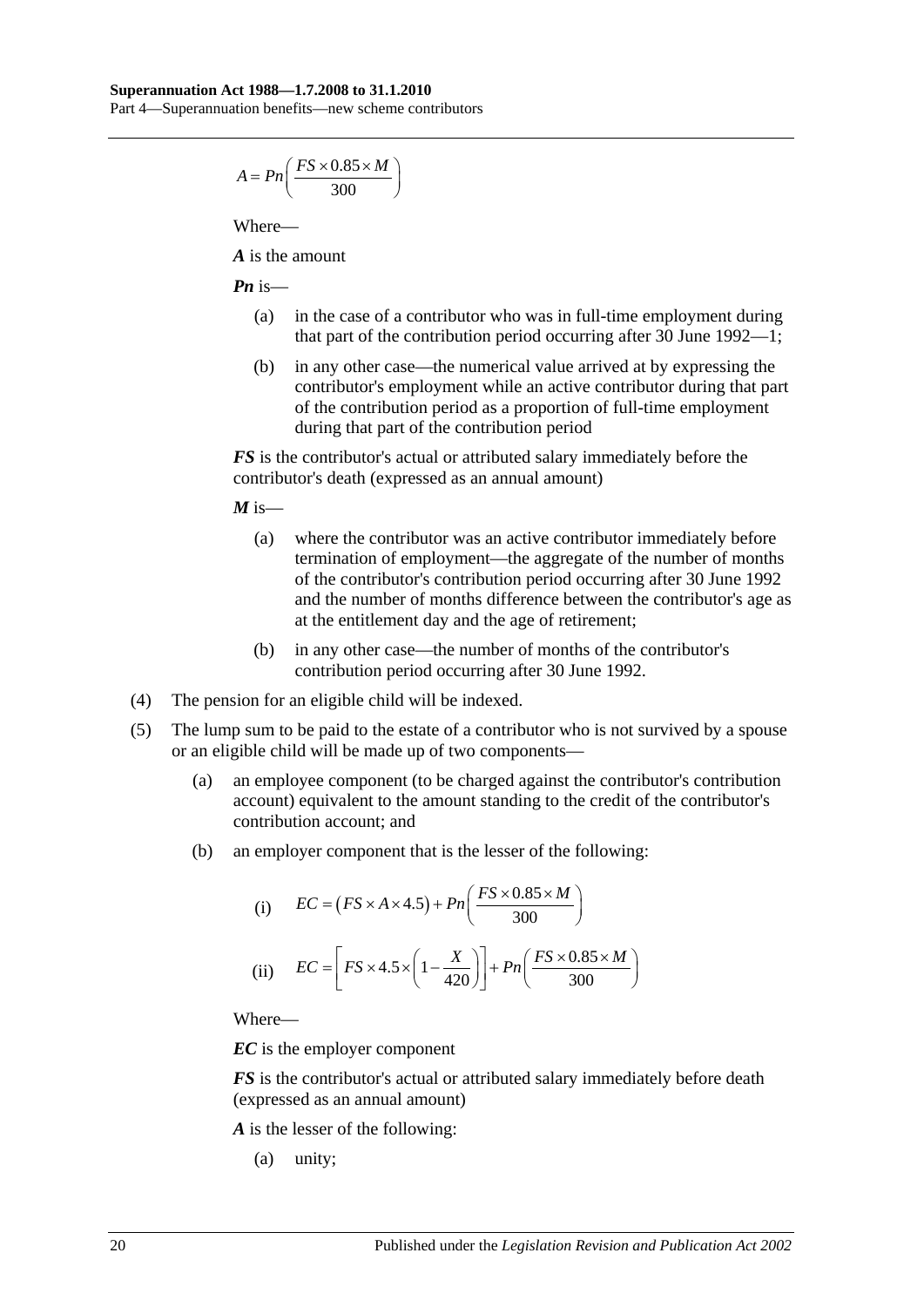- (b) the numerical value obtained by dividing the number of the contributor's accrued contribution points by 420
- *Pn* is—
	- (a) in the case of a contributor who was in full-time employment during that part of the contribution period occurring after 30 June 1992—1;
	- (b) in any other case—the numerical value arrived at by expressing the contributor's employment while an active contributor during that part of the contribution period as a proportion of full-time employment during that part of the contribution period
- $X$  is—
	- (a) in relation to a contributor who was at the date of death under the age of 60 years—the lesser of 60 and the number of months by which the contributor's age fell short of 60 years;
	- (b) in any other case—zero

*M* is the number of months of the contributor's contribution period occurring after 30 June 1992.

## <span id="page-50-0"></span>**32A—PSESS benefit**

- (1) Subject to this section, a person who is entitled to a benefit under this Part is entitled also to payment of the amount standing to the credit of the contributor's account under [subsection](#page-51-0) (6) being an amount equivalent to the amount accrued under the Public Sector Employees Superannuation Scheme in respect of the contributor.
- (2) Where a contributor who has resigned from employment elects to take the amount standing to the credit of his or her contribution account, the amount referred to in [subsection](#page-50-0) (1) will—
	- (a) be paid to or in relation to the contributor at the time at which, and in the circumstances under which, payment of benefits would be made to or in relation to the contributor if he or she had preserved his or her accrued superannuation benefits; or
	- (b) be carried over to some other superannuation fund or scheme approved by the Board.
- (3) Where a contributor who has resigned from employment elects to carry over his or her accrued superannuation benefits to an approved superannuation fund or scheme and the Board is satisfied that the contributor has been admitted to membership of the fund or scheme, the amount referred to in [subsection](#page-50-0) (1) will be paid on behalf of the contributor to the fund or scheme.
- (4) If at the time payment is to be made under [subsection](#page-50-0) (1) the contributor has died, the payment will be made to the contributor's spouse or if the contributor is not survived by a spouse, to the contributor's estate.
- (5) If the amount referred to in [subsection](#page-50-0) (1) has not been determined when it would otherwise be payable under this section, the amount is not payable until the expiration of seven days after it has been determined.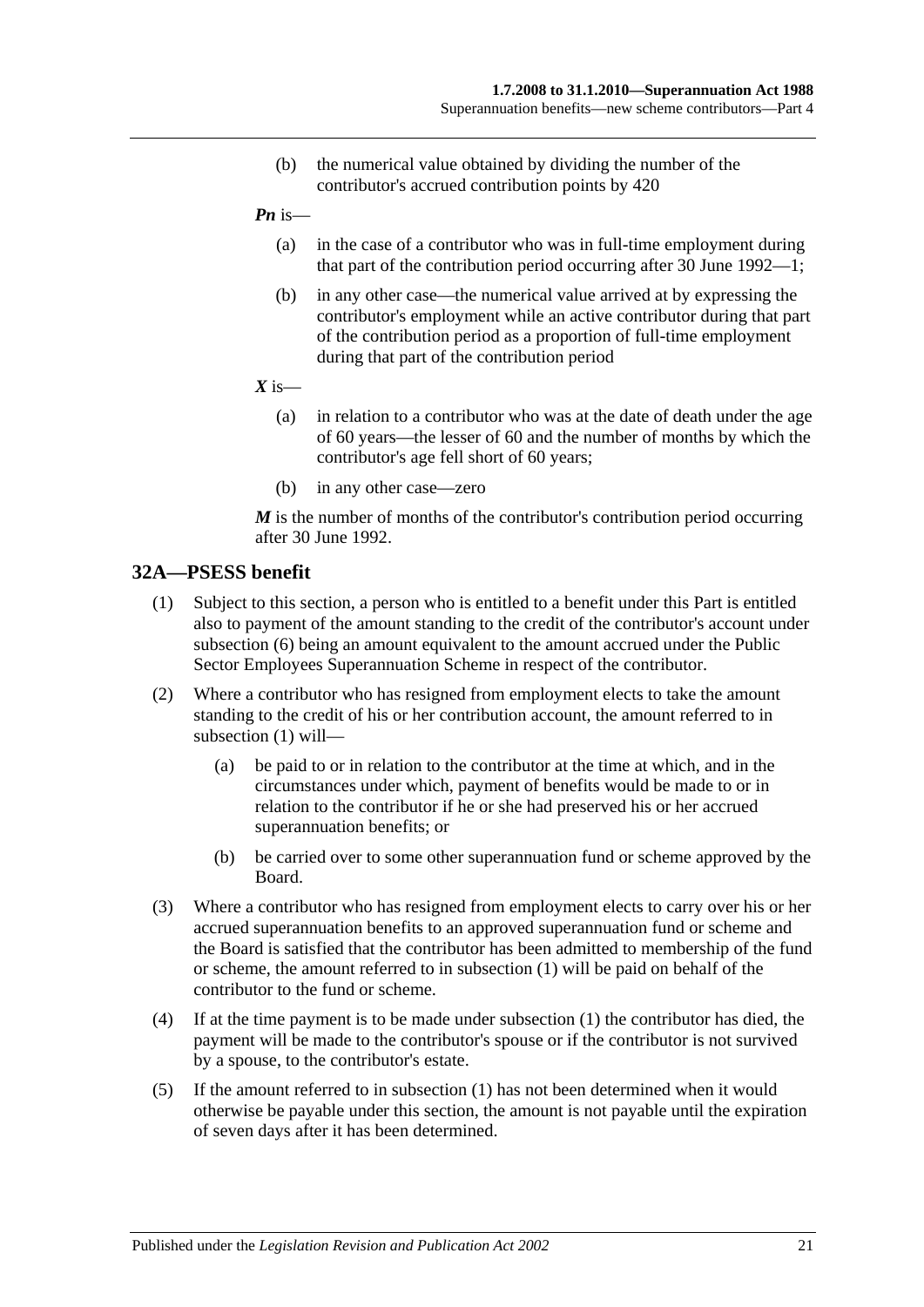- <span id="page-51-1"></span><span id="page-51-0"></span>(6) The Board will maintain an account in the name of each contributor and the Board must—
	- (a) credit to each account (when the amount has been determined) an amount equivalent to the amount accrued under the Public Sector Employees Superannuation Scheme as at 30 June 1992 in respect of the contributor; and
	- (b) credit to each account at the end of the 1992/1993 financial year and at the end of each succeeding financial year—an amount that reflects the rate of return determined by the Board in relation to the contribution accounts of new scheme contributors for the relevant financial year.
- <span id="page-51-2"></span>(7) Where there is a delay in crediting the amount referred to in [subsection](#page-51-1)  $(6)(a)$ , the amount referred to in [subsection](#page-51-2) (6)(b) will be determined on the assumption that the amount referred to in [subsection](#page-51-1) (6)(a) had been credited on 1 July 1992.
- (8) Where it is necessary to determine the balance of an account referred to in [subsection](#page-51-0) (6) at some time other than the end of a financial year, the balance will be extrapolated by applying a percentage rate of return estimated by the Board.

## <span id="page-51-5"></span>**32B—Commutation to pay deferred superannuation contributions surcharge—contributor**

- <span id="page-51-4"></span>(1) A contributor who is liable for a deferred superannuation contributions surcharge as a result of a benefit becoming payable to the contributor may apply to the Board, in accordance with this section—
	- (a) to receive part of the benefit in the form of a commutable pension; and
	- (b) to fully commute the pension.
- <span id="page-51-3"></span>(2) A contributor who has become entitled to a benefit, or will shortly become entitled to a benefit, may—
	- (a) estimate the amount of the surcharge the contributor will become liable to pay (the *estimated surcharge amount*); and
	- (b) request the Board, in the approved form, to—
		- (i) withhold from the contributor's benefit an amount equal to the estimated surcharge amount (the *withheld amount*); and
		- (ii) pay the balance of the benefit to the contributor (being, in the case of a benefit to which the contributor is yet to become entitled, a payment after the entitlement arises),

and the Board must, subject to [subsection](#page-52-0) (4), comply with the contributor's request.

- (3) If a contributor has made a request under [subsection](#page-51-3)  $(2)(b)$ , the contributor must, before the expiration of 2 months following the issue of a surcharge notice in respect of the contributor, advise the Board in the approved form that the notice has been issued and the Board must, within 7 days of receiving that advice—
	- (a) convert into a pension—
		- (i) if the amount of the surcharge payable by the contributor is less than the withheld amount—a portion of the withheld amount equal to the amount payable; or
		- (ii) in any other case—the whole of the withheld amount; and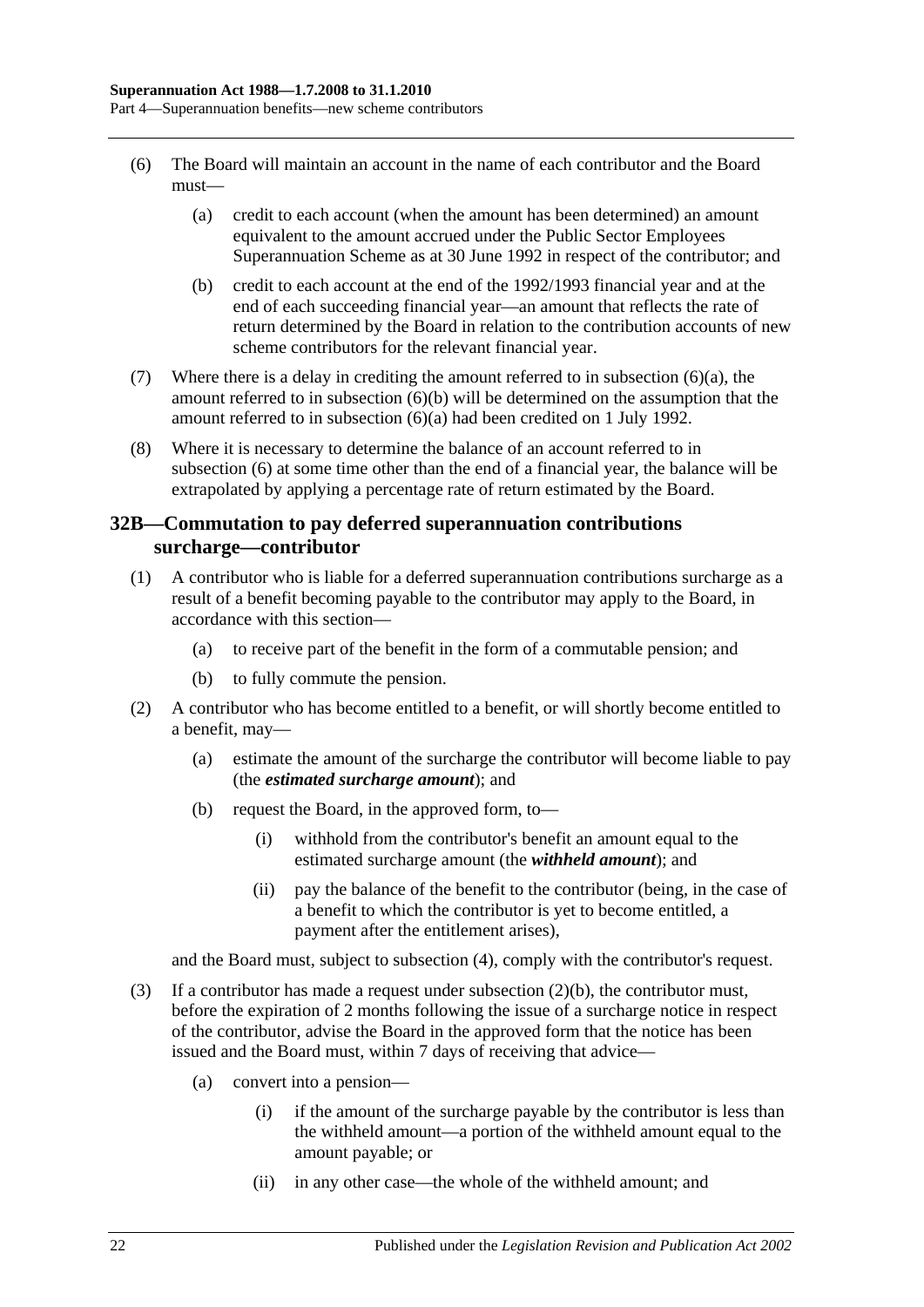- (b) immediately after converting the withheld amount, or a portion of the withheld amount, into a pension under paragraph (a)—commute the pension; and
- (c) pay to the contributor—
	- (i) the lump sum resulting from the commutation of the pension; and
	- (ii) the balance (if any) of the withheld amount.
- <span id="page-52-0"></span>(4) The Board may reject an application under [subsection](#page-51-4) (1) if—
	- (a) it is not satisfied that, if the application were accepted, the resulting lump sum will be applied in payment of the surcharge; or
	- (b) the contributor fails to satisfy the Board that the contributor has, or will have, a surcharge liability to the Commissioner of Taxation.
- (5) The factors to be applied in—
	- (a) the conversion of a withheld amount (or part of a withheld amount) into a pension; and
	- (b) the commutation of a pension,

will be determined by the Treasurer on the recommendation of an actuary.

#### <span id="page-52-2"></span>**32C—Commutation to pay deferred superannuation contributions surcharge following death of contributor**

- <span id="page-52-1"></span>(1) If a contributor who is liable for a deferred superannuation contributions surcharge dies—
	- (a) having made a request of the Board under [section](#page-51-5) 32B for part of his or her benefit to be withheld but before receiving a surcharge notice; or
	- (b) having received a surcharge notice but before requesting commutation of his or her pension under [section](#page-51-5) 32B,

the contributor's spouse or, if the contributor is not survived by a spouse, the contributor's legal representative, may, before the expiration of the period of 2 months immediately following the contributor's death or the issue of the surcharge notice (whichever is the later), apply to the Board—

- (c) to receive the amount withheld by the Board on behalf of the deceased contributor under [section](#page-51-5) 32B in the form of a commutable pension; and
- (d) to fully commute the pension.
- (2) The Board must, on receipt of an application under [subsection](#page-52-1) (1)—
	- (a) convert into a pension—
		- (i) if the amount of the surcharge payable by the spouse or estate is less than the withheld amount—a portion of the withheld amount equal to the amount payable; or
		- (ii) in any other case—the whole of the withheld amount; and
	- (b) immediately after converting the withheld amount, or a portion of the withheld amount, into a pension under paragraph (a)—commute the pension; and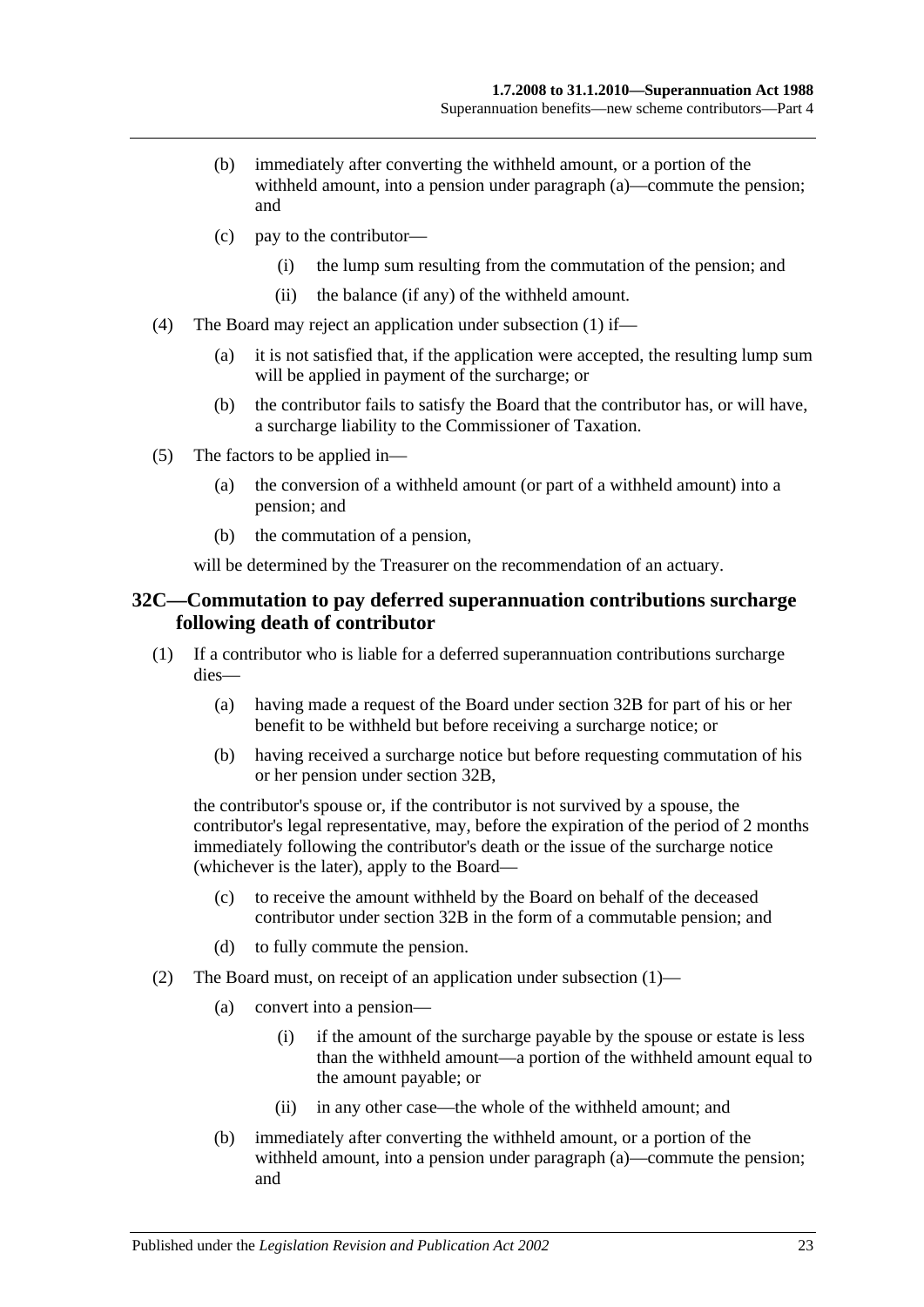- (c) pay to the spouse or estate—
	- (i) the lump sum resulting from the commutation of the pension; and
	- (ii) the balance (if any) of the withheld amount.
- <span id="page-53-1"></span>(3) If a contributor dies without having made a request under [section](#page-51-5) 32B, the contributor's spouse or, if the contributor is not survived by a spouse, the contributor's legal representative, may—
	- (a) estimate the amount of the surcharge the spouse or estate will become liable to pay (the *estimated surcharge amount*); and
	- (b) request the Board, in the approved form, to—
		- (i) withhold from the spouse's benefit or the benefit payable to the estate an amount equal to the estimated surcharge amount (the *withheld amount*); and
		- (ii) pay the balance of the benefit to the spouse or estate,

and the Board must, subject to [subsection](#page-53-0) (6), comply with the request.

- (4) An application under [subsection](#page-53-1) (3) must be made in writing to the Board before payment of the benefit to the spouse or legal representative.
- (5) The spouse or legal representative must, before the expiration of 2 months following the issue of a surcharge notice in respect of the contributor, advise the Board in the approved form that the notice has been issued and the Board must, within 7 days of receiving that advice—
	- (a) convert into a pension—
		- (i) if the amount of the surcharge payable by the spouse or estate is less than the withheld amount—a portion of the withheld amount equal to the amount payable; or
		- (ii) in any other case—the whole of the withheld amount; and
	- (b) immediately after converting the withheld amount, or a portion of the withheld amount, into a pension under paragraph (a)—commute the pension; and
	- (c) pay to the spouse or estate—
		- (i) the lump sum resulting from the commutation of the pension; and
		- (ii) the balance (if any) of the withheld amount.
- <span id="page-53-0"></span>(6) The Board may reject an application under [subsection](#page-52-1) (1) or [\(3\)](#page-53-1) if it is not satisfied that, if the application were accepted, the resulting lump sum will be applied in payment of the surcharge or be used to reimburse the deceased contributor's estate, or the spouse or other person who has paid the surcharge on behalf of the estate.
- (7) The factors to be applied in—
	- (a) the conversion of a withheld amount (or part of a withheld amount) into a pension; and
	- (b) the commutation of a pension,

will be determined by the Treasurer on the recommendation of an actuary.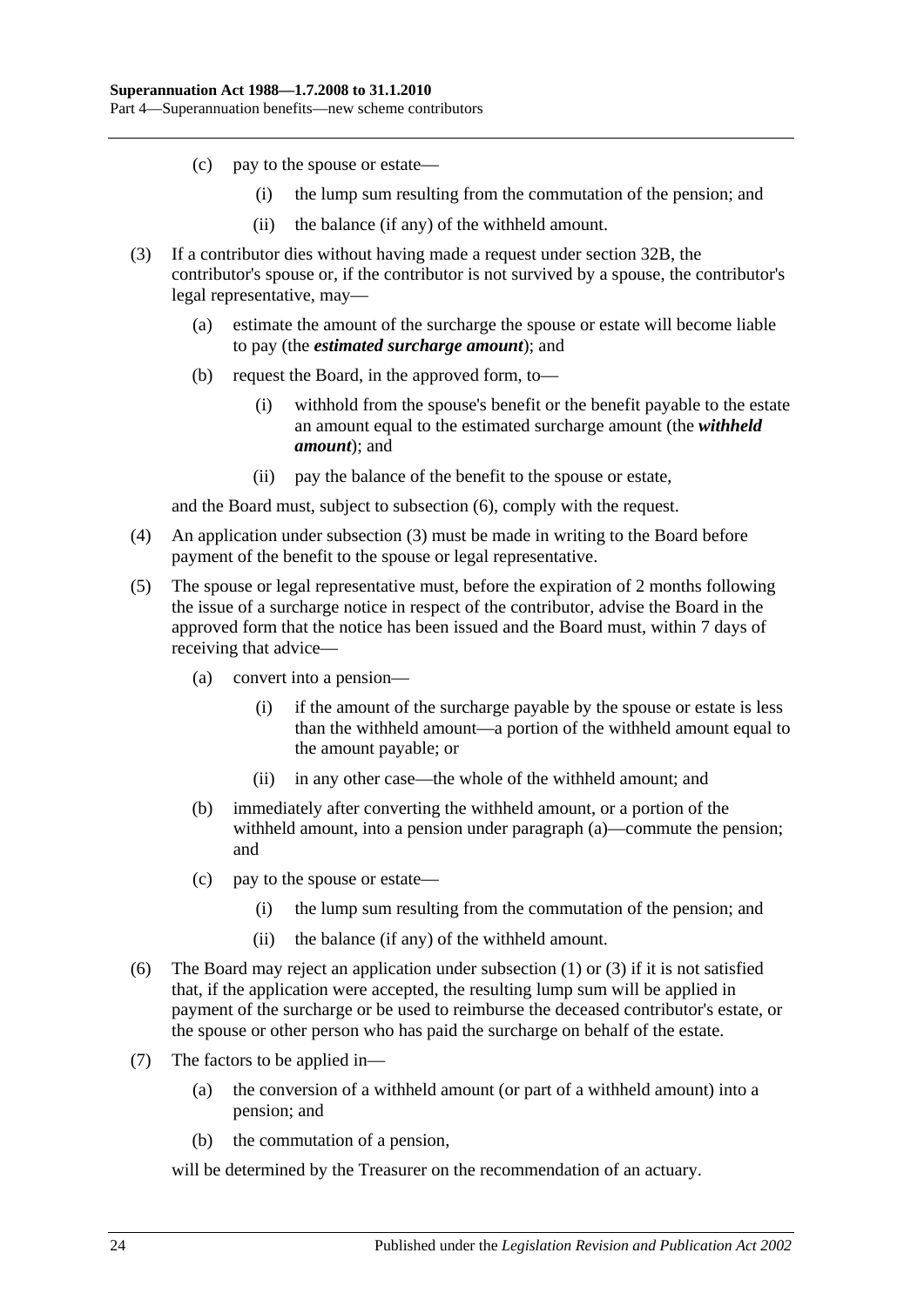(8) In this section—

*legal representative*, in relation to a deceased contributor, means a person—

- (a) holding office as executor of the will of the deceased contributor where probate of the will has been granted or resealed in South Australia or any other State or a Territory; or
- (b) holding office in South Australia or any other State or a Territory as administrator of the estate of the deceased contributor.

## **32D—Withheld amount**

An amount withheld under [section](#page-51-5) 32B or [32C—](#page-52-2)

- (a) must be paid by the Treasurer into the Consolidated Account or a special deposit account established by the Treasurer for that purpose; and
- (b) will be charged against the relevant contributor's contribution account (to the extent possible) as if the amount had been paid to the contributor; and
- (c) will be credited with interest at a rate determined by the Treasurer; and
- (d) may be paid to the contributor (or the contributor's spouse or legal representative)—
	- (i) in accordance with [section](#page-51-5) 32B or [32C;](#page-52-2) or
	- (ii) at the direction of the Board if the Board—
		- (A) has not, within 2 years of withholding the amount, received advice that a surcharge notice has been issued in respect of the contributor; or
		- (B) considers, at any time, there is other good reason for doing so.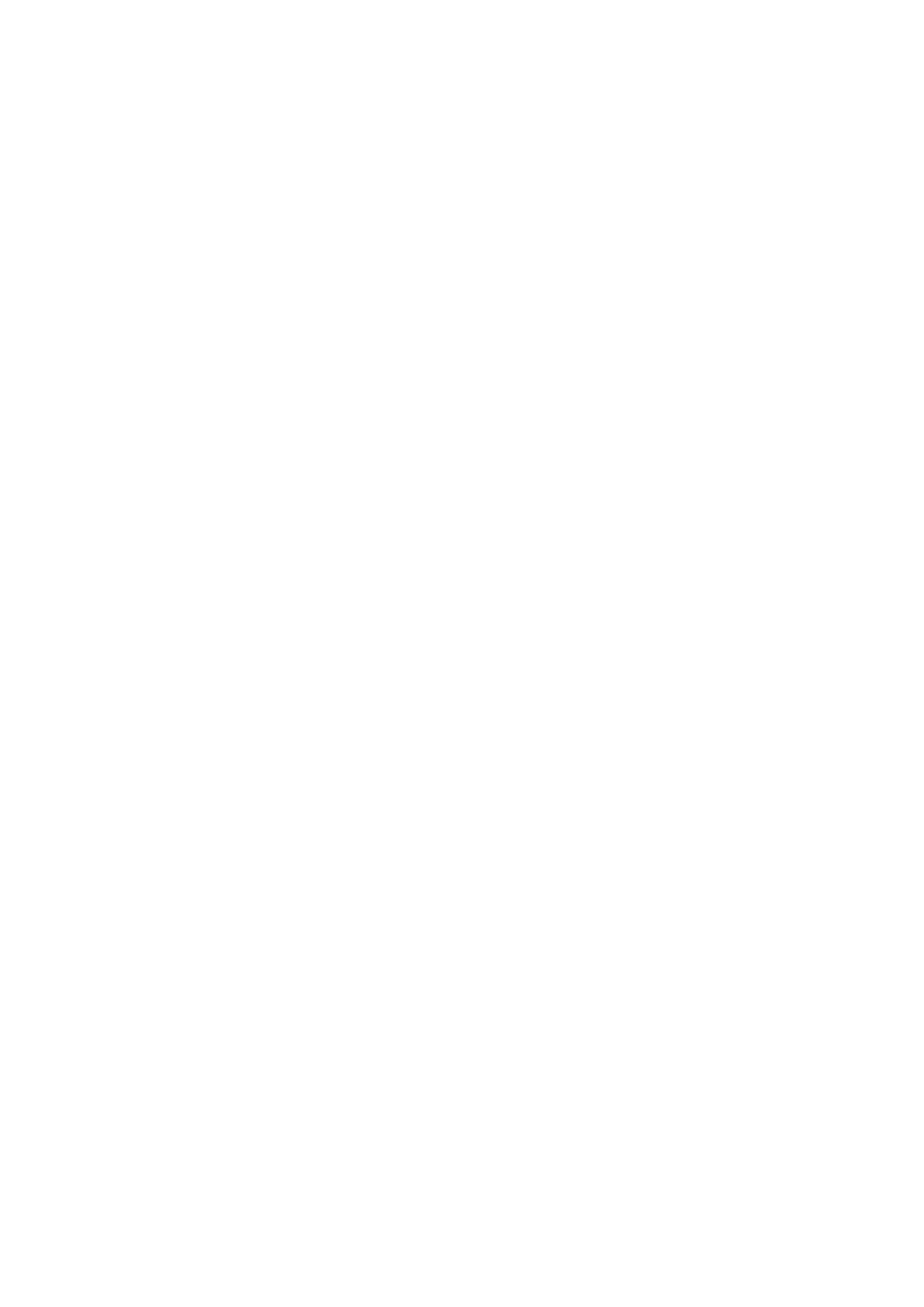# **Part 5—Superannuation benefits—old scheme contributors**

# **Division 1—Pension benefits**

# **33—Application of this Part**

This Part applies only to old scheme contributors.

# <span id="page-56-1"></span>**33A—Transition to retirement**

- <span id="page-56-0"></span>(1) A contributor may apply to the Board for the benefit of this section if—
	- (a) the contributor has reached—
		- (i) the age of 55 years; and
		- (ii) his or her preservation age; and
	- (b) the contributor has entered into an arrangement with his or her employer—
		- (i) to reduce his or her hours of work; or
		- (ii) to alter his or her duties,

or both, with the effect that there is a reduction in the contributor's salary; and

- (c) the purpose for establishing the arrangement referred to in [paragraph](#page-56-0) (b) relates to the proposed retirement of the contributor in due course (including by allowing the contributor to scale down his or her work in the lead-up to retirement).
- (2) The Board may require that an application under [subsection](#page-30-0) (1)—
	- (a) be made in such manner as the Board thinks fit; and
	- (b) be accompanied by such information or other material specified by the Board to assist the Board to be satisfied as to the matters set out in [paragraphs](#page-30-1) (b) and [\(c\)](#page-30-2) of that subsection.
- <span id="page-56-2"></span>(3) If the Board is satisfied that a valid application has been made under [subsection](#page-56-1) (1), the contributor will be entitled to a pension (a *draw down benefit*) on the basis of the contributor's application and on the basis that the maximum draw down benefit to which the contributor is entitled will be determined by the Board as follows:

$$
B = RP \times \frac{\left( FS - NS \right)}{FS}
$$

Where—

*B* is the maximum draw down benefit (expressed as an amount per fortnight)

*RP* is the amount that would be payable under section 34 if the contributor had retired from employment immediately before the date of the determination (expressed as an amount per fortnight)

*FS* is the contributor's actual salary immediately before the commencement of the arrangement envisaged by [subsection](#page-56-0) (1)(b)

*NS* is the contributor's actual salary on the commencement of the arrangement envisaged by [subsection](#page-56-0) (1)(b).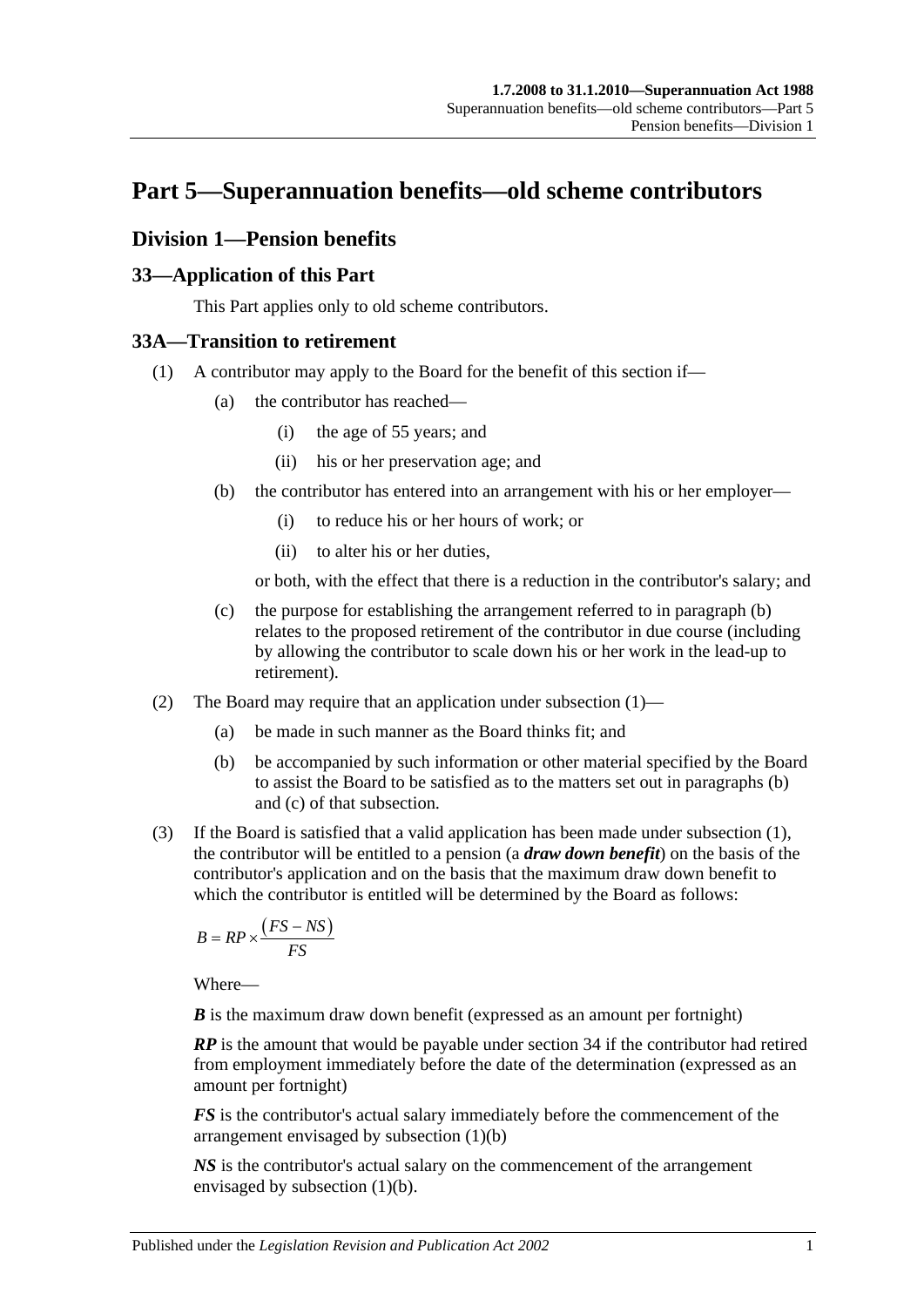- (4) A draw down benefit may not be commuted until the contributor retires from employment.
- <span id="page-57-0"></span>(5) If a contributor who has retired from employment applies for the commutation of a draw down benefit within 6 months after the commencement of the payment of the draw down benefit, the benefit may be commuted in accordance with the regulations as if it were a pension.
- (6) If a contributor who has retired from employment applies for the commutation of a draw down benefit after the expiration of the period that applies under [subsection](#page-57-0) (5), the terms and conditions of the commutation of the benefit will be as determined by the regulations.
- (7) A draw down benefit will be indexed as if it were a pension under this Act.
- <span id="page-57-1"></span>(8) When the Board has determined a draw down benefit—
	- (a) the contributions payable by the contributor under section 23 will (despite any provision made by section 23 to the contrary)—
		- (i) be fixed on the basis of the contributor's salary under the arrangement established with his or her employer (for so long as the arrangement continues); and
		- (ii) as so fixed, be payable in respect of this salary from the first full pay period after the Board's determination of the draw down benefit; and
		- (iii) be at the contributor's standard contribution rate under that section; and
	- (b) the contributor's contribution points will accrue, from the date of the determination until the cessation of the relevant arrangement (unless the contributor ceases to make the contributions envisaged by [paragraph](#page-57-1) (a)), at a rate for each contribution month determined as follows:

$$
CP = 1 \times \frac{AS}{FSA}
$$

Where—

*CP* is a proportion of 1 contribution point

AS is the contributor's actual salary under the relevant arrangement (as adjusted from time to time)

*FSA* is the contributor's actual salary immediately before the commencement of the relevant arrangement, adjusted from time to time to take into account any changes to the salary that would have occurred had the contributor not entered into the relevant arrangement but rather continued to be entitled to that salary.

- (9) If the employment arrangements of a contributor who is receiving a draw down benefit under this section alter so that there is an alteration in his or her salary—
	- (a) in the case of a reduction in salary—the contributor may apply to the Board for a further benefit in accordance with the provisions of this section and this section will then apply to the application and with respect to the relevant arrangement—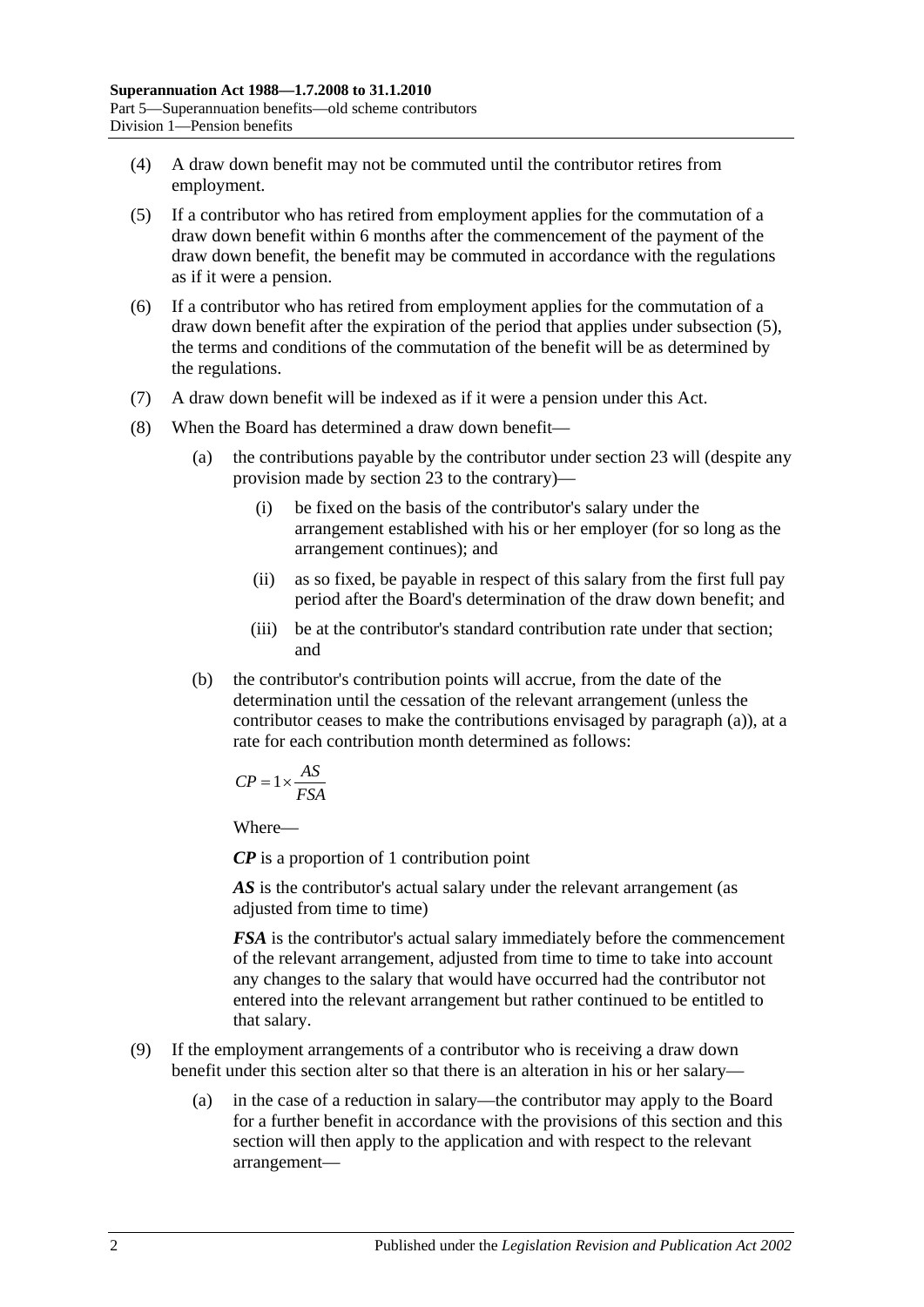- (i) as if FS under [subsection](#page-56-2) (3) is the contributor's actual salary immediately before the relevant reduction in salary; and
- (ii) as if NS under [subsection](#page-56-2) (3) is the contributor's actual salary immediately after the relevant reduction in salary; and
- (iii) by applying such other modifications as may be necessary for the purpose or as may be prescribed; and
- (b) in the case of an increase in salary—the draw down benefit will continue as if the increase had not occurred, subject to any adjustments made on account of the benefit, including as to contributions and the accrual of contribution points, as may be prescribed by the regulations.
- (10) When a contributor retires from employment (and is thus entitled to a benefit under section 34), the contributor's entitlement under section 34 will be adjusted in the manner prescribed by the regulations to take into account the draw down benefit provided under this section (and that section will then have effect accordingly).
- (11) If a contributor's employment terminates on account of invalidity in circumstances that give rise to an entitlement under section 37, the entitlement under that section will be adjusted in the manner prescribed by the regulations to take into account the fact that the contributor had elected to receive a draw down benefit under this section (and that section will then have effect accordingly).
- (12) If a contributor's employment is terminated by the contributor's death, any entitlement under section 38 will be adjusted in the manner prescribed by the regulations to take into account the fact that the contributor had elected to receive a draw down benefit under this section (and that section will then have effect accordingly).
- (13) The determination of a benefit under this section must take into account the operation of any provision under Part 5A.
- (14) Despite a preceding subsection, if a contributor who has been receiving a draw down benefit returns to a level of employment that is at least equal to the level that applied immediately before the contributor commenced the arrangement referred to in [subsection](#page-56-0) (1)(b) (the *original level of employment*), the payment of the draw down benefit will be suspended for so long as his or her level of employment is at least equal to the original level of employment (and any adjustments in connection with the operation of this section prescribed by the regulations will apply).
- (15) A contributor who has a rollover account by virtue of the operation of section 47B may, if authorised to do so under the regulations, in conjunction with an application under [subsection](#page-56-1) (1), apply for any benefit that would be payable with respect to that account as if the contributor had resigned from employment and, in such a case—
	- (a) the benefit must be invested in accordance with the regulations; and
	- (b) the investment may be redeemed when the contributor retires from employment under this Act.
- (16) The Governor may, by regulation, declare that any provision of this section is modified in prescribed circumstances (and the regulation will have effect according to its terms).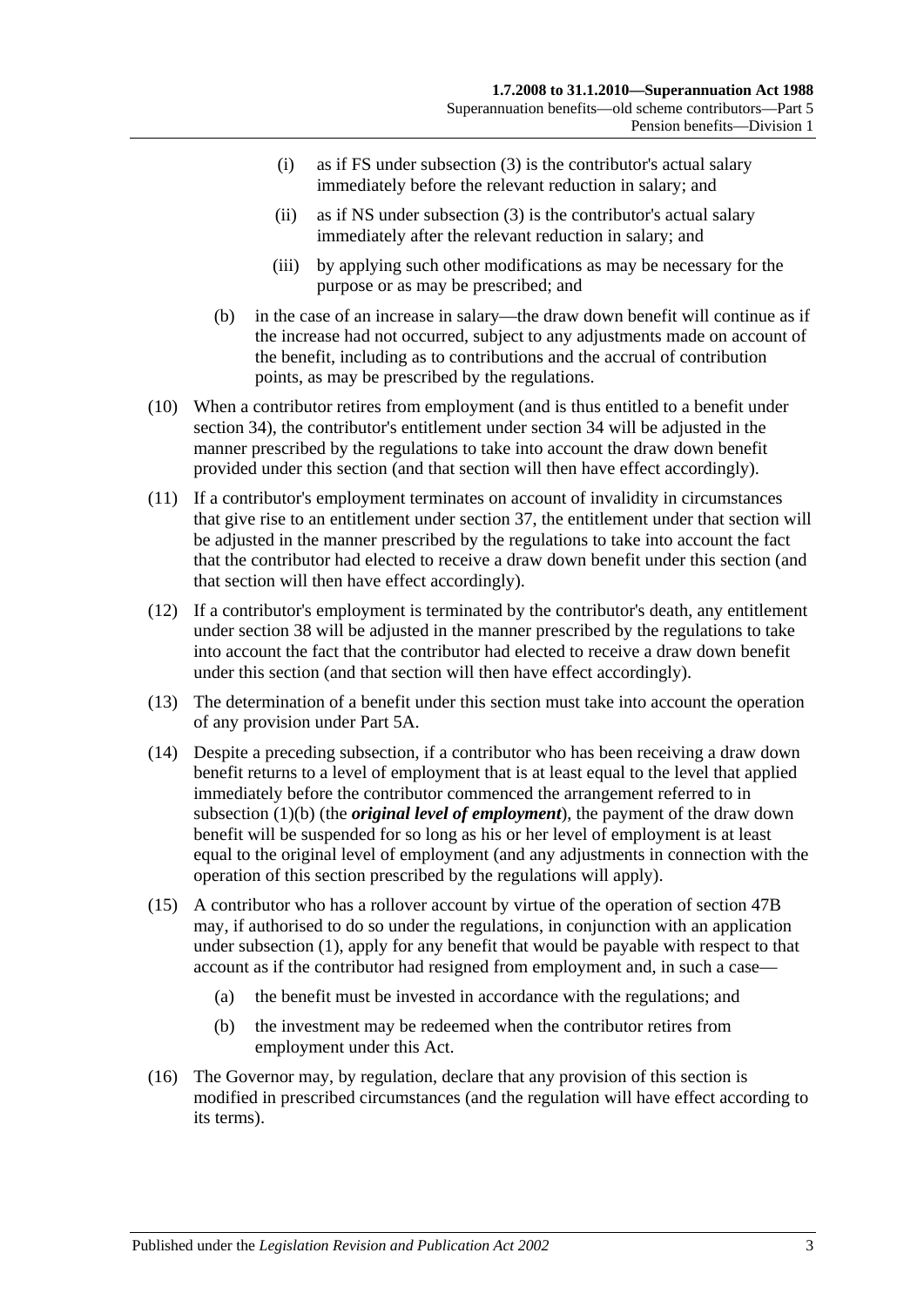## **34—Retirement**

(1) A contributor who retires on or after reaching the age of retirement and who is not entitled to a pension under [subsection](#page-59-0) (2), is entitled to a pension calculated as follows:

$$
P = FS \left[ \left( A \times \frac{2}{3} \right) \left( 1 + \frac{X}{E} \right) \right] + \frac{FS}{100} + FS \left( \frac{7.4}{100} \times \frac{n}{420} \right)
$$

Where—

*P* is the amount of the pension (expressed as an amount per fortnight)

*FS* is the contributor's actual or attributed salary (expressed as an amount per fortnight) immediately before retirement

*A* is the lesser of the following:

- (a) unity;
- (b) the numerical value obtained by dividing the number of the contributor's accrued contribution points by—
	- (i) in the case of a contributor who was accepted as a contributor under the repealed Act before reaching the age of 30 years—the number of months between the date of acceptance and the age of retirement;
	- (ii) in any other case—360

 $E$  is—

- (a) in relation to a contributor whose contribution period at the age of retirement was 360 months or more—600;
- (b) in relation to a contributor whose contribution period at the age of retirement was 300 months or more but less than 360 months—1 200

*X* is the number of months by which the contributor's age at retirement exceeds the age of retirement

*n* is 420 or the aggregate number of contribution points that accrued to the contributor between 1 July 1992 and the date of retirement whichever is the lesser (for the purposes of this definition contribution points will be taken to accrue to a contributor who is no longer making contributions because of [section](#page-28-0) 23(7) at the rate of one point per month).

<span id="page-59-0"></span>(2) A contributor (other than a contributor whose membership of the Scheme antedates the commencement of the repealed Act) who retires on or after reaching the age of retirement is entitled to a pension calculated in accordance with the following formula if the number of months between the date of the contributor's acceptance as a contributor and the date on which the contributor reached the age of retirement was less than 300:

$$
P = FS \times Z \left[ \left( \frac{A}{540} \times \frac{60 - B}{60} \right) + \left( \frac{C \times B}{60} \right) \right] + \frac{FS}{100} + FS \left( \frac{7.4}{100} \times \frac{n}{420} \right)
$$

Where—

*P* is the amount of the pension (expressed as an amount per fortnight)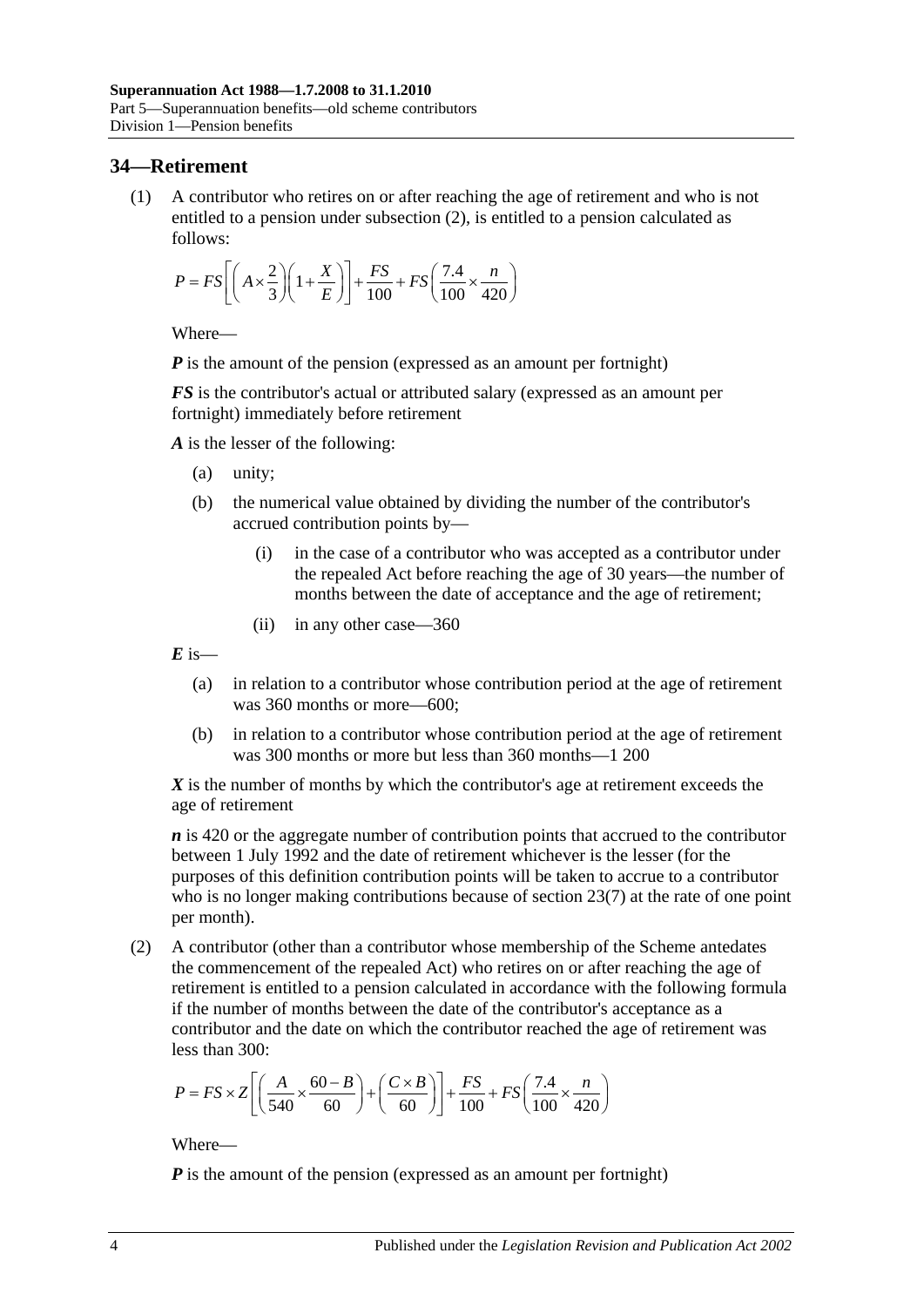*FS* is the contributor's actual or attributed salary (expressed as an amount per fortnight) immediately before retirement

**Z** is the numerical value obtained by dividing the number of the contributor's accrued contribution points by the number of months in the contribution period

*A* is the number of months in the contribution period on the date on which the contributor reached the age of retirement

*B* is the number of months between the day on which the contributor reached the age of retirement and the day on which he or she retired reduced by the number of months (if any) in that period during which the contributor was not an active contributor

*C* is the number obtained from [Schedule 2](#page-124-0) by reference to the value of A applicable to the contributor

*n* is 420 or the aggregate number of contribution points that accrued to the contributor between 1 July 1992 and the date of retirement whichever is the lesser (for the purposes of this definition contribution points will be taken to accrue to a contributor who is no longer making contributions because of [section](#page-28-0) 23(7) at the rate of one point per month).

(3) A contributor who retires after reaching the age of 55 years but before the age of retirement is entitled to a pension calculated as follows:

$$
P = \left[ FS \times A \left( \frac{50}{100} + \frac{17.6 \times n_2}{100 \times 60} \right) \right] + \left[ FS \times \frac{n_1}{420} \left( \frac{6}{100} + \frac{1.4 \times n_2}{100 \times 60} \right) \right]
$$

Where—

*P* is the amount of the pension (expressed as an amount per fortnight)

*FS* is the contributor's actual or attributed salary (expressed as an amount per fortnight) immediately before retirement

*A* is the lesser of the following:

- (a) unity;
- (b) the numerical value obtained by dividing the number of the contributor's accrued contribution points by—
	- (i) in the case of a contributor who was accepted as a contributor under the repealed Act before reaching the age of 30 years—the number of months between the date of acceptance and the date of retirement;
	- (ii) in any other case—300 +  $n_2$

 $n_1$  is 420 or the aggregate number of contribution points that accrued to the contributor between 1 July 1992 and the date of retirement whichever is the lesser

 $n_2$  is the number of months between the day on which the contributor reached the age of 55 years and the day on which he or she retired.

- (4) A retirement pension will be indexed.
- (5) The amount of a retirement pension will be the amount calculated under this section or 75 per cent of the contributor's actual or attributed salary immediately before retirement (expressed as an amount per fortnight), whichever is the lesser.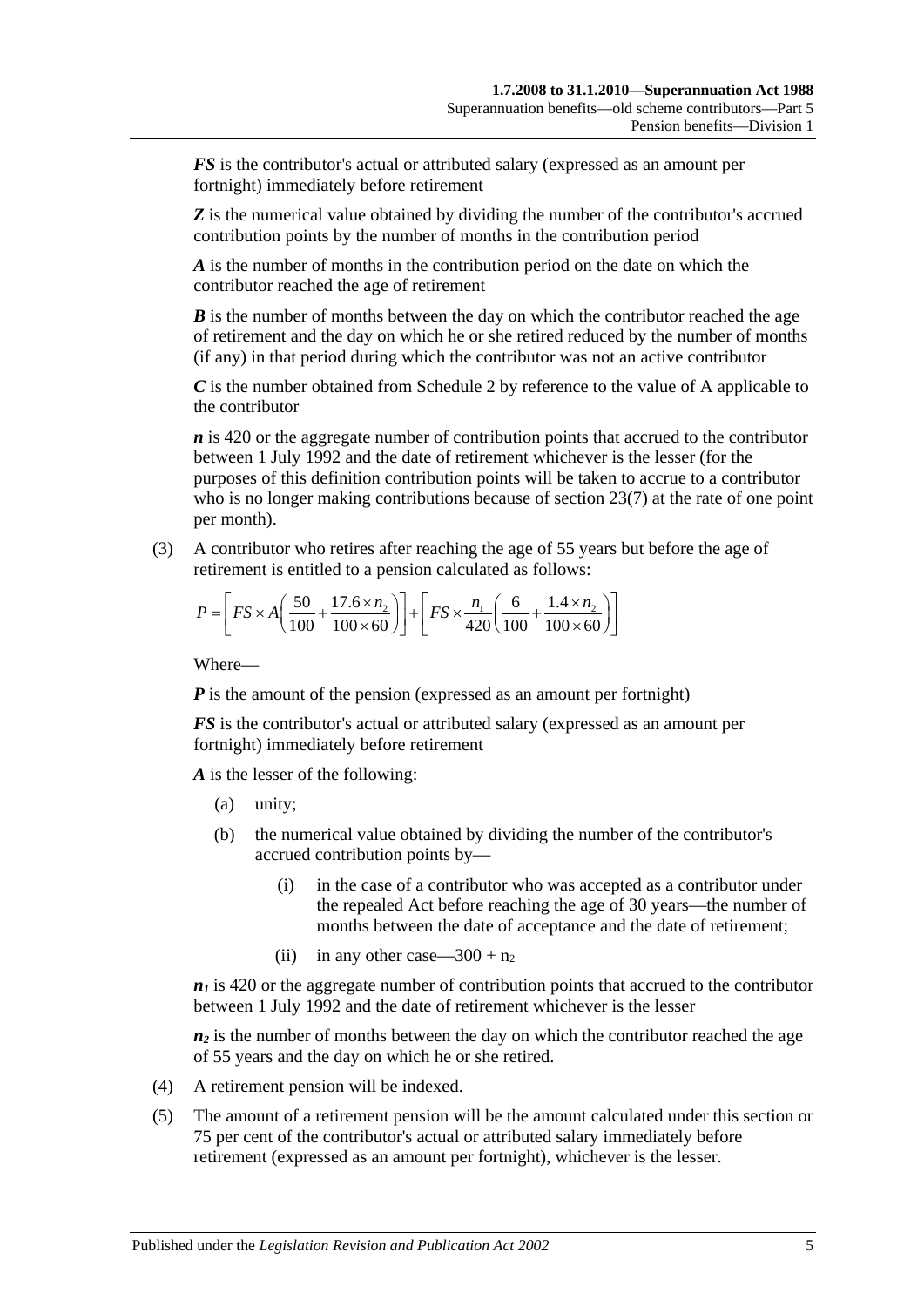- (6) For the purposes of this section, a contributor retires from employment if—
	- (a) the contributor has attained the age of 55 years and the contributor's employment terminates or is terminated before the contributor reaches the age of retirement for any reason except invalidity (in circumstances entitling the contributor to benefits under this Act), retrenchment or death; or
	- (b) the contributor's employment terminates or is terminated on or after the contributor reaches the age of retirement for any reason (except the contributor's death).
- (7) This section does not apply to an outplaced employee.

## <span id="page-61-1"></span>**35—Retrenchment**

- (1) Where—
	- (a) a contributor's employment is terminated by retrenchment;
	- (b) the contributor has reached the age of 45 years but not the age of retirement;
	- (c) the contributor has been a contributor for not less than 5 years;
	- (d) the Board is satisfied that there is no suitable employment (being employment attracting a salary of at least 80% of the salary applicable to the former employment) available to the contributor,

the contributor is entitled to a pension and a lump sum under this section.

<span id="page-61-0"></span>(2) The amount of the pension is calculated as follows:

$$
P = A \times \frac{2}{3} \times FS
$$

Where—

*P* is the amount of the pension (expressed as an amount per fortnight)

*A* is the lesser of the following:

- (a) unity;
- (b) the numerical value obtained by dividing the number of the contributor's contribution points by—
	- (i) in the case of a contributor who was accepted as a contributor under the repealed Act before reaching the age of 30 years—the number of months between the contributor's age as at the date of acceptance and the age of retirement;
	- (ii) in any other case—360.

*FS* is the contributor's actual or attributed salary (expressed as an amount per fortnight) immediately before retrenchment.

$$
(2a) In subsection (2)—
$$

*contribution points* means—

(a) in the case of a contributor who was an active contributor immediately before retrenchment—extrapolated contribution points;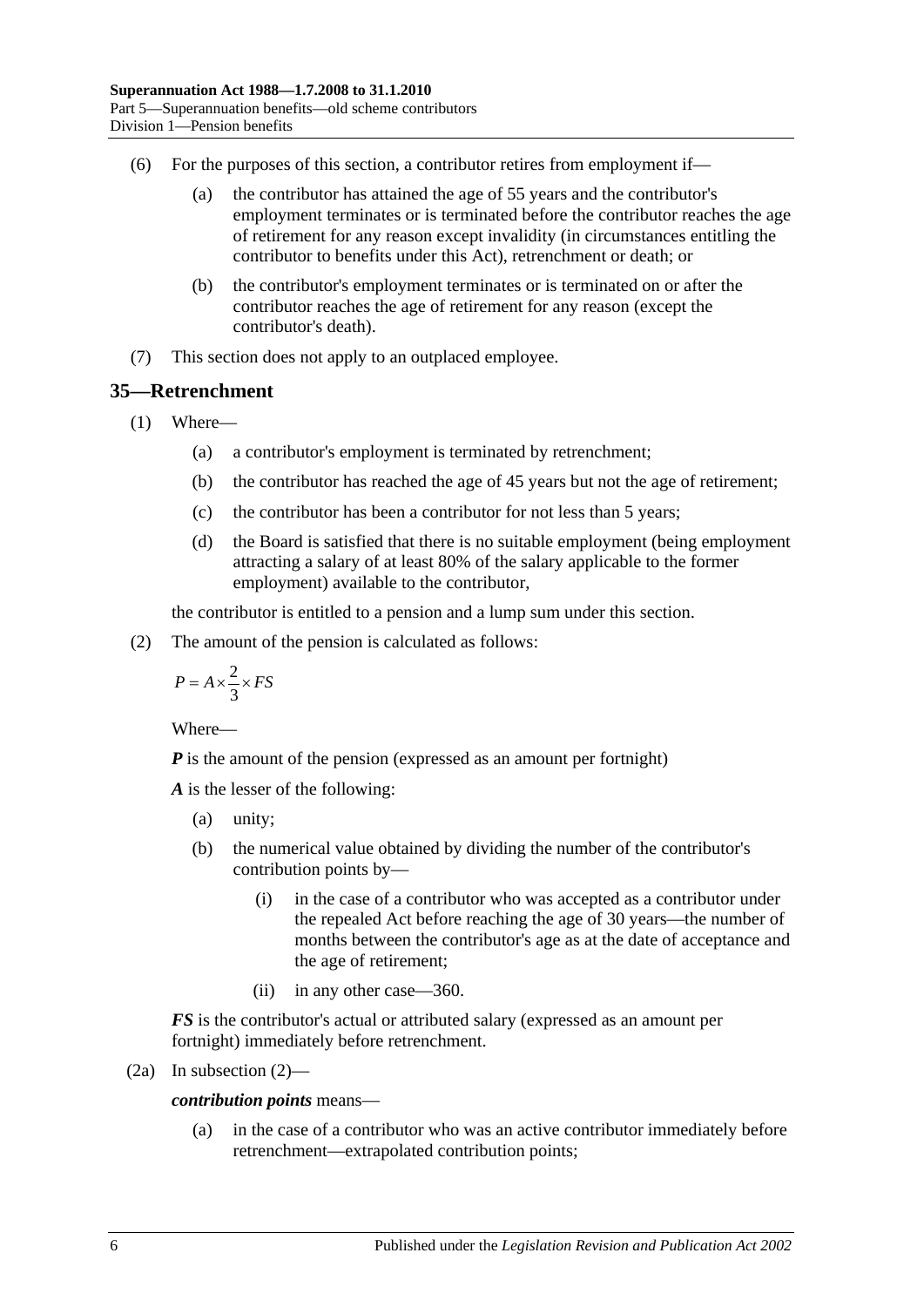- (b) in the case of a contributor who was not an active contributor immediately before retrenchment—accrued contribution points.
- (2b) The amount of the lump sum under [subsection](#page-61-1) (1) is calculated as follows:

$$
LS = Pn\left(FS \times \frac{0.85}{450} \times M\right)
$$

Where—

*LS* is the lump sum

*Pn* is—

- (a) in the case of a contributor who was in full-time employment during that part of the contribution period occurring after 31 December 1987—1;
- (b) in any other case—the numerical value arrived at by expressing the contributor's employment while an active contributor during that part of the contribution period as a proportion of full-time employment during that part of the contribution period

*FS* is the contributor's actual or attributed salary (expressed as an annual amount) immediately before retrenchment

*M* is the number of months of the contributor's contribution period occurring after 31 December 1987.

- (3) A retrenchment pension will be indexed.
- (4) Where—
	- (a) a contributor's employment is terminated by retrenchment; and
	- (b) the contributor is not entitled to a pension and a lump sum under [subsection](#page-61-1) (1); and
	- (c) the contributor has not made an election under [subsection](#page-63-0) (6),

the contributor is entitled to a lump sum payment.

- (5) The lump sum is made up of two components—
	- (a) an employee component (to be charged against the contributor's contribution account) equivalent to the amount standing to the credit of the contributor's contribution account; and
	- (b) an employer component calculated as follows:

$$
EC = \left(2\frac{1}{3}A - P\right) + Pn\left(FS \times \frac{0.85}{450} \times M\right)
$$

Where—

*EC* is the employer component

*A* is the aggregate of the contributor's contributions unless that aggregate amount exceeds what it would have been if the contributor had contributed throughout the contribution period at the standard contribution rate, in which case A is the latter amount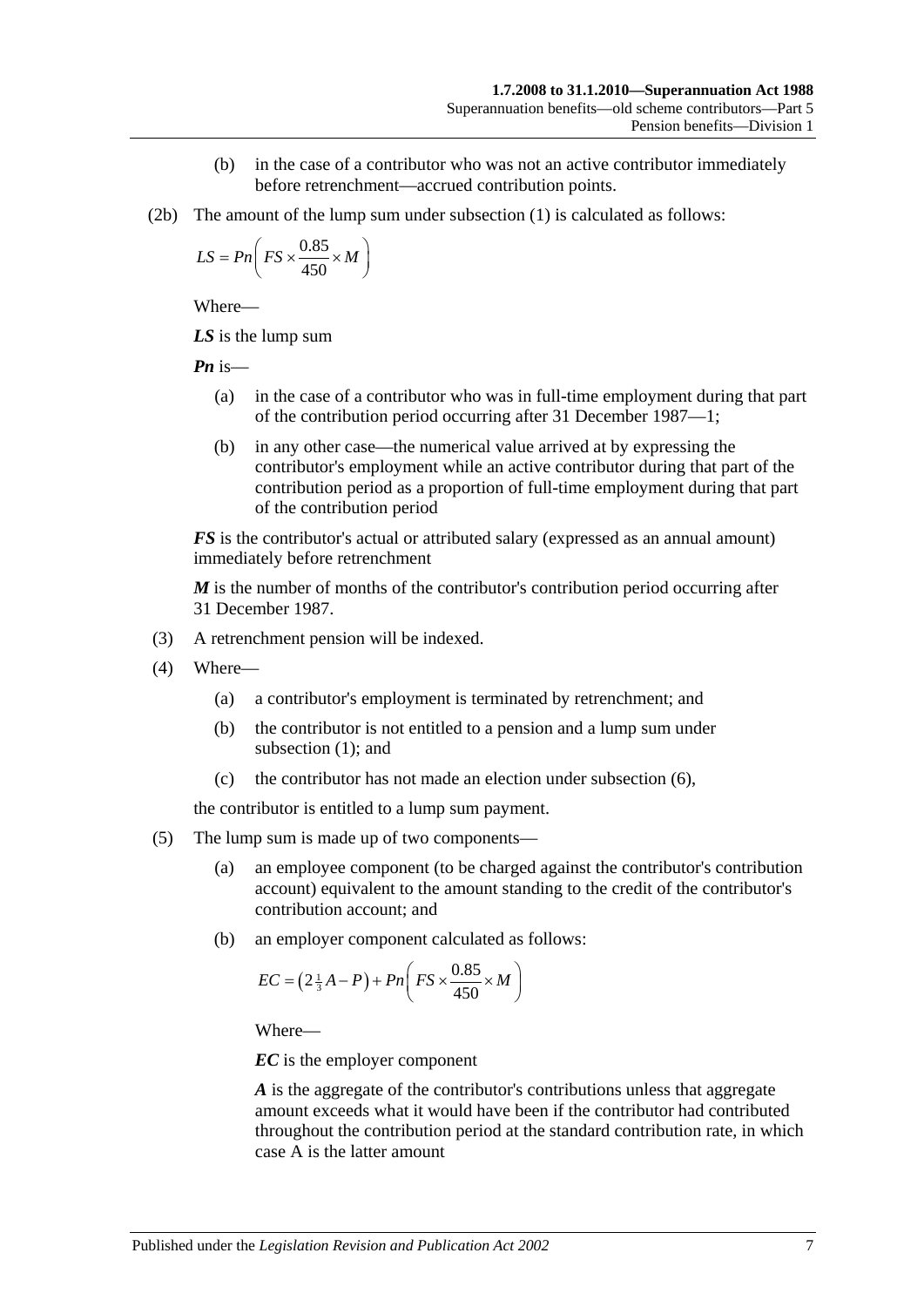*P* is the amount (if any) of pension paid under this Act or the repealed Act to the contributor

- *Pn* is—
	- (a) in the case of a contributor who was in full-time employment during that part of the contribution period occurring after 31 December 1987—1;
	- (b) in any other case—the numerical value arrived at by expressing the contributor's employment while an active contributor during that part of the contribution period as a proportion of full-time employment during that part of the contribution period

*FS* is the contributor's actual or attributed salary (expressed as an annual amount) immediately before retrenchment

*M* is the number of months of the contributor's contribution period occurring after 31 December 1987.

- <span id="page-63-0"></span>(6) If a contributor whose employment is terminated by retrenchment but who is not entitled to a pension and a lump sum under [subsection](#page-61-1) (1) makes an election under this subsection by written notice to the Board within three months after termination of the employment, the contributor will be taken—
	- (a) if the contributor had not reached the age of 55 years at the termination of his or her employment—to have resigned and elected to preserve his or her accrued superannuation benefits; or
	- (b) if the contributor had reached that age at the termination of his or her employment—to have retired.

#### **36—Temporary disability pension**

- (1) Subject to this section, a contributor—
	- (a) who is temporarily or permanently incapacitated for work but whose employment has not been terminated on that ground; and
	- (b) who has not reached the age of retirement,

is entitled to a disability pension.

- (2) A contributor who becomes incapacitated for work in a particular position will not be regarded as incapacitated for work for the purposes of this section if some other position, carrying a salary of at least 80 per cent of the salary applicable to the former position, is available to the contributor and the contributor could reasonably be expected to take that other position.
- (3) A disability pension is not payable in respect of—
	- (a) a period in respect of which the contributor is entitled to sick leave; or
	- (b) a period in respect of which the contributor is entitled to weekly payments of workers compensation; or
	- (c) a period for which the contributor is on recreation leave or long service leave.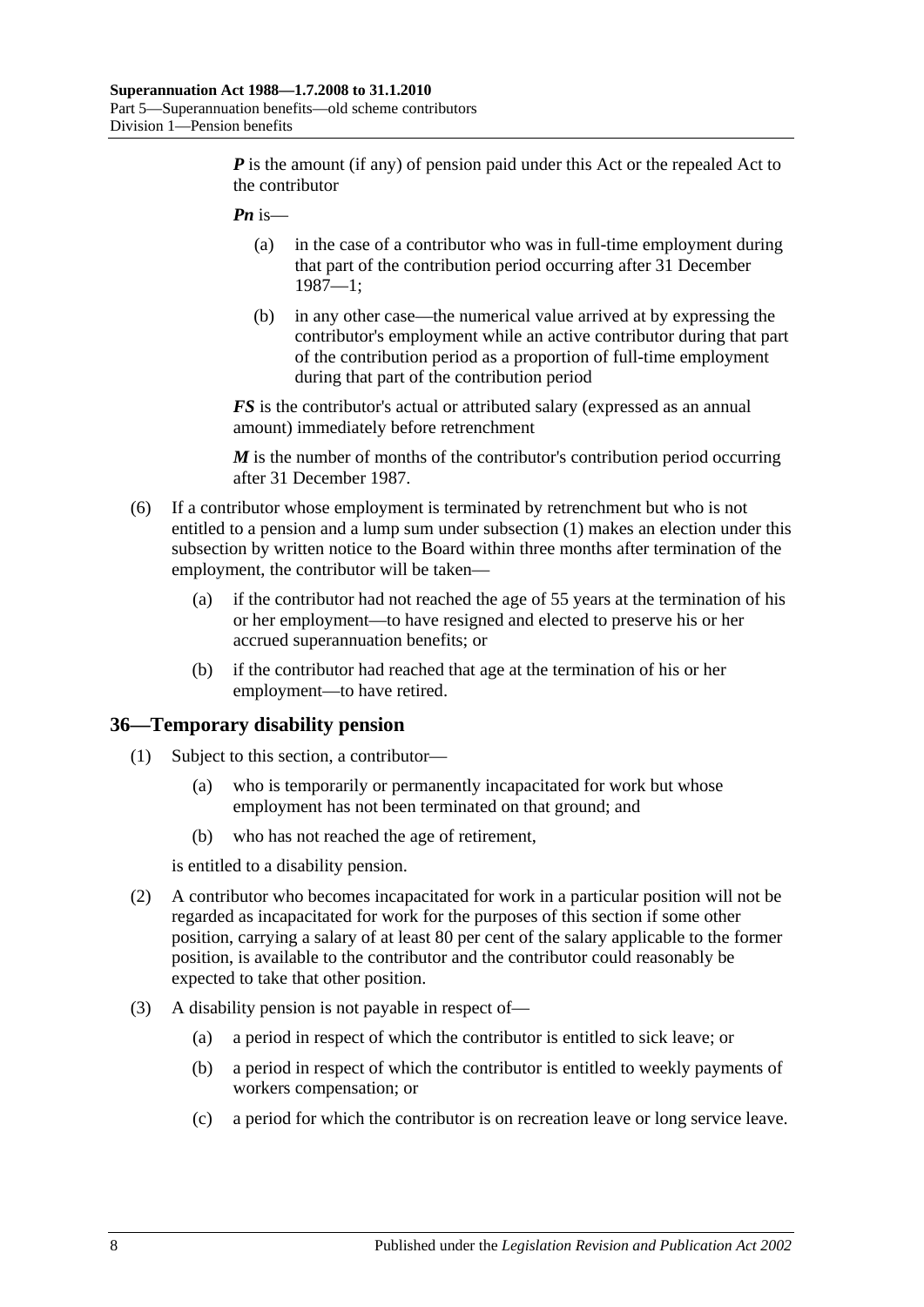- (4) The Board will not pay a disability pension in respect of a period of incapacity of less than one week and may decline to pay a disability pension if it appears that the duration of the incapacity is likely to be less than six months.
- (5) The amount of the pension is calculated as follows:

$$
P = A \times \frac{2}{3} \times FS
$$

Where—

*P* is the amount of the pension (expressed as an amount per fortnight)

*A* is the lesser of the following:

- (a) unity;
- (b) the numerical value obtained by dividing the number of the contributor's extrapolated superannuation points by—
	- (i) in the case of a contributor who was accepted as a contributor under the repealed Act before reaching the age of 30 years—the number of months between the contributor's age as at the date of acceptance and the age of retirement;
	- (ii) in any other case—360.

*FS* is the contributor's actual or attributed salary (expressed as an amount per fortnight) immediately before the pension becomes payable.

- (6) A disability pension cannot be paid for a continuous period of more than 12 months unless the Board thinks that there are special reasons for extending that limit, in which case it may extend the pension period by not more than a further 6 months.
- (7) A disability pension cannot be paid, in respect of the same incapacity, for an aggregate period of more than 18 months in any one period of 36 months.
- (8) A contributor is not required to make any contribution over a period for which the contributor receives a disability pension but will be credited with contribution points and contribution months in respect of any such period as if the contributor were contributing at the standard contribution rate in respect of that period.

## <span id="page-64-0"></span>**36A—Rehabilitation etc of disability pensioner**

- (1) Where, in the opinion of the Board, an attempt should be made to rehabilitate a disability pensioner or to find alternative employment for such a pensioner, the Board may serve notice on the pensioner's employer requiring the employer to do one or both of the following—
	- (a) take measures specified in the notice to rehabilitate the pensioner;
	- (b) take measures specified in the notice to find alternative employment for the pensioner.
- (2) A notice under [subsection](#page-64-0) (1) may require the employer to periodically report in writing to the Board on the progress it is making in complying with the requirements of the notice.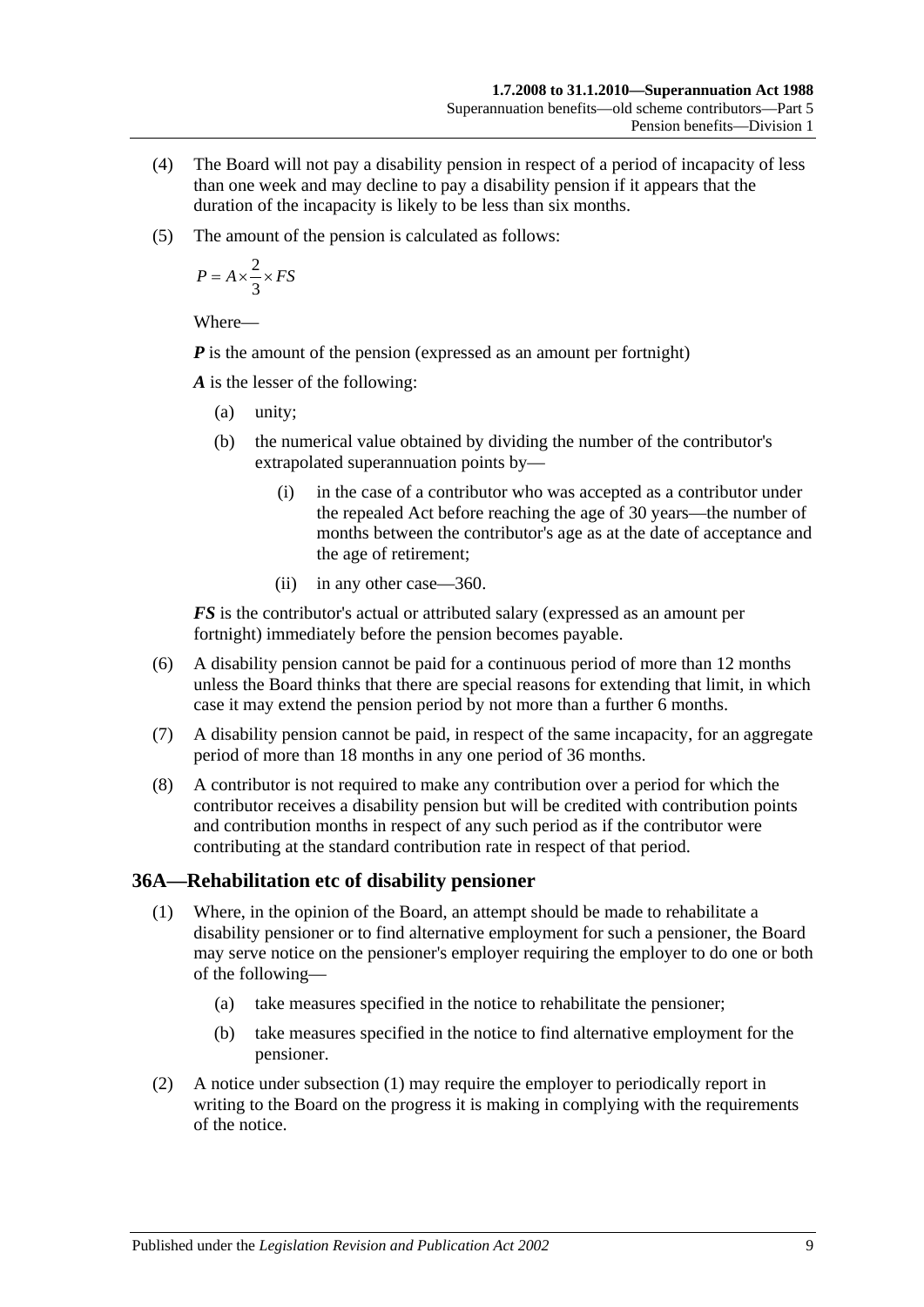- <span id="page-65-0"></span>(3) If an employer does not comply with a notice under [subsection](#page-64-0) (1) to the satisfaction of the Board, the Board may, by further notice served on the employer, require the employer to reimburse the Treasurer for the amount of the disability pension paid to the pensioner from the date of service of that notice until the Board informs the employer in writing that it is satisfied with the employer's compliance with the original notice.
- (4) The amount of the pension referred to in [subsection](#page-65-0) (3) is a debt due by the employer to the Treasurer and the prescribed proportion of that amount must not be charged against the contributor's contribution account under section 43A.

# <span id="page-65-2"></span>**37—Invalidity**

- (1) If a contributor's employment terminates on account of invalidity and the Board is satisfied that the contributor's incapacity for all kinds of work is 60 per cent or more of total incapacity and is likely to be permanent, the contributor is entitled to a pension under this section.
- <span id="page-65-1"></span>(2) The amount of the pension is calculated as follows:

$$
P = FS\left(A \times \frac{2}{3}\right) + \frac{FS}{100} + FS\left(\frac{7.4}{100} \times \frac{n}{420}\right)
$$

Where—

*P* is the amount of the pension (expressed as an amount per fortnight)

*FS* is the contributor's actual or attributed salary (expressed as an amount per fortnight) immediately before termination of employment

*A* is the lesser of the following:

- (a) unity;
- (b) the numerical value obtained by dividing the number of the contributor's contribution points by—
	- (i) in the case of a contributor who was accepted as a contributor under the repealed Act before reaching the age of 30 years—the number of months between the date of acceptance and the age of retirement;
	- (ii) in any other case—360

 $\boldsymbol{n}$  is—

- (a)  $420$ ; or
- (b) the sum of the aggregate of the contributor's contribution points that accrue after 30 June 1992 and the number of months difference between the contributor's age as at the entitlement day and the age of retirement,

whichever is the lesser.

(2a) In [subsection](#page-65-1) (2)—

#### *contribution points* means—

(a) in the case of a contributor who was an active contributor immediately before termination of employment—extrapolated contribution points;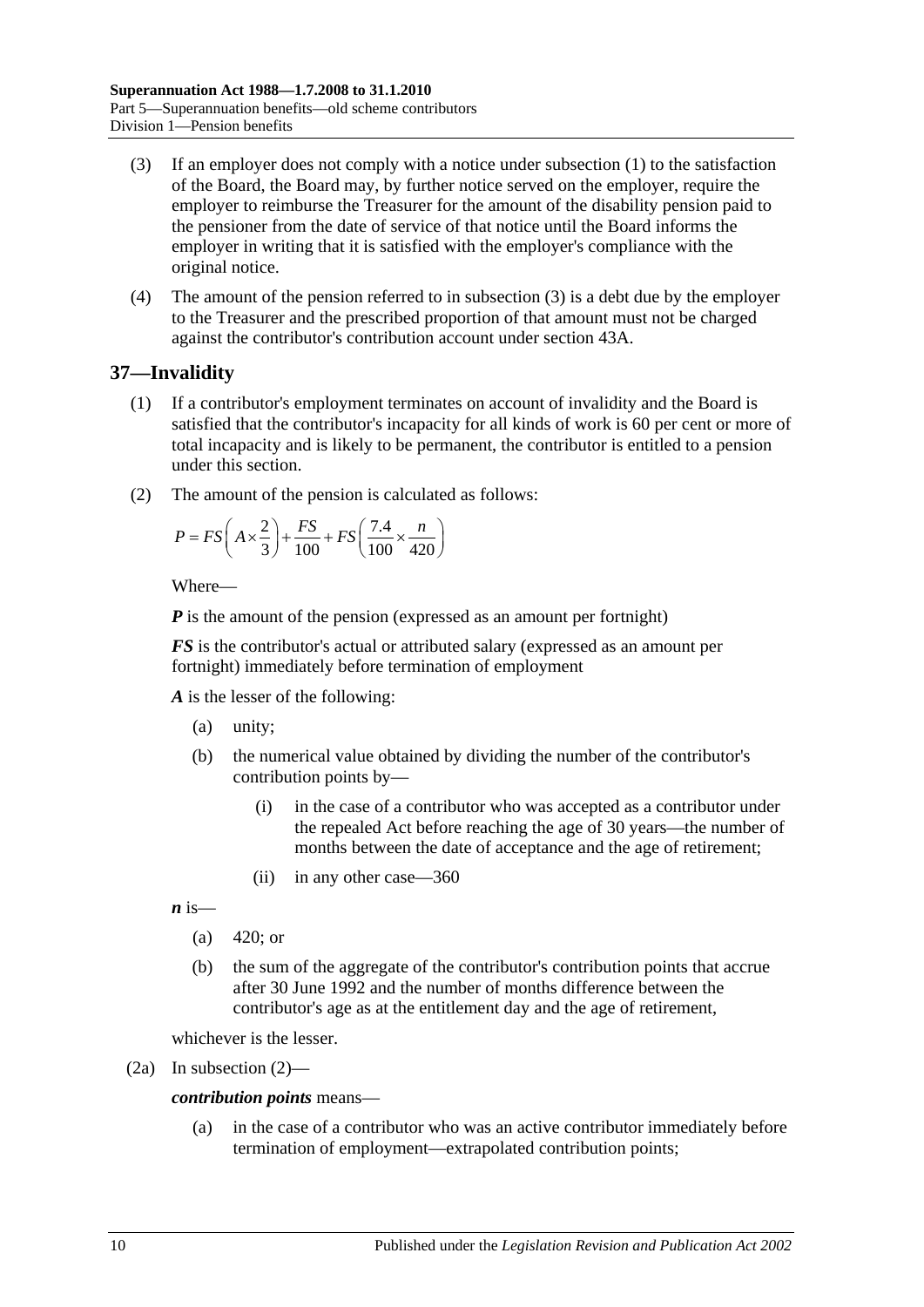- (b) in the case of a contributor who was not an active contributor immediately before termination of employment—accrued contribution points.
- (3) The pension will be indexed.
- <span id="page-66-0"></span>(3a) If the Board is not satisfied as to one or both of the matters referred to in [subsection](#page-65-2) (1) the contributor is entitled to a superannuation payment that is the greater of the following:
	- (a) twice the contributor's adjusted salary immediately before termination of employment (expressed as an annual amount); or
	- (b) an amount made up of two components—
		- (i) an employee component (to be charged against the contributor's contribution account) equivalent to the amount standing to the credit of the contributor's contribution account; and
		- (ii) an employer component calculated as follows:

$$
EC = (A \times 5.83 \times FS) + Pn\left(\frac{FS \times 0.85 \times M}{450}\right)
$$

```
Where—
```
*EC* is the employer component

*A* is the lesser of the following:

- (a) unity;
- (b) the numerical value obtained by dividing the number of the contributor's accrued contribution points by—
	- (i) in the case of a contributor who was accepted under the repealed Act before reaching the age of 30 years—the number of months between the age of acceptance and the age of 55 years;
	- (ii) in any other case—300

*FS* is the contributor's actual or attributed salary immediately before termination of employment (expressed as an annual amount)

*Pn* is—

- (a) in the case of a contributor who was in full-time employment during that part of the contribution period occurring after 31 December 1987—1;
- (b) in any other case—the numerical value arrived at by expressing the contributor's employment while an active contributor during that part of the contribution period as a proportion of full-time employment during that part of the contribution period

*M* is the number of months of the contributor's contribution period occurring after 31 December 1987.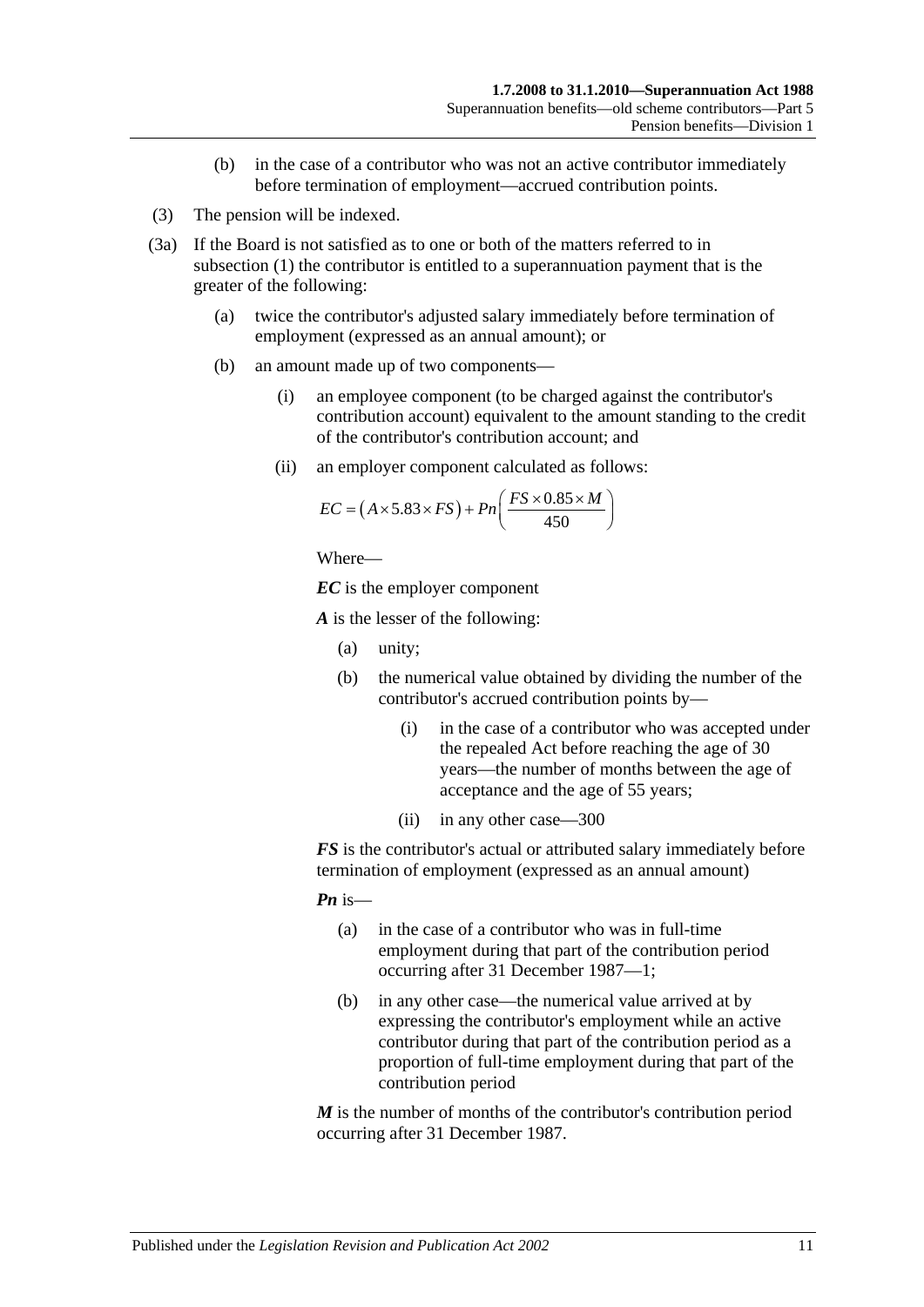- (3b) A superannuation payment under [subsection](#page-66-0)  $(3a)(a)$  will be made up of two components—
	- (a) an employee component (to be charged against the contributor's contribution account) equivalent to the amount standing to the credit of the contributor's contribution account; and
	- (b) an employer component being the difference between the employee component and twice the contributor's actual or attributed salary immediately before termination of employment (expressed as an annual amount).
- <span id="page-67-0"></span> $(3c)$  If—
	- (a) a contributor's employment terminates on account of invalidity; and
	- (b) the Board is not satisfied as to one or both of the matters referred to in [subsection](#page-65-2) (1); and
	- (c) the contributor makes an election under this subsection by written notice to the Board within three months after receiving written notice from the Board of its decision under [paragraph](#page-67-0) (b),

the contributor will be taken—

- (d) if the contributor had not reached the age of 55 years at the termination of his or her employment—to have resigned and elected to preserve his or her accrued superannuation benefits; or
- (e) if the contributor had reached that age at the termination of his or her employment—to have retired.
- <span id="page-67-2"></span><span id="page-67-1"></span>(4) A contributor's employment will be taken to have terminated on account of invalidity if and only if—
	- (a) the employer (acting with the written approval of the Board) terminates the employment on the ground of the contributor's invalidity; or
	- $(b)$
- (i) the employer or the contributor satisfies the Board (before termination of employment) that the contributor is incapacitated for work in the contributor's present position and that there is no other position, carrying a salary of at least 80 per cent of the salary applicable to the contributor's present position, which the contributor could reasonably be expected to take, available to the contributor; and
- (ii) the contributor has been on sick leave, weekly payments of workers compensation, or disability pension for at least 12 months or periods aggregating at least 12 months on account of the invalidity; and
- (iii) after notice has been given to the Board as required by the regulations, the employer terminates the employment or the contributor resigns from employment.
- (5) Notwithstanding any other Act or law to the contrary an employer cannot terminate the employment of a contributor on the ground of invalidity unless the requirements of [subsection](#page-67-1)  $(4)(a)$  or  $(b)$  have been satisfied.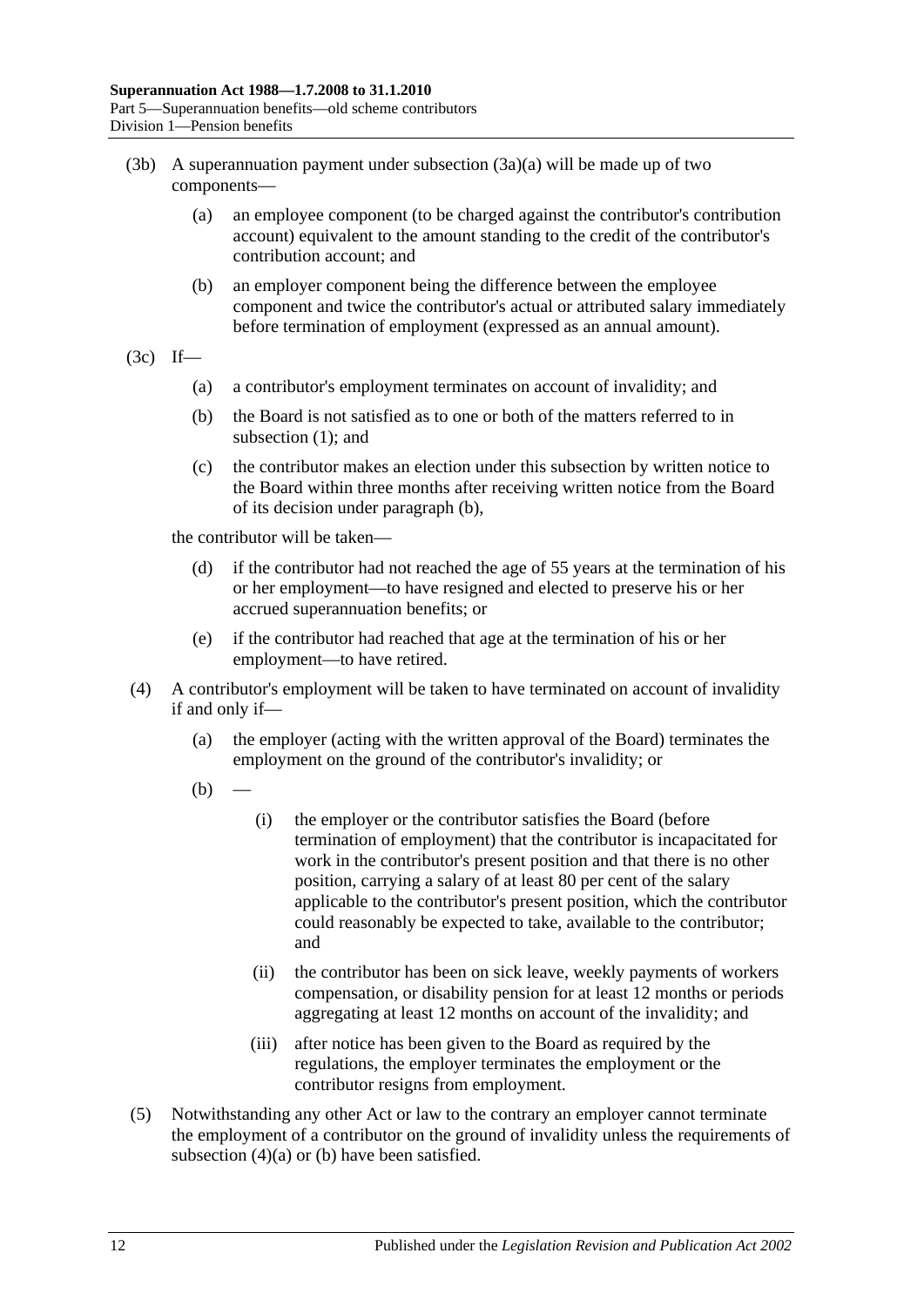#### **38—Death of contributor**

- (1) Where a contributor dies—
	- (a) if the contributor is survived by a spouse—the spouse is entitled to a pension equal to two-thirds of the deceased contributor's notional pension; and
	- (b) if the contributor is survived by a spouse and an eligible child or eligible children—each eligible child is entitled to a pension in accordance with [subsection](#page-68-0) (2); and
	- (c) if the contributor is not survived by a spouse but is survived by an eligible child or eligible children—the contributor's estate is entitled to a lump sum in accordance with [subsection](#page-70-0) (6) and each eligible child is entitled to a pension in accordance with [subsection](#page-68-0) (2); and
	- (d) if the contributor's employment is terminated by the contributor's death and the contributor is not survived by a spouse or an eligible child—the contributor's estate is entitled to a lump sum in accordance with [subsection](#page-70-1) (7).
- (1b) However, a surviving spouse will not be entitled to a benefit under this section if section 43AG applies to the spouse and the amount of any benefit payable to a person must take into account any reduction that has been made under [section](#page-87-0) 43AF.
- <span id="page-68-0"></span>(2) Subject to [subsection](#page-68-1) (3) the amount of the pension for each eligible child is as follows:
	- (a) if a pension is being paid to a surviving spouse—
		- (i) where there are no more than two eligible children—a pension equal to one-ninth of the deceased contributor's notional pension;
		- (ii) where there are three or more eligible children—a pension calculated by dividing one-third of the deceased contributor's notional pension by the number of eligible children;
	- (b) if no pension is being paid to a surviving spouse—
		- (i) where there is one eligible child—a pension equal to 45% of the deceased contributor's notional pension;
		- (ii) where there are two eligible children—a pension equal to 40% of the deceased contributor's notional pension;
		- (iii) where there are three eligible children—a pension equal to 30% of the deceased contributor's notional pension;
		- (iv) where there are four or more eligible children—a pension calculated by dividing the deceased contributor's notional pension by the number of eligible children.
- <span id="page-68-1"></span>(3) If the amount of a pension for an eligible child would, but for this subsection, be less than the prescribed amount, the pension will be equal to the prescribed amount.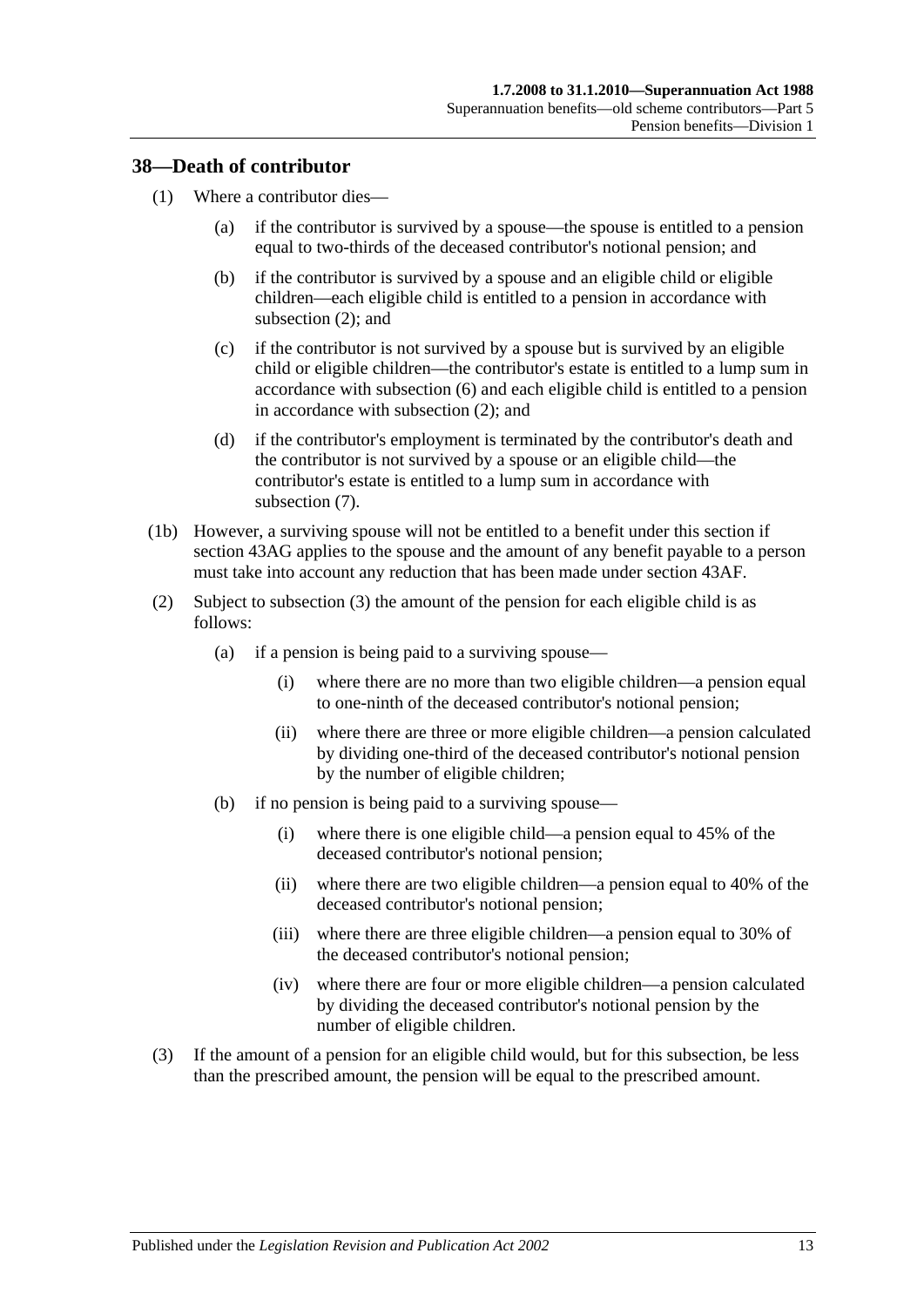- (4) A reference in this section to a deceased contributor's notional pension is—
	- (a) where the contributor's employment had terminated before the date of death—a reference to the amount of the contributor's pension immediately before his or her death or, if portion of that pension was commuted to a lump sum before the commencement of this Act and no further commutation has occurred after the commencement of this Act, a reference to the amount of the pension to which the contributor would have been entitled immediately before his or her death if no portion of the pension had been commuted;
	- (b) where the contributor's employment terminated on his or her death and the contributor reached the age of retirement on or before the date of death—a reference to the amount of the retirement pension to which the contributor would have been entitled if he or she had retired on the date of death;
	- (c) where the contributor's employment terminated on his or her death, the contributor had not reached the age of retirement on the date of death and the contributor was an active contributor immediately before the date of death—a reference to the amount of the retirement pension to which the contributor would have been entitled if he or she had not died and—
		- (i) had continued in employment until reaching the age of retirement (but without change to the contributor's actual or attributed salary as at the date of death); and
		- (ii) had been credited with a number of contribution points in respect of the period from the date of death to the age of retirement equivalent to—
			- (A) in the case of a contributor who had been in full-time employment throughout the contribution period—the number of months between the end of the last complete month of the contribution period and the age of retirement (an incomplete month being counted as a whole month);
			- (B) in the case of a contributor who had not been in full-time employment throughout the contribution period—the number that bears the same proportion to the number of months referred to in [subsubparagraph](#page-69-0) (A) as the contributor's employment while an active contributor bears to full-time employment; and
		- (iii) had retired on reaching the age of retirement;
	- (d) where the contributor's employment terminated on his or her death, the contributor had not reached the age of retirement on the date of death and the contributor was not an active contributor immediately before the date of death—a reference to the amount of the retirement pension to which the contributor would have been entitled if he or she had reached the age of retirement on the date of death and had retired on that date.
- <span id="page-69-0"></span>(5) A deceased contributor's notional pension will be indexed as if it were (or remained) an actual pension and consequential adjustments will be made to pensions calculated by reference to the notional pension.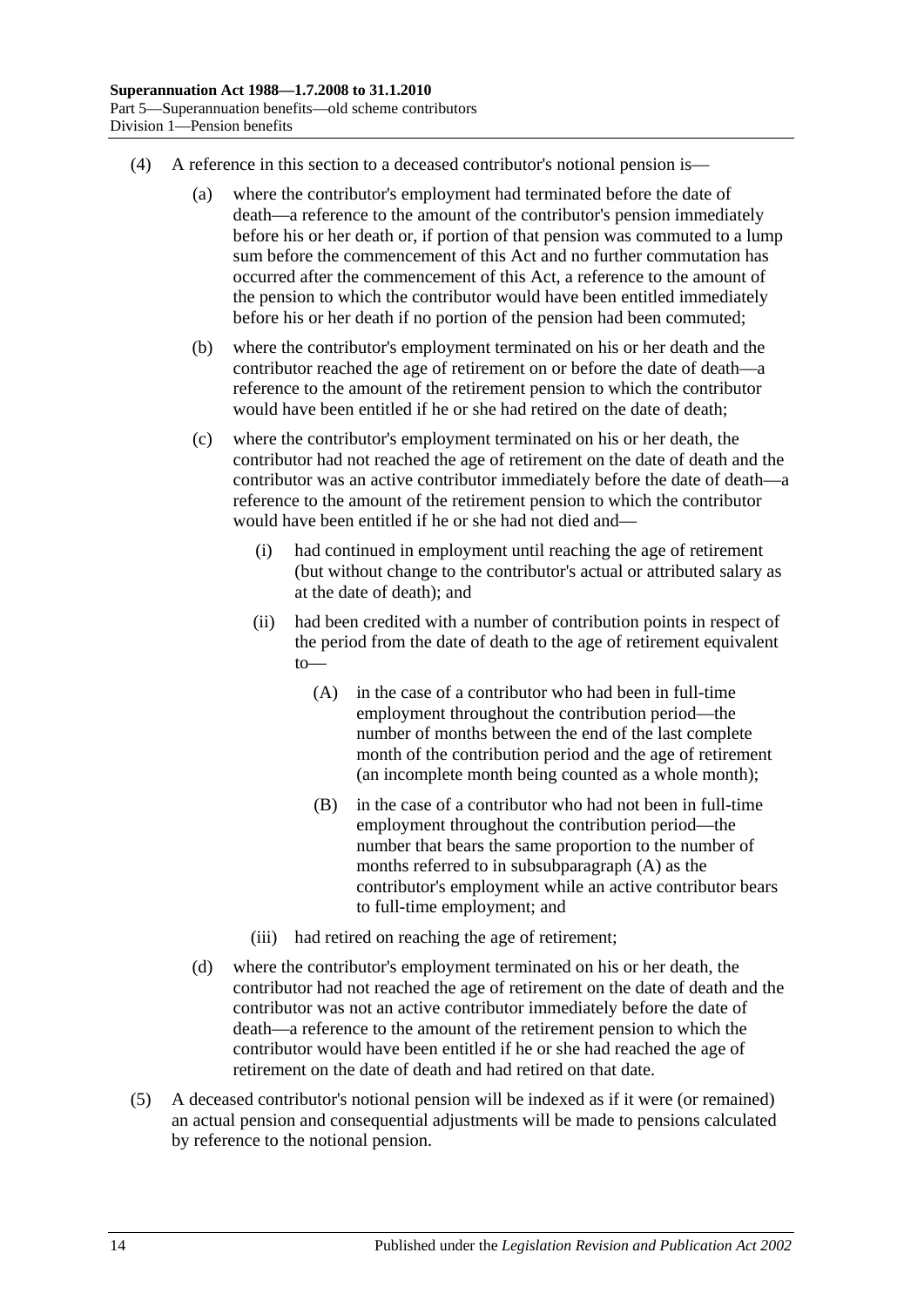- <span id="page-70-0"></span>(6) The lump sum to be paid to the estate of a contributor who is not survived by a spouse but is survived by an eligible child or eligible children will be charged against the contributor's contribution account to the extent of the amount standing to the credit of the account and will be—
	- (a) where the contributor's employment was terminated by the contributor's death and the contributor was an active contributor immediately before his or her death—the greater of the following amounts:
		- (i) an amount equivalent to the amount standing to the credit of the contributor's contribution account;
		- (ii) an amount equivalent to twice the amount of the contributor's adjusted salary immediately before the contributor's death (expressed as an annual amount);
	- (b) in any other case—an amount equivalent to the amount standing to the credit of the contributor's contribution account.
- <span id="page-70-1"></span>(7) Where a contributor's employment is terminated by the contributor's death and the contributor is not survived by a spouse or an eligible child a lump sum will be paid to the estate of the contributor made up of two components—
	- (a) an employee component (to be charged against the contributor's contribution account) equivalent to the amount standing to the credit of the contributor's contribution account; and
	- (b) an employer component that is the lesser of the following:

(i) 
$$
EC = (A \times 4.5 \times FS) + Pn\left(FS \times \frac{0.85}{450} \times M\right)
$$
  
(ii) 
$$
EC = \left[FS \times 4.5 \times \left(1 - \frac{X}{360}\right)\right] + Pn\left[FS \times \frac{0.85}{450} \times M\right]
$$

Where—

*EC* is the employer component

*A* is the lesser of the following—

- (a) unity;
- (b) the numerical value obtained by dividing the number of the contributor's accrued contribution points by 360

*FS* is the contributor's actual or attributed salary immediately before the contributor's death (expressed as an annual amount)

 $X$  is—

- (a) in relation to a contributor who was at the date of death under the age of 60 years—the lesser of 60 and the number of months by which the contributor's age fell short of 60 years;
- (b) in any other case—zero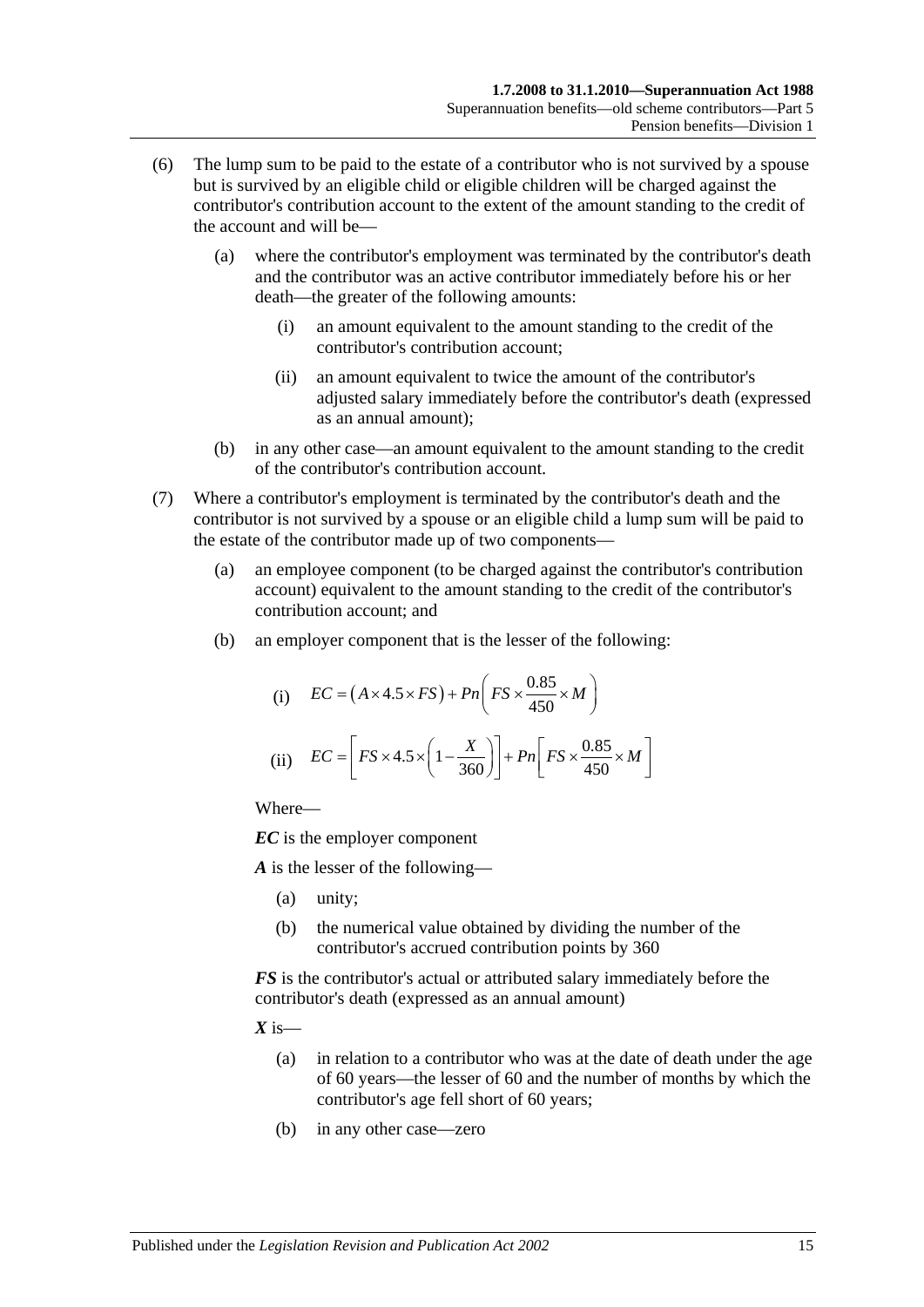#### *Pn* is—

- (a) in the case of a contributor who was in full-time employment during that part of the contribution period occurring after 31 December 1987—1;
- (b) in any other case—the numerical value arrived at by expressing the contributor's employment while an active contributor during that part of the contribution period as a proportion of full-time employment during that part of the contribution period

*M* is the number of months of the contributor's contribution period occurring after 31 December 1987.

#### <span id="page-71-0"></span>**39—Resignation and preservation of benefits**

- <span id="page-71-2"></span>(1) A contributor who resigns from employment before reaching the age of 55 years may elect—
	- (a) to take immediately an amount (to be charged against the contributor's contribution account) equivalent to the total balance of the account; or
	- (b) to preserve his or her accrued superannuation benefits.
- <span id="page-71-1"></span>(1a) A contributor who fails to inform the Board in writing of his or her election under [subsection](#page-71-0) (1) within three months after resignation will be taken to have elected to preserve his or her accrued superannuation benefits.
- (1b) If the Board is of the opinion that the limitation period referred to in [subsection](#page-71-1) (1a) would unfairly prejudice a contributor, the Board may extend the period as it applies to the contributor.
- <span id="page-71-4"></span><span id="page-71-3"></span>(1c) Where a contributor resigns and elects to take the amount referred to in [subsection](#page-71-2) (1)(a) the contributor is also entitled to a superannuation payment in accordance with the following provisions:
	- (a) the contributor may at any time require the Board to make the payment to some other superannuation fund or scheme approved by the Board;
	- (ab) the Board must—
		- (i) not less than 6 months before the contributor's 60th birthday—notify the contributor in writing of the contributor's entitlement to require the Board to make the payment under [paragraph](#page-71-3) (b); and
		- (ii) not less than 6 months before the contributor's 55th birthday—notify the contributor in writing of the contributor's entitlement to require the Board to make the payment under [paragraph](#page-71-4) (c);
	- (b) the contributor may at any time after reaching the age of retirement require the Board to make the superannuation payment and, if no such requirement has been made on or before the date on which the contributor reaches 65 years of age, the Board will make the payment;
	- (c) if the contributor has reached the age of 55 years and is not employed by an employer within the meaning of the Commonwealth Act the contributor may require the Board to make the payment to the contributor;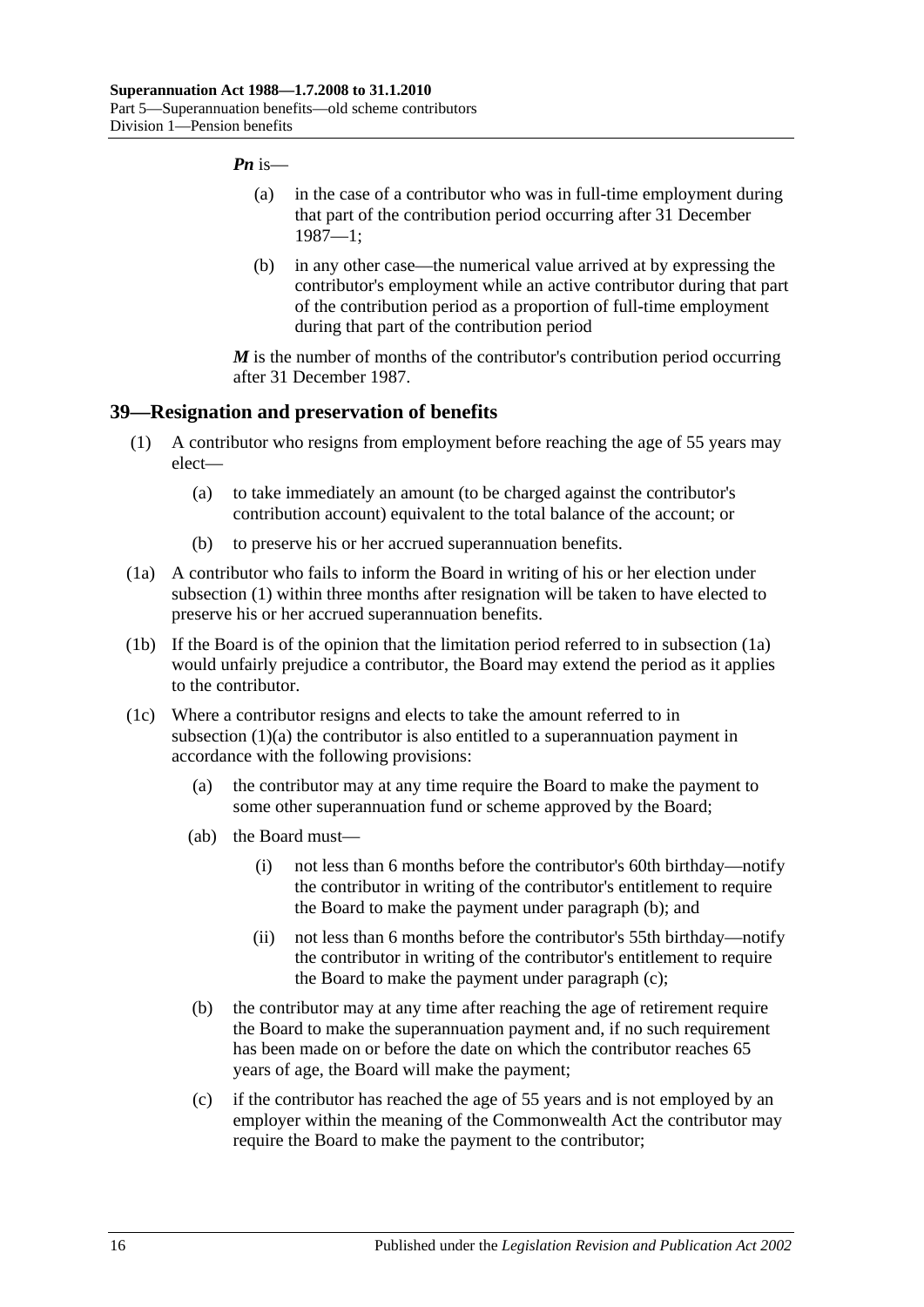- (d) if the contributor has become incapacitated and satisfies the Board that his or her incapacity for all kinds of work is 60 per cent or more of total incapacity and is likely to be permanent, the Board will make the payment to the contributor;
- (e) if the contributor dies, the payment will be made to the spouse of the deceased contributor or, if he or she left no surviving spouse, to the contributor's estate,

(and a payment under any of the above paragraphs excludes further rights so that a claim cannot be subsequently made under some other paragraph).

- <span id="page-72-0"></span>(1d) The amount of the superannuation payment referred to in [subsection](#page-71-0) (1c) is the aggregate of—
	- (a) an amount calculated as follows:

$$
A = P n \left( AFS \times \frac{0.85}{450} \times M \right)
$$

Where—

*A* is the amount

*Pn* is—

- (a) in the case of a contributor who was in full-time employment during that part of the contribution period occurring after 31 December 1987—1;
- (b) in any other case—the numerical value arrived at by expressing the contributor's employment while an active contributor during that part of the contribution period as a proportion of full-time employment during that part of the contribution period

*AFS* is the contributor's actual or attributed salary as at the date of resignation (expressed as an annual amount) adjusted to reflect changes in the Consumer Price Index since the date of resignation

*M* is the number of months of the contributor's contribution period occurring after 31 December 1987 and before 1 July 1992; and

- (b) the amount (if any) of the minimum contribution required to avoid payment of the superannuation guarantee charge in respect of the contributor under the Commonwealth Act together with interest from the date of resignation.
- (1da) The amount of interest will be calculated and credited to the contributor at the end of each financial year and will be calculated on the amount referred to in [subsection](#page-72-0) (1d) at the end of the first financial year and on the aggregate of that amount and the interest previously credited at the end of each subsequent financial year.
- (1db) The rate of interest will be determined by the Board in respect of each financial year in accordance with [section](#page-21-0) 20A.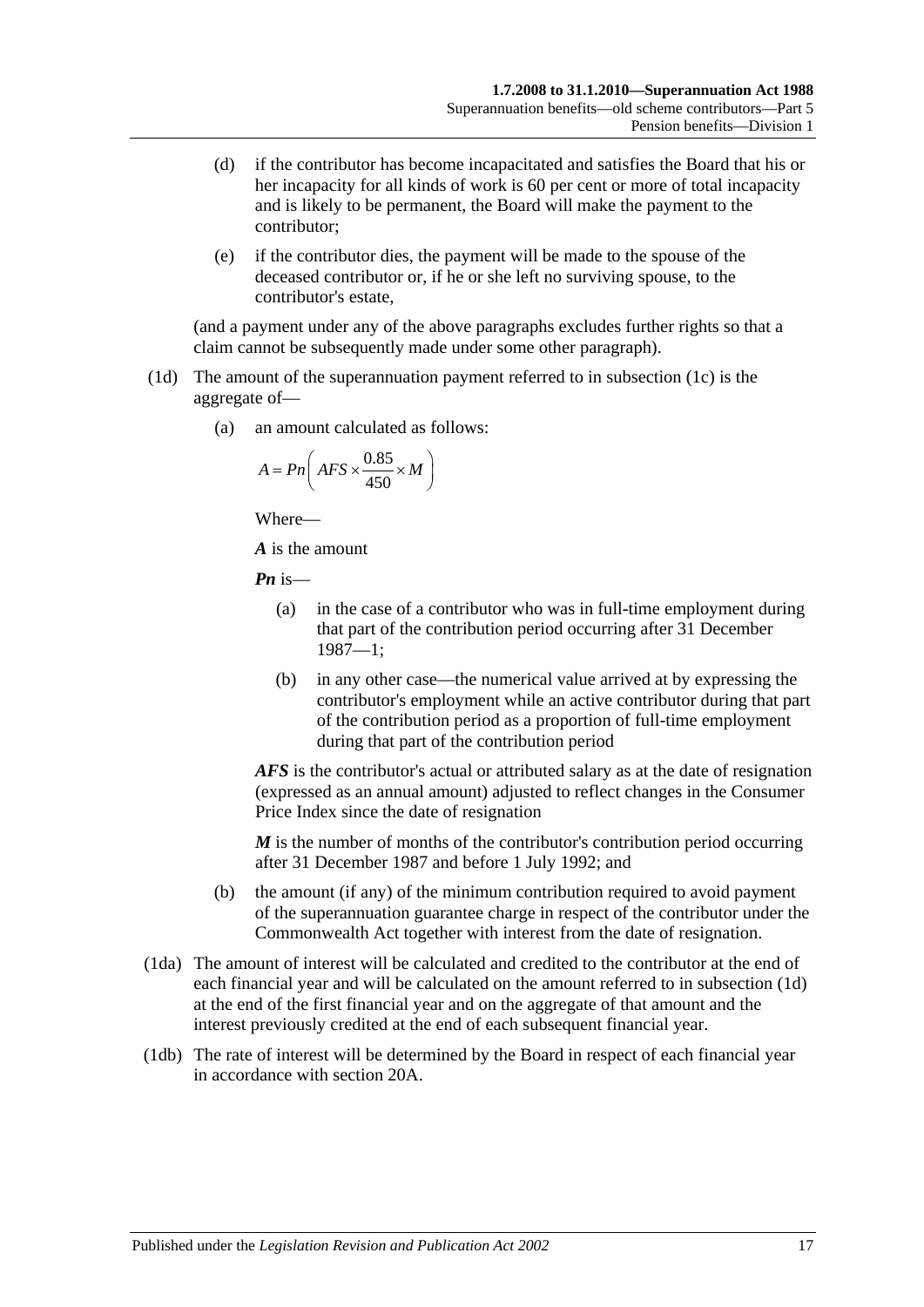- <span id="page-73-1"></span><span id="page-73-0"></span>(2) Where a contributor resigns after a contribution period of less than 120 months and elects to preserve his or her accrued superannuation benefits, the following provisions apply—
	- (aa) the Board must, not less than 6 months before the contributor's 55th birthday, notify the contributor in writing of the contributor's entitlement to require the Board to make a superannuation payment under [paragraph](#page-73-0) (a);
	- (a) the contributor may at any time after reaching 55 years of age require the Board to make a superannuation payment and, if no such requirement has been made on or before the date on which the contributor reaches 65 years of age, the Board will make such a payment;
	- (b) if the contributor has become incapacitated and satisfies the Board that his or her incapacity for all kinds of work is 60 per cent or more of total incapacity and is likely to be permanent, the Board will make the payment to the contributor;
	- (c) if the contributor dies, a payment will be made to the spouse of the deceased contributor or, if he or she left no surviving spouse, to the contributor's estate,

(and a payment under any of the above paragraphs excludes further rights so that a claim cannot be subsequently made under some other paragraph).

- <span id="page-73-2"></span>(3) A payment under [subsection](#page-73-1) (2) will be made up of two components—
	- (a) an employee component (to be charged against the contributor's contribution account) equivalent to the total balance of the account; and
	- (b) an employer component that is the aggregate of—
		- (i) an amount that is, subject to [subsection](#page-74-0) (4), equal to 2⅓ times the amount of the employee component; and
		- (ii) an amount calculated as follows:

$$
A = P n \left( AFS \times \frac{0.85}{450} \times M \right)
$$

Where—

*A* is the amount

*Pn* is—

- (a) in the case of a contributor who was in full-time employment during that part of the contribution period occurring after 31 December 1987—1;
- (b) in any other case—the numerical value arrived at by expressing the contributor's employment while an active contributor during that part of the contribution period as a proportion of full-time employment during that part of the contribution period

*AFS* is the contributor's actual or attributed salary as at the date of resignation (expressed as an annual amount) adjusted to reflect changes in the Consumer Price Index since the date of resignation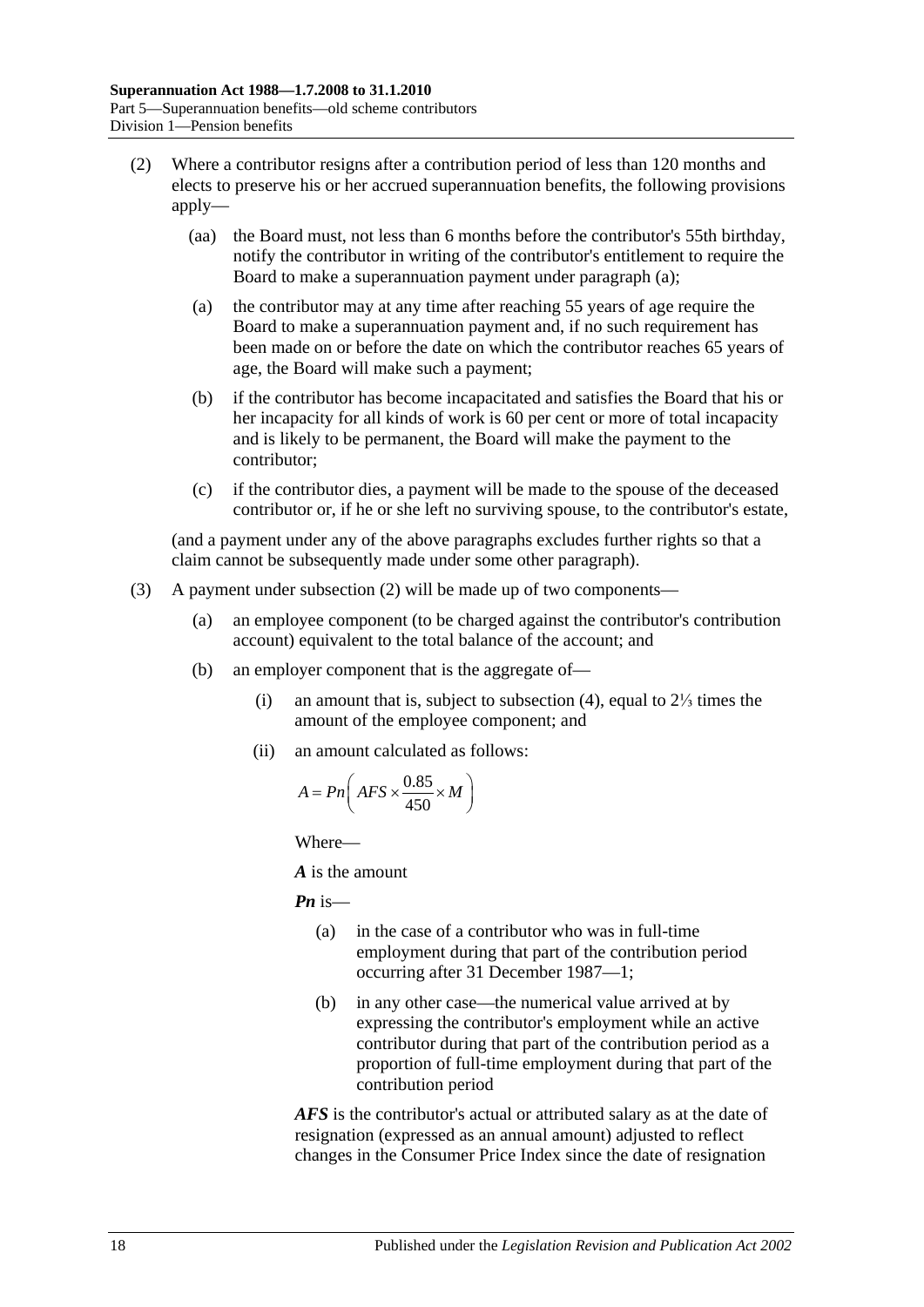*M* is the number of months of the contributor's contribution period occurring after 31 December 1987.

- <span id="page-74-0"></span>(4) The amount referred to in [subsection](#page-73-2) (3)(b)(i) cannot exceed 2⅓ times the amount that would have constituted the employee component if the contributor had contributed at the standard rate of contribution throughout the contributor's contribution period.
- <span id="page-74-3"></span><span id="page-74-2"></span><span id="page-74-1"></span>(5) Where a contributor resigns after a contribution period of 120 months or more and elects to preserve his or her accrued superannuation benefits, the following provisions apply—
	- (aa) the Board must, not less than 6 months before the contributor's 55th birthday, notify the contributor in writing of the contributor's entitlement to require the payment of a retirement pension under [paragraph](#page-74-1) (a);
	- (a) the contributor may, at any time after reaching 55 years of age require the Board to commence paying a retirement pension and, if no such requirement has been made on or before the date on which the contributor reaches 60 years of age, the Board will commence paying a retirement pension as from that date;
	- (b) if the contributor has become incapacitated and satisfies the Board that his or her incapacity for all kinds of work is 60 per cent or more of total incapacity and is likely to be permanent, the Board will pay an invalid pension to the contributor;
	- (c) if the contributor dies and is survived by a spouse (not being a person who became the contributor's spouse after the contributor's resignation and less than five years before the date of his or her death), a pension will be paid to the spouse of the deceased contributor;
	- (d) if the contributor dies and is survived by a spouse and an eligible child or eligible children, a pension will be paid to each eligible child;
	- (e) if the contributor dies and is not survived by a spouse but is survived by an eligible child or eligible children, a lump sum will be paid to the contributor's estate and a pension will be paid to each eligible child;
	- (f) if the contributor dies and is not survived by a spouse or an eligible child a lump sum will be paid to the contributor's estate.
- <span id="page-74-4"></span>(6) Subject to [subsection](#page-75-0) (7), a pension payable under [subsection](#page-74-2) (5) will be calculated in the same way as if—
	- (a) the contributor had continued in his or her former employment between the date of resignation and the date on which a pension first became payable under that subsection but had elected to make no contribution in respect of that period;
	- (b) the contributor's actual or attributed salary for the purpose of calculating the pension were that salary as at the date of resignation adjusted to reflect changes in the Consumer Price Index between the date of resignation and the date on which the pension first became payable;
	- (c) in the case of a retirement pension—the contributor had retired on the date on which the retirement pension first became payable under this section;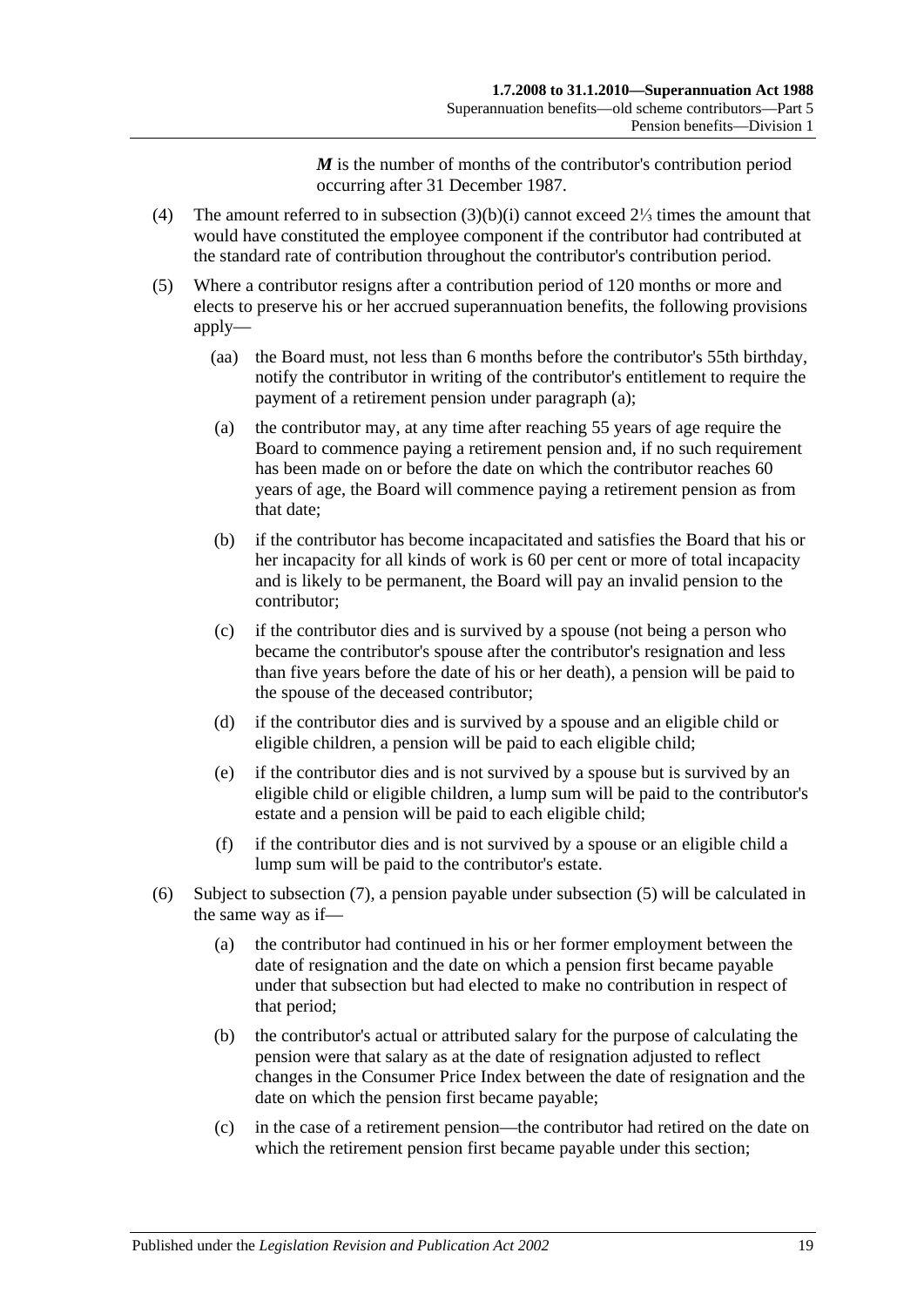- (d) in the case of an invalid pension—the contributor's employment had been terminated on the ground of invalidity on the date on which he or she satisfied the Board of the matters referred to in [subsection](#page-74-3) (5)(b).
- <span id="page-75-0"></span>(7) When calculating a pension under [subsection](#page-74-4) (6) in respect of a contributor who was accepted as a contributor before the prescribed age and before the commencement of the repealed Act, a factor in the relevant formula designated "A" will be replaced by a factor calculated as follows:

$$
A_1 = A \times \frac{M}{NM} \times \frac{CP}{S}
$$

Where—

*A1* is the substituted factor

*A* is the factor designated "A" in the relevant formula

 $M$  is—

- (a) in the case of a contributor for whom the age of retirement is 55 years—360;
- (b) in the case of a contributor for whom the age of retirement is 60 years—
	- (i) in the case of a retirement pension where the contributor is 55 years or more but less than 60 years when the pension first becomes payable— $300 + n$ ;
	- (ii) in all other cases—360

*NM* is the number of months between the date on which the contributor was accepted as a contributor and—

- (a) in the case of a retirement pension—the date on which the pension first became payable or the date on which the contributor reached or will reach the age of retirement whichever occurs first;
- (b) in all other cases—the date on which the contributor will reach, or would have reached, the age of retirement

*CP* is the number of months in the contribution period to the date of resignation

*S* is the number of months in the contribution period after the date on which the contributor reached the prescribed age

*n* is the number of months between the day on which the contributor reached the age of 55 years and the day on which the pension first became payable.

(7a) In [subsection](#page-75-0) (7)—

*the prescribed age* means—

- (a) in relation to a contributor for whom the age of retirement is 55 years—the age of 25 years;
- (b) in relation to all other contributors—the age of 30 years.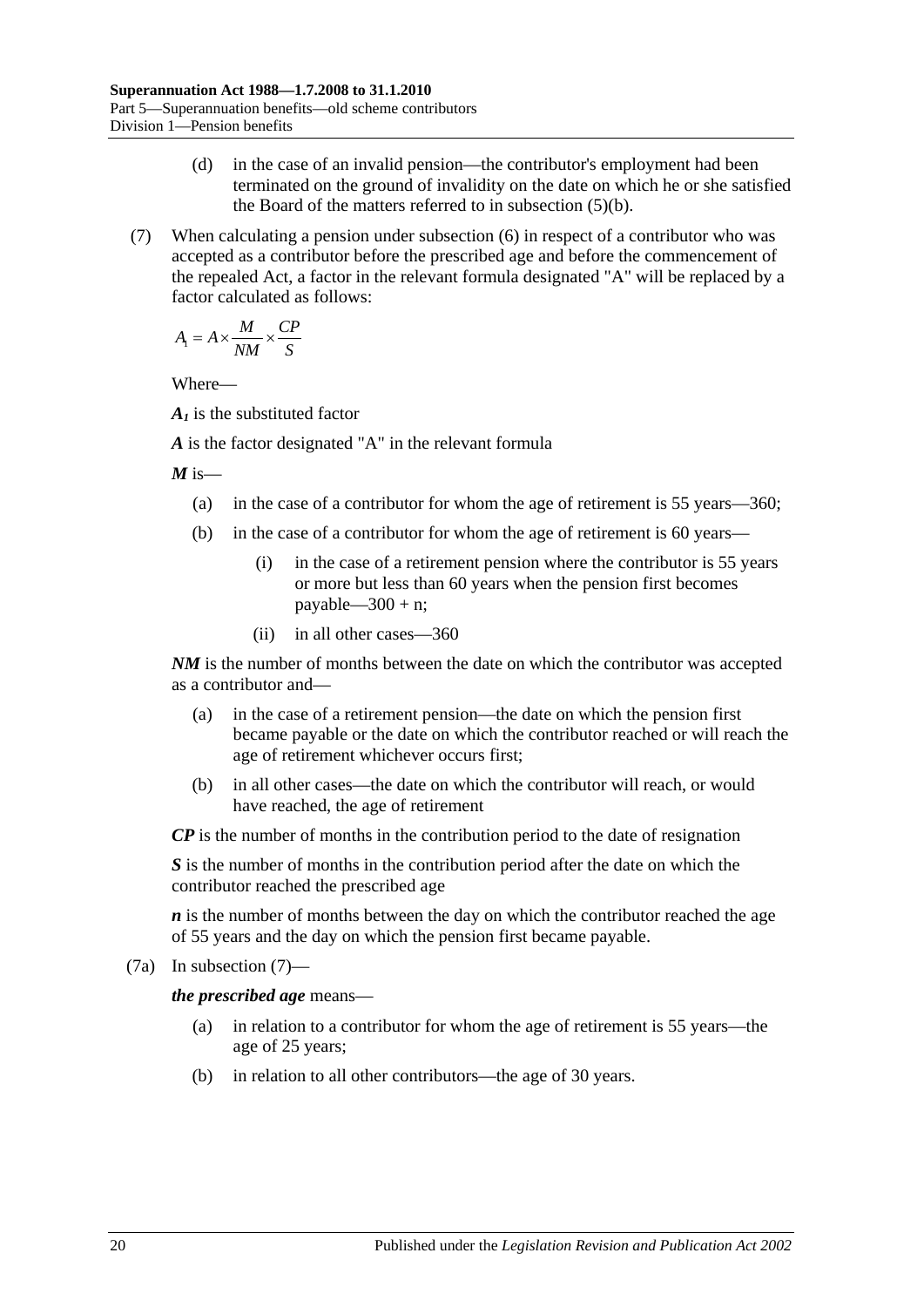- (8) Where a retirement pension calculated in accordance with [subsection](#page-75-0) (7) exceeds the pension to which the contributor would have been entitled if he or she had continued in employment from the date of resignation to the date on which the retirement pension first became payable under this section and had contributed at the standard contribution rate over that period, the pension will be reduced to that latter amount.
- (8a) The lump sum to be paid to the estate of a contributor who is not survived by a spouse but is survived by an eligible child or eligible children will be the amount standing to the credit of the contributor's contribution account and will be charged against that account.
- (8b) The lump sum to be paid to the estate of a contributor who is not survived by a spouse or an eligible child will be made up of two components—
	- (a) an employee component (to be charged against the contributor's contribution account) equivalent to the amount standing to the credit of the contributor's contribution account; and
	- (b) an employer component that is the lesser of the following:

(i) 
$$
EC = (A \times 4.5 \times AFS) + Pn\left(AFS \times \frac{0.85}{450} \times M\right)
$$
  
(ii) 
$$
EC = \left[AFS \times 4.5 \times \left(1 - \frac{X}{360}\right)\right] + Pn\left(AFS \times \frac{0.85}{450} \times M\right)
$$

Where—

*EC* is the employer component

*A* is the lesser of the following—

- (a) unity;
- (b) the numerical value obtained by dividing the number of the contributor's accrued contribution points by 360

*AFS* is the contributor's actual or attributed salary as at the date of resignation (expressed as an annual amount) adjusted to reflect changes in the Consumer Price Index from the date of resignation until the contributor's death

- $X$  is—
	- (a) in relation to a contributor who was at the date of death under the age of 60 years—the lesser of 60 and the number of months by which the contributor's age fell short of 60 years;
	- (b) in any other case—zero

*Pn* is—

(a) in the case of a contributor who was in full-time employment during that part of the contribution period occurring after 31 December 1987—1;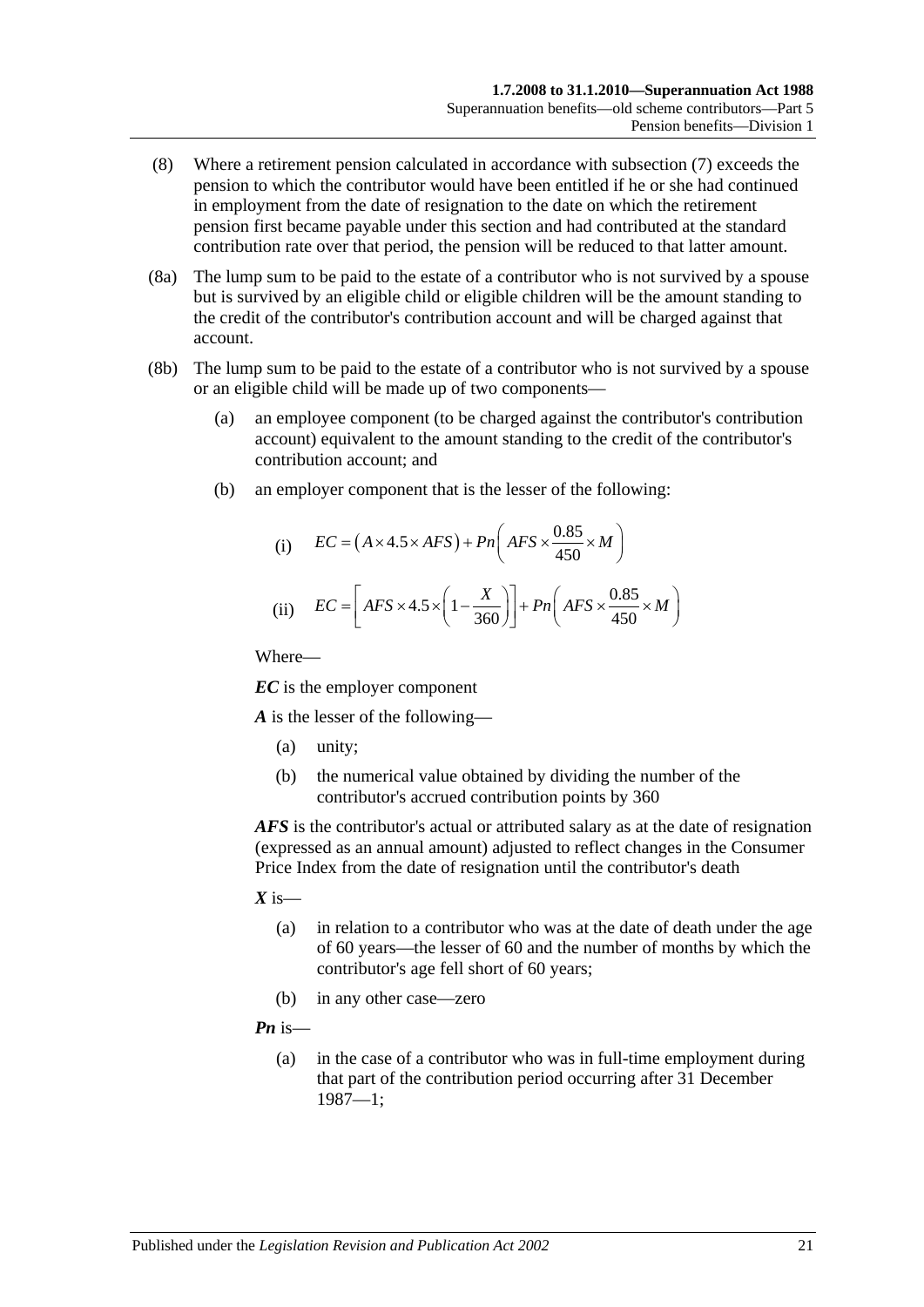(b) in any other case—the numerical value arrived at by expressing the contributor's employment while an active contributor during that part of the contribution period as a proportion of full-time employment during that part of the contribution period

*M* is the number of months of the contributor's contribution period occurring after 31 December 1987.

- (8c) Subject to this Act, benefits under this section will be calculated by using the appropriate formula in force under this Part on the day on which the contributor resigned or is taken to have resigned by virtue of some other provision of this Act.
- <span id="page-77-0"></span>(9) The right to preserve accrued superannuation benefits under this section does not apply for the benefit of a contributor who was, when he or she resigned, an employee—
	- (a) of the Australian National Railways Commission; or
	- (b) of a prescribed employer.
- (10) [Subsection](#page-77-0) (9)(a) does not apply to former employees of the Australian National Railways Commission who resigned to take up employment with the National Rail Corporation.
- (10a) For the purposes of this section, a contributor will be taken to resign if the contributor's employment terminates or is terminated for any reason except invalidity (in circumstances entitling the contributor to benefits under this Act), retrenchment or death.
- (10b) A contributor who is taken by clause 7(6)(a) of Schedule 2 of the *[State Bank](http://www.legislation.sa.gov.au/index.aspx?action=legref&type=act&legtitle=State%20Bank%20(Corporatisation)%20Act%201994)  [\(Corporatisation\) Act](http://www.legislation.sa.gov.au/index.aspx?action=legref&type=act&legtitle=State%20Bank%20(Corporatisation)%20Act%201994) 1994* to have resigned from his or her employment and to have elected to preserve his or her accrued benefits under this section will, for the purposes of the application of [subsection](#page-74-2) (5), be taken to have resigned after a contribution period of 120 months or more.
- (11) This section does not apply to, or in relation to, an outplaced employee who resigned from employment before reaching the age of 55 years unless he or she has made an election in accordance with [section](#page-80-0) 39C to preserve his or her accrued superannuation benefits under this section or is taken under [section](#page-80-0) 39C to have made such an election.

#### <span id="page-77-2"></span><span id="page-77-1"></span>**39A—Resignation or retirement pursuant to a voluntary separation package**

- (1) This section applies to a contributor who resigns or retires from his or her employment before reaching the age of retirement pursuant to a voluntary separation package—
	- (a) that includes a term that this section is to apply to the contributor; and
	- (b) that has been approved by the Treasurer.
- (2) [Section](#page-59-0) 34 or [39](#page-71-1) does not apply to a contributor to whom this section applies.
- (3) A contributor to whom this section applies who resigns before reaching the age of 55 years is entitled—
	- (a) if he or she had not reached the age of 45 years at resignation—to benefits under [subsection](#page-78-0) (3a); or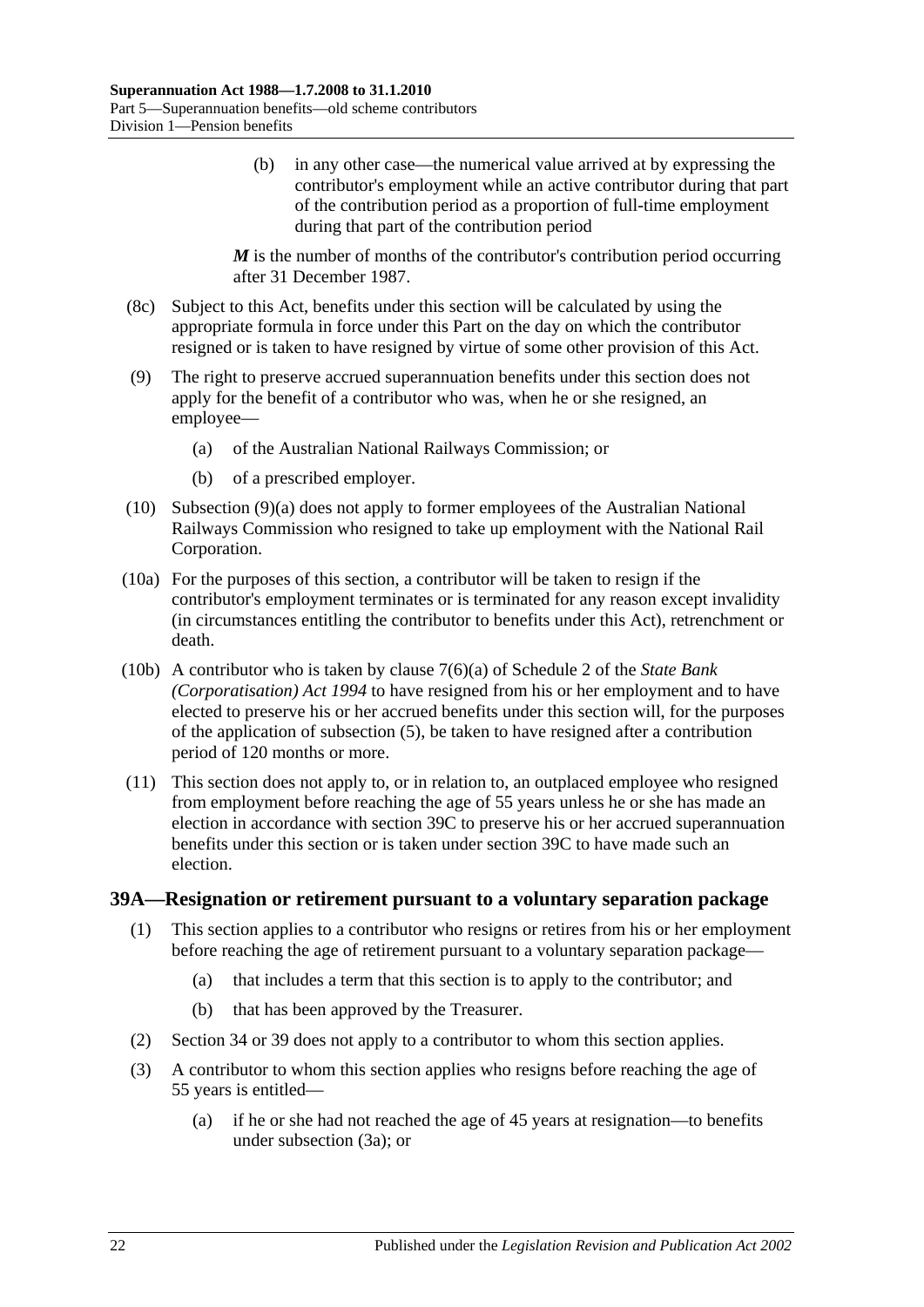- (b) if he or she had reached that age at resignation—to benefits under [subsection](#page-78-0) (3a) unless he or she elects (as a term of the voluntary separation package) to take benefits under [subsection](#page-78-1) (3g).
- <span id="page-78-4"></span><span id="page-78-0"></span>(3a) A contributor who is entitled to benefits under this subsection is entitled to a lump sum made up of—
	- (a) an employee component (to be charged against the contributor's contribution account) equivalent to the total balance of the account; and
	- (b) an employer component that is equal to the lesser of 2.5 times the amount of the employee component or 2.5 times the amount that would have constituted the employee component if the contributor had contributed at the standard contribution rate throughout the contributor's contribution period.
- <span id="page-78-2"></span>(3b) A part of the lump sum referred to in [subsection](#page-78-0) (3a) being an amount equivalent to the minimum contribution required to avoid payment of the superannuation guarantee charge in respect of the contributor under the Commonwealth Act is preserved.
- (3c) The contributor is entitled to the balance of the lump sum at the time of resignation.
- <span id="page-78-3"></span>(3d) The amount preserved under [subsection](#page-78-2) (3b) together with interest is payable in accordance with the following provisions:
	- (aa) the Board must, not less than 6 months before the contributor's 55th birthday, notify the contributor in writing of the contributor's entitlement to require payment of the amount under [paragraph](#page-78-3) (a);
	- (a) the contributor may at any time after reaching 55 years of age require the Board to pay the amount and, if no such requirement has been made on or before the date on which the contributor reaches 65 years of age, the Board will pay the amount to the contributor;
	- (b) if the contributor has become incapacitated and satisfies the Board that his or her incapacity for all kinds of work is 60 per cent or more of total incapacity and is likely to be permanent, the Board will pay the amount to the contributor;
	- (c) if the contributor dies, the amount will be paid to the spouse of the deceased contributor or, if he or she left no surviving spouse, to the contributor's estate,

(and a payment under any of the above paragraphs excludes further rights so that a claim cannot be subsequently made under some other paragraph).

- (3e) The amount of interest will be calculated and credited to the contributor at the end of each financial year and will be calculated on the amount referred to in [subsection](#page-78-2) (3b) at the end of the first financial year and on the aggregate of that amount and the interest previously credited at the end of each subsequent financial year.
- (3f) The rate of interest will be determined by the Board in respect of each financial year in accordance with [section](#page-21-0) 20A.
- <span id="page-78-1"></span>(3g) A contributor who is entitled to benefits under this subsection is entitled to a pension calculated as follows:

$$
P = FS \times \left[ \frac{A \times \left\{ 22 + \left[ \left( 2.1 + 0.07 \left( X - 45 \right) \right) \times \left( X - 45 \right) \right] \right\}}{100} \right] \times \left[ 1 + \left( \frac{n}{420} \times \frac{6}{A} \times \frac{1}{50} \right) \right]
$$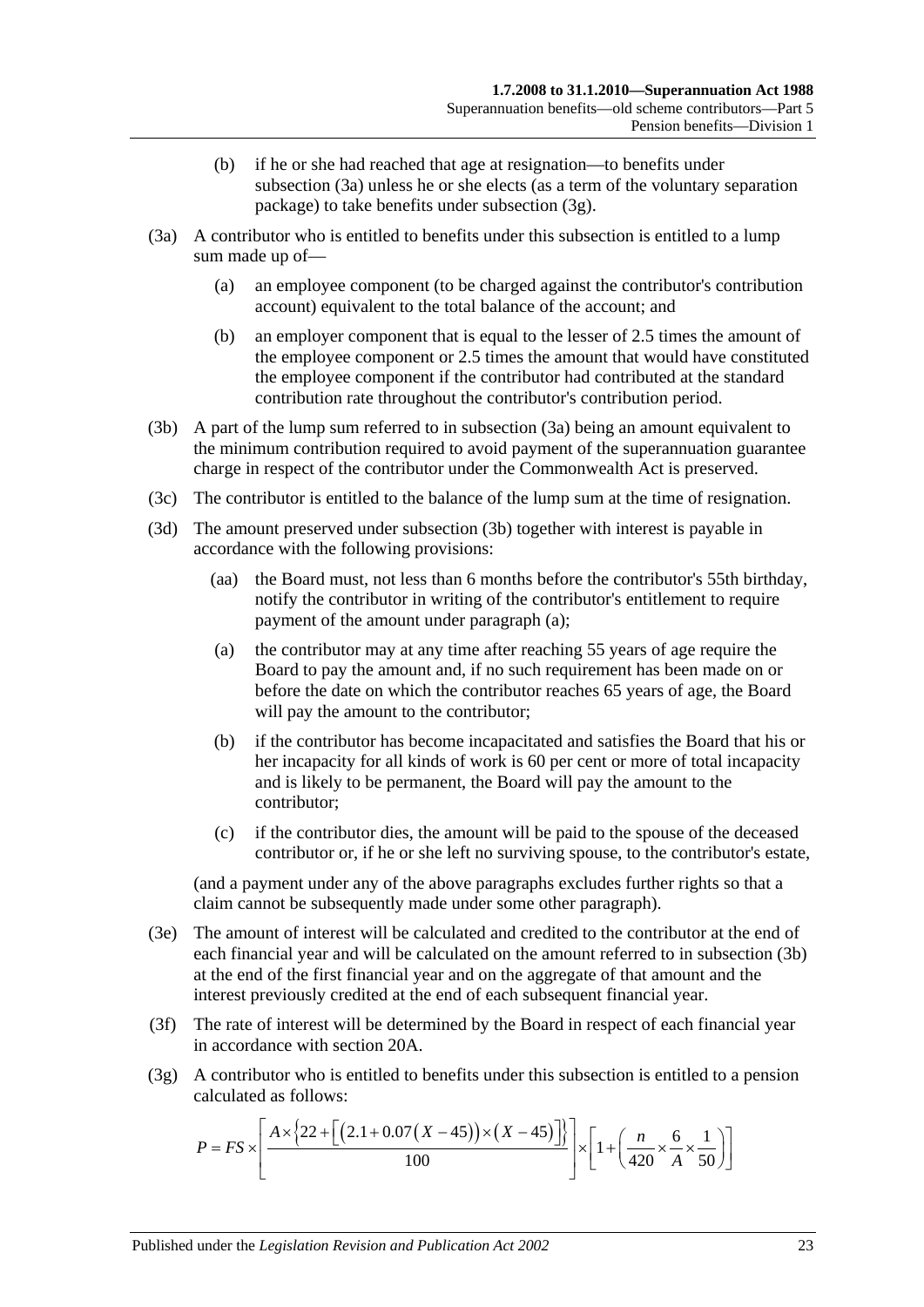Where—

*P* is the amount of the pension (expressed as an amount per fortnight)

*FS* is the contributor's actual or attributed salary (expressed as an amount per fortnight)

*A* is the lesser of the following

- (a) unity;
- (b) the numerical value obtained by dividing the number of the contributor's accrued contribution points by—
	- (i) in the case of a contributor who was accepted as a contributor under the repealed Act before reaching the age of 30 years—the number of months between the date of acceptance and the date of resignation;
	- (ii) in any other case—the number of months between the contributor's 30th birthday and the date of resignation

*X* is the contributor's age at resignation in years and completed months expressed to two decimal places

*n* is 420 or the aggregate number of contribution points that accrued to the contributor between 1 July 1992 and the date of resignation whichever is the lesser.

- (3h) An election under [subsection](#page-78-4) (3)(b) must be made within 3 months after the date of resignation.
- (3i) A pension under [subsection](#page-78-1) (3g) will be indexed.
- (4) A contributor to whom this section applies who retires on or after reaching the age of 55 years is entitled to a lump sum that is equivalent to the amount that the contributor would have received if [section](#page-59-0) 34 had applied to the contributor and he or she—
	- (a) had been entitled to commute the whole of his or her retirement pension; and
	- (b) had commuted the whole of the pension pursuant to the regulations.
- (5) In this section—

*voluntary separation package* means an agreement between a contributor and his or her employer pursuant to which the contributor resigns or retires from employment.

#### <span id="page-79-0"></span>**39B—Outplaced employees—55 and over**

- <span id="page-79-1"></span>(1) A contributor who had reached the age of 55 years when he or she retired from employment to take up employment in the private sector pursuant to an offer of employment in a contracting out agreement may elect—
	- (a) to preserve his or her accrued superannuation benefits under [section](#page-71-1) 39 as though he or she had resigned from employment before reaching the age of 55 years; or
	- (b) to take the benefit provided by [section](#page-77-1) 39A.
- <span id="page-79-3"></span><span id="page-79-2"></span>(2) A contributor who fails to inform the Board in writing of his or her election under [subsection](#page-79-0) (1) within one month after retiring will be taken to have made an election under [subsection](#page-79-1)  $(1)(a)$ .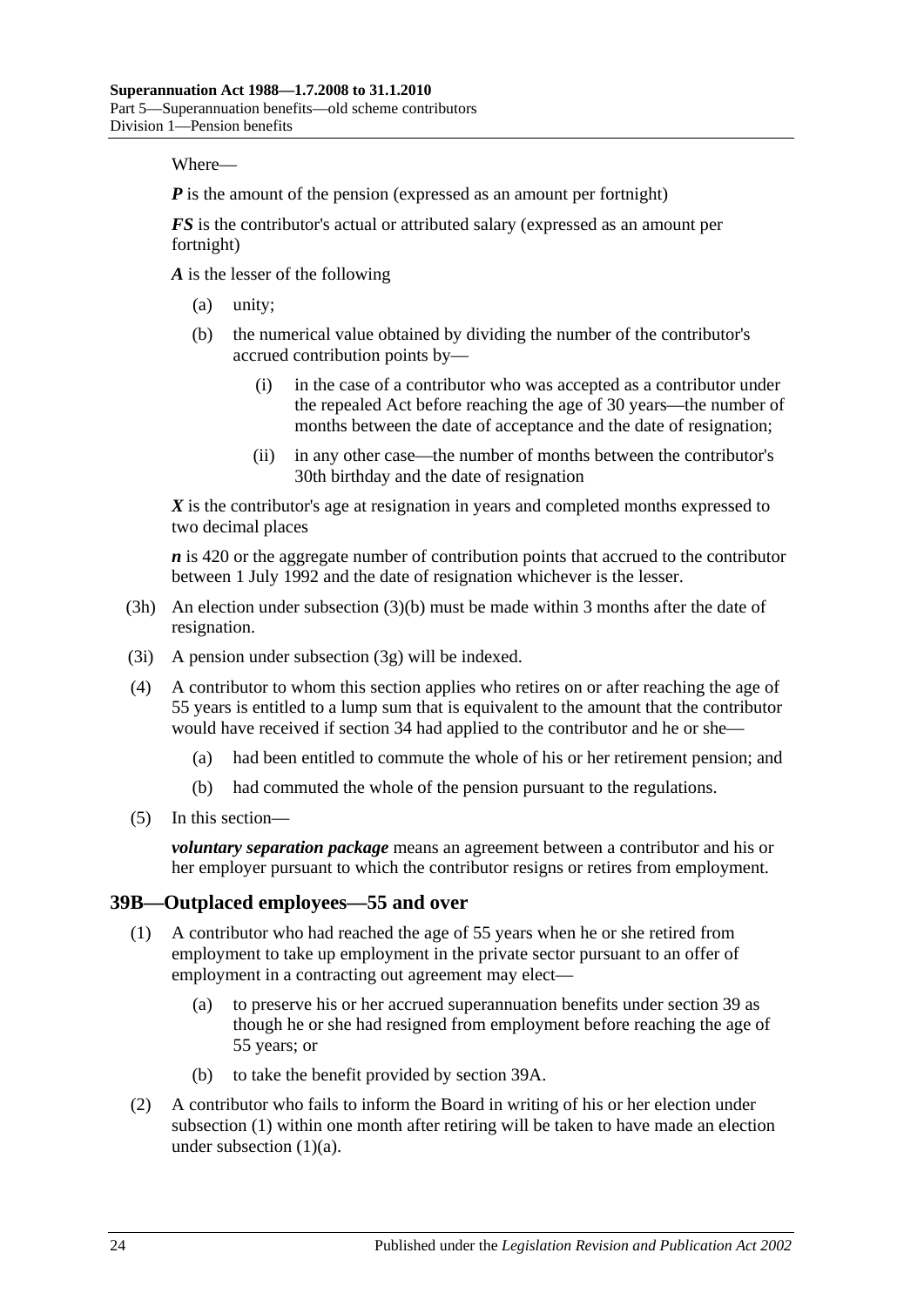- (3) If the Board is of the opinion that the limitation period referred to in [subsection](#page-79-2) (2) would unfairly prejudice a contributor, the Board may extend the period as it applies to the contributor.
- (4) Where a contributor has made, or is taken to have made, an election under [subsection](#page-79-1) (1)(a), [section](#page-71-1) 39 applies to, and in relation to, the contributor except that
	- (a) [section](#page-74-2) 39(5) (instead of [section](#page-73-1) 39(2)) will apply to, and in relation to, a contributor whose contribution period is less than 120 months; and
	- (b) the contributor is not entitled to require the Board to commence paying a retirement pension under section [39\(5\)\(a\),](#page-74-1) and the Board must not commence paying such a pension under that provision, until the contributor has ceased employment with the private sector employer.
- (5) Where the contributor has made an election under [subsection](#page-79-3) (1)(b), [section](#page-77-1) 39A applies to the contributor as though the requirements of [section](#page-77-2) 39A(1) had been met.

# <span id="page-80-1"></span><span id="page-80-0"></span>**39C—Outplaced employees under 55**

- <span id="page-80-2"></span>(1) A contributor who had not reached the age of 55 years when he or she resigned from employment to take up employment in the private sector pursuant to an offer of employment in a contracting out agreement may elect—
	- (a) to preserve his or her accrued superannuation benefits under [section](#page-71-1) 39; or
	- (b) to take the benefits provided by [section](#page-77-1) 39A.
- <span id="page-80-5"></span><span id="page-80-3"></span>(2) A contributor who fails to inform the Board in writing of his or her election under [subsection](#page-80-1) (1) within one month after resigning will be taken to have made an election under [subsection](#page-80-2) (1)(a).
- (3) If the Board is of the opinion that the limitation period referred to in [subsection](#page-80-3) (2) would unfairly prejudice a contributor, the Board may extend the period as it applies to the contributor.
- (4) Where a contributor has made, or is taken to have made, an election under [subsection](#page-80-2) (1)(a), [section](#page-71-1) 39 applies to, and in relation to, the contributor except that (subject to [subsection](#page-80-4)  $(5)$ )—
	- (a) [section](#page-74-2) 39(5) (instead of [section](#page-73-1) 39(2)) applies to, and in relation to, a contributor whose contribution period is less than 120 months; and
	- (b) the contributor is not entitled to require the Board to commence paying a retirement pension under section  $39(5)(a)$ , and the Board must not commence paying such a pension under that provision, until the contributor has reached the age of 55 years and has ceased employment with the private sector employer.
- <span id="page-80-4"></span>(5) A contributor who has made, or is taken to have made, an election under [subsection](#page-80-2) (1)(a) and whose contribution period is less than 120 months may inform the Board in writing within one month after resigning that [section](#page-73-1) 39(2) and not [section](#page-74-2) 39(5) is to apply to, and in relation to, the contributor and in that case—
	- (a) [section](#page-73-1) 39(2) applies to, and in relation to, the contributor; but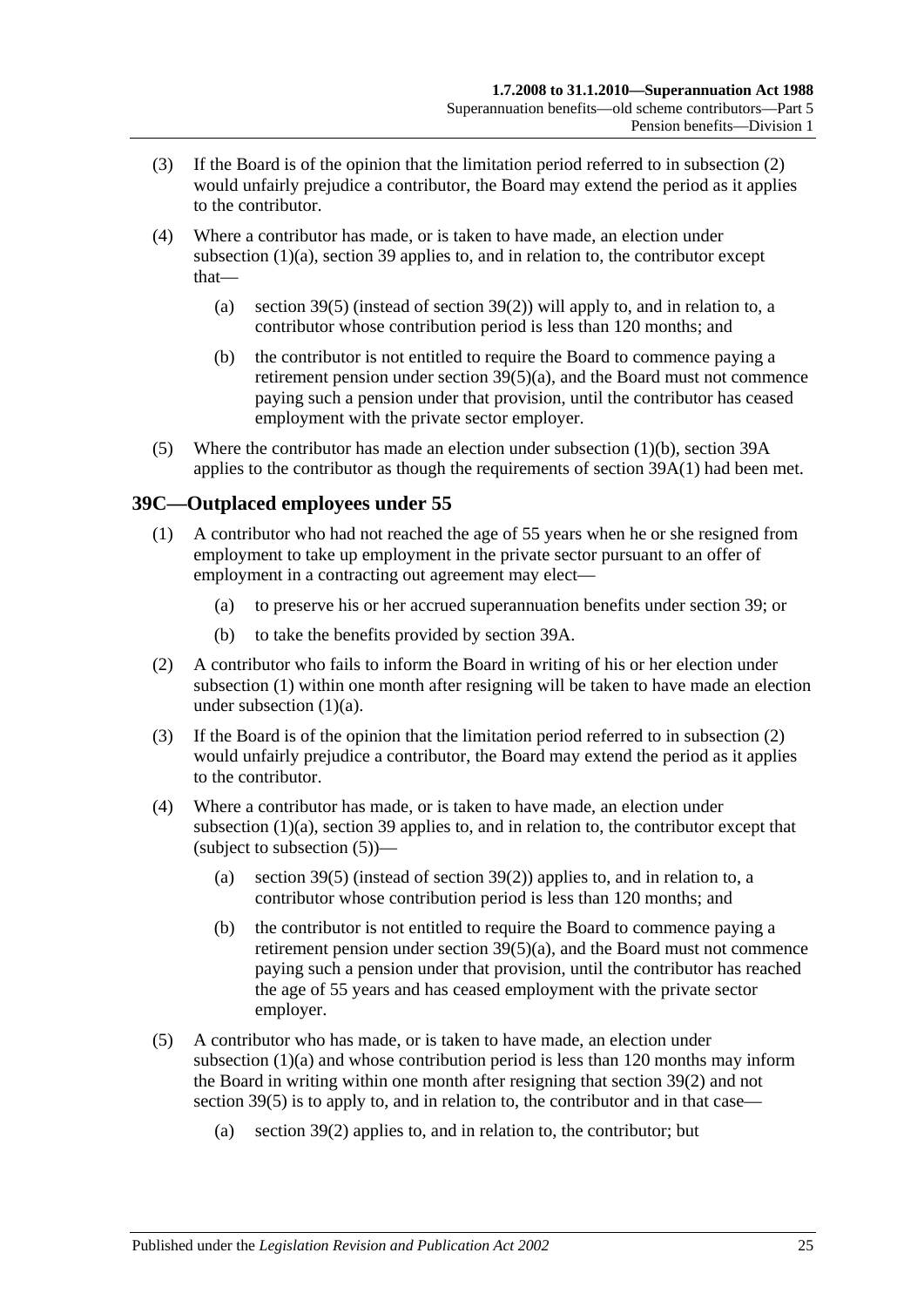- (b) the contributor is not entitled to require the Board to make a superannuation payment under section [39\(2\)\(a\),](#page-73-0) and the Board must not make a superannuation payment under that provision until the contributor has reached the age of 55 years and has ceased employment with the private sector employer.
- (6) If the Board is of the opinion that the limitation period referred to in [subsection](#page-80-4) (5) would unfairly prejudice a contributor, the Board may extend the period as it applies to the contributor.
- (7) Where the contributor has made an election under [subsection](#page-80-5) (1)(b), [section](#page-77-1) 39A applies to the contributor as though the requirements of [section](#page-77-2) 39A(1) had been met.

# **Division 2—General**

## <span id="page-81-3"></span>**40—Commutation of pension**

- (1) The Board will, on the application of a person who is entitled to a pension (other than a temporary disability pension or an eligible child's pension), commute a pension, or a proportion of a pension, to a lump sum payment.
- (2) The right of commutation is subject to the qualifications prescribed by regulation.
- <span id="page-81-0"></span>(3) In the commutation of a pension, commutation factors promulgated by regulation will be applied.
- (4) The amount of a commutation factor fixed under [subsection](#page-81-0) (3) may reflect the loss of the benefit provided by [section](#page-97-0)  $38(4)(a)$  or section  $47(3)$  as a result of the commutation of the pension or a proportion of the pension.

## <span id="page-81-1"></span>**40A—Commutation to pay deferred superannuation contributions surcharge**

- (1) The Board will, on the application of a contributor who is entitled to a pension (other than a temporary disability pension) and who is liable for a deferred superannuation contributions surcharge, commute so much of the pension as is required to provide a lump sum equivalent to the amount of the surcharge.
- (2) An application under [subsection](#page-81-1) (1) must be made in writing to the Board before the expiration of the period of three months immediately following the date on which the notice given to the contributor by the Commissioner of Taxation under section 15(7) of the Superannuation Contributions Tax Act was issued.
- <span id="page-81-2"></span>(3) Where—
	- $(a)$  —
- (i) a contributor who is liable for a deferred superannuation contributions surcharge dies before notice by the Commissioner of Taxation under section 15(7) of the Superannuation Contributions Tax Act is issued; or
- (ii) a contributor who is liable for a deferred superannuation contributions surcharge dies within three months after the issue of such a notice without having commuted his or her pension under [subsection](#page-81-1) (1); and
- (b) the contributor is survived by a spouse who is entitled to a pension as the contributor's spouse under this Act,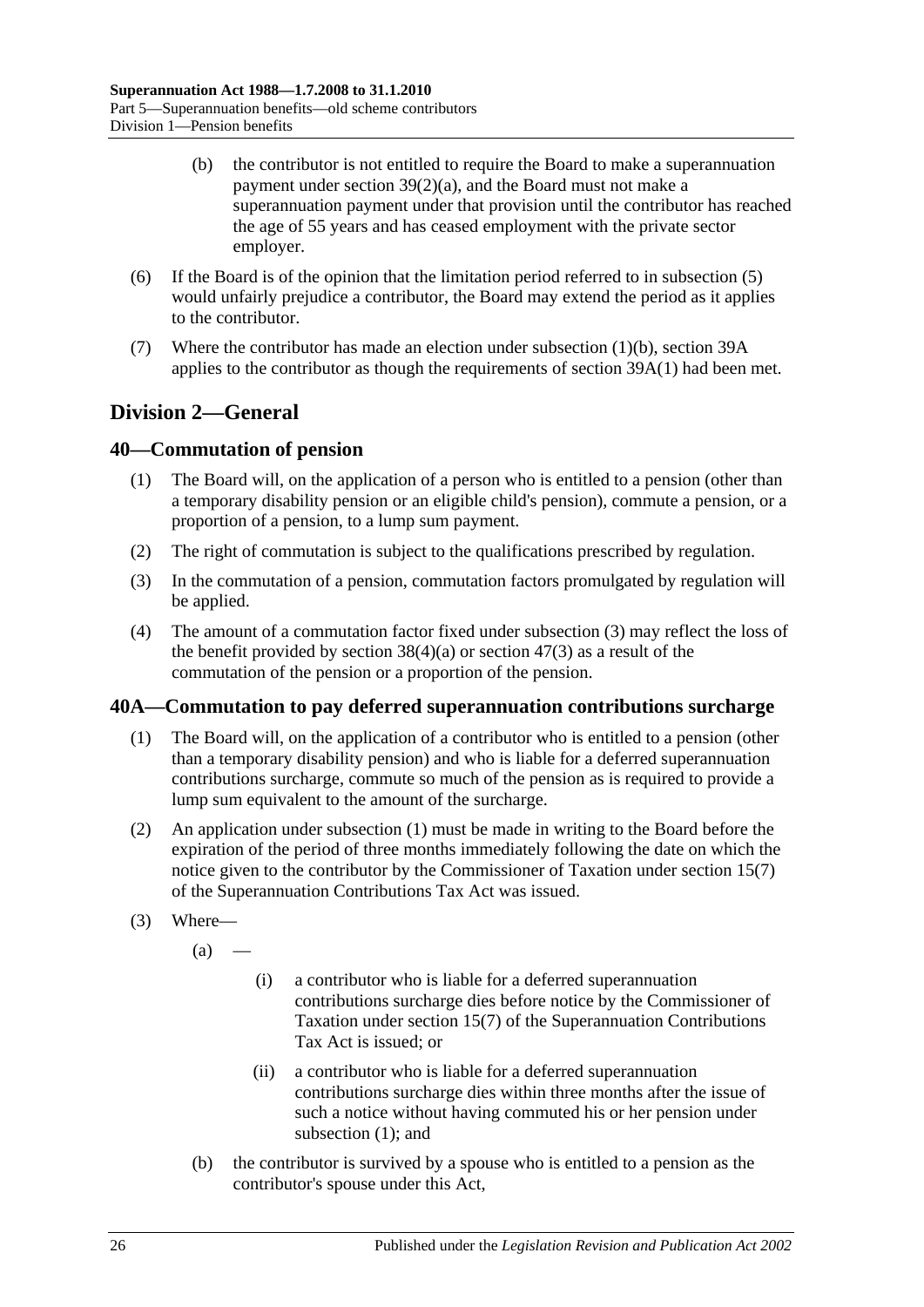the Board will, subject to [subsection](#page-82-0) (5) on the application of the spouse, commute so much of the spouse's pension as is required to provide a lump sum equivalent to the amount of the surcharge.

- (4) An application under [subsection](#page-81-2) (3) must be made in writing to the Board before the expiration of the period of six months immediately following the contributor's death or the issue of the notice under section 15(7) of the Superannuation Contributions Tax Act, whichever is the later.
- <span id="page-82-0"></span>(5) The Board must not commute a pension under [subsection](#page-81-2) (3) unless it is satisfied that the resulting lump sum will be applied in payment of the surcharge or be used to reimburse the deceased contributor's estate, or the spouse or other person who has paid the surcharge on behalf of the estate.
- (6) The commutation factors to be applied in the commutation of a pension under this section will be determined by the Treasurer on the recommendation of an actuary.
- (7) If the Board is satisfied that—
	- (a) a contributor, or the spouse of contributor, is entitled to commute the whole of his or her pension under [section](#page-81-3) 40 and has done so except for a part that the contributor or spouse wishes to retain for the purpose of commutation under this section in order to pay the contributor's deferred superannuation contributions surcharge; and
	- (b) after commutation under this section for that purpose there will still be a part of the pension remaining uncommuted; and
	- (c) the part of the pension originally retained for commutation under this section was a reasonable estimate of the amount of the pension that would be required for that purpose,

the Board will, on the application of the contributor or spouse made at the same time as his or her application under [subsection](#page-81-1) (1) or [\(3\),](#page-81-2) commute the remaining uncommuted part of the pension using the factors applicable under [section](#page-81-3) 40.

## <span id="page-82-1"></span>**40B—Interaction with judicial remuneration or pension entitlements**

- <span id="page-82-3"></span><span id="page-82-2"></span>(1) If a person would, but for this subsection, be entitled to—
	- (a) the payment of a pension under this Act; and
	- (b) the payment of—
		- (i) salary as a Judge for judicial service; or
		- (ii) a judicial-related pension,

the right to the payment of a pension under this Act is suspended.

- <span id="page-82-4"></span>(2) Subject to this section, the Board will, on the application of a person whose pension is suspended under [subsection](#page-82-1) (1), commute the entitlement to the pension to a lump sum payment.
- <span id="page-82-5"></span>(3) An application for commutation must be made—
	- (a) in the case of a suspension under [subparagraph](#page-82-2) (i) of [subsection](#page-82-3)  $(1)(b)$ —within 6 months after the pension is suspended due to the circumstances applying under that subparagraph;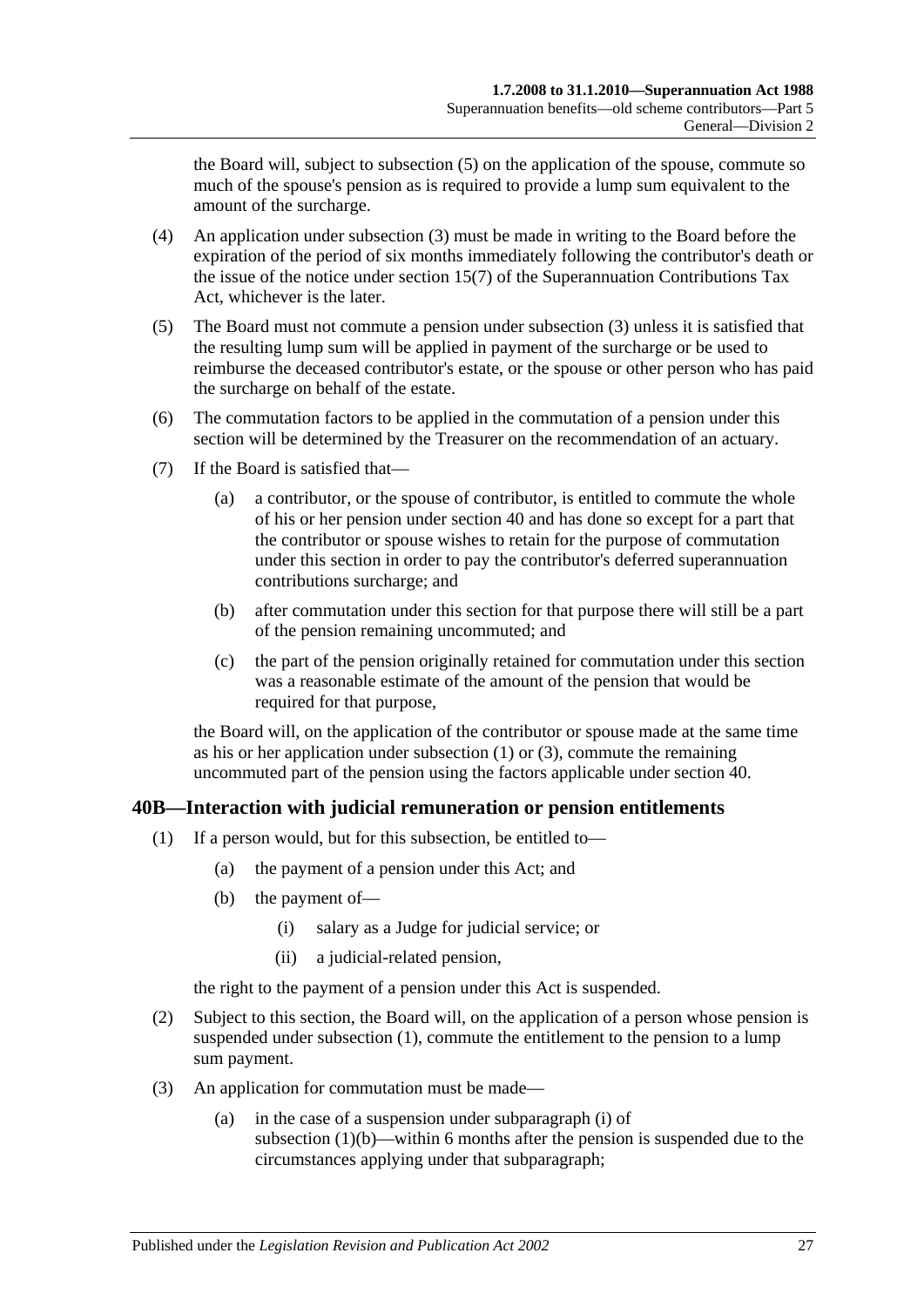- (b) in the case of a suspension under [subparagraph](#page-82-4) (ii) of [subsection](#page-82-3) (1)(b)—within 3 months after the pension is suspended due to the circumstances applying under that subparagraph.
- <span id="page-83-0"></span> $(4)$  If
	- (a) an application is not made under [subsection](#page-82-5)  $(3)(a)$ ; and
	- (b) the person ceases to receive salary as a Judge for judicial service without an entitlement to a judicial-related pension,

the suspension will cease.

- (5) If an application is not made under [subsection](#page-83-0)  $(3)(b)$  within the period that applies under that provision, it will be taken that the person has made the application in any event.
- (6) In making the commutation, commutation factors promulgated by regulation will be applied.
- (7) In this section—

*Judge* has the same meaning as in the *[Judges' Pensions Act](http://www.legislation.sa.gov.au/index.aspx?action=legref&type=act&legtitle=Judges%20Pensions%20Act%201971) 1971*;

*judicial-related pension* means a pension under the *[Judges' Pensions Act](http://www.legislation.sa.gov.au/index.aspx?action=legref&type=act&legtitle=Judges%20Pensions%20Act%201971) 1971*;

*judicial service* has the same meaning as in the *[Judges' Pensions Act](http://www.legislation.sa.gov.au/index.aspx?action=legref&type=act&legtitle=Judges%20Pensions%20Act%201971) 1971*.

#### **41—Medical examination etc of invalid pensioner**

- (1) The Board may from time to time require an invalid pensioner who has not reached the age of retirement—
	- (a) to submit to a medical examination by a specified medical practitioner; or
	- (b) to undergo specified medical treatment; or
	- (c) to avail himself or herself of specified assistance.
- (2) The cost of a medical examination under this section will be met by the Board.
- (3) A pensioner will not be required to submit to a particular form of medical treatment if there is a conflict of opinion between recognised medical experts as to the desirability of the treatment.
- (4) If a pensioner fails to comply with a requirement under this section, the Board may suspend the pension until the requirement is complied with.

#### <span id="page-83-1"></span>**42—Suspension of pension if pensioner declines appropriate employment**

- (1) If appropriate employment is offered, at the request of the Minister, to an invalid or retrenchment pensioner who has not reached the age of retirement, the following provisions apply:
	- (a) if the pensioner accepts the offer and returns to employment—the pension will terminate but the former pensioner will be credited with contribution points and contribution months as if he or she had continued in employment and contributed at the standard contribution rate over the period of absence from employment;
	- (b) if the pensioner does not accept the offer—the Board may suspend the pension until the pensioner reaches the age of retirement.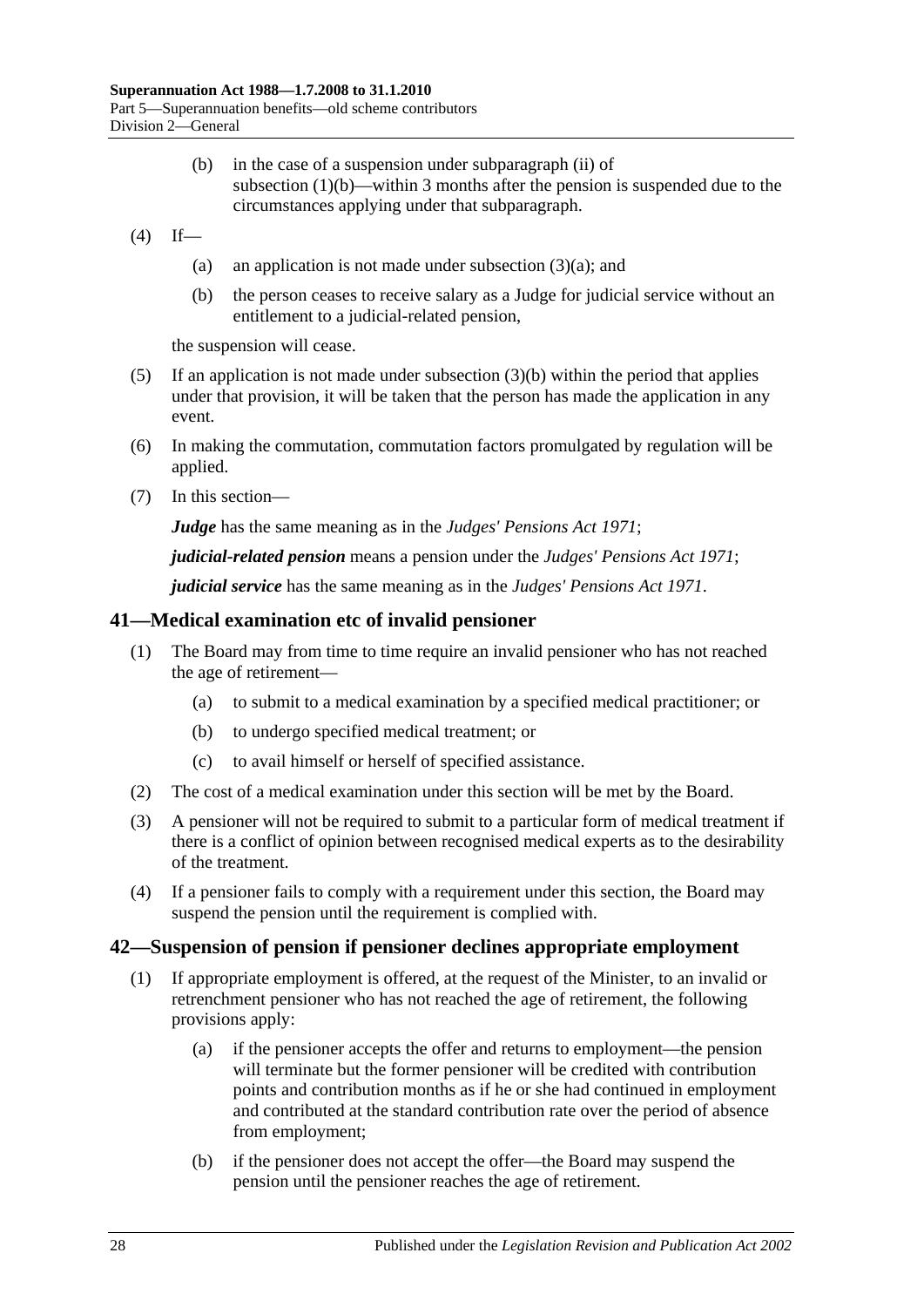- (2) In determining whether a particular form of employment is appropriate to a particular pensioner, the following factors will be taken into account—
	- (a) the pensioner's qualifications;
	- (b) the pensioner's previous employment;
	- (c) the pensioner's state of health;
	- (d) the place at which the employment is available.
- (3) Employment will not be regarded as appropriate to a particular pensioner if the rate of salary applicable to the employment (expressed as an hourly rate) is less than 80 per cent of the rate of the pensioner's notional salary (expressed as an hourly rate).

# <span id="page-84-1"></span>**42A—Offer of lump sum to certain invalid pensioners**

- $(1)$  If—
	- (a) the Board is satisfied on the advice of two medical practitioners that an invalid pensioner who has not reached the age of retirement is fit to be employed in full time or part time employment; but
	- (b) appropriate employment has not been offered to the pensioner under [section](#page-83-1) 42,

the Board may offer to pay a lump sum to the pensioner instead of his or her pension.

- <span id="page-84-0"></span>(2) The amount of the lump sum will be the greater of the following:
	- (a) an amount equivalent to the amount that would be produced by commutation of the whole of a pension calculated as follows:

$$
P = \frac{P_1 \times (360 - M)}{360}
$$

Where—

*P* is the pension

 $P_1$  is the pension to which the pensioner was entitled immediately before the payment of the lump sum (expressed as an annual amount)

*M* is the number of complete months between the time when the lump sum is paid and when the pensioner would reach the age of retirement;

- (b) an amount equivalent to three times the amount of the pensioner's annual pension immediately before the lump sum is paid.
- (3) For the purposes of the commutation referred to in [subsection](#page-84-0) (2)—
	- (a) the commutation factors applicable on the commutation of a retirement pension will be used; and
	- (b) the contributor's age will be taken to be his or her age when the lump sum is paid or 55 years whichever is the greater.
- (4) If the pensioner accepts the Board's offer under [subsection](#page-84-1) (1), the pensioner's right to future payments of the pension and all derivative rights cease on payment of the lump sum.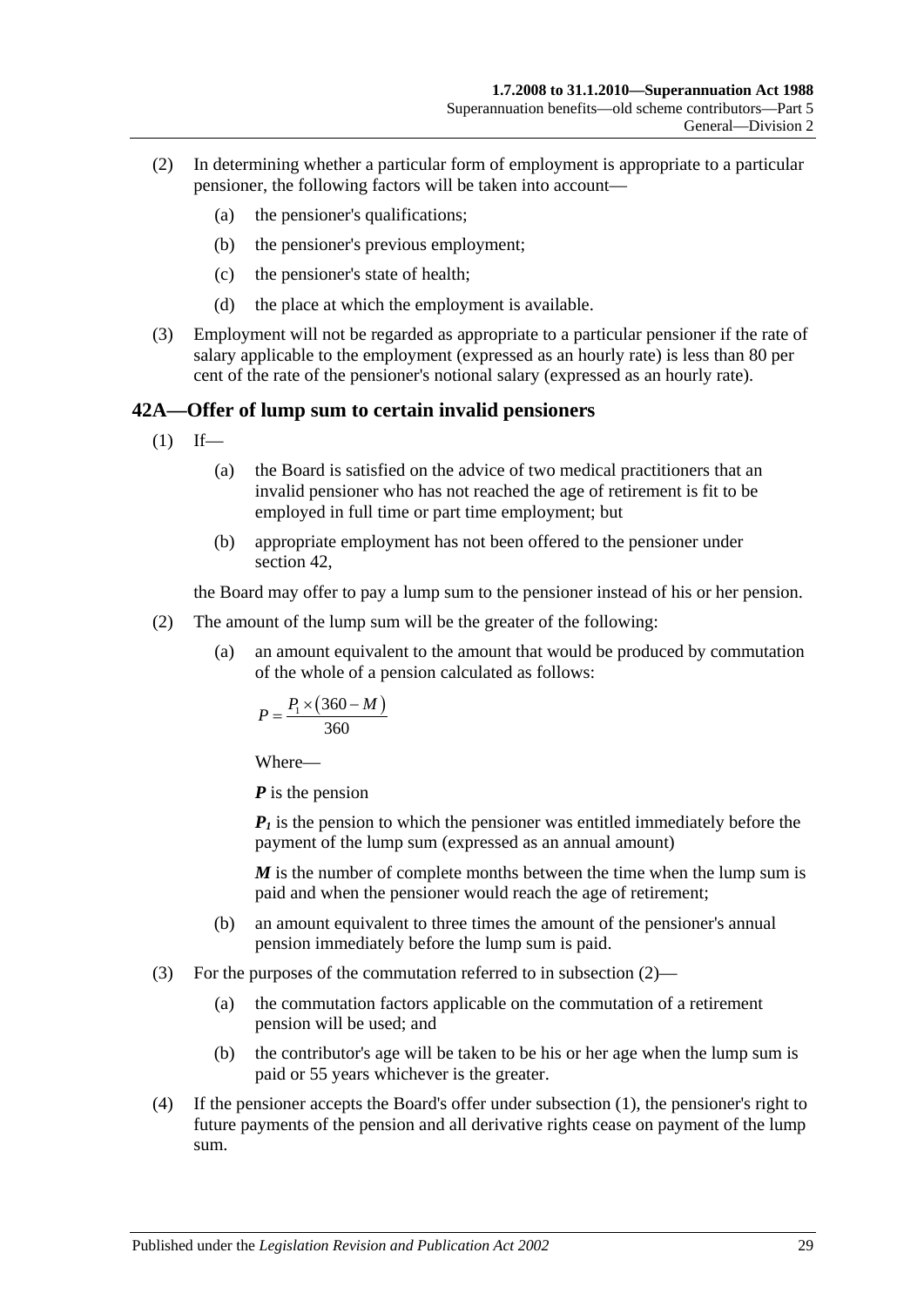## **43—Notional extension of period of employment**

Where—

- (a) a contributor becomes entitled, on termination of his or her employment, to a pension; and
- (b) the contributor was, immediately before termination of employment, entitled to a period of recreation leave and is paid, or entitled to, a lump sum in lieu of that leave,

the contributor's employment will be taken to have been extended for a period equivalent to the period of recreation leave and the contributor is liable for contributions in respect of that period and is entitled to benefits at the end of that period as though he or she had remained in employment and had received the lump sum as salary during that period.

## <span id="page-85-0"></span>**43AA—Closure of contribution accounts**

- (1) The Board may close the account of a contributor if—
	- (a) the contributor has retired or resigned from employment and is in receipt of a pension under this Part; or
	- (b) the contributor's employment has been terminated by retrenchment or on account of invalidity and the contributor—
		- (i) has reached the age of retirement; and
		- (ii) is in receipt of a pension under this Part; or
	- (c) the contributor has died.
- (2) If, after a contribution account has been closed under [subsection](#page-85-0) (1), a benefit becomes payable under this Part that depends wholly or partly on the balance standing to the credit of the account, the benefit will be determined on the basis of the balance that would have stood to the credit of the account if it had not been closed.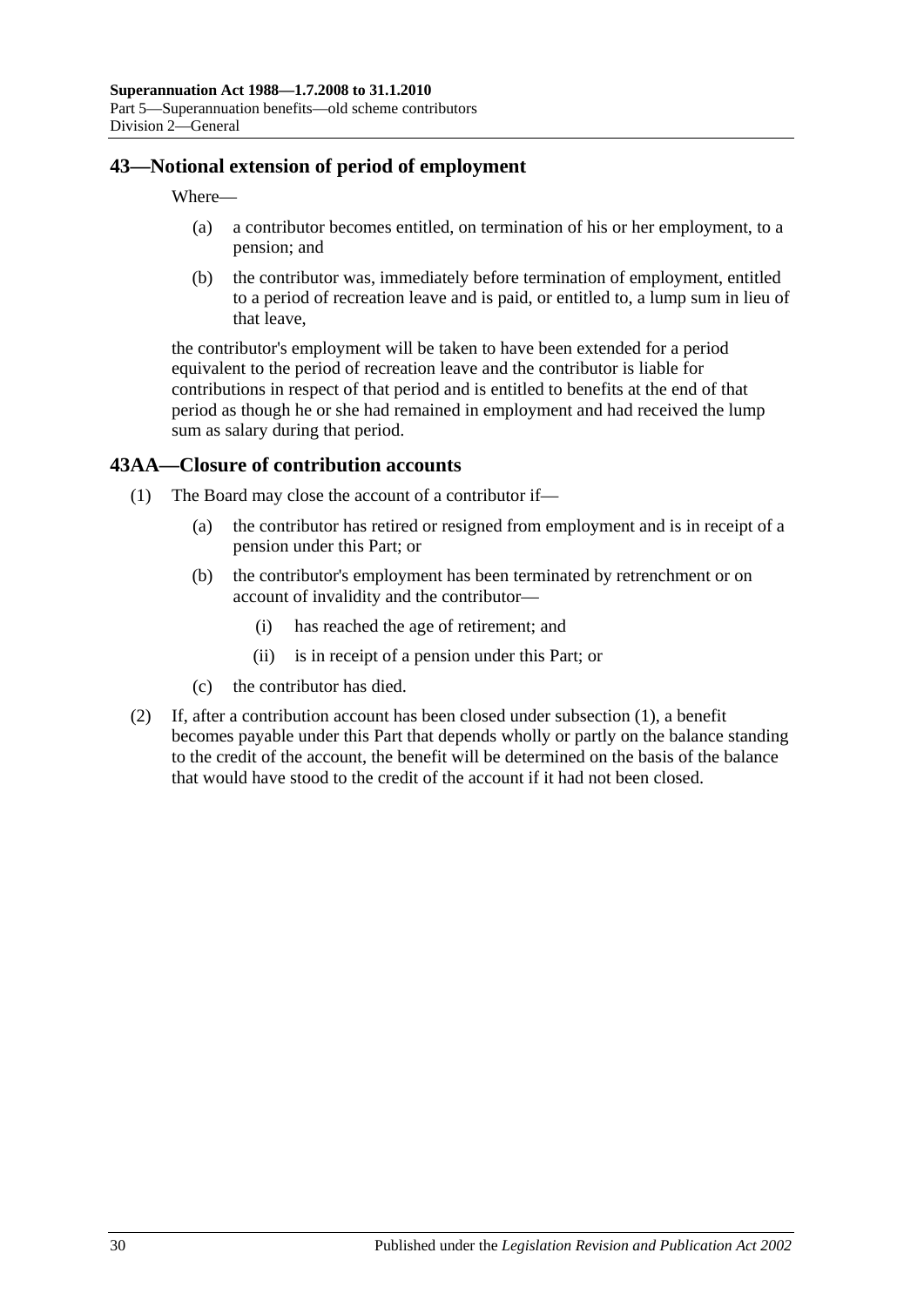# **Part 5A—Family Law Act provisions**

# **Division 1—Preliminary**

## **43AB—Purpose of Part**

The purpose of this Part is to facilitate the division under the *Family Law Act 1975* of the Commonwealth of superannuation interests between spouses who have separated (other than with respect to interests arising under an administered scheme under [Schedule 3\)](#page-128-0).

## **43AC—Interpretation**

In this Part, unless the contrary intention appears—

*Commonwealth regulations* means the *Family Law (Superannuation) Regulations 2001* (No. 303 as amended) of the Commonwealth;

*defined benefit interest* means a benefit or superannuation interest that is a function of salary and membership or service;

*eligible person*, in relation to a superannuation interest of a contributor, has the same meaning as in section 90MZB of the *Family Law Act 1975* of the Commonwealth;

*flag lifting agreement* has the same meaning as in Part VIIIB of the *Family Law Act 1975* of the Commonwealth;

*growth phase* has the same meaning as in the Commonwealth regulations;

*member spouse* has the same meaning as in Part VIIIB of the *Family Law Act 1975* of the Commonwealth;

*non-member spouse* has the same meaning as in Part VIIIB of the *Family Law Act 1975* of the Commonwealth;

*operative time* has the same meaning as in Part VIIIB of the *Family Law Act 1975* of the Commonwealth;

*payment phase* has the same meaning as in the Commonwealth regulations;

*payment split* has the same meaning as in Part VIIIB of the *Family Law Act 1975* of the Commonwealth;

*relevant date* has the same meaning as in the Commonwealth regulations;

*SIS Act* means the *Superannuation Industry (Supervision) Act 1993* of the Commonwealth;

*splitting instrument* means—

- (a) a superannuation agreement; or
- (b) a flag lifting agreement that provides for a payment split; or
- (c) a splitting order;

*splitting order* has the same meaning as in Part VIIIB of the *Family Law Act 1975* of the Commonwealth;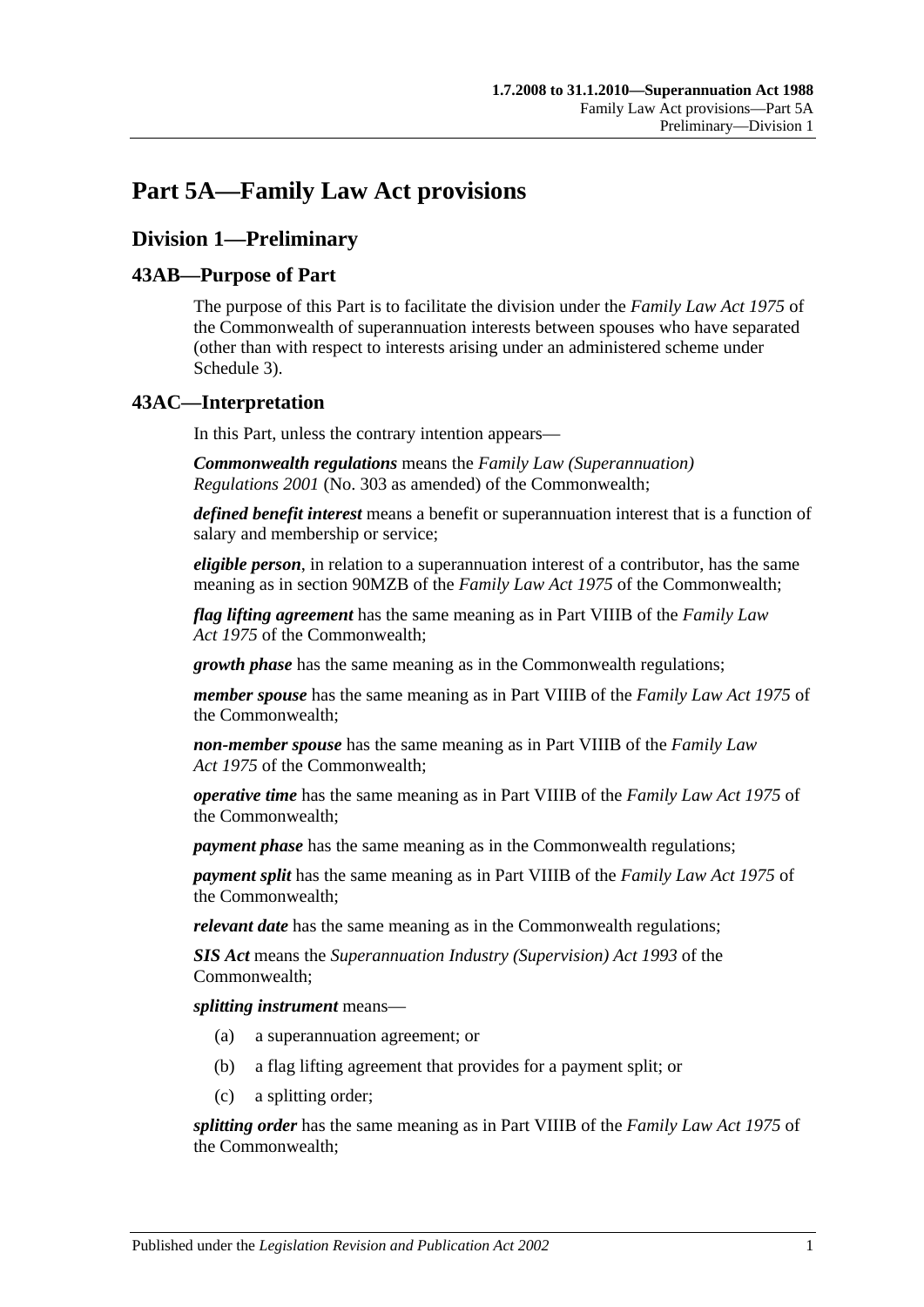*superannuation agreement* has the same meaning as in Part VIIIB of the *Family Law Act 1975* of the Commonwealth.

## <span id="page-87-1"></span>**43AD—Value of superannuation interest**

- (1) For the purposes of this Part (but subject to [subsection](#page-87-0) (2)), the value of any superannuation interest will be determined in accordance with Part 5 of the Commonwealth regulations (insofar as those regulations provide a method for determining that value), subject to any modification prescribed by regulation under this Act.
- <span id="page-87-0"></span>(2) An approval of the Commonwealth Minister under regulation 38 or 43A of the Commonwealth regulations that relates to a superannuation interest under this Act will have effect for the purposes of this Part.

#### **43AE—Board to comply with Commonwealth requirements**

The Board must comply with the requirements imposed on the Board under Part VIIIB of the *Family Law Act 1975* of the Commonwealth.

#### **43AF—Effect on contributor's entitlements**

- (1) Despite the other provisions of this Act, if a payment split is payable with respect to the superannuation interest of a contributor, there is a corresponding reduction in the entitlement of the contributor under this Act.
- <span id="page-87-2"></span>(2) A reduction in the entitlement of a contributor will be given effect as follows:
	- (a) the contributor's contribution account will be subject to a charge that takes effect by reducing the balance of that account at the operative time (insofar as a balance exists) by a percentage equal to the percentage that the non-member spouse's share in the relevant superannuation interest bears to the total value of the contributor's accrued superannuation benefit at the operative time (and any relevant method or factor that applies under [section](#page-87-1) 43AD will be applied); and
	- (b) except with respect to a pension in the payment phase, any entitlement in respect of a pension in the growth phase and any employer-funded component of a superannuation benefit payable to the contributor after the creation of the relevant interest for the benefit of the non-member spouse will, as from the operative time, be subject to a reduction that takes effect by reducing—
		- (i) the number of contribution points; and
		- (ii) factors "M" and "n" in a formula under this Act (insofar as they are relevant to a determination of an employer-funded component in the particular case),

to the extent necessary to take into account, to its full extent, the employer-funded component of the value of the non-member spouse's interest (and any relevant method or factor that applies under [section](#page-87-1) 43AD will be applied); and

- (c) any pension in the payment phase will, depending on the terms of the splitting instrument, be reduced by—
	- (i) the value of the non-member spouse's share in the relevant superannuation interest; or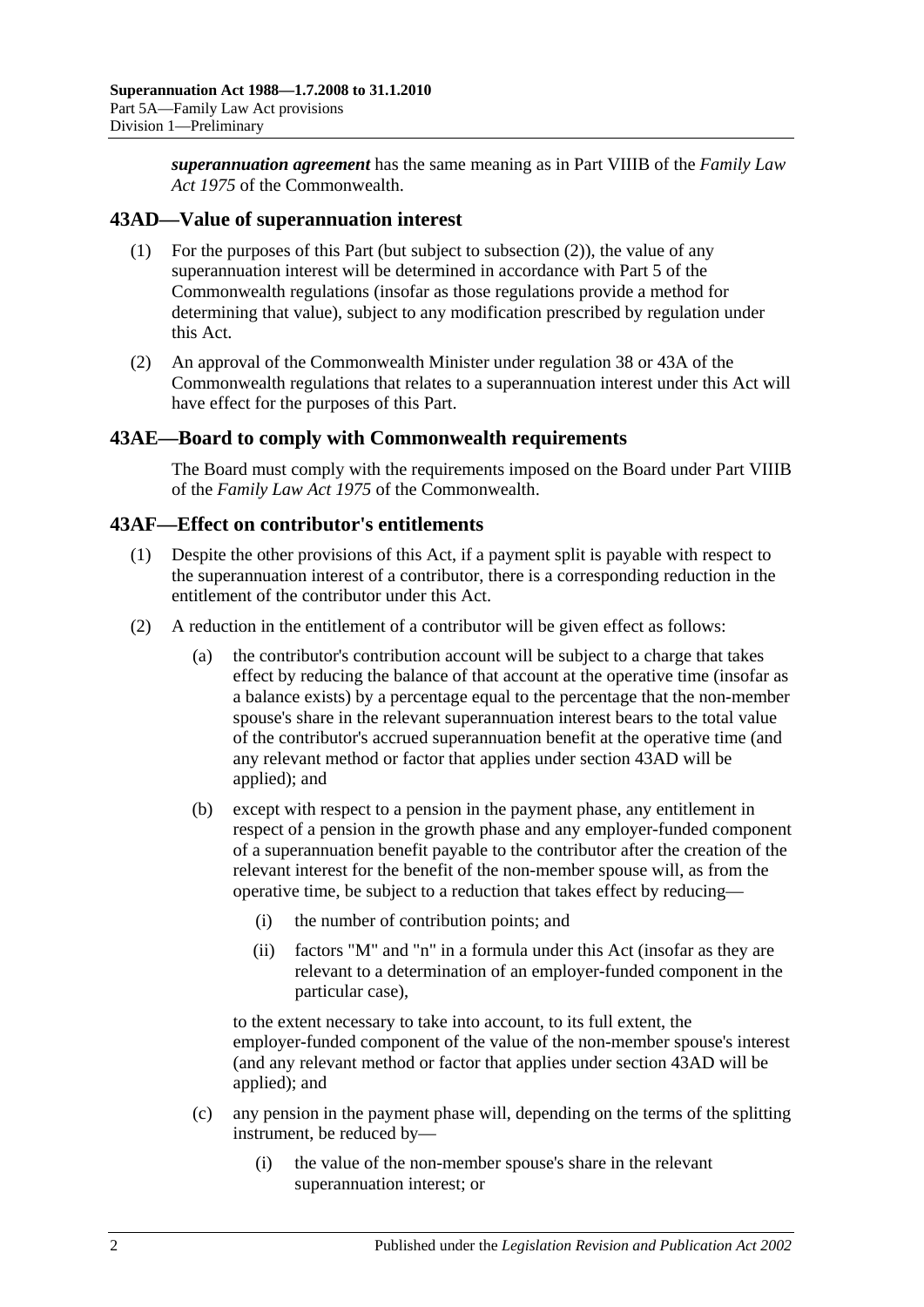- (ii) the percentage of the relevant superannuation interest to be shared with the non-member spouse.
- (3) A reduction in the entitlement of a contributor will not extend to any superannuation benefit that is not a splittable payment under Part VIIIB of the *Family Law Act 1975* of the Commonwealth.
- (4) A reduction in contribution points in connection with the operation of this Part does not affect the aggregate of contribution points that would apply under [section](#page-28-0) 24 but for the operation of [subsection](#page-87-2) (2).
- (5) If 2 or more reductions must be made with respect to an entitlement of a contributor because 2 or more splitting instruments have been served on the Board, the Board may determine to apply the reductions separately, or in aggregate.
- (6) If a contributor has received a draw down benefit under [section](#page-30-0) 26A or [33A—](#page-56-0)
	- (a) the superannuation interest of the contributor will be taken to include the balance of any draw down benefit that is being held under section [26A\(3\)\(b\)\(i\)](#page-31-0) or an entitlement under [section](#page-56-0) 33A; and
	- (b) any entitlement under [section](#page-30-0) 26A or [33A](#page-56-0) will be adjusted to take into account the effect of a payment split under this Part.

## **43AG—Benefit not payable to spouse on death of contributor if split has occurred**

If a contributor dies and is survived by a spouse who—

- (a) has received, is receiving or is entitled to receive a benefit under a splitting instrument; or
- (b) is, under the terms of a splitting instrument, not entitled to any amount arising out of the contributor's superannuation interest under this Act (or any proportion of such an interest),

the spouse is not entitled to a benefit under this Act in respect of the deceased contributor (except in accordance with the instrument) and will not be considered to be a spouse of the deceased contributor for the purposes of [section](#page-96-0) 46 (if relevant).

# **Division 2—New scheme contributors**

#### **43AH—Application of Division**

This Division applies only to the division of superannuation interests in respect of member spouses who are new scheme contributors.

## **43AI—Accrued benefit multiple**

(1) For the purposes of the Commonwealth regulations, the *accrued benefit multiple* in respect of a superannuation interest payable as a lump sum is the multiple of annual salary that the member spouse would be entitled to receive at the prescribed date assuming that the member spouse retired on that day at or over the age of retirement (as the case requires) with the member spouse's accrued contribution points and contribution period as at that day.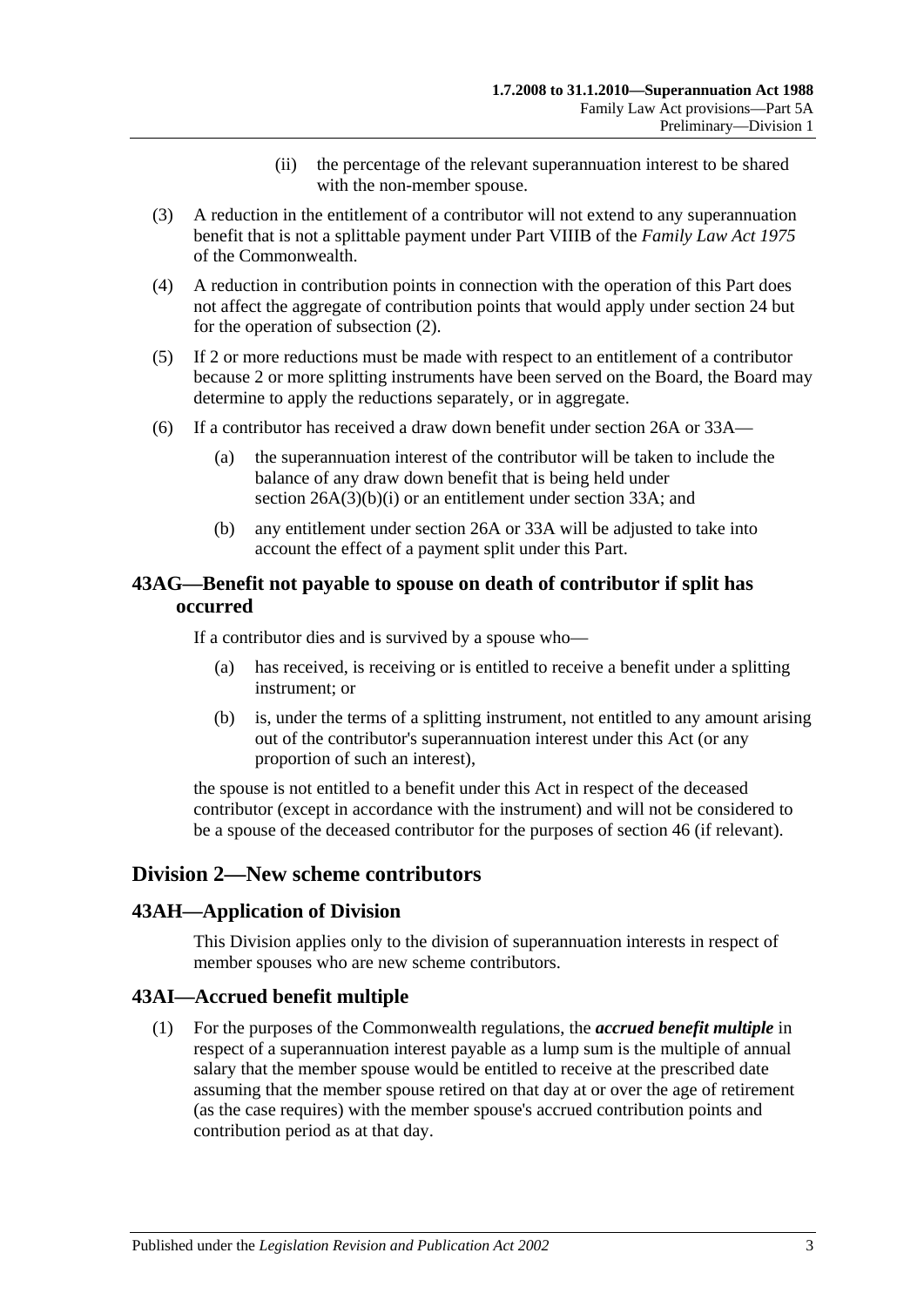- (2) In addition to any other information that may be provided by the Board in connection with this Part, the Board may, on application, provide to an eligible person a statement of the value of a superannuation interest of a member spouse who is a new scheme contributor, as at a particular date specified in the application.
- (3) In this section—

*prescribed date* is the date that is relevant to the determination of an accrued benefit multiple in the particular circumstances.

## <span id="page-89-0"></span>**43AJ—Non-member spouse's entitlement**

- (1) The Board must, on service of a splitting instrument in respect of a lump sum benefit, create an interest for the non-member spouse named in the instrument in accordance with the provisions of the instrument, with effect from the operative time.
- (2) The value of the non-member spouse's interest will be determined by reference to the provisions of the instrument but in any event may not exceed the value of the member spouse's interest.
- <span id="page-89-2"></span><span id="page-89-1"></span>(3) The interest of a non-member spouse under [subsection](#page-89-0) (1) will, according to the election of the non-member spouse—
	- (a) be paid out to the extent (if any) that payment can be made in accordance with the SIS Act; or
	- (b) be rolled over to the credit of the non-member spouse in an account (which may need to be established) in the name of the non-member spouse in the Southern State Superannuation Fund; or
	- (c) be rolled over or transferred to some other superannuation fund or scheme approved by the Board.
- (4) The Board must take the action required under [subsection](#page-89-1) (3) within 28 days after receiving the relevant election.
- (5) However, if an election is not made by the non-member spouse before the end of 28 days after the Board gives notice to the non-member spouse in the manner contemplated by the regulations, the Board must, subject to the regulations, roll over the interest to the credit of the non-member spouse under [subsection](#page-89-2) (3)(b).

# **Division 3—Old scheme contributors**

## **43AK—Application of Division**

This Division applies only to the division of superannuation interests in respect of member spouses who are old scheme contributors.

## **43AL—Accrued benefit multiple**

(1) For the purposes of the Commonwealth regulations, the *accrued benefit multiple* in respect of a superannuation interest payable as a pension is the percentage of annual salary that the member spouse would be entitled to receive as a pension at the prescribed date assuming that the member spouse retired on that day at or over the age of retirement (as the case requires) with the member spouse's accrued contribution points and contribution period as at that day.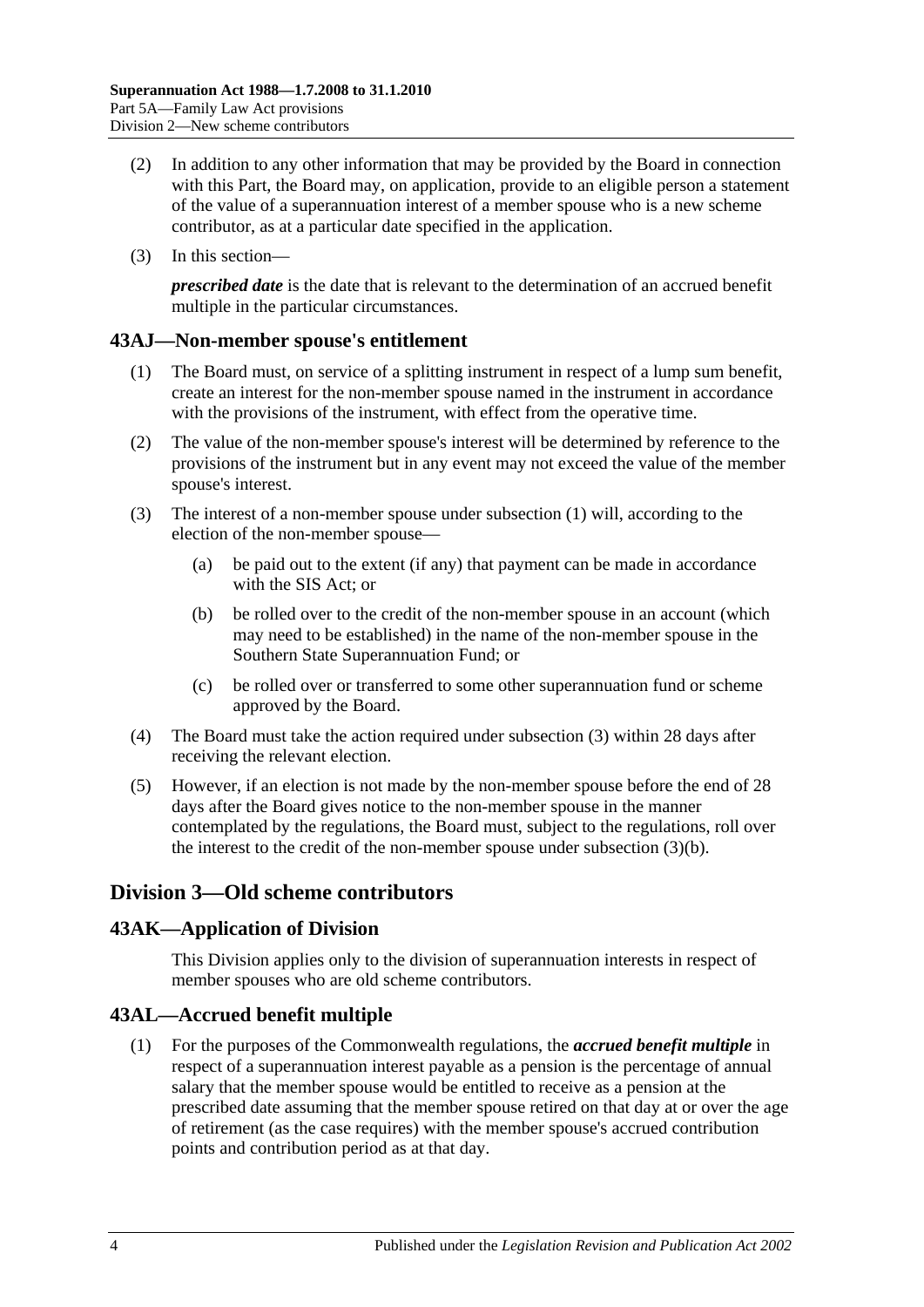- (2) For the purposes of the Commonwealth regulations, the *accrued benefit multiple* in respect of a superannuation interest payable as a lump sum that is a defined benefit interest is the multiple of annual salary that the member spouse would be entitled to receive at the prescribed date assuming that the member spouse retired on that day at or over the age of retirement (as the case requires) and was taking his or her entitlement under the Act on that day.
- (3) In addition to any other information that may be provided by the Board in connection with this Part, the Board may, on application, provide to an eligible person a statement of the value of a superannuation interest of a member spouse who is an old scheme contributor, as at a particular date specified in the application.
- (4) In this section—

*prescribed date* is the date that is relevant to the determination of an accrued benefit multiple in the particular circumstances.

## **43AM—Non-member spouse's entitlement**

- (1) The Board must, on service of a splitting instrument, create an interest for the non-member spouse named in the instrument, with effect from the operative time.
- (2) The form of the non-member spouse's interest will be determined on the basis of whether the superannuation interest is in the growth phase or the payment phase, by the nature of the member spouse's superannuation interest, and by reference to the provisions of the instrument.

## **43AN—Non-member spouse's entitlement where pension is in growth phase**

- (1) If the Board is served with a splitting instrument in respect of a pension that is in the growth phase, the non-member spouse is not entitled to receive his or her entitlement in the form of a pension commencing at the same time as the member spouse's pension under this Act but is, instead, entitled to have a lump sum determined under this section paid on his or her behalf in accordance with this Part.
- (2) The lump sum to which a non-member spouse is entitled, as at the operative time, will be determined—
	- (a) where the splitting instrument specifies a percentage of the member spouse's superannuation interest for the purposes of the split—by applying that percentage split to the member spouse's superannuation entitlement based on the relevant accrued benefit multiple and by applying any relevant method or factor that applies under [section](#page-87-1) 43AD;
	- (b) subject to [subsection](#page-90-0) (3), where the splitting instrument specifies a lump sum amount for the purposes of the split—by adopting that lump sum.
- <span id="page-90-0"></span>(3) The value of a lump sum payable to a non-member spouse under this section must not exceed the value of the member spouse's interest.

## <span id="page-90-1"></span>**43AO—Non-member spouse's entitlement where pension is in payment phase**

(1) If the Board is served with a splitting instrument in respect of a pension that is in the payment phase, the Board must split the pension between the member spouse and non-member spouse in accordance with the instrument, with effect from the operative time.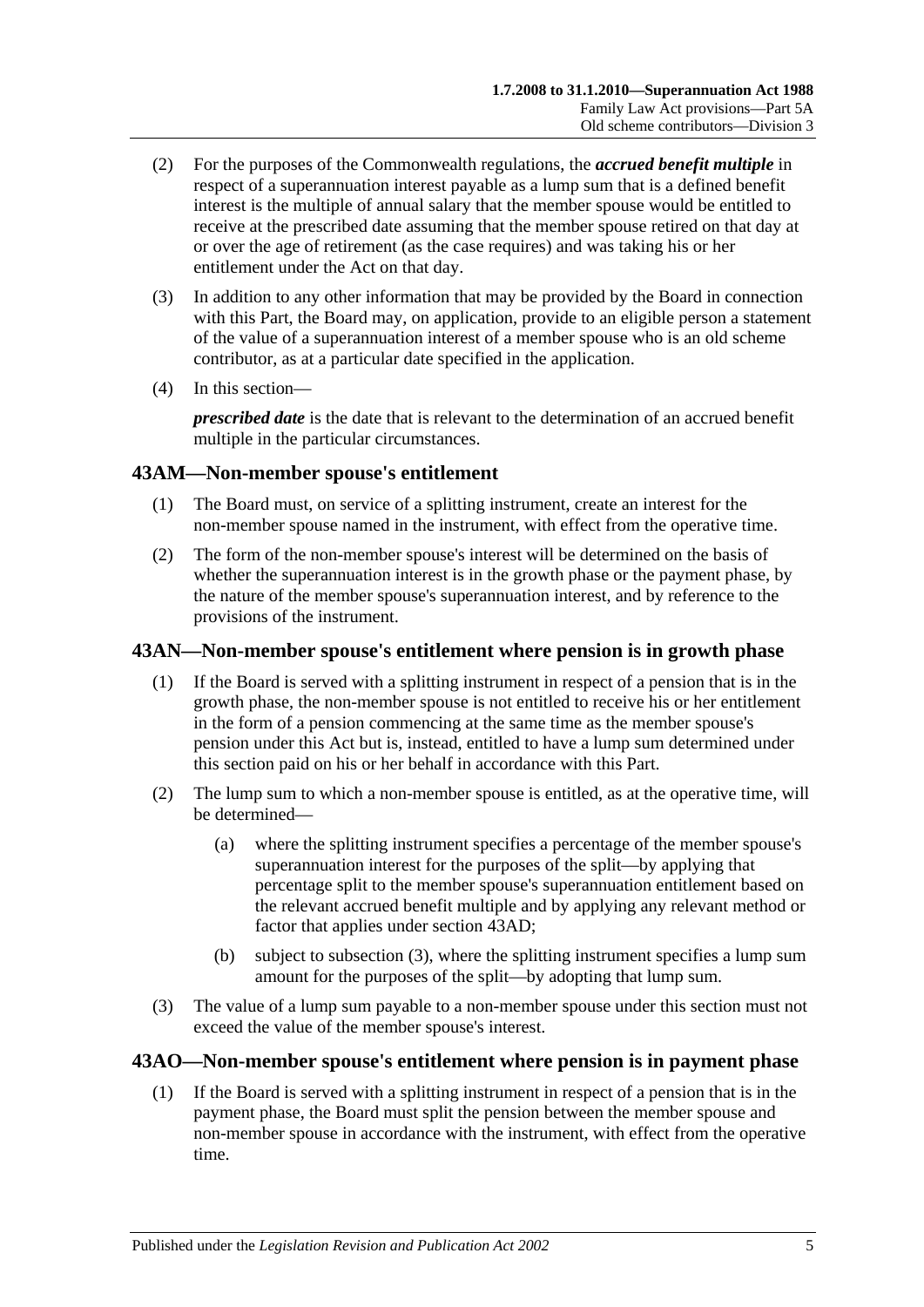- (2) The non-member spouse may—
	- $(a)$
- (i) in accordance with the terms of the splitting instrument; or
- (ii) by notice in writing given to the Board within the prescribed period,

elect to have the whole of his or her share of the superannuation interest determined under [subsection](#page-90-1) (1) converted to (and taken as) a separate pension entitlement (to be referred to as an *associate pension* for the purposes of this Act) for the lifetime of the non-member spouse; or

- <span id="page-91-0"></span>(b) by notice in writing given to the Board within the prescribed period, elect to have the whole of his or her share of the superannuation interest determined under [subsection](#page-90-1) (1) commuted to a lump sum.
- (3) The following provisions will apply with respect to an associate pension:
	- (a) the amount of the pension will be determined by applying the methods and factors prescribed by the regulations;
	- (b) the non-member spouse will not be taken to be a contributor on account of the entitlement to the pension;
	- (c) the pension will be indexed;
	- (d) no derivative, reversionary or other rights will arise or continue on account of the entitlement to the pension after the death of the non-member spouse.
- (4) A lump sum under [subsection](#page-91-0) (2)(b) will be determined by applying the methods and factors prescribed by the regulations.
- (5) If the non-member spouse is taking his or her entitlement as a pension (other than an associate pension) and there is a reduction in the member spouse's pension under this Act, there will be a corresponding reduction in the non-member spouse's pension.
- (6) If the non-member spouse is taking his or her entitlement as a pension (other than an associate pension) and the payment of the member spouse's pension ceases, there will be a corresponding cessation in the payment of the non-member spouse's pension.
- <span id="page-91-1"></span>(7) If the non-member spouse dies while entitled to, or in receipt of, a pension under this section (other than an associate pension), the non-member spouse's legal representative may, by notice in writing given to the Board within the prescribed period, elect to have the pension commuted to a lump sum.
- (8) A lump sum under [subsection](#page-91-1) (7) will be determined by applying the methods and factors prescribed by the regulations to the non-member spouse's entitlement.
- (9) In this section—

*legal representative*, in relation to a deceased non-member spouse, means a person—

- (a) holding office as executor of the will of the deceased non-member spouse where probate of the will has been granted or resealed in South Australia or any other State or a Territory; or
- (b) holding office in South Australia or any other State or a Territory as administrator of the estate of the deceased non-member spouse.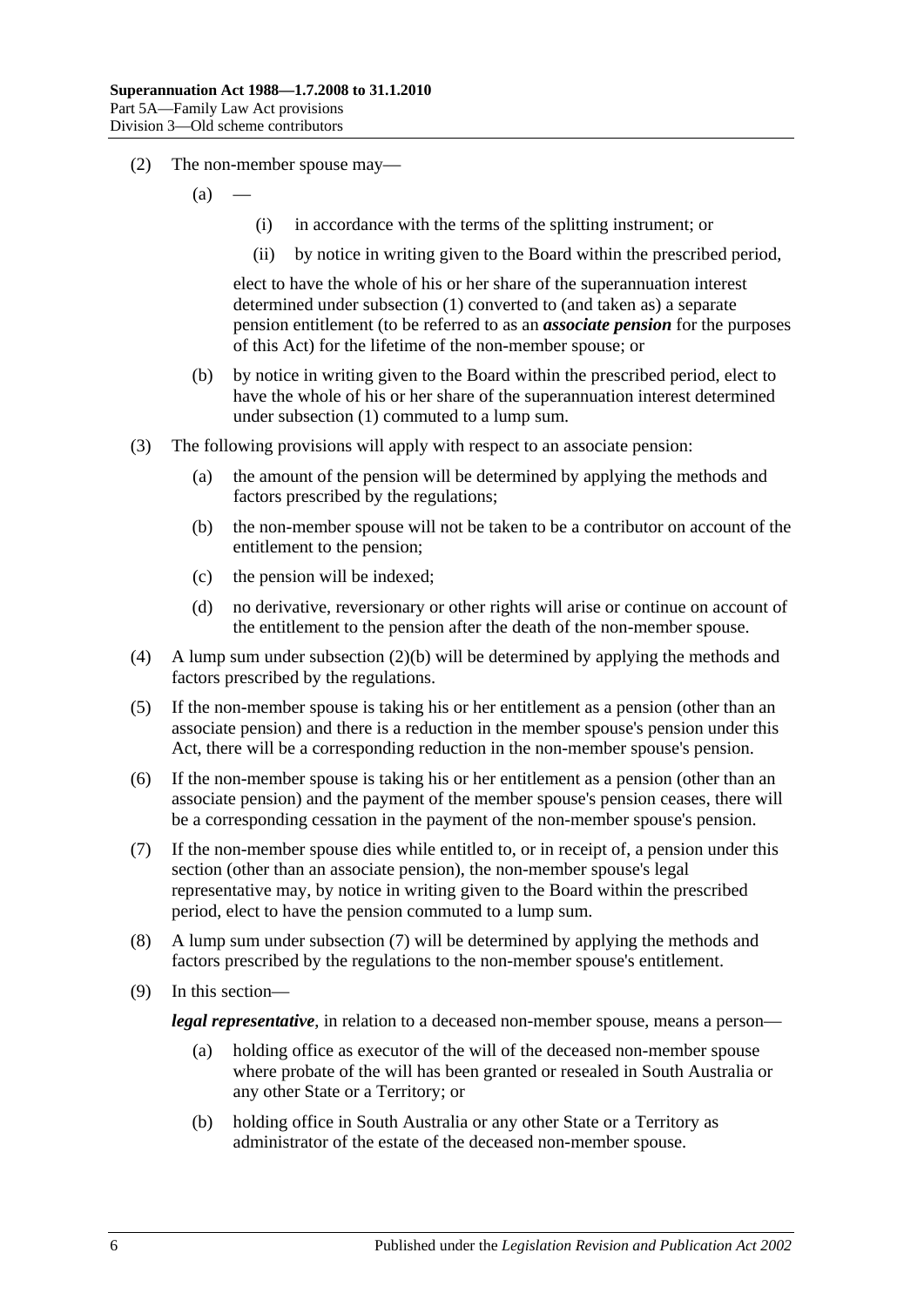#### <span id="page-92-0"></span>**43AP—Payment of non-member spouse's entitlement**

- (1) If the interest of a non-member spouse created under this Division after service of a splitting instrument or after the commutation of a pension payable to the non-member spouse is a lump sum, the interest will, according to the election of the non-member spouse—
	- (a) be paid out to the extent (if any) that payment can be made in accordance with the SIS Act; or
	- (b) be rolled over to the credit of the non-member spouse in an account (which may need to be established) in the name of the non-member spouse in the Southern State Superannuation Fund; or
	- (c) be rolled over or transferred to some other superannuation fund or scheme approved by the Board.
- <span id="page-92-1"></span>(2) The Board must take the action required under [subsection](#page-92-0) (1) within 28 days after receiving the relevant election.
- (3) However, if an election is not made by the non-member spouse before the end of 28 days after the Board gives notice to the non-member spouse in the manner contemplated by the regulations, the Board must, subject to the regulations, roll over the interest to the credit of the non-member spouse under [subsection](#page-92-1)  $(1)(b)$ .
- (4) If the interest of a non-member spouse created under this Division after service of a splitting instrument is a pension (and the non-member spouse has not directed that the pension be commuted to a lump sum), the Board must split the relevant pension within the prescribed period after receipt of the splitting instrument (with effect from the relevant date), and begin to make the payments in accordance with the regulations (subject to any cessation of the payment of the member spouse's pension).

# **Division 4—Fees**

## <span id="page-92-2"></span>**43AQ—Fees**

- (1) The Board may fix fees in respect of matters in relation to which fees may be charged under regulation 59 of the Commonwealth regulations.
- (2) Any fee fixed under [subsection](#page-92-2) (1) that is payable by a member spouse or a non-member spouse and has not been paid within 1 month of the amount becoming payable may be deducted by the Board—
	- (a) if the outstanding fee is payable by a member spouse—
		- (i) from the member spouse's contribution account; or
		- (ii) from any benefit payable to the member spouse under this Act;
	- (b) if the outstanding fee is payable by a non-member spouse—
		- (i) from any interest that is to be rolled over or transferred to a fund for the benefit of the non-member spouse; or
		- (ii) from any other benefit payable to the non-member spouse under this Act.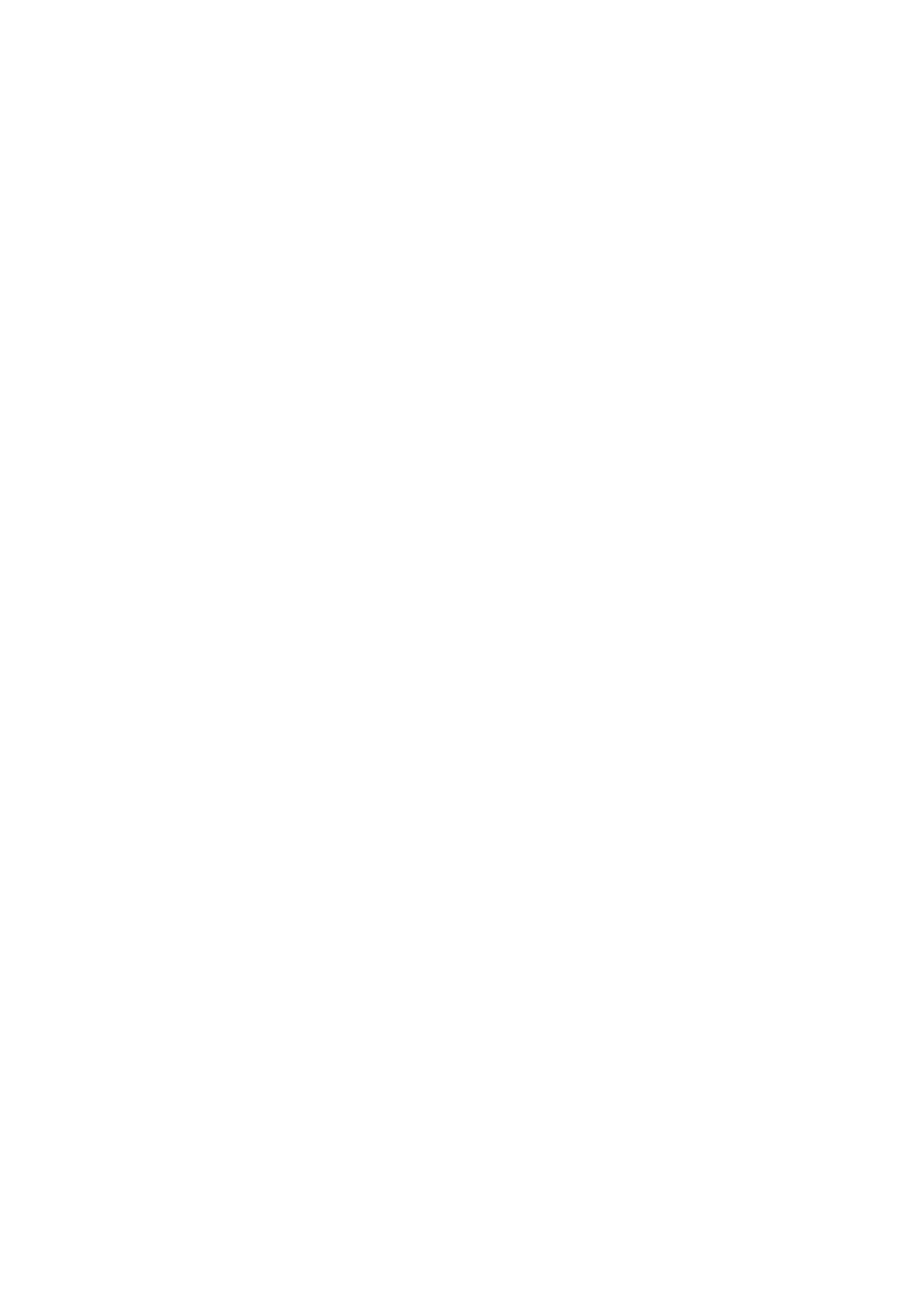# **Part 6—Miscellaneous**

## **43B—Exclusion of benefits under awards etc**

- (1) A person who employs a contributor in employment to which this Act applies cannot be required by or under the *[Industrial Relations Act \(S.A.\)](http://www.legislation.sa.gov.au/index.aspx?action=legref&type=act&legtitle=Industrial%20Relations%20Act%20(S.A.)%201972) 1972* or by an award, industrial agreement or contract of employment to make a payment or payments
	- in the nature of superannuation; or
	- (b) to a superannuation fund,

for the benefit of the contributor or for the benefit of some other person in respect of the contributor.

- (2) An award cannot be made or varied under the *[Industrial Relations Act \(S.A.\)](http://www.legislation.sa.gov.au/index.aspx?action=legref&type=act&legtitle=Industrial%20Relations%20Act%20(S.A.)%201972) 1972* on or after 1 July 1992 under which a person who employs, or has employed, a contributor is required to make a payment or payments in respect of a period of employment to which this Act applies occurring before that date—
	- (a) in the nature of superannuation; or
	- (b) to a superannuation fund,

for the benefit of the contributor or for the benefit of some other person in respect of the contributor.

## **44—Review of the Board's decisions**

- (1) Any person who is dissatisfied with a decision of the Board under this Act may appeal to the Administrative and Disciplinary Division of the District Court or to the Board against the decision.
- (4) On an appeal to the Board, the Board may substitute another decision for its original decision or confirm its original decision.

## <span id="page-94-2"></span><span id="page-94-0"></span>**45—Effect of workers compensation etc on pension**

- <span id="page-94-1"></span>(1) Where at any time during a financial year a contributor who is receiving, or would, but for this subsection, be entitled to receive, a pension under another provision of this Act is also receiving or entitled to receive—
	- (a) weekly payments of workers compensation; or
	- (b) in the case of a relevant contributor—income from remunerative activities engaged in by the contributor,

the following provisions apply:

- (c) the pension will be reduced by the amount of the workers compensation payments and if those payments equal or exceed the amount of the pension, the pension will be suspended;
- (d) if the contributor is a relevant contributor—
	- (i) the Board must estimate the income (if any) that the contributor is likely to receive during the financial year from remunerative activities engaged in by the contributor; and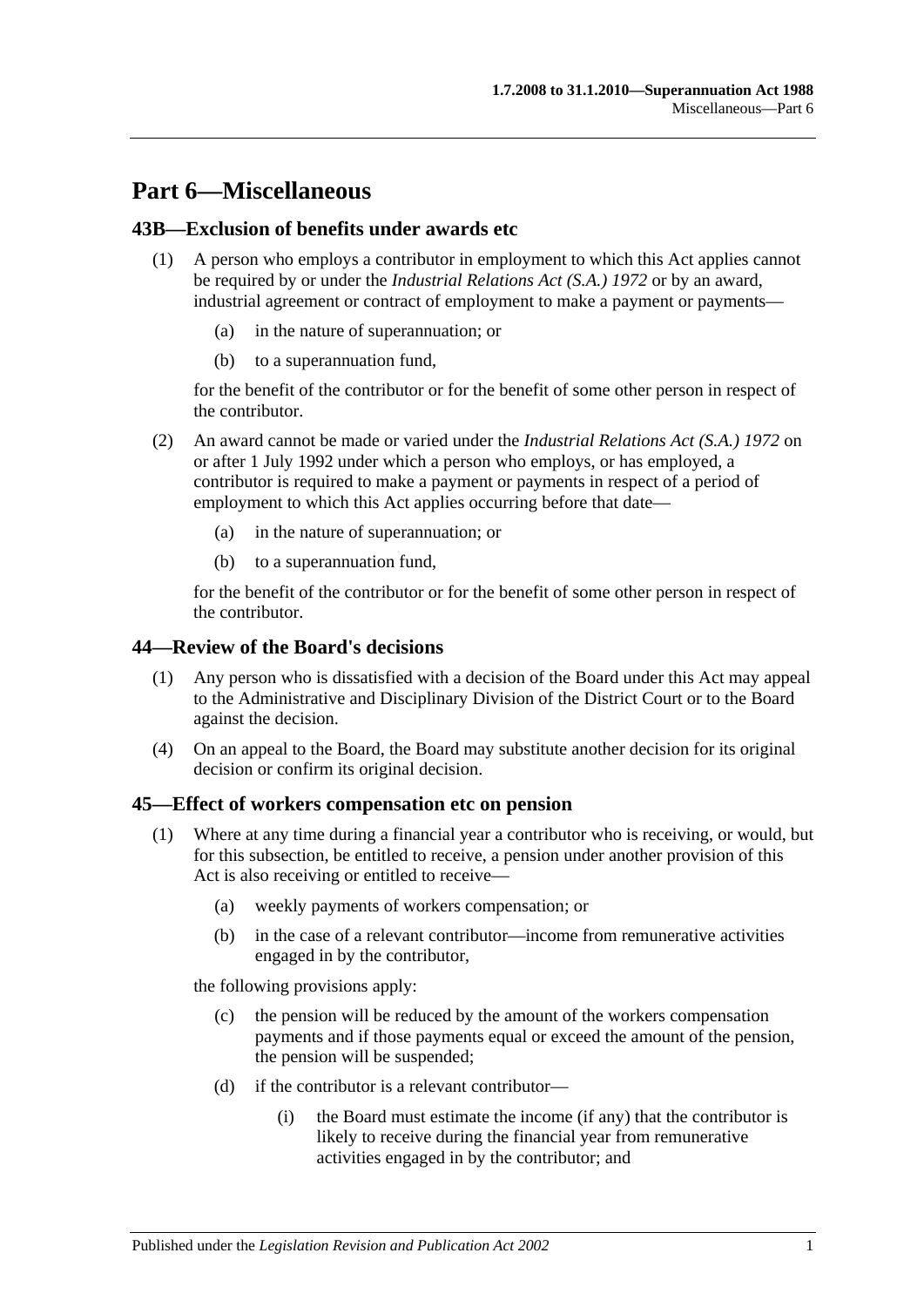- (ii) it must be assumed that the income estimated by the Board will be paid at a uniform rate throughout the financial year;
- <span id="page-95-2"></span><span id="page-95-0"></span>(f) if the aggregate of the pension and the workers compensation payments (if any) and, if the contributor is a relevant contributor, the income from remunerative activities (if any) (paid at the rate assumed, by [paragraph](#page-95-0) (d)(ii)) exceeds the contributor's notional salary, the pension will be reduced by the amount of the excess and, if that amount equals or exceeds the amount of the pension, the pension will be suspended;
- (g) at the end of the financial year the Board must, if the contributor is a relevant contributor, determine the income from remunerative activities actually received by the contributor during that year and if, on the basis of the income actually received—
	- (i) the pension has been underpaid, an amount equivalent to the underpayment must be paid to the contributor or if the contributor has died, to his or her estate;
	- (ii) the pension has been overpaid, the amount overpaid may be deducted from future payments of pension or from any other amount to be paid to the contributor under this Act or, if the contributor has died, the amount overpaid is a debt due by the contributor's estate to the Treasurer.
- (1aa) [Subsection](#page-94-0) (1) does not apply in relation to a pension that constitutes a draw down benefit under [section](#page-56-0) 33A.
- <span id="page-95-1"></span>(1a) Income of a kind referred to in [subsection](#page-94-1)  $(1)(a)$  and  $(b)$  will—
	- (a) in the case of workers compensation payments—be taken to include payments lawfully made to some person other than the contributor;
	- (b) in the case of income from remunerative activities—be taken to include—
		- (i) the monetary value of income that is in a non-monetary form; and
		- (ii) income lawfully paid to some person other than the contributor.
- (2) Where—
	- (a) the spouse of a deceased contributor is receiving or would, but for this subsection, be entitled to receive, a pension under this Act; and
	- (b) the spouse is also receiving, or entitled to receive weekly workers compensation payments in consequence of the contributor's death,

the following provisions apply—

- (c) if the weekly workers compensation payments equal or exceed the amount of the pension, the pension will be suspended;
- (d) in any other case, the pension will be reduced so that the aggregate equals the pension that the spouse would have received if there had been no entitlement to workers compensation.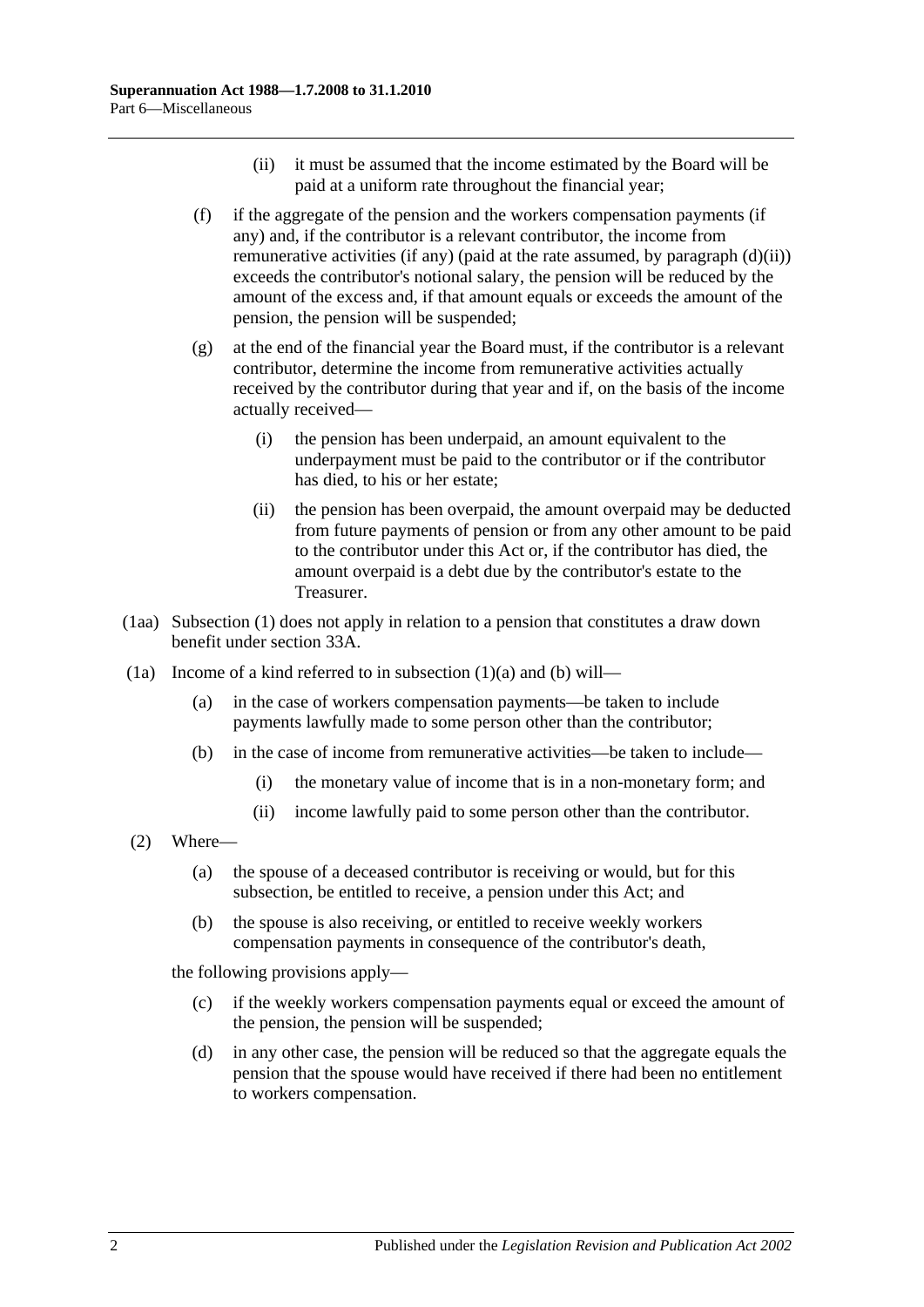- (3) Where an eligible child of a deceased contributor is receiving or entitled to receive weekly workers compensation payments in consequence of the contributor's death, the following provisions apply—
	- (a) if the weekly workers compensation payments equal or exceed the amount of the pension, the pension will be suspended;
	- (b) in any other case, the pension will be reduced so that the aggregate equals the pension that the child would have received if there had been no entitlement to workers compensation.
- (4) Where a right to weekly workers compensation payments has been surrendered in whole or in part by commutation or by agreement, the person who would have been entitled to those payments if the right to them had not been surrendered will be taken, for the purposes of this section, to be receiving them unless—
	- (a) if the person is a contributor—the contributor has reached the age of retirement; or
	- (b) if the person is the spouse of a deceased contributor—the contributor would have reached the age of retirement if he or she were still alive.
- (5) Where a contributor whose pension is subject to suspension or reduction under this section dies, the suspension or reduction will be ignored in calculating any pension that becomes payable on the contributor's death to a spouse or eligible child of the contributor.
- (6) Where part of a retrenchment pension has been commuted
	- (a) the amount of the pension for the purposes of [subsection](#page-95-2)  $(1)(f)$  will be the amount of the pension that the contributor would have been receiving if part of it had not been commuted; and
	- (b) the amount (if any) by which the pension is to be reduced under [subsection](#page-95-2) (1)(f) must be deducted from the part of the pension that has not been commuted.
- (7) In this section—

*relevant contributor* means a contributor—

- (a) who has not reached the age of retirement; and
- (b) whose entitlement to receive a pension under another provision of this Act does not relate to a pension granted on the basis of his or her age.

## <span id="page-96-0"></span>**46—Division of benefit where deceased contributor is survived by lawful and putative spouses**

- <span id="page-96-1"></span>(1) If a deceased contributor is survived by a lawful spouse and a putative spouse, any benefit to which a surviving spouse is entitled under this Act will be divided between them in a ratio determined by reference to the relative length of the periods for which each of them cohabited with the deceased as his or her spouse.
- (2) Where a number of periods of cohabitation are to be aggregated for the purpose of determining an aggregate period of cohabitation for the purpose of [subsection](#page-96-1) (1), any separate period of cohabitation of less than three months will be disregarded.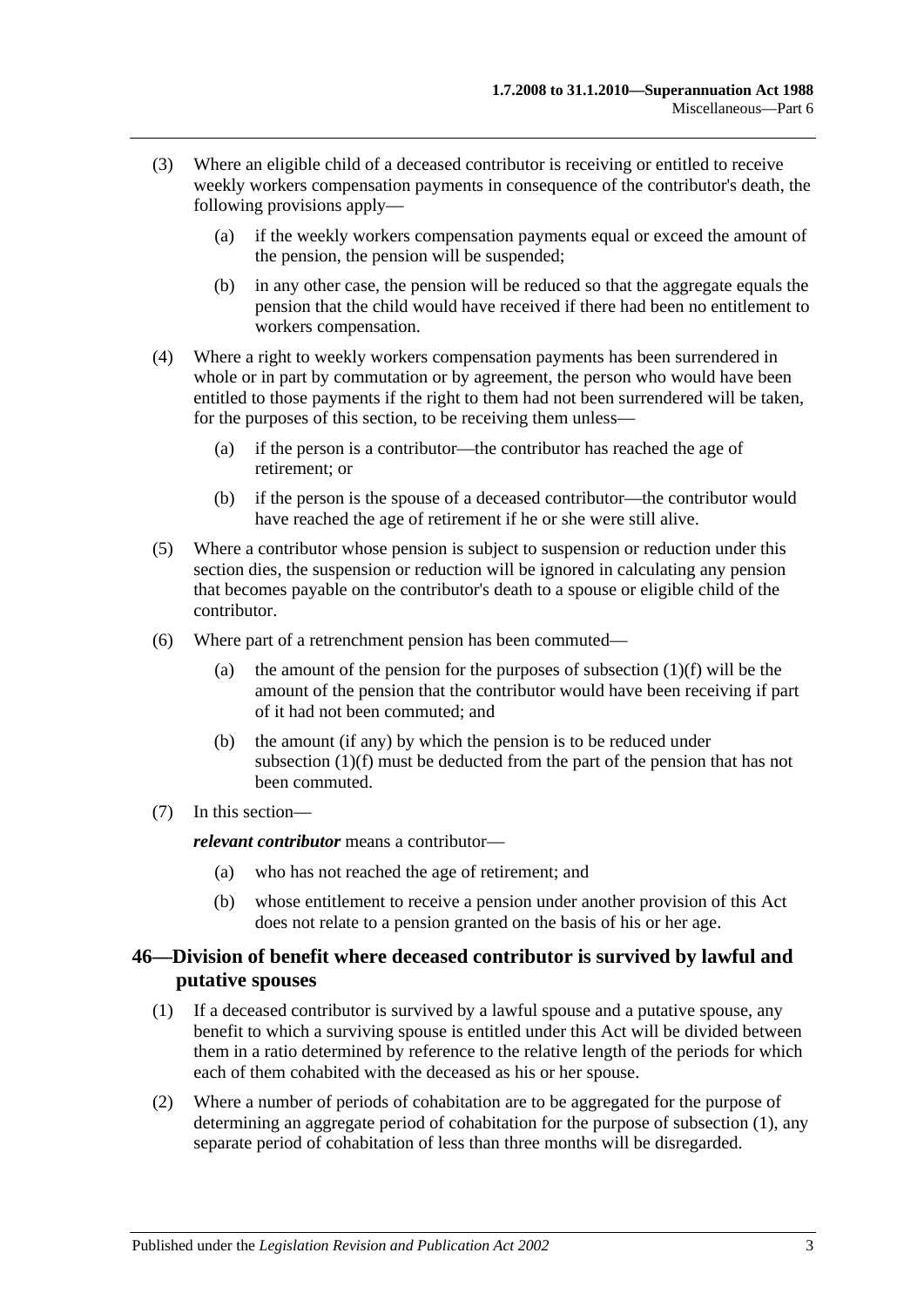- (3) A surviving spouse must, at the request of the Board, furnish it with any information that it requires for the purposes of making a division under [subsection](#page-96-1) (1).
- (4) A putative spouse is not entitled to any benefit under this section, unless the deceased contributor and that spouse were putative spouses as at the date of the contributor's death.
- (5) Where—
	- (a) a deceased contributor is survived by a lawful and a putative spouse;
	- (b) a benefit is paid to one of them on the assumption that he or she is the sole surviving spouse of the deceased,

the other spouse has no claim on the benefit insofar as it has been already paid unless that spouse gave the Board notice of his or her claim before the date of the payment.

## <span id="page-97-1"></span>**47—Adjustment of pensions**

- (1) Where a pension is expressed to be indexed, the Board must adjust the amount of the pension from the first payment of pension in each adjustment period to reflect—
	- (a) in the case of an April adjustment period—the percentage variation (rounded to two decimal places) between the Consumer Price Index for the immediately preceding December quarter and the Consumer Price Index for the immediately preceding June quarter; and
	- (b) in the case of an October adjustment period—the percentage variation (rounded to two decimal places) between the Consumer Price Index for the immediately preceding June quarter and the Consumer Price Index for the immediately preceding December quarter.
- (2) If on the first day of the relevant adjustment period, the pension has been payable for a period of less than six months, the extent of the adjustment will be reduced to reflect the proportion which the period of payment of the pension bears to six months.
- <span id="page-97-0"></span>(3) If the pension was partially commuted to a lump sum under the repealed Act and no further commutation has occurred under this Act, the variation will be based on the amount of the pension that would have been payable if the commutation had not occurred rather than on the actual pension.
- (4) To avoid a reduction in pensions the Treasurer may direct that [subsection](#page-97-1) (1) does not apply in relation to a particular adjustment period.
- (5) In that event an adjustment in the next adjustment period in relation to which [subsection](#page-97-1) (1) applies will be based on the variation between the Consumer Price Index for the June or December quarter (whichever is applicable) immediately preceding that period and the Consumer Price Index for the June or December quarter (whichever is applicable) immediately preceding the adjustment period in relation to which [subsection](#page-97-1) (1) last applied.
- (6) In this section—

*adjustment period* means the period of six months commencing at the commencement of 1 April and 1 October in each year;

*April adjustment period* means an adjustment period commencing at the commencement of 1 April in any year;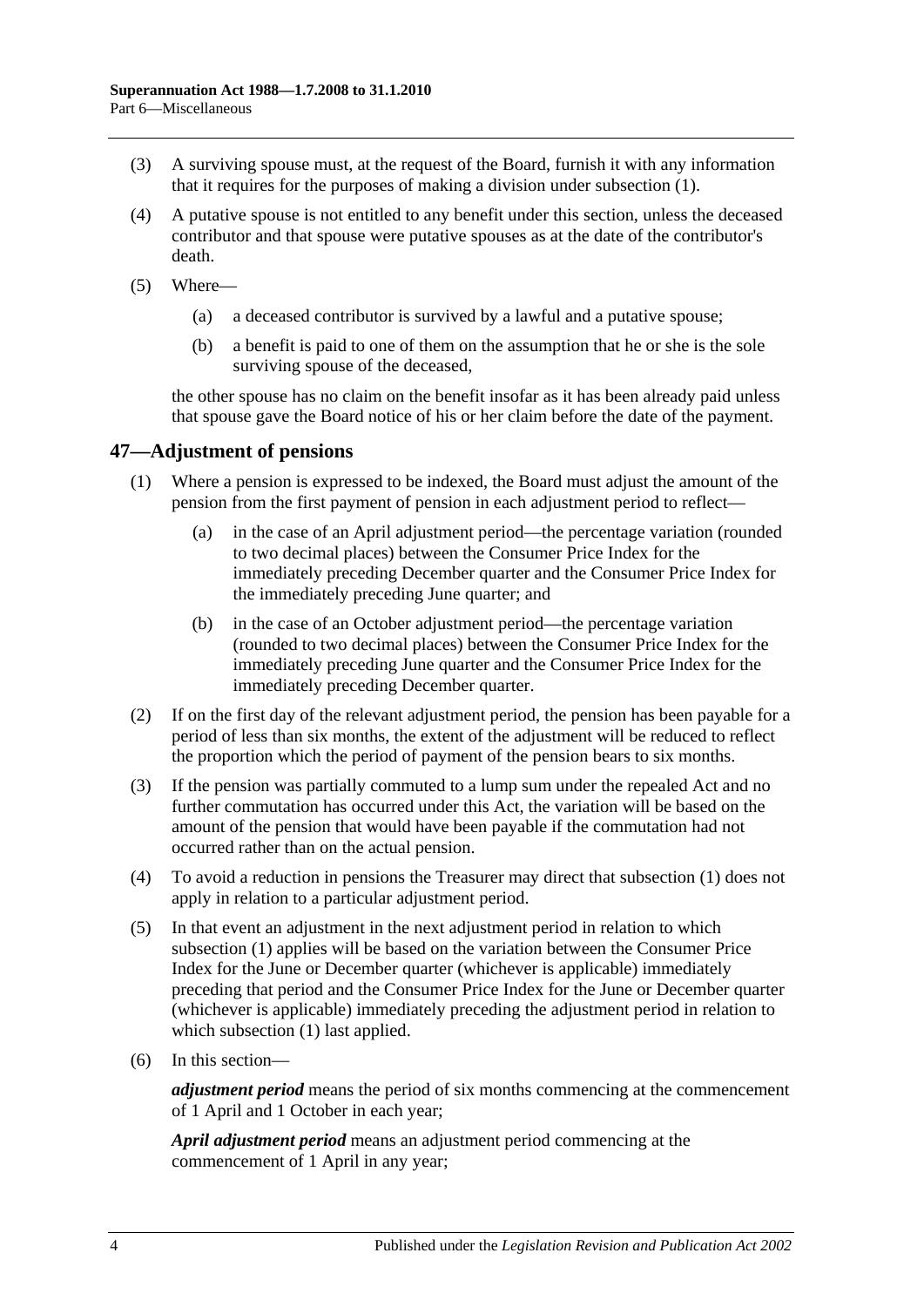*October adjustment period* means an adjustment period commencing at the commencement of 1 October in any year.

#### **47A—Subsequent roll over of benefits to another fund or scheme**

A contributor who is entitled to benefits in the form of a lump sum that is preserved under this Act may, at any time before reaching the age of 55 years, require the Board to pay those benefits to some other superannuation fund or scheme approved by the Board.

#### **47B—Roll over of benefits from another fund or scheme**

The Board may, on such terms and conditions as it thinks fit, accept the payment of benefits on behalf of a contributor from another superannuation fund or scheme.

#### <span id="page-98-0"></span>**47C—Portion of pension etc to be charged against contribution account etc**

- (1) A proportion of a pension or lump sum under [Part 5](#page-56-1) paid to, or in relation to, a contributor will be charged against the contributor's contribution account or, if the account has been closed, will be charged against the relevant division of the Fund.
- <span id="page-98-1"></span>(2) The proportion for the purposes of [subsection](#page-98-0) (1) will be equivalent to the proportion of the future benefits payable under [Part 5](#page-56-1) that can, in the opinion of the Board, be met from the Fund.
- (3) The opinion of the Board must be based on the most recent triennial report under [section](#page-23-0) 21(4).

## **47D—Charge against Fund if draw down benefit paid**

If a contributor becomes entitled to a draw down benefit under [section](#page-30-0) 26A or [33A—](#page-56-0)

- (a) when the draw down benefit is paid under [section](#page-30-0) 26A—there will be a charge on the relevant division of the Fund equal to the amount charged to the contributor's contribution account and, if relevant, any roll over account, on account of the payment of the draw down benefit;
- (b) when the draw down benefit is paid under [section](#page-56-0) 33A—there will be a charge on the relevant division of the Fund determined by applying the same proportion that applies under [section](#page-98-1) 47C(2) with respect to the payment of a pension.

#### **48—Repayment of contribution account balance and minimum benefits**

- (1) Where—
	- (a) a contributor's employment has terminated or has been terminated; and
	- (b) no pension has been paid under this Act to or in relation to the contributor following termination of the employment; and
	- (c) no benefit is payable (either immediately or prospectively) under any other provision of this Act,

an amount equivalent to the balance standing to the contributor's contribution account will be paid to the contributor or the contributor's estate (and charged against that account).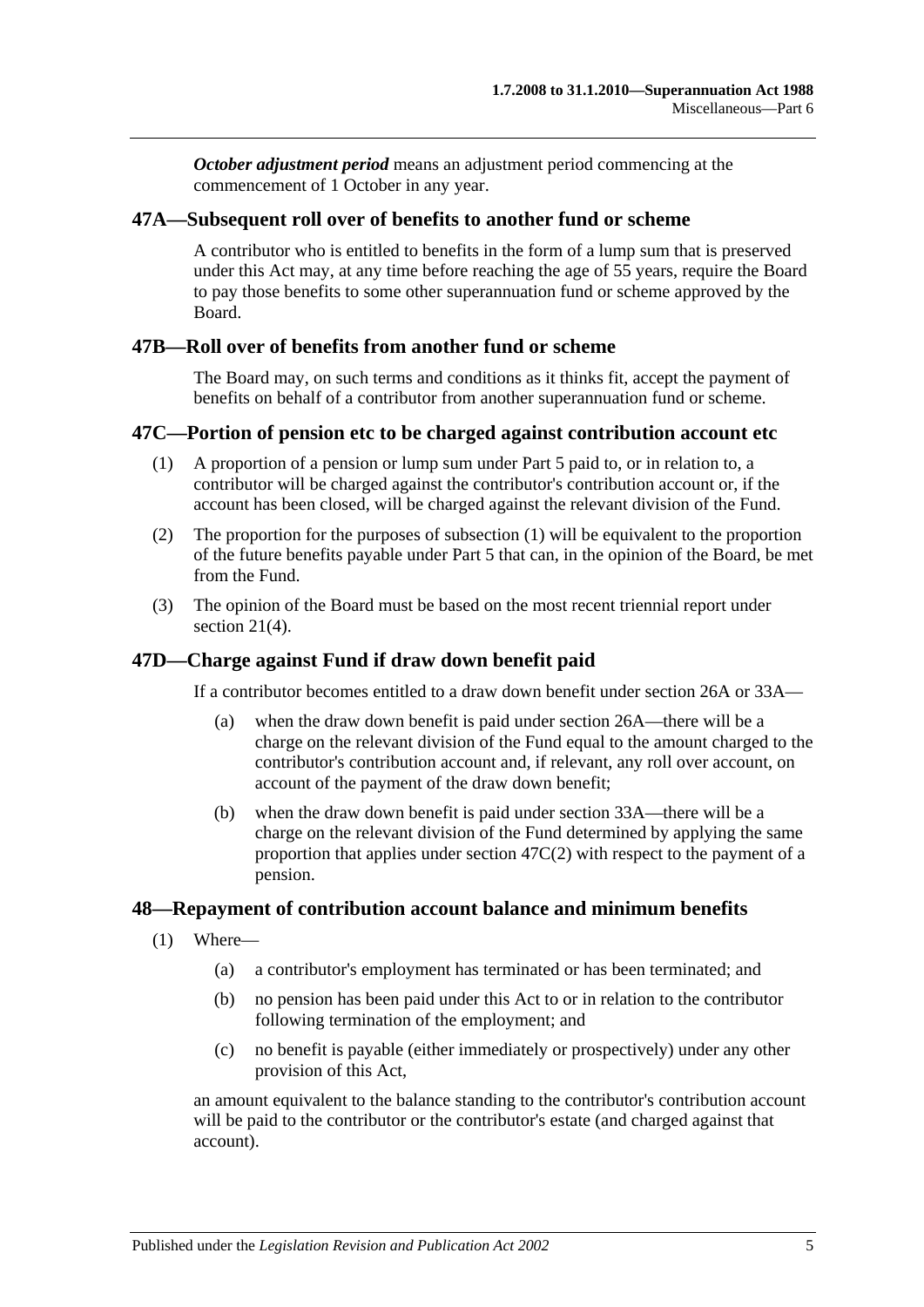#### <span id="page-99-1"></span>(2) Where—

- (a) a contributor's employment terminates or is terminated; and
- (b) either immediately or after a period of preservation of the contributor's benefits—
	- (i) a pension is paid under this Act to the contributor; or
	- (ii) a pension is paid under this Act to the contributor and then, on the contributor's death, a pension is paid under this Act to the spouse of the contributor; or
	- (iii) the contributor's employment is terminated by death and a pension is paid under this Act to the spouse of the contributor; or
	- (iv) the contributor dies after a period of preservation before receiving a pension and a pension is paid under this Act to his or her spouse; and
- <span id="page-99-2"></span>(c) the pension, or the last of the pensions to be payable, ceases before the expiration of the period of 4.5 years after the pension, or the first of the pensions, commenced and no actual or prospective right to a pension exists and no other benefit is payable under this Act,

an amount determined in accordance with [subsection](#page-99-0) (2a) is payable to the contributor's estate.

- <span id="page-99-0"></span>(2a) The amount referred to in [subsection](#page-99-1) (2) is the amount of the pension or pensions that would have been payable to, or in relation to, the contributor during the period referred to in [subsection](#page-99-2)  $(2)(c)$  if the pension or pensions had not ceased, reduced  $by-$ 
	- (a) the amount of the lump sum, or the aggregate of the lump sums, (if any) paid on commutation of the pension or pensions; and
	- (b) the amount of the pension or pensions actually paid to, or in relation to, the contributor.
- (2b) When computing the amount of the pension or pensions that would have been payable during the period referred to in [subsection](#page-99-2)  $(2)(c)$ —
	- (a) it will be assumed that the pension or pensions were not reduced by commutation or reduced or suspended under [section](#page-94-2) 45; and
	- (b) the provisions of this Act for indexation of pensions will be ignored.
- (3) Where—
	- (a) a contributor's employment terminates or is terminated; and
	- (b) a pension becomes payable under this Act to or in relation to the contributor; and
	- (c) the amount standing to the credit of the contributor's contribution account exceeds what would have been the balance of the account if the contributor had contributed throughout his or her contribution period at the standard contribution rate,

the amount of the excess will be paid to the contributor or the contributor's estate (as the case requires).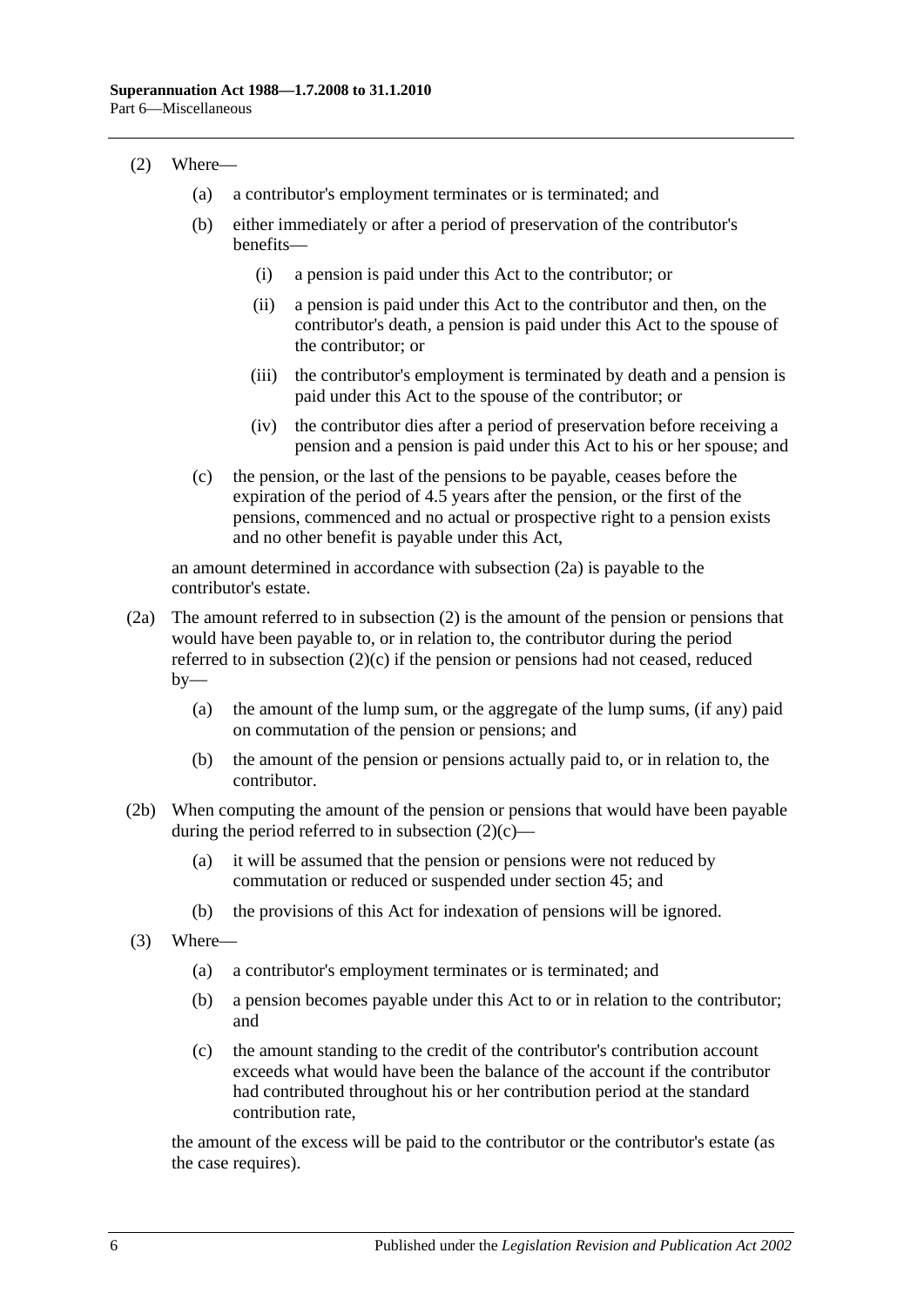#### **49—Special provision for payment in case of infancy or death**

- (1) Where a pension or monetary sum is payable under this Act to a child, the Board may, in its discretion, pay it—
	- (a) to the child; or
	- (b) to a parent, guardian or trustee on behalf of the child.
- (2) Where a person to whom money is payable under this Act dies, the Board may, in its discretion, pay the money to—
	- (a) the personal representative of the deceased; or
	- (b) the spouse of the deceased; or
	- (c) the children of the deceased.

#### **50—Pension not to be assignable**

- (1) A right to a pension under this Act cannot be assigned.
- (2) This section does not prevent the making of a garnishee order in relation to a pension.

#### **51—Liabilities may be set off against benefits**

Any liability of a contributor arising under this Act or the repealed Act may be set off against any payment that is to be made to or in relation to the contributor under this Act.

#### **51A—Method of making contributions**

- (1) Contributions to be made to the Treasurer by a contributor under [section](#page-26-0) 23 are to be deducted from the contributor's salary and paid to the Treasurer.
- (2) A contributor cannot make any contribution to the Scheme in addition to the contributions he or she makes under [section](#page-26-0) 23.

#### **52—Annuities**

- (1) The Board may, with the Minister's approval, provide annuities on terms and conditions fixed by the Board.
- (2) The Board can only undertake to provide an annuity—
	- (a) to, or in relation to, a contributor; or
	- (b) to, or in relation to, a person who is, or has been, a member of some other public sector superannuation scheme.

#### **53—Continuation of the Voluntary Savings Account**

- (1) The Board may continue to maintain the Voluntary Savings Account for the benefit of contributors and such other persons as the Board determines.
- (2) The terms on which money is accepted on deposit in the Voluntary Savings Account will be as determined by the Board from time to time.
- (3) The cost of administering the Voluntary Savings Account will be paid from the income of that account.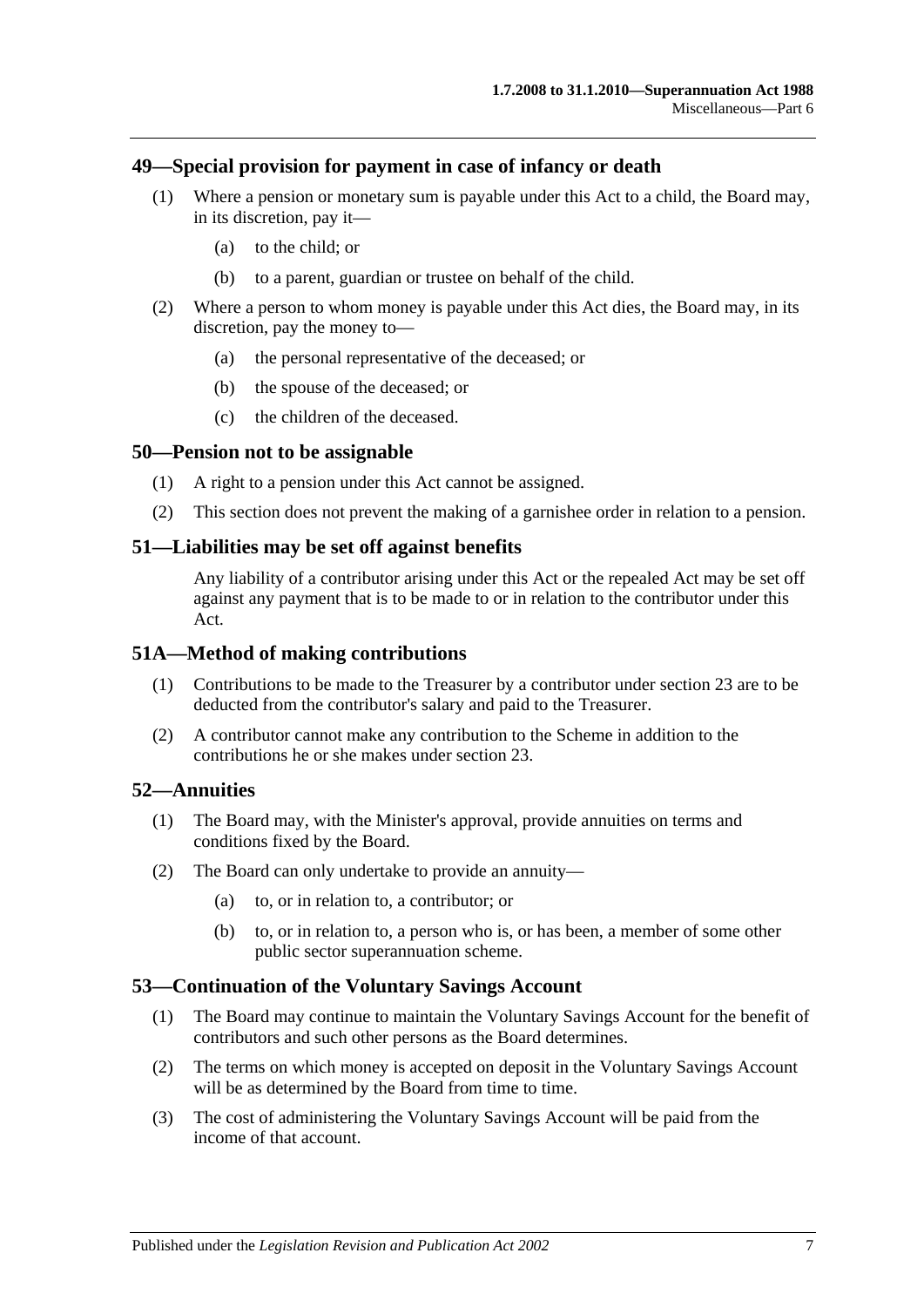#### <span id="page-101-0"></span>**54—Power to obtain information**

- (1) The Board may, from time to time, require an employing authority, workers compensation authority, employee, contributor or pensioner to supply the Board with any information that it reasonably requires for the purposes of this Act.
- (2) The Board may require an employee, contributor or pensioner to verify information supplied under this section by statutory declaration.
- (3) If a pensioner fails to comply with a requirement under this section, the Board may suspend payment of the pension until the requirement is complied with.
- <span id="page-101-1"></span>(4) A person who—
	- (a) fails to comply with a requirement under [subsection](#page-101-0) (1); or
	- (b) supplies information in response to such a requirement that is false or misleading in a material particular,

is guilty of an offence.

Maximum penalty: \$10 000.

- (5) Where a contributor commits an offence against [subsection](#page-101-1) (4), the Board may expel the contributor from membership of the Scheme and, in that event—
	- (a) the amount standing to the credit of the former contributor's contribution account will be repaid to the contributor; and
	- (b) no further benefit will be payable under this Act to or in relation to the former contributor.
- (6) For the purposes of any other Act or law, a workers compensation authority will be taken, when acting under this section, to be disclosing information in the course of official duties.
- (7) In this section—

*workers compensation authority* includes any person or authority with power to determine or manage claims for workers compensation.

## **55—Confidentiality**

- (1) A member or former member of the Board or the board of directors of the Superannuation Funds Management Corporation of South Australia, or a person employed or formerly employed in the administration of this Act, must not divulge information of a personal or private nature, or information as to the entitlements or benefits of any person under this Act (including under an administered scheme under [Schedule 3\)](#page-128-0) except—
	- (a) as required by or under any Act of the State or the Commonwealth; or
	- (b) to, or with the consent of, that person; or
	- (c) to that person's employer or employing authority; or
	- (d) to any other person for purposes related to the administration of this Act or, if relevant, an administered scheme under [Schedule 3;](#page-128-0) or
	- (e) as may be required by a court; or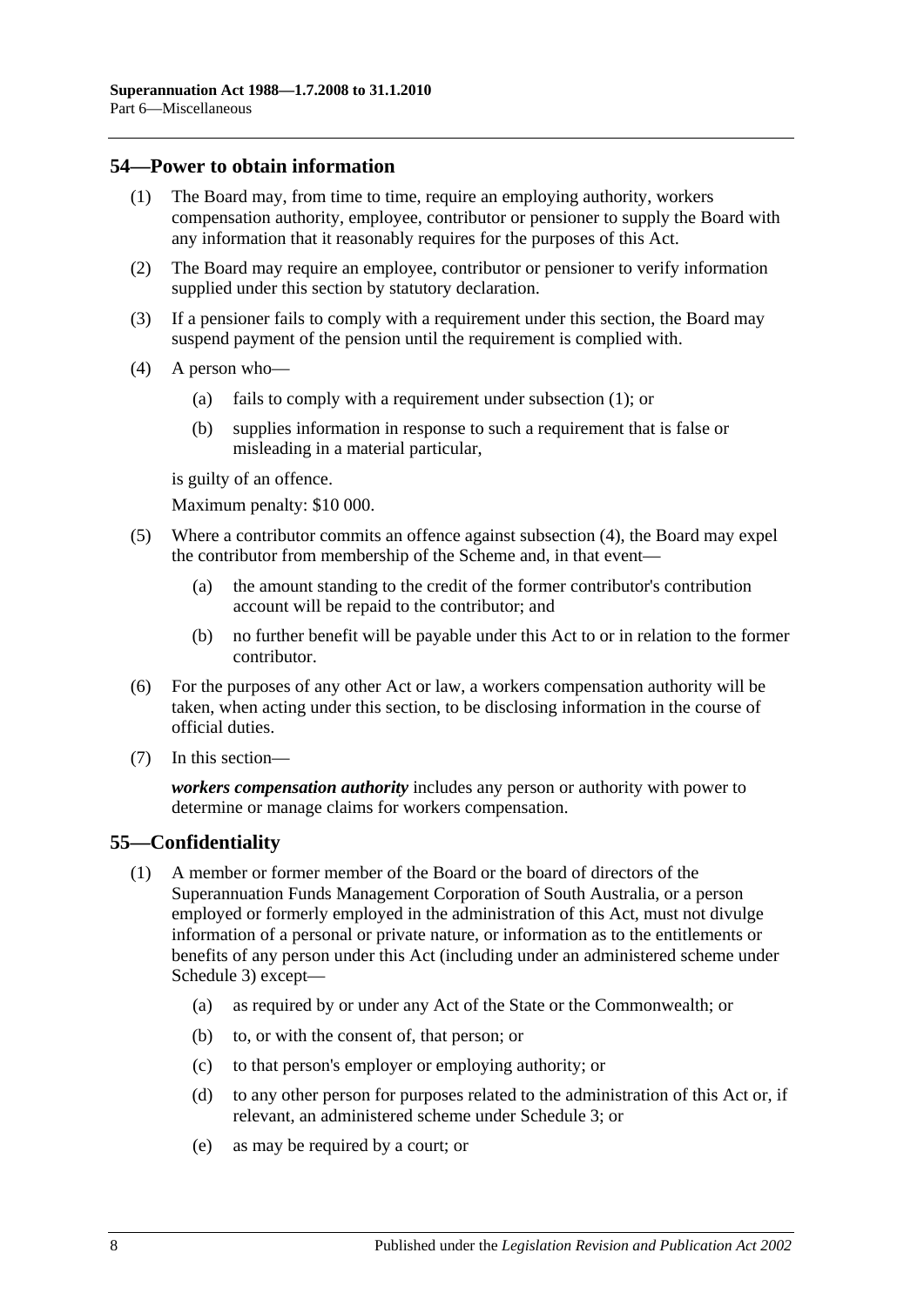(f) if relevant, as may be allowed under the rules of an administered scheme under [Schedule 3.](#page-128-0)

Maximum penalty: \$10 000.

(1a) A member or former member of the Board or the board of directors of the Superannuation Funds Management Corporation of South Australia, or a person employed or formerly employed in the administration of this Act, must not divulge information if to do so is inconsistent with a requirement imposed on the trustee of an eligible superannuation plan under Part VIIIB of the *Family Law Act 1975* of the Commonwealth.

Maximum penalty: \$10 000.

(2) This section does not prevent the disclosure of statistical or other information related to a class or classes of persons (rather than to an individual).

#### **56—Resolution of difficulties**

- (1) If, in the opinion of the Board, any doubt or difficulty arises in the application of this Act to particular circumstances or the provisions of this Act do not address particular circumstances that have arisen, the Board may give such directions as are reasonably necessary to resolve the doubt or difficulty or to address the circumstances (but only insofar as the Board determines it to be fair and reasonable in the circumstances) and any such direction will have effect according to its terms.
- <span id="page-102-2"></span><span id="page-102-1"></span><span id="page-102-0"></span>(2) If, in the opinion of the Board—
	- (a) a time limit under this Act should be extended in particular circumstances; or
	- (b) a procedural step under this Act should be waived in particular circumstances,

the Board may extend the time limit (even if it has already expired) or waive compliance with the procedural step.

- <span id="page-102-3"></span>(3) In determining whether to take action under [subsection](#page-102-0) (2), the Board should have regard to
	- (a) in a case under [subsection](#page-102-1)  $(2)(a)$ 
		- (i) the length of delay that has occurred; and
		- (ii) the explanation for the delay; and
		- (iii) any hardship that will occur if the time limit is not extended; and
		- (iv) the extent to which it will cause any unfairness if the time limit is not extended; and
		- (v) any other relevant factor;
	- (b) in a case under [subsection](#page-102-2)  $(2)(b)$ 
		- (i) the conduct of the person who would benefit from the action; and
		- (ii) any hardship that will occur if the procedural step is not waived; and
		- (iii) the extent to which it will cause any unfairness if the procedural step is not waived; and
		- (iv) any other relevant factor.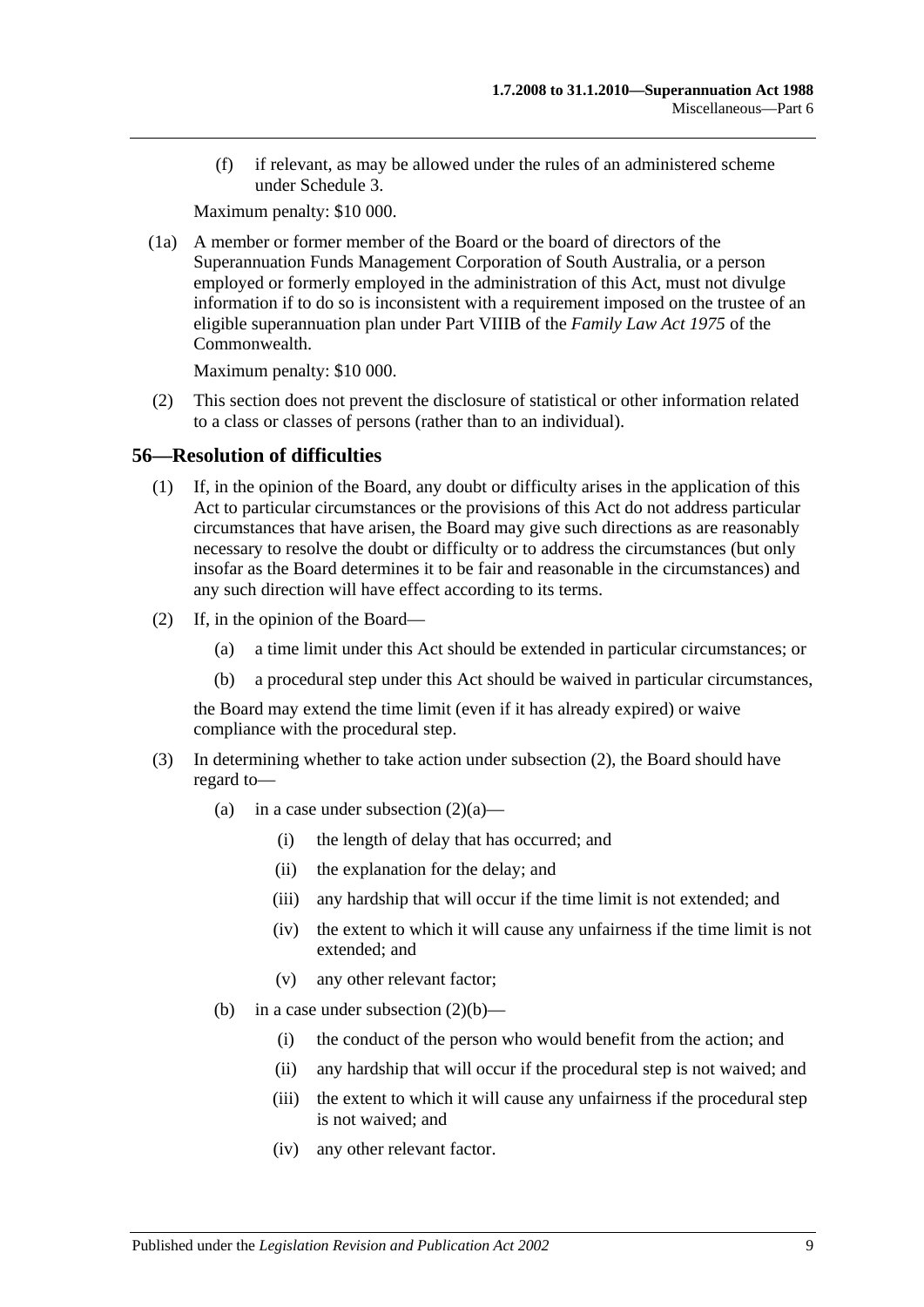(4) [Subsections](#page-102-0) (2) and [\(3\)](#page-102-3) do not derogate from any other provision of this Act or the regulations that makes specific provision for the extension of time.

#### **57—Summary offences**

An offence against this Act is a summary offence.

#### **58—Pensions payable in foreign currency**

- (1) Where—
	- (a) a lump sum or pension becomes payable to or in relation to a contributor;
	- (b) the contributor was immediately before the lump sum or pension became payable, employed outside Australia and paid a salary in a currency other than Australian currency,

the lump sum or pension will be paid in that other currency.

(2) An indexed pension that is paid in some currency other than Australian currency may be indexed on some basis that the Board considers reasonable instead of by reference to the Consumer Price Index.

#### **58A—Rounding off of contributions and benefits**

The Board may round off the amount of contributions and benefits under this Act to the nearest multiple of five cents.

#### **59—Regulations**

- (1) The Governor may make such regulations as are contemplated by this Act, or as are necessary or expedient for the purposes of this Act.
- (1a) In particular a regulation may—
	- (a) prescribe the salary, or an amount to be taken to be the salary, of a contributor for the purpose of determining contributions or benefits in relation to the contributor notwithstanding any provision to the contrary in this Act;
	- (b) where a contributor was previously a contributor to another superannuation scheme and money is paid in respect of the contributor from that other scheme to the scheme established by this Act—modify the provisions of this Act in their application to the contributor in order to comply with conditions under which the payment is made;
	- (c) make any provision that is necessary in view of the provisions of Part VIIIB of the *Family Law Act 1975* of the Commonwealth, including by modifying the operation of any provision of this Act in prescribed circumstances in order to ensure that this Act operates in a manner that is consistent with, and complementary to, the requirements of that Commonwealth Act;
	- (d) without limiting a preceding paragraph, provide that a specified provision of this Act does not apply in prescribed circumstances, subject to any condition to which the regulation is expressed to be subject.
- (2) Any such regulation may impose a penalty, not exceeding \$2 000, for breach of or non-compliance with a provision of the regulations.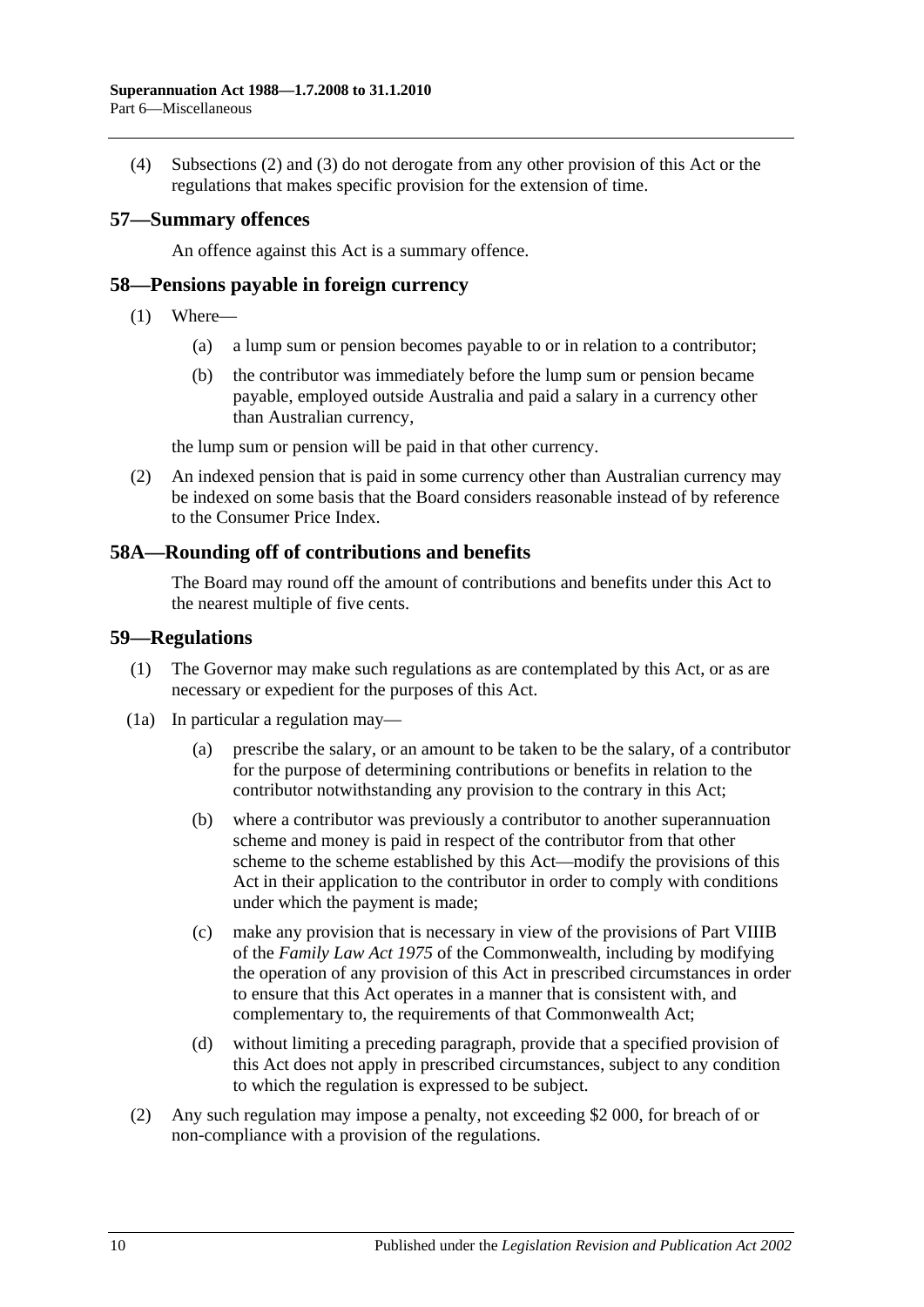# **Schedule 1—Transitional provisions**

## **1—Continuity of contributor status**

- (1) All employees who were, immediately before the commencement of this Act, contributors to the Scheme under the repealed Act continue as contributors under this Act.
- (2) All employees who were, immediately before the commencement of this Act, contributors to the Provident Account under the repealed Act—
	- (a) become, on the commencement of this Act, contributors to the Scheme; and
	- (b) will be classified for the purposes of this Act as old scheme contributors; and
	- (c) will, subject to [clause](#page-107-0) 6, be treated in the same way as other old scheme contributors.
- (2a) A person who, immediately before the commencement of this Act, was an employee of the Australian National Railways Commission and was also a contributor to the Fund or the Provident Account will be taken to be an employee for the purposes of this Act until he or she ceases to be an employee of the Australian National Railways Commission.
- (3) A new scheme contributor who was accepted as a contributor before the commencement of this Act may, within three months after the commencement of this Act, elect to resign from membership of the Fund and in that event—
	- (a) the balance standing to the credit of the contributor's contribution account will be refunded; and
	- (b) he or she will cease to be a contributor.

## **2—Contributions by old scheme and certain new scheme contributors**

- (1) This clause applies to—
	- (a) old scheme contributors; and
	- (b) new scheme contributors who were accepted as contributors before the commencement of this Act.
- (2) For the purposes of this Act, the standard contribution rate for a contributor to which this clause applies is the percentage which—
	- (a) in the case of a higher benefit contributor (as defined in the repealed Act)—constituted the contributor's standard percentage of contribution for the purposes of the repealed Act;
	- (b) in the case of a lower benefit contributor (as defined in the repealed Act)—is equal to twice the percentage that constituted the contributor's standard percentage of contribution for the purposes of the repealed Act,

(but this subclause applies to new scheme contributors only until the date fixed by the Board under [subclause](#page-104-0) (3) when the standard contribution rate for such a contributor will become 6% of salary).

<span id="page-104-0"></span>(3) The amount contributed by a contributor to which this clause applies will continue to be governed by the repealed Act until a date fixed by the Board.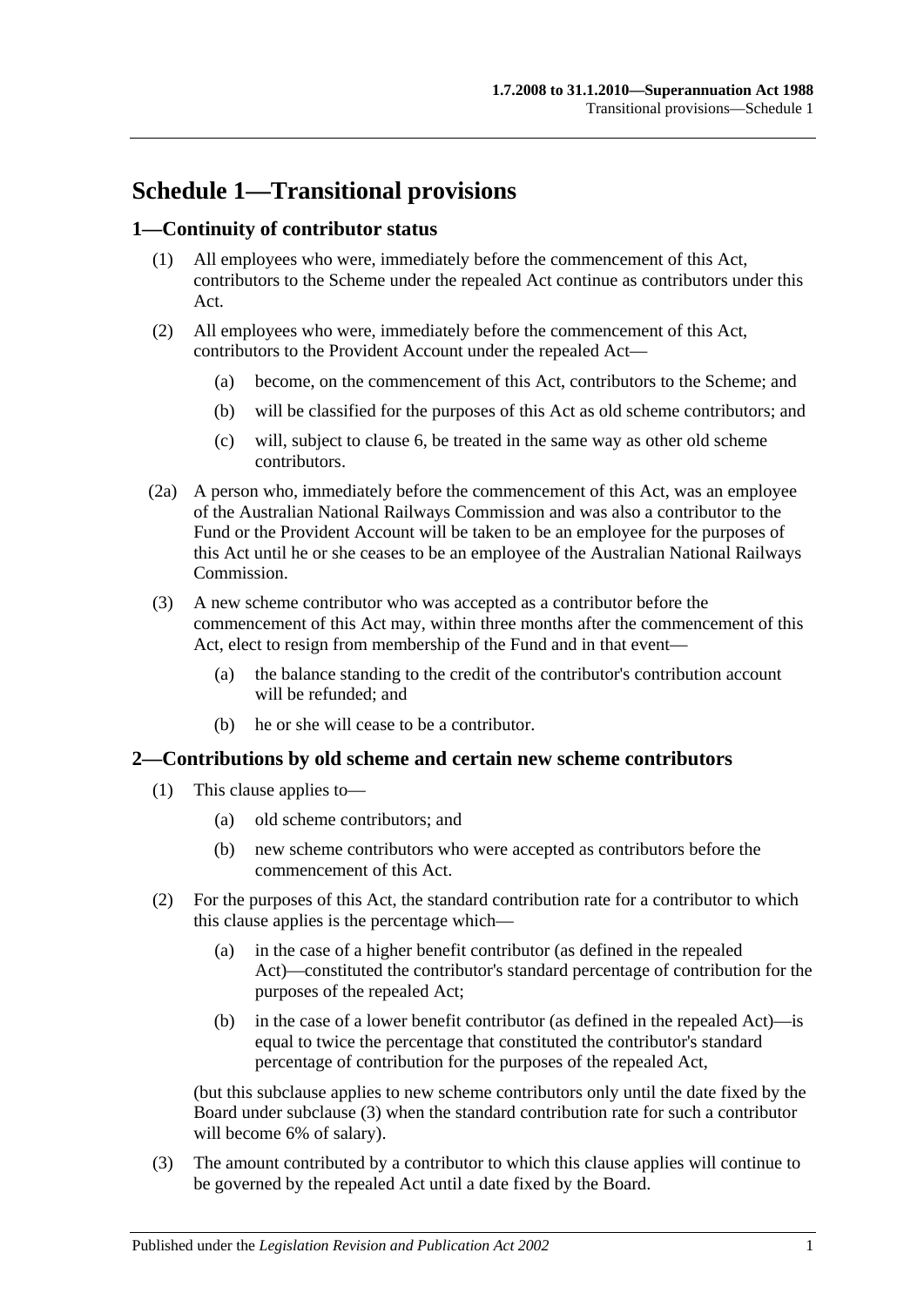#### **3—Starting balance of contribution account of old scheme contributors**

- (1) The Board will establish a contribution account in the name of every old scheme contributor—
	- (a) who continues as a contributor under this Act; or
	- (b) to, or in relation to, whom a pension is being paid at the commencement of this Act.
- (2) The balance of the account, as at the commencement of this Act, of a contributor who was still in employment at the commencement of this Act will be an amount calculated in accordance with section 79 of the repealed Act as if the contributor had become entitled to a payment under that section on the commencement of this Act.
- (3) The balance of the account, as at the commencement of this Act, of a contributor whose employment had ceased before the commencement of this Act will be an amount calculated in accordance with section 81 of the repealed Act as if an entitlement to a payment under that section had arisen at the commencement of this Act.

#### **3A—Starting balance for certain new scheme contributors**

- <span id="page-105-0"></span>(1) The contribution account of a new scheme contributor who was accepted as a contributor before the commencement of this Act will be credited with the following amounts:
	- (a) the aggregate amount of contributions made by the contributor before the commencement of this Act; and
	- (b) an amount determined by the Board to be the return attributable to the investment of those contributions before the commencement of this Act; and
	- (c) where the amount referred to in [paragraph](#page-105-0) (b) was not credited to the contributor's contribution account on 1 July, 1988, an amount determined by the Board to be the return that would have been attributable to the investment of that amount if it had been credited to the account on 1 July, 1988.
- <span id="page-105-1"></span>(2) The amount to be credited to a contribution account under [subclause](#page-105-0)  $(1)(b)$  and  $(c)$ must be debited against the unallocated portion of the old scheme division of the Fund.

#### **4—Special provision as to contribution period of certain contributors**

The contribution period of an old scheme contributor who was accepted as a contributor—

- (a) after reaching the age of 30 years; but
- (b) before the commencement of the repealed Act, will be taken to have commenced when the contributor reached the age of 30 years.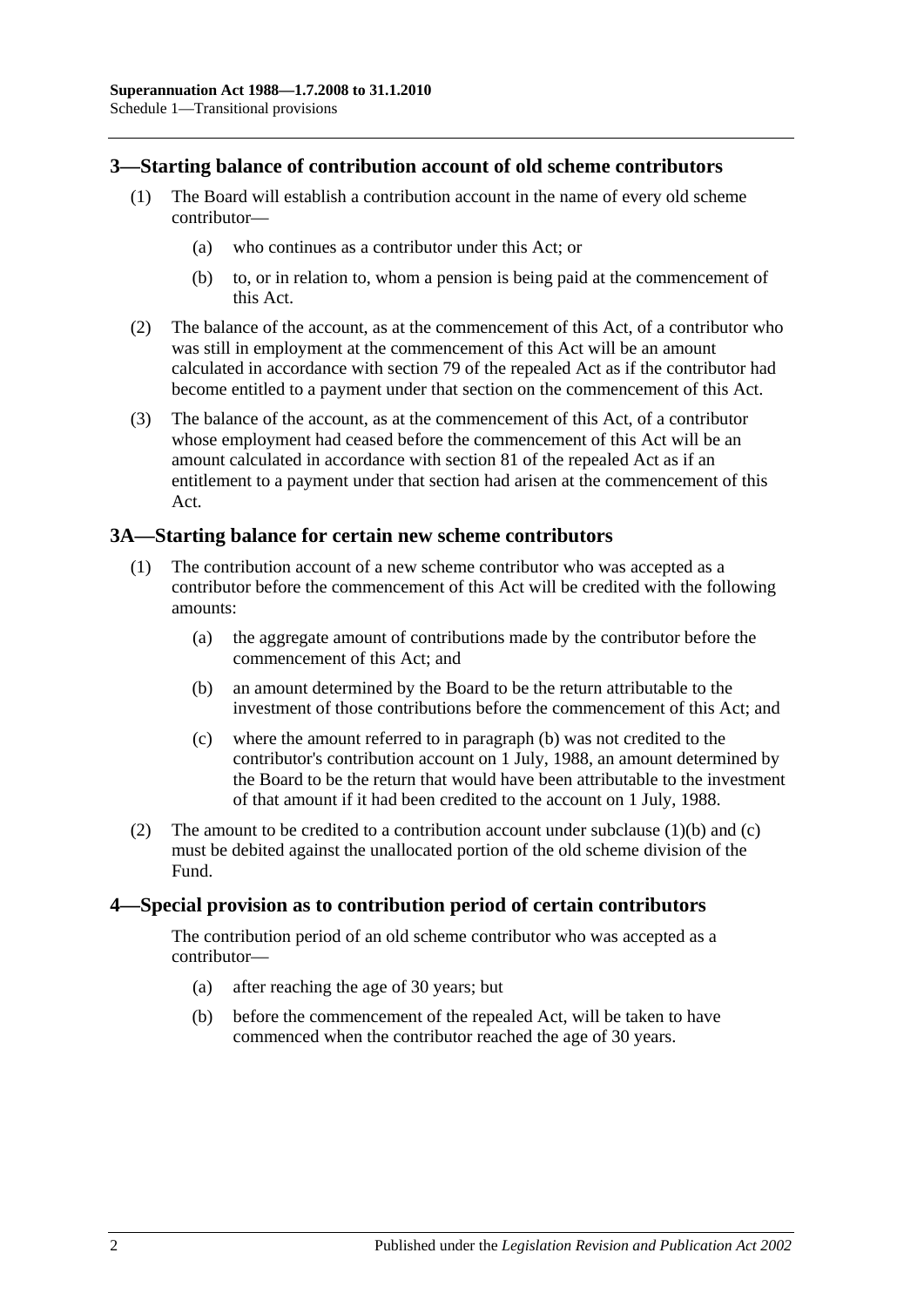#### **5—Superannuation points carried over by old scheme contributors**

- (1) To calculate the number of superannuation points of an old scheme contributor as at the commencement of this Act, proceed as follows:
	- (a) calculate the pension (ignoring any neglected unit reduction, fund share reduction or excess unit addition) to which the contributor would be, or would have been, entitled under the repealed Act on retirement at the age of retirement assuming that the contributor had retired, or were to retire, at that age and, in the case of a contributor under that age at the commencement of this Act—
		- (i) that the repealed Act remained in force; and
		- (ii) that the contributor's rate of contribution remained constant until the contributor attained that age; and
		- (iii) that the contributor's contribution salary (as defined in the repealed Act) were the contributor's actual salary and remained constant until the contributor retired at the age of retirement;
	- (b) express this pension as a proportion of the theoretical maximum pension;
	- (c) convert this proportion to the fraction with a denominator of 360;
	- (d) the number of points is then given by the following formula:

<span id="page-106-0"></span>
$$
P = x - m(p - n - q) - y
$$

Where—

*P* is the number of points

 $\boldsymbol{x}$  is the numerator of the fraction arrived at under [paragraph](#page-106-0) (c)

 $\boldsymbol{n}$  is—

- (a) in relation to a person who was accepted as a contributor under the repealed Act before the age of 30 years—the number of months from the date of acceptance to the age of 30 years or the commencement of this Act whichever is the earlier (and, if the period is not exactly divisible into whole months, any remainder will be treated as a whole month);
- (b) in any other case—0

*p* is the number of months (if any) by which the contributor's age, as at the commencement of this Act, falls short of the age of retirement or 360 (whichever is the lesser)

 $m$  is—

- (a) in relation to a contributor contributing for higher benefits under the repealed Act—1;
- (b) in relation to a contributor contributing for lower benefits under the repealed Act—½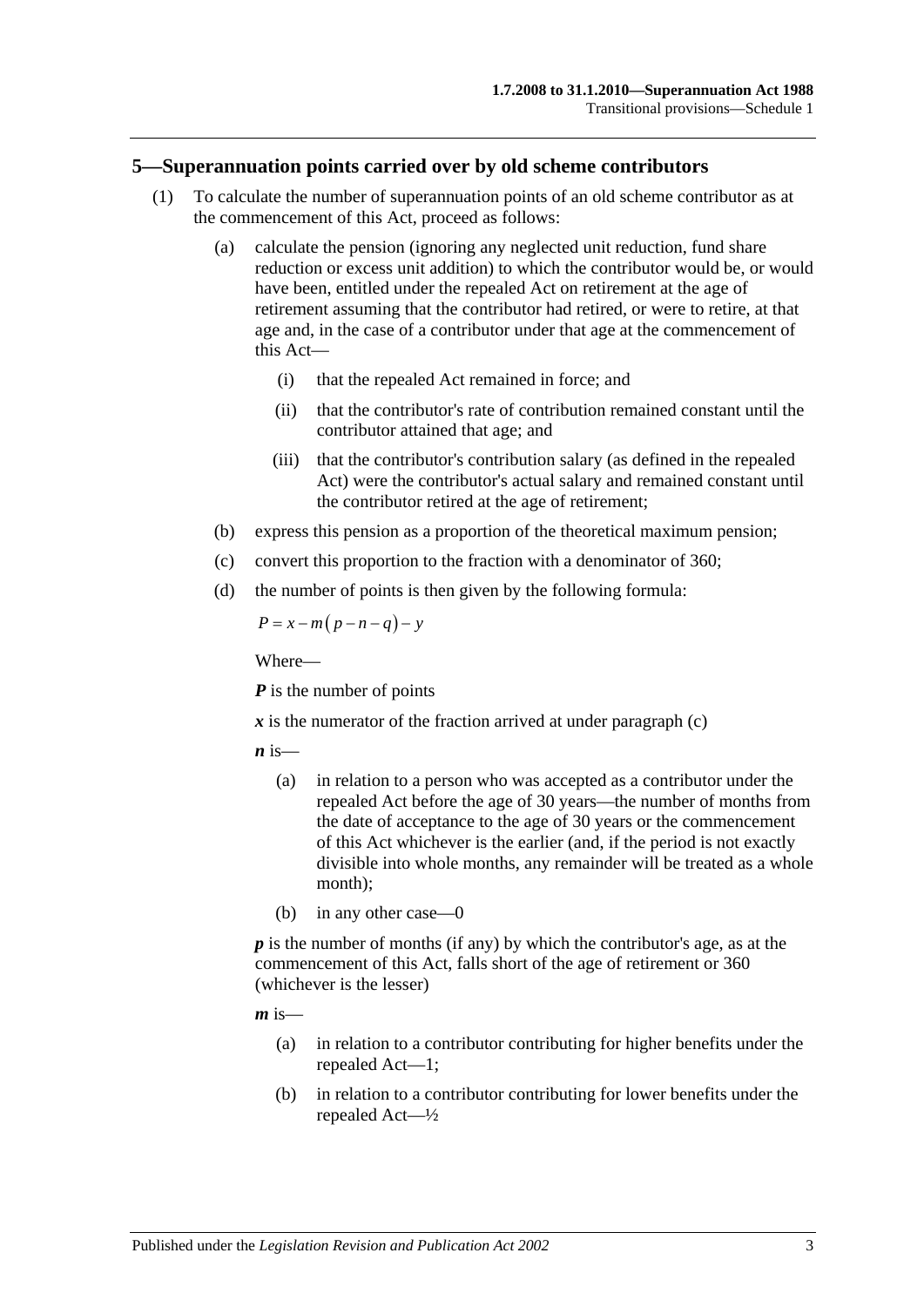*y* is—

(a) in relation to a person who became a higher benefit contributor by virtue of an election under section 57B of the repealed Act—

$$
n\left(1-\frac{x}{360}\right)
$$

(b) in any other case—0

*q* is the number of months (if any) by which the contributor's age, as at the commencement of this Act, exceeds the age of retirement.

(2) In this clause—

*theoretical maximum pension* in relation to a contributor means the pension that would be payable to the contributor on retirement at the age of retirement assuming—

- (a) that the repealed Act remained in force; and
- (b) that the contributor were employed throughout any future period of his or her employment at the contributor's contribution salary as it was immediately before the commencement of this Act; and
- (c) that the contributor were a new contributor (as defined in the repealed Act) and had elected for higher benefits; and
- (d) that the contributor attained 360 contribution months on or before attaining the age of retirement.

#### <span id="page-107-0"></span>**6—Special provisions for contributors to the Provident Account**

- (1) Where—
	- (a) a contributor was a contributor to the Provident Account under the repealed Act;
	- (b) the contributor's employment is terminated by death or on account of invalidity before the contributor reaches the age of retirement;
	- (c) the death or invalidity arises in circumstances or under conditions determined by the Board in relation to the contributor,

the Board may determine not to pay, or to discontinue payment of, a pension or pensions under this Act to or in relation to the contributor and to pay instead a lump sum calculated as follows to the contributor or the contributor's estate:

$$
LS = A \times \frac{2}{3} \times FS \times Z + Pn \left( FS \times \frac{0.85}{450} \times M \right)
$$

Where—

*LS* is the amount of the lump sum

*A* is the lesser of the following:

- (a) unity;
- (b) the numerical value obtained by dividing the number of the contributor's accrued superannuation points by—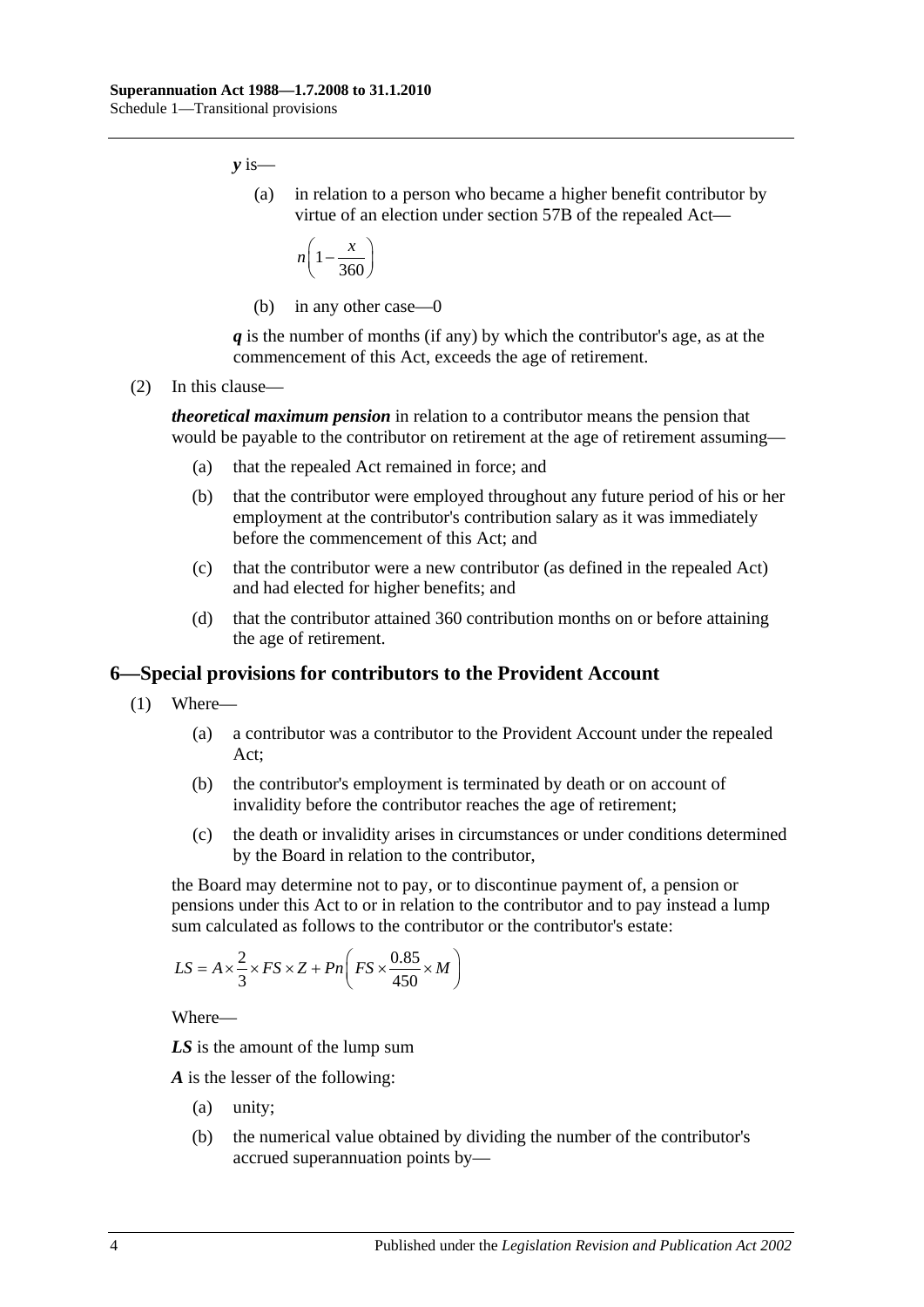- (i) in the case of a contributor who was accepted as a contributor under the repealed Act before reaching the age of 30 years—the number of months between the contributor's age as at the date of acceptance and the age of retirement;
- (ii) in any other case—360

*FS* is the contributor's actual or attributed salary immediately before termination of employment (expressed as an annual amount)

*Z* is—

- (a) in relation to a contributor who is 55 years of age or less—11.5;
- (b) in relation to a contributor who is over the age of 55 years—11.5 less 0.0167 for every month by which the contributor's age exceeds 55 years

*Pn* is—

- (a) in the case of a contributor who was in full-time employment during that part of the contribution period occurring after 31 December 1987—1;
- (b) in any other case—the numerical value arrived at by expressing the contributor's employment while an active contributor during that part of the contribution period as a proportion of full-time employment during that part of the contribution period

*M* is the number of months of the contributor's contribution period occurring after 31 December 1987.

(2) A determination for the purposes of [subclause](#page-107-0)  $(1)(c)$  must be made within three months after the commencement of this Act.

#### <span id="page-108-1"></span>**7—Limited benefit contributors**

- (1) Subject to [subclause](#page-108-0) (2), a contributor who was immediately before the commencement of this Act affected by conditions imposed under section 65 of the repealed Act remains subject to those conditions after the commencement of this Act.
- <span id="page-108-0"></span>(2) The Board will relax or revoke any such condition if satisfied by evidence provided by the contributor that there is proper cause to do so.
- (3) Where a contributor is entitled to the payment of a lump sum but is not entitled to a pension under this Act by virtue of conditions referred to in [subclause](#page-108-1) (1), the lump sum will be the aggregate of three and one-half times the balance standing to the credit of the contributor's contribution account and an amount calculated as follows:

$$
A = P n \left( FS \times \frac{0.85}{450} \times M \right)
$$

Where—

*A* is the amount

*Pn* is—

(a) in the case of a contributor who was in full-time employment during that part of the contribution period occurring after 31 December 1987—1;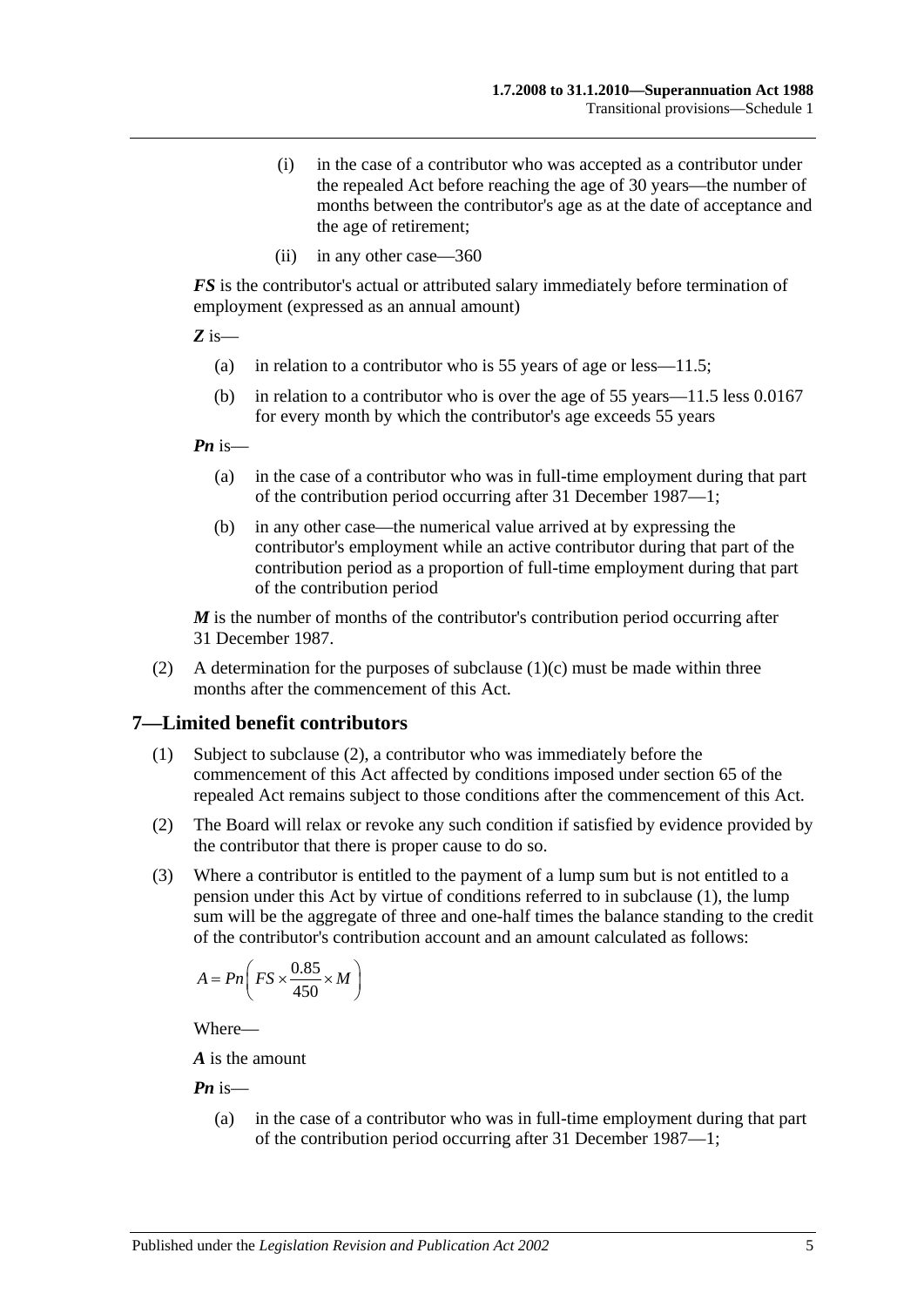(b) in any other case—the numerical value arrived at by expressing the contributor's employment while an active contributor during that part of the contribution period as a proportion of full-time employment during that part of the contribution period

*FS* is the contributor's actual or attributed salary (expressed as an annual amount) immediately before termination of employment

*M* is the number of months of the contributor's contribution period occurring after 31 December 1987.

#### **8—Preservation of excess unit addition**

Where—

- (a) a pension becomes payable to or in relation to an old scheme contributor after the commencement of this Act;
- (b) the pension would if the repealed Act had continued in operation be increased by an excess unit addition,

there will be a corresponding increase of the pension payable under this Act.

## **9—Neglected unit and fund share reduction**

- (1) Subject to this Act, where a pension to, or in relation to, an old scheme contributor would, if granted under the repealed Act, have been subject to a neglected unit reduction or a fund share reduction, the corresponding pension under this Act will be subject to a corresponding reduction.
- (1a) Where—
	- (a) an old scheme contributor resigns from employment and elects to preserve his or her accrued superannuation benefits; and
	- (b) the contributor was, before resignation, making pension maintenance payments or neglected unit maintenance payments, or purchasing contribution months by fortnightly contributions,

a pension that subsequently becomes payable to or in relation to the contributor will be reduced to an extent determined by the Board.

- (2) A contributor may reduce or eliminate a reduction of pension under this clause by payment to the Treasurer of a lump sum determined by the Board.
- (3) A contributor who desires to reduce or eliminate a reduction of pension under this clause must, within one month after first becoming entitled to receive the pension inform the Board in writing of his or her intention to do so, and must pay the appropriate lump sum within one month after receiving notification from the Board of the relevant amount.

#### **10—Pensions that commenced under previous enactments**

- (1) A pension that commenced under the repealed Act, or under a corresponding previous enactment, is, subject to this Act, payable as if this Act had been in force when the pension commenced.
- (2) This Act, apart from provisions relating to indexation, commutation and reduction or suspension of pensions, does not affect the amount of any such pension.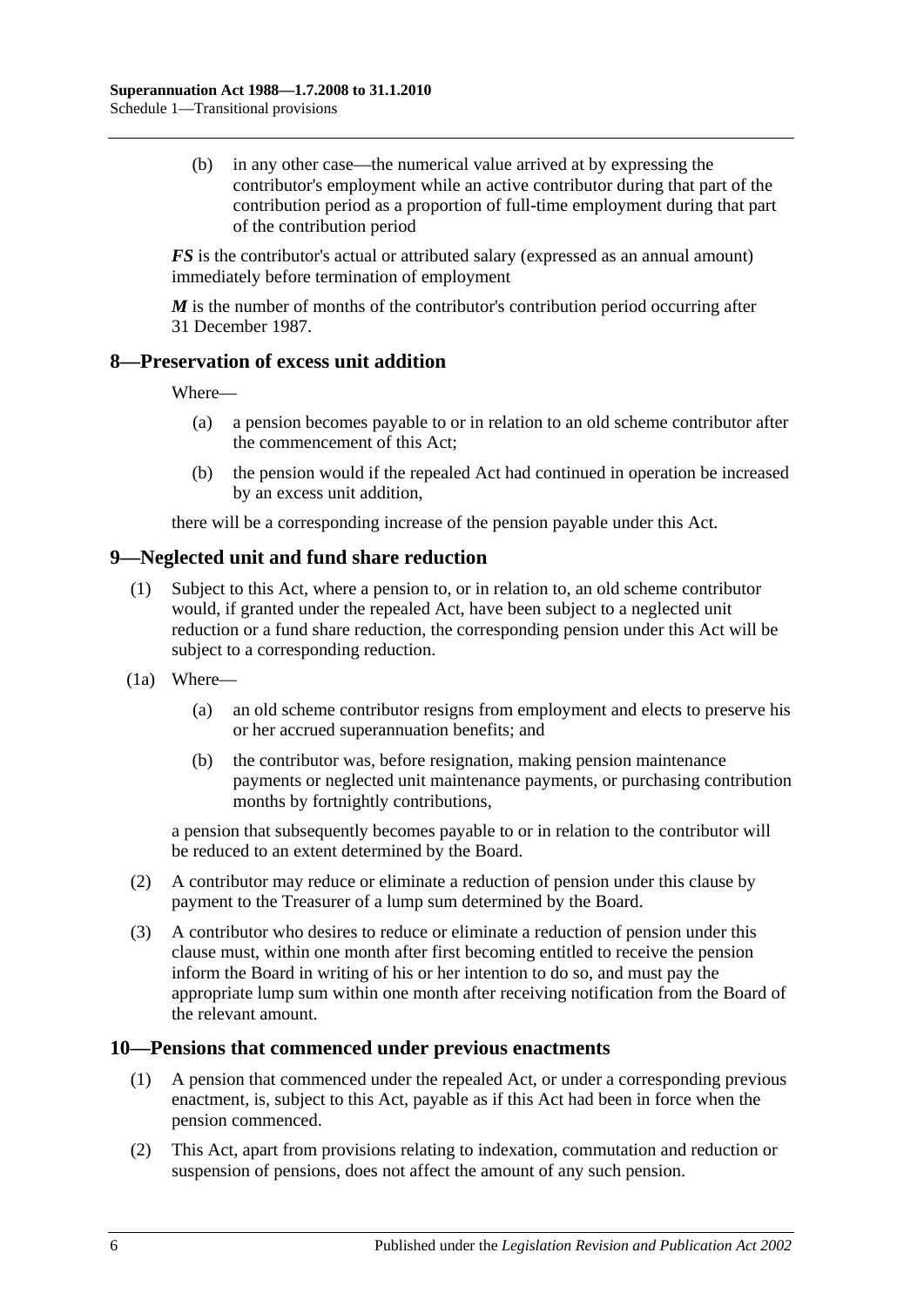#### **11—Abolition of Provident Account, and Retirement Benefit Account**

- (1) The Provident Account and the Retirement Benefit Account established under section 99 of the repealed Act are abolished.
- (2) Any contributions to the Provident Account will be treated as contributions made in accordance with the Scheme.
- (3) The balance standing to the credit of any person in the Retirement Benefit Account will be returned to that person.

#### <span id="page-110-0"></span>**12—Continuation of superannuation arrangements**

- (1) Any arrangements in force under section 11 of the repealed Act immediately before the commencement of this Act will continue in force as if they had been made under [section](#page-14-0) 5 of this Act.
- (2) Money paid by an employer pursuant to an arrangement referred to in [subclause](#page-110-0) (1) and held by the Superannuation Funds Management Corporation of South Australia does not form part of the Fund and must be applied by the Superannuation Funds Management Corporation of South Australia in accordance with the arrangement.

#### **13—Continuation of membership of elected members of the Board**

- (1) Any members elected to the Board before the commencement of this Act continue in office subject to this Act as if it had been in force when they were elected and they had then been elected under it.
- (2) The offices of the other members of the Board become vacant on the commencement of this Act.

#### **14—Retrospective operation of preservation rights**

The rights conferred by [section](#page-71-0) 39 extend to a contributor who resigned before the commencement of this Act but on or after 1 January, 1988.

#### <span id="page-110-2"></span>**15—Benefits under [Parts 4](#page-30-0) and [5](#page-56-0)**

- <span id="page-110-1"></span>(1) Subject to [clause](#page-111-0) 15A, [Parts 4](#page-30-0) and [5](#page-56-0) as in force immediately before the commencement of the *[Superannuation \(Scheme Revision\) Amendment Act](http://www.legislation.sa.gov.au/index.aspx?action=legref&type=act&legtitle=Superannuation%20(Scheme%20Revision)%20Amendment%20Act%201992) 1992* continue to apply to and in relation to the following contributors:
	- (a) a contributor who was a contributor immediately before 1 July 1992 and in relation to whom benefits did not accrue under the Public Sector Employees Superannuation Scheme;
	- (b) a contributor who has received or is entitled to receive benefits under the Public Sector Employees Superannuation Scheme or in relation to whom such benefits have been paid or are payable;
	- (c) a contributor who would receive a higher benefit, or in relation to whom a higher benefit would be payable, under those provisions immediately before amendment by the *[Superannuation \(Scheme Revision\) Amendment Act](http://www.legislation.sa.gov.au/index.aspx?action=legref&type=act&legtitle=Superannuation%20(Scheme%20Revision)%20Amendment%20Act%201992) 1992*.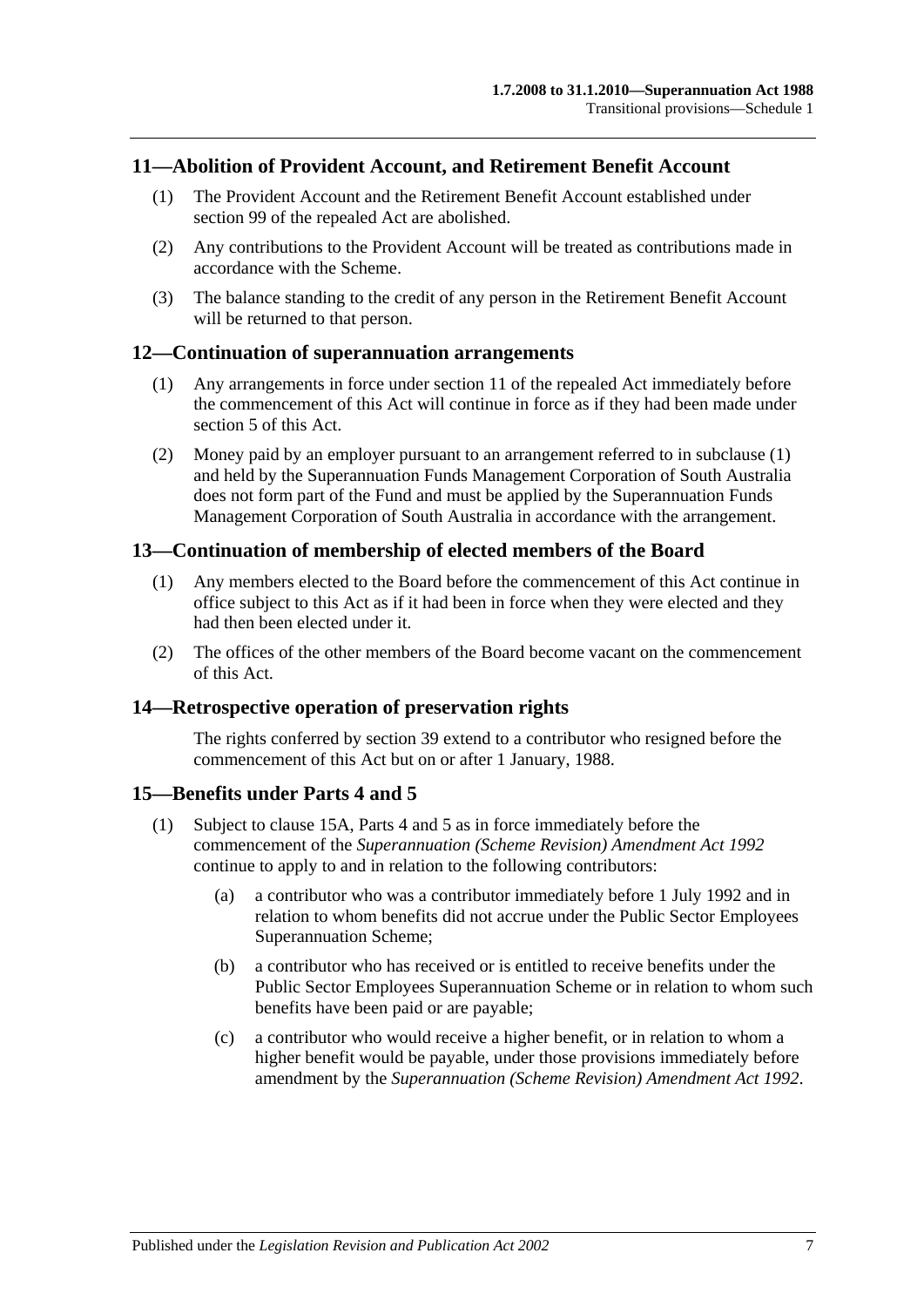- (2) A contributor whose employment terminates or is terminated on or after 1 July 1992 and who is entitled to a benefit under the Public Sector Employees Superannuation Scheme or a person who is entitled to such a benefit in relation to a contributor whose employment was terminated by death on or after 1 July 1992 may renounce the entitlement by instrument in writing to the Board within three months after becoming entitled or within three months after the Governor assents to the *[Superannuation](http://www.legislation.sa.gov.au/index.aspx?action=legref&type=act&legtitle=Superannuation%20(Scheme%20Revision)%20Amendment%20Act%201992)  [\(Scheme Revision\) Amendment Act](http://www.legislation.sa.gov.au/index.aspx?action=legref&type=act&legtitle=Superannuation%20(Scheme%20Revision)%20Amendment%20Act%201992) 1992*, whichever is later and upon renunciation the contributor or other person will be taken for the purposes of [subclause](#page-110-1) (1)(b) never to have been entitled.
- (3) Where benefits under the Public Sector Employees Superannuation Scheme have been credited to an account maintained by the Board in the name of a contributor under section 28 of the *[Superannuation \(Benefit Scheme\) Act](http://www.legislation.sa.gov.au/index.aspx?action=legref&type=act&legtitle=Superannuation%20(Benefit%20Scheme)%20Act%201992) 1992*, the contributor will be taken, for the purposes of [subclause](#page-110-1) (1)(b), to have received those benefits.

### <span id="page-111-0"></span>**15A—Early retirement benefit for certain contributors**

- (1) A contributor—
	- (a) who resigned from employment before 1 July 1992 after a contribution period of 120 months or more and preserved his or her accrued superannuation benefits under [section](#page-71-0) 39; and
	- (b) who, on or before reaching the age of retirement, requires the Board to commence paying a retirement pension,

<span id="page-111-1"></span>is entitled to the following benefits:

- (c) if the contributor was accepted as a contributor before the age of 30 years and before commencement of the repealed Act, the contributor is entitled to a pension in accordance with [section](#page-75-0) 39(7) and [\(8\)](#page-76-0) as in force immediately before the *[Superannuation \(Miscellaneous\) Amendment Act](http://www.legislation.sa.gov.au/index.aspx?action=legref&type=act&legtitle=Superannuation%20(Miscellaneous)%20Amendment%20Act%201994) 1994* came into operation;
- <span id="page-111-2"></span>(d) in any other case the contributor is entitled to a pension calculated as follows:

$$
P = AFS \times A \times \left(\frac{45.5}{100} + \frac{21.1 \times n_2}{100 \times 60}\right)
$$

Where—

*P* is the amount of the pension (expressed as an amount per fortnight)

*AFS* is the contributor's actual or attributed salary (expressed as an amount per fortnight) immediately before resignation adjusted to reflect changes in the Consumer Price Index between the date of resignation and the date on which the pension first became payable

*A* is the lesser of the following:

- (a) unity;
- (b) the numerical value obtained by dividing the number of the contributor's accrued contribution points by—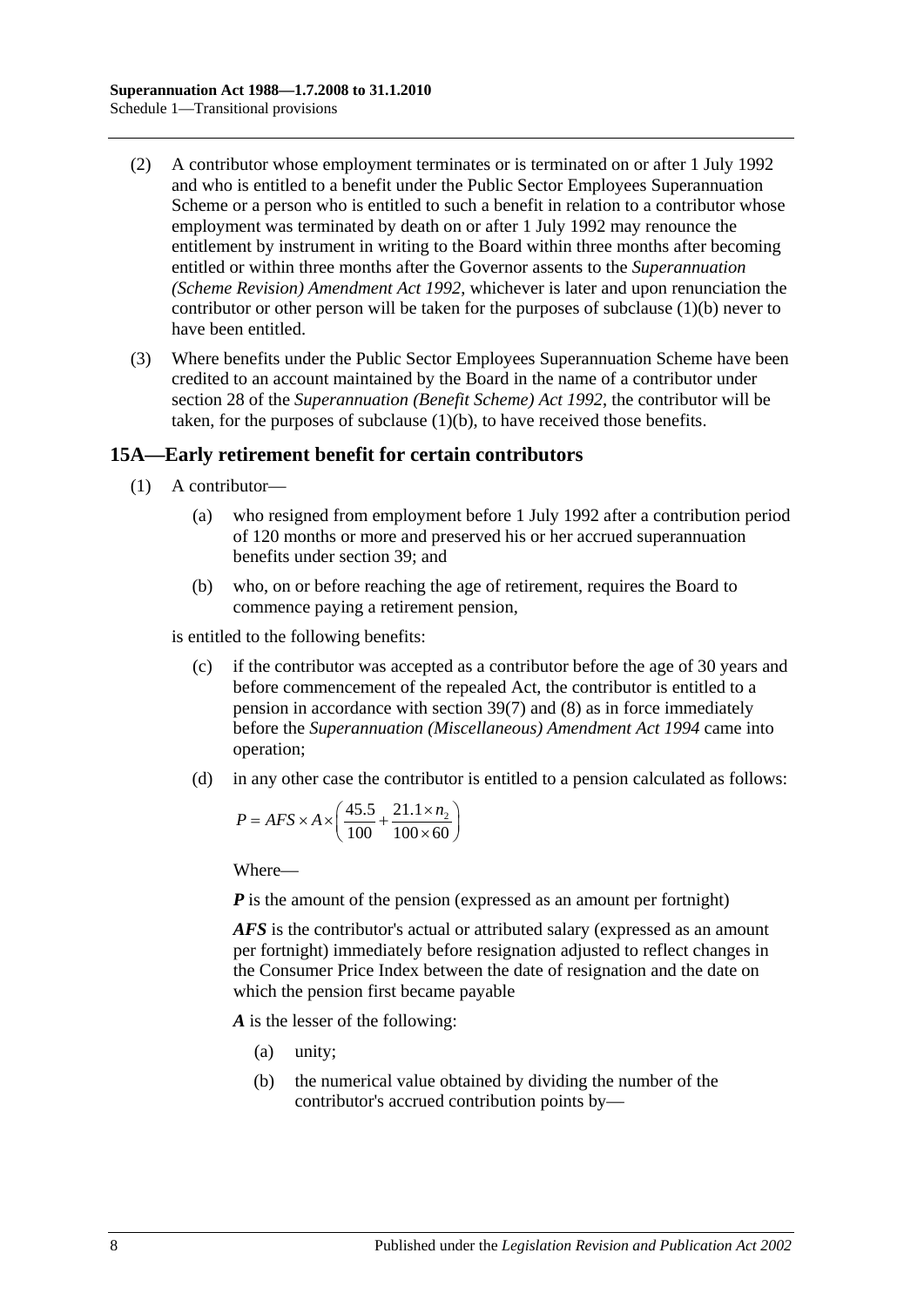- (i) in the case of a contributor who was accepted as a contributor under the repealed Act before reaching the age of 30 years—the number of months between the date of acceptance and the date on which the pension first became payable;
- (ii) in any other case—300 +  $n_2$

 $n_2$  is the number of months between the day on which the contributor reached the age of 55 years and the day on which the pension first became payable.

- (2) For the purpose of applying [section](#page-75-0) 39(7) as required by [subclause](#page-111-1) (1)(c), the factor "NP" in the formula in [section](#page-75-0) 39(7) is the amount of pension that would have been payable to the contributor if it were calculated under [subclause](#page-111-2) (1)(d).
- (3) A contributor referred to in [clause](#page-110-2) 15(1) who is an old scheme contributor and who retires on or after reaching the age of 55 years but before the age of retirement is entitled to a pension calculated as follows:

$$
P = FS \times A \times \left(\frac{45.5}{100} + \frac{21.1 \times n_2}{100 \times 60}\right)
$$

Where—

*P* is the amount of the pension (expressed as an amount per fortnight)

*FS* is the contributor's actual or attributed salary (expressed as an amount per fortnight) immediately before retirement

*A* is the lesser of the following:

- (a) unity;
- (b) the numerical value obtained by dividing the number of the contributor's accrued contribution points by—
	- (i) in the case of a contributor who was accepted as a contributor under the repealed Act before reaching the age of 30 years—the number of months between the date of acceptance and the date on which the pension first became payable;
	- (ii) in any other case—300 +  $n_2$

 $n_2$  is the number of months between the day on which the contributor reached the age of 55 years and the day on which the pension first became payable.

#### <span id="page-112-0"></span>**16—Transference from old scheme to new scheme**

- (1) Subject to [subclause](#page-113-0) (8), an old scheme contributor may, by notice in writing given to the Board on or before 31 December 1993, elect to become a contributor to the new scheme.
- (2) A contributor who makes an election under [subclause](#page-112-0) (1) will be taken to have become a new scheme contributor on 1 July 1992.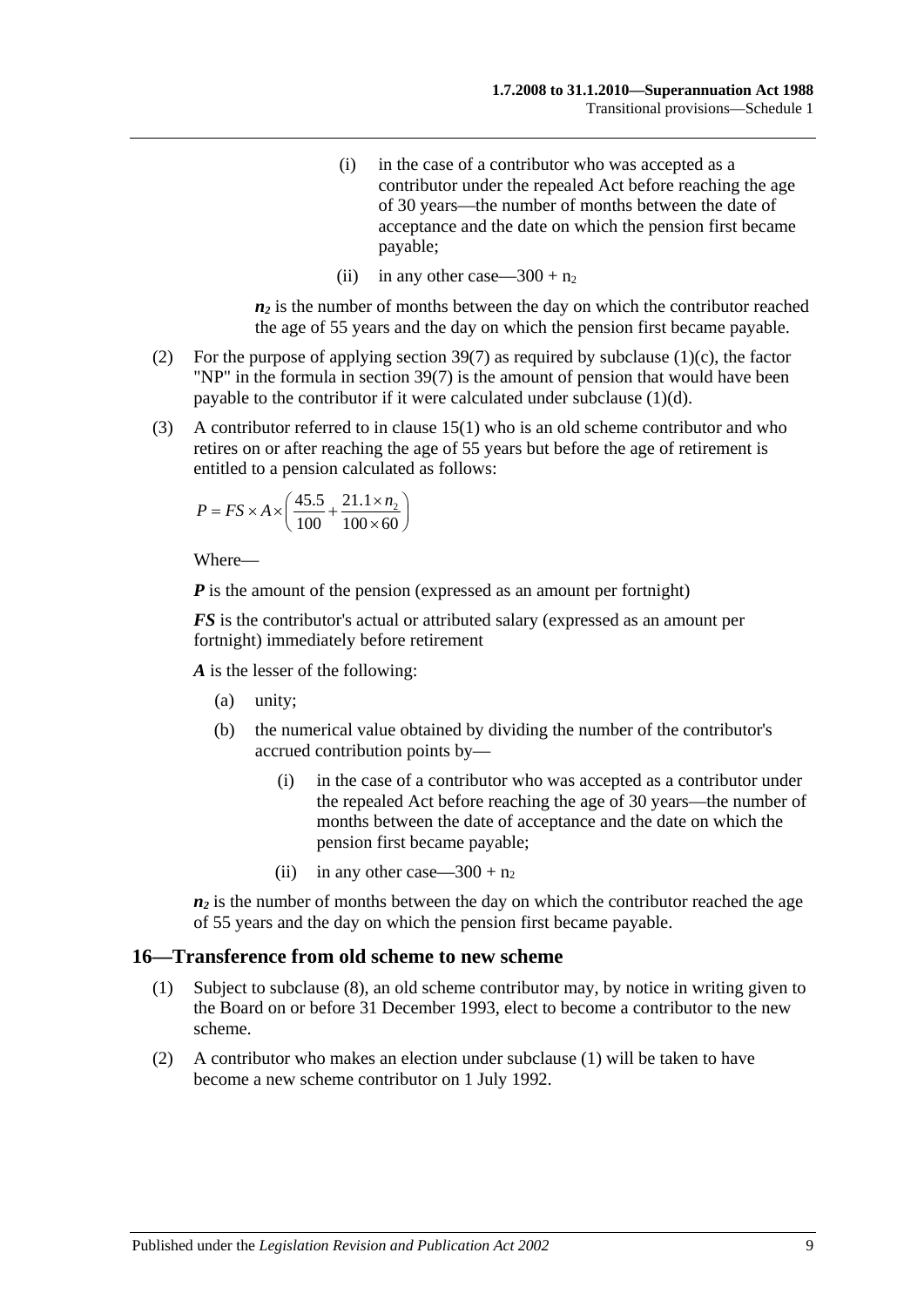- (3) Where conditions limiting the payment of benefits applied in relation to the contributor under the old scheme the same conditions will, if they can be applied without modification, apply in relation to the contributor under the new scheme, but if not the Board will apply conditions that are, in its opinion, appropriate limiting the payment of benefits to or in relation to, the contributor under the new scheme.
- <span id="page-113-1"></span>(4) For the purpose of determining the benefits payable to, or in relation to, the contributor under the old scheme and the time at which they are payable, the contributor will be taken to have resigned from employment on 30 June 1992 and to have elected to preserve his or her accrued superannuation benefits under [section](#page-71-0) 39.
- (5) Benefits that are preserved by virtue of [subclause](#page-113-1) (4) are not payable to the contributor while the contributor is employed in employment to which this Act applies.
- (6) For the purpose of calculating the contributor's benefits under the new scheme—
	- (a) contribution points accrued before 1 July 1992 and contribution months occurring before that date will be disregarded; and
	- (b) the Board will establish a new account in the name of the contributor as at 1 July 1992.
- (7) The standard contribution rate that applied in relation to the contributor before 1 July 1992 will continue to apply in relation to the contributor from 1 July 1992 until 30 June following the election made by the contributor under [subclause](#page-112-0) (1).
- <span id="page-113-0"></span>(8) This clause does not apply for the benefit of—
	- (a) an employee of the Australian National Railways Commission;
	- (b) a contributor who has reached the age of retirement.
- (9) In this clause—

*the new scheme* means the scheme of superannuation established by [Part 4](#page-30-0) of this Act;

*the old scheme* means the scheme of superannuation established by [Part 5](#page-56-0) of this Act.

#### **17—Payment of contributions while on leave without pay**

[Section](#page-12-0) 4(8) does not apply to a contributor who is on leave without pay when the *[Superannuation \(Miscellaneous\) Amendment Act](http://www.legislation.sa.gov.au/index.aspx?action=legref&type=act&legtitle=Superannuation%20(Miscellaneous)%20Amendment%20Act%201994) 1994* comes into operation in respect of that period of leave.

#### <span id="page-113-2"></span>**18—Repeal of contribution rate**

- (1) A contributor who was contributing at the rate of 1.5% at the commencement of the *[Superannuation \(Miscellaneous\) Amendment Act](http://www.legislation.sa.gov.au/index.aspx?action=legref&type=act&legtitle=Superannuation%20(Miscellaneous)%20Amendment%20Act%201998) 1998* is entitled to continue contributing at that rate until 1 July 1998.
- (2) A contributor referred to in [subclause](#page-113-2) (1) who fails to elect some other rate of contribution under [section](#page-26-0) 23 in respect of the 1998/1999 financial year will be taken to have elected to cease contributing in respect of that year.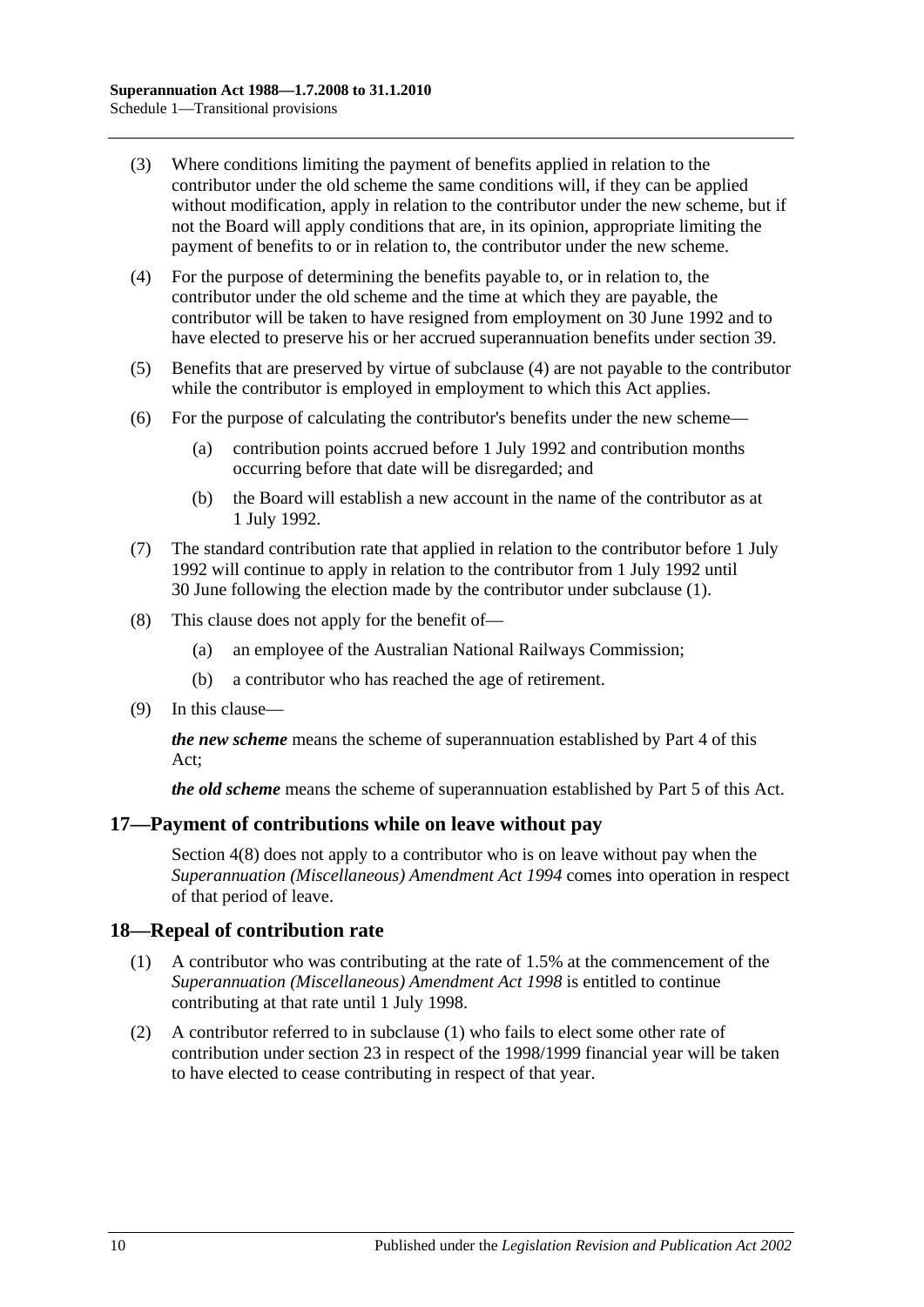#### **19—Operation of [sections](#page-35-0) 28(1f) and [39\(1db\)](#page-72-0)**

[Section](#page-35-0) 28(1f) and [39\(1db\)](#page-72-0) substituted by the *[Superannuation \(Miscellaneous\)](http://www.legislation.sa.gov.au/index.aspx?action=legref&type=act&legtitle=Superannuation%20(Miscellaneous)%20Amendment%20Act%201998)  [Amendment Act](http://www.legislation.sa.gov.au/index.aspx?action=legref&type=act&legtitle=Superannuation%20(Miscellaneous)%20Amendment%20Act%201998) 1998* operate in relation to the 1997/1998 and subsequent financial years and the provisions they replace operate in relation to the 1996/1997 and previous financial years.

#### **20—Election on retrenchment under [section](#page-40-0) 29**

A new scheme contributor who—

- (a) was retrenched one year or less before the commencement of the *[Superannuation \(Miscellaneous\) Amendment Act](http://www.legislation.sa.gov.au/index.aspx?action=legref&type=act&legtitle=Superannuation%20(Miscellaneous)%20Amendment%20Act%201998) 1998*; and
- (b) had not reached the age of 55 years at that time; and
- (c) had not made an election under [section](#page-40-1) 29(1) at that time,

is entitled to make the election within three months after the commencement of that Act.

## **21—Operation of amendments made by** *Statutes Amendment (Equal Superannuation Entitlements for Same Sex Couples) Act 2003*

An amendment made by the *[Statutes Amendment \(Equal Superannuation Entitlements](http://www.legislation.sa.gov.au/index.aspx?action=legref&type=act&legtitle=Statutes%20Amendment%20(Equal%20Superannuation%20Entitlements%20for%20Same%20Sex%20Couples)%20Act%202003)  [for Same Sex Couples\) Act 2003](http://www.legislation.sa.gov.au/index.aspx?action=legref&type=act&legtitle=Statutes%20Amendment%20(Equal%20Superannuation%20Entitlements%20for%20Same%20Sex%20Couples)%20Act%202003)* to a provision of this Act that provides for, or relates to, the payment of a pension, lump sum or other benefit to a person on the death of a contributor applies only if the death occurs on or after 3 July 2003.

# **Schedule 1A—Provisions relating to other public sector superannuation schemes**

- <span id="page-114-0"></span>1 (1) Subject to subclause (2), the Governor may make regulations—
	- (aaa) declaring a group of employees who are members of a public sector superannuation scheme to be contributors for the purposes of this Act;
	- (a) transferring all the assets and liabilities of a fund established for the purposes of a public sector superannuation scheme to the South Australian Superannuation Fund or transferring part of those assets and liabilities to that Fund and the remainder to an account to be kept at the Treasury pursuant to an arrangement under [section](#page-14-0) 5;
	- (b) modifying the provisions of this Act in their application to the group of employees referred to in [paragraph](#page-114-0) (aaa);
	- (c) providing for transitional matters upon the making of a declaration under [paragraph](#page-114-0) (aaa).
	- (2) The Governor must not make a regulation under subclause (1) unless the majority of the group of employees affected by the regulation and their employer have given their consent to the proposed regulation.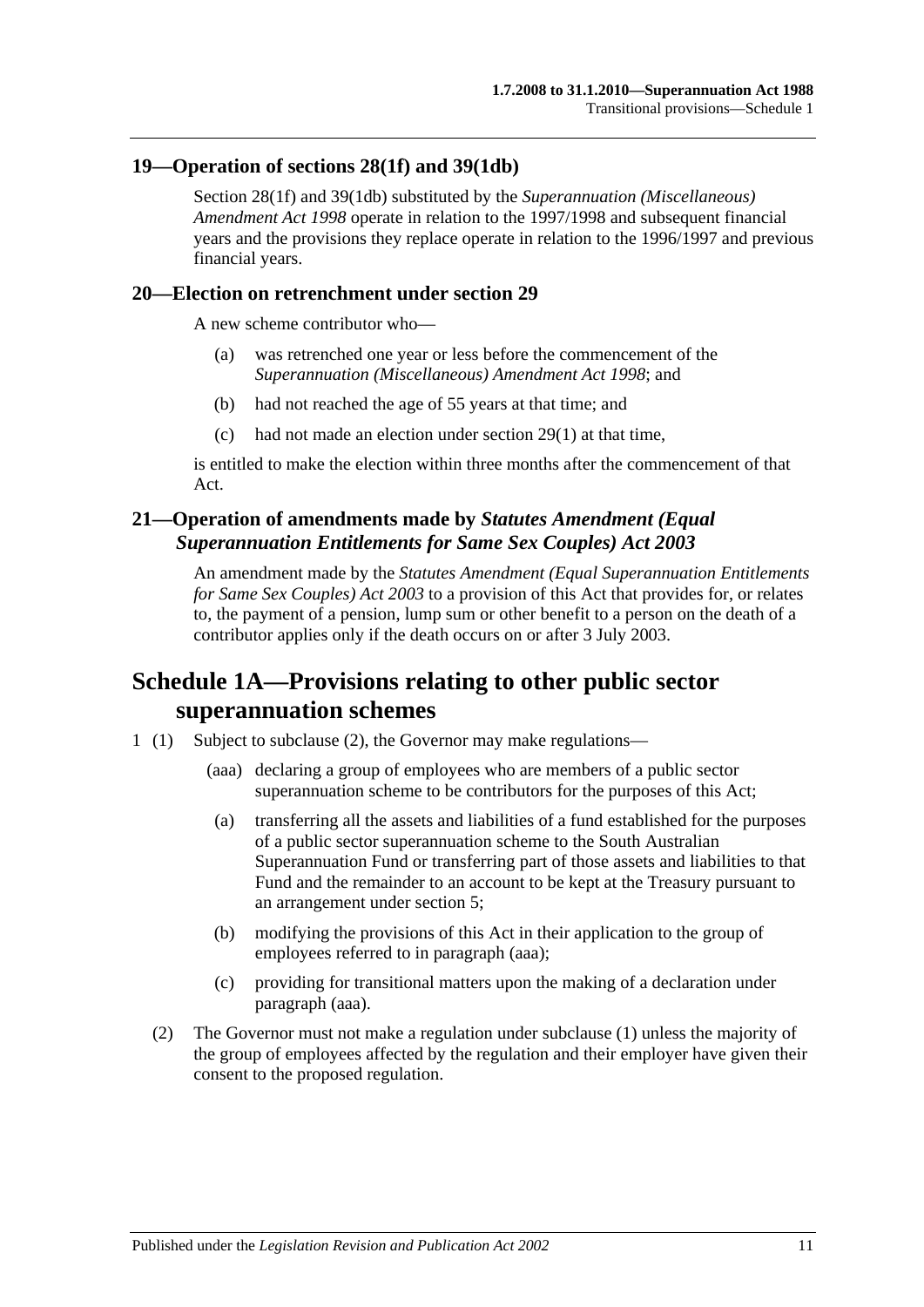- 2 (1) Where, pursuant to a law of the Commonwealth, tax is payable on the income of a fund established for the purposes of a public sector superannuation scheme, the Governor may, at the request of the trustees of the fund or the employer in relation to whom the scheme was established, make regulations reducing the benefits payable to, or in relation to, members of the scheme to offset the amount of the tax payable and making consequential alterations to any trust deed or other document establishing the scheme.
	- (2) A regulation whenever made under subclause (1) will, unless otherwise provided in the regulation, have effect from the time at which the tax referred to in subclause (1) first became payable.
- 3 In this Schedule—

*public sector superannuation scheme* means a superannuation scheme established for the benefit of employees of an instrumentality or agency of the Crown.

# **Schedule 1B—Transfer of certain members of the Electricity Industry Superannuation Scheme to the State Scheme**

# **Part 1—Preliminary**

## **1—Interpretation**

In this Schedule, unless the contrary intention appears—

*the contributory lump sum schemes* means Divisions 2 and 4 of the Electricity Industry Superannuation Scheme providing for contributions by members and lump sum benefits for members;

*Division 4* of the Electricity Industry Superannuation Scheme means the division of the Scheme formerly known as the "R.G. Scheme";

*the Electricity Industry pension scheme* means Division 3 of the Electricity Industry Superannuation Scheme providing for pension benefits;

*the Electricity Industry Superannuation Board* includes a subsequent trustee of the Electricity Industry Superannuation Scheme;

*the Electricity Industry Superannuation Scheme* means the ETSA Contributory and Non-Contributory Superannuation Schemes continued in existence as the Electricity Industry Superannuation Scheme by clause 3 of the Electricity Industry Superannuation Scheme Trust Deed appearing at the end of Schedule 1 of the *[Electricity Corporations Act](http://www.legislation.sa.gov.au/index.aspx?action=legref&type=act&legtitle=Electricity%20Corporations%20Act%201994) 1994*;

*the relevant day* means the day on which the approval of the Treasurer ceases to be required for the variation or replacement of the Rules of the Electricity Industry Superannuation Scheme;

*the State Scheme* means the scheme of superannuation established by this Act;

*Trustee* means the Electricity Industry Superannuation Board and includes subsequent trustees of the Electricity Industry Superannuation Scheme.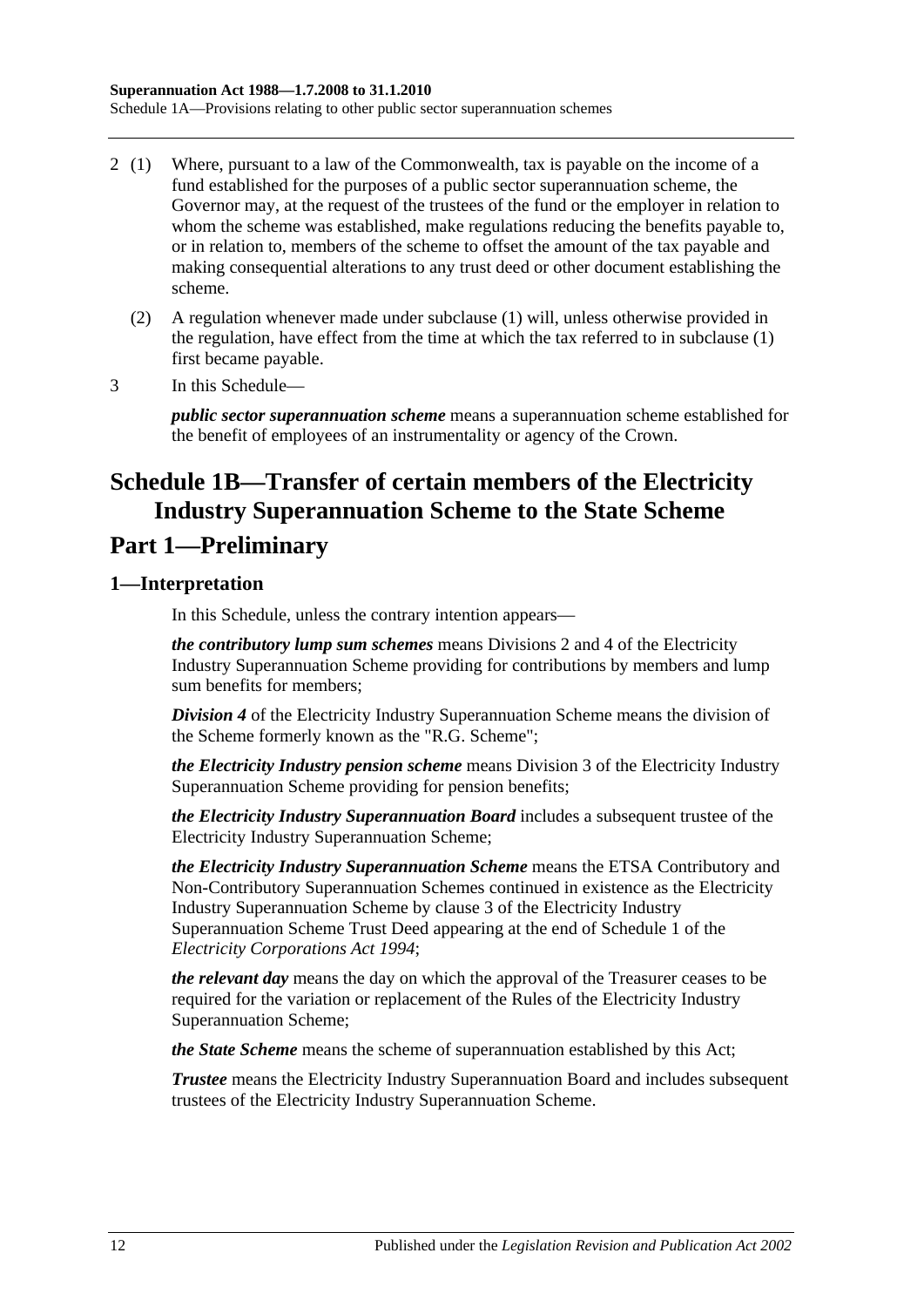#### **1.7.2008 to 31.1.2010—Superannuation Act 1988**

Transfer of certain members of the Electricity Industry Superannuation Scheme to the State Scheme—Schedule 1B

# **Part 2—Transfer of members**

#### <span id="page-116-0"></span>**2—Transfer of existing pensioners before the relevant day**

- (1) The Treasurer may, by notice to the Electricity Industry Superannuation Board and the South Australian Superannuation Board under [clause](#page-123-0) 7 before the relevant day, transfer a person who is in receipt of a pension under the Electricity Industry Superannuation Scheme from that scheme to the State Scheme.
- <span id="page-116-1"></span>(2) A person transferred under [subclause](#page-116-0) (1)—
	- (a) is entitled to a pension under this Act which, at the time of transfer, is of equivalent value to the pension he or she was receiving immediately before the transfer; and
	- (b) except in the case of a person entitled to a derivative benefit, will be taken to be an old scheme contributor; and
	- (c) in the case of a person who is entitled to a derivative benefit, will be taken to derive the benefit from an old scheme contributor.
- <span id="page-116-3"></span><span id="page-116-2"></span> $(3)$  If—
	- (a) an old scheme contributor referred to in [subclause](#page-116-1) (2) dies before the expiration of three years after he or she first became entitled to a pension under the Electricity Industry Superannuation Scheme; or
	- (b) a person—
		- (i) referred to in [subclause](#page-116-1) (2) who is entitled to a derivative benefit; or
		- (ii) who is entitled to a derivative benefit from an old scheme contributor referred to in [paragraph](#page-116-2) (a),

dies before the expiration of three years after the contributor from whom the benefit was derived—

- (iii) first became entitled to a pension under the Electricity Industry Superannuation Scheme; or
- (iv) died while still in employment without ever becoming entitled to such a pension,

<span id="page-116-4"></span>and—

- (c) in the case referred to in [paragraph](#page-116-2) (a), no one is entitled to a derivative benefit under this Act in respect of the contributor; or
- <span id="page-116-5"></span>(d) in the case referred to in [paragraph](#page-116-3) (b), all derivative entitlements have ceased before the expiration of that period,

the contributor's estate is entitled to a lump sum equivalent to—

(e) where [paragraph](#page-116-4) (c) applies—the aggregate of the pension payments that the contributor would have received between the date of death and the third anniversary of the commencement of the pension if he or she had survived; or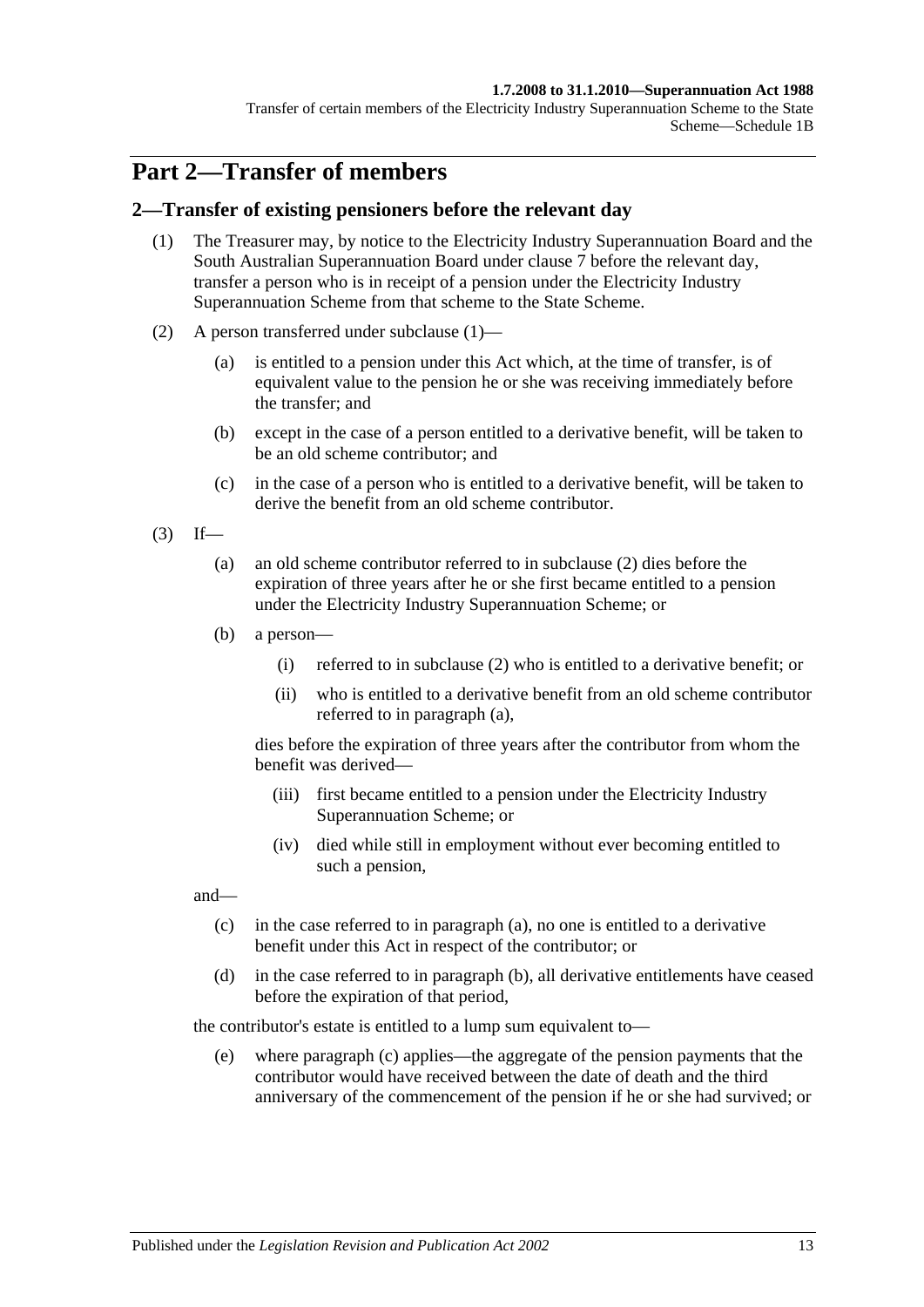#### **Superannuation Act 1988—1.7.2008 to 31.1.2010**

Schedule 1B—Transfer of certain members of the Electricity Industry Superannuation Scheme to the State Scheme

> (f) where [paragraph](#page-116-5) (d) applies—the aggregate of the pension payments that the contributor from whom the benefit was derived would have received between the date when the derivative entitlement, or the last of the derivative entitlements, ceased and the third anniversary of the commencement of the pension (or the date of the contributor's death) if the contributor had survived during that period,

(the lump sum will be determined on the assumption that the pension will not be adjusted under [section](#page-97-0) 47 during that period).

- (4) Where a person who is transferred under this clause was, immediately before the transfer, entitled to commute a part, or the whole, of his or her pension under the Electricity Industry Superannuation Scheme, he or she is entitled to commute the whole or a part of the pension in accordance with this Act within a period that terminates—
	- (a) when the period for commutation under the Electricity Industry Superannuation Scheme would have terminated; or
	- (b) at the expiration of three months after the transfer,

whichever is the later.

- <span id="page-117-0"></span>(5) An amount equivalent in value to that part of the Scheme assets of the Electricity Industry Superannuation Scheme that is attributable to the membership of the Scheme of a person transferred to the State Scheme under this clause, or of the contributor from whom a person transferred to the State Scheme under this clause derives benefits, (to be determined by an actuary appointed by the Treasurer) must be paid by the Trustee from the Scheme assets to the Treasurer.
- (6) The Treasurer must pay into the South Australian Superannuation Fund a contribution reflecting the amount paid to the Treasurer under [subclause](#page-117-0) (5).

### <span id="page-117-2"></span>**3—Transfer of existing and future pensioners after the relevant day**

- (1) After the relevant day, the Treasurer may, at the request of the Trustee, enter into an agreement with the Trustee under which a person or persons referred to in [subclause](#page-117-1) (2) may be transferred from the Electricity Industry Superannuation Scheme to the State Scheme.
- <span id="page-117-4"></span><span id="page-117-1"></span>(2) The following persons may be transferred pursuant to an agreement under [subclause](#page-117-2) (1):
	- (a) a person who is in receipt of a pension under the Electricity Industry Superannuation Scheme;
	- (b) a person who is a member of the Electricity Industry pension scheme and who is presently entitled to receive, but is not yet in receipt of, a pension following the termination of his or her employment;
	- (c) a person who is entitled to a pension as a derivative benefit under the Electricity Industry Superannuation Scheme but who is not yet in receipt of the pension.
- <span id="page-117-5"></span><span id="page-117-3"></span>(3) The Treasurer may, by notice to the Electricity Industry Superannuation Board and the South Australian Superannuation Board under [clause](#page-123-0) 7, transfer a person from the Electricity Industry Superannuation Scheme to the State Scheme in pursuance of an agreement referred to in [subclause](#page-117-2) (1).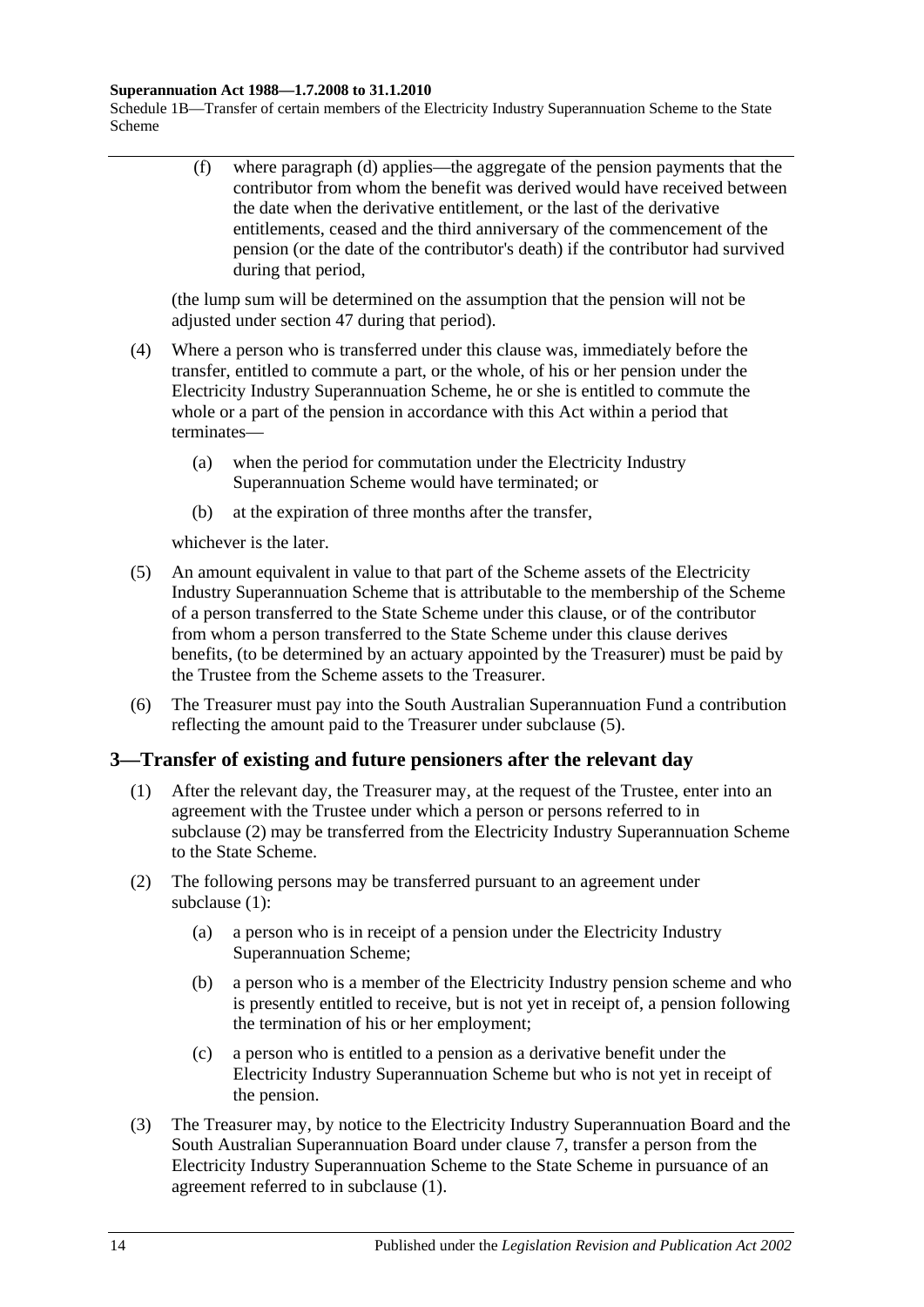#### **1.7.2008 to 31.1.2010—Superannuation Act 1988**

Transfer of certain members of the Electricity Industry Superannuation Scheme to the State Scheme—Schedule 1B

- <span id="page-118-0"></span>(4) A person transferred under [subclause](#page-117-3) (3)—
	- (a) is, in the case of a person who was in receipt of a pension at the time of transfer, entitled to a pension under this Act which, at the time of transfer, is of equivalent value to the pension he or she was receiving immediately before the transfer; and
	- (b) is, in the case of a person referred to in [subclause](#page-117-4) (2)(b) or [\(c\),](#page-117-5) entitled to a pension under this Act which, at the time of transfer, is of equivalent value to the initial pension that he or she would have received if he or she had not been transferred; and
	- (c) except in the case of a person entitled to a derivative benefit, will be taken to be an old scheme contributor; and
	- (d) in the case of a person who is entitled to a derivative benefit, will be taken to derive the benefit from an old scheme contributor.
- <span id="page-118-2"></span><span id="page-118-1"></span> $(5)$  If—
	- (a) an old scheme contributor referred to in [subclause](#page-118-0) (4) who was in receipt of, or was entitled to, a pension at the time of transfer, dies before the expiration of three years after he or she first became entitled to a pension under the Electricity Industry Superannuation Scheme; or
	- (b) a person—
		- (i) referred to in [subclause](#page-118-0) (4) who was in receipt of, or was entitled to, a derivative pension at the time of transfer; or
		- (ii) who is entitled to a derivative benefit from an old scheme contributor referred to in [paragraph](#page-118-1) (a),

dies before the expiration of three years after the contributor from whom the benefit was derived—

- (iii) first became entitled to a pension under the Electricity Industry Superannuation Scheme; or
- (iv) died while still in employment without ever becoming entitled to such a pension,

<span id="page-118-3"></span>and—

- (c) in the case referred to in [paragraph](#page-118-1) (a), no one is entitled to a derivative benefit under this Act in respect of the contributor; or
- <span id="page-118-4"></span>(d) in a case referred to in [paragraph](#page-118-2) (b), all derivative entitlements have ceased before the expiration of that period,

the contributor's estate is entitled to a lump sum equivalent to—

(e) where [paragraph](#page-118-3) (c) applies—the aggregate of the pension payments that the contributor would have received between the date of death and the third anniversary of the commencement of the pension if he or she had survived; or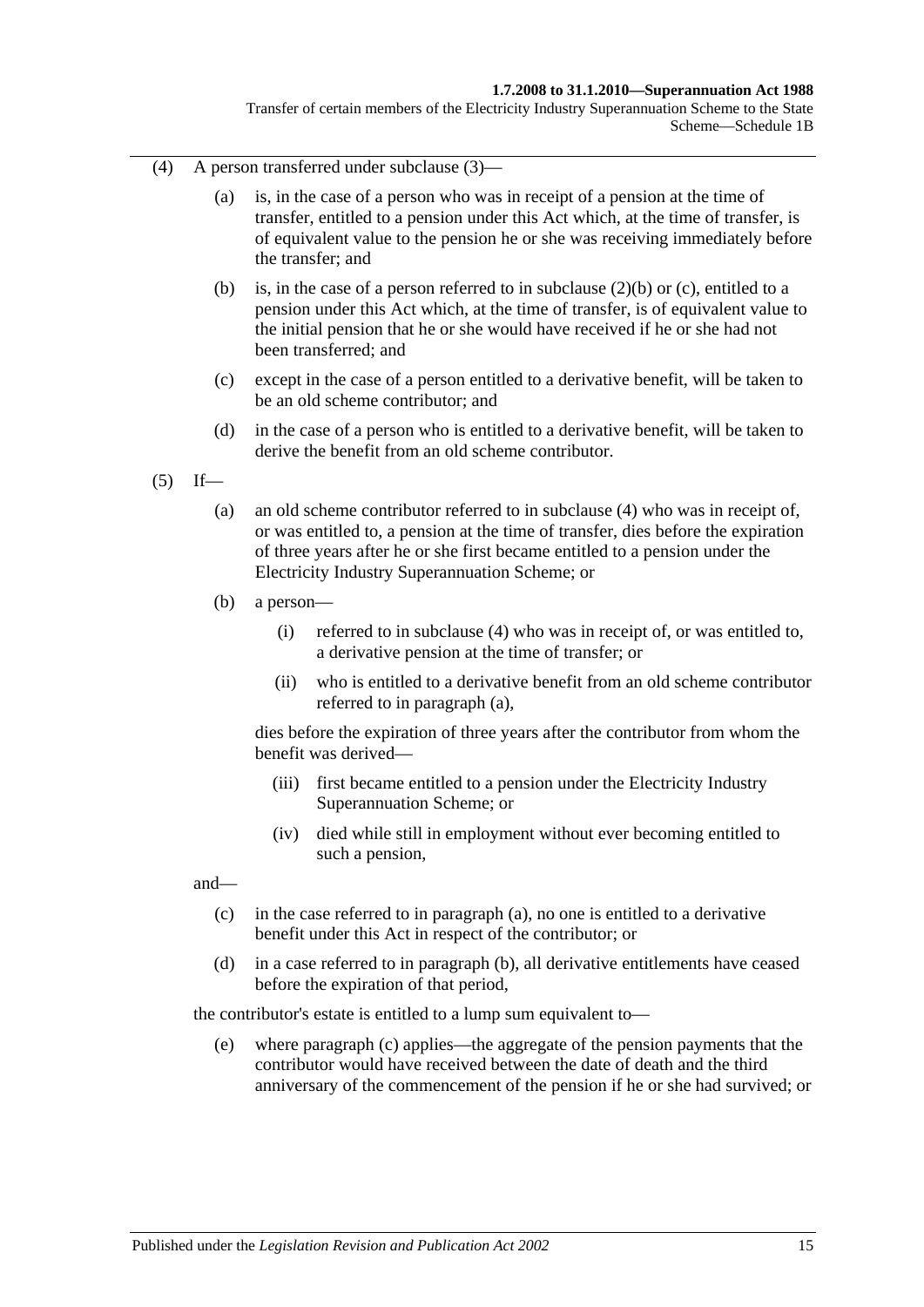#### **Superannuation Act 1988—1.7.2008 to 31.1.2010**

Schedule 1B—Transfer of certain members of the Electricity Industry Superannuation Scheme to the State Scheme

> (f) where [paragraph](#page-118-4) (d) applies—the aggregate of the pension payments that the contributor from whom the benefit was derived would have received between the date when the derivative entitlement, or the last of the derivative entitlements, ceased and the third anniversary of the commencement of the pension (or the date of the contributor's death) if the contributor had survived during that period,

(the lump sum will be determined on the assumption that the pension will not be adjusted under [section](#page-97-0) 47 during that period).

- (6) Where a person who is transferred under this clause was, immediately before the transfer, entitled to commute a part, or the whole, of his or her pension under the Electricity Industry Superannuation Scheme, he or she is entitled to commute the whole or a part of the pension in accordance with this Act within a period that terminates—
	- (a) when the period for commutation under the Electricity Industry Superannuation Scheme would have terminated; or
	- (b) at the expiration of three months after the transfer,

whichever is the later.

- <span id="page-119-0"></span>(7) An amount equivalent in value to that part of the Scheme assets of the Electricity Industry Superannuation Scheme that is attributable to the contributions (and the interest and other income and other accretions arising from investment of those contributions) to the Scheme of a person transferred to the State Scheme under this clause who was in receipt of, or entitled to, a pension at the time of transfer, or of the contributor from whom a person transferred to the State Scheme under this clause derives benefits, (to be determined by an actuary appointed by the Treasurer) must be paid by the Trustee from the Scheme assets to the Treasurer.
- (8) The Treasurer must pay into the South Australian Superannuation Fund a contribution reflecting the amount paid to the Treasurer under [subclause](#page-119-0) (7).
- (9) An amount equivalent in value to the aggregate value of the employer components of benefits payable under this Act to, or in respect of, persons transferred under this clause (to be determined by an actuary appointed by the Treasurer) must be paid by the Trustee from the Scheme assets of the Electricity Industry Superannuation Scheme to the Treasurer.

### <span id="page-119-2"></span>**4—Transfer of persons entitled to preserved benefits**

- (1) The Treasurer may, by notice to the Electricity Industry Superannuation Board and the South Australian Superannuation Board under [clause](#page-123-0) 7 before the relevant day, transfer a person referred to in [subclause](#page-119-1) (2) from the Electricity Industry Superannuation Scheme to the State Scheme.
- <span id="page-119-1"></span>(2) A person who—
	- (a) is a member of the Electricity Industry pension scheme or either of the contributory lump sum schemes; and
	- (b) is entitled to preserved benefits in the relevant scheme; and
	- (c) is not accruing benefits under any other division of the Electricity Industry Superannuation Scheme,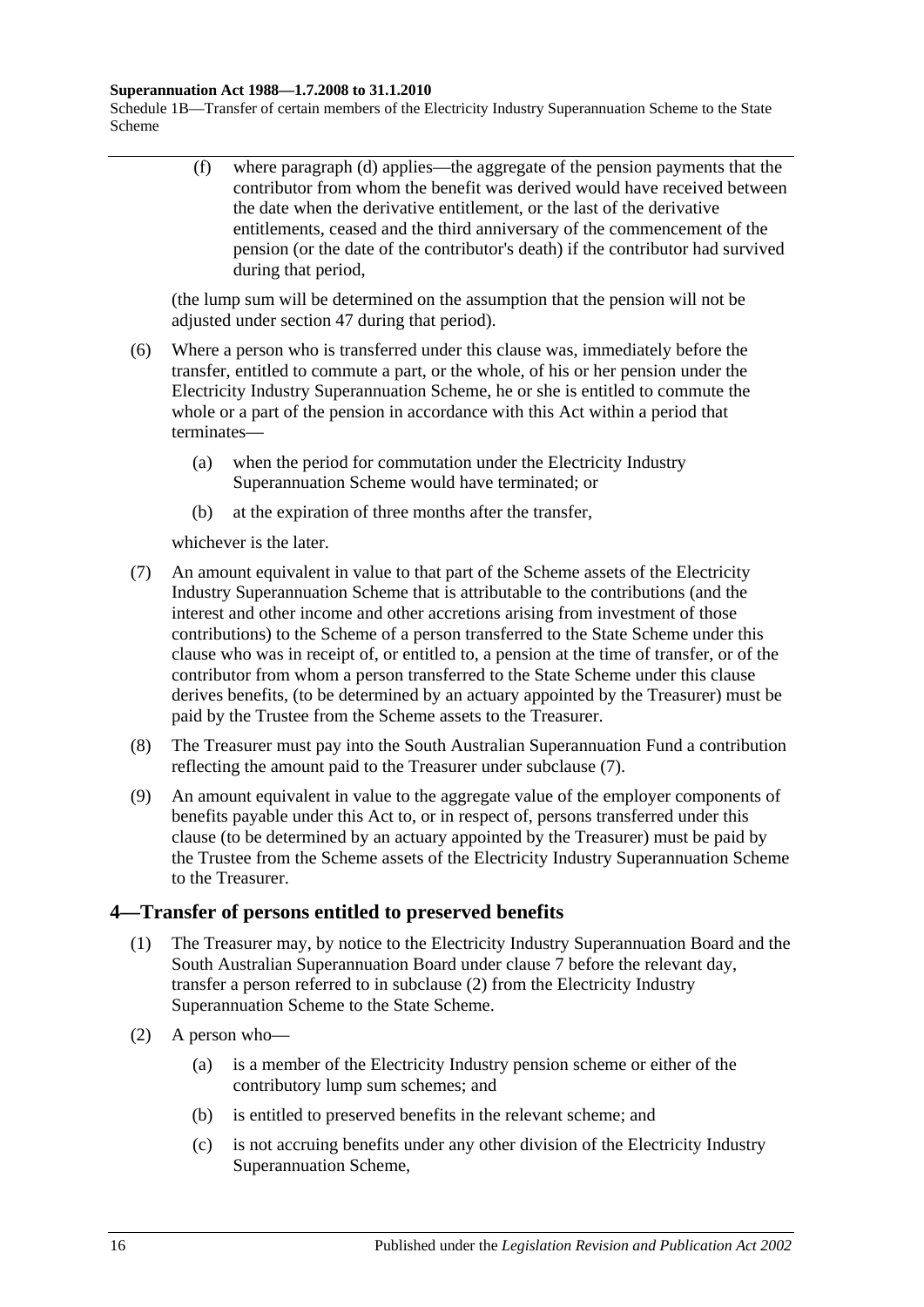may be transferred under this clause.

- (3) After the transfer—
	- (a) a person who had been a member of the Electricity Industry pension scheme will be taken to be an old scheme contributor under this Act; and
	- (b) a person who had been a member of either of the contributory lump sum schemes will be taken to be a new scheme contributor under this Act.
- <span id="page-120-0"></span>(4) The South Australian Superannuation Board must open a contribution account in the name of each person transferred under this clause and must credit to the account an amount equivalent to the amount standing to the credit of the person's contribution account in the Electricity Industry Superannuation Scheme immediately before the transfer.
- <span id="page-120-1"></span>(5) An amount equivalent to the aggregate of the amounts credited to contribution accounts under [subclause](#page-120-0) (4) must be paid by the Trustee from the Scheme assets of the Electricity Industry Superannuation Scheme to the Treasurer.
- (6) The Treasurer must pay into the South Australian Superannuation Fund a contribution reflecting the amount paid to the Treasurer under [subclause](#page-120-1) (5).
- <span id="page-120-3"></span><span id="page-120-2"></span>(7) Where—
	- (a) a person who was a member of the Electricity Industry pension scheme before being transferred to the State Scheme under [subclause](#page-119-2) (1) or the spouse or eligible child of such a person is entitled to a pension under [section](#page-74-0) 39(5), the pension will—
		- (i) in the case of a retirement pension or an invalid pension payable to the person—be equivalent to his or her notional pension;
		- (ii) in the case of a pension payable to a spouse or eligible child—be determined in accordance with [section](#page-68-0) 38 on the basis that the person's notional pension as defined in [subclause](#page-121-0) (8) is the notional pension referred to in [section](#page-68-0) 38;
	- (b) the estate of a person referred to in [paragraph](#page-120-2) (a) is entitled to a lump sum under section  $39(5)(e)$  or [\(f\),](#page-74-2) the lump sum will—
		- (i) where section  $39(5)(e)$  applies—be the amount stated in [section](#page-76-1) 39(8a);
		- (ii) where section  $39(5)(f)$  applies—be the aggregate of the following amounts:
			- (A) an employee component (to be charged against the person's contribution account) equivalent to the amount standing to the credit of that account; and
			- (B) an employer component being an amount equivalent to 1.8 times the employee component.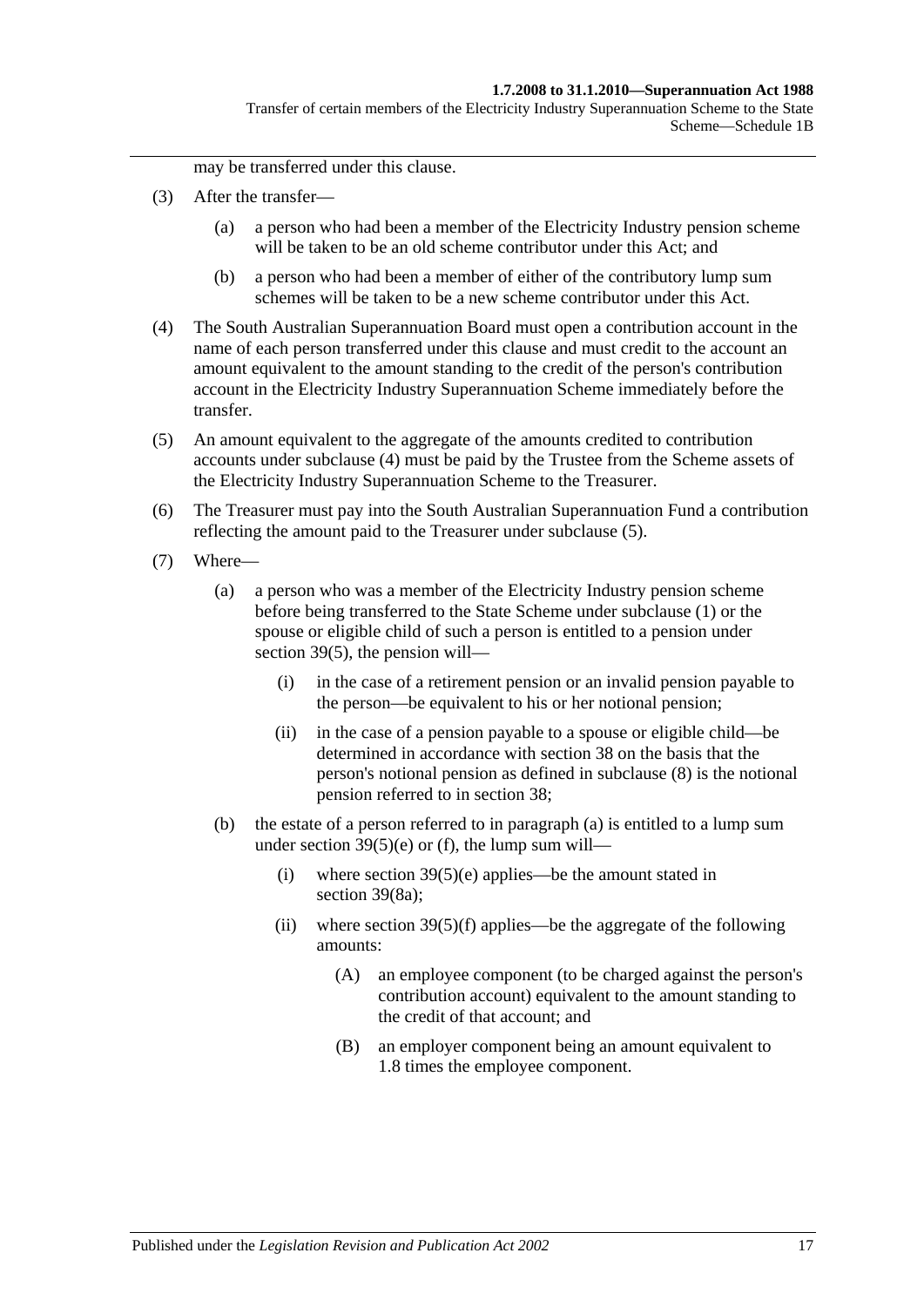#### **Superannuation Act 1988—1.7.2008 to 31.1.2010**

Schedule 1B—Transfer of certain members of the Electricity Industry Superannuation Scheme to the State Scheme

<span id="page-121-0"></span>(8) In [subclause](#page-120-3) (7)—

*notional pension* in relation to a person means the pension that the person would have been entitled to receive under the Electricity Industry pension scheme if he or she had become entitled to receive that pension immediately before being transferred to the State Scheme adjusted to reflect changes in the Consumer Price Index from the date on which the person was transferred;

*spouse* means a person referred to in section 38(1a).

- <span id="page-121-1"></span>(9) A person who was a member of either of the contributory lump sum schemes before being transferred to the State Scheme under [subclause](#page-119-2) (1) will (or, where the person has died, the spouse or estate of the person will) be entitled to a lump sum under [section](#page-35-1) 28(2) that is the aggregate of the following amounts:
	- (a) an employee component (to be charged against the person's contribution account) equivalent to the amount standing to the credit of that account; and
	- (b) the person's notional employer component adjusted to reflect changes in the Consumer Price Index from the date on which the person was transferred.
- $(10)$  In [subclause](#page-121-1)  $(9)$ —

*notional employer component* in relation to a person means the employer component that the person would have been entitled to receive under the contributory lump sum scheme if he or she had become entitled to receive that component immediately before being transferred to the State Scheme.

#### <span id="page-121-4"></span>**5—Transfer of certain other persons**

- (1) The Treasurer may, with the consent of the person, by notice to the Electricity Industry Superannuation Board and the South Australian Superannuation Board under [clause](#page-123-0) 7, transfer a person who is a member of the Electricity Industry Superannuation Scheme and who also falls within the definition of *employee* in [section](#page-6-0) 4 from that scheme to the State Scheme.
- (2) After the transfer—
	- (a) a person who had been a member of the Electricity Industry pension scheme will be taken to be an old scheme contributor under this Act; and
	- (b) a person who had been a member of either of the contributory lump sum schemes will be taken to be a new scheme contributor under this Act.
- <span id="page-121-2"></span>(3) The South Australian Superannuation Board must open a contribution account in the name of each person transferred under this clause and must credit to the account an amount equivalent to the amount standing to the credit of the person's contribution account in the Electricity Industry Superannuation Scheme immediately before the transfer.
- <span id="page-121-3"></span>(4) An amount equivalent to the aggregate of the amounts credited to contribution accounts under [subclause](#page-121-2) (3) must be paid by the Trustee from the Scheme assets of the Electricity Industry Superannuation Scheme to the Treasurer.
- (5) The Treasurer must pay into the South Australian Superannuation Fund a contribution reflecting the amount paid to the Treasurer under [subclause](#page-121-3) (4).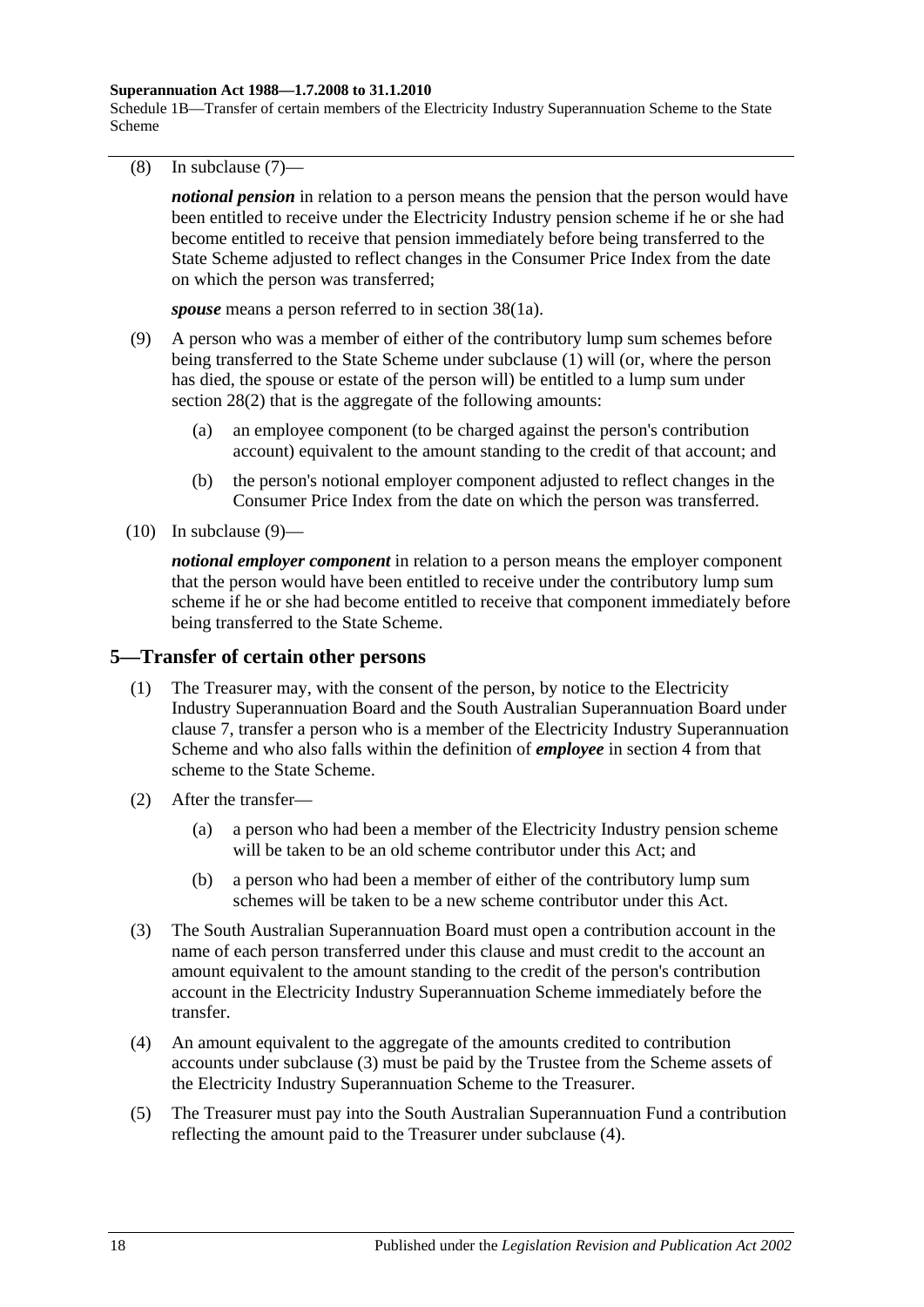#### **1.7.2008 to 31.1.2010—Superannuation Act 1988**

Transfer of certain members of the Electricity Industry Superannuation Scheme to the State Scheme—Schedule 1B

- <span id="page-122-0"></span>(6) An amount equivalent in value to the aggregate value of the employer components of those parts of benefits payable under this Act to, or in respect of, persons transferred under this clause that are attributable to contributors' employment up to the time of transfer (to be determined by an actuary appointed by the Treasurer) must be paid by the Trustee from the Scheme assets of the Electricity Industry Superannuation Scheme to the Treasurer.
- (7) The Minister must attribute to each person transferred under this clause (other than a person who was immediately before the transfer a member of Division 4 of the Electricity Industry Superannuation Scheme) a number of contribution points that is sufficient—
	- (a) to provide the person with an accrued entitlement under this Act at the time of transfer that is not less than his or her accrued entitlement under the Electricity Industry Superannuation Scheme immediately before the transfer; and
	- (b) in the case of a person who was entitled to defined benefits under the Electricity Industry Superannuation Scheme, to ensure that the level of benefits on retirement at age 60 that the person was to be entitled to under that Scheme are maintained.
- (8) The Treasurer must pay into the South Australian Superannuation Fund a contribution reflecting the amount paid to the Treasurer under [subclause](#page-122-0) (6) in respect of persons who were immediately before the transfer members of Division 4 of the Electricity Industry Superannuation Scheme, and the South Australian Superannuation Board must open an account under [section](#page-98-0) 47B in the name of each person transferred from Division 4 and credit to each account that part of the contribution paid by the Treasurer that is attributable to the person in whose name the account has been opened.
- (9) In the application of [Part 4](#page-30-0) in relation to a person transferred under this clause who was, immediately before the transfer, a member of Division 4 of the Electricity Industry Superannuation Scheme—
	- (a) the number "4.5" wherever appearing in a formula in that Part will be changed to "4.9"; and
	- (b) the number "3.86" wherever appearing in such a formula will be changed to "4.2"; and
	- (c) the number "420" wherever appearing in such a formula will be changed to "360".
- (10) Subject to an election under [subclause](#page-122-1) (11), a person transferred under this clause is required to contribute at the rate of 6 per cent of salary until he or she makes an election under [section](#page-26-0) 23 to contribute at some other rate.
- <span id="page-122-1"></span>(11) A person may, within 14 days after service of a notice under [clause](#page-123-1) 7(3), elect, in a manner approved by the Board, to contribute at any of the rates set out in [section](#page-26-0) 23.
- (12) The Board may, in a particular case, extend the period of 14 days referred to in [subclause](#page-122-1)  $(11)$ .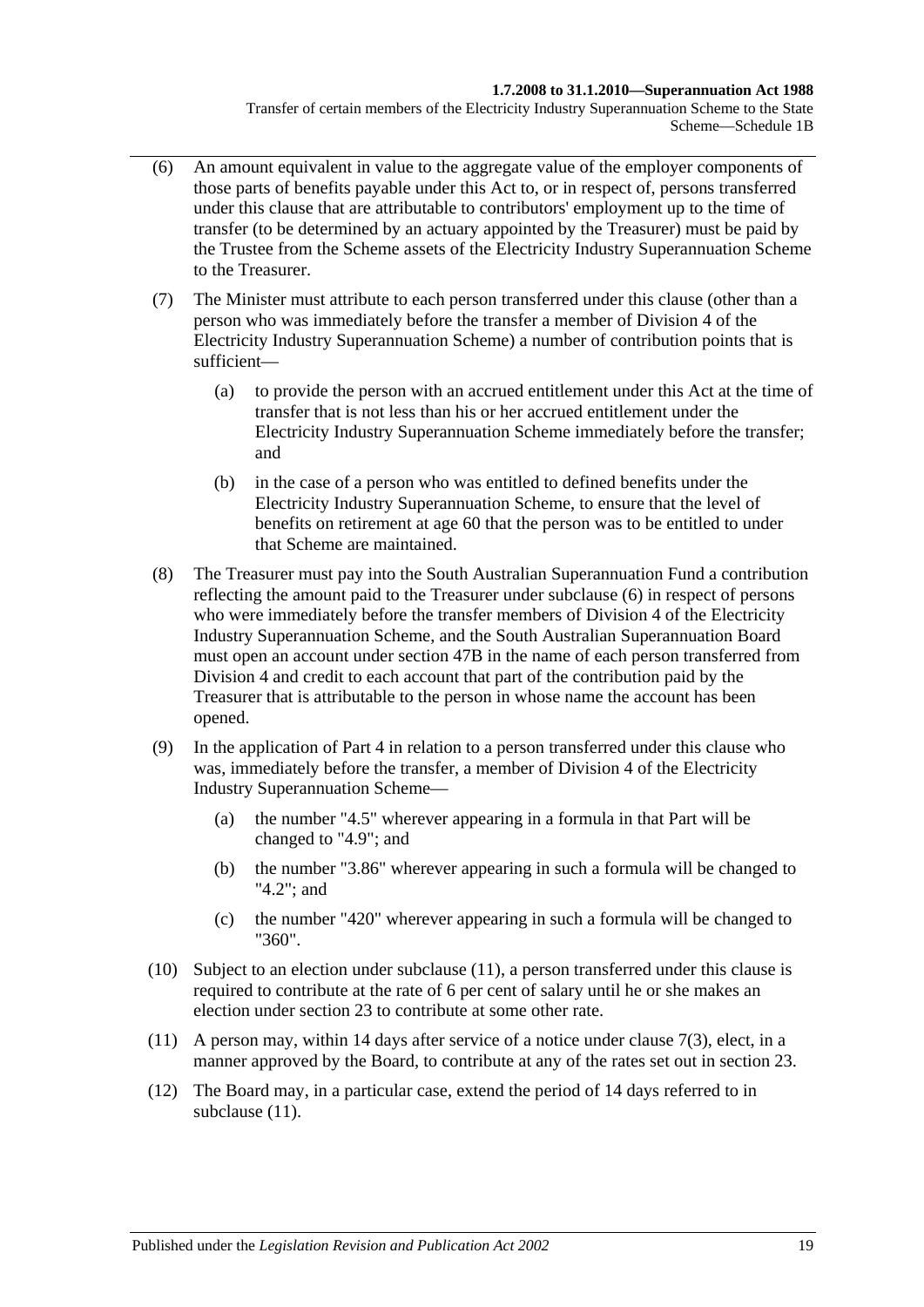#### **Superannuation Act 1988—1.7.2008 to 31.1.2010**

Schedule 1B—Transfer of certain members of the Electricity Industry Superannuation Scheme to the State Scheme

# **Part 3—General**

#### **6—Employer contributions**

- (1) Money standing to the credit of the fund or funds referred to in clause 18A of Schedule 1 of the *[Electricity Corporations Act](http://www.legislation.sa.gov.au/index.aspx?action=legref&type=act&legtitle=Electricity%20Corporations%20Act%201994) 1994* (before its repeal by the *[Electricity Corporations \(Restructuring and Disposal\) Act](http://www.legislation.sa.gov.au/index.aspx?action=legref&type=act&legtitle=Electricity%20Corporations%20(Restructuring%20and%20Disposal)%20Act%201999) 1999*) must be paid to the Treasurer.
- (2) The employer of a person who has been transferred to the State Scheme under [clause](#page-121-4) 5 will be taken to have entered into an arrangement with the Board under [section](#page-14-0) 5.
- (3) The terms of the arrangement will be determined by the Treasurer after consultation with the employer.

#### <span id="page-123-2"></span><span id="page-123-0"></span>**7—Notices**

- (1) The Treasurer may serve notice on the Electricity Industry Superannuation Board and the South Australian Superannuation Board transferring a member or members of the Electricity Industry Superannuation Scheme to the State Scheme under this Schedule.
- (2) The notice must—
	- (a) be in writing; and
	- (b) identify the member or members to whom it applies; and
	- (c) identify the clause of this Schedule in relation to which it will operate.
- <span id="page-123-1"></span>(3) On receipt of a notice under [subclause](#page-123-2) (1), the Electricity Industry Superannuation Board must give notice to each member transferred advising him or her of the transfer.

### **8—Cessation of entitlements under the Electricity Industry Superannuation Scheme**

On the transfer of a person to the State Scheme under this Schedule, his or her entitlements under the Electricity Industry Superannuation Scheme cease.

#### <span id="page-123-3"></span>**9—Power to obtain information**

- (1) The South Australian Superannuation Board may, from time to time, require the Electricity Industry Superannuation Board to provide it with information in its possession relating to persons transferred to the State Scheme under this Schedule.
- (2) Despite any other Act or law to the contrary, the Electricity Industry Superannuation Board must comply with a requirement under [subclause](#page-123-3) (1).

### **10—Transfer effective despite** *Electricity Corporations Act 1994*

Transfers under this Schedule have effect despite provisions of Schedule 1 of the *[Electricity Corporations Act](http://www.legislation.sa.gov.au/index.aspx?action=legref&type=act&legtitle=Electricity%20Corporations%20Act%201994) 1994* as to membership of the Electricity Industry Superannuation Scheme.

#### **11—Regulations may be made for transitional purposes**

(1) The Governor may, by regulation, make provisions of a transitional nature in relation to the transfer of persons under this Schedule to the State Scheme.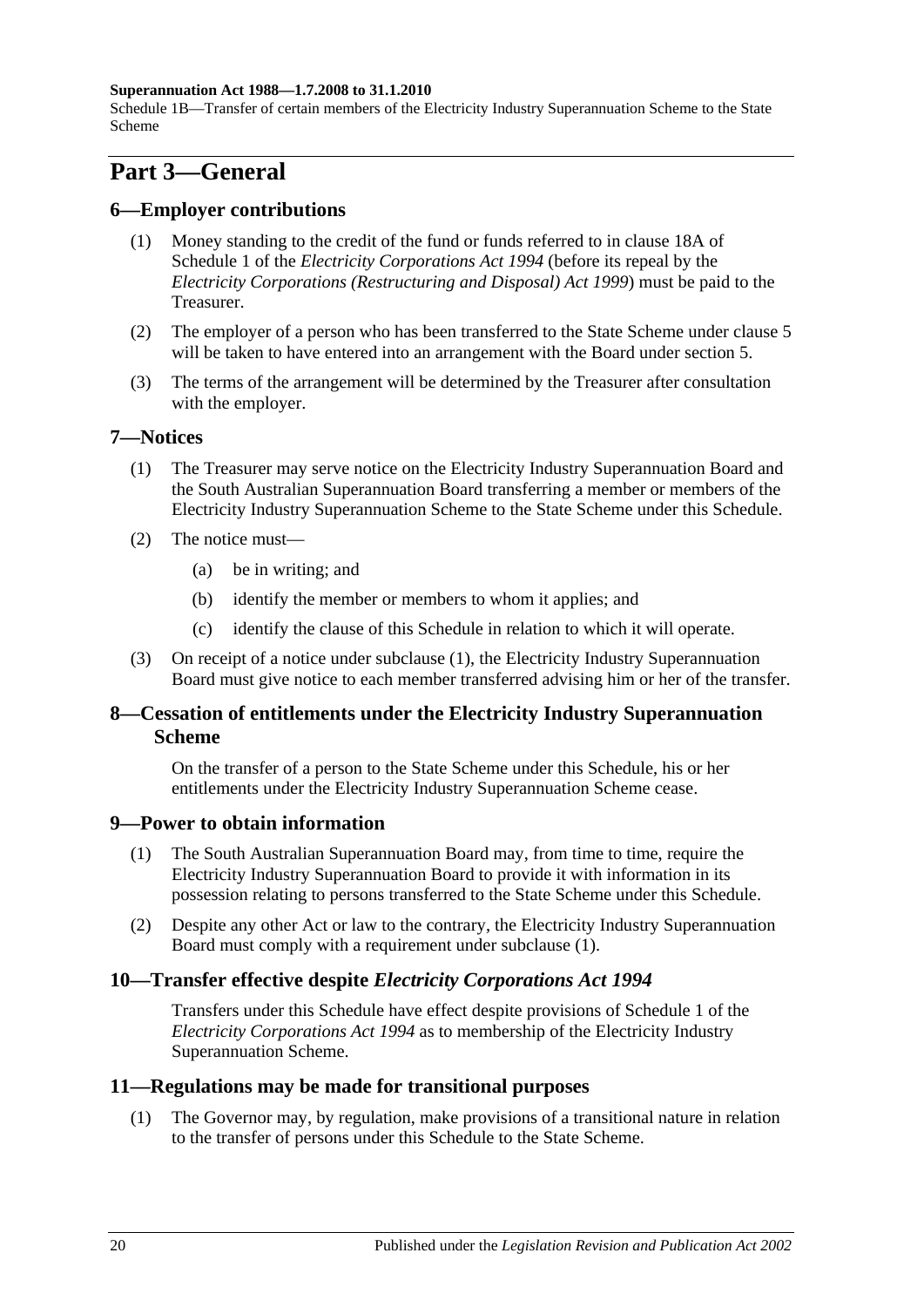#### **1.7.2008 to 31.1.2010—Superannuation Act 1988**

Transfer of certain members of the Electricity Industry Superannuation Scheme to the State Scheme—Schedule 1B

(2) A regulation made under this clause may—

- (a) modify the provisions of this Act in their application to a person transferred under this Schedule;
- (b) operate prospectively or retrospectively from a date specified in the regulation.

# **Schedule 2**

| Value of A       | Corresponding<br>Value of C | Value of A | Corresponding<br>Value of C | Value of A | Corresponding<br>Value of C |
|------------------|-----------------------------|------------|-----------------------------|------------|-----------------------------|
| $\boldsymbol{0}$ | 0.1378                      | 30         | 0.2150                      | 60         | 0.2890                      |
| $\mathbf{1}$     | 0.1404                      | 31         | 0.2175                      | 61         | 0.2914                      |
| $\overline{2}$   | 0.1430                      | 32         | 0.2200                      | 62         | 0.2938                      |
| 3                | 0.1457                      | 33         | 0.2225                      | 63         | 0.2962                      |
| $\overline{4}$   | 0.1483                      | 34         | 0.2250                      | 64         | 0.2986                      |
| $\sqrt{5}$       | 0.1509                      | 35         | 0.2275                      | 65         | 0.3010                      |
| 6                | 0.1535                      | 36         | 0.2300                      | 66         | 0.3034                      |
| $\tau$           | 0.1561                      | 37         | 0.2325                      | 67         | 0.3058                      |
| $8\,$            | 0.1587                      | 38         | 0.2350                      | 68         | 0.3082                      |
| 9                | 0.1613                      | 39         | 0.2375                      | 69         | 0.3106                      |
| 10               | 0.1639                      | 40         | 0.2400                      | 70         | 0.3129                      |
| 11               | 0.1665                      | 41         | 0.2425                      | 71         | 0.3153                      |
| 12               | 0.1690                      | 42         | 0.2450                      | 72         | 0.3177                      |
| 13               | 0.1716                      | 43         | 0.2474                      | 73         | 0.3201                      |
| 14               | 0.1742                      | 44         | 0.2499                      | 74         | 0.3224                      |
| 15               | 0.1768                      | 45         | 0.2524                      | 75         | 0.3248                      |
| 16               | 0.1794                      | 46         | 0.2548                      | 76         | 0.3272                      |
| 17               | 0.1819                      | 47         | 0.2573                      | 77         | 0.3295                      |
| 18               | 0.1845                      | 48         | 0.2598                      | 78         | 0.3319                      |
| 19               | 0.1870                      | 49         | 0.2622                      | 79         | 0.3342                      |
| 20               | 0.1896                      | 50         | 0.2647                      | 80         | 0.3366                      |
| 21               | 0.1922                      | 51         | 0.2671                      | 81         | 0.3389                      |
| 22               | 0.1947                      | 52         | 0.2696                      | 82         | 0.3412                      |
| 23               | 0.1972                      | 53         | 0.2720                      | 83         | 0.3436                      |
| 24               | 0.1998                      | 54         | 0.2744                      | 84         | 0.3459                      |
| 25               | 0.2023                      | 55         | 0.2769                      | 85         | 0.3482                      |
| 26               | 0.2049                      | 56         | 0.2793                      | 86         | 0.3506                      |
| 27               | 0.2074                      | 57         | 0.2817                      | 87         | 0.3529                      |
| 28               | 0.2099                      | 58         | 0.2841                      | 88         | 0.3552                      |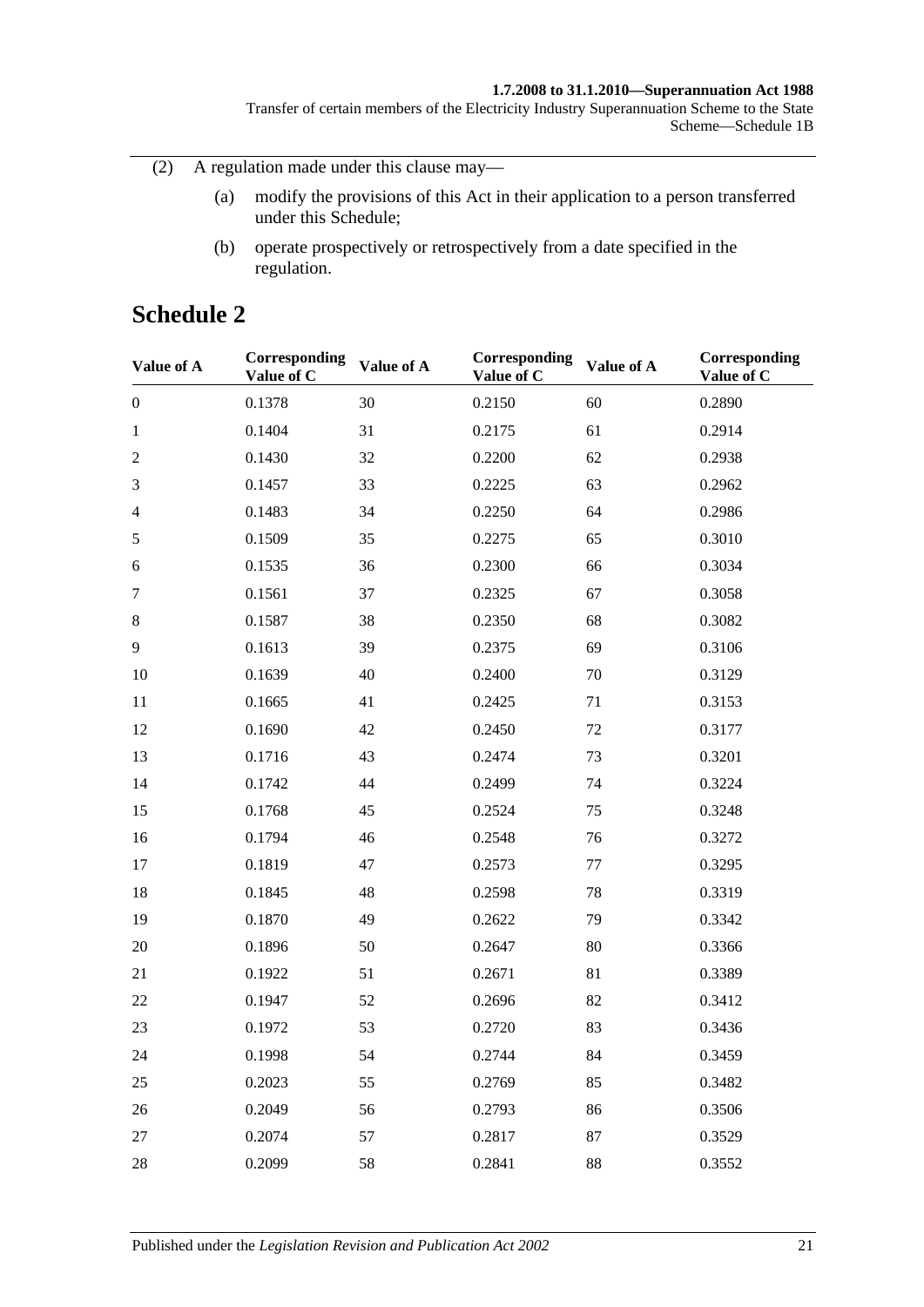| Value of A | Corresponding<br>Value of C | Value of A | Corresponding<br>Value of C | Value of A | Corresponding<br>Value of C |
|------------|-----------------------------|------------|-----------------------------|------------|-----------------------------|
| 29         | 0.2124                      | 59         | 0.2866                      | 89         | 0.3575                      |
| 90         | 0.3598                      | 120        | 0.4275                      | 150        | 0.4921                      |
| 91         | 0.3621                      | 121        | 0.4297                      | 151        | 0.4942                      |
| 92         | 0.3644                      | 122        | 0.4319                      | 152        | 0.4962                      |
| 93         | 0.3667                      | 123        | 0.4341                      | 153        | 0.4983                      |
| 94         | 0.3690                      | 124        | 0.4363                      | 154        | 0.5004                      |
| 95         | 0.3713                      | 125        | 0.4385                      | 155        | 0.5025                      |
| 96         | 0.3736                      | 126        | 0.4407                      | 156        | 0.5046                      |
| 97         | 0.3759                      | 127        | 0.4429                      | 157        | 0.5067                      |
| 98         | 0.3782                      | 128        | 0.4450                      | 158        | 0.5087                      |
| 99         | 0.3805                      | 129        | 0.4472                      | 159        | 0.5108                      |
| 100        | 0.3827                      | 130        | 0.4494                      | 160        | 0.5129                      |
| 101        | 0.3850                      | 131        | 0.4516                      | 161        | 0.5149                      |
| 102        | 0.3873                      | 132        | 0.4537                      | 162        | 0.5170                      |
| 103        | 0.3896                      | 133        | 0.4559                      | 163        | 0.5190                      |
| 104        | 0.3918                      | 134        | 0.4580                      | 164        | 0.5211                      |
| 105        | 0.3941                      | 135        | 0.4602                      | 165        | 0.5231                      |
| 106        | 0.3963                      | 136        | 0.4623                      | 166        | 0.5252                      |
| 107        | 0.3986                      | 137        | 0.4645                      | 167        | 0.5272                      |
| 108        | 0.4008                      | 138        | 0.4666                      | 168        | 0.5293                      |
| 109        | 0.4031                      | 139        | 0.4688                      | 169        | 0.5313                      |
| 110        | 0.4053                      | 140        | 0.4609                      | 170        | 0.5333                      |
| 111        | 0.4075                      | 141        | 0.4730                      | 171        | 0.5354                      |
| 112        | 0.4098                      | 142        | 0.4752                      | 172        | 0.5374                      |
| 113        | 0.4120                      | 143        | 0.4773                      | 173        | 0.5394                      |
| 114        | 0.4142                      | 144        | 0.4794                      | 174        | 0.5414                      |
| 115        | 0.4165                      | 145        | 0.4815                      | 175        | 0.5434                      |
| 116        | 0.4187                      | 146        | 0.4836                      | 176        | 0.5454                      |
| 117        | 0.4209                      | 147        | 0.4857                      | 177        | 0.5474                      |
| 118        | 0.4231                      | 148        | 0.4879                      | 178        | 0.5494                      |
| 119        | 0.4253                      | 149        | 0.4900                      | 179        | 0.5514                      |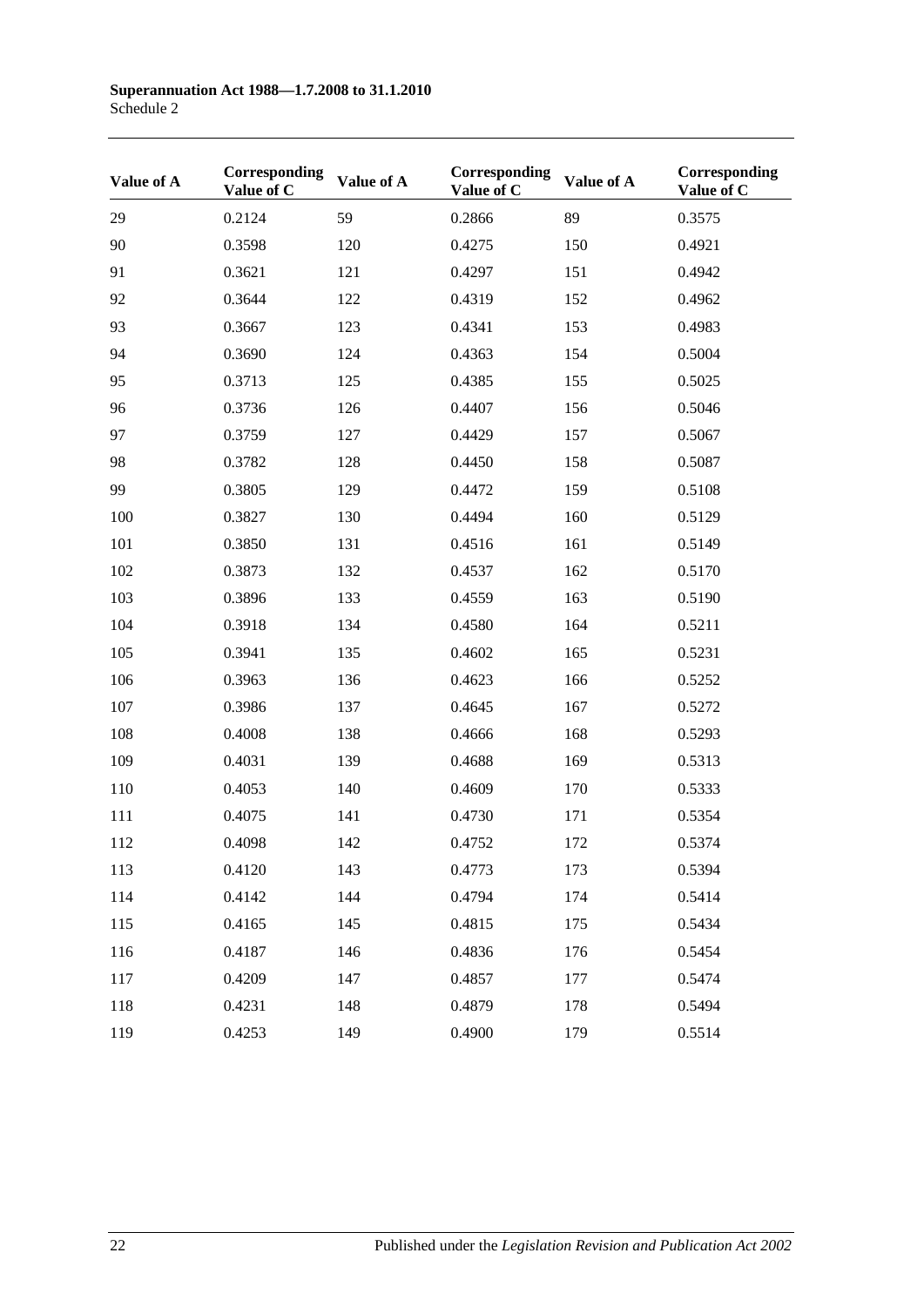| Value of A | Corresponding<br>Value of C | Value of A | Corresponding<br>Value of C | Value of A | Corresponding<br>Value of C |
|------------|-----------------------------|------------|-----------------------------|------------|-----------------------------|
| 180        | 0.5534                      | 210        | 0.6116                      | 240        | 0.6667                      |
| 181        | 0.5554                      | 211        | 0.6135                      | 241        | 0.6673                      |
| 182        | 0.5574                      | 212        | 0.6154                      | 242        | 0.6678                      |
| 183        | 0.5594                      | 213        | 0.6173                      | 243        | 0.6684                      |
| 184        | 0.5614                      | 214        | 0.6192                      | 244        | 0.6689                      |
| 185        | 0.5634                      | 215        | 0.6210                      | 245        | 0.6695                      |
| 186        | 0.5653                      | 216        | 0.6229                      | 246        | 0.6700                      |
| 187        | 0.5673                      | 217        | 0.6248                      | 247        | 0.6706                      |
| 188        | 0.5693                      | 218        | 0.6266                      | 248        | 0.6712                      |
| 189        | 0.5712                      | 219        | 0.6285                      | 249        | 0.6717                      |
| 190        | 0.5732                      | 220        | 0.6303                      | 250        | 0.6723                      |
| 191        | 0.5751                      | 221        | 0.6322                      | 251        | 0.6728                      |
| 192        | 0.5771                      | 222        | 0.6340                      | 252        | 0.6734                      |
| 193        | 0.5790                      | 223        | 0.6359                      | 253        | 0.6740                      |
| 194        | 0.5810                      | 224        | 0.6377                      | 254        | 0.6745                      |
| 195        | 0.5829                      | 225        | 0.6396                      | 255        | 0.6751                      |
| 196        | 0.5849                      | 226        | 0.6414                      | 256        | 0.6756                      |
| 197        | 0.5868                      | 227        | 0.6432                      | 257        | 0.6762                      |
| 198        | 0.5887                      | 228        | 0.6451                      | 258        | 0.6767                      |
| 199        | 0.5907                      | 229        | 0.6469                      | 259        | 0.6773                      |
| 200        | 0.5926                      | 230        | 0.6487                      | 260        | 0.6778                      |
| 201        | 0.5945                      | 231        | 0.6505                      | 262        | 0.6784                      |
| 202        | 0.5964                      | 232        | 0.6523                      | 262        | 0.6789                      |
| 203        | 0.5983                      | 233        | 0.6541                      | 263        | 0.6795                      |
| 204        | 0.6003                      | 234        | 0.6559                      | 264        | 0.6800                      |
| 205        | 0.6022                      | 235        | 0.6577                      | 265        | 0.6806                      |
| 206        | 0.6041                      | 236        | 0.6595                      | 266        | 0.6811                      |
| 207        | 0.6060                      | 237        | 0.6613                      | 267        | 0.6817                      |
| 208        | 0.6079                      | 238        | 0.6631                      | 268        | 0.6822                      |
| 209        | 0.6098                      | 239        | 0.6649                      | 269        | 0.6828                      |

Schedule 2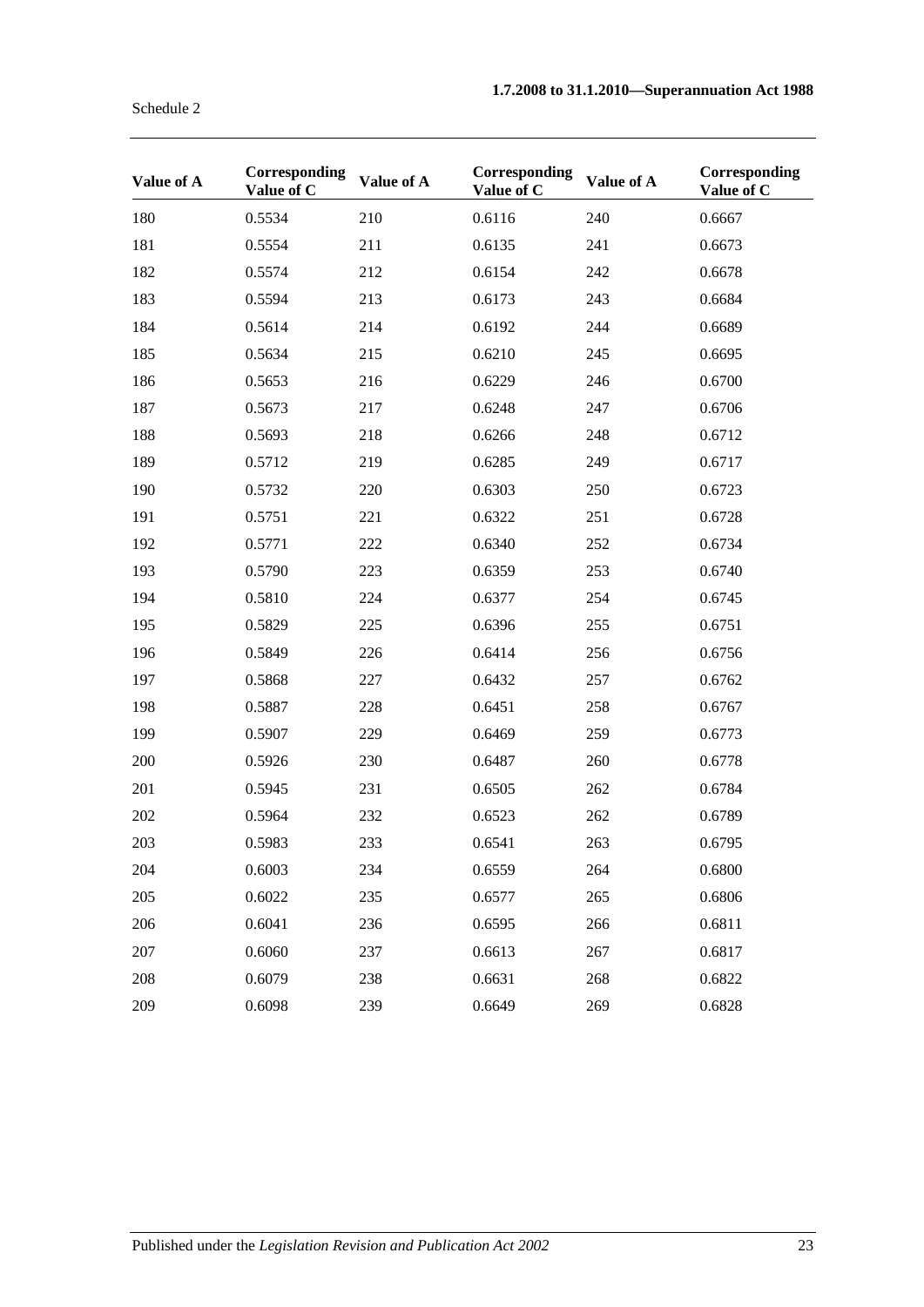| Value of A | Corresponding<br>Value of C | Value of A | Corresponding<br>Value of C | Value of A | Corresponding<br>Value of C |
|------------|-----------------------------|------------|-----------------------------|------------|-----------------------------|
| 270        | 0.6833                      | 300        | 0.7000                      | 330        | 0.7166                      |
| 271        | 0.6839                      | 301        | 0.7006                      | 331        | 0.7172                      |
| 272        | 0.6845                      | 302        | 0.7011                      | 332        | 0.7178                      |
| 273        | 0.6850                      | 303        | 0.7017                      | 333        | 0.7183                      |
| 274        | 0.6856                      | 304        | 0.7022                      | 334        | 0.7189                      |
| 275        | 0.6861                      | 305        | 0.7028                      | 335        | 0.7194                      |
| 276        | 0.6867                      | 306        | 0.7033                      | 336        | 0.7200                      |
| 277        | 0.6873                      | 307        | 0.7039                      | 337        | 0.7206                      |
| 278        | 0.6878                      | 308        | 0.7045                      | 338        | 0.7211                      |
| 279        | 0.6884                      | 309        | 0.7050                      | 339        | 0.7217                      |
| 280        | 0.6889                      | 310        | 0.7056                      | 340        | 0.7222                      |
| 281        | 0.6895                      | 311        | 0.7061                      | 341        | 0.7228                      |
| 282        | 0.6900                      | 312        | 0.7067                      | 342        | 0.7233                      |
| 283        | 0.6906                      | 313        | 0.7073                      | 343        | 0.7239                      |
| 284        | 0.6911                      | 314        | 0.7078                      | 344        | 0.7244                      |
| 285        | 0.6917                      | 315        | 0.7084                      | 345        | 0.7250                      |
| 286        | 0.6922                      | 316        | 0.7089                      | 346        | 0.7255                      |
| 287        | 0.6928                      | 317        | 0.7095                      | 347        | 0.7261                      |
| 288        | 0.6933                      | 318        | 0.7100                      | 348        | 0.7266                      |
| 289        | 0.6939                      | 319        | 0.7106                      | 349        | 0.7272                      |
| 290        | 0.6944                      | 320        | 0.7111                      | 350        | 0.7277                      |
| 291        | 0.6950                      | 321        | 0.7117                      | 351        | 0.7283                      |
| 292        | 0.6955                      | 322        | 0.7122                      | 352        | 0.7288                      |
| 293        | 0.6961                      | 323        | 0.7128                      | 353        | 0.7294                      |
| 294        | 0.6966                      | 324        | 0.7133                      | 354        | 0.7299                      |
| 295        | 0.6972                      | 325        | 0.7139                      | 355        | 0.7305                      |
| 296        | 0.6978                      | 326        | 0.7144                      | 356        | 0.7311                      |
| 297        | 0.6983                      | 327        | 0.7150                      | 357        | 0.7316                      |
| 298        | 0.6989                      | 328        | 0.7155                      | 358        | 0.7322                      |
| 299        | 0.6994                      | 329        | 0.7161                      | 359        | 0.7327                      |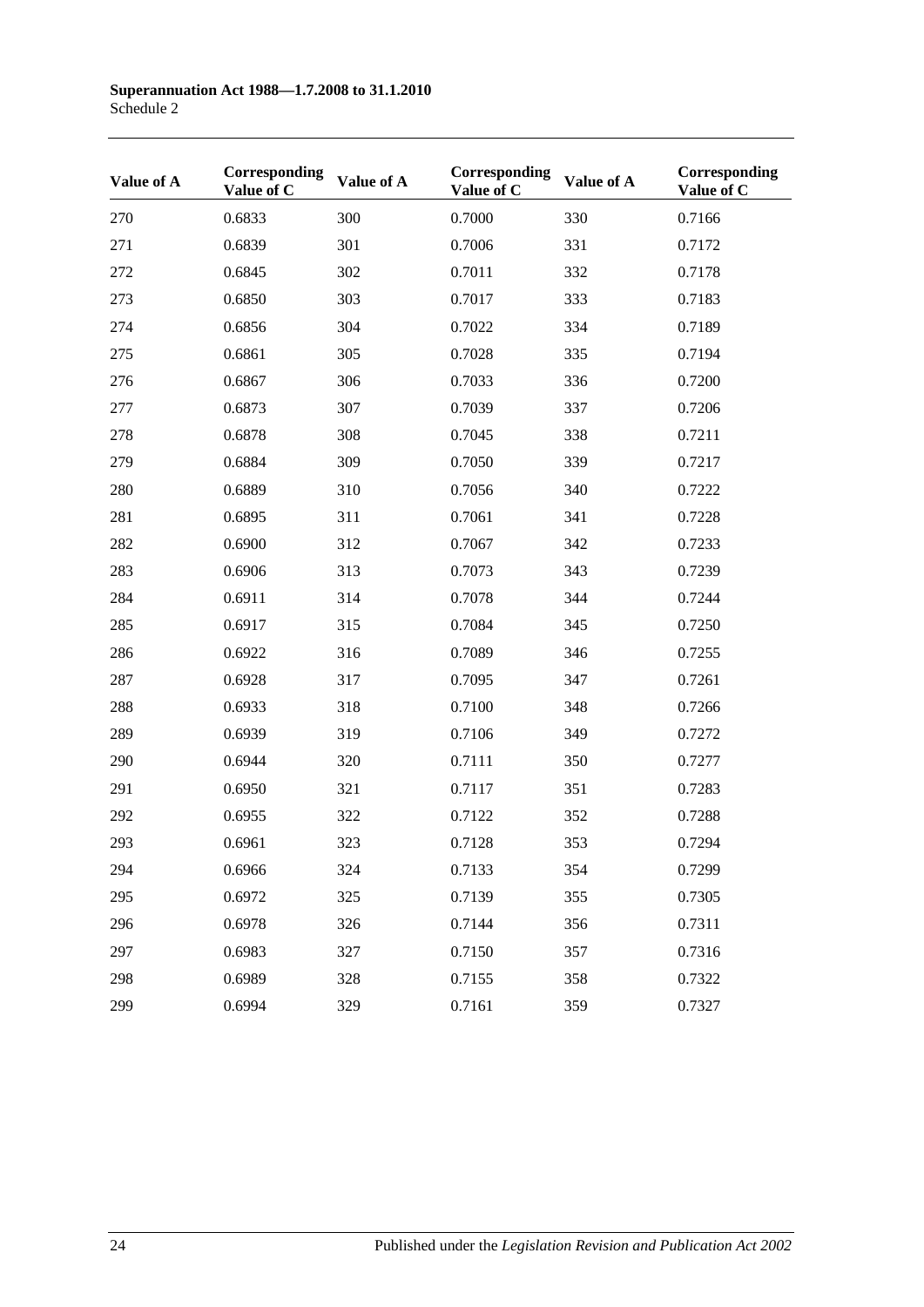# **Schedule 3—Administered schemes Part 1—Interpretation**

## **1—Interpretation**

(1) In this Schedule, unless the contrary intention appears—

*director* of a body corporate means a person who is a member of the governing body of the body corporate;

*rules*, in relation to a superannuation scheme, means any rules contained in a trust instrument or other document governing the establishment or operation of the superannuation scheme (subject to any provision made by this Schedule);

*special resolution* means—

- (a) in relation to the directors of a body corporate—a resolution passed by at least two-thirds of the votes cast by the directors of the body corporate voting with respect to the matter;
- (b) in relation to the trustees of a superannuation scheme—a resolution passed by at least two-thirds of the votes cast by the trustees of the superannuation scheme voting with respect to the matter;

*superannuation scheme* means a scheme (whether established within the private sector or the public sector) that—

- (a) is established for the purposes of providing superannuation or retirement benefits (and may provide for other benefits such as invalidity or death benefits); and
- (b) provides for an indefinitely continuing fund,

other than a scheme established under another part of this Act, or under another Act;

*Super SA* means the agency or body designated from time to time for the purposes of this Schedule by the Minister by notice in the Gazette as being the entity primarily involved in assisting in the administration of public sector superannuation schemes within the State:

*trustee*, in relation to a superannuation scheme, means—

- (a) if there is a trustee (within the ordinary meaning of that expression) of the superannuation scheme—the trustee; or
- (b) in any other case—the person who administers the superannuation scheme under the rules of the scheme.
- (2) For the purposes of this Schedule, an *administered scheme* is a superannuation scheme that is within the ambit of a declaration under [clause](#page-129-0) 2.
- (3) For the purposes of this Schedule, a *superannuation fund* is a pool of assets accumulated for the purposes of a superannuation scheme.
- (4) A reference in this Schedule to *rate of return* is a reference to a positive or a negative rate of return.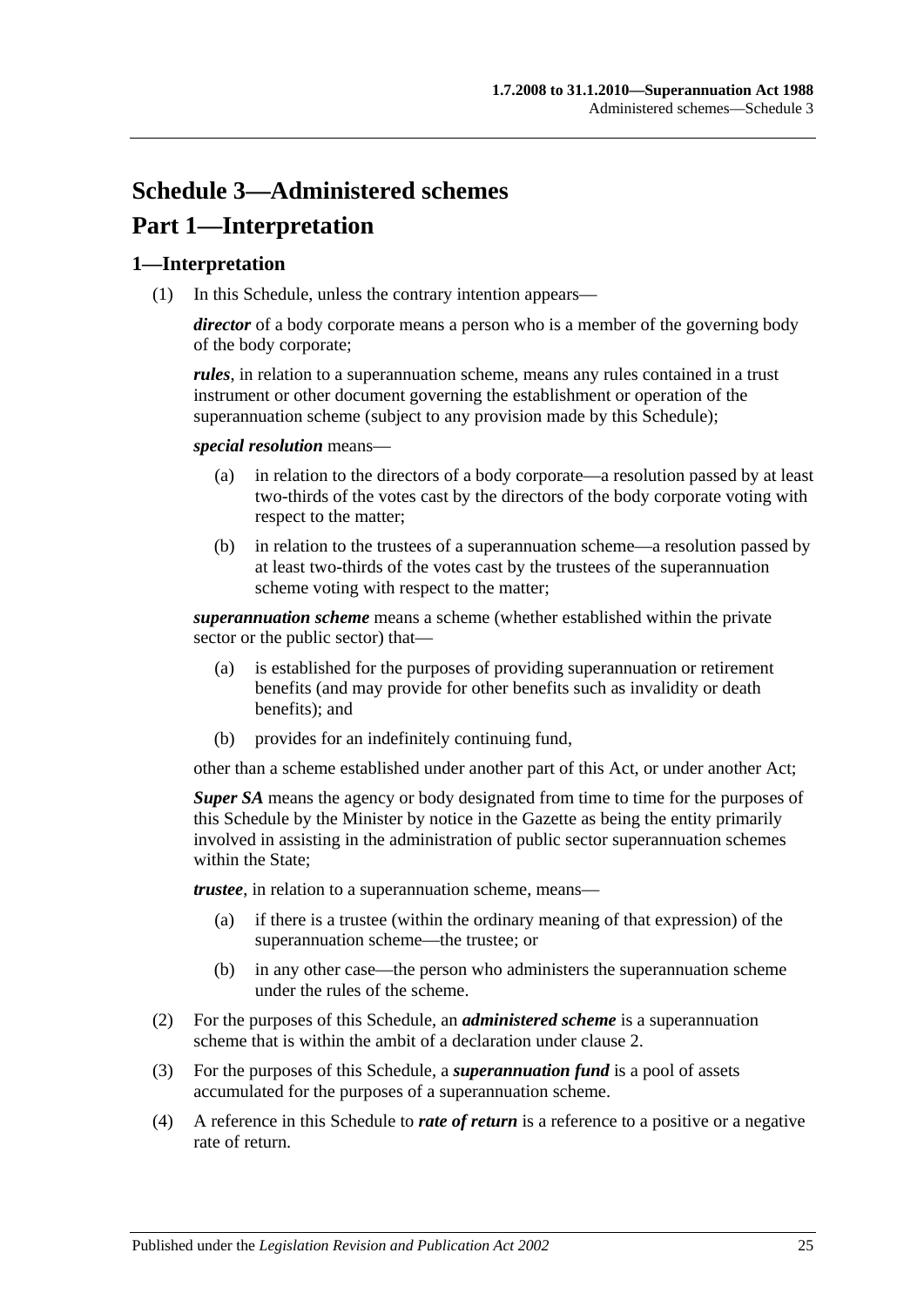# **Part 2—Management of schemes**

### <span id="page-129-1"></span><span id="page-129-0"></span>**2—Application of Schedule to schemes**

- <span id="page-129-6"></span><span id="page-129-5"></span>(1) The Minister may, by notice in the Gazette, declare that this Schedule applies to or in relation to a superannuation scheme in 1 or more of the following respects:
	- (a) that the superannuation scheme and its associated superannuation fund will be a scheme and fund established under this Act;
	- (b) that the superannuation scheme will be administered by Super SA;
	- (c) that the superannuation fund will be invested and managed by the Superannuation Funds Management Corporation of South Australia;
	- (d) that the superannuation scheme and its associated superannuation fund will have the Board as its trustee.
- <span id="page-129-8"></span><span id="page-129-7"></span><span id="page-129-4"></span><span id="page-129-3"></span><span id="page-129-2"></span>(2) The Minister may not make a declaration under [subclause](#page-129-1) (1) unless—
	- (a) the superannuation scheme is a qualifying scheme; and
	- (b) the Minister is acting on the basis of an application made by the trustee of the scheme.
- (3) The following provisions apply in connection with the operation of [paragraph](#page-129-2) (a) of [subclause](#page-129-3) (2):
	- (a) a superannuation scheme is a *qualifying scheme* if the operations of the employer of the members of the scheme are wholly or substantially funded by money provided by—
		- (i) the Government of the State; or
		- (ii) an agency or instrumentality of the Crown; or
		- (iii) some other public authority prescribed by the regulations for the purposes of this paragraph; and
	- (b) once a declaration has been made under [subclause](#page-129-1) (1) in relation to a superannuation scheme, it is irrelevant if the scheme ceases to be a qualifying scheme (and the Minister may, if due application has been made, make a further declaration under [subclause](#page-129-1) (1) on the basis that [paragraph](#page-129-2) (a) of [subclause](#page-129-3) (2) no longer applies).
- (4) The following provisions apply in connection with the operation of [paragraph](#page-129-4) (b) of [subclause](#page-129-3) (2):
	- (a) an application under that paragraph must be made in a manner and form determined by the Minister and be accompanied by such information as the Minister thinks fit; and
	- $(b)$
- (i) if the trustee of the superannuation scheme is a body corporate with 3 or more directors—an application under that paragraph must be made pursuant to a special resolution of the directors of the body corporate;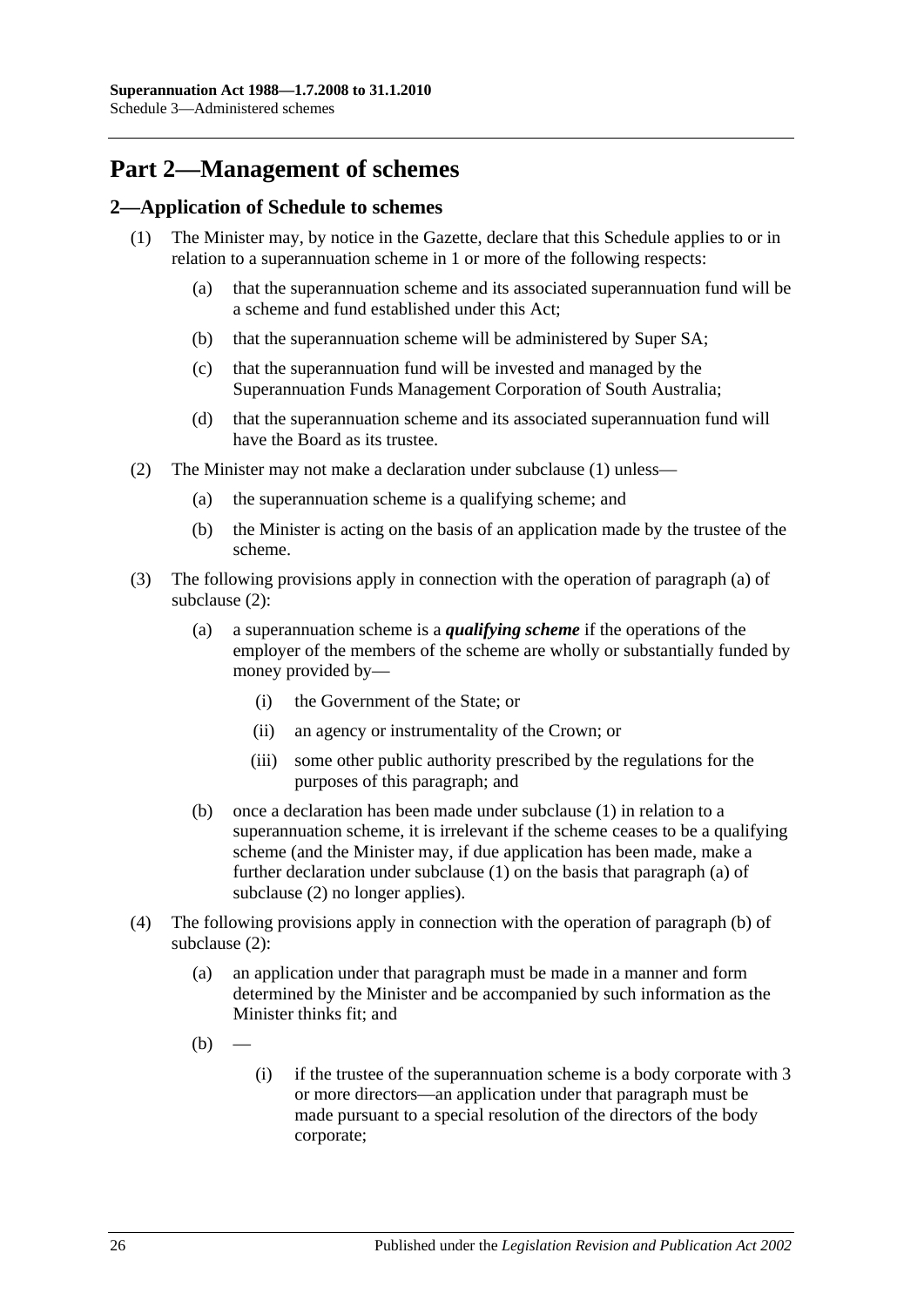- (ii) if the superannuation scheme has 3 or more trustees—an application under that paragraph must be made pursuant to a special resolution of the trustees.
- (5) A declaration under [subclause](#page-129-1) (1)—
	- (a) will have effect according to its terms; and
	- (b) will take effect on a day fixed by the Minister by notice in the Gazette (either as part of the declaration or by a separate notice published at a later time).
- (6) If a declaration is made under [subclause](#page-129-5)  $(1)(a)$ , the declaration will have the effect of establishing a new scheme in place of the scheme and fund to which the declaration relates—
	- (a) with the same assets, subject to any provision as to their administration or management under [subclause](#page-129-6)  $(1)(b)$  or  $(c)$  and to the operation of any other provision of this Schedule and subject to future variations; and
	- (b) with the same trustee or trustees, subject to the operation of a declaration under [subclause](#page-129-8) (1)(d) and subject to future changes in arrangements made in accordance with any relevant provision in the trust deed for the scheme; and
	- (c) with the same members and benefits, subject to the operation of any other provision of this Schedule or the trust deed or rules of the scheme and subject to future changes in membership or variations to that trust deed or rules; and
	- (d) with a trust deed and rules applying (from time to time) under [clause](#page-130-0) 3.
- (7) If a declaration is made under [subclause](#page-129-8)  $(1)(d)$ , the Board will, if the Minister so determines—
	- (a) indemnify a trustee of the superannuation scheme holding office before the declaration against any liabilities that the trustee was indemnified against before the making of the declaration;
	- (b) be subrogated to the rights of a trustee of the superannuation scheme holding office before the declaration.

#### <span id="page-130-0"></span>**3—Arrangements as to trust deed and rules**

- (1) Each administered scheme is to have—
	- (a) a trust deed; and
	- (b) a set of rules.
- <span id="page-130-1"></span>(2) The trust deed and the rules will be contained in instruments recognised by the Minister by notice in the Gazette.
- <span id="page-130-2"></span>(3) The Minister must not publish a notice under [subclause](#page-130-1) (2) unless the Minister—
	- (a) is acting on the basis of an application made by the trustee of the relevant superannuation scheme; and
	- (b) is satisfied that the trust deed and rules of the administered scheme confer on members of the scheme equivalent rights to the rights that members had under the original fund in respect of benefits.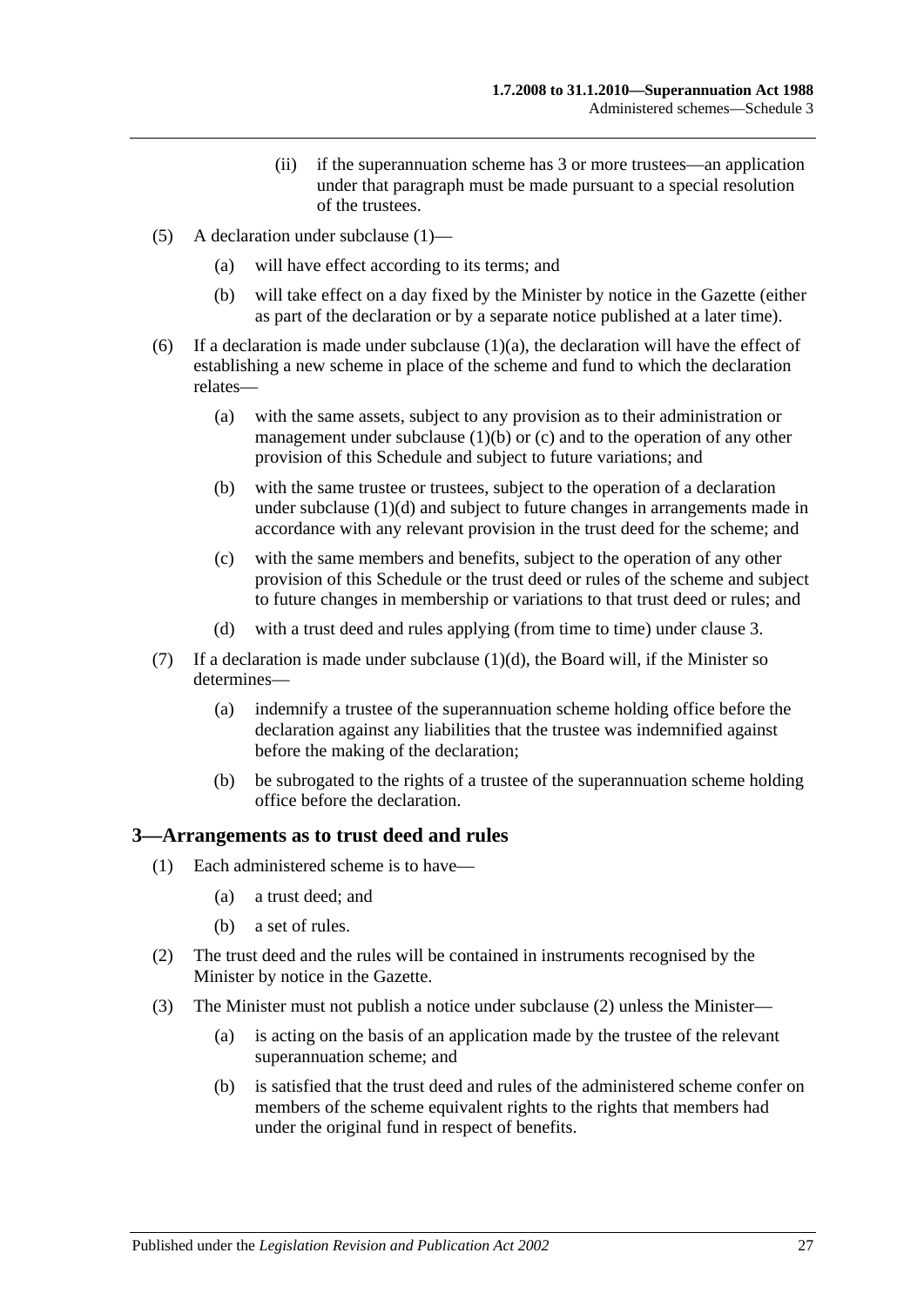- (4) A trust deed or rules may be varied in accordance with the terms of the trust deed or rules and [subclauses](#page-130-1) (2) and [\(3\)](#page-130-2) will apply to any variation in the same manner as they applied to the original trust deed or rules (as the case requires).
- (5) For the purposes of [subclause](#page-130-2) (3), if the application is made—
	- (a) by a body corporate that has 3 or more directors—the application must be made pursuant to a special resolution of the directors of the body corporate;
	- (b) by the trustees of a superannuation scheme that has 3 or more trustees—the application must be made pursuant to a special resolution of the trustees.

#### <span id="page-131-0"></span>**4—Arrangements as to assets**

- (1) Where a declaration has been made under [clause](#page-129-0) 2, the trustee of the relevant superannuation scheme may, by instrument in writing, transfer any assets of the scheme to the Superannuation Funds Management Corporation of South Australia so that those assets may be invested and managed under this Schedule.
- (2) Any monetary asset received under [subclause](#page-131-0) (1) must be paid into a fund established for the purposes of the administered scheme under Part 3.
- (3) Super SA or the Superannuation Funds Management Corporation of South Australia may also receive and hold records and other information that have been created or obtained in connection with the operation of an administered scheme.

# **Part 3—Establishment of funds and contribution accounts**

## **Division 1—Establishment of funds**

### **5—Establishment of funds**

- (1) The Superannuation Funds Management Corporation of South Australia must establish a fund for the purposes of an administered scheme that is the subject of a declaration under clause [2\(1\)\(c\).](#page-129-7)
- (2) The assets of a fund established under this clause must be held for the benefit of the relevant superannuation scheme and the beneficiaries of that scheme, and will not belong to the Crown.
- (3) A fund established under this clause will be subject to the management of the Corporation.
- (4) Subject to the following subclauses, a fund established under this clause will be invested by the Corporation and accordingly the Corporation may enter into transactions affecting the fund—
	- (a) for the purposes of investment; or
	- (b) for purposes incidental, ancillary or otherwise related to investment.
- (5) The Corporation must consult with the trustee of the relevant superannuation scheme to determine the risk/return objectives and strategic asset allocation policies to be adopted with respect to the management and investment of the fund.
- (6) Subject to [subclause](#page-132-0) (7), the trustee of the scheme will be ultimately responsible for setting the risk/return objectives and the Corporation will be ultimately responsible for determining the strategic asset allocation policies.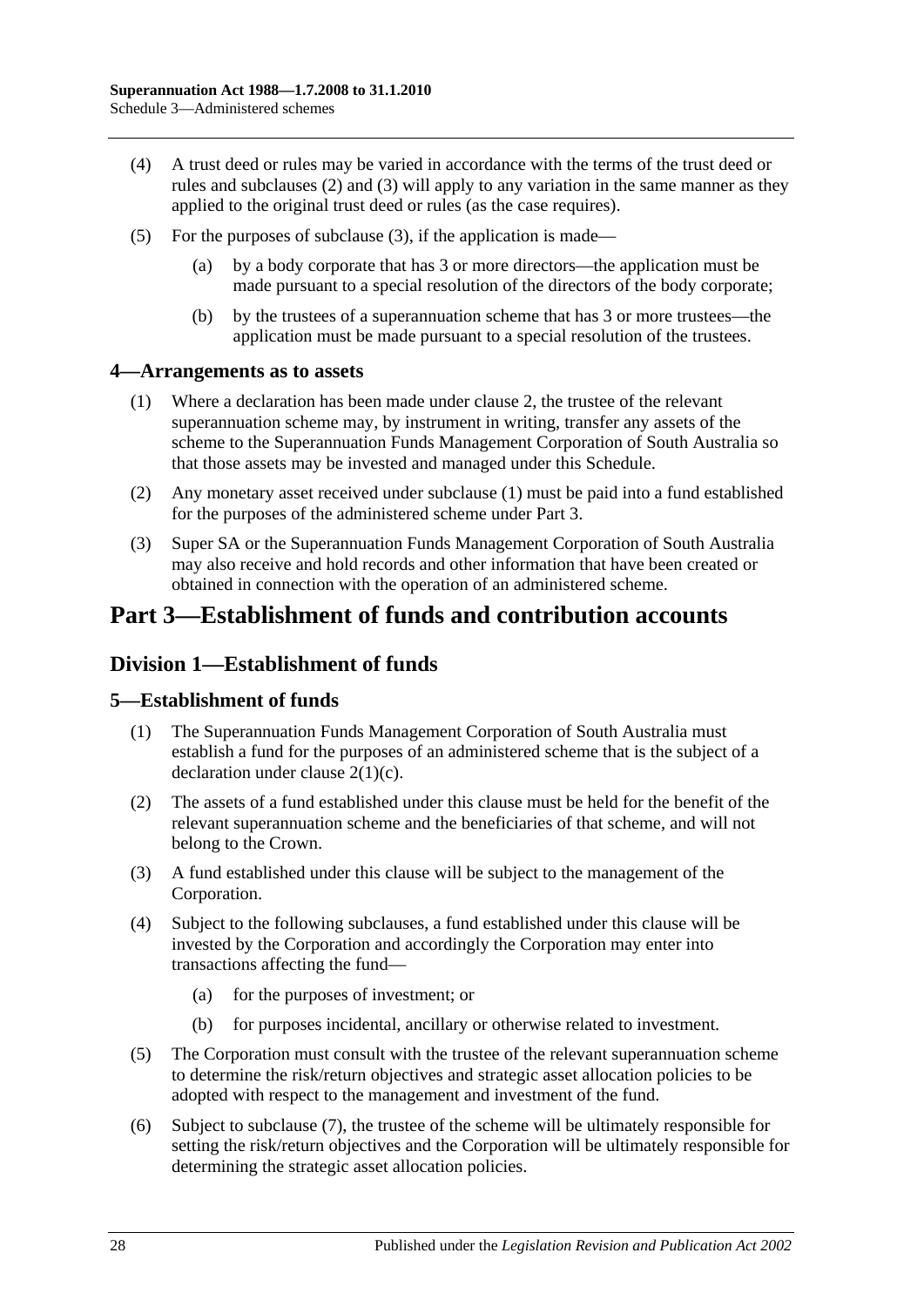- <span id="page-132-0"></span>(7) If a disagreement arises between the trustee and the Corporation with respect to the investment of the fund, the matter must be referred to the Treasurer and a decision of the Treasurer will determine the matter (and will have effect according to its terms).
- (8) If a fund is established under this clause then, subject to any other arrangements under the rules of the relevant superannuation scheme, or approved by the trustee of the relevant superannuation scheme—
	- (a) Super SA must pay into the fund all contributions received for the purposes of the relevant superannuation scheme; and
	- (b) all interest and accretions arising from the investment of the fund must be paid into the fund; and
	- (c) all benefits under the relevant superannuation scheme must be paid from the fund.
- (9) The Corporation will also pay from a fund established under this clause—
	- (a) administrative costs and other expenses related to the management and investment of the fund by the Corporation; and
	- (b) if relevant, administrative charges payable under [clause](#page-134-0) 11; and
	- (c) any other amount payable in connection with the management or operation of the relevant superannuation scheme determined to be payable from the fund pursuant to the rules of the scheme or a determination of the trustee of the scheme.
- (10) The Corporation must determine the value of a fund established under this clause as at the end of each financial year.

### **6—Division of funds into distinct parts**

- (1) The Superannuation Funds Management Corporation of South Australia must, at the request of the trustee of the administered scheme—
	- (a) divide a fund established for the purposes of an administered scheme into 2 or more distinct divisions; and
	- (b) further divide a distinct division into subdivisions.
- (2) Different divisions or subdivisions of a fund may be invested in different ways (and different rates of return may apply to different divisions or subdivisions).

## **Division 2—Contribution accounts**

#### **7—Contribution accounts**

- (1) Super SA may, for the purposes of an administered scheme (insofar as may be relevant), establish and maintain contribution accounts—
	- (a) in the names of the members of the scheme;
	- (b) in the name of the employer of the members of the scheme.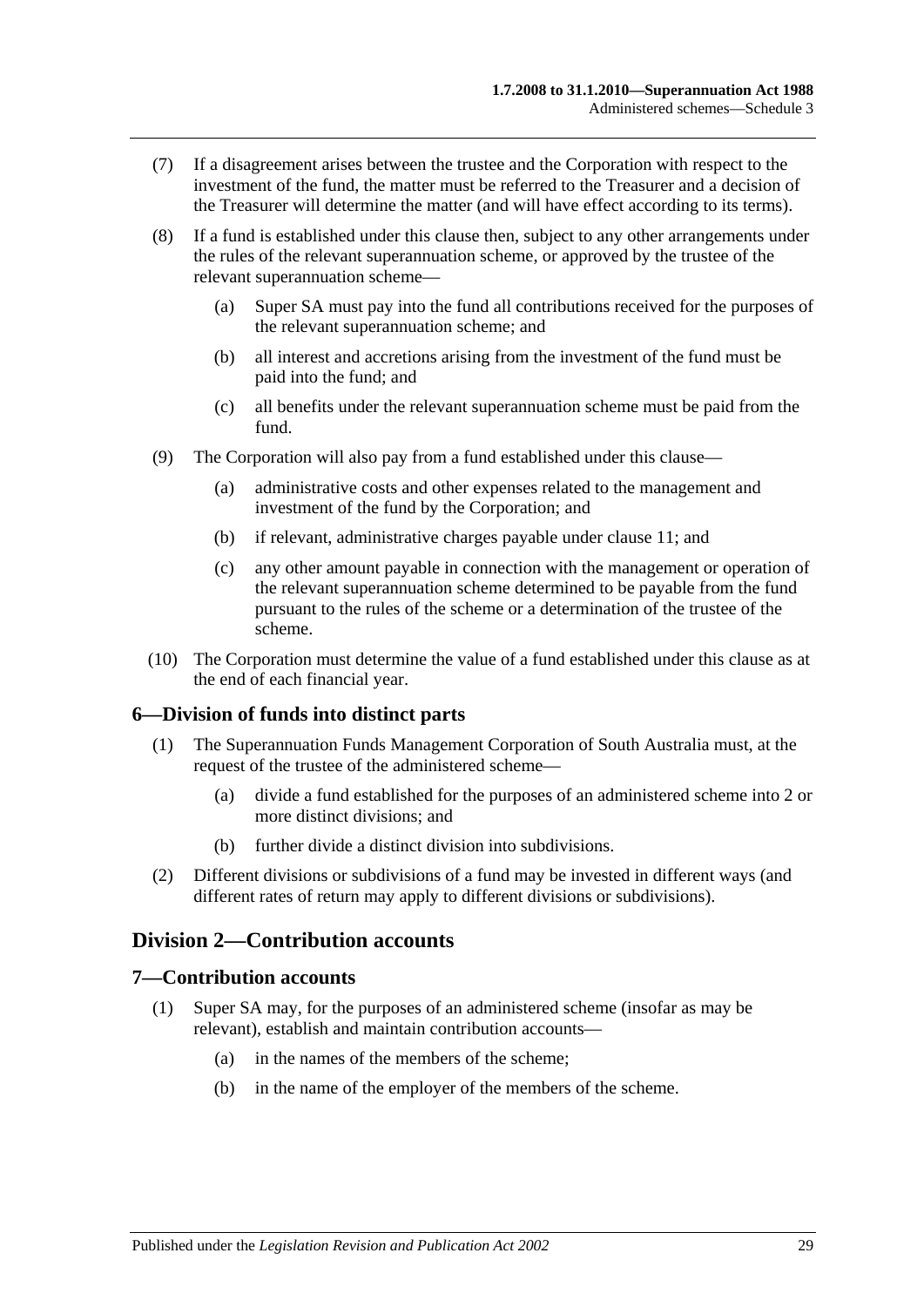- (2) Super SA may—
	- (a) credit and debit contribution accounts in accordance with the terms of the relevant superannuation scheme or otherwise to reflect the operation of this Schedule;
	- (b) provide for rates of return to be reflected in contribution accounts on the basis of a determination of the trustee of the scheme after taking into account the relevant rates of return that apply to the investment of a fund established under Division 1.

# **Part 4—Miscellaneous**

#### **8—Insurance arrangements**

- (1) Super SA may, with the approval of the Minister, establish (and maintain) arrangements that provide members of one or more administered schemes with death, disability or other forms of insurance.
- (2) The terms and conditions of insurance established under this clause (including as to any premiums to be paid by members of administered schemes or, if it is so determined, by the employer of the members of the scheme) may be—
	- (a) included in the rules of an administered scheme; or
	- (b) prescribed by regulations made for the purposes of this provision.
- (3) Super SA may, in establishing and maintaining insurance under this clause—
	- (a) establish a pool of funds or other assets that relate to more than 1 administered scheme;
	- (b) invest any funds or other assets as it thinks fit;
	- (c) enter into insurance or re-insurance arrangements with other entities;
	- (d) establish arrangements, provide or offer benefits, or set premiums or other terms or conditions, that vary between different administered schemes, or different classes of members of administered schemes;
	- (e) undertake any activity through the Minister (as a body corporate), the Board, the Superannuation Funds Management Corporation of South Australia, or any other entity determined by Super SA after consultation with the Minister;
	- (f) take such other action that is necessary or expedient for the purposes of providing insurance under this clause.
- (4) Any funds or other assets relating to insurance arrangements established under this clause may be held separately from any funds or other assets administered under Part 2 and Part 3.

### <span id="page-133-0"></span>**9—Accounts and audit**

- (1) Super SA must, in respect of each financial year for which it is the manager of an administered scheme, in respect of each administered scheme—
	- (a) maintain proper accounts of amounts paid to Super SA for the purposes of the scheme; and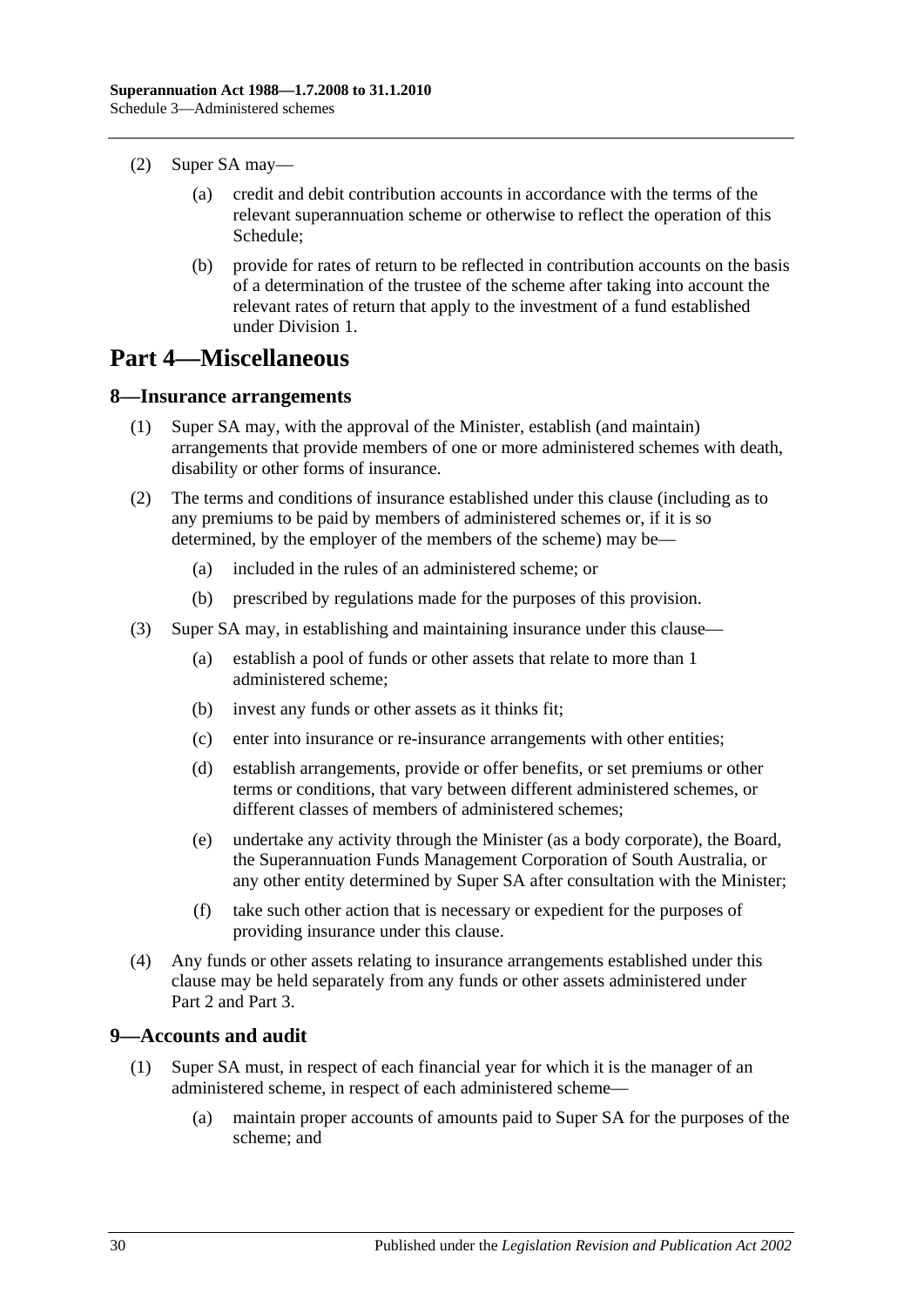- (b) maintain proper accounts of payments to, on behalf of, or in respect of, members of the scheme; and
- (c) maintain proper accounts of any other associated receipts or payments; and
- (d) prepare financial statements in relation to those receipts and payments.
- (2) Subject to [subclause](#page-134-1) (3), the Auditor-General must, on an annual basis, audit—
	- (a) the accounts and financial statements referred to in [subclause](#page-133-0) (1); and
	- (b) any other accounts or financial statements of an administered scheme.
- <span id="page-134-1"></span>(3) The Auditor-General may, as the Auditor-General thinks fit, appoint or authorise another person to conduct an audit on behalf of, or instead of, the Auditor-General.
- (4) The Auditor-General may, at any other time, audit the accounts and financial statements of Super SA under this Schedule, or of an administered scheme within the scope of this Schedule.

### <span id="page-134-2"></span>**10—Reports**

- (1) Super SA must, in conjunction with each annual report of the Board under this Act, provide a report on the operation of this Schedule in relation to any administered scheme that is within the ambit of a declaration under clause  $2(1)(b)$  during the financial year to which the annual report relates.
- (2) A report under [subclause](#page-134-2) (1) must include—
	- (a) a copy of any accounts or financial statements that are required to be audited under this Schedule in respect of each relevant scheme for the financial year; and
	- (b) if a fund has been in existence under Part 3 Division 1 in respect of any part of the relevant financial year—a copy of the audited accounts and financial statements for that fund provided by the Superannuation Funds Management Corporation of South Australia.
- (3) In addition, the trustee of an administered scheme that is within the ambit of a declaration that does not extend beyond clause [2\(1\)\(a\)](#page-129-5) must, on or before 31 October in each year, furnish to the Minister the trustee's annual report for the scheme for the financial year ending on 30 June in that year.
- (4) The Minister must, within 6 sitting days after receiving a report under this clause, have copies of the report laid before both Houses of Parliament.
- (5) Super SA must also report in accordance with any requirements imposed on Super SA under the rules of an administered scheme, or under the regulations.

### <span id="page-134-3"></span><span id="page-134-0"></span>**11—Fees**

- (1) The Minister may establish and impose an administrative charge in connection with Super SA acting as manager of an administered scheme under this Schedule.
- <span id="page-134-4"></span>(2) The Board may, after consultation with the Minister, establish and impose an administrative charge in connection with the Board acting as trustee of an administered scheme under this Schedule.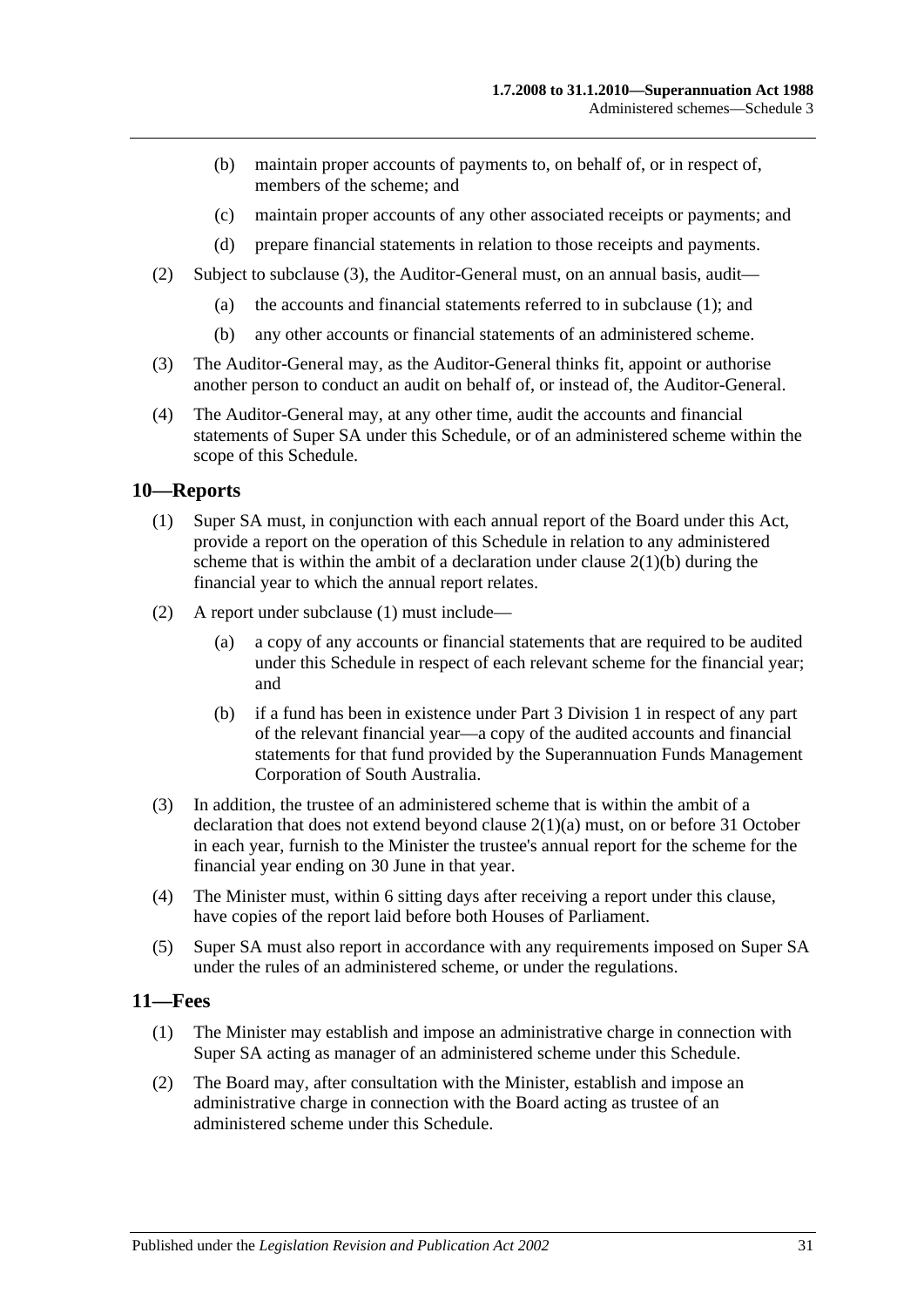- (3) The Minister or the Board may, in connection with the operation of [subclause](#page-134-3) (1) or  $(2)$ —
	- (a) fix different charges with respect to different funds or different circumstances;
	- (b) recover any charge imposed under this clause from any fund of an administered scheme or, if the trust deed of the administered scheme so provides, from any employer of any members of an administered scheme;
	- (c) arrange for any contribution account to be debited to reflect any charge imposed under this clause;
	- (d) vary a charge from time to time.

## **12—Cessation of scheme**

- (1) The Minister may, by notice in the Gazette, revoke a declaration relating to an administered scheme under this Schedule.
- (2) The Minister may, by notice in the Gazette, transfer any assets of the relevant fund in order to give effect to the change in circumstances.

## <span id="page-135-0"></span>**13—Stamp duty**

- (1) No stamp duty is payable under a law of this State in respect of any transfer of assets connected with, or arising out of, the operation of this Schedule.
- (2) No person has an obligation under the *[Stamp Duties Act](http://www.legislation.sa.gov.au/index.aspx?action=legref&type=act&legtitle=Stamp%20Duties%20Act%201923) 1923* to lodge a statement or return relating to a matter referred to in [subclause](#page-135-0) (1), or to include in a statement or return a record or information relating to such a matter.

### <span id="page-135-1"></span>**14—Transitional provisions**

- (1) The Governor may, by regulation, make provisions of a saving or transitional nature in relation to a declaration of the Minister under this Schedule.
- (2) A regulation made under [subclause](#page-135-1) (1) may—
	- (a) modify the provisions of this Schedule in their application to a particular scheme;
	- (b) operate prospectively or retrospectively from a date specified in the regulation.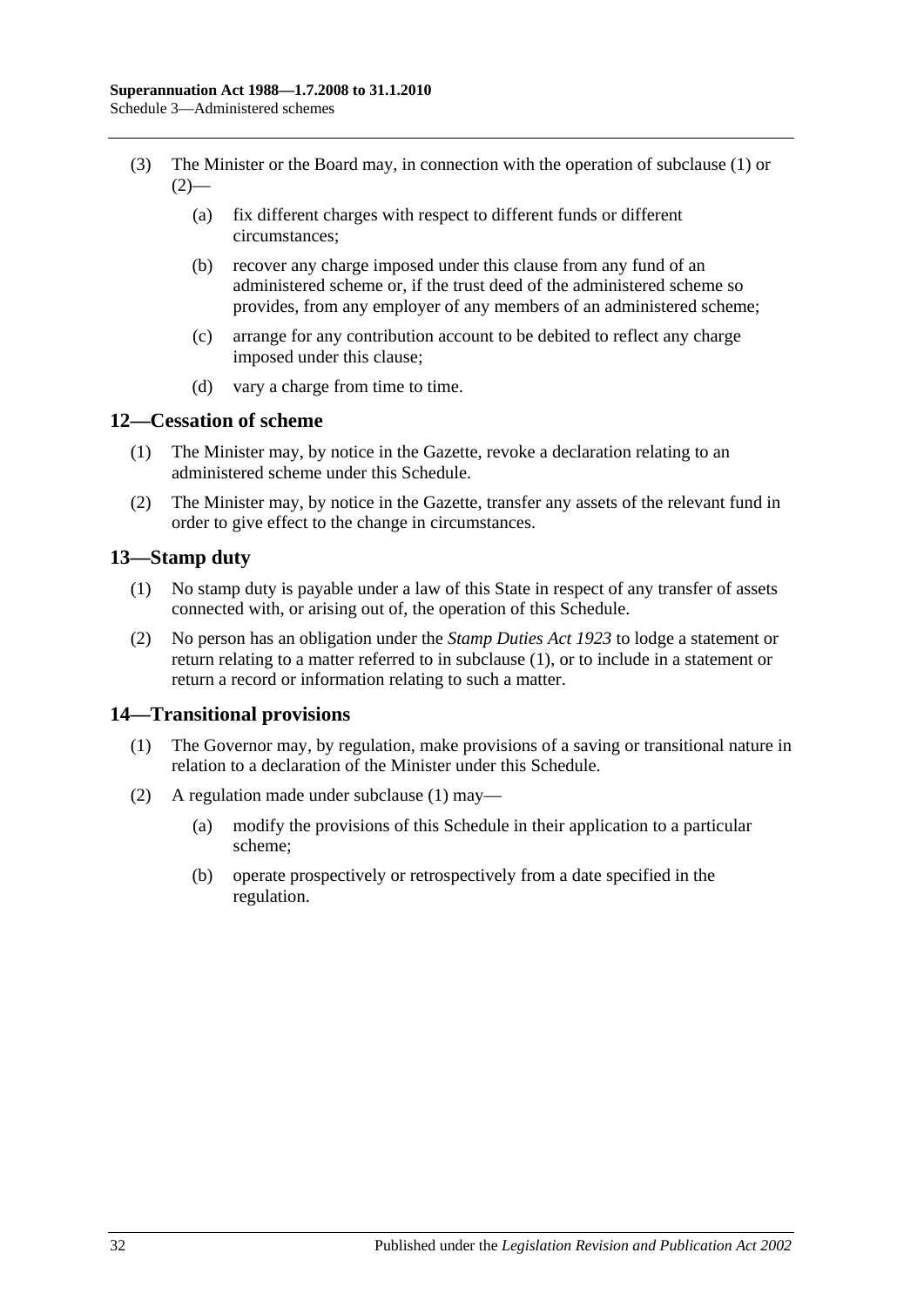# **Legislative history**

## **Notes**

• This version is comprised of the following:

| Part 1    | 1.7.2008  |
|-----------|-----------|
| Part 2    | 23.6.2006 |
| Part 3    | 19.8.2004 |
| Part 4    | 1.7.2008  |
| Part 5    | 1.7.2008  |
| Part 5A   | 1.7.2008  |
| Part 6    | 1.7.2008  |
| Schedules | 23.6.2006 |

- Amendments of this version that are uncommenced are not incorporated into the text.
- Please note—References in the legislation to other legislation or instruments or to titles of bodies or offices are not automatically updated as part of the program for the revision and publication of legislation and therefore may be obsolete.
- Earlier versions of this Act (historical versions) are listed at the end of the legislative history.
- For further information relating to the Act and subordinate legislation made under the Act see the Index of South Australian Statutes or www.legislation.sa.gov.au.

## **Legislation repealed by principal Act**

The *Superannuation Act 1988* repealed the following:

*Superannuation Act 1974*

## **Principal Act and amendments**

New entries appear in bold.

| Year No |     | Title                                                      | Assent     | Commencement                                                                  |
|---------|-----|------------------------------------------------------------|------------|-------------------------------------------------------------------------------|
| 1988    | -37 | <b>Superannuation Act 1988</b>                             | 28.4.1988  | 1.7.1988 (Gazette 19.5.1988 p1246)                                            |
| 1989    | 9   | <b>Superannuation Act Amendment</b><br>Act 1989            | 30.3.1989  | 20.4.1989 (Gazette 13.4.1989 p1006)<br>except s 9(b) & $14-1.7.1988$ : s 2(2) |
| 1989 54 |     | <b>Superannuation Act Amendment Act</b><br>$(No. 2)$ 1989  | 19.10.1989 | 19.10.1989                                                                    |
| 1990    | 78  | <b>Superannuation Act Amendment</b><br>Act 1990            | 20.12.1990 | 17.1.1991 (Gazette 17.1.1991 p182)                                            |
| 1991    | -67 | Superannuation (Miscellaneous)<br>Amendment Act 1991       | 5.12.1991  | 19.12.1991 (Gazette 19.12.1991 p1905)<br>except s $15-17.1.1991$ : s $2(1)$   |
| 1992    | -69 | Statutes Amendment (Public Actuary) 19.11.1992<br>Act 1992 |            | 10.12.1992 (Gazette 10.12.1992 p1752)                                         |
| 1992 91 |     | Superannuation (Scheme Revision)<br>Amendment Act 1992     | 10.12.1992 | 1.7.1992 except s 8(b) $&$<br>$(c)$ —10.12.1992: s 2                          |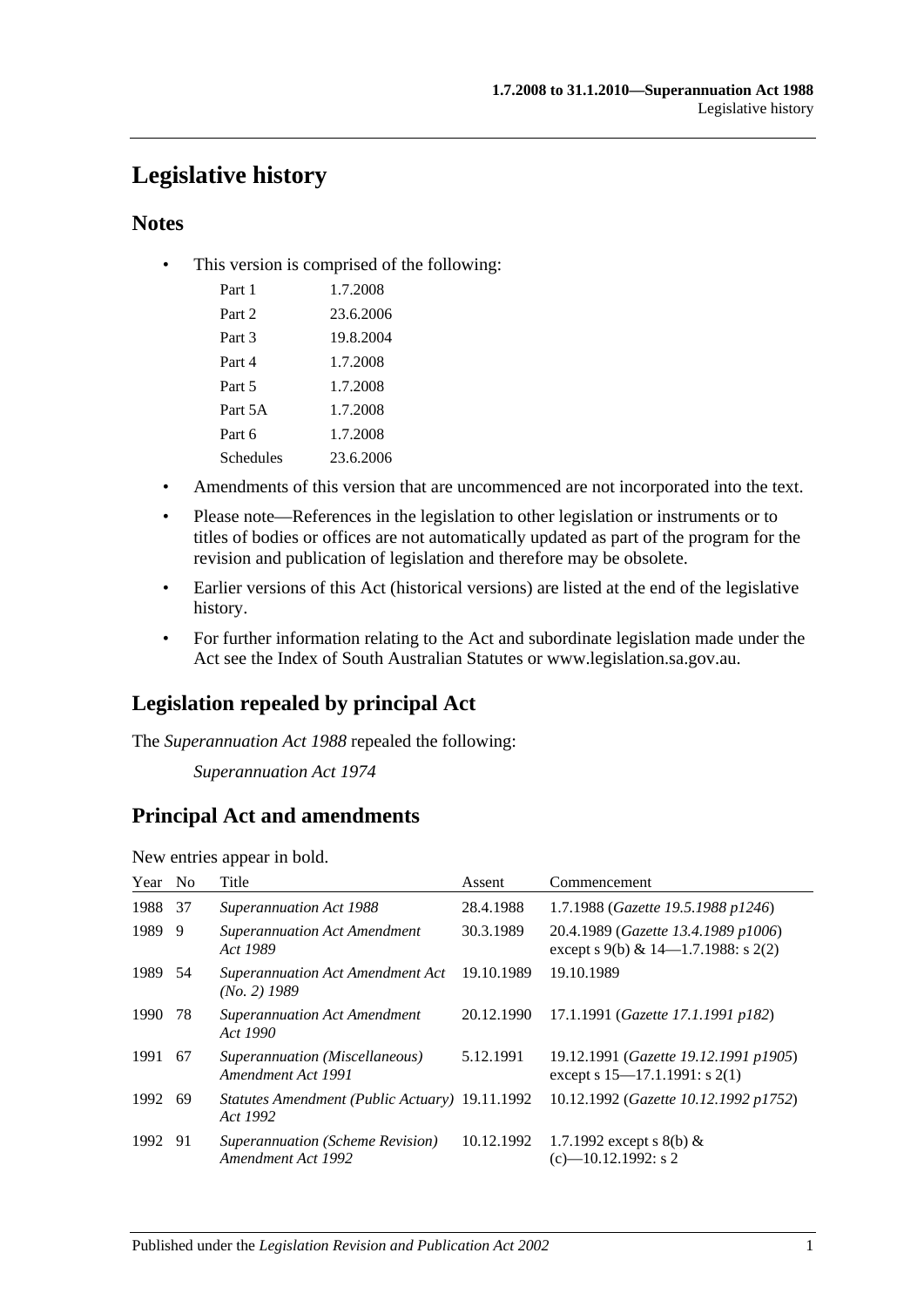| 1993 | -12            | Police Superannuation<br>(Superannuation Guarantee)<br>Amendment Act 1993                                  | 25.3.1993  | $s$ 9–19.12.1991: s 2                                                        |
|------|----------------|------------------------------------------------------------------------------------------------------------|------------|------------------------------------------------------------------------------|
| 1993 | 44             | Superannuation (Voluntary<br>Separation) Amendment Act 1993                                                | 20.5.1993  | 27.5.1993 (Gazette 27.5.1993 p1753)                                          |
| 1994 | 30             | Passenger Transport Act 1994                                                                               | 26.5.1994  | Sch 4-1.7.1994 (Gazette 30.6.1994<br>p1843)                                  |
| 1994 | 37             | Superannuation (Miscellaneous)<br>Amendment Act 1994                                                       | 2.6.1994   | 2.6.1994 (Gazette 2.6.1994 p1524) except<br>s 14(i)-5.6.1992: s 2(2)         |
| 1994 | 46             | Statutes Amendment (Closure of<br>Superannuation Schemes) Act 1994 as<br>amended by 53/1994 and 57/1994    | 9.6.1994   | Pt 2 (ss 4 & 5)-3.5.1994 and Pt 4<br>$(s 8)$ -21.10.1994: s 2                |
| 1994 | 53             | <b>Statutes Amendment (Closure of</b><br>Superannuation Schemes) (Extension<br>of Time) Amendment Act 1994 | 15.9.1994  | 30.9.1994: s 2                                                               |
| 1994 | 57             | <b>Statutes Amendment (Closure of</b><br><b>Superannuation Schemes</b> ) Amendment<br>Act 1994             | 20.10.1994 | 20.10.1994: s 2                                                              |
| 1995 | 38             | <b>Superannuation Funds Management</b><br>Corporation of South Australia<br>Act 1995                       | 27.4.1995  | 1.7.1995 (Gazette 25.5.1995 p2199)                                           |
| 1995 | 97             | Superannuation (Contracting Out)<br>Amendment Act 1995                                                     | 7.12.1995  | 14.12.1995 (Gazette 14.12.1995 p1642)                                        |
| 1997 | 9              | Superannuation (Employee Mobility)<br>Amendment Act 1997                                                   | 20.3.1997  | 20.3.1997                                                                    |
| 1997 | 45             | Superannuation (Miscellaneous)<br>Amendment Act 1997                                                       | 24.7.1997  | 24.7.1997 except s 8-1.7.1992: s 2                                           |
| 1998 | 20             | Statutes Amendment (Adjustment of<br><b>Superannuation Pensions) Act 1998</b>                              | 2.4.1998   | Pt 5 (s 7)-1.10.1997 : s 2                                                   |
| 1998 | 24             | Superannuation (Miscellaneous)<br>Amendment Act 1998                                                       | 2.4.1998   | 16.4.1998 (Gazette 16.4.1998 p1707)<br>except s $18(h)$ —1.7.1994 : s $2(2)$ |
| 1999 | 23             | Statutes Amendment (Commutation for1.4.1999<br>Superannuation Surcharge) Act 1999                          |            | 1.4.1999                                                                     |
| 1999 | 36             | <b>Electricity Corporations</b><br>(Restructuring and Disposal) Act 1999                                   | 1.7.1999   | Sch 3(Pt 3)-1.12.1999 (Gazette<br>23.9.1999 p1214)                           |
| 1999 | 57             | Superannuation (Voluntary<br>Separation Packages) Amendment<br>Act 1999                                    | 12.8.1999  | $1.7.1999$ : s 2                                                             |
| 2000 | $\overline{4}$ | District Court (Administrative and<br>Disciplinary Division) Amendment<br>Act 2000                         | 20.4.2000  | Sch 1 (cl 41)-1.6.2000 (Gazette<br>18.5.2000 p2554)                          |
| 2000 | 41             | Superannuation (Miscellaneous)<br>Amendment Act 2000                                                       | 13.7.2000  | 17.8.2000 (Gazette 17.8.2000 p498)<br>except s $13-1.7.1988$ : s $2(2)$      |
| 2001 | 12             | Police Superannuation<br>(Miscellaneous) Amendment Act 2001                                                | 12.4.2001  | 1.7.2001 (Gazette 14.6.2001 p2220)                                           |
| 2001 | 40             | Statutes Amendment (Indexation of<br>Superannuation Pensions) Act 2001                                     | 3.8.2001   | Pt 6 (s 9)-1.1.2002 : s 2                                                    |
| 2003 | 13             | <b>Statutes Amendment (Equal</b><br><b>Superannuation Entitlements for Same</b><br>Sex Couples) Act 2003   | 12.6.2003  | Pt 5 (ss $11-13-3.7.2003$ (Gazette<br>3.7.2003 p2877)                        |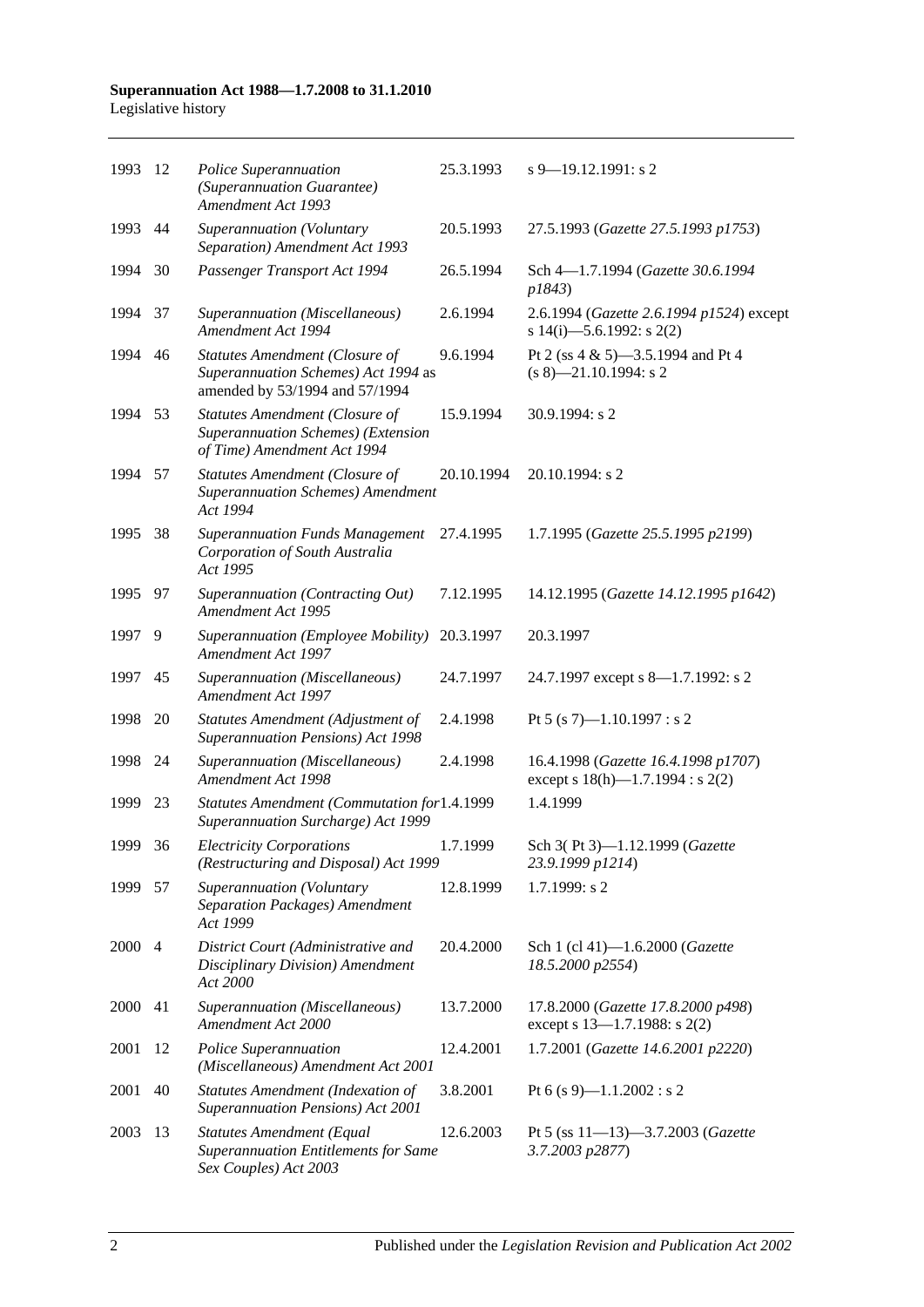| 2003   | 21  | Statutes Amendment (Notification of<br><b>Superannuation Entitlements</b> )<br>Act 2003          | 17.7.2003  | Pt 4 (ss $8-11$ )-17.8.2003: s 2                                                            |
|--------|-----|--------------------------------------------------------------------------------------------------|------------|---------------------------------------------------------------------------------------------|
| 2003   | 44  | <b>Statute Law Revision Act 2003</b>                                                             | 23.10.2003 | Sch 1-24.11.2003 (Gazette 13.11.2003)<br>p4048)                                             |
| 2003   | 49  | Statutes Amendment (Division of<br>Superannuation Interests under<br>Family Law Act) Act 2003    | 20.11.2003 | Pt 6 (s 28–33)–18.12.2003 (Gazette<br>18.12.2003 p4527)                                     |
| 2003   | .54 | Passenger Transport (Dissolution of<br>Passenger Transport Board)<br>Amendment Act 2003          | 4.12.2003  | Sch 1 (cl 4)-1.1.2004 (Gazette<br>18.12.2003 p4525)                                         |
| 2004   | 37  | Statutes Amendment (Miscellaneous<br><b>Superannuation Measures) Act 2004</b>                    | 5.8.2004   | Pt 4 (ss 16-21)-19.8.2004 (Gazette<br>19.8.2004 p3280)                                      |
| 2004   | 51  | <b>Statutes Amendment (Miscellaneous</b><br>Superannuation Measures No 2) Act<br>2004            | 16.12.2004 | Pt 6 (s 46)–3.7.2003: s 2(3); Pt 6<br>$(ss 40 - 45) - 13.1.2005$ (Gazette<br>13.1.2005 p69) |
| 2006 5 |     | Superannuation (Administered<br>Schemes) Amendment Act 2006                                      | 23.6.2006  | Pt 2 (ss $3-10$ ) & Sch 1 (cll 5 &<br>$6 - 23.6.2006$                                       |
| 2006   | 43  | <b>Statutes Amendment (Domestic</b><br>Partners) Act 2006                                        | 14.12.2006 | Pt 83 (ss 206-209)-1.6.2007 (Gazette<br>26.4.2007 p1352)                                    |
| 2008 4 |     | <b>Statutes Amendment (Transition to</b><br><b>Retirement-State Superannuation</b> )<br>Act 2008 | 13.3.2008  | Pt 3 (ss 9-18) & Sch 1-1.7.2008<br>(Gazette 26.6.2008 p2554)                                |
| 2009   | 84  | <b>Statutes Amendment (Public Sector</b><br>Consequential Amendments) Act 2009                   | 10.12.2009 | Pt 152 (s 347)-1.2.2010 (Gazette<br>28.1.2010 p320)                                         |

# **Provisions amended**

New entries appear in bold.

Entries that relate to provisions that have been deleted appear in italics.

| Provision                    | How varied                                           | Commencement |
|------------------------------|------------------------------------------------------|--------------|
| Long title                   | amended by $44/2003$ s 3(1) (Sch 1)                  | 24.11.2003   |
| Pt <sub>1</sub>              |                                                      |              |
| ss 2 and 3                   | deleted by $44/2003$ s $3(1)$ (Sch 1)                | 24.11.2003   |
| s <sub>4</sub>               |                                                      |              |
| s(4(1))                      |                                                      |              |
| actuary                      | inserted by $69/1992$ s $25$                         | 10.12.1992   |
| co-contribution              | inserted by $51/2004$ s $40(1)$                      | 13.1.2005    |
| co-contribution<br>account   | inserted by $51/2004$ s $40(1)$                      | 13.1.2005    |
| Act                          | the Commonwealth inserted by $91/1992$ s 3(a)        | 1.7.1992     |
| contracting out<br>agreement | inserted by $97/1995$ s 3(a)                         | 14.12.1995   |
|                              | contribution month substituted by $24/1998$ s $3(a)$ | 16.4.1998    |
| contributor                  | amended by $54/1989$ s 10 (Sch)                      | 19.10.1989   |
|                              | amended by $5/2006$ s 3(1)                           | 23.6.2006    |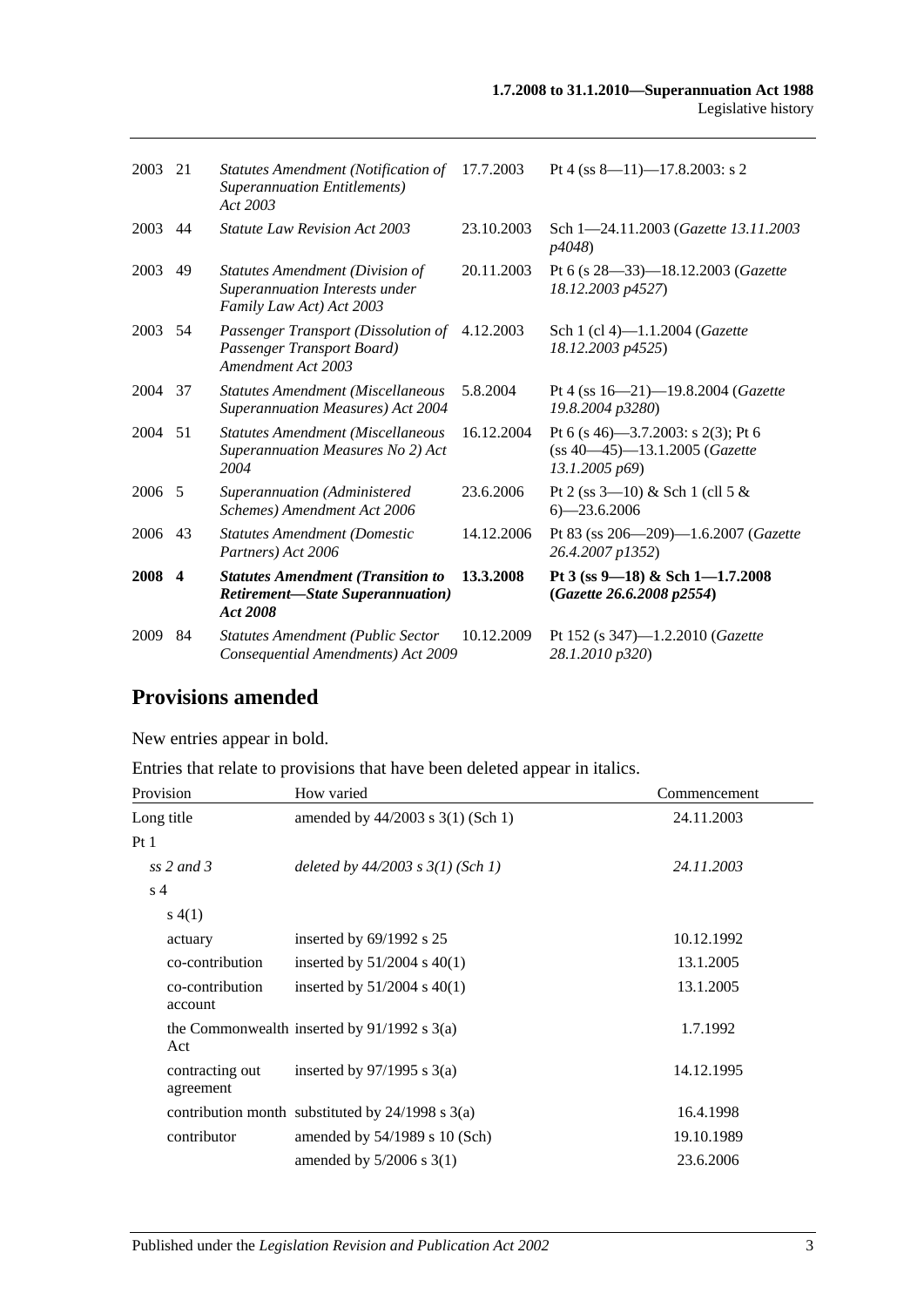| deferred<br>superannuation<br>contributions<br>surcharge                           | inserted by $37/2004$ s $16(1)$               | 19.8.2004  |
|------------------------------------------------------------------------------------|-----------------------------------------------|------------|
| employee                                                                           | amended by $30/1994$ Sch 4 cl 2(c)(i)         | 1.7.1994   |
|                                                                                    | amended by 54/2003 Sch 1 cl 4                 | 1.1.2004   |
| month                                                                              | substituted by $24/1998$ s $3(b)$             | 16.4.1998  |
| new scheme<br>contributor                                                          | amended by 54/1989 s 10 (Sch)                 | 19.10.1989 |
| non-monetary<br>salary                                                             | inserted by $4/2008$ s $9(1)$                 | 1.7.2008   |
| notional salary                                                                    | amended by $9/1989$ s $3(a)$                  | 20.4.1989  |
|                                                                                    | outplaced employee inserted by 97/1995 s 3(b) | 14.12.1995 |
| pensioner                                                                          | amended by $5/2006$ s $3(2)$                  | 23.6.2006  |
| preservation age                                                                   | inserted by $4/2008$ s $9(2)$                 | 1.7.2008   |
| private sector<br>employer                                                         | inserted by $97/1995$ s 3(c)                  | 14.12.1995 |
| <b>Public Sector</b><br>Employees<br>Superannuation<br>Scheme                      | inserted by $91/1992$ s $3(b)$                | 1.7.1992   |
| putative spouse                                                                    | inserted by 13/2003 s 11                      | 3.7.2003   |
|                                                                                    | substituted by 43/2006 s 206                  | 1.6.2007   |
| salary                                                                             | inserted by $41/2000$ s $3(a)$                | 17.8.2000  |
| salary (second<br>occurring)                                                       | amended by 9/1989 s 3(b), (c)                 | 20.4.1989  |
|                                                                                    | amended by $41/2000$ s $3(b)$ , (c)           | 17.8.2000  |
|                                                                                    | amended by 4/2008 s 9(3)                      | 1.7.2008   |
|                                                                                    | (da) deleted by $4/2008$ s $9(4)$             | 1.7.2008   |
| the Scheme                                                                         | inserted by 54/1989 s 10 (Sch)                | 19.10.1989 |
|                                                                                    | amended by $5/2006$ s 3(3)                    | 23.6.2006  |
| Southern State<br>Superannuation<br>Fund                                           | inserted by 51/2004 s 40(2)                   | 13.1.2005  |
| special deposit<br>account                                                         | inserted by $24/1998$ s $3(c)$                | 16.4.1998  |
| Superannuation<br><b>Contributions Tax</b><br>Act                                  | inserted by 37/2004 s 16(2)                   | 19.8.2004  |
| <b>Funds Management</b><br>Corporation of<br>South Australia or<br>the Corporation | the Superannuation inserted by 38/1995 Sch 2  | 1.7.1995   |
| surcharge notice                                                                   | inserted by $37/2004$ s $16(3)$               | 19.8.2004  |
| TEC contract                                                                       | inserted by $41/2000$ s $3(d)$                | 17.8.2000  |
| Triple S scheme                                                                    | inserted by $51/2004$ s $40(3)$               | 13.1.2005  |
| the Trust                                                                          | deleted by 38/1995 Sch 2                      | 1.7.1995   |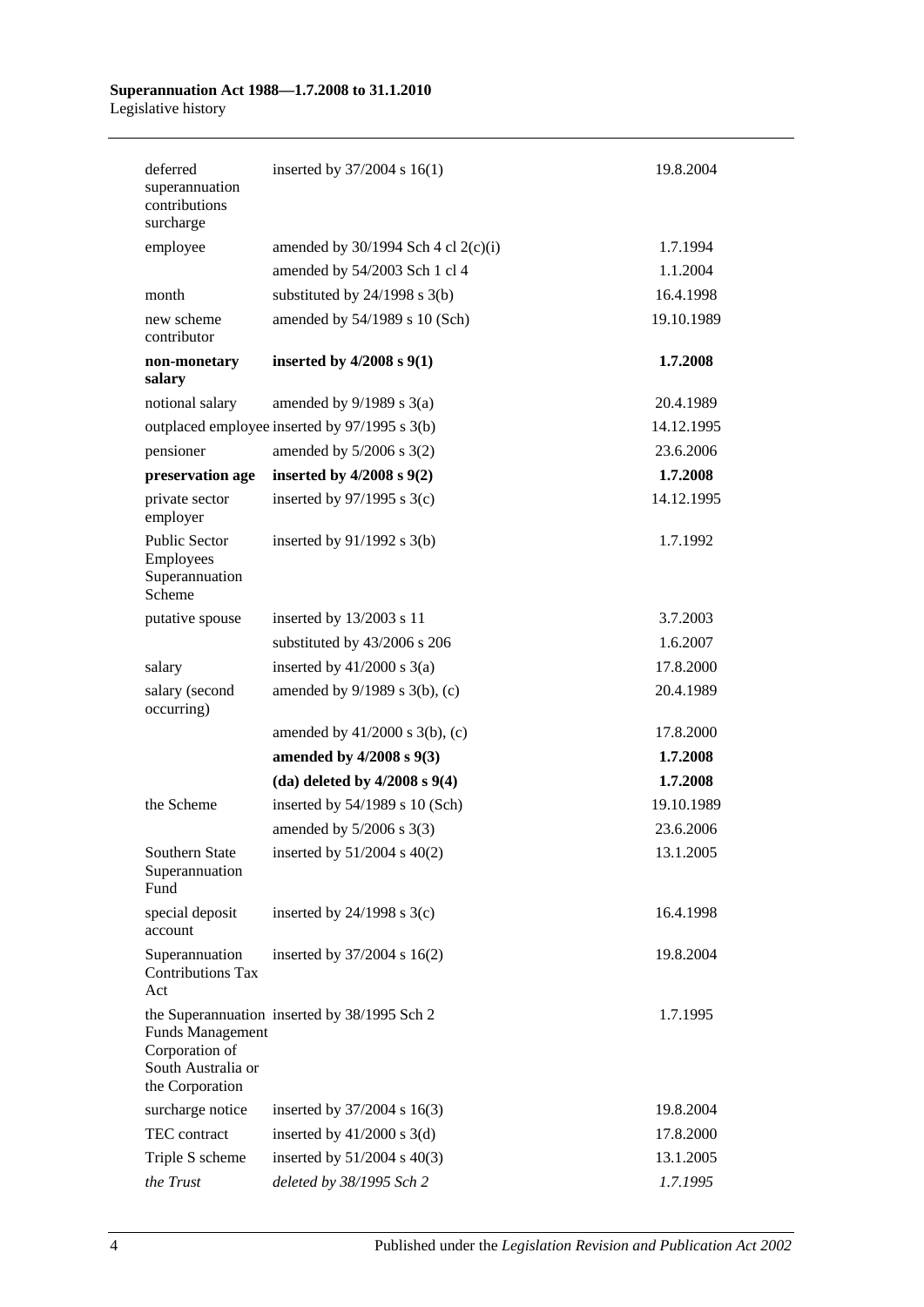| s(4(2a))            | inserted by $24/1998$ s $3(d)$      | 16.4.1998  |
|---------------------|-------------------------------------|------------|
| s(4(2b)             | inserted by $41/2000$ s 3(e)        | 17.8.2000  |
| 4(2c)               | inserted by $41/2000$ s 3(e)        | 17.8.2000  |
|                     | substituted by $4/2008$ s $9(5)$    | 1.7.2008   |
| $s\;4(2d)$ — $(2f)$ | inserted by $41/2000$ s $3(e)$      | 17.8.2000  |
|                     | deleted by $4/2008 s 9(5)$          | 1.7.2008   |
| s(4(3))             | amended by $41/2000$ s 3(f)         | 17.8.2000  |
| s(4(4)              | amended by 54/1989 s 10 (Sch)       | 19.10.1989 |
|                     | amended by $91/1992$ s 3(c)         | 1.7.1992   |
| s(4(5)              | inserted by $9/1989$ s 3(d)         | 20.4.1989  |
|                     | amended by $45/1997$ s $3(a)$       | 24.7.1997  |
| P                   | inserted by $45/1997$ s 3(b)        | 24.7.1997  |
| s(4(6)              | inserted by $9/1989$ s 3(d)         | 20.4.1989  |
|                     | amended by 91/1992 s 3(d)           | 1.7.1992   |
|                     | amended by $37/1994$ s $3(a)$       | 2.6.1994   |
| s(4(7))             | inserted by $91/1992$ s 3(e)        | 1.7.1992   |
| $s\ 4(8)$ (10)      | inserted by $37/1994$ s 3(b)        | 2.6.1994   |
| $s$ 4 $A$           | inserted by 13/2003 s 12            | 3.7.2003   |
| s 4A(1)             | substituted by 43/2006 s 207        | 1.6.2007   |
| $s$ 4B              | inserted by 13/2003 s 12            | 3.7.2003   |
| s <sub>5</sub>      |                                     |            |
| s 5(1)              | amended by 54/1989 ss 2, 10 (Sch)   | 19.10.1989 |
| $s\,5(1a)$          | inserted by $91/1992$ s $4(a)$      | 1.7.1992   |
| $s\ 5(1b)$          | inserted by $41/2000$ s $4(a)$      | 17.8.2000  |
| $s\ 5(2a)$          | inserted by $41/2000$ s $4(b)$      | 17.8.2000  |
| s 5(3)              | inserted by $91/1992$ s $4(b)$      | 1.7.1992   |
|                     | amended by $41/2000$ s $4(c)$ , (d) | 17.8.2000  |
| $s\ 5(4)$ (7)       | inserted by $41/2000$ s $4(e)$      | 17.8.2000  |
| Pt 2                |                                     |            |
| Pt 2 Div 1          |                                     |            |
| s 7                 |                                     |            |
| $s \, 7(2)$         | amended by $54/1989 s 10 (Sch)$     | 19.10.1989 |
|                     | deleted by $46/1994 s 4$            | 3.5.1994   |
| s <sub>8</sub>      |                                     |            |
| s(1)                | amended by $45/1997$ s $4(a)$       | 24.7.1997  |
| s(2)                | amended by 69/1992 s 26             | 10.12.1992 |
|                     | amended by 45/1997 s 4(b)           | 24.7.1997  |
| s 8(4)              | amended by 24/1998 s 4              | 16.4.1998  |
| s(7)                | inserted by 37/1994 s 4             | 2.6.1994   |
|                     | amended by $45/1997$ s $4(c)$       | 24.7.1997  |
| s <sub>9</sub>      |                                     |            |
| $s\,9(4a)$          | inserted by 24/1998 s 5             | 16.4.1998  |
| s 10A               | inserted by 91/1992 s 5             | 1.7.1992   |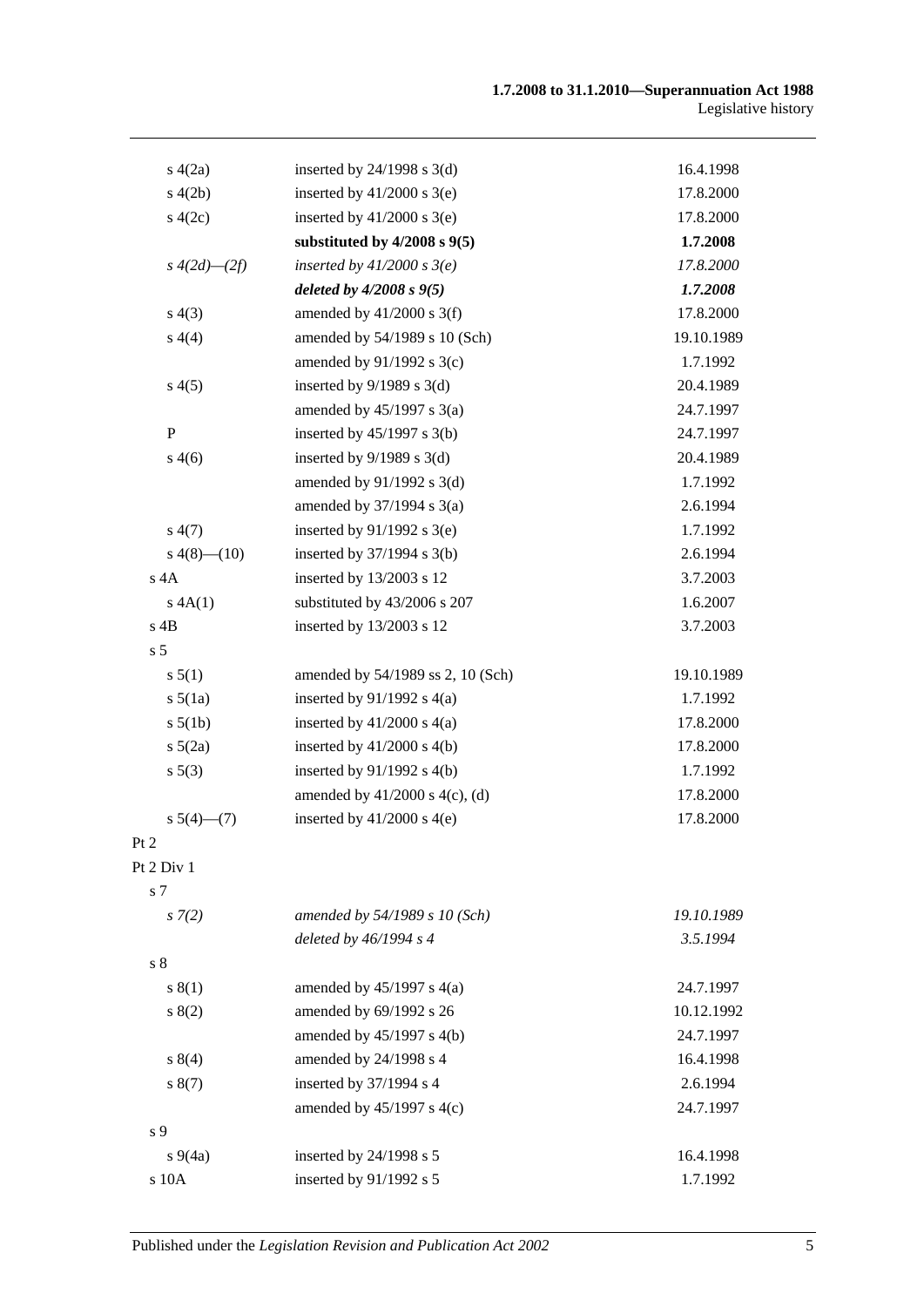| Pt 2 Div 2          | amended by 54/1989 ss 3, 4                             | 19.10.1989 |
|---------------------|--------------------------------------------------------|------------|
|                     | amended by 69/1992 s 27                                | 10.12.1992 |
|                     | amended by 37/1994 s 5                                 | 2.6.1994   |
|                     | deleted by 38/1995 Sch 2                               | 1.7.1995   |
| Pt 2 Div 3          |                                                        |            |
| s 17                | substituted by 54/1989 s 5                             | 19.10.1989 |
| s 17(3)             | amended by 38/1995 Sch 2                               | 1.7.1995   |
| s 17(4)             | substituted by $51/2004$ s $41(1)$                     | 13.1.2005  |
| s 17(6)             | amended by $51/2004$ s $41(2)$ —(4)                    | 13.1.2005  |
| s 17(7)             | amended by 24/1998 s 6                                 | 16.4.1998  |
| s 17(8)             | amended by 38/1995 Sch 2                               | 1.7.1995   |
| s 18                | amended by 9/1989 s 4                                  | 20.4.1989  |
|                     | deleted by 54/1989 s 6                                 | 19.10.1989 |
| s 19                |                                                        |            |
| s $19(1)$ and $(2)$ | amended by 38/1995 Sch 2                               | 1.7.1995   |
| $s\,19(3)$          | substituted by $37/1994 s 6(a)$                        | 2.6.1994   |
|                     | deleted by 38/1995 Sch 2                               | 1.7.1995   |
| $s$ 19 $(3a)$       | inserted by $37/1994 s 6(a)$                           | 2.6.1994   |
|                     | deleted by 38/1995 Sch 2                               | 1.7.1995   |
| s 19(4)             | amended by $37/1994 s 6(b)$                            | 2.6.1994   |
|                     | deleted by 38/1995 Sch 2                               | 1.7.1995   |
| s 20                | amended by 78/1990 s 3                                 | 17.1.1991  |
|                     | deleted by 38/1995 Sch 2                               | 1.7.1995   |
| Pt 2 Div 3A         | inserted by 54/1989 s 7                                | 19.10.1989 |
|                     | heading substituted by 44/2003 s 3(1) (Sch 1)          | 24.11.2003 |
| s 20A               |                                                        |            |
| $s \, 20A(1)$       | amended by 91/1992 s 6                                 | 1.7.1992   |
| $s \, 20A(3)$       | amended by $45/1997$ s $5(a)$                          | 24.7.1997  |
| $s \, 20A(4)$       | amended by 37/2004 s 17(1)                             | 19.8.2004  |
|                     | s $20A(4a)$ and $(4b)$ inserted by $37/2004$ s $17(2)$ | 19.8.2004  |
| $s$ 20A(6)          | substituted by 24/1998 s 7                             | 16.4.1998  |
| $s$ 20A $(6a)$      | inserted by 24/1998 s 7                                | 16.4.1998  |
| s 20A(7)            | inserted by $45/1997$ s $5(b)$                         | 24.7.1997  |
| s 20ABA             | inserted by 51/2004 s 42                               | 13.1.2005  |
| s 20AB              | inserted by 91/1992 s 7                                | 1.7.1992   |
| Pt 2 Div 3B         | inserted by 54/1989 s 7                                | 19.10.1989 |
|                     | heading substituted by $44/2003$ s $3(1)$ (Sch 1)      | 24.11.2003 |
| s 20B               |                                                        |            |
| $s \ 20B(1)$        | amended by $24/1998$ s $8(a)$                          | 16.4.1998  |
|                     | amended by 49/2003 s 28                                | 18.12.2003 |
| $s \, 20B(2)$       | amended by 24/1998 s 8(b)                              | 16.4.1998  |
|                     | amended by 41/2000 s 5                                 | 17.8.2000  |
| $s$ 20 $B(3)$       | inserted by 51/2004 s 43                               | 13.1.2005  |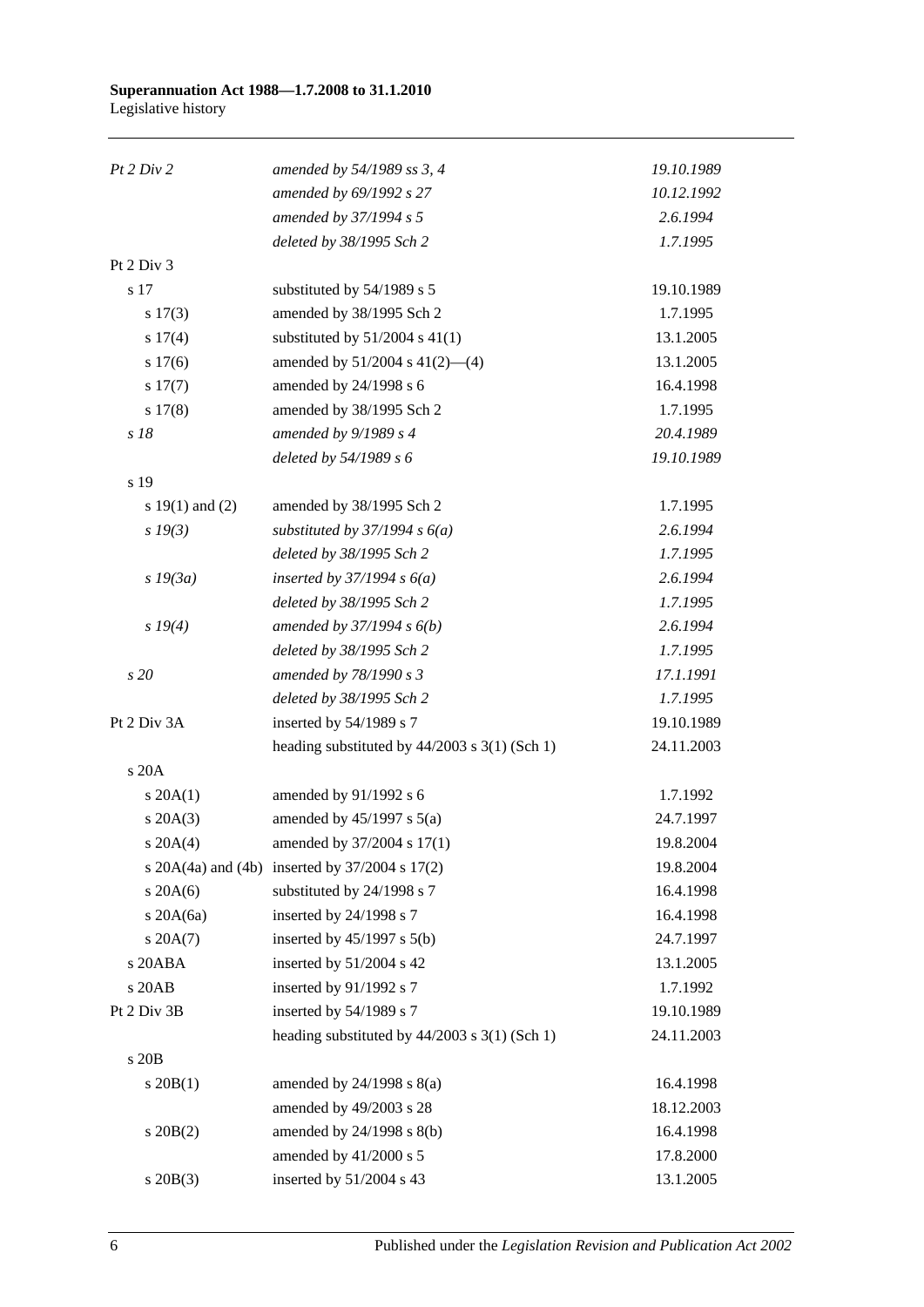| $s \ 20B(4)$                            | inserted by 5/2006 s 4                                         | 23.6.2006  |
|-----------------------------------------|----------------------------------------------------------------|------------|
| Pt 2 Div 4                              |                                                                |            |
| s 21                                    |                                                                |            |
| $s \, 2I(2)$ and (3)                    | deleted by 38/1995 Sch 2                                       | 1.7.1995   |
| $s \, 21(4)$                            | amended by 78/1990 s 4                                         | 17.1.1991  |
|                                         | substituted by 69/1992 s 28                                    | 10.12.1992 |
|                                         | amended by 41/2000 s 6                                         | 17.8.2000  |
| $s \, 21(4a)$                           | inserted by 69/1992 s 28                                       | 10.12.1992 |
| $Pt\,3$                                 |                                                                |            |
| s 22                                    |                                                                |            |
| $s\,22(1)$                              | amended by 54/1989 s 10 (Sch)                                  | 19.10.1989 |
| $s\,22(5)$                              | substituted by $91/1992$ s $8(a)$                              | 1.7.1992   |
| $s\,22(5a)$                             | inserted by $91/1992$ s $8(b)$                                 | 10.12.1992 |
| $s\,22(6)$                              | amended by 78/1990 s 5                                         | 17.1.1991  |
| $s\,22(7)$                              | substituted by $91/1992$ s $8(c)$                              | 10.12.1992 |
| $s\,22(8)$                              | amended by 54/1989 s 10 (Sch)                                  | 19.10.1989 |
| $s\,22(9)$                              | inserted by $91/1992$ s $8(d)$                                 | 1.7.1992   |
| $s\,22(10)$                             | inserted by 46/1994 s 5                                        | 3.5.1994   |
|                                         | amended by $46/1994$ s $8(a)$ as substituted by<br>57/1994 s 3 | 21.10.1994 |
| s $22(11)$ and $(12)$                   | inserted by 46/1994 s 5                                        | 3.5.1994   |
| $s\,22(13)$                             | inserted by 46/1994 s 8(b) as substituted by<br>57/1994 s 3    | 21.10.1994 |
| $s\,22(14)$                             | inserted by 9/1997 s 2                                         | 20.3.1997  |
|                                         | amended by $36/1999$ Sch 3 (Pt 3 cl 3(a))                      | 1.12.1999  |
| s $22(15)$ and $(16)$                   | inserted by 9/1997 s 2                                         | 20.3.1997  |
| s $22(17)$ and $(18)$                   | inserted by 9/1997 s 2                                         | 20.3.1997  |
|                                         | amended by 36/1999 Sch 3 (Pt 3 cl 3(a))                        | 1.12.1999  |
| $s\,22(19)$                             | inserted by 9/1997 s 2                                         | 20.3.1997  |
| <b>ETSA</b><br>superannuation<br>scheme | deleted by $36/1999$ Sch 3 (Pt 3 cl 3(b))                      | 1.12.1999  |
| s 23                                    |                                                                |            |
| s 23(1)                                 | amended by 54/1989 s 10 (Sch)                                  | 19.10.1989 |
| $s\,23(2)$                              | amended by 54/1989 s 10 (Sch)                                  | 19.10.1989 |
|                                         | amended by $24/1998$ s $9(a)$                                  | 16.4.1998  |
|                                         | amended by $41/2000$ s $7(a)$                                  | 17.8.2000  |
| s $23(2a)$ (2b)                         | inserted by $41/2000$ s $7(b)$                                 | 17.8.2000  |
| $s\,23(3)$                              | amended by $91/1992$ s $9(a)$                                  | 1.7.1992   |
| $s\,23(3a)$                             | inserted by $91/1992$ s $9(b)$                                 | 1.7.1992   |
| $s\,23(4)$                              | amended by 78/1990 s 6                                         | 17.1.1991  |
|                                         | amended by 24/1998 s 9(b)                                      | 16.4.1998  |
| $s\,23(6)$                              | amended by $37/1994$ s $7(a)$                                  | 2.6.1994   |
|                                         | amended by $24/1998$ s $9(c)$                                  | 16.4.1998  |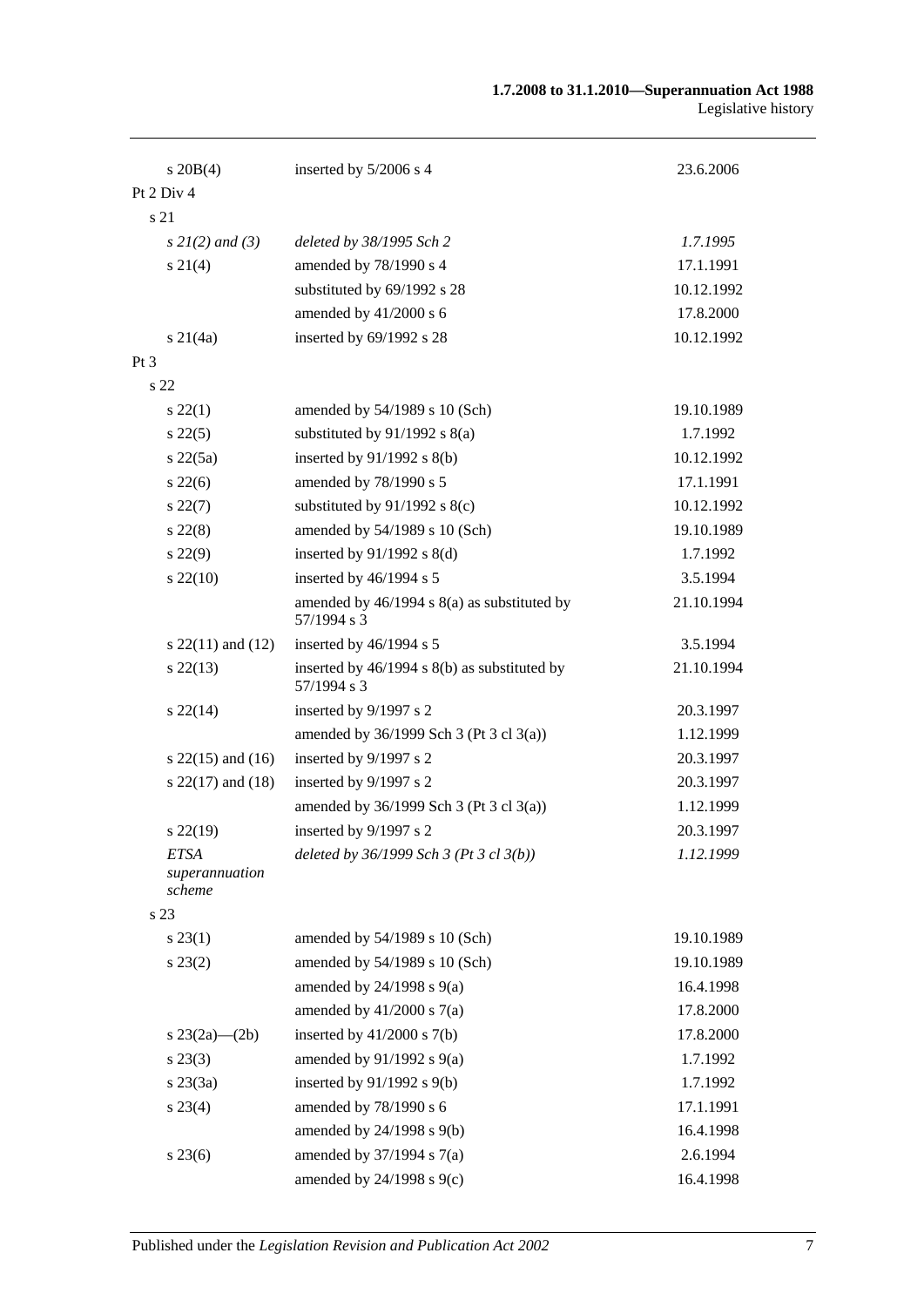| $s\,23(6a)$           | inserted by $37/1994$ s $7(b)$     | 2.6.1994   |
|-----------------------|------------------------------------|------------|
| $s\,23(7)$            | amended by 9/1989 s 5              | 20.4.1989  |
|                       | amended by 54/1989 s 10 (Sch)      | 19.10.1989 |
|                       | substituted by $24/1998$ s $9(d)$  | 16.4.1998  |
| s 24                  |                                    |            |
| $s\,24(1)$            | amended by 54/1989 s 10 (Sch)      | 19.10.1989 |
| $s\,24(4)$            | amended by 78/1990 s 7             | 17.1.1991  |
| s 25                  |                                    |            |
| s 25(2)               | substituted by 78/1990 s 8         | 17.1.1991  |
| Pt 4                  |                                    |            |
| s 26A                 | inserted by 4/2008 s 10            | 1.7.2008   |
| s 27                  |                                    |            |
| $s \, 27(1)$          | amended by 54/1989 s 10 (Sch)      | 19.10.1989 |
| $s\,27(2)$            | substituted by 91/1992 s 10        | 1.7.1992   |
| $s \, 27(4)$          | inserted by 97/1995 s 4            | 14.12.1995 |
| s 28                  |                                    |            |
| $s\,28(1)$            | amended by 54/1989 s 10 (Sch)      | 19.10.1989 |
|                       | amended by 45/1997 s 6             | 24.7.1997  |
| s $28(1a)$ and $(1b)$ | inserted by 78/1990 s 9            | 17.1.1991  |
| $s\,28(1c)$           | inserted by $91/1992$ s $11(a)$    | 1.7.1992   |
|                       | amended by $24/1998$ s $10(a)$     | 16.4.1998  |
|                       | amended by $21/2003$ s $8(a)$      | 17.8.2003  |
| $s \, 28(1d)$         | inserted by $91/1992$ s $11(a)$    | 1.7.1992   |
|                       | amended by $37/1994$ s $8(a)$      | 2.6.1994   |
| $s\,28(1e)$           | inserted by $37/1994$ s $8(b)$     | 2.6.1994   |
| $s \, 28(1f)$         | inserted by $37/1994$ s $8(b)$     | 2.6.1994   |
|                       | substituted by $24/1998$ s $10(b)$ | 16.4.1998  |
| $s\,28(2)$            | amended by 54/1989 s 10 (Sch)      | 19.10.1989 |
|                       | amended by $24/1998$ s $10(c)$     | 16.4.1998  |
|                       | amended by $21/2003$ s $8(b)$      | 17.8.2003  |
| $s\,28(3)$            | amended by 54/1989 s 10 (Sch)      | 19.10.1989 |
| $s\,28(4)$            | substituted by 67/1991 s 3         | 19.12.1991 |
|                       | substituted by $91/1992$ s $11(b)$ | 1.7.1992   |
| $s\,28(5)$            | amended by 54/1989 s 10 (Sch)      | 19.10.1989 |
|                       | amended by 91/1992 s 11(c)         | 1.7.1992   |
| $s\,28(6)$            | amended by 54/1989 s 10 (Sch)      | 19.10.1989 |
|                       | deleted by $91/1992 s 11(d)$       | 1.7.1992   |
| $s\,28(7)$            | amended by 24/1998 s 10(d)         | 16.4.1998  |
| $s\,28(8)$            | inserted by 97/1995 s 5            | 14.12.1995 |
| s 28A                 | inserted by 44/1993 s 3            | 27.5.1993  |
| s 28A(1)              | amended by 4/2008 s 11(1)          | 1.7.2008   |
| s 28A(1a)             | inserted by $4/2008$ s $11(2)$     | 1.7.2008   |
| s 28A(2)              | amended by 4/2008 s 11(3)          | 1.7.2008   |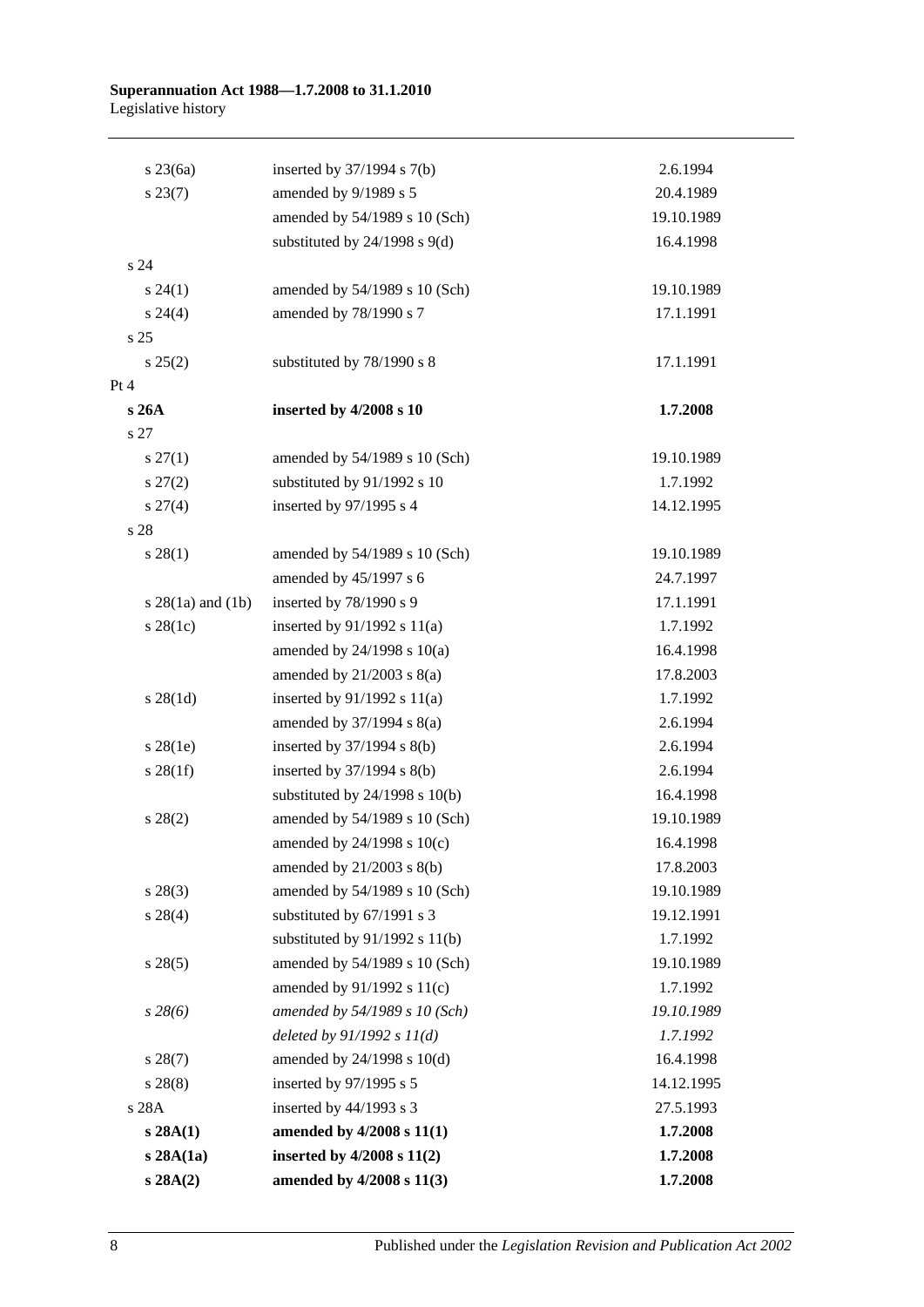| s 28A(3)            | substituted by 57/1999 s 3                 | 1.7.1999   |
|---------------------|--------------------------------------------|------------|
|                     | s 28A(3a) and (3b) inserted by 57/1999 s 3 | 1.7.1999   |
| $s$ 28A(3c)         | inserted by 57/1999 s 3                    | 1.7.1999   |
|                     | amended by 21/2003 s 9                     | 17.8.2003  |
|                     | s 28A(3d) and (3e) inserted by 57/1999 s 3 | 1.7.1999   |
| ss 28B and 28C      | inserted by 97/1995 s 6                    | 14.12.1995 |
| s 29                |                                            |            |
| $s\,29(1)$          | amended by $24/1998$ s $11(a)$             | 16.4.1998  |
| $s$ 29(1a) and (1b) | inserted by $24/1998$ s $11(b)$            | 16.4.1998  |
| $s\,29(2)$          | amended by 54/1989 s 10 (Sch)              | 19.10.1989 |
|                     | amended by 91/1992 s 12(a)                 | 1.7.1992   |
| $s\,29(3)$          | amended by 54/1989 s 10 (Sch)              | 19.10.1989 |
|                     | deleted by $91/1992 s 12(b)$               | 1.7.1992   |
| s 30                |                                            |            |
| $s \ 30(3)$         | amended by 9/1989 s 6                      | 20.4.1989  |
| $s \ 30(8)$         | amended by 54/1989 s 10 (Sch)              | 19.10.1989 |
| s 30A               | inserted by 78/1990 s 10                   | 17.1.1991  |
| s 31                |                                            |            |
| $s \, 31(1)$        | amended by 54/1989 s 10 (Sch)              | 19.10.1989 |
|                     | substituted by $37/1994$ s $9(a)$          | 2.6.1994   |
| $s \, 31(2)$        | amended by 91/1992 s 13(a)                 | 1.7.1992   |
| A                   | amended by 78/1990 s 11(a)                 | 17.1.1991  |
|                     | amended by 67/1991 s 4                     | 19.12.1991 |
| Pn                  | inserted by 91/1992 s 13(b)                | 1.7.1992   |
| M                   | inserted by $91/1992$ s $13(c)$            | 1.7.1992   |
| $s \frac{31}{2a}$   | inserted by 78/1990 s 11(b)                | 17.1.1991  |
| $s \, 31(2b)$       | inserted by $37/1994$ s $9(b)$             | 2.6.1994   |
|                     | amended by 24/1998 s 12                    | 16.4.1998  |
| s $31(2c)$          | inserted by $37/1994$ s $9(b)$             | 2.6.1994   |
| $s \, 31(3)$        | substituted by $78/1990$ s $11(c)$         | 17.1.1991  |
|                     | amended by 45/1997 s 7                     | 24.7.1997  |
| $s \ 31(4)$         | substituted by $78/1990$ s $11(c)$         | 17.1.1991  |
| s 32                |                                            |            |
| $s \, 32(1)$        | amended by $67/1991$ s $5(a)$              | 19.12.1991 |
| $s \, 32(2)$        | amended by 54/1989 s 10 (Sch)              | 19.10.1989 |
|                     | amended by 91/1992 s 14(a)                 | 1.7.1992   |
| $\mathbf{A}$        | amended by $67/1991$ s $5(b)$              | 19.12.1991 |
| Pn                  | inserted by 91/1992 s 14(b)                | 1.7.1992   |
| $\mathbf M$         | inserted by 91/1992 s 14(b)                | 1.7.1992   |
| $s \frac{32}{2a}$   | inserted by 49/2003 s 29                   | 18.12.2003 |
| $s \, 32(3)$        |                                            |            |
| A                   | amended by $67/1991$ s $5(c)$              | 19.12.1991 |
| $s \, 32(3a)$       | inserted by $67/1991$ s $5(d)$             | 19.12.1991 |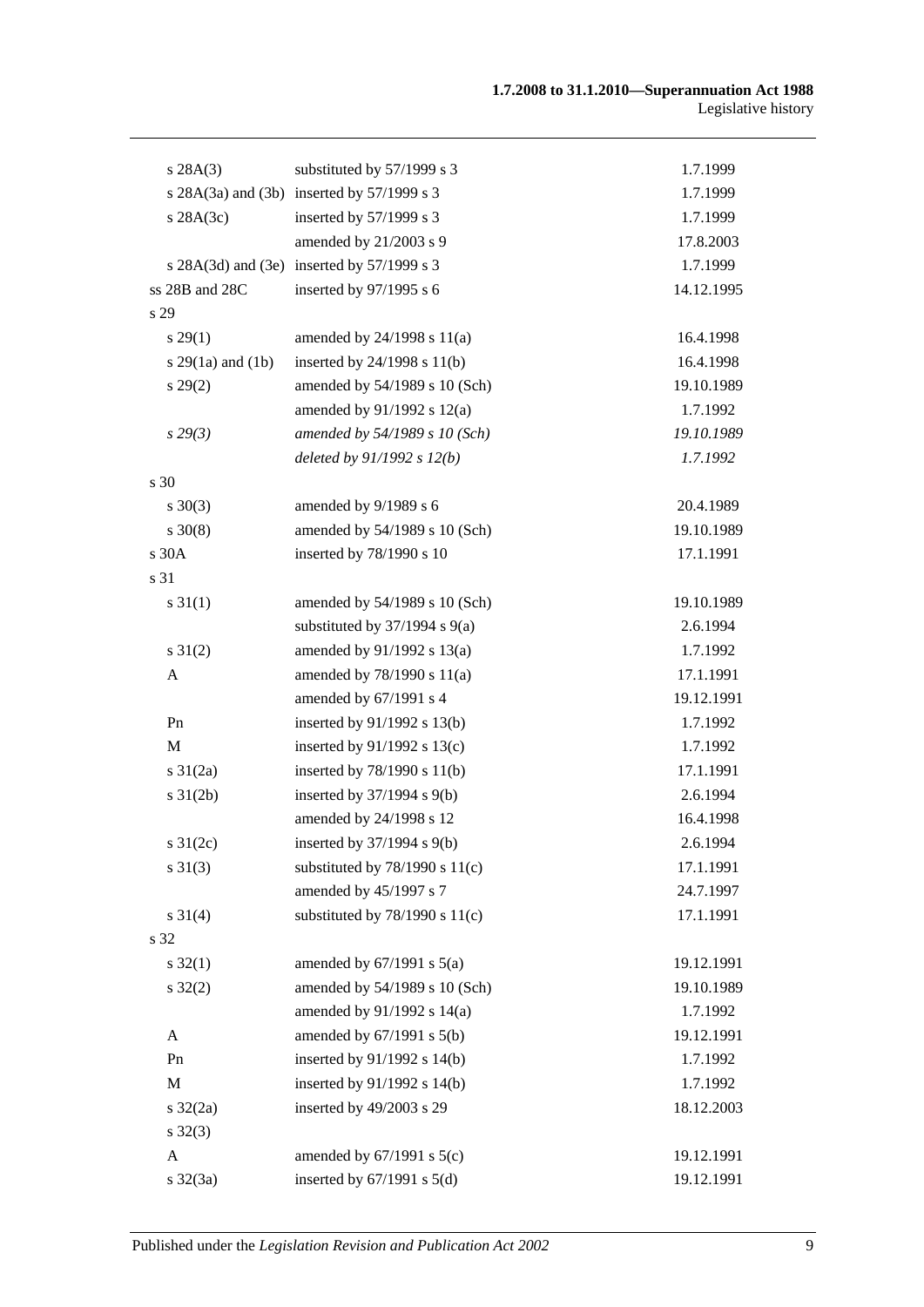|                      | substituted by $91/1992$ s $14(c)$ | 1.7.1992   |
|----------------------|------------------------------------|------------|
|                      | amended by 24/1998 s 13            | 16.4.1998  |
| $s \, 32(5)$         | amended by 54/1989 s 10 (Sch)      | 19.10.1989 |
|                      | amended by $67/1991$ s $5(e)$      | 19.12.1991 |
|                      | amended by 91/1992 s 14(d)         | 1.7.1992   |
| s 32A                | inserted by 91/1992 s 15           | 1.7.1992   |
| $s \, 32A(2)$        | amended by 24/1998 s 14            | 16.4.1998  |
| ss 32B-32D           | inserted by 37/2004 s 18           | 18.9.2004  |
| $Pt\,5$              |                                    |            |
| s 33A                | inserted by 4/2008 s 12            | 1.7.2008   |
| s 34                 | amended by 9/1989 s 7              | 20.4.1989  |
|                      | amended by 54/1989 s 10 (Sch)      | 19.10.1989 |
|                      | amended by 69/1992 s 29            | 10.12.1992 |
|                      | substituted by 91/1992 s 16        | 1.7.1992   |
| $s \, 34(1)$         | amended by $41/2000$ s $8(a)$      | 17.8.2000  |
| $\mathbf n$          | amended by 45/1997 s 8             | 1.7.1992   |
| $s \; 34(2)$         | amended by $34/2000$ s $8(b)$      | 1.6.2000   |
| $\, {\bf B}$         | amended by 37/1994 s 10(a)         | 2.6.1994   |
| $\mathbf n$          | amended by 45/1997 s 8             | 1.7.1992   |
| $s \; 34(5)$         | inserted by $37/1994$ s $10(b)$    | 2.6.1994   |
| $s \frac{34(6)}{2}$  | inserted by 37/1994 s 10(b)        | 2.6.1994   |
|                      | amended by 24/1998 s 15            | 16.4.1998  |
| $s \frac{34(7)}{2}$  | inserted by 97/1995 s 7            | 14.12.1995 |
| s 35                 |                                    |            |
| $s \, 35(1)$         | amended by $91/1992$ s $17(a)$     | 1.7.1992   |
| $s \; 35(2)$         |                                    |            |
| A                    | amended by $67/1991$ s $6(a)$      | 19.12.1991 |
| $s \frac{35(2a)}{2}$ | inserted by $67/1991$ s $6(b)$     | 19.12.1991 |
| $s \, 35(2b)$        | inserted by 91/1992 s 17(b)        | 1.7.1992   |
| $s \; 35(4)$         | amended by 91/1992 s 17(c)         | 1.7.1992   |
|                      | amended by 37/1994 s 11(a)         | 2.6.1994   |
| $s \, 35(5)$         | amended by 54/1989 s 10 (Sch)      | 19.10.1989 |
|                      | amended by 91/1992 s 17(d)         | 1.7.1992   |
| Pn                   | inserted by $91/1992$ s $17(e)$    | 1.7.1992   |
| <b>FS</b>            | inserted by $91/1992$ s $17(e)$    | 1.7.1992   |
| $\mathbf M$          | inserted by $91/1992$ s $17(e)$    | 1.7.1992   |
| $s \; 35(6)$         | inserted by 37/1994 s 11(b)        | 2.6.1994   |
| s 36                 |                                    |            |
| $s \; 36(1)$         | substituted by $9/1989$ s $8(a)$   | 20.4.1989  |
| $s \; 36(3)$         | amended by $9/1989$ s $8(b)$       | 20.4.1989  |
| $s \; 36(8)$         | amended by 54/1989 s 10 (Sch)      | 19.10.1989 |
| s 36A                | inserted by 78/1990 s 12           | 17.1.1991  |
|                      |                                    |            |

s 37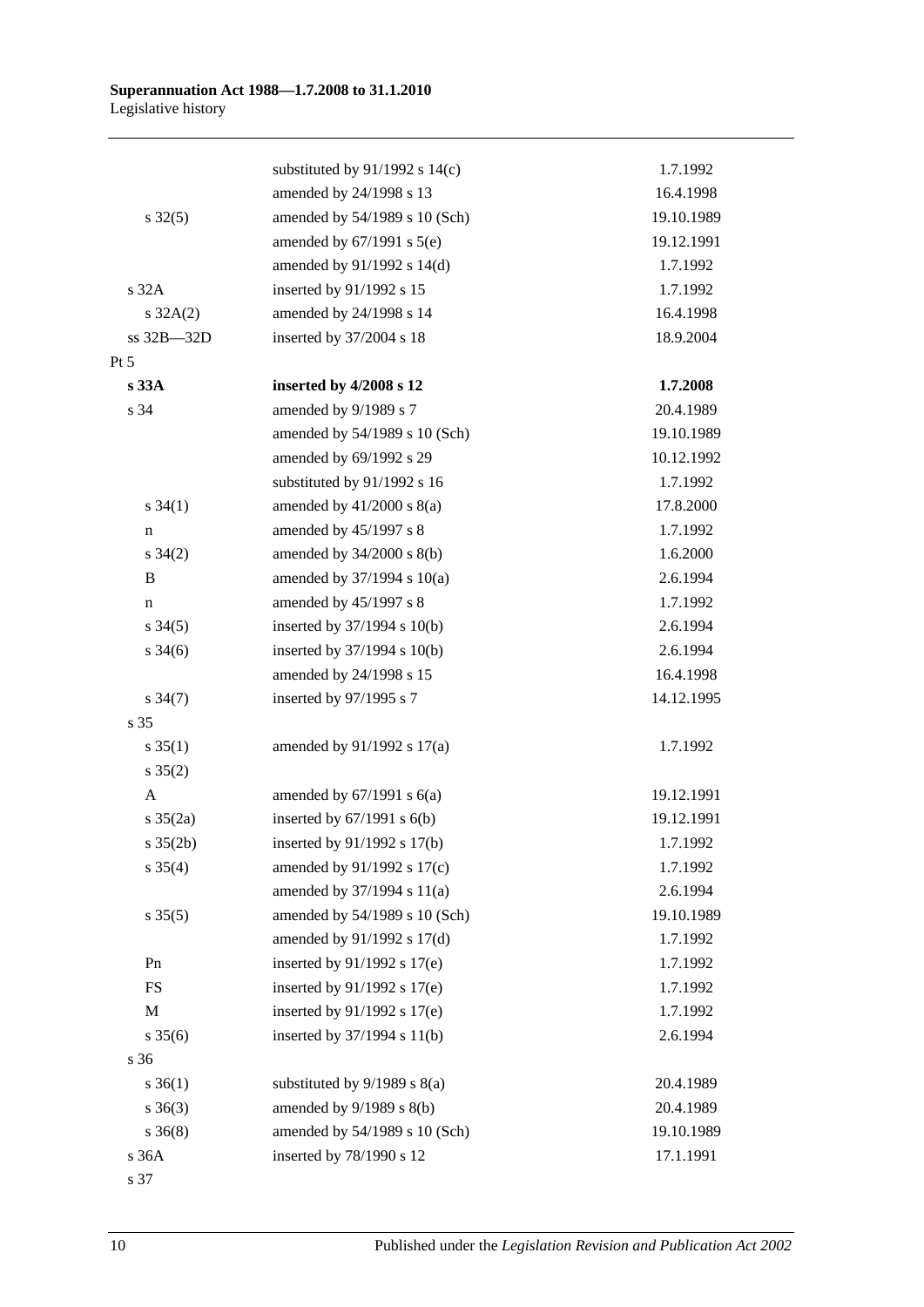| $s \frac{37(1)}{2}$      | substituted by $37/1994$ s $12(a)$                       | 2.6.1994   |
|--------------------------|----------------------------------------------------------|------------|
| $s \frac{37(2)}{2}$      | amended by $67/1991$ s $7(a)$                            | 19.12.1991 |
|                          | substituted by 91/1992 s 18                              | 1.7.1992   |
| $s \frac{37(2a)}{2}$     | inserted by $67/1991$ s $7(b)$                           | 19.12.1991 |
| $s \frac{37(3a)}{2}$     | inserted by 37/1994 s 12(b)                              | 2.6.1994   |
|                          | amended by 24/1998 s 16                                  | 16.4.1998  |
| s $37(3b)$ and $(3c)$    | inserted by $37/1994$ s $12(b)$                          | 2.6.1994   |
| $s \frac{37}{4}$ and (5) | substituted by 78/1990 s 13                              | 17.1.1991  |
| s 38                     |                                                          |            |
| $s \, 38(1)$             | amended by $67/1991$ s $8(a)$                            | 19.12.1991 |
|                          | amended by $12/1993$ s $9(a)$                            | 19.12.1991 |
|                          | amended by $45/1997$ s $9(a)$                            | 24.7.1997  |
|                          | amended by 43/2006 s 208(1)                              | 1.6.2007   |
| $s\,38(1a)$              | inserted by $45/1997 s 9(b)$                             | 24.7.1997  |
|                          | amended by 13/2003 s 13                                  | 3.7.2003   |
|                          | deleted by 43/2006 s 208(2)                              | 1.6.2007   |
| $s \, 38(1b)$            | inserted by 49/2003 s 30                                 | 18.12.2003 |
| $s \ 38(4)$              | amended by 54/1989 s 10 (Sch)                            | 19.10.1989 |
|                          | amended by 67/1991 s 8(b), (c)                           | 19.12.1991 |
|                          | amended by 37/1994 s 13                                  | 2.6.1994   |
| $s \, 38(6)$             | inserted by $67/1991$ s $8(d)$                           | 19.12.1991 |
|                          | amended by 24/1998 s 17                                  | 16.4.1998  |
| $s \, 38(7)$             | inserted by $67/1991$ s $8(d)$                           | 19.12.1991 |
|                          | amended by 91/1992 s 19(a)                               | 1.7.1992   |
|                          | amended by 12/1993 s 9(b)                                | 19.12.1991 |
| X                        | substituted by $91/1992$ s $19(b)$                       | 1.7.1992   |
| P <sub>n</sub>           | inserted by 91/1992 s 19(b)                              | 1.7.1992   |
| $\mathbf M$              | inserted by 91/1992 s 19(b)                              | 1.7.1992   |
| s 39                     |                                                          |            |
| $s \, 39(1)$             | amended by 54/1989 s 10 (Sch)                            | 19.10.1989 |
|                          | amended by 78/1990 s 14(a)                               | 17.1.1991  |
|                          | amended by 37/1994 s 14(a)                               | 2.6.1994   |
| s $39(1a)$ and $(1b)$    | inserted by 78/1990 s 14(b)                              | 17.1.1991  |
| $s \, 39(1c)$            | inserted by $91/1992$ s $20(a)$                          | 1.7.1992   |
|                          | amended by 24/1998 s 18(a), (b)                          | 16.4.1998  |
|                          | amended by $21/2003$ s $10(a)$                           | 17.8.2003  |
|                          | (a)—(d) redesignated as $(b)$ —(e) by 24/1998<br>s 18(a) | 16.4.1998  |
| $s \, 39(1d)$            | inserted by $91/1992$ s $20(a)$                          | 1.7.1992   |
|                          | amended by 37/1994 s 14(b), (c)                          | 2.6.1994   |
| $s \frac{39(1da)}{2}$    | inserted by $37/1994$ s $14(d)$                          | 2.6.1994   |
| $s \frac{39(1db)}{2}$    | inserted by 37/1994 s 14(d)                              | 2.6.1994   |
|                          | substituted by $24/1998$ s $18(c)$                       | 16.4.1998  |
|                          |                                                          |            |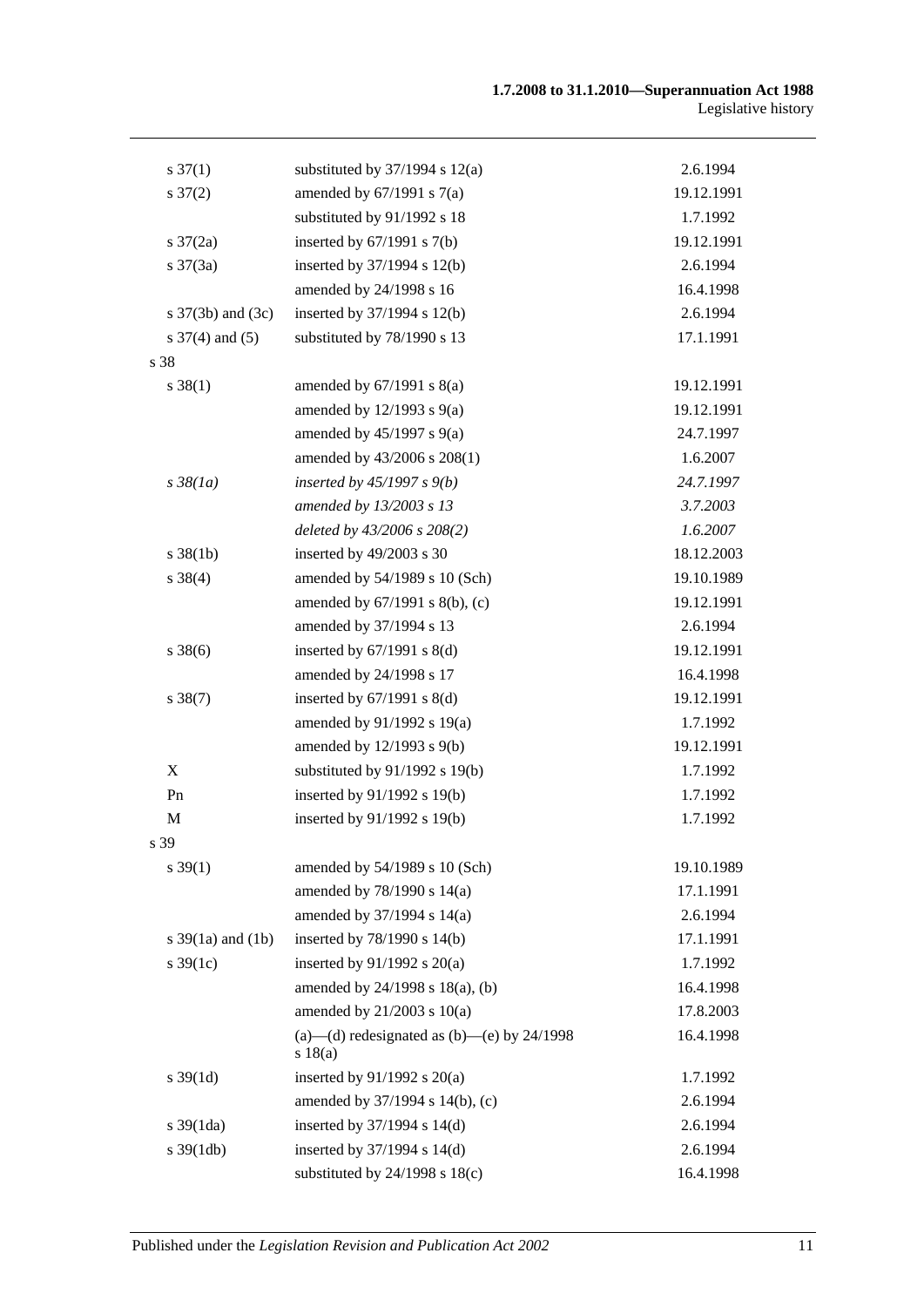#### **Superannuation Act 1988—1.7.2008 to 31.1.2010** Legislative history

| $s\,39(1e)$          | inserted by $91/1992 s 20(a)$                   | 1.7.1992   |
|----------------------|-------------------------------------------------|------------|
|                      | deleted by $24/1998 s 18(d)$                    | 16.4.1998  |
| $s \, 39(2)$         | amended by 78/1990 s 14(c)                      | 17.1.1991  |
|                      | amended by 24/1998 s 18(e)                      | 16.4.1998  |
|                      | amended by 21/2003 s 10(b)                      | 17.8.2003  |
| $s \, 39(3)$         | amended by 54/1989 s 10 (Sch)                   | 19.10.1989 |
|                      | amended by 91/1992 s 20(b)                      | 1.7.1992   |
| $s \ 39(4)$          | amended by 54/1989 s 10 (Sch)                   | 19.10.1989 |
|                      | amended by 37/1994 s 14(e)                      | 2.6.1994   |
| $s \, 39(5)$         | amended by 54/1989 s 10 (Sch)                   | 19.10.1989 |
|                      | amended by $67/1991$ s $9(a)$                   | 19.12.1991 |
|                      | amended by 24/1998 s 18(f)                      | 16.4.1998  |
|                      | amended by $21/2003$ s $10(c)$                  | 17.8.2003  |
| $s \, 39(6)$         | amended by $9/1989$ s $9(a)$                    | 20.4.1989  |
|                      | amended by 54/1989 s 10 (Sch)                   | 19.10.1989 |
|                      | amended by $24/1998$ s $18(g)$                  | 16.4.1998  |
| $s \, 39(7)$         | amended by 54/1989 s 10 (Sch)                   | 19.10.1989 |
|                      | amended by 91/1992 s 20(c), (d)                 | 1.7.1992   |
|                      | substituted by $37/1994$ s $14(f)$              | 2.6.1994   |
|                      | amended by $41/2000$ s $9(a)$                   | 17.8.2000  |
| M                    | substituted by $41/2000$ s $9(b)$               | 17.8.2000  |
| $\rm{NM}$            | amended by 45/1997 s 10                         | 24.7.1997  |
|                      | substituted by $41/2000$ s $9(c)$               | 17.8.2000  |
| S                    | amended by $41/2000$ s $9(d)$                   | 17.8.2000  |
| $s \frac{39(7a)}{2}$ | inserted by $41/2000$ s $9(e)$                  | 17.8.2000  |
| $s \, 39(8)$         | amended by 54/1989 s 10 (Sch)                   | 19.10.1989 |
|                      | amended by 37/1994 s 14(g)                      | 2.6.1994   |
| $s \frac{39(8a)}{2}$ | inserted by $67/1991$ s $9(b)$                  | 19.12.1991 |
| $s \, 39(8b)$        | inserted by $67/1991$ s $9(b)$                  | 19.12.1991 |
|                      | amended by 91/1992 s 20(e)                      | 1.7.1992   |
| X                    | substituted by $91/1992$ s $20(f)$              | 1.7.1992   |
| Pn                   | inserted by $91/1992$ s $20(f)$                 | 1.7.1992   |
| $\mathbf M$          | inserted by $91/1992$ s $20(f)$                 | 1.7.1992   |
| $s \, 39(8c)$        | inserted by $91/1992$ s $20(g)$                 | 1.7.1992   |
|                      | amended by 37/1994 s 14(h)                      | 2.6.1994   |
| $s\,39(9)$           | inserted by $9/1989$ s $9(b)$                   | 1.7.1988   |
| $s \, 39(10)$        | inserted by $37/1994$ s $14(i)$                 | 5.6.1994   |
|                      | s 39(10a) and (10b) inserted by 24/1998 s 18(h) | 1.7.1994   |
| $s \frac{39(11)}{2}$ | inserted by 97/1995 s 8                         | 14.12.1995 |
| s 39A                | inserted by 44/1993 s 4                         | 27.5.1993  |
| $s \, 39A(1)$        | amended by 37/1994 s 15(a)                      | 2.6.1994   |
| $s \, 39A(2)$        | substituted by $37/1994$ s $15(b)$              | 2.6.1994   |
| $s \, 39A(3)$        | substituted by 57/1999 s 4                      | 1.7.1999   |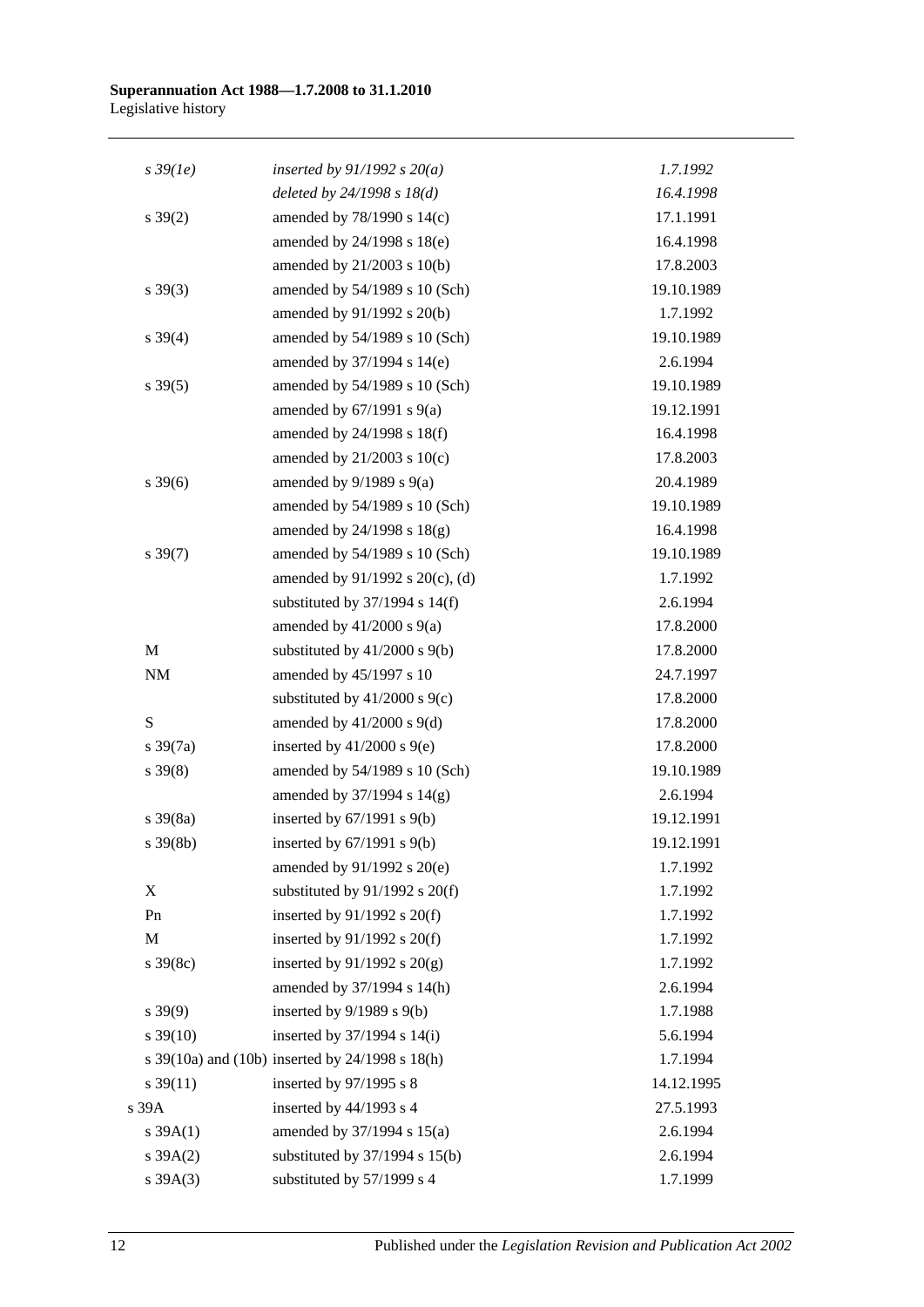| s $39A(3a)$ — $(3c)$                            | inserted by $57/1999$ s 4                        | 1.7.1999   |
|-------------------------------------------------|--------------------------------------------------|------------|
| s 39A(3d)                                       | inserted by 57/1999 s 4                          | 1.7.1999   |
|                                                 | amended by 21/2003 s 11                          | 17.8.2003  |
| s $39A(3e)$ (3g)                                | inserted by $57/1999$ s 4                        | 1.7.1999   |
|                                                 | s $39A(3h)$ and $(3i)$ inserted by $4/2008$ s 13 | 1.7.2008   |
| s $39A(4)$                                      | substituted by $37/1994$ s $15(c)$               | 2.6.1994   |
| s 39A(5)                                        | amended by 37/1994 s 15(d)                       | 2.6.1994   |
| ss 39B and 39C                                  | inserted by 97/1995 s 9                          | 14.12.1995 |
| $\rm s$ 40                                      |                                                  |            |
| $s\ 40(4)$                                      | inserted by 67/1991 s 10                         | 19.12.1991 |
| s 40A                                           | inserted by $23/1999$ s 6                        | 1.4.1999   |
| $s\ 40A(2)$                                     | amended by 37/2004 s 19(1)                       | 19.8.2004  |
| $s\ 40A(3)$                                     | amended by 37/2004 s 19(2)                       | 19.8.2004  |
| $s\ 40A(4)$                                     | amended by 37/2004 s 19(3)                       | 19.8.2004  |
| $s\ 40A(8)$                                     | deleted by 37/2004 s 19(4)                       | 19.8.2004  |
| s 40B                                           | inserted by 4/2008 s 14                          | 1.7.2008   |
| s 42A                                           | inserted by 41/2000 s 10                         | 17.8.2000  |
| s 43                                            | amended by 78/1990 s 15                          | 17.1.1991  |
|                                                 | substituted by 67/1991 s 11                      | 19.12.1991 |
| s 43A                                           | inserted by $54/1989 s 8$                        | 19.10.1989 |
|                                                 | amended by 37/1994 s 16                          | 2.6.1994   |
|                                                 | substituted by $41/2000 s 11$                    | 17.8.2000  |
|                                                 | deleted by 4/2008 s 15                           | 1.7.2008   |
| $s$ 43AA                                        | inserted by $41/2000$ s 12                       | 17.8.2000  |
| Pt 5A                                           | inserted by 49/2003 s 31                         | 18.12.2003 |
| $s$ 43AB                                        | amended by 5/2006 s 5                            | 23.6.2006  |
| $s$ 43AC                                        |                                                  |            |
| Southern State<br>Superannuation<br><b>Fund</b> | deleted by $51/2004$ s 44                        | 13.1.2005  |
| s 43AF                                          |                                                  |            |
| $s$ 43AF(6)                                     | inserted by 4/2008 s 16                          | 1.7.2008   |
| s 43AG                                          | substituted by 51/2004 s 45                      | 13.1.2005  |
| Pt 6                                            |                                                  |            |
| s 43B                                           | inserted by 91/1992 s 21                         | 1.7.1992   |
| $s\,43B(1)$                                     | s 43B redesignated as $s$ 43B(1) by 37/1994 s 17 | 2.6.1994   |
| $s\,43B(2)$                                     | inserted by 37/1994 s 17                         | 2.6.1994   |
| s 44                                            |                                                  |            |
| $s\,44(1)$                                      | amended by $37/1994$ s $18(a)$                   | 2.6.1994   |
|                                                 | amended by 24/1998 s 19                          | 16.4.1998  |
|                                                 | amended by $4/2000$ s $9(1)$ (Sch 1 cl $41(a)$ ) | 1.6.2000   |
| $s\,44(2)$                                      | amended by 37/1994 s 18(b)                       | 2.6.1994   |
|                                                 | deleted by $4/2000 s 9(1)$ (Sch 1 cl $41(b)$ )   | 1.6.2000   |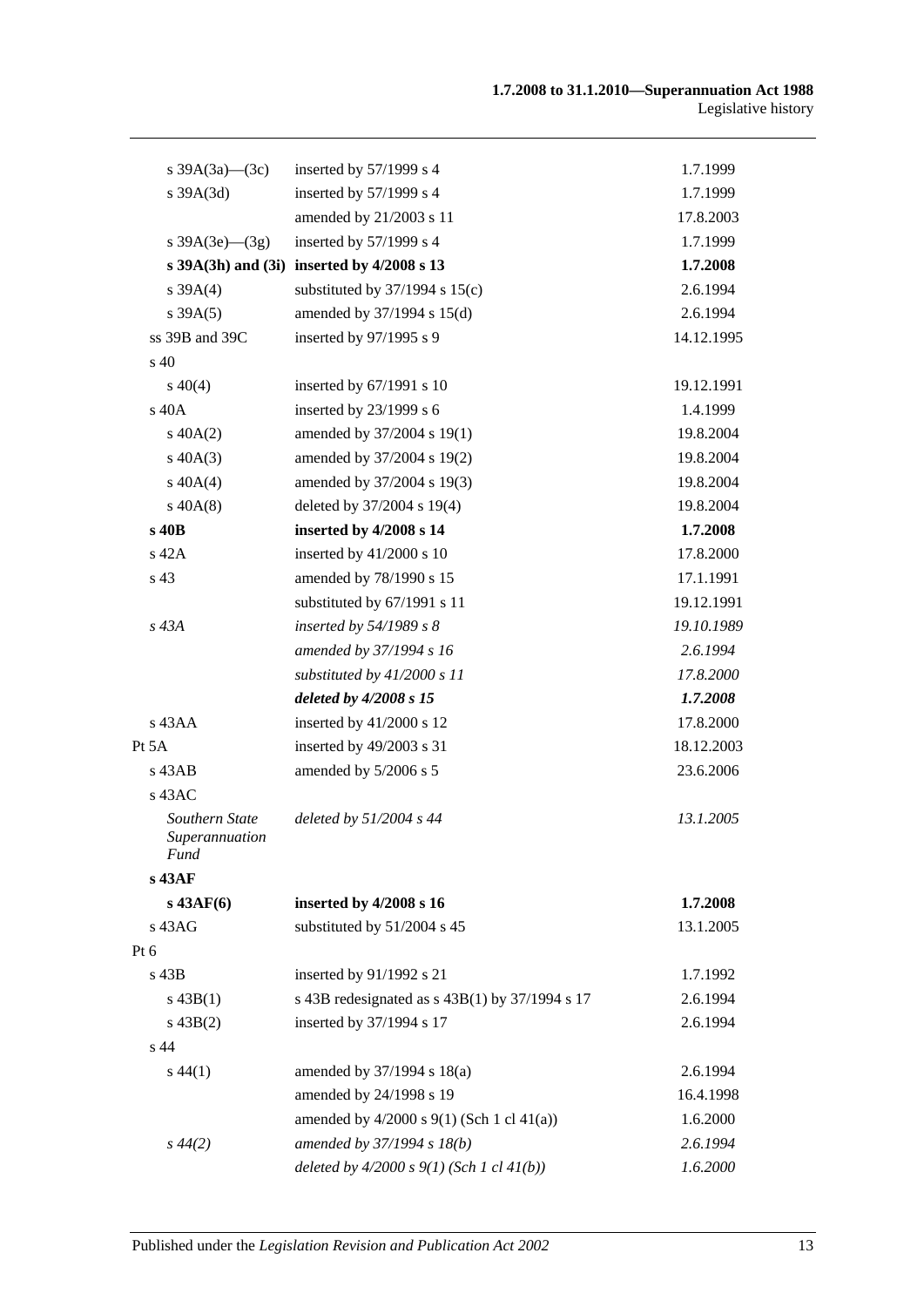#### **Superannuation Act 1988—1.7.2008 to 31.1.2010** Legislative history

| $s\,44(3)$         | deleted by $4/2000 s 9(1)$ (Sch 1 cl $41(c)$ )   | 1.6.2000   |
|--------------------|--------------------------------------------------|------------|
| $s\,44(4)$         | inserted by $37/1994$ s $18(c)$                  | 2.6.1994   |
|                    | amended by $4/2000$ s $9(1)$ (Sch 1 cl $41(d)$ ) | 1.6.2000   |
| s 45               |                                                  |            |
| $s\,45(1)$         | amended by 9/1989 s 10                           | 20.4.1989  |
|                    | amended by $41/2000$ s $13(a)$ —(c)              | 1.7.1988   |
|                    | amended by 37/2004 s 20(1)-6)                    | 19.8.2004  |
|                    | (e) deleted by $37/2004$ s $20(3)$               | 19.8.2004  |
| $s\,45$ (1aa)      | inserted by 4/2008 s 17                          | 1.7.2008   |
| $s\,45(1a)$        | inserted by $24/1998$ s $20(a)$                  | 16.4.1998  |
|                    | substituted by $41/2000$ s $13(d)$               | 1.7.1988   |
|                    | amended by 37/2004 s 20(7)                       | 19.8.2004  |
| $s\,45(2)$         | amended by 24/1998 s 20(b)                       | 16.4.1998  |
|                    | amended by $41/2000$ s $13(e)$                   | 1.7.1988   |
|                    | (ba) deleted by 37/2004 s 20(8)                  | 19.8.2004  |
| $s\,45(4)$         | substituted by 67/1991 s 12                      | 19.12.1991 |
|                    | amended by 37/2004 s 20(9)                       | 19.8.2004  |
| $s\,45(6)$         | inserted by 37/1994 s 19                         | 2.6.1994   |
|                    | amended by 41/2000 s 13(f)                       | 1.7.1988   |
| $s\,45(7)$         | inserted by 37/2004 s 20(10)                     | 19.8.2004  |
| s 46               |                                                  |            |
| $s\ 46(4)$ and (5) | inserted by 9/1989 s 11                          | 20.4.1989  |
| s 47               |                                                  |            |
| $s\,47(1)$         | amended by 78/1990 s 16                          | 17.1.1991  |
|                    | substituted by $20/1998$ s $7(a)$                | 1.10.1997  |
|                    | amended by $40/2001$ s $9(a)$                    | 1.1.2002   |
| $s\,47(2)$         | amended by 20/1998 s 7(b)                        | 1.10.1997  |
|                    | substituted by $40/2001$ s $9(a)$                | 1.1.2002   |
| $s\,47(4)$         | inserted by $20/1998$ s $7(c)$                   | 1.10.1997  |
|                    | amended by $40/2001$ s $9(b)$                    | 1.1.2002   |
| $s\,47(5)$         | inserted by $20/1998$ s $7(c)$                   | 1.10.1997  |
|                    | amended by $40/2001$ s $9(c)$ , (d)              | 1.1.2002   |
| $s\,47(6)$         | inserted by $20/1998$ s $7(c)$                   | 1.10.1997  |
|                    | substituted by $40/2001$ s $9(e)$                | 1.1.2002   |
| ss 47A and 47B     | inserted by 24/1998 s 21                         | 16.4.1998  |
| ss 47C and 47D     | inserted by 4/2008 s 18                          | 1.7.2008   |
| s 48               |                                                  |            |
| $s\,48(1)$         | substituted by $9/1989$ s $12(a)$                | 20.4.1989  |
|                    | amended by 54/1989 s 10 (Sch)                    | 19.10.1989 |
| $s\,48(2)$         | amended by 9/1989 s 12(b)                        | 20.4.1989  |
|                    | amended by 54/1989 s 10 (Sch)                    | 19.10.1989 |
|                    | substituted by 41/2000 s 14                      | 17.8.2000  |
|                    | substituted by 12/2001 s 26                      | 1.7.2001   |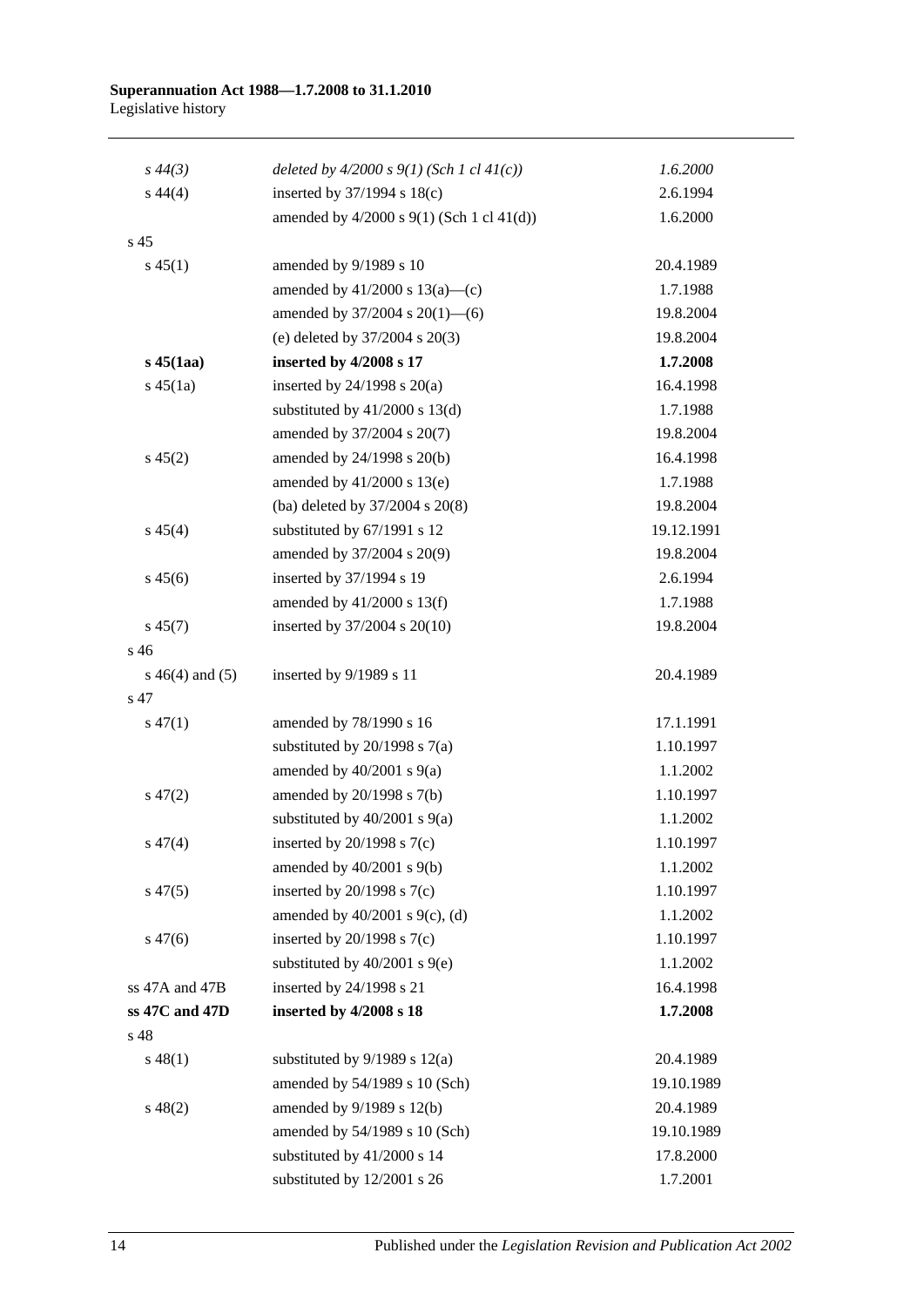| $s\ 48(2a)$ and $(2b)$ | inserted by 41/2000 s 14                                               | 17.8.2000  |
|------------------------|------------------------------------------------------------------------|------------|
| $s\,48(3)$             | inserted by $9/1989$ s $12(c)$                                         | 20.4.1989  |
| s 51A                  | inserted by 41/2000 s 15                                               | 17.8.2000  |
| s 54                   |                                                                        |            |
| s 54(1)                | amended by 37/2004 s 21(1)                                             | 19.8.2004  |
| s 54(5)                | amended by 54/1989 s 10 (Sch)                                          | 19.10.1989 |
| s $54(6)$ and $(7)$    | inserted by 37/2004 s 21(2)                                            | 19.8.2004  |
| s <sub>55</sub>        |                                                                        |            |
| s 55(1)                | amended by 38/1995 Sch 2                                               | 1.7.1995   |
|                        | amended by 24/1998 s 22                                                | 16.4.1998  |
|                        | (a)—(d) redesignated as (b)—(e) by $24/1998$<br>s 22                   | 16.4.1998  |
|                        | amended by $5/2006$ s $6(1)$ — $(5)$                                   | 23.6.2006  |
| s 55(1a)               | inserted by 49/2003 s 32                                               | 18.12.2003 |
| s 55(2)                | substituted by $5/2006$ s $6(6)$                                       | 23.6.2006  |
| s <sub>56</sub>        |                                                                        |            |
| s 56(1)                | s 56 substituted by 24/1998 s 23                                       | 16.4.1998  |
|                        | s 56 amended and redesignated as s 56(1) by<br>$5/2006$ s $7(1)$ - (4) | 23.6.2006  |
| $s\,56(2)$ —(4)        | inserted by $5/2006$ s $7(4)$                                          | 23.6.2006  |
| $s$ 58A                | inserted by 91/1992 s 22                                               | 1.7.1992   |
| s <sub>59</sub>        |                                                                        |            |
| s 59(1a)               | inserted by 78/1990 s 17                                               | 17.1.1991  |
|                        | amended by 67/1991 s 13                                                | 19.12.1991 |
|                        | amended by 49/2003 s 33                                                | 18.12.2003 |
|                        | amended by 5/2006 s 8                                                  | 23.6.2006  |
| s 60                   | inserted by 9/1989 s 13                                                | 20.4.1989  |
|                        | deleted by 54/1989 s 9                                                 | 19.10.1989 |
| Sch 1                  |                                                                        |            |
| cl 1                   |                                                                        |            |
| cl $1(1)$ and $(2)$    | amended by 54/1989 s 10 (Sch)                                          | 19.10.1989 |
| cl $1(2a)$             | inserted by 9/1989 s 14                                                | 1.7.1988   |
| cl <sub>2</sub>        |                                                                        |            |
| cl $2(1)$              | amended by 54/1989 s 10 (Sch)                                          | 19.10.1989 |
| cl 2(4)                | amended by 54/1989 s 10 (Sch)                                          | 19.10.1989 |
|                        | amended by 67/1991 s 14                                                | 19.12.1991 |
|                        | deleted by $24/1998 s 24(a)$                                           | 16.4.1998  |
| cl 3A                  | inserted by 78/1990 s 18                                               | 17.1.1991  |
| cl <sub>4</sub>        | amended by 54/1989 s 10 (Sch)                                          | 19.10.1989 |
| cl 5                   |                                                                        |            |
| cl $5(1)$              | amended by 54/1989 s 10 (Sch)                                          | 19.10.1989 |
| cl <sub>6</sub>        |                                                                        |            |
| cl $6(1)$              | amended by $9/1989$ s $15(a)$                                          | 20.4.1989  |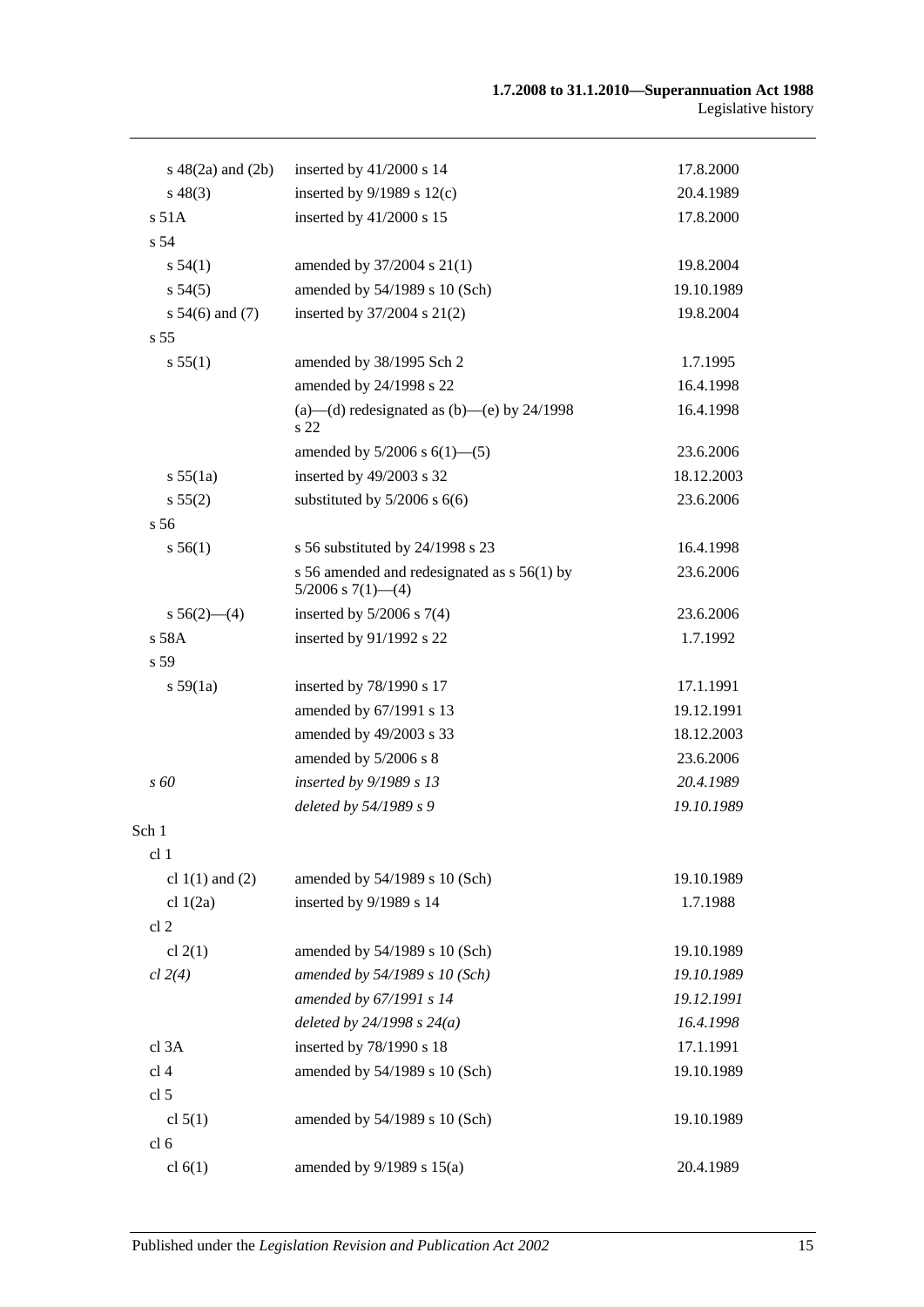|                 | amended by $37/1994$ s $20(a)$                                        | 2.6.1994   |
|-----------------|-----------------------------------------------------------------------|------------|
| <b>FS</b>       | substituted by $37/1994$ s $20(b)$                                    | 2.6.1994   |
| Z               | inserted by $9/1989$ s $15(b)$                                        | 20.4.1989  |
| Pn              | inserted by $37/1994$ s $20(c)$                                       | 2.6.1994   |
| $\mathbf M$     | inserted by $37/1994$ s $20(c)$                                       | 2.6.1994   |
| cl 7            |                                                                       |            |
| cl $7(3)$       | inserted by $91/1992$ s $23(a)$                                       | 1.7.1992   |
| cl 9            |                                                                       |            |
| cl 9(1a)        | inserted by $9/1989$ s 16(a)                                          | 20.4.1989  |
|                 | amended by 54/1989 s 10 (Sch)                                         | 19.10.1989 |
|                 | amended by $69/1992$ s $30(a)$                                        | 10.12.1992 |
| cl $9(2)$       | amended by 54/1989 s 10 (Sch)                                         | 19.10.1989 |
|                 | amended by 69/1992 s 30(b)                                            | 10.12.1992 |
| cl $9(3)$       | inserted by $9/1989$ s $16(b)$                                        | 20.4.1989  |
|                 | amended by $69/1992$ s $30(c)$                                        | 10.12.1992 |
|                 | amended by 91/1992 s 23(b)                                            | 1.7.1992   |
| cl 10           | substituted by 9/1989 s 17                                            | 20.4.1989  |
| cl 11           |                                                                       |            |
| cl $11(2)$      | amended by 54/1989 s 10 (Sch)                                         | 19.10.1989 |
| cl 12           |                                                                       |            |
| cl $12(2)$      | inserted by 54/1989 s 10 (Sch)                                        | 19.10.1989 |
|                 | amended by 38/1995 Sch 2                                              | 1.7.1995   |
| cl 15           | inserted by $91/1992$ s $23(c)$                                       | 1.7.1992   |
| cl $15(1)$      | amended by 37/1994 s 20(d)                                            | 2.6.1994   |
| cl $15(3)$      | inserted by $37/1994$ s $20(e)$                                       | 2.6.1994   |
| cl 15A          | inserted by $37/1994$ s $20(f)$                                       | 2.6.1994   |
| cl 16           | inserted by $91/1992$ s $23(c)$                                       | 1.7.1992   |
| cl 17           | inserted by $37/1994$ s $20(g)$                                       | 2.6.1994   |
| cll 18-20       | inserted by 24/1998 s 24(b)                                           | 16.4.1998  |
| cl 21           | inserted by $51/2004$ s 46                                            | 3.7.2003   |
| Sch 1A          | inserted by 78/1990 s 19                                              | 17.1.1991  |
| cl 1            |                                                                       |            |
| cl $1(1)$       | amended by 37/1994 s 21                                               | 2.6.1994   |
| cl $1(2)$       | amended by $67/1991$ s $15(a)$                                        | 17.1.1991  |
|                 | amended by $30/1994$ Sch 4 cl 2(c)(ii)                                | 1.7.1994   |
|                 | substituted by 5/2006 s 9                                             | 23.6.2006  |
| cl 2            |                                                                       |            |
| cl $2(1)$       | cl 2 amended and redesignated as cl $2(1)$ by<br>67/1991 s 15(b), (c) | 17.1.1991  |
| cl $2(2)$       | inserted by $67/1991$ s $15(c)$                                       | 17.1.1991  |
| Sch 1B          | inserted by 36/1999 Sch 3 (Pt 3 cl 3(c))                              | 1.12.1999  |
| cl <sub>4</sub> |                                                                       |            |
| cl 4(7)         | substituted by 41/2000 s 16                                           | 17.8.2000  |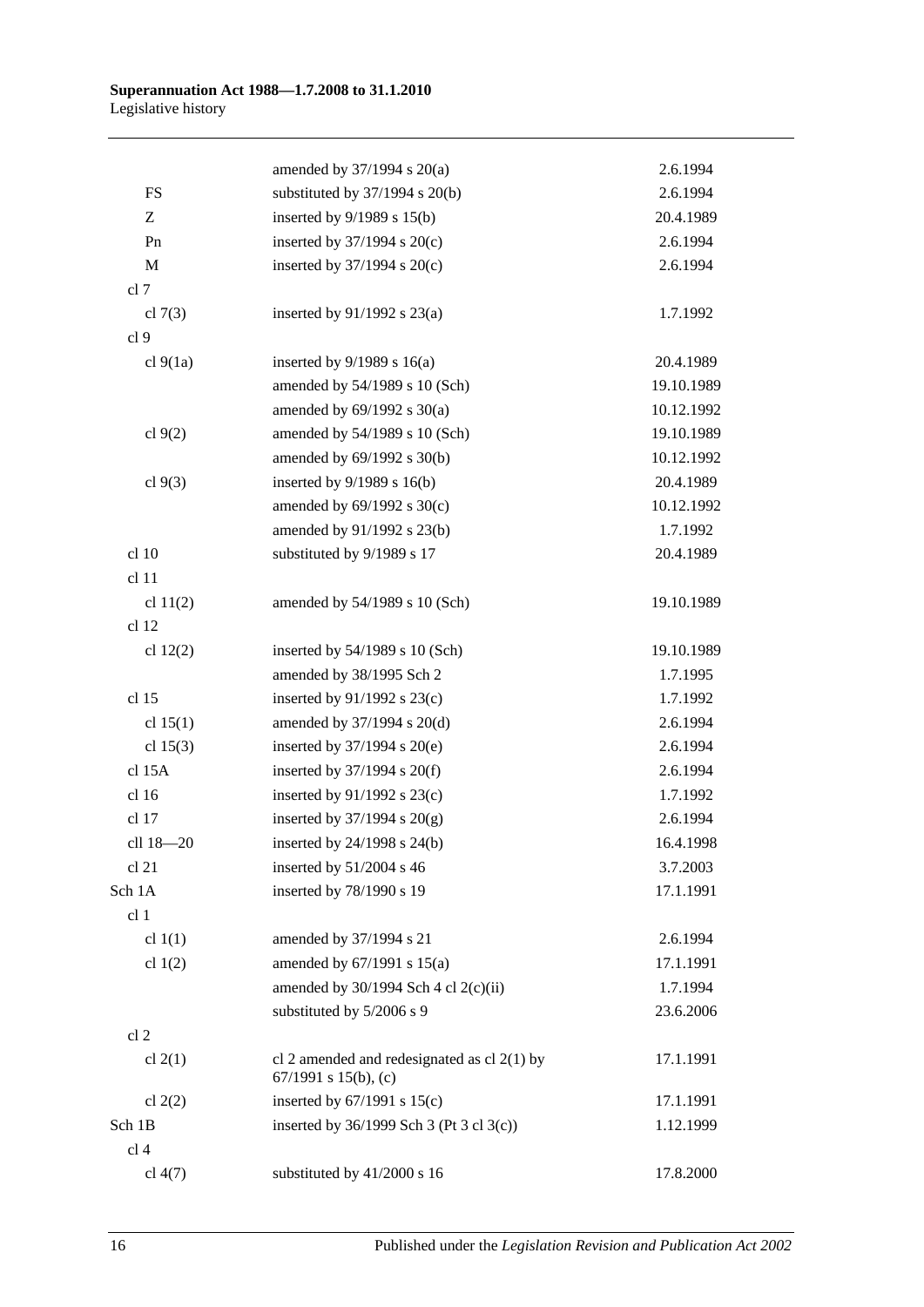| cl $4(8)$ — $(10)$ | inserted by $41/2000$ s 16 | 17.8.2000 |
|--------------------|----------------------------|-----------|
| Sch <sub>3</sub>   | deleted by $91/1992$ s 24  | 1.7.1992  |
|                    | inserted by $5/2006$ s 10  | 23.6.2006 |

## **Transitional etc provisions associated with Act or amendments**

## *Statutes Amendment (Division of Superannuation Interests under Family Law Act) Act 2003, Sch 1*

### **1—Interpretation**

In this Schedule—

*relevant Act* means an Act amended by this Act;

*relevant authority* means—

- (a) the Police Superannuation Board; or
- (b) the South Australian Parliamentary Superannuation Board; or
- (c) the South Australian Superannuation Board; or
- (d) the Treasurer.

#### **2—Prior action**

Any step taken by a relevant authority before a section of this Act is brought into operation that corresponds to a step that may be taken by the relevant authority under a relevant Act after this Act is brought into operation will be taken to be valid and effectual for the purposes of a relevant Act as if it had been taken after the commencement of this Act.

#### **3—Instruments**

Any splitting instrument, or other instrument, lodged with a relevant authority before the commencement of this Act may take effect for the purposes of a relevant Act after the commencement of this Act.

#### **4—Other matters**

- (1) The Governor may, by regulation, make additional provisions of a saving or transitional nature consequent on the enactment of this Act.
- (2) A provision of a regulation under subclause (1) may, if the regulation so provides, take effect from the commencement of this Act or from an earlier day, but not before 28 December 2002.
- (3) To the extent to which a provision takes effect under subclause (2) from a day earlier than the day of the regulation's publication in the Gazette, the provision does not operate to the disadvantage of a person by—
	- (a) decreasing the person's rights; or
	- (b) imposing liabilities on the person.
- (4) The *[Acts Interpretation Act](http://www.legislation.sa.gov.au/index.aspx?action=legref&type=act&legtitle=Acts%20Interpretation%20Act%201915) 1915* will, except to the extent of any inconsistency with the provisions of this Schedule (or regulations made under this Schedule), apply to any amendment effected by this Act.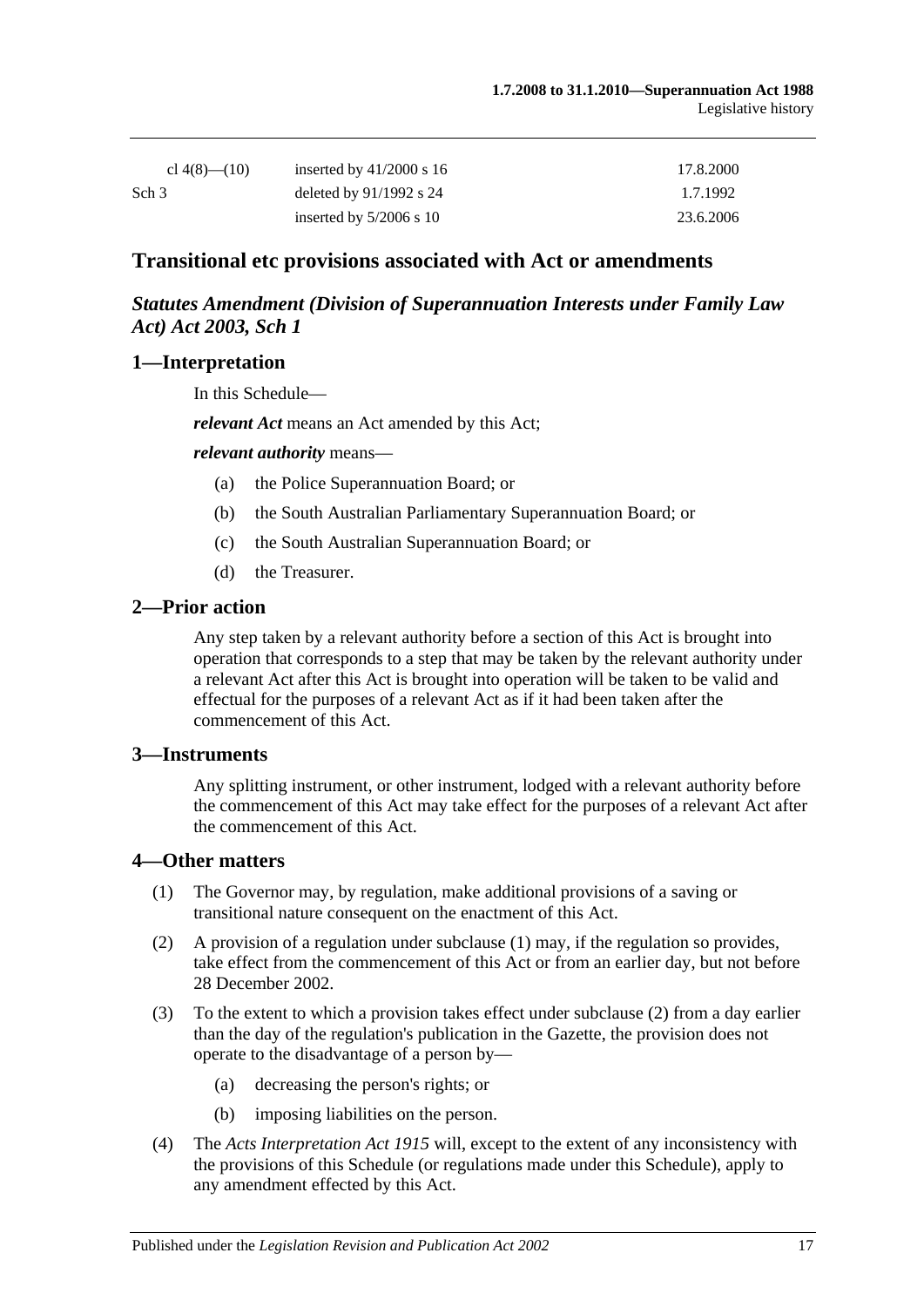# *Superannuation (Administered Schemes) Amendment Act 2006, Sch 1*

## **5—Interpretation**

In this Part—

*principal Act* means the *[Superannuation Act](http://www.legislation.sa.gov.au/index.aspx?action=legref&type=act&legtitle=Superannuation%20Act%201988) 1988*.

## **6—Transitional provision**

Subsections (2) and (3) of section 56 of the principal Act (as enacted by this Act) do not apply with respect to a matter where the relevant time limit expired, or the procedural step was required to be taken, before the commencement of this clause unless the South Australian Superannuation Board is satisfied, on application by a person seeking to obtain the benefit of this clause, that the failure to comply with the time limit or procedural step was attributable to a person's physical or mental disability at the relevant time.

### *Statutes Amendment (Domestic Partners) Act 2006*

### **209—Transitional provision**

An amendment made by a provision of this Act to a provision of the *[Superannuation](http://www.legislation.sa.gov.au/index.aspx?action=legref&type=act&legtitle=Superannuation%20Act%201988)  Act [1988](http://www.legislation.sa.gov.au/index.aspx?action=legref&type=act&legtitle=Superannuation%20Act%201988)* that relates to the payment of a pension, lump sum or other benefit to a person on the death of a contributor applies only if the death occurs after the commencement of the amendment.

## *Statutes Amendment (Transition to Retirement—State Superannuation) Act 2008, Sch 1*

## **1—Interpretation**

In this Schedule—

*principal Act* means the *[Superannuation Act](http://www.legislation.sa.gov.au/index.aspx?action=legref&type=act&legtitle=Superannuation%20Act%201988) 1988*.

## **2—Transitional provisions**

- (1) A person—
	- (a) who has, before the commencement of this subclause, resigned from employment in circumstances that fall within the ambit of subsection (1) of section 28A of the principal Act (as in existence immediately before that commencement); and
	- (b) who has not received any benefit under that section before the commencement of this subclause,

will have 3 months from that commencement to make an election under this subclause and if such an election is not made by the expiration of that period then section 28 of the principal Act will apply to the person to the exclusion of section 28A of the principal Act.

- (2) A person to whom section 39A of the principal Act applies—
	- (a) who resigned or retired from employment before the commencement of this subclause; and